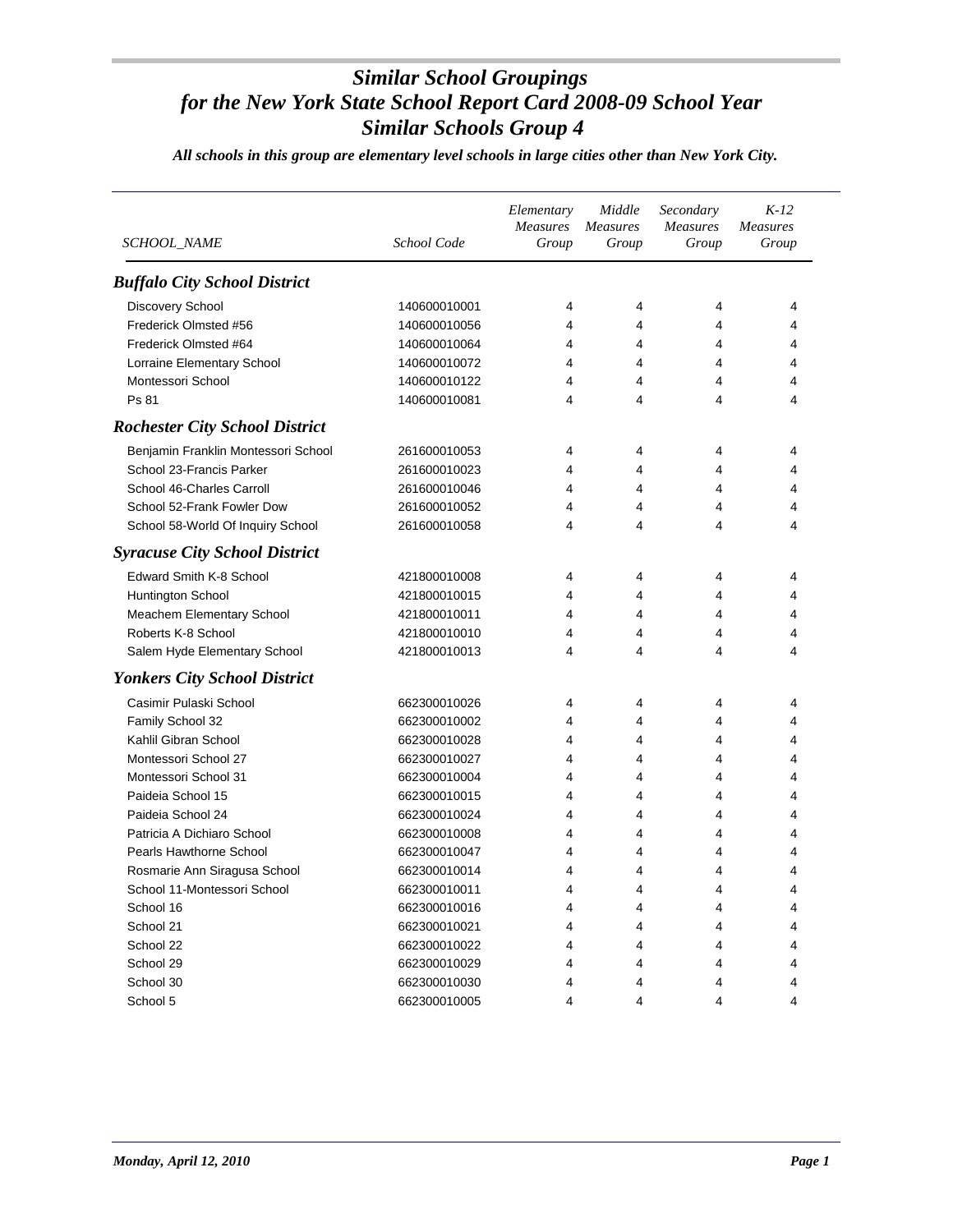| <i>SCHOOL_NAME</i>                                | School Code  | Elementary<br>Measures<br>Group | Middle<br><b>Measures</b><br>Group | Secondary<br><b>Measures</b><br>Group | $K-12$<br><b>Measures</b><br>Group |
|---------------------------------------------------|--------------|---------------------------------|------------------------------------|---------------------------------------|------------------------------------|
| <b>Buffalo City School District</b>               |              |                                 |                                    |                                       |                                    |
| <b>Build Academy</b>                              | 140600010032 | 5                               | 5                                  | 5                                     | 5                                  |
| <b>Campus West School</b>                         | 140600010120 | 5                               | 5                                  | 5                                     | 5                                  |
| Community School #53                              | 140600010053 | 5                               | 5                                  | 5                                     | 5                                  |
| Dr Charles R Drew Science Magnet - #90            | 140600010090 | 5                               | 5                                  | 5                                     | 5                                  |
| Dr George Blackman Ecc                            | 140600010054 | 5                               | 5                                  | 5                                     | 5                                  |
| Dr Lydia T Wright Sch Of Excellence               | 140600010094 | 5                               | 5                                  | 5                                     | 5                                  |
| Dr Martin Luther King, Jr Multicultural Institute | 140600010039 | 5                               | 5                                  | 5                                     | 5                                  |
| <b>Highgate Heights</b>                           | 140600010080 | 5                               | 5                                  | 5                                     | 5                                  |
| Lovejoy Discovery School #43                      | 140600010043 | 5                               | 5                                  | 5                                     | 5                                  |
| Montessori At #78                                 | 140600010078 | 5                               | 5                                  | 5                                     | 5                                  |
| <b>Ps 17</b>                                      | 140600010017 | 5                               | 5                                  | 5                                     | 5                                  |
| Ps 27 Hillery Park Academy                        | 140600010027 | 5                               | 5                                  | 5                                     | 5                                  |
| Ps 37 Futures Academy                             | 140600010037 | 5                               | 5                                  | 5                                     | 5                                  |
| Ps 59 Dr Charles Drew Science Magnet              | 140600010059 | 5                               | 5                                  | 5                                     | 5                                  |
| Ps 65 Roosevelt Academy                           | 140600010065 | 5                               | 5                                  | 5                                     | 5                                  |
| Ps 69 Houghton Academy                            | 140600010069 | 5                               | 5                                  | 5                                     | 5                                  |
| Southside Elementary School                       | 140600010093 | 5                               | 5                                  | 5                                     | 5                                  |
| Stanley Makowski Early Childhood Center           | 140600010126 | 5                               | 5                                  | 5                                     | 5                                  |
| <b>Waterfront School</b>                          | 140600010119 | 5                               | 5                                  | 5                                     | 5                                  |
| <b>Rochester City School District</b>             |              |                                 |                                    |                                       |                                    |
| School 12-James P B Duffy                         | 261600010012 | 5                               | 5                                  | 5                                     | 5                                  |
| School 15-Children'S School Of Rochester (Th      | 261600010015 | 5                               | 5                                  | 5                                     | 5                                  |
| School 16-John Walton Spencer                     | 261600010016 | 5                               | 5                                  | 5                                     | 5                                  |
| School 19-Dr Charles T Lunsford                   | 261600010019 | 5                               | 5                                  | 5                                     | 5                                  |
| School 1-Martin B Anderson                        | 261600010001 | 5                               | 5                                  | 5                                     | 5                                  |
| School 20-Henry Lomb School                       | 261600010020 | 5                               | 5                                  | 5                                     | 5                                  |
| School 33-Audubon                                 | 261600010033 | 5                               | 5                                  | 5                                     | 5                                  |
| School 34-Dr Louis A Cerulli                      | 261600010034 | 5                               | 5                                  | 5                                     | 5                                  |
| School 39-Andrew J Townson                        | 261600010039 | 5                               | 5                                  | 5                                     | 5                                  |
| School 3-Nathaniel Rochester                      | 261600010003 | 5                               | 5                                  | 5                                     | 5                                  |
| School 41-Kodak Park                              | 261600010041 | 5                               | 5                                  | 5                                     | 5                                  |
| School 42-Abelard Reynolds                        | 261600010042 | 5                               | 5                                  | 5                                     | 5                                  |
| School 43-Theodore Roosevelt                      | 261600010043 | 5                               | 5                                  | 5                                     | 5                                  |
| School 44-Lincoln Park                            | 261600010044 | 5                               | 5                                  | 5                                     | 5                                  |
| School 45-Mary Mcleod Bethune                     | 261600010045 | 5                               | 5                                  | 5                                     | 5                                  |
| School 4-George Mather Forbes                     | 261600010004 | 5                               | 5                                  | 5                                     | 5                                  |
| School 50-Helen Barrett Montgomery                | 261600010050 | 5                               | 5                                  | 5                                     | 5                                  |
| School 54-Flower City Community School            | 261600010054 | 5                               | 5                                  | 5                                     | 5                                  |
| School 57-Early Childhood School                  | 261600010057 | 5                               | 5                                  | 5                                     | 5                                  |
| School 7-Virgil Grissom                           | 261600010007 | 5                               | 5                                  | 5                                     | 5                                  |
| School 8-Roberto Clemente                         | 261600010008 | 5                               | 5                                  | 5                                     | 5                                  |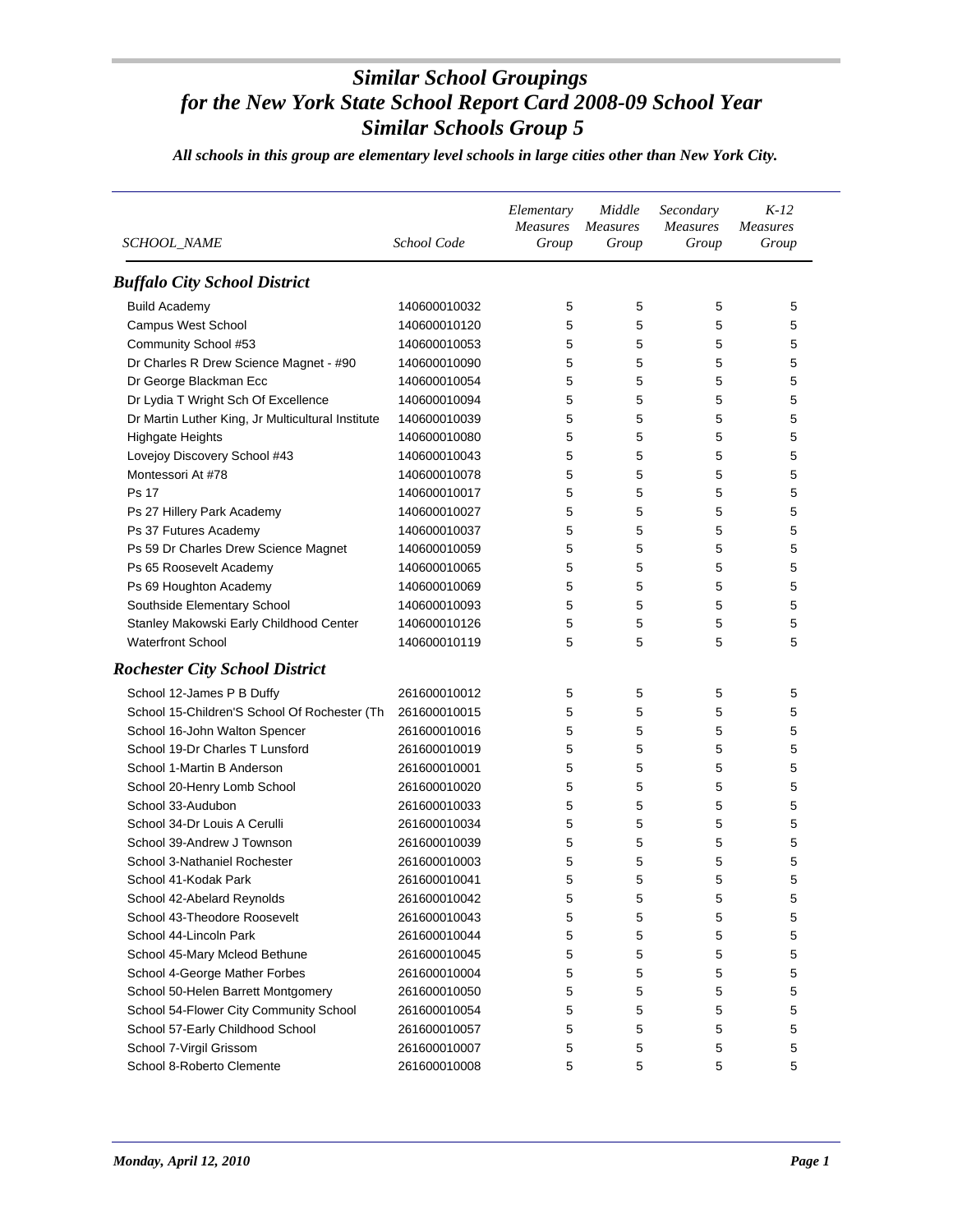| SCHOOL_NAME                                  | School Code  | Elementary<br><b>Measures</b><br>Group | Middle<br><b>Measures</b><br>Group | Secondary<br><b>Measures</b><br>Group | $K-12$<br><b>Measures</b><br>Group |
|----------------------------------------------|--------------|----------------------------------------|------------------------------------|---------------------------------------|------------------------------------|
| <b>Syracuse City School District</b>         |              |                                        |                                    |                                       |                                    |
| <b>Bellevue Elementary School</b>            | 421800010004 | 5                                      | 5                                  | 5                                     | 5                                  |
| Blodgett K-8 School                          | 421800010055 | 5                                      | 5                                  | 5                                     | 5                                  |
| Dr Edwin E Weeks Elementary School           | 421800010052 | 5                                      | 5                                  | 5                                     | 5                                  |
| Dr King Applied Science Magnet School        | 421800010018 | 5                                      | 5                                  | 5                                     | 5                                  |
| <b>Elmwood Elementary School</b>             | 421800010029 | 5                                      | 5                                  | 5                                     | 5                                  |
| Franklin Magnet School-Arts And Music        | 421800010021 | 5                                      | 5                                  | 5                                     | 5                                  |
| Frazer School K-8                            | 421800010022 | 5                                      | 5                                  | 5                                     | 5                                  |
| H W Smith K-8 School                         | 421800010031 | 5                                      | 5                                  | 5                                     | 5                                  |
| <b>Hughes Elementary School</b>              | 421800010025 | 5                                      | 5                                  | 5                                     | 5                                  |
| Lemoyne Elementary School                    | 421800010012 | 5                                      | 5                                  | 5                                     | 5                                  |
| Levy K-8 School                              | 421800010036 | 5                                      | 5                                  | 5                                     | 5                                  |
| Mckinley-Brighton Magnet Elementary School   | 421800010042 | 5                                      | 5                                  | 5                                     | 5                                  |
| Porter School Of Technology & Career Explora | 421800010027 | 5                                      | 5                                  | 5                                     | 5                                  |
| Van Duyn Elementary School                   | 421800010006 | 5                                      | 5                                  | 5                                     | 5                                  |
| Webster Elementary School                    | 421800010043 | 5                                      | 5                                  | 5                                     | 5                                  |
| <b>Yonkers City School District</b>          |              |                                        |                                    |                                       |                                    |
| Cedar Place Elementary School                | 662300010045 | 5                                      | 5                                  | 5                                     | 5                                  |
| <b>Foxfire School</b>                        | 662300010007 | 5                                      | 5                                  | 5                                     | 5                                  |
| Mlk Jr High Tech & Computer Magnet School    | 662300010046 | 5                                      | 5                                  | 5                                     | 5                                  |
| Museum School 25                             | 662300010025 | 5                                      | 5                                  | 5                                     | 5                                  |
| Scholastic Academy For Academic Excellence   | 662300010018 | 5                                      | 5                                  | 5                                     | 5                                  |
| School 13                                    | 662300010013 | 5                                      | 5                                  | 5                                     | 5                                  |
| School 17                                    | 662300010017 | 5                                      | 5                                  | 5                                     | 5                                  |
| School 23                                    | 662300010023 | 5                                      | 5                                  | 5                                     | 5                                  |
| School 9                                     | 662300010009 | 5                                      | 5                                  | 5                                     | 5                                  |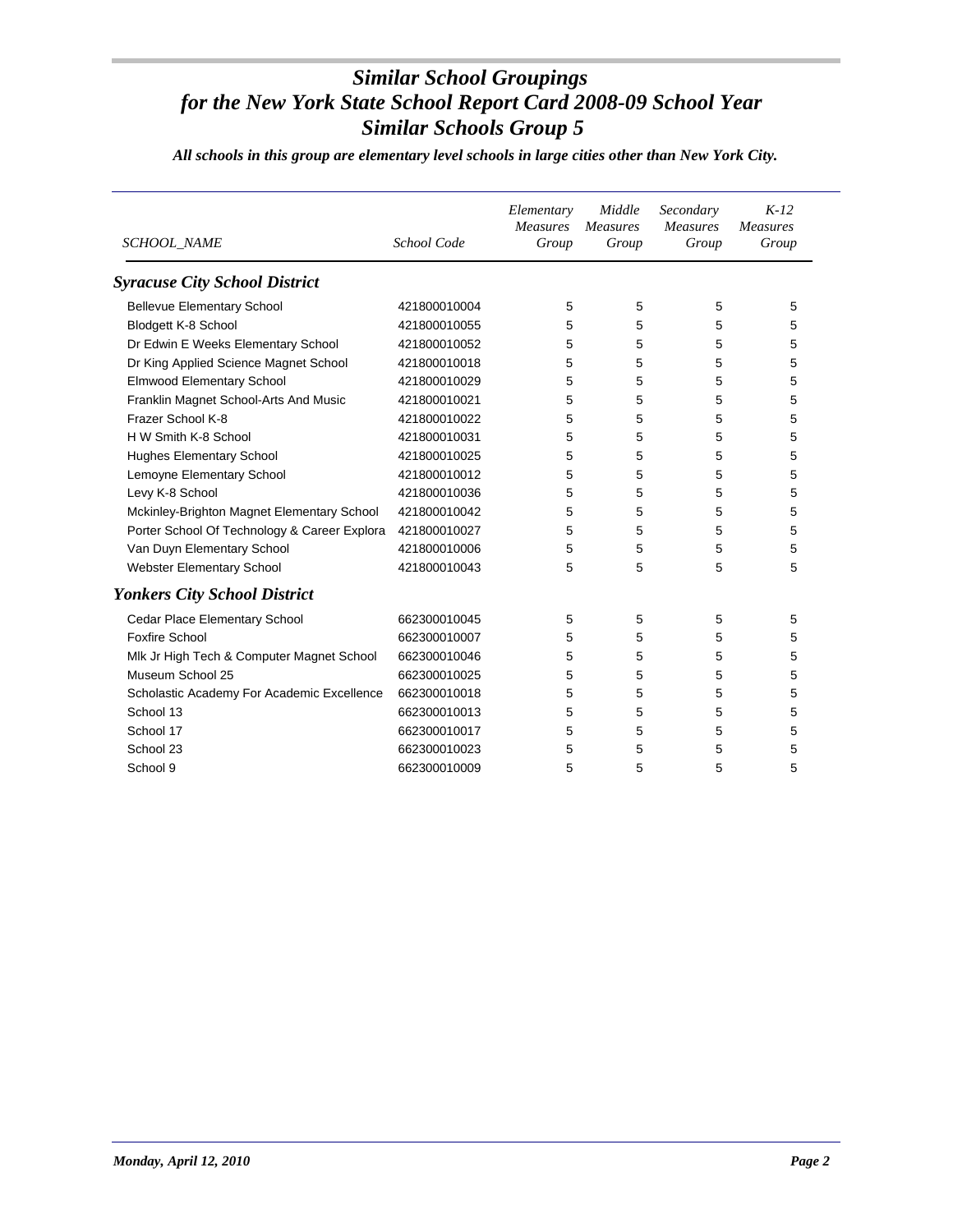| SCHOOL_NAME                                    | School Code  | Elementary<br><b>Measures</b><br>Group | Middle<br><b>Measures</b><br>Group | Secondary<br><b>Measures</b><br>Group | $K-12$<br><b>Measures</b><br>Group |
|------------------------------------------------|--------------|----------------------------------------|------------------------------------|---------------------------------------|------------------------------------|
| <b>Buffalo City School District</b>            |              |                                        |                                    |                                       |                                    |
| <b>Bilingual Center</b>                        | 140600010033 | 6                                      | 6                                  | 6                                     | 6                                  |
| <b>Bilingual Early Childhood Center</b>        | 140600010036 | 6                                      | 6                                  | 6                                     | 6                                  |
| <b>Buffalo Elementary School Of Technology</b> | 140600010006 | 6                                      | 6                                  | 6                                     | 6                                  |
| Dr Antonia Pantoja Community School Of Acad    | 140600010018 | 6                                      | 6                                  | 6                                     | 6                                  |
| D'Youville-Porter Campus                       | 140600010003 | 6                                      | 6                                  | 6                                     | 6                                  |
| Frank A Sedita School #30                      | 140600010130 | 6                                      | 6                                  | 6                                     | 6                                  |
| Harriet Ross Tubman Academy                    | 140600010031 | 6                                      | 6                                  | 6                                     | 6                                  |
| Herman Badillo Community School                | 140600010076 | 6                                      | 6                                  | 6                                     | 6                                  |
| <b>International School</b>                    | 140600010045 | 6                                      | 6                                  | 6                                     | 6                                  |
| Native American Magnet                         | 140600010019 | 6                                      | 6                                  | 6                                     | 6                                  |
| Ps 11 Poplar Street Academy                    | 140600010011 | 6                                      | 6                                  | 6                                     | 6                                  |
| Ps 61                                          | 140600010061 | 6                                      | 6                                  | 6                                     | 6                                  |
| Ps 74 Hamlin Park Elementary School            | 140600010074 | 6                                      | 6                                  | 6                                     | 6                                  |
| Ps 82                                          | 140600010082 | 6                                      | 6                                  | 6                                     | 6                                  |
| West Hertel Elementary School                  | 140600010118 | 6                                      | 6                                  | 6                                     | 6                                  |
| <b>Rochester City School District</b>          |              |                                        |                                    |                                       |                                    |
| School 14-Chester Dewey                        | 261600010014 | 6                                      | 6                                  | 6                                     | 6                                  |
| School 17-Enrico Fermi                         | 261600010017 | 6                                      | 6                                  | 6                                     | 6                                  |
| School 22-Lincoln School                       | 261600010022 | 6                                      | 6                                  | 6                                     | 6                                  |
| School 25-Nathaniel Hawthorne                  | 261600010025 | 6                                      | 6                                  | 6                                     | 6                                  |
| School 28-Henry Hudson                         | 261600010028 | 6                                      | 6                                  | 6                                     | 6                                  |
| School 29-Adlai E Stevenson                    | 261600010029 | 6                                      | 6                                  | 6                                     | 6                                  |
| School 2-Clara Barton                          | 261600010002 | 6                                      | 6                                  | 6                                     | 6                                  |
| School 30-General Elwell S Otis                | 261600010030 | 6                                      | 6                                  | 6                                     | 6                                  |
| School 35-Pinnacle                             | 261600010035 | 6                                      | 6                                  | 6                                     | 6                                  |
| School 36-Henry W Longfellow                   | 261600010036 | 6                                      | 6                                  | 6                                     | 6                                  |
| School 5-John Williams                         | 261600010005 | 6                                      | 6                                  | 6                                     | 6                                  |
| School 6-Dag Hammarskjold                      | 261600010006 | 6                                      | 6                                  | 6                                     | 6                                  |
| School 9-Dr Martin Luther King Jr              | 261600010009 | 6                                      | 6                                  | 6                                     | 6                                  |
| <b>Syracuse City School District</b>           |              |                                        |                                    |                                       |                                    |
| Delaware Elementary School                     | 421800010041 | $\boldsymbol{6}$                       | 6                                  | 6                                     | 6                                  |
| Seymour Magnet School-International Humaniti   | 421800010028 | 6                                      | 6                                  | 6                                     | 6                                  |
| <b>Yonkers City School District</b>            |              |                                        |                                    |                                       |                                    |
| Enrico Fermi School For The Performing Arts    | 662300010033 | 6                                      | 6                                  | 6                                     | 6                                  |
| Eugenio Maria De Hostos Microsociety School    | 662300010019 | 6                                      | 6                                  | 6                                     | 6                                  |
| Robert C Dodson School                         | 662300010001 | 6                                      | 6                                  | 6                                     | 6                                  |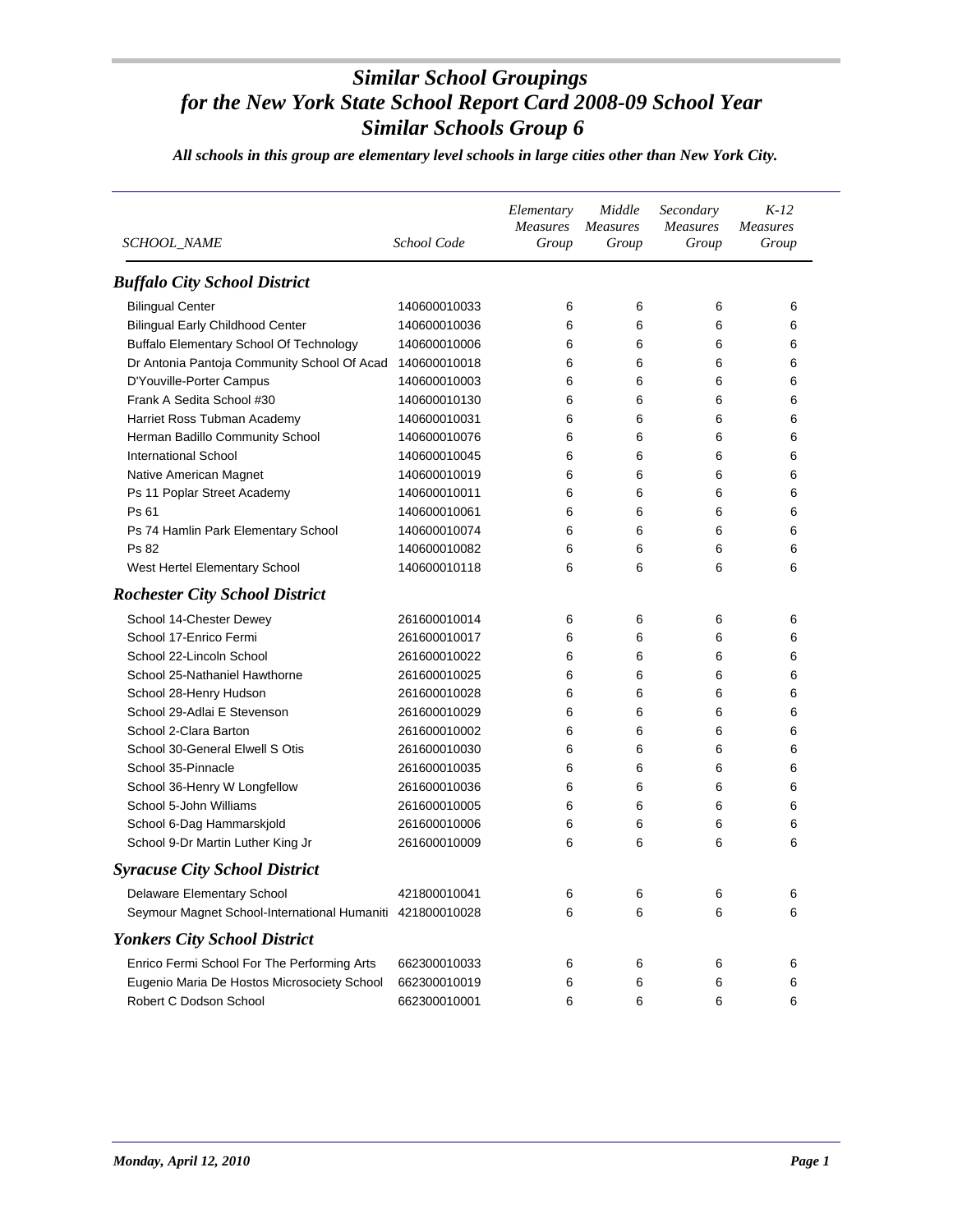| <i>SCHOOL_NAME</i>                                  | School Code  | Elementary<br><b>Measures</b><br>Group | Middle<br><b>Measures</b><br>Group | Secondary<br><b>Measures</b><br>Group | $K-12$<br><b>Measures</b><br>Group |
|-----------------------------------------------------|--------------|----------------------------------------|------------------------------------|---------------------------------------|------------------------------------|
| <b>Albany City School District</b>                  |              |                                        |                                    |                                       |                                    |
| Albany School Of Humanities                         | 010100010023 | 7                                      | 7                                  | $\overline{7}$                        | 7                                  |
| Montessori Magnet School                            | 010100010014 | 7                                      | $\overline{7}$                     | $\overline{7}$                        | $\overline{7}$                     |
| New Scotland Elementary School                      | 010100010019 | 7                                      | 7                                  | 7                                     | 7                                  |
| <b>Auburn City School District</b>                  |              |                                        |                                    |                                       |                                    |
| Herman Avenue Elementary School                     | 050100010005 | 7                                      | 7                                  | 7                                     | 7                                  |
| Owasco Elementary School                            | 050100010007 | 7                                      | 7                                  | 7                                     | 7                                  |
| William H Seward Elementary School                  | 050100010008 | 7                                      | 7                                  | 7                                     | $\overline{7}$                     |
| <b>Binghamton City School District</b>              |              |                                        |                                    |                                       |                                    |
| Thomas Jefferson School                             | 030200010008 | 7                                      | 7                                  | 7                                     | 7                                  |
| <b>Cheektowaga-Sloan Union Free School District</b> |              |                                        |                                    |                                       |                                    |
| <b>Theodore Roosevelt School</b>                    | 140709030001 | 7                                      | 7                                  | 7                                     | 7                                  |
| Woodrow Wilson Elementary School                    | 140709030002 | 7                                      | 7                                  | 7                                     | $\overline{7}$                     |
| <b>Cohoes City School District</b>                  |              |                                        |                                    |                                       |                                    |
| Van Schaick Island School                           | 010500010006 | 7                                      | 7                                  | $\overline{7}$                        | $\overline{7}$                     |
| <b>Cortland City School District</b>                |              |                                        |                                    |                                       |                                    |
| Alton B Parker School                               | 110200010008 | 7                                      | 7                                  | 7                                     | 7                                  |
| F E Smith School                                    | 110200010010 | 7                                      | 7                                  | 7                                     | 7                                  |
| Franklyn S Barry School                             | 110200010003 | 7                                      | 7                                  | 7                                     | $\overline{7}$                     |
| Virgil Elementary School                            | 110200010004 | 7                                      | 7                                  | 7                                     | $\overline{7}$                     |
| <b>Elmira City School District</b>                  |              |                                        |                                    |                                       |                                    |
| <b>Broadway Elementary School</b>                   | 070600010022 | 7                                      | 7                                  | 7                                     | $\overline{7}$                     |
| <b>Fassett Elementary School</b>                    | 070600010007 | 7                                      | 7                                  | 7                                     | 7                                  |
| Hendy Avenue School                                 | 070600010010 | 7                                      | 7                                  | 7                                     | 7                                  |
| Pine City School                                    | 070600010014 | 7                                      | 7                                  | 7                                     | $\overline{7}$                     |
| <b>Riverside School</b>                             | 070600010015 | $\overline{7}$                         | 7                                  | $\overline{7}$                        | $\overline{7}$                     |
| <b>Fulton City School District</b>                  |              |                                        |                                    |                                       |                                    |
| J E Lanigan School                                  | 460500010008 | $\mathbf{7}$                           | 7                                  | 7                                     | 7                                  |
| <b>Volney Elementary School</b>                     | 460500010011 | 7                                      | 7                                  | 7                                     | $\overline{7}$                     |
| <b>Glens Falls Common School District</b>           |              |                                        |                                    |                                       |                                    |
| Abraham Wing School                                 | 630918080001 | $\overline{7}$                         | $\overline{7}$                     | 7                                     | 7                                  |
| <b>Ilion Central School District</b>                |              |                                        |                                    |                                       |                                    |
| <b>Barringer Road Elementary School</b>             | 210501060006 | 7                                      | $\overline{7}$                     | 7                                     | $\overline{7}$                     |
| <b>Jamestown City School District</b>               |              |                                        |                                    |                                       |                                    |
| Abraham Lincoln Elementary School                   | 061700010011 | 7                                      | 7                                  | 7                                     | 7                                  |
| Rovillus R Rogers Elementary School                 | 061700010008 | $\overline{7}$                         | $\overline{7}$                     | $\overline{7}$                        | $\overline{7}$                     |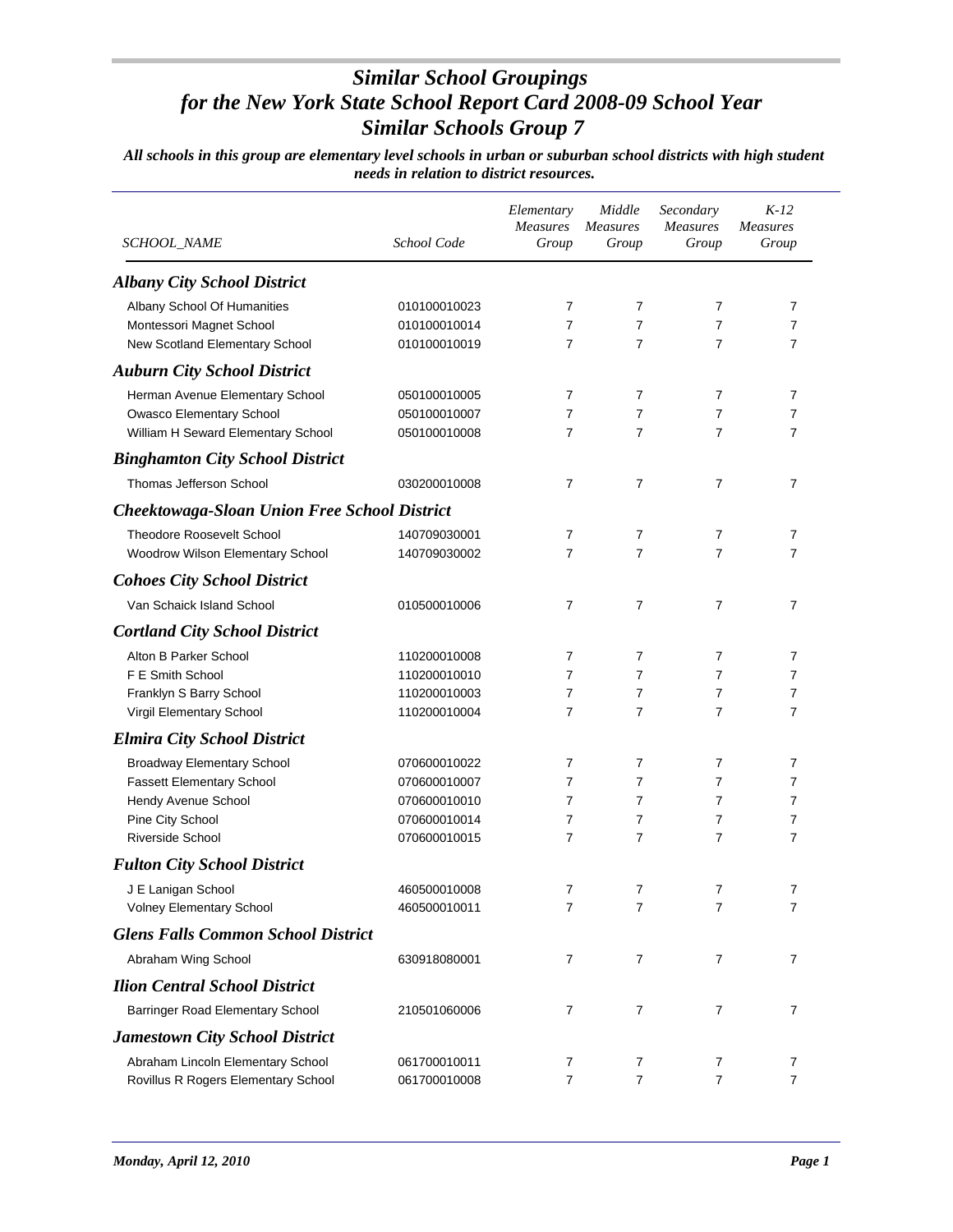| SCHOOL_NAME                                        | School Code  | Elementary<br><b>Measures</b><br>Group | Middle<br><b>Measures</b><br>Group | Secondary<br>Measures<br>Group | $K-12$<br><b>Measures</b><br>Group |
|----------------------------------------------------|--------------|----------------------------------------|------------------------------------|--------------------------------|------------------------------------|
| <b>Mount Vernon City School District</b>           |              |                                        |                                    |                                |                                    |
| Holmes School                                      | 660900010005 | 7                                      | 7                                  | 7                              | 7                                  |
| Pennington School                                  | 660900010009 | 7                                      | 7                                  | 7                              | 7                                  |
| Traphagen School                                   | 660900010011 | 7                                      | 7                                  | $\overline{7}$                 | 7                                  |
| <b>Newburgh City School District</b>               |              |                                        |                                    |                                |                                    |
| Fostertown Etc Magnet School                       | 441600010004 | 7                                      | 7                                  | 7                              | $\overline{7}$                     |
| <b>Niagara Falls City School District</b>          |              |                                        |                                    |                                |                                    |
| Geraldine J Mann School                            | 400800010012 | 7                                      | 7                                  | 7                              | 7                                  |
| Maple Avenue School                                | 400800010021 | 7                                      | 7                                  | 7                              | 7                                  |
| Seventy Ninth Street School                        | 400800010010 | 7                                      | $\overline{7}$                     | $\overline{7}$                 | 7                                  |
| <b>Olean City School District</b>                  |              |                                        |                                    |                                |                                    |
| Boardmanville Elementary School                    | 042400010005 | 7                                      | 7                                  | 7                              | 7                                  |
| East View Elementary School                        | 042400010004 | 7                                      | $\overline{7}$                     | $\overline{7}$                 | 7                                  |
| <b>Plattsburgh City School District</b>            |              |                                        |                                    |                                |                                    |
| <b>Bailey Avenue School</b>                        | 091200010001 | 7                                      | 7                                  | 7                              | 7                                  |
| Oak Street School                                  | 091200010004 | 7                                      | $\overline{7}$                     | $\overline{7}$                 | 7                                  |
| <b>Port Chester-Rye Union Free School District</b> |              |                                        |                                    |                                |                                    |
| King Street School                                 | 661904030004 | 7                                      | $\overline{7}$                     | $\overline{7}$                 | $\overline{7}$                     |
| <b>Rome City School District</b>                   |              |                                        |                                    |                                |                                    |
| George R Staley Upper Elementary School            | 411800010025 | 7                                      | 7                                  | 7                              | 7                                  |
| John E Joy Elementary School                       | 411800010015 | 7                                      | $\overline{7}$                     | 7                              | 7                                  |
| Ridge Mills Elementary School                      | 411800010013 | 7                                      | $\overline{7}$                     | 7                              | 7                                  |
| <b>Stokes Elementary School</b>                    | 411800010014 | 7                                      | $\overline{7}$                     | $\overline{7}$                 | 7                                  |
| <b>Schenectady City School District</b>            |              |                                        |                                    |                                |                                    |
| Hamilton Elementary School                         | 530600010009 | 7                                      | $\overline{7}$                     | $\overline{7}$                 | 7                                  |
| Howe Early Childhood Educational Center            | 530600010010 | 7                                      | 7                                  | 7                              | 7                                  |
| Paige School                                       | 530600010013 | 7                                      | $\overline{7}$                     | $\overline{7}$                 | $\overline{7}$                     |
| <b>Solvay Union Free School District</b>           |              |                                        |                                    |                                |                                    |
| Solvay Elementary School                           | 420702030001 | 7                                      | 7                                  | 7                              | 7                                  |
| Solvay Middle School                               | 420702030007 | 7                                      | $\overline{7}$                     | 7                              | 7                                  |
| <b>Troy City School District</b>                   |              |                                        |                                    |                                |                                    |
| Ps 16                                              | 491700010016 | $\overline{7}$                         | 7                                  | 7                              | $\overline{7}$                     |
| Ps 18                                              | 491700010018 | 7                                      | $\overline{7}$                     | $\overline{7}$                 | $\overline{7}$                     |
| <b>Uniondale Union Free School District</b>        |              |                                        |                                    |                                |                                    |
| California Avenue Elementary School                | 280202030003 | 7                                      | 7                                  | 7                              | 7                                  |
| Northern Parkway Elementary School                 | 280202030005 | 7                                      | $\overline{7}$                     | $\overline{7}$                 | 7                                  |
| Smith Street Elementary School                     | 280202030006 | 7                                      | $\overline{7}$                     | $\overline{7}$                 | 7                                  |
| Walnut Street Elementary School                    | 280202030007 | 7                                      | $\overline{7}$                     | $\overline{7}$                 | 7                                  |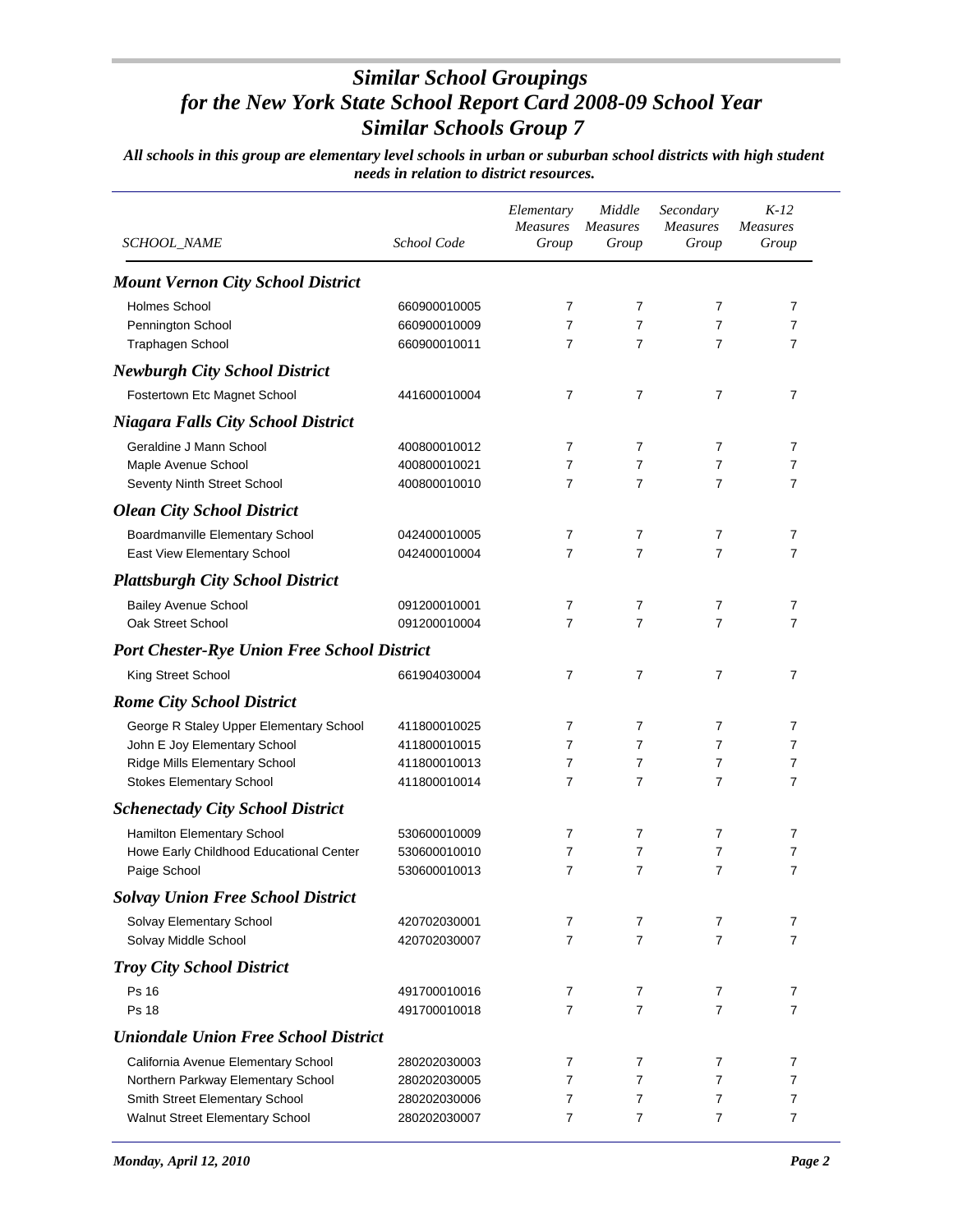| <b>SCHOOL NAME</b>                    | School Code  | Elementary<br><i>Measures</i><br>Group | Middle<br><i>Measures</i><br>Group | Secondary<br><b>Measures</b><br>Group | $K-12$<br><i>Measures</i><br>Group |
|---------------------------------------|--------------|----------------------------------------|------------------------------------|---------------------------------------|------------------------------------|
| <b>Utica City School District</b>     |              |                                        |                                    |                                       |                                    |
| Hugh R Jones Elementary School        | 412300010009 |                                        | 7                                  | 7                                     |                                    |
| <b>Watertown City School District</b> |              |                                        |                                    |                                       |                                    |
| <b>Harold T Wiley School</b>          | 222000010017 |                                        | 7                                  |                                       |                                    |
| Knickerbocker School                  | 222000010007 | 7                                      | 7                                  | 7                                     |                                    |
| North Elementary School               | 222000010014 | 7                                      | 7                                  | 7                                     | 7                                  |
| Sherman School                        | 222000010010 | 7                                      | 7                                  | 7                                     |                                    |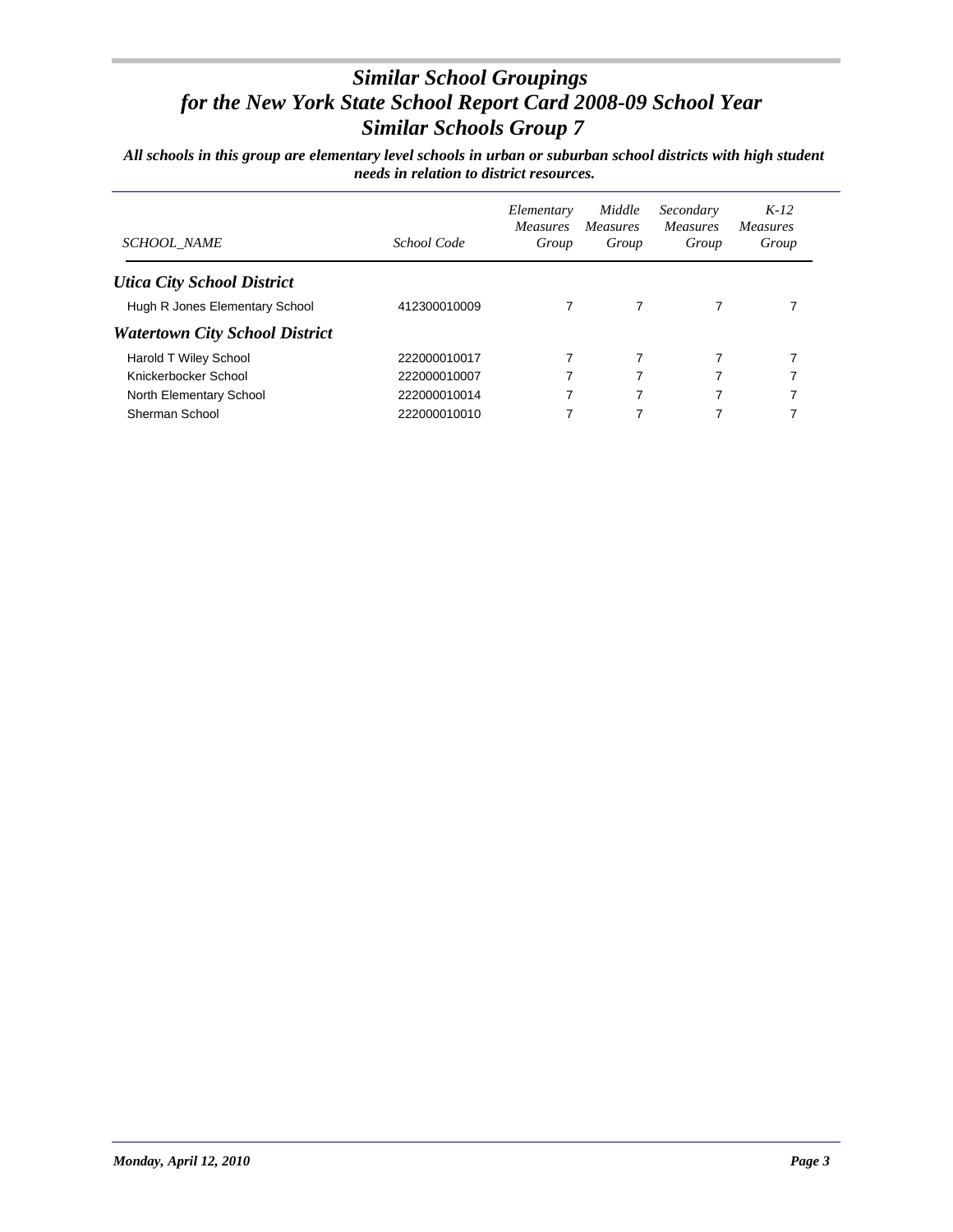| SCHOOL_NAME                                     | School Code  | Elementary<br><b>Measures</b><br>Group | Middle<br><b>Measures</b><br>Group | Secondary<br><b>Measures</b><br>Group | $K-12$<br><b>Measures</b><br>Group |
|-------------------------------------------------|--------------|----------------------------------------|------------------------------------|---------------------------------------|------------------------------------|
| <b>Albany City School District</b>              |              |                                        |                                    |                                       |                                    |
| Eagle Point Elementary School                   | 010100010027 | 8                                      | 8                                  | 8                                     | 8                                  |
| Pine Hills Elementary School                    | 010100010016 | 8                                      | 8                                  | 8                                     | 8                                  |
| <b>Amityville Union Free School District</b>    |              |                                        |                                    |                                       |                                    |
| Northeast School                                | 580106030001 | 8                                      | 8                                  | 8                                     | 8                                  |
| Northwest Elementary School                     | 580106030002 | 8                                      | 8                                  | 8                                     | 8                                  |
| Park Avenue School                              | 580106030003 | 8                                      | 8                                  | 8                                     | 8                                  |
| <b>Auburn City School District</b>              |              |                                        |                                    |                                       |                                    |
| Casey Park Elementary School                    | 050100010002 | 8                                      | 8                                  | 8                                     | 8                                  |
| Genesee Street Elementary School                | 050100010004 | 8                                      | 8                                  | 8                                     | 8                                  |
| <b>Binghamton City School District</b>          |              |                                        |                                    |                                       |                                    |
| Calvin Coolidge School                          | 030200010002 | 8                                      | 8                                  | 8                                     | 8                                  |
| Horace Mann School                              | 030200010022 | 8                                      | 8                                  | 8                                     | 8                                  |
| <b>Macarthur School</b>                         | 030200010011 | 8                                      | 8                                  | 8                                     | 8                                  |
| <b>Theodore Roosevelt School</b>                | 030200010012 | 8                                      | 8                                  | 8                                     | 8                                  |
| Woodrow Wilson School                           | 030200010014 | 8                                      | 8                                  | 8                                     | 8                                  |
| <b>Brentwood Union Free School District</b>     |              |                                        |                                    |                                       |                                    |
| Hemlock Elementary School                       | 580512030003 | 8                                      | 8                                  | 8                                     | 8                                  |
| Southeast Elementary School                     | 580512030012 | 8                                      | 8                                  | 8                                     | 8                                  |
| Southwest Elementary School                     | 580512030001 | 8                                      | 8                                  | 8                                     | 8                                  |
| <b>Central Islip Union Free School District</b> |              |                                        |                                    |                                       |                                    |
| Central Islip Early Childhood Center            | 580513030009 | 8                                      | 8                                  | 8                                     | 8                                  |
| Charles A Mulligan School                       | 580513030005 | 8                                      | 8                                  | 8                                     | 8                                  |
| Cordello Avenue Elementary School               | 580513030001 | 8                                      | 8                                  | 8                                     | 8                                  |
| Francis J O'Neill School                        | 580513030002 | 8                                      | 8                                  | 8                                     | 8                                  |
| <b>Cohoes City School District</b>              |              |                                        |                                    |                                       |                                    |
| Abram Lansing School                            | 010500010005 | 8                                      | 8                                  | 8                                     | 8                                  |
| Harmony Hill School                             | 010500010009 | 8                                      | 8                                  | 8                                     | 8                                  |
| <b>Copiague Union Free School District</b>      |              |                                        |                                    |                                       |                                    |
| Deauville Gardens Elementary School             | 580105030001 | 8                                      | 8                                  | 8                                     | 8                                  |
| Great Neck Road Elementary School               | 580105030002 | 8                                      | 8                                  | 8                                     | 8                                  |
| Susan E Wiley School                            | 580105030004 | 8                                      | 8                                  | 8                                     | 8                                  |
| <b>Cortland City School District</b>            |              |                                        |                                    |                                       |                                    |
| Randall School                                  | 110200010009 | 8                                      | 8                                  | 8                                     | 8                                  |
| <b>Dunkirk City School District</b>             |              |                                        |                                    |                                       |                                    |
| School 4                                        | 060800010004 | 8                                      | 8                                  | 8                                     | 8                                  |
| School 7                                        | 060800010007 | 8                                      | 8                                  | 8                                     | 8                                  |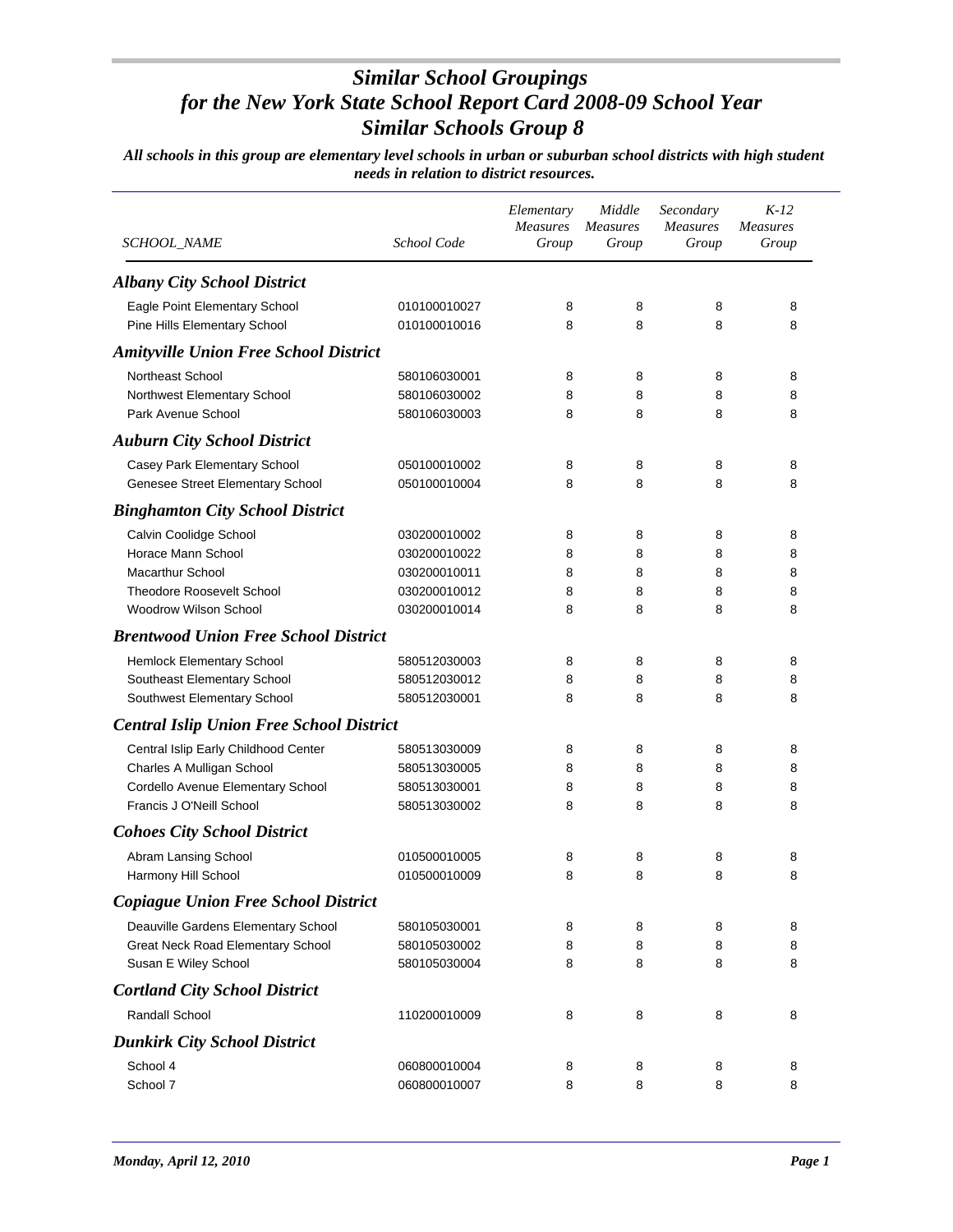| <b>SCHOOL_NAME</b>                                         | School Code  | Elementary<br>Measures<br>Group | Middle<br><b>Measures</b><br>Group | Secondary<br>Measures<br>Group | $K-12$<br><b>Measures</b><br>Group |
|------------------------------------------------------------|--------------|---------------------------------|------------------------------------|--------------------------------|------------------------------------|
| <b>East Ramapo Central School District (Spring Valley)</b> |              |                                 |                                    |                                |                                    |
| Eldorado Elementary School                                 | 500402060023 | 8                               | 8                                  | 8                              | 8                                  |
| Elmwood Elementary School                                  | 500402060016 | 8                               | 8                                  | 8                              | 8                                  |
| Fleetwood Elementary School                                | 500402060001 | 8                               | 8                                  | 8                              | 8                                  |
| <b>Grandview Elementary School</b>                         | 500402060002 | 8                               | 8                                  | 8                              | 8                                  |
| Hempstead Elementary School                                | 500402060003 | 8                               | 8                                  | 8                              | 8                                  |
| <b>Hillcrest Elementary School</b>                         | 500402060004 | 8                               | 8                                  | 8                              | 8                                  |
| Lime Kiln Elementary School                                | 500402060019 | 8                               | 8                                  | 8                              | 8                                  |
| <b>Margetts Elementary School</b>                          | 500402060005 | 8                               | 8                                  | 8                              | 8                                  |
| Merrill L Colton School                                    | 500402060022 | 8                               | 8                                  | 8                              | 8                                  |
| Summit Park Elementary School                              | 500402060010 | 8                               | 8                                  | 8                              | 8                                  |
| <b>Elmira City School District</b>                         |              |                                 |                                    |                                |                                    |
| Diven School                                               | 070600010006 | 8                               | 8                                  | 8                              | 8                                  |
| Parley Coburn School                                       | 070600010013 | 8                               | 8                                  | 8                              | 8                                  |
| Thomas K Beecher School                                    | 070600010016 | 8                               | 8                                  | 8                              | 8                                  |
| <b>Freeport Union Free School District</b>                 |              |                                 |                                    |                                |                                    |
| <b>Archer Street School</b>                                | 280209030001 | 8                               | 8                                  | 8                              | 8                                  |
| <b>Bayview Avenue School</b>                               | 280209030002 | 8                               | 8                                  | 8                              | 8                                  |
| Caroline G Atkinson School                                 | 280209030003 | 8                               | 8                                  | 8                              | 8                                  |
| <b>Columbus Avenue School</b>                              | 280209030004 | 8                               | 8                                  | 8                              | 8                                  |
| Leo F Giblyn School                                        | 280209030005 | 8                               | 8                                  | 8                              | 8                                  |
| New Visions Elementary School                              | 280209030009 | 8                               | 8                                  | 8                              | 8                                  |
| <b>Fulton City School District</b>                         |              |                                 |                                    |                                |                                    |
| Fairgrieve School                                          | 460500010001 | 8                               | 8                                  | 8                              | 8                                  |
| <b>Granby Elementary School</b>                            | 460500010007 | 8                               | 8                                  | 8                              | 8                                  |
| <b>Ilion Central School District</b>                       |              |                                 |                                    |                                |                                    |
|                                                            | 210501060007 | 8                               | 8                                  | 8                              | 8                                  |
| Remington Elementary School                                |              |                                 |                                    |                                |                                    |
| <b>Jamestown City School District</b>                      |              |                                 |                                    |                                |                                    |
| Carlyle C Ring Elementary School                           | 061700010001 | 8                               | 8                                  | 8                              | 8                                  |
| Clinton V Bush Elementary School                           | 061700010003 | 8                               | 8                                  | 8                              | 8                                  |
| Milton J Fletcher Elementary School                        | 061700010007 | 8                               | 8                                  | 8                              | 8                                  |
| <b>Johnson City Central School District</b>                |              |                                 |                                    |                                |                                    |
| Johnson City Elementary/Intermediate School                | 031502060001 | 8                               | 8                                  | 8                              | 8                                  |
| Johnson City Elementary/Primary School                     | 031502060003 | 8                               | 8                                  | 8                              | 8                                  |
| Lackawanna City School District                            |              |                                 |                                    |                                |                                    |
| Martin Road Elementary School                              | 141800010011 | 8                               | 8                                  | 8                              | 8                                  |
| <b>Truman Elementary School</b>                            | 141800010010 | 8                               | 8                                  | 8                              | 8                                  |
| <b>Lansingburgh Central School District</b>                |              |                                 |                                    |                                |                                    |
| Rensselaer Park Elementary School                          | 490601060009 | 8                               | 8                                  | 8                              | 8                                  |
| Turnpike Elementary School                                 | 490601060008 | 8                               | 8                                  | 8                              | 8                                  |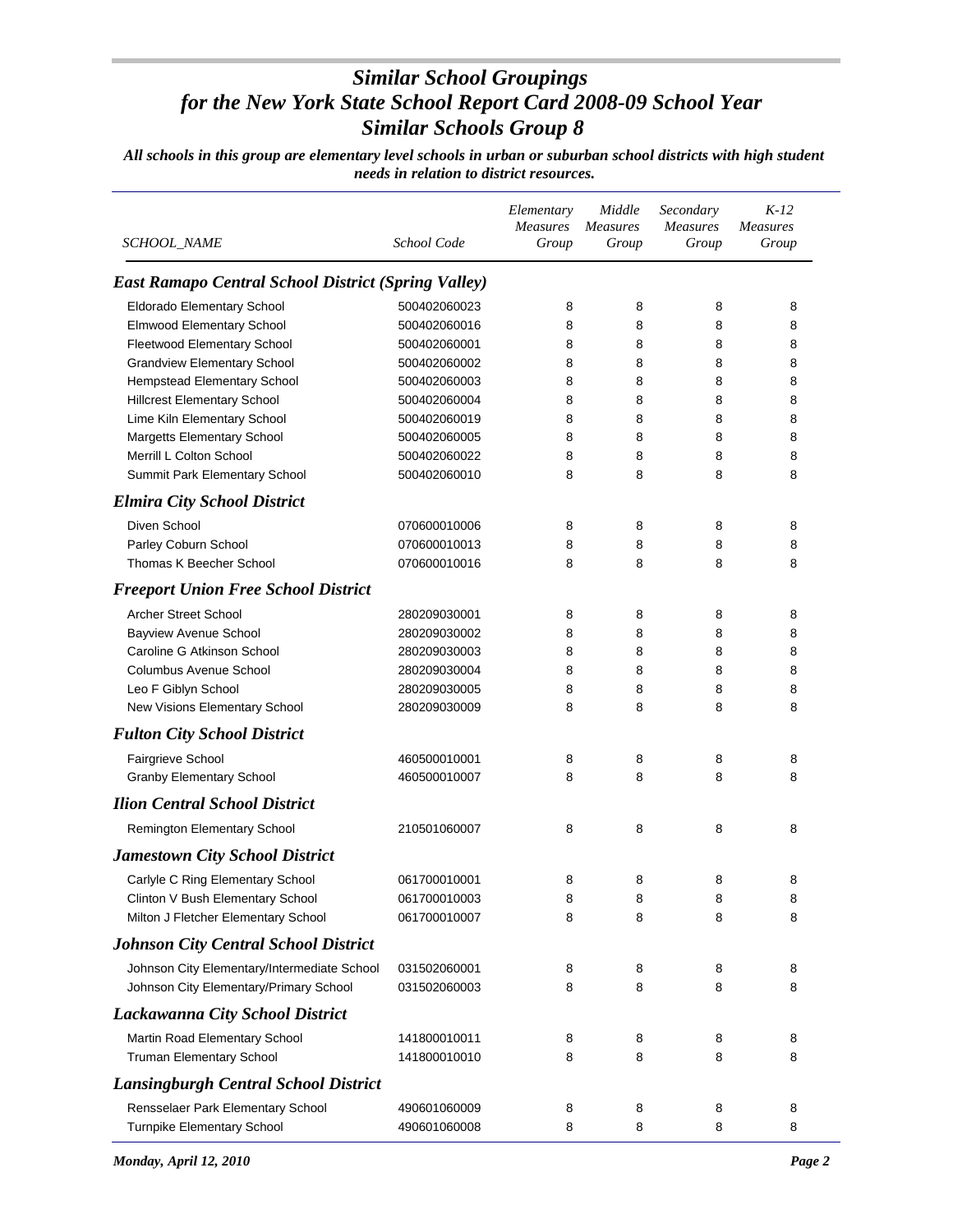| SCHOOL_NAME                                        | School Code  | Elementary<br><b>Measures</b><br>Group | Middle<br><b>Measures</b><br>Group | Secondary<br><b>Measures</b><br>Group | $K-12$<br><b>Measures</b><br>Group |
|----------------------------------------------------|--------------|----------------------------------------|------------------------------------|---------------------------------------|------------------------------------|
| <b>Middletown City School District</b>             |              |                                        |                                    |                                       |                                    |
| John W Chorley School                              | 441000010003 | 8                                      | 8                                  | 8                                     | 8                                  |
| Maple Hill Elementary School                       | 441000010015 | 8                                      | 8                                  | 8                                     | 8                                  |
| Mechanicstown School                               | 441000010006 | 8                                      | 8                                  | 8                                     | 8                                  |
| Truman Moon School                                 | 441000010007 | 8                                      | 8                                  | 8                                     | 8                                  |
| <b>Mount Vernon City School District</b>           |              |                                        |                                    |                                       |                                    |
| Cecil H Parker School                              | 660900010008 | 8                                      | 8                                  | 8                                     | 8                                  |
| Columbus School At The Franko Building             | 660900010001 | 8                                      | 8                                  | 8                                     | 8                                  |
| <b>Edward Williams School</b>                      | 660900010002 | 8                                      | 8                                  | 8                                     | 8                                  |
| <b>Graham School</b>                               | 660900010010 | 8                                      | 8                                  | 8                                     | 8                                  |
| <b>Grimes School</b>                               | 660900010014 | 8                                      | 8                                  | 8                                     | 8                                  |
| Lincoln School                                     | 660900010006 | 8                                      | 8                                  | 8                                     | 8                                  |
| Longfellow School                                  | 660900010007 | 8                                      | 8                                  | 8                                     | 8                                  |
| <b>Newburgh City School District</b>               |              |                                        |                                    |                                       |                                    |
| <b>Balmville School</b>                            | 441600010001 | 8                                      | 8                                  | 8                                     | 8                                  |
| Gams Tech Magnet School                            | 441600010006 | 8                                      | 8                                  | 8                                     | 8                                  |
| Gardnertown Fundamental Magnet School              | 441600010005 | 8                                      | 8                                  | 8                                     | 8                                  |
| Meadow Hill Global Explorations Magnet Scho        | 441600010021 | 8                                      | 8                                  | 8                                     | 8                                  |
| New Windsor School                                 | 441600010010 | 8                                      | 8                                  | 8                                     | 8                                  |
| Vails Gate High Tech Magnet School                 | 441600010012 | 8                                      | 8                                  | 8                                     | 8                                  |
| <b>Niagara Falls City School District</b>          |              |                                        |                                    |                                       |                                    |
| <b>Cataract Elementary School</b>                  | 400800010042 | 8                                      | 8                                  | 8                                     | 8                                  |
| Henry J Kalfas Magnet School                       | 400800010015 | 8                                      | 8                                  | 8                                     | 8                                  |
| Hyde Park School                                   | 400800010020 | 8                                      | 8                                  | 8                                     | 8                                  |
| <b>Olean City School District</b>                  |              |                                        |                                    |                                       |                                    |
| Ivers J Norton Elementary School                   | 042400010010 | 8                                      | 8                                  | 8                                     | 8                                  |
| <b>Peekskill City School District</b>              |              |                                        |                                    |                                       |                                    |
| <b>Hillcrest School</b>                            | 661500010001 | 8                                      | 8                                  | 8                                     | 8                                  |
| Oakside School                                     | 661500010002 | 8                                      | 8                                  | 8                                     | 8                                  |
| Uriah Hill School-Ecc                              | 661500010003 | 8                                      | 8                                  | 8                                     | 8                                  |
| Woodside School                                    | 661500010004 | 8                                      | 8                                  | 8                                     | 8                                  |
| <b>Plattsburgh City School District</b>            |              |                                        |                                    |                                       |                                    |
| Arthur P Momot Elementary School                   | 091200010003 | 8                                      | 8                                  | 8                                     | 8                                  |
| <b>Port Chester-Rye Union Free School District</b> |              |                                        |                                    |                                       |                                    |
| Park Avenue School                                 | 661904030005 | 8                                      | 8                                  | 8                                     | 8                                  |
| <b>Poughkeepsie City School District</b>           |              |                                        |                                    |                                       |                                    |
| G W Krieger School                                 | 131500010006 | 8                                      | 8                                  | 8                                     | 8                                  |
| W W Smith School                                   | 131500010007 | 8                                      | 8                                  | 8                                     | 8                                  |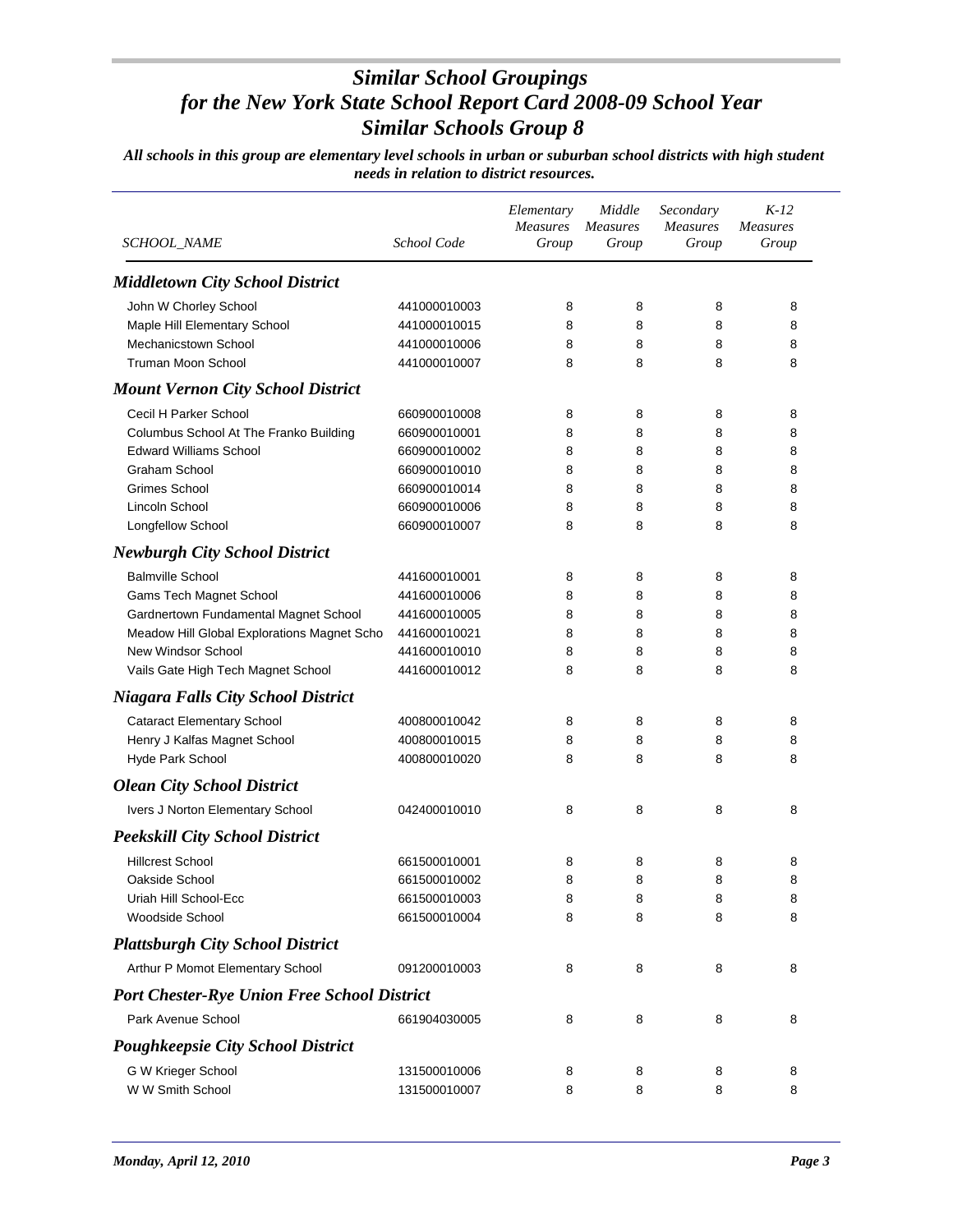| <i>SCHOOL_NAME</i>                          | School Code  | Elementary<br><b>Measures</b><br>Group | Middle<br><b>Measures</b><br>Group | Secondary<br><b>Measures</b><br>Group | $K-12$<br><b>Measures</b><br>Group |
|---------------------------------------------|--------------|----------------------------------------|------------------------------------|---------------------------------------|------------------------------------|
| <b>Rensselaer City School District</b>      |              |                                        |                                    |                                       |                                    |
| Van Rensselaer Elementary School            | 491200010006 | 8                                      | 8                                  | 8                                     | 8                                  |
| <b>Rome City School District</b>            |              |                                        |                                    |                                       |                                    |
| <b>Bellamy Elementary School</b>            | 411800010008 | 8                                      | 8                                  | 8                                     | 8                                  |
| Fort Stanwix Elementary School              | 411800010006 | 8                                      | 8                                  | 8                                     | 8                                  |
| Louis V Denti Elementary School             | 411800010023 | 8                                      | 8                                  | 8                                     | 8                                  |
| <b>Roosevelt Union Free School District</b> |              |                                        |                                    |                                       |                                    |
| <b>Centennial Avenue School</b>             | 280208030002 | 8                                      | 8                                  | 8                                     | 8                                  |
| <b>Schenectady City School District</b>     |              |                                        |                                    |                                       |                                    |
| Elmer Avenue School                         | 530600010003 | 8                                      | 8                                  | 8                                     | 8                                  |
| Franklin Delano Roosevelt Elementary School | 530600010031 | 8                                      | 8                                  | 8                                     | 8                                  |
| <b>Fulton Elementary School</b>             | 530600010006 | 8                                      | 8                                  | 8                                     | 8                                  |
| Jessie T Zoller School                      | 530600010018 | 8                                      | 8                                  | 8                                     | 8                                  |
| Katherine Burr Blodgett Elementary School   | 530600010032 | 8                                      | 8                                  | 8                                     | 8                                  |
| Lincoln School                              | 530600010011 | 8                                      | 8                                  | 8                                     | 8                                  |
| Martin Luther King School                   | 530600010008 | 8                                      | 8                                  | 8                                     | 8                                  |
| Pleasant Valley School                      | 530600010014 | 8                                      | 8                                  | 8                                     | 8                                  |
| Van Corlaer School                          | 530600010026 | 8                                      | 8                                  | 8                                     | 8                                  |
| William C Keane Elementary School           | 530600010030 | 8                                      | 8                                  | 8                                     | 8                                  |
| Woodlawn School                             | 530600010029 | 8                                      | 8                                  | 8                                     | 8                                  |
| <b>Yates School</b>                         | 530600010017 | 8                                      | 8                                  | 8                                     | 8                                  |
| <b>Troy City School District</b>            |              |                                        |                                    |                                       |                                    |
| Carroll Hill School                         | 491700010020 | 8                                      | 8                                  | 8                                     | 8                                  |
| <b>Ps 12</b>                                | 491700010012 | 8                                      | 8                                  | 8                                     | 8                                  |
| <b>Uniondale Union Free School District</b> |              |                                        |                                    |                                       |                                    |
| Grand Avenue Elementary School              | 280202030004 | 8                                      | 8                                  | 8                                     | 8                                  |
| <b>Utica City School District</b>           |              |                                        |                                    |                                       |                                    |
| General Herkimer Elementary School          | 412300010006 | 8                                      | 8                                  | 8                                     | 8                                  |
| <b>Watertown City School District</b>       |              |                                        |                                    |                                       |                                    |
| <b>Ohio Street School</b>                   | 222000010015 | 8                                      | 8                                  | 8                                     | 8                                  |
| <b>Starbuck Elementary School</b>           | 222000010011 | 8                                      | 8                                  | 8                                     | 8                                  |
| <b>Watervliet City School District</b>      |              |                                        |                                    |                                       |                                    |
| Watervliet Elementary School                | 011200010002 | 8                                      | 8                                  | 8                                     | 8                                  |
| <b>Wyandanch Union Free School District</b> |              |                                        |                                    |                                       |                                    |
| La Francis Hardiman Elementary School       | 580109020006 | 8                                      | 8                                  | 8                                     | 8                                  |
| Martin Luther King Elementary School        | 580109020001 | 8                                      | 8                                  | 8                                     | 8                                  |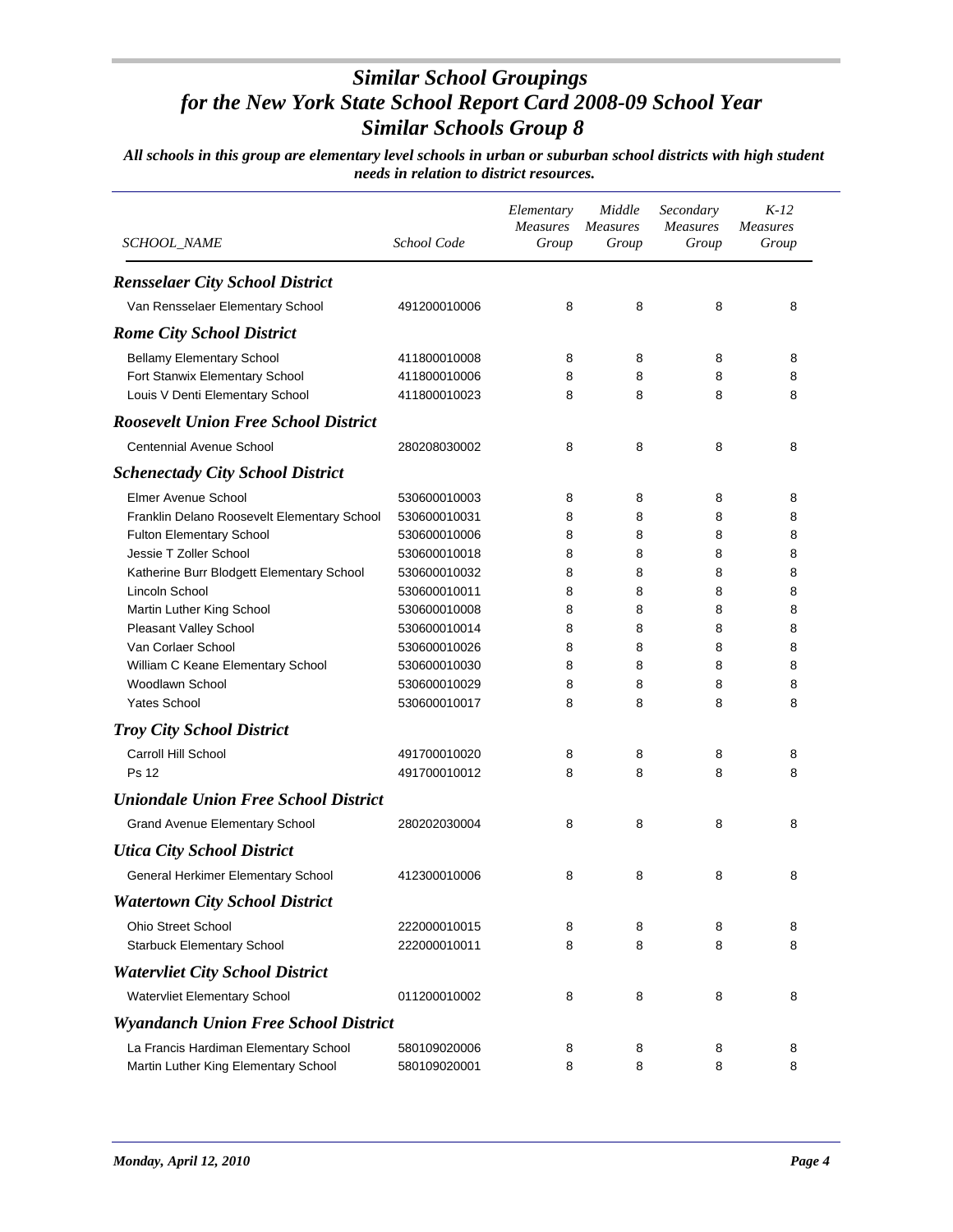| SCHOOL_NAME                                     | School Code  | Elementary<br><b>Measures</b><br>Group | Middle<br><b>Measures</b><br>Group | Secondary<br><b>Measures</b><br>Group | $K-12$<br><b>Measures</b><br>Group |
|-------------------------------------------------|--------------|----------------------------------------|------------------------------------|---------------------------------------|------------------------------------|
| <b>Albany City School District</b>              |              |                                        |                                    |                                       |                                    |
| Arbor Hill Elementary School                    | 010100010039 | 9                                      | 9                                  | 9                                     | 9                                  |
| Delaware Community School                       | 010100010018 | 9                                      | 9                                  | 9                                     | 9                                  |
| Giffen Memorial Elementary School               | 010100010029 | 9                                      | 9                                  | 9                                     | 9                                  |
| North Albany Academy                            | 010100010020 | 9                                      | 9                                  | 9                                     | 9                                  |
| Philip J Schuyler Achievement Academy           | 010100010043 | 9                                      | 9                                  | 9                                     | 9                                  |
| Sheridan Preparatory Academy                    | 010100010044 | 9                                      | 9                                  | 9                                     | 9                                  |
| Thomas S O'Brien Academy Of Science & Tec       | 010100010028 | 9                                      | 9                                  | 9                                     | 9                                  |
| <b>Binghamton City School District</b>          |              |                                        |                                    |                                       |                                    |
| Benjamin Franklin Elementary School             | 030200010005 | 9                                      | 9                                  | 9                                     | 9                                  |
| <b>Brentwood Union Free School District</b>     |              |                                        |                                    |                                       |                                    |
| East Elementary School                          | 580512030002 | 9                                      | 9                                  | 9                                     | 9                                  |
| Laurel Park Elementary School                   | 580512030004 | 9                                      | 9                                  | 9                                     | 9                                  |
| Loretta Park Elementary School                  | 580512030005 | 9                                      | 9                                  | 9                                     | 9                                  |
| North Elementary School                         | 580512030006 | 9                                      | 9                                  | 9                                     | 9                                  |
| Northeast Elementary School                     | 580512030007 | 9                                      | 9                                  | 9                                     | 9                                  |
| Oak Park Elementary School                      | 580512030009 | 9                                      | 9                                  | 9                                     | 9                                  |
| Pine Park Elementary School                     | 580512030010 | 9                                      | 9                                  | 9                                     | 9                                  |
| Twin Pines Elementary School                    | 580512030013 | 9                                      | 9                                  | 9                                     | 9                                  |
| <b>Central Islip Union Free School District</b> |              |                                        |                                    |                                       |                                    |
| Andrew T Morrow School                          | 580513030007 | 9                                      | 9                                  | 9                                     | 9                                  |
| Marguerite L Mulvey School                      | 580513030003 | 9                                      | 9                                  | 9                                     | 9                                  |
| <b>Dunkirk City School District</b>             |              |                                        |                                    |                                       |                                    |
| School 3                                        | 060800010003 | 9                                      | 9                                  | 9                                     | 9                                  |
| School 5                                        | 060800010005 | 9                                      | 9                                  | 9                                     | 9                                  |
| <b>Hempstead Union Free School District</b>     |              |                                        |                                    |                                       |                                    |
| Barack Obama Elementary School                  | 280201030004 | 9                                      | 9                                  | 9                                     | 9                                  |
| <b>Franklin School</b>                          | 280201030001 | 9                                      | 9                                  | 9                                     | 9                                  |
| <b>Fulton School</b>                            | 280201030002 | 9                                      | 9                                  | 9                                     | 9                                  |
| Hempstead Early Childhood Center                | 280201030011 | 9                                      | 9                                  | 9                                     | 9                                  |
| Jackson Annex School                            | 280201030009 | 9                                      | 9                                  | 9                                     | 9                                  |
| Jackson Main Elementary School                  | 280201030003 | 9                                      | 9                                  | 9                                     | 9                                  |
| Marshall School                                 | 280201030008 | 9                                      | 9                                  | 9                                     | 9                                  |
| Jamestown City School District                  |              |                                        |                                    |                                       |                                    |
| Samuel G Love Elementary School                 | 061700010009 | 9                                      | 9                                  | 9                                     | 9                                  |
| Kiryas Joel Village Union Free School District  |              |                                        |                                    |                                       |                                    |
| Kiryas Joel Village School                      | 441202020001 | 9                                      | 9                                  | 9                                     | 9                                  |
| <b>Mount Vernon City School District</b>        |              |                                        |                                    |                                       |                                    |
| Hamilton School                                 | 660900010004 | 9                                      | 9                                  | 9                                     | 9                                  |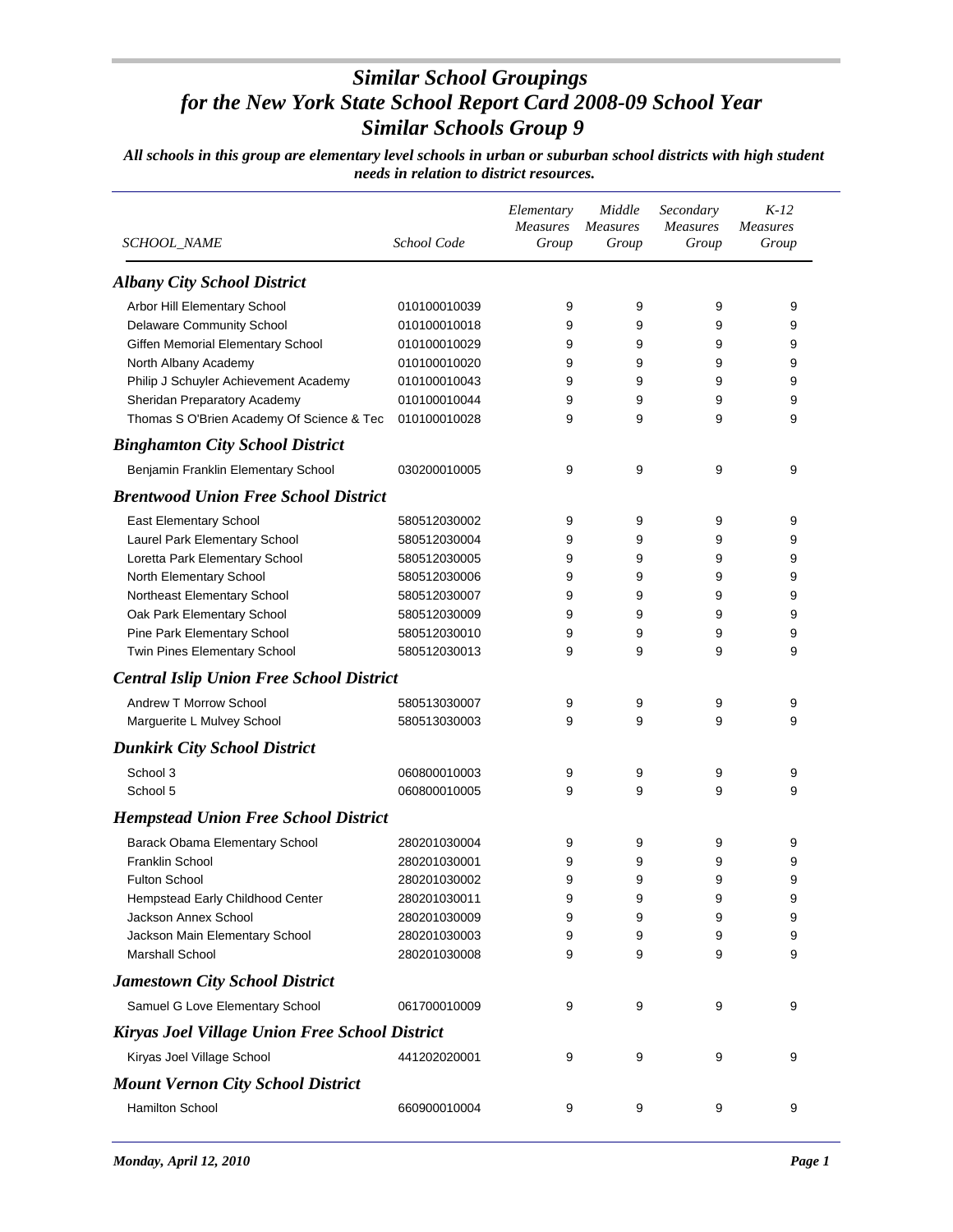| <i>SCHOOL_NAME</i>                                 | School Code  | Elementary<br><b>Measures</b><br>Group | Middle<br><b>Measures</b><br>Group | Secondary<br><b>Measures</b><br>Group | $K-12$<br><b>Measures</b><br>Group |
|----------------------------------------------------|--------------|----------------------------------------|------------------------------------|---------------------------------------|------------------------------------|
| <b>Newburgh City School District</b>               |              |                                        |                                    |                                       |                                    |
| Horizon-On-The-Hudson Magnet School                | 441600010009 | 9                                      | 9                                  | 9                                     | 9                                  |
| Temple Hill School                                 | 441600010020 | 9                                      | 9                                  | 9                                     | 9                                  |
| West Street Elementary School                      | 441600010022 | 9                                      | 9                                  | 9                                     | 9                                  |
| <b>Niagara Falls City School District</b>          |              |                                        |                                    |                                       |                                    |
| Harry F Abate Elementary School                    | 400800010031 | 9                                      | 9                                  | 9                                     | 9                                  |
| Niagara Street School                              | 400800010022 | 9                                      | 9                                  | 9                                     | 9                                  |
| <b>Port Chester-Rye Union Free School District</b> |              |                                        |                                    |                                       |                                    |
| John F Kennedy Magnet School                       | 661904030003 | 9                                      | 9                                  | 9                                     | 9                                  |
| Thomas A Edison School                             | 661904030006 | 9                                      | 9                                  | 9                                     | 9                                  |
| <b>Poughkeepsie City School District</b>           |              |                                        |                                    |                                       |                                    |
| <b>Columbus School</b>                             | 131500010013 | 9                                      | 9                                  | 9                                     | 9                                  |
| Gov George Clinton School                          | 131500010003 | 9                                      | 9                                  | 9                                     | 9                                  |
| Morse Young Magnet School                          | 131500010009 | 9                                      | 9                                  | 9                                     | 9                                  |
| Warring Magnet Academy Of Science And Tec          | 131500010001 | 9                                      | 9                                  | 9                                     | 9                                  |
| <b>Rome City School District</b>                   |              |                                        |                                    |                                       |                                    |
| <b>Gansevoort Elementary School</b>                | 411800010001 | 9                                      | 9                                  | 9                                     | 9                                  |
| Jerry C Clough Elementary School                   | 411800010003 | 9                                      | 9                                  | 9                                     | 9                                  |
| <b>Roosevelt Union Free School District</b>        |              |                                        |                                    |                                       |                                    |
| Ulysses Byas Elementary School                     | 280208030003 | 9                                      | 9                                  | 9                                     | 9                                  |
| Washington Rose School                             | 280208030004 | 9                                      | 9                                  | 9                                     | 9                                  |
| <b>Troy City School District</b>                   |              |                                        |                                    |                                       |                                    |
| <b>Ps 14</b>                                       | 491700010014 | 9                                      | 9                                  | 9                                     | 9                                  |
| Ps <sub>2</sub>                                    | 491700010002 | 9                                      | 9                                  | 9                                     | 9                                  |
| <b>Utica City School District</b>                  |              |                                        |                                    |                                       |                                    |
| Albany Elementary School                           | 412300010003 | 9                                      | 9                                  | 9                                     | 9                                  |
| Christopher Columbus Elementary School             | 412300010005 | 9                                      | 9                                  | 9                                     | 9                                  |
| John F Hughes Elementary School                    | 412300010016 | 9                                      | 9                                  | 9                                     | 9                                  |
| Kernan Elementary School                           | 412300010018 | 9                                      | 9                                  | 9                                     | 9                                  |
| Martin Luther King Jr Elementary School            | 412300010011 | 9                                      | 9                                  | 9                                     | 9                                  |
| Thomas Jefferson Elementary School                 | 412300010014 | 9                                      | 9                                  | 9                                     | 9                                  |
| Watson Williams Elementary School                  | 412300010012 | 9                                      | 9                                  | 9                                     | 9                                  |
| <b>Westbury Union Free School District</b>         |              |                                        |                                    |                                       |                                    |
| Drexel Avenue School                               | 280401030002 | 9                                      | 9                                  | 9                                     | 9                                  |
| Dryden Street School                               | 280401030003 | 9                                      | 9                                  | 9                                     | 9                                  |
| Park Avenue School                                 | 280401030001 | 9                                      | 9                                  | 9                                     | 9                                  |
| Powells Lane School                                | 280401030005 | 9                                      | 9                                  | 9                                     | 9                                  |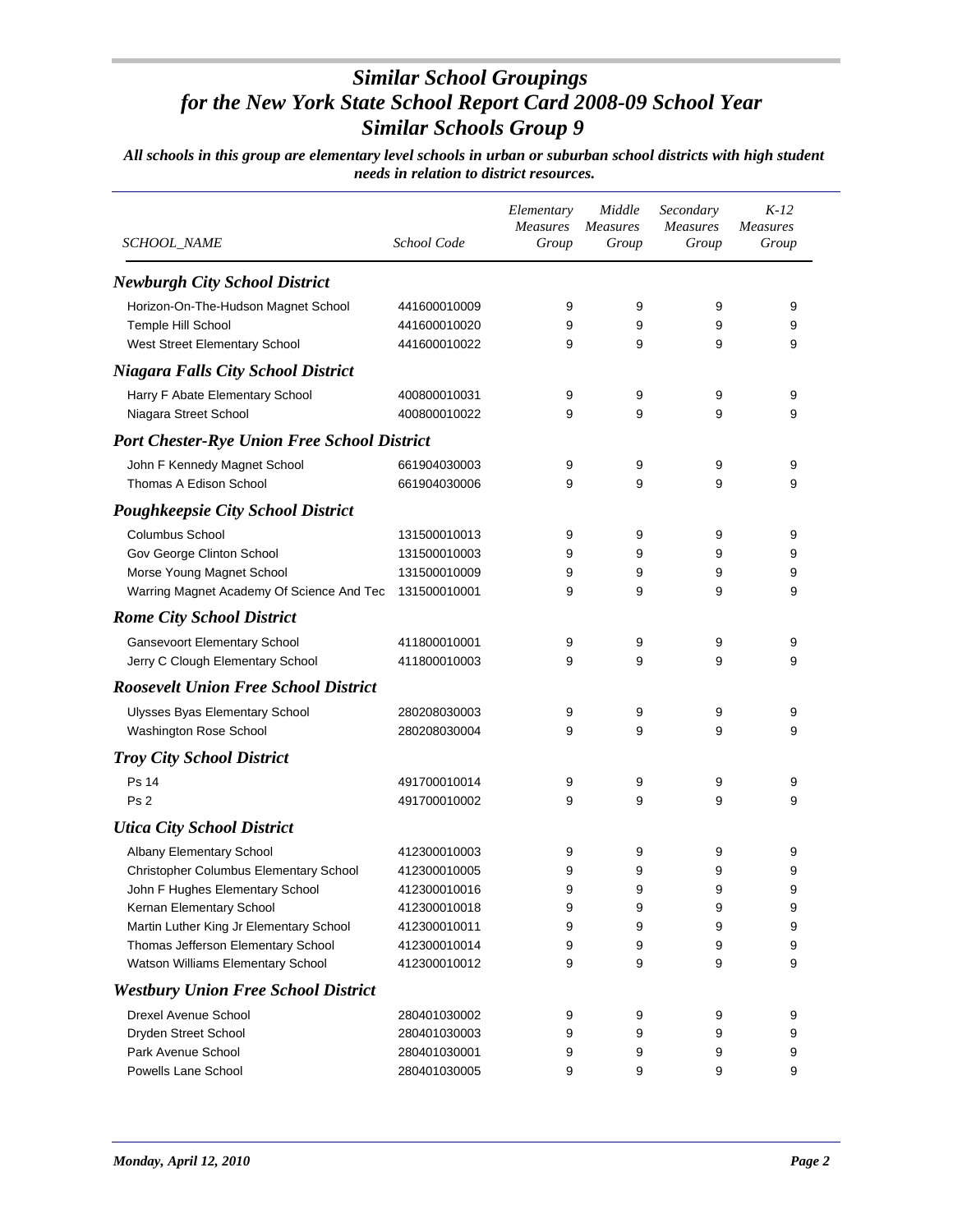| <i>SCHOOL_NAME</i>                             | School Code  | Elementary<br>Measures<br>Group | Middle<br><b>Measures</b><br>Group | Secondary<br><b>Measures</b><br>Group | $K-12$<br><b>Measures</b><br>Group |
|------------------------------------------------|--------------|---------------------------------|------------------------------------|---------------------------------------|------------------------------------|
| <b>Adirondack Central School District</b>      |              |                                 |                                    |                                       |                                    |
| Forestport Elementary School                   | 410401060003 | 10                              | 10                                 | 10                                    | 10                                 |
| <b>Amsterdam City School District</b>          |              |                                 |                                    |                                       |                                    |
| William H Barkley Microsociety                 | 270100010003 | 10                              | 10                                 | 10                                    | 10                                 |
| <b>Bath Central School District</b>            |              |                                 |                                    |                                       |                                    |
| Dana L Lyon Elementary School                  | 570302060002 | 10                              | 10                                 | 10                                    | 10                                 |
| <b>Beaver River Central School District</b>    |              |                                 |                                    |                                       |                                    |
| Beaver River Elementary School                 | 231301040001 | 10                              | 10                                 | 10                                    | 10                                 |
| <b>Carthage Central School District</b>        |              |                                 |                                    |                                       |                                    |
| <b>Black River School</b>                      | 222201060002 | 10                              | 10                                 | 10                                    | 10                                 |
| Carthage Elementary School                     | 222201060005 | 10                              | 10                                 | 10                                    | 10                                 |
| West Carthage Elementary School                | 222201060006 | 10                              | 10                                 | 10                                    | 10                                 |
| <b>Chateaugay Central School District</b>      |              |                                 |                                    |                                       |                                    |
| Chateaugay Elementary School                   | 160801040001 | 10                              | 10                                 | 10                                    | 10                                 |
| <b>Chenango Valley Central School District</b> |              |                                 |                                    |                                       |                                    |
| Chenango Bridge Elementary School              | 030701060003 | 10                              | 10                                 | 10                                    | 10                                 |
| Port Dickinson Elementary School               | 030701060004 | 10                              | 10                                 | 10                                    | 10                                 |
| <b>Gouverneur Central School District</b>      |              |                                 |                                    |                                       |                                    |
| East Side Elementary School                    | 511101060006 | 10                              | 10                                 | 10                                    | 10                                 |
| <b>Granville Central School District</b>       |              |                                 |                                    |                                       |                                    |
| <b>Granville Elementary School</b>             | 640701040004 | 10                              | 10                                 | 10                                    | 10                                 |
| <b>Greene Central School District</b>          |              |                                 |                                    |                                       |                                    |
| Greene Intermediate School                     | 080601040002 | 10                              | 10                                 | 10                                    | 10                                 |
| <b>Hudson Falls Central School District</b>    |              |                                 |                                    |                                       |                                    |
| Hudson Falls Intermediate School               | 641301060004 | 10                              | 10                                 | 10                                    | 10                                 |
| <b>Indian River Central School District</b>    |              |                                 |                                    |                                       |                                    |
| Antwerp Primary School                         | 220301060001 | 10                              | 10                                 | 10                                    | 10                                 |
| Calcium Primary School                         | 220301060009 | 10                              | 10                                 | 10                                    | 10                                 |
| Evans Mills Primary School                     | 220301060002 | 10                              | 10                                 | 10                                    | 10                                 |
| Indian River Intermediate School               | 220301060010 | 10                              | 10                                 | 10                                    | 10                                 |
| Philadelphia Primary School                    | 220301060003 | 10                              | 10                                 | 10                                    | 10                                 |
| Theresa Primary School                         | 220301060004 | 10                              | 10                                 | 10                                    | 10                                 |
| <b>Monticello Central School District</b>      |              |                                 |                                    |                                       |                                    |
| Emma C Chase School                            | 591401060002 | 10                              | 10                                 | 10                                    | 10                                 |
| Otego-Unadilla Central School District         |              |                                 |                                    |                                       |                                    |
| Otego Elementary School                        | 471601040002 | 10                              | 10                                 | 10                                    | 10                                 |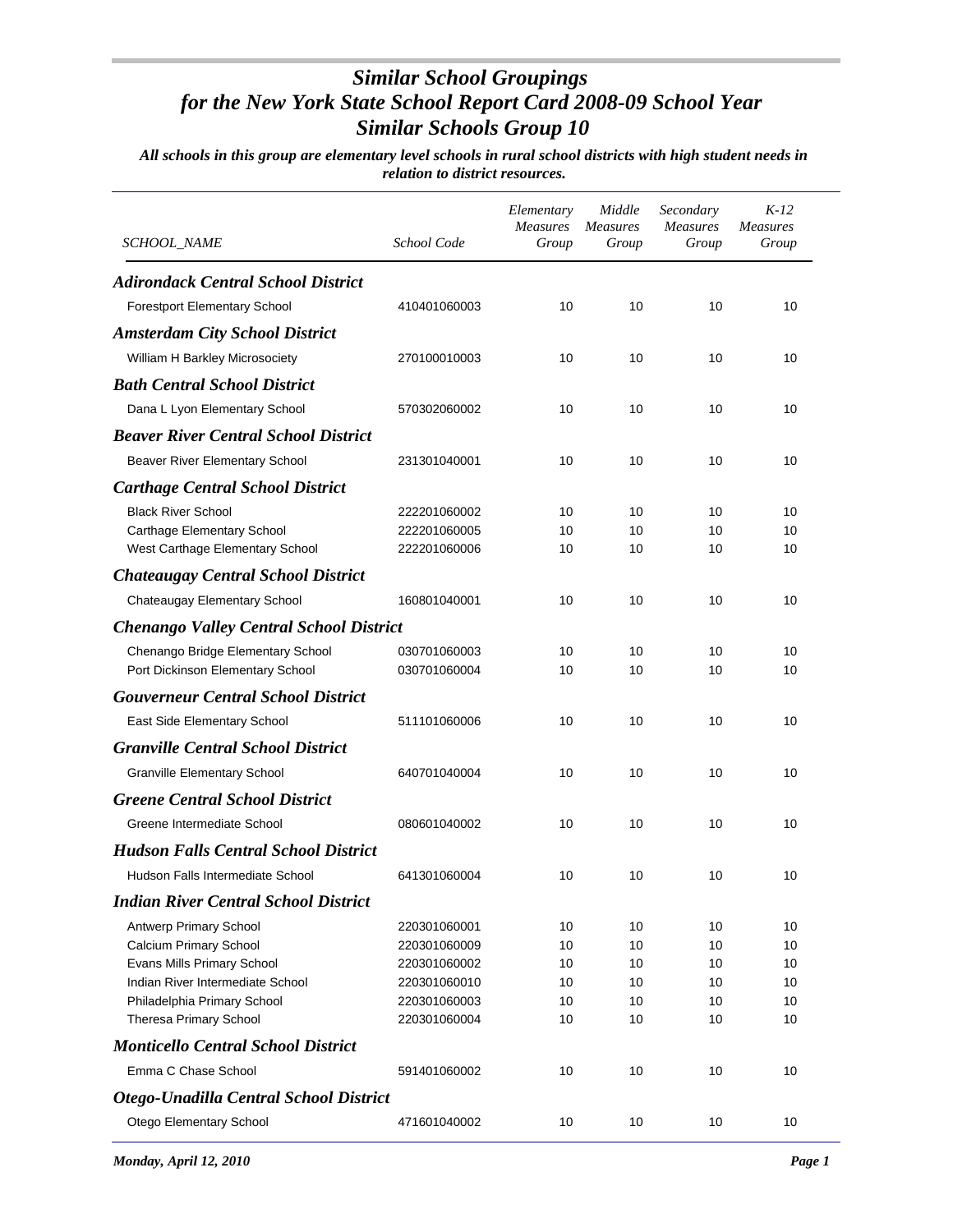| SCHOOL_NAME                                          | School Code  | Elementary<br>Measures<br>Group | Middle<br><b>Measures</b><br>Group | Secondary<br><b>Measures</b><br>Group | $K-12$<br><b>Measures</b><br>Group |
|------------------------------------------------------|--------------|---------------------------------|------------------------------------|---------------------------------------|------------------------------------|
| <b>Parishville-Hopkinton Central School District</b> |              |                                 |                                    |                                       |                                    |
| Parishville-Hopkinton Elementary School              | 512501040002 | 10                              | 10                                 | 10                                    | 10                                 |
| <b>Port Jervis City School District</b>              |              |                                 |                                    |                                       |                                    |
| N A Hamilton Bicentenial School                      | 441800050002 | 10                              | 10                                 | 10                                    | 10                                 |
| <b>Putnam Central School District</b>                |              |                                 |                                    |                                       |                                    |
| <b>Putnam Central School</b>                         | 641401040001 | 10                              | 10                                 | 10                                    | 10                                 |
| <b>Remsen Central School District</b>                |              |                                 |                                    |                                       |                                    |
| Remsen Elementary School                             | 411701040001 | 10                              | 10                                 | 10                                    | 10                                 |
| <b>Romulus Central School District</b>               |              |                                 |                                    |                                       |                                    |
| Romulus Elementary School                            | 560603040002 | 10                              | 10                                 | 10                                    | 10                                 |
| <b>South Lewis Central School District</b>           |              |                                 |                                    |                                       |                                    |
| Constableville Elementary School                     | 231101040004 | 10                              | 10                                 | 10                                    | 10                                 |
| <b>Tioga Central School District</b>                 |              |                                 |                                    |                                       |                                    |
| Nichols Elementary School                            | 600903040002 | 10                              | 10                                 | 10                                    | 10                                 |
| <b>Waterloo Central School District</b>              |              |                                 |                                    |                                       |                                    |
| Main Street Elementary School                        | 561006060005 | 10                              | 10                                 | 10                                    | 10                                 |
| <b>Waverly Central School District</b>               |              |                                 |                                    |                                       |                                    |
| Lincoln Street Elementary School                     | 600101060004 | 10                              | 10                                 | 10                                    | 10                                 |
| <b>Westfield Central School District</b>             |              |                                 |                                    |                                       |                                    |
| <b>Westfield Elementary School</b>                   | 062901040001 | 10                              | 10                                 | 10                                    | 10                                 |
| <b>Whitney Point Central School District</b>         |              |                                 |                                    |                                       |                                    |
| Tioughnioga Riverside Academy                        | 031401060002 | 10                              | 10                                 | 10                                    | 10                                 |
| <b>Yorkshire-Pioneer Central School District</b>     |              |                                 |                                    |                                       |                                    |
| Arcade Elementary School                             | 043501060005 | 10                              | 10                                 | 10                                    | 10                                 |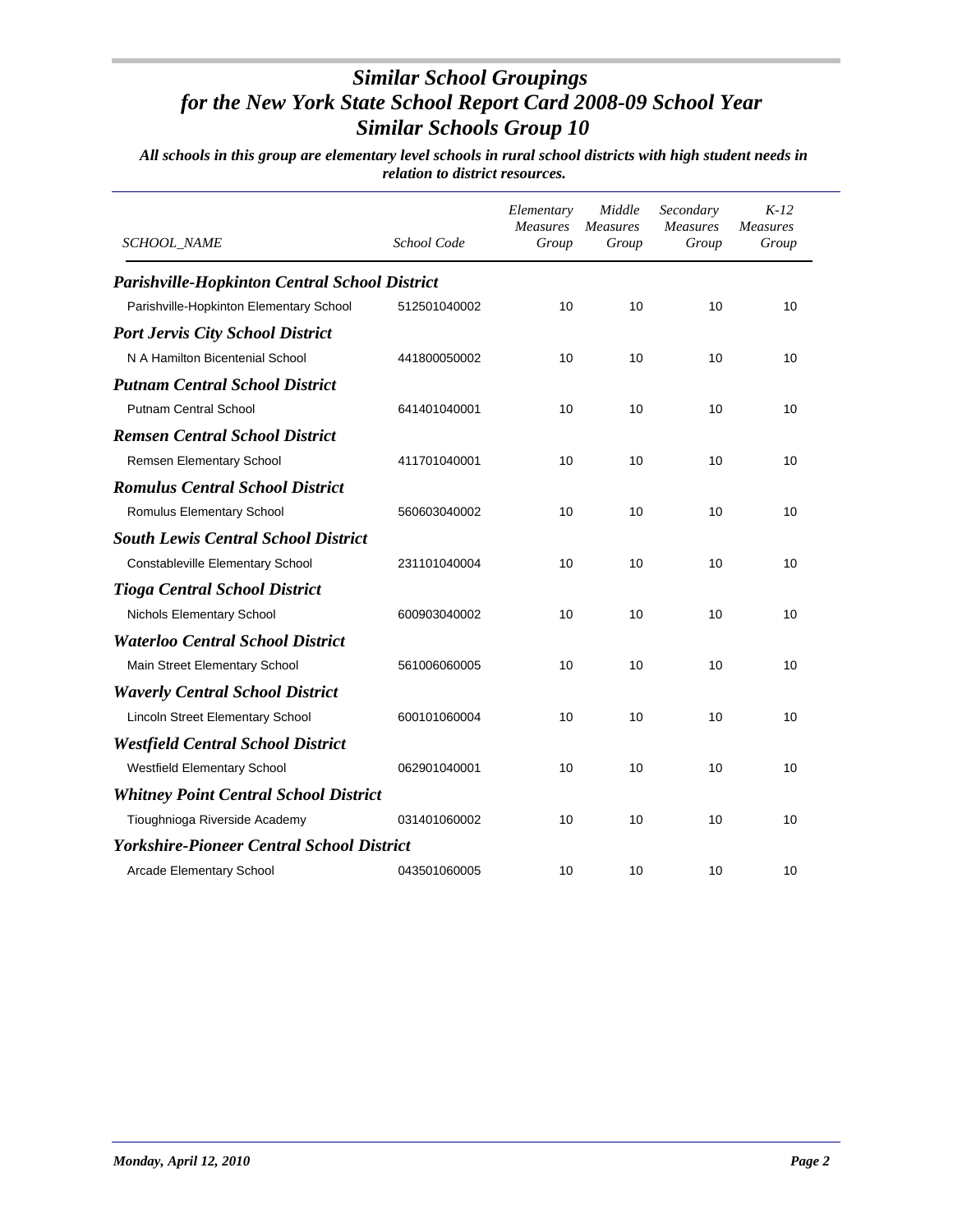| SCHOOL_NAME                                                         | School Code                  | Elementary<br>Measures<br>Group | Middle<br><b>Measures</b><br>Group | Secondary<br>Measures<br>Group | $K-12$<br><b>Measures</b><br>Group |
|---------------------------------------------------------------------|------------------------------|---------------------------------|------------------------------------|--------------------------------|------------------------------------|
| <b>Addison Central School District</b>                              |                              |                                 |                                    |                                |                                    |
| Valley Elementary School                                            | 570101040003                 | 11                              | 11                                 | 11                             | 11                                 |
| <b>Adirondack Central School District</b>                           |                              |                                 |                                    |                                |                                    |
| <b>Boonville Elementary School</b><br>West Leyden Elementary School | 410401060004<br>410401060002 | 11<br>11                        | 11<br>11                           | 11<br>11                       | 11<br>11                           |
| <b>Albion Central School District</b>                               |                              |                                 |                                    |                                |                                    |
| Ronald L Sodoma Elementary School                                   | 450101060002                 | 11                              | 11                                 | 11                             | 11                                 |
| <b>Altmar-Parish-Williamstown Central School District</b>           |                              |                                 |                                    |                                |                                    |
| Parish Elementary School                                            | 460102040003                 | 11                              | 11                                 | 11                             | 11                                 |
| <b>Amsterdam City School District</b>                               |                              |                                 |                                    |                                |                                    |
| William B Tecler Arts In Education                                  | 270100010018                 | 11                              | 11                                 | 11                             | 11                                 |
| <b>Batavia City School District</b>                                 |                              |                                 |                                    |                                |                                    |
| John Kennedy School                                                 | 180300010001                 | 11                              | 11                                 | 11                             | 11                                 |
| <b>Robert Morris School</b>                                         | 180300010004                 | 11                              | 11                                 | 11                             | 11                                 |
| <b>Bath Central School District</b>                                 |                              |                                 |                                    |                                |                                    |
| Vernon E Wightman Primary School                                    | 570302060001                 | 11                              | 11                                 | 11                             | 11                                 |
| <b>Brasher Falls Central School District</b>                        |                              |                                 |                                    |                                |                                    |
| Saint Lawrence Elementary School                                    | 510101040002                 | 11                              | 11                                 | 11                             | 11                                 |
| <b>Camden Central School District</b>                               |                              |                                 |                                    |                                |                                    |
| Annsville Area School                                               | 410601040004                 | 11                              | 11                                 | 11                             | 11                                 |
| Camden Elementary School                                            | 410601040007                 | 11                              | 11                                 | 11                             | 11                                 |
| Mcconnellsville Elementary School                                   | 410601040002                 | 11                              | 11                                 | 11                             | 11                                 |
| <b>Campbell-Savona Central School District</b>                      |                              |                                 |                                    |                                |                                    |
| Campbell-Savona Elementary School                                   | 570603040001                 | 11                              | 11                                 | 11                             | 11                                 |
| <b>Canajoharie Central School District</b>                          |                              |                                 |                                    |                                |                                    |
| East Hill School                                                    | 270301040004                 | 11                              | 11                                 | 11                             | 11                                 |
| <b>Candor Central School District</b>                               |                              |                                 |                                    |                                |                                    |
| <b>Candor Elementary School</b>                                     | 600301040003                 | 11                              | 11                                 | 11                             | 11                                 |
| <b>Canisteo-Greenwood Csd</b>                                       |                              |                                 |                                    |                                |                                    |
| Canisteo-Greenwood Elementary School                                | 571502060002                 | 11                              | 11                                 | 11                             | 11                                 |
| <b>Cassadaga Valley Central School District</b>                     |                              |                                 |                                    |                                |                                    |
| Cassadaga Elementary School                                         | 060401040002                 | 11                              | 11                                 | 11                             | 11                                 |
| Sinclairville Elementary School                                     | 060401040003                 | 11                              | 11                                 | 11                             | 11                                 |
| <b>Cincinnatus Central School District</b>                          |                              |                                 |                                    |                                |                                    |
| Cincinnatus Elementary School                                       | 110101040001                 | 11                              | 11                                 | 11                             | 11                                 |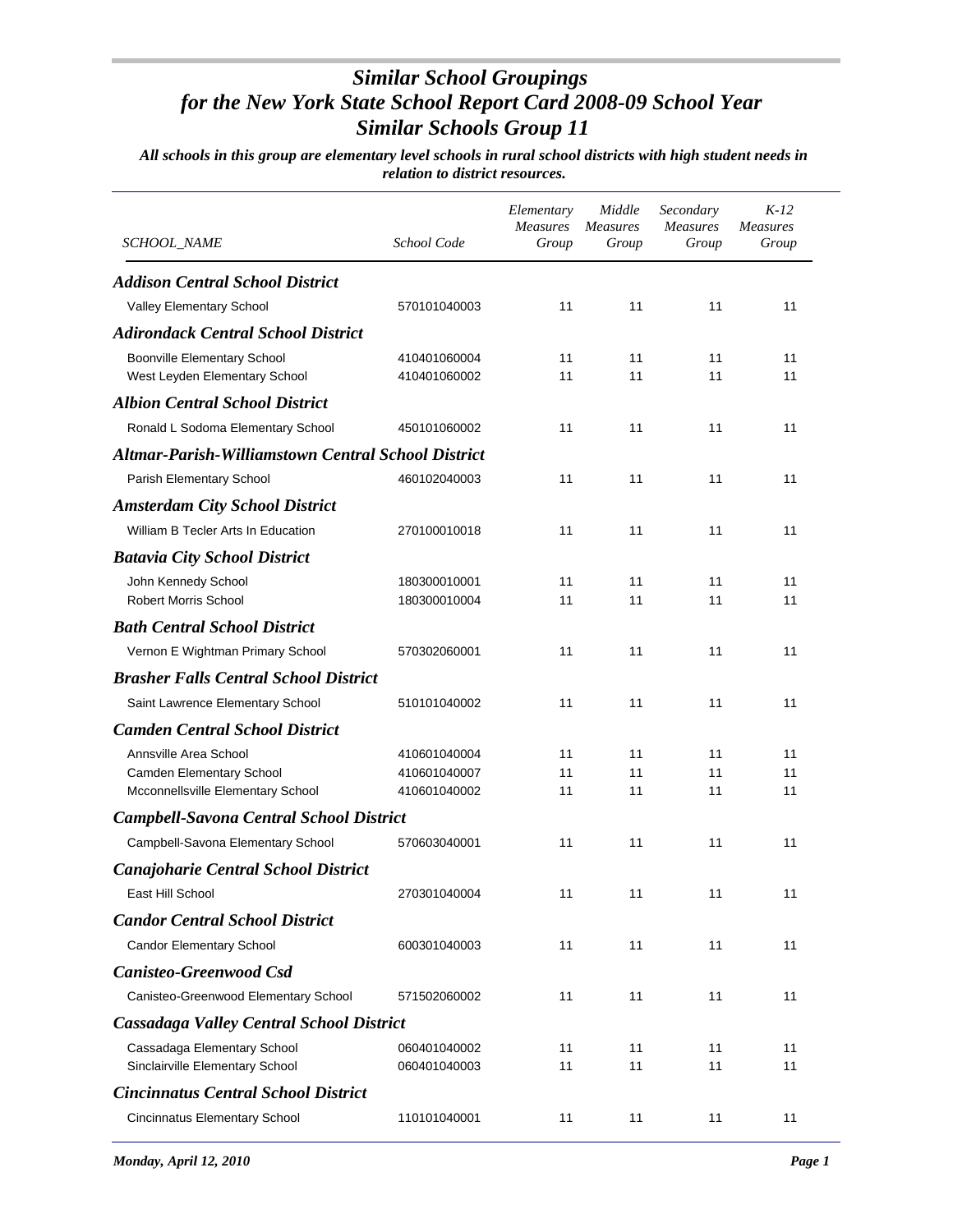| <b>SCHOOL_NAME</b>                                                | School Code                  | Elementary<br><i>Measures</i><br>Group | Middle<br><b>Measures</b><br>Group | Secondary<br>Measures<br>Group | $K-12$<br><b>Measures</b><br>Group |
|-------------------------------------------------------------------|------------------------------|----------------------------------------|------------------------------------|--------------------------------|------------------------------------|
| Clyde-Savannah Central School District                            |                              |                                        |                                    |                                |                                    |
| Savannah Elementary School                                        | 650301040001                 | 11                                     | 11                                 | 11                             | 11                                 |
| <b>Cuba-Rushford Central School District</b>                      |                              |                                        |                                    |                                |                                    |
| Cuba Elementary School                                            | 022302040002                 | 11                                     | 11                                 | 11                             | 11                                 |
| <b>Dansville Central School District</b>                          |                              |                                        |                                    |                                |                                    |
| Dansville Primary School<br>Ellis B Hyde Elementary School        | 241001060004<br>241001060001 | 11<br>11                               | 11<br>11                           | 11<br>11                       | 11<br>11                           |
| <b>Deposit Central School District</b>                            |                              |                                        |                                    |                                |                                    |
| Deposit Elementary School                                         | 031301040002                 | 11                                     | 11                                 | 11                             | 11                                 |
| <b>Deruyter Central School District</b>                           |                              |                                        |                                    |                                |                                    |
| Deruyter Elementary School                                        | 250301040002                 | 11                                     | 11                                 | 11                             | 11                                 |
| <b>Dolgeville Central School District</b>                         |                              |                                        |                                    |                                |                                    |
| Dolgeville Elementary School                                      | 211003040001                 | 11                                     | 11                                 | 11                             | 11                                 |
| <b>Dundee Central School District</b>                             |                              |                                        |                                    |                                |                                    |
| Dundee Elementary School                                          | 680801040002                 | 11                                     | 11                                 | 11                             | 11                                 |
| <b>Franklinville Central School District</b>                      |                              |                                        |                                    |                                |                                    |
| Franklinville Elementary School                                   | 041101040003                 | 11                                     | 11                                 | 11                             | 11                                 |
| <b>Genesee Valley Central School District At Angelica-Belmont</b> |                              |                                        |                                    |                                |                                    |
| Genesee Valley Central School                                     | 020702040001                 | 11                                     | 11                                 | 11                             | 11                                 |
| <b>Geneva City School District</b>                                |                              |                                        |                                    |                                |                                    |
| West Street Elementary School                                     | 430700010001                 | 11                                     | 11                                 | 11                             | 11                                 |
| <b>Gilbertsville-Mount Upton Central School District</b>          |                              |                                        |                                    |                                |                                    |
| Gilbertsville-Mount Upton Elementary School                       | 470202040002                 | 11                                     | 11                                 | 11                             | 11                                 |
| <b>Gouverneur Central School District</b>                         |                              |                                        |                                    |                                |                                    |
| West Side Elementary School                                       | 511101060007                 | 11                                     | 11                                 | 11                             | 11                                 |
| <b>Gowanda Central School District</b>                            |                              |                                        |                                    |                                |                                    |
| Gowanda Elementary School                                         | 042801060001                 | 11                                     | 11                                 | 11                             | 11                                 |
| <b>Granville Central School District</b>                          |                              |                                        |                                    |                                |                                    |
| Mary J Tanner Primary School                                      | 640701040002                 | 11                                     | 11                                 | 11                             | 11                                 |
| <b>Greene Central School District</b>                             |                              |                                        |                                    |                                |                                    |
| <b>Greene Primary School</b>                                      | 080601040001                 | 11                                     | 11                                 | 11                             | 11                                 |
| <b>Hadley-Luzerne Central School District</b>                     |                              |                                        |                                    |                                |                                    |
| Stuart M Townsend Middle School                                   | 630801040003                 | 11                                     | 11                                 | 11                             | 11                                 |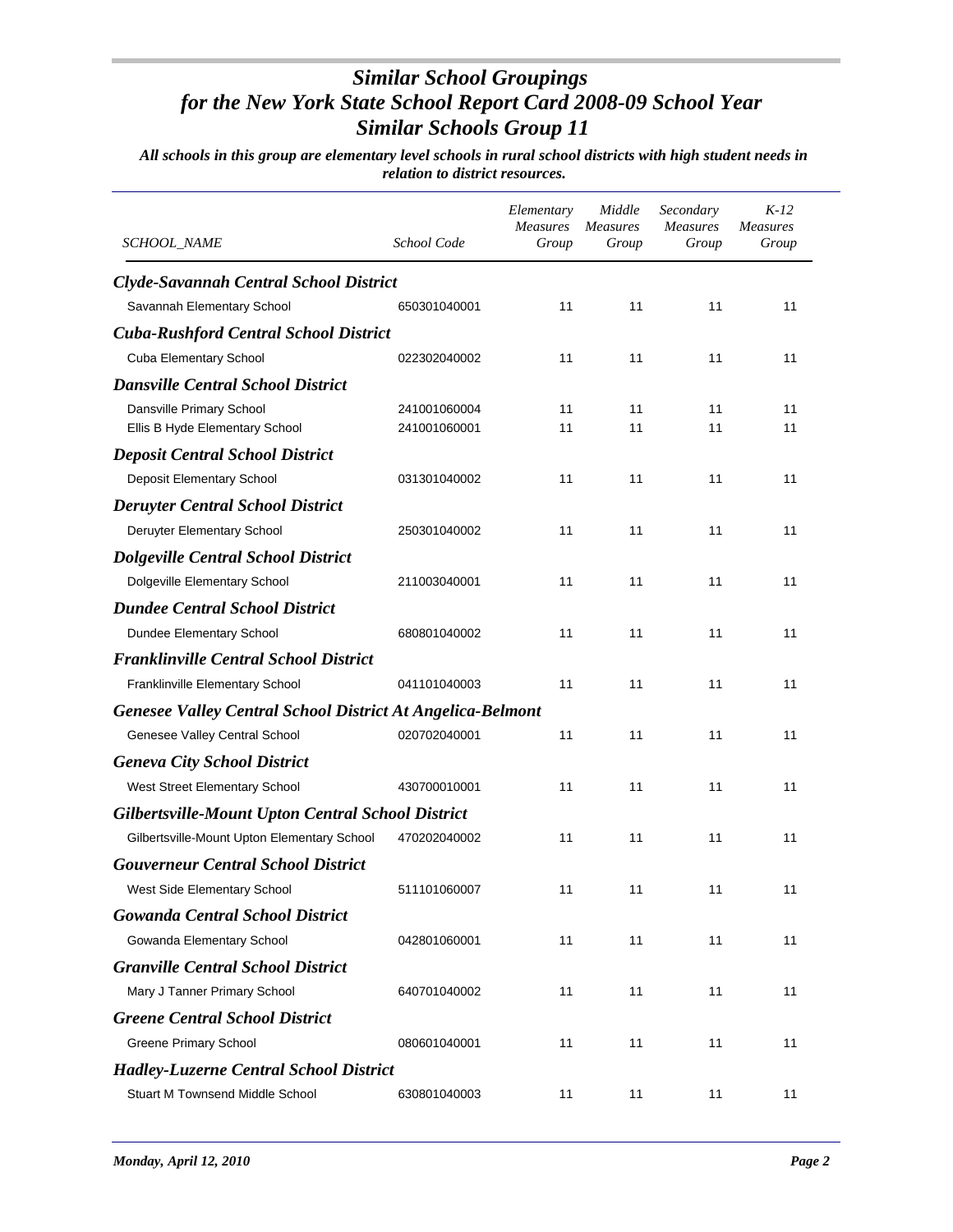| SCHOOL_NAME                                                        | School Code                  | Elementary<br>Measures<br>Group | Middle<br>Measures<br>Group | Secondary<br>Measures<br>Group | $K-12$<br><b>Measures</b><br>Group |
|--------------------------------------------------------------------|------------------------------|---------------------------------|-----------------------------|--------------------------------|------------------------------------|
| <b>Hornell City School District</b>                                |                              |                                 |                             |                                |                                    |
| North Hornell School                                               | 571800010007                 | 11                              | 11                          | 11                             | 11                                 |
| <b>Hudson Falls Central School District</b>                        |                              |                                 |                             |                                |                                    |
| Hudson Falls Primary School<br>Margaret Murphy Kindergarten Center | 641301060005<br>641301060003 | 11<br>11                        | 11<br>11                    | 11<br>11                       | 11<br>11                           |
| <b>Livingston Manor Central School District</b>                    |                              |                                 |                             |                                |                                    |
| Livingston Manor Elementary School                                 | 591302040003                 | 11                              | 11                          | 11                             | 11                                 |
| Lowville Academy & Central School District                         |                              |                                 |                             |                                |                                    |
| Lowville Elementary School                                         | 230901040001                 | 11                              | 11                          | 11                             | 11                                 |
| <b>Malone Central School District</b>                              |                              |                                 |                             |                                |                                    |
| <b>Flanders Elementary School</b>                                  | 161501060006                 | 11                              | 11                          | 11                             | 11                                 |
| <b>Marathon Central School District</b>                            |                              |                                 |                             |                                |                                    |
| William Appleby Elementary School                                  | 110901040002                 | 11                              | 11                          | 11                             | 11                                 |
| <b>Massena Central School District</b>                             |                              |                                 |                             |                                |                                    |
| Jefferson Elementary School                                        | 512001060001                 | 11                              | 11                          | 11                             | 11                                 |
| Madison Elementary School                                          | 512001060004                 | 11                              | 11                          | 11                             | 11                                 |
| Nightengale Elementary School                                      | 512001060005                 | 11                              | 11                          | 11                             | 11                                 |
| <b>Mcgraw Central School District</b>                              |                              |                                 |                             |                                |                                    |
| <b>Mcgraw Elementary School</b>                                    | 110304040001                 | 11                              | 11                          | 11                             | 11                                 |
| <b>Medina Central School District</b>                              |                              |                                 |                             |                                |                                    |
| Warren P Towne Primary School                                      | 450801060006                 | 11                              | 11                          | 11                             | 11                                 |
| <b>Monticello Central School District</b>                          |                              |                                 |                             |                                |                                    |
| Cornelius Duggan School                                            | 591401060001                 | 11                              | 11                          | 11                             | 11                                 |
| <b>Moriah Central School District</b>                              |                              |                                 |                             |                                |                                    |
| Moriah Elementary School                                           | 150901040007                 | 11                              | 11                          | 11                             | 11                                 |
| <b>Morrisville-Eaton Central School District</b>                   |                              |                                 |                             |                                |                                    |
| <b>Edward R Andrews Elementary School</b>                          | 250401040001                 | 11                              | 11                          | 11                             | 11                                 |
| <b>Mount Markham Central School District</b>                       |                              |                                 |                             |                                |                                    |
| Mount Markham Elementary School                                    | 212001040002                 | 11                              | 11                          | 11                             | 11                                 |
| <b>Newark Central School District</b>                              |                              |                                 |                             |                                |                                    |
| Lincoln Elementary School                                          | 650101060003                 | 11                              | 11                          | 11                             | 11                                 |
| Norman R Kelley Intermediate School                                | 650101060002                 | 11                              | 11                          | 11                             | 11                                 |
| <b>Newfield Central School District</b>                            |                              |                                 |                             |                                |                                    |
| Newfield Elementary School                                         | 610901040002                 | 11                              | 11                          | 11                             | 11                                 |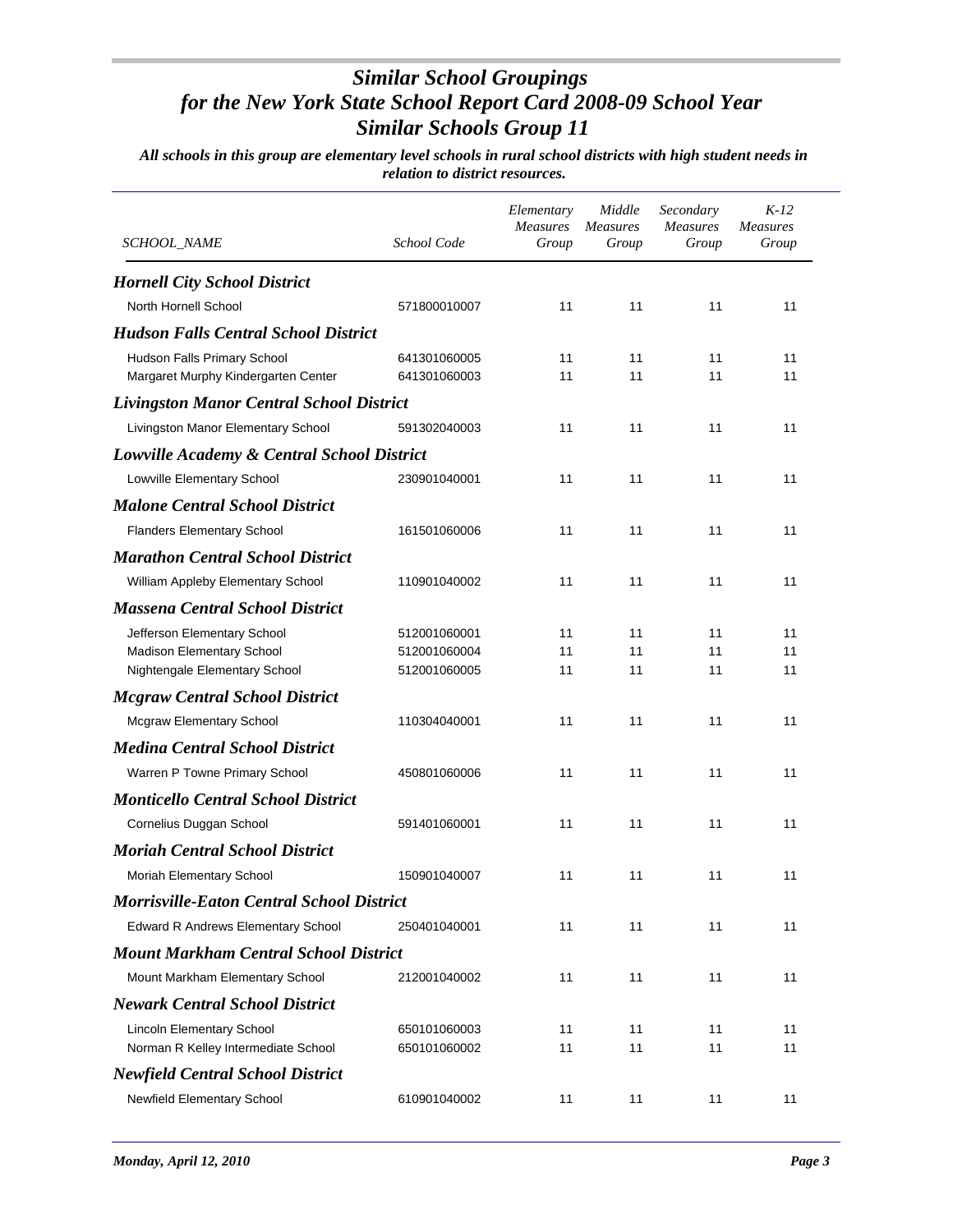| SCHOOL_NAME                                               | School Code  | Elementary<br><b>Measures</b><br>Group | Middle<br>Measures<br>Group | Secondary<br>Measures<br>Group | $K-12$<br>Measures<br>Group |
|-----------------------------------------------------------|--------------|----------------------------------------|-----------------------------|--------------------------------|-----------------------------|
| <b>North Rose-Wolcott Central School District</b>         |              |                                        |                             |                                |                             |
| Florentine Hendrick Elementary School                     | 651501060001 | 11                                     | 11                          | 11                             | 11                          |
| North Rose Elementary School                              | 651501060002 | 11                                     | 11                          | 11                             | 11                          |
| <b>Northern Adirondack Central School District</b>        |              |                                        |                             |                                |                             |
| Northern Adirondack Elementary School                     | 090901040001 | 11                                     | 11                          | 11                             | 11                          |
| <b>Norwich City School District</b>                       |              |                                        |                             |                                |                             |
| Perry Browne Intermediate School                          | 081200050001 | 11                                     | 11                          | 11                             | 11                          |
| <b>Norwood-Norfolk Central School District</b>            |              |                                        |                             |                                |                             |
| Norwood-Norfolk Elementary School                         | 512201040002 | 11                                     | 11                          | 11                             | 11                          |
| <b>Odessa-Montour Central School District</b>             |              |                                        |                             |                                |                             |
| <b>B C Cate Elementary School</b>                         | 550101040001 | 11                                     | 11                          | 11                             | 11                          |
| Howard A Hanlon Elementary School                         | 550101040002 | 11                                     | 11                          | 11                             | 11                          |
| <b>Ogdensburg City School District</b>                    |              |                                        |                             |                                |                             |
| John F Kennedy School                                     | 512300010002 | 11                                     | 11                          | 11                             | 11                          |
| <b>Madill School</b>                                      | 512300010004 | 11                                     | 11                          | 11                             | 11                          |
| Otego-Unadilla Central School District                    |              |                                        |                             |                                |                             |
| Unadilla Elementary School                                | 471601040004 | 11                                     | 11                          | 11                             | 11                          |
| <b>Pine Valley Central School District (South Dayton)</b> |              |                                        |                             |                                |                             |
| Pine Valley Elementary School                             | 060601040002 | 11                                     | 11                          | 11                             | 11                          |
| <b>Poland Central School District</b>                     |              |                                        |                             |                                |                             |
| Poland Elementary School                                  | 211103040003 | 11                                     | 11                          | 11                             | 11                          |
| <b>Pulaski Central School District</b>                    |              |                                        |                             |                                |                             |
| Pulaski Elementary School                                 | 461801040003 | 11                                     | 11                          | 11                             | 11                          |
| <b>Randolph Central School District</b>                   |              |                                        |                             |                                |                             |
| G N Chapman Elementary School                             | 043001040003 | 11                                     | 11                          | 11                             | 11                          |
| <b>Red Creek Central School District</b>                  |              |                                        |                             |                                |                             |
| Margaret W Cuyler Elementary School                       | 651503040002 | 11                                     | 11                          | 11                             | 11                          |
| <b>Saint Johnsville Central School District</b>           |              |                                        |                             |                                |                             |
| David H Robbins Elementary School                         | 271102040003 | 11                                     | 11                          | 11                             | 11                          |
| <b>Salamanca City School District</b>                     |              |                                        |                             |                                |                             |
| Prospect Elementary School                                | 043200050004 | 11                                     | 11                          | 11                             | 11                          |
| Seneca Elementary School                                  | 043200050005 | 11                                     | 11                          | 11                             | 11                          |
| <b>Sandy Creek Central School District</b>                |              |                                        |                             |                                |                             |
| Sandy Creek Elementary School                             | 461901040002 | 11                                     | 11                          | 11                             | 11                          |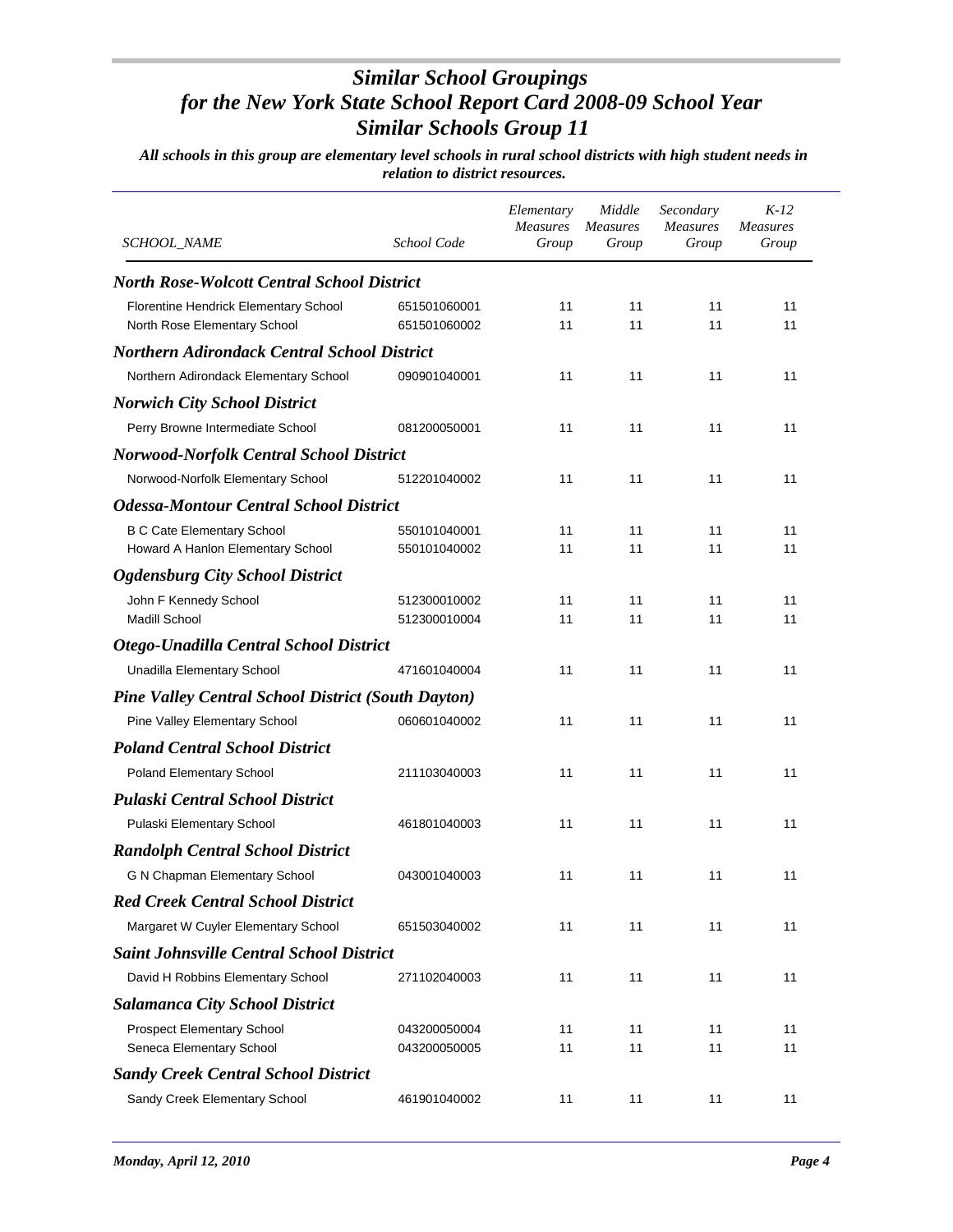| SCHOOL_NAME                                                    | School Code                  | Elementary<br><b>Measures</b><br>Group | Middle<br><b>Measures</b><br>Group | Secondary<br><b>Measures</b><br>Group | K-12<br><b>Measures</b><br>Group |
|----------------------------------------------------------------|------------------------------|----------------------------------------|------------------------------------|---------------------------------------|----------------------------------|
| <b>Sherburne-Earlville Central School District</b>             |                              |                                        |                                    |                                       |                                  |
| Sherburne-Earlville Elementary School                          | 082001040002                 | 11                                     | 11                                 | 11                                    | 11                               |
| <b>Sherman Central School District</b>                         |                              |                                        |                                    |                                       |                                  |
| Sherman Elementary School                                      | 062601040002                 | 11                                     | 11                                 | 11                                    | 11                               |
| <b>Sidney Central School District</b>                          |                              |                                        |                                    |                                       |                                  |
| Sidney Elementary School                                       | 121601060002                 | 11                                     | 11                                 | 11                                    | 11                               |
| <b>Silver Creek Central School District</b>                    |                              |                                        |                                    |                                       |                                  |
| Silver Creek Elementary School                                 | 061501040003                 | 11                                     | 11                                 | 11                                    | 11                               |
| <b>Sodus Central School District</b>                           |                              |                                        |                                    |                                       |                                  |
| Sodus Intermediate School                                      | 651201060002                 | 11                                     | 11                                 | 11                                    | 11                               |
| <b>South Lewis Central School District</b>                     |                              |                                        |                                    |                                       |                                  |
| <b>Glenfield Elementary School</b>                             | 231101040005                 | 11                                     | 11                                 | 11                                    | 11                               |
| <b>South Seneca Central School District</b>                    |                              |                                        |                                    |                                       |                                  |
| South Seneca Elementary School                                 | 560501040003                 | 11                                     | 11                                 | 11                                    | 11                               |
| <b>Spencer-Van Etten Central School District</b>               |                              |                                        |                                    |                                       |                                  |
| Spencer-Van Etten Elementary School                            | 600801040003                 | 11                                     | 11                                 | 11                                    | 11                               |
| <b>Ticonderoga Central School District</b>                     |                              |                                        |                                    |                                       |                                  |
| Ticonderoga Elementary School                                  | 151501060003                 | 11                                     | 11                                 | 11                                    | 11                               |
| <b>Tioga Central School District</b>                           |                              |                                        |                                    |                                       |                                  |
| <b>Tioga Elementary School</b>                                 | 600903040003                 | 11                                     | 11                                 | 11                                    | 11                               |
| <b>Walton Central School District</b>                          |                              |                                        |                                    |                                       |                                  |
| <b>Townsend Elementary School</b>                              | 121901040001                 | 11                                     | 11                                 | 11                                    | 11                               |
| <b>Waterloo Central School District</b>                        |                              |                                        |                                    |                                       |                                  |
| La Fayette School                                              | 561006060002                 | 11                                     | 11                                 | 11                                    | 11                               |
| Skoi-Yase School                                               | 561006060004                 | 11                                     | 11                                 | 11                                    | 11                               |
| <b>Waverly Central School District</b>                         |                              |                                        |                                    |                                       |                                  |
| Chemung Elementary School                                      | 600101060001                 | 11                                     | 11                                 | 11                                    | 11                               |
| Elm Street Elementary School                                   | 600101060002                 | 11                                     | 11                                 | 11                                    | 11                               |
| <b>Wayland-Cohocton Central School District</b>                |                              |                                        |                                    |                                       |                                  |
| <b>Cohocton Elementary School</b><br>Wayland Elementary School | 573002040004<br>573002040002 | 11<br>11                               | 11<br>11                           | 11<br>11                              | 11<br>11                         |
| <b>Wellsville Central School District</b>                      |                              |                                        |                                    |                                       |                                  |
| Wellsville Elementary School                                   | 022601060005                 | 11                                     | 11                                 | 11                                    | 11                               |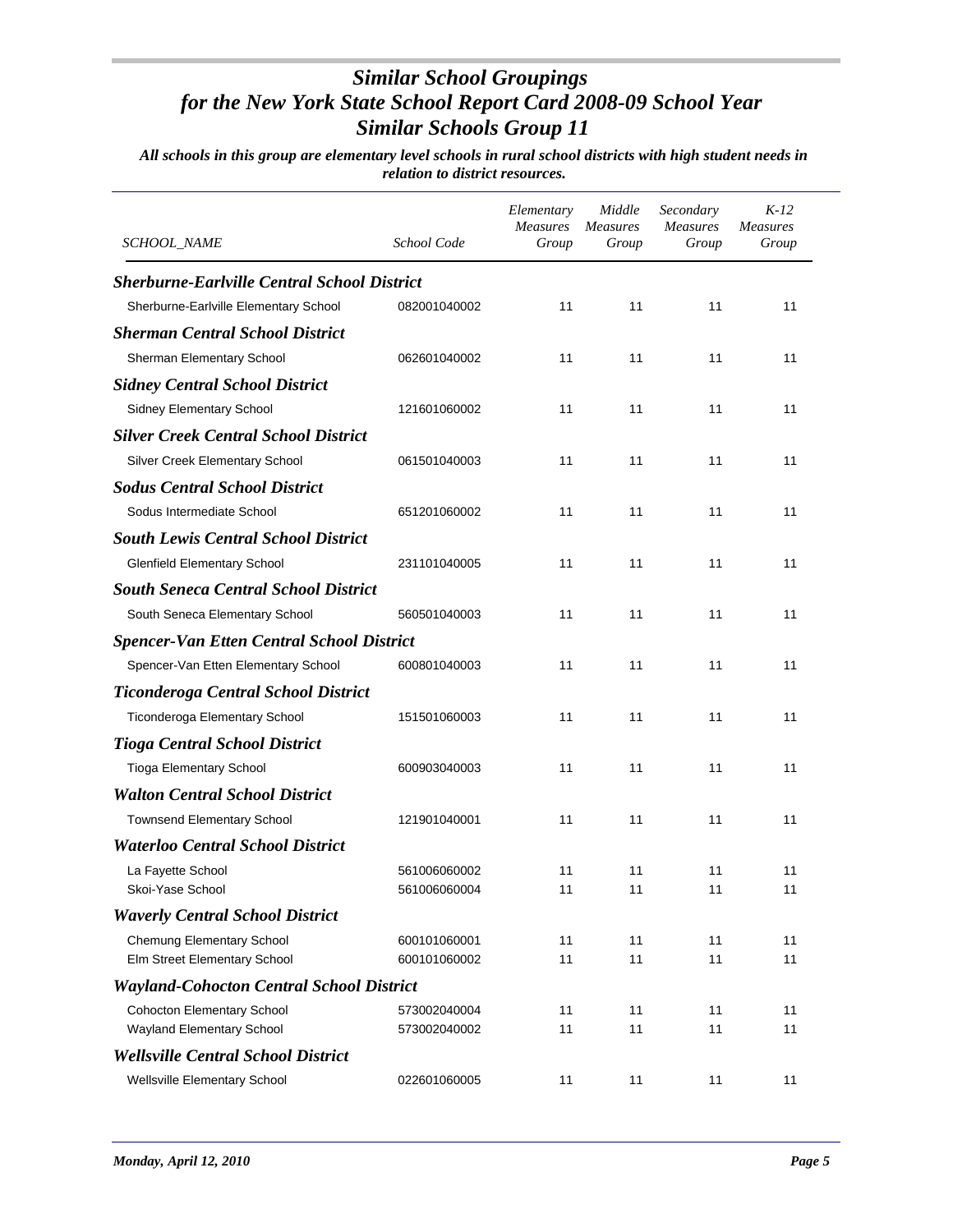| <b>SCHOOL NAME</b>                                      | School Code  | Elementary<br><i>Measures</i><br>Group | Middle<br><i>Measures</i><br>Group | Secondary<br>Measures<br>Group | $K-12$<br><b>Measures</b><br>Group |
|---------------------------------------------------------|--------------|----------------------------------------|------------------------------------|--------------------------------|------------------------------------|
| <b>Whitehall Central School District</b>                |              |                                        |                                    |                                |                                    |
| <b>Whitehall Elementary School</b>                      | 641701060001 | 11                                     | 11                                 | 11                             | 11                                 |
| <b>Whitney Point Central School District</b>            |              |                                        |                                    |                                |                                    |
| Caryl E Adams Primary School                            | 031401060005 | 11                                     | 11                                 | 11                             | 11                                 |
| <i><b>Yorkshire-Pioneer Central School District</b></i> |              |                                        |                                    |                                |                                    |
| Delevan Elementary School                               | 043501060001 | 11                                     | 11                                 | 11                             | 11                                 |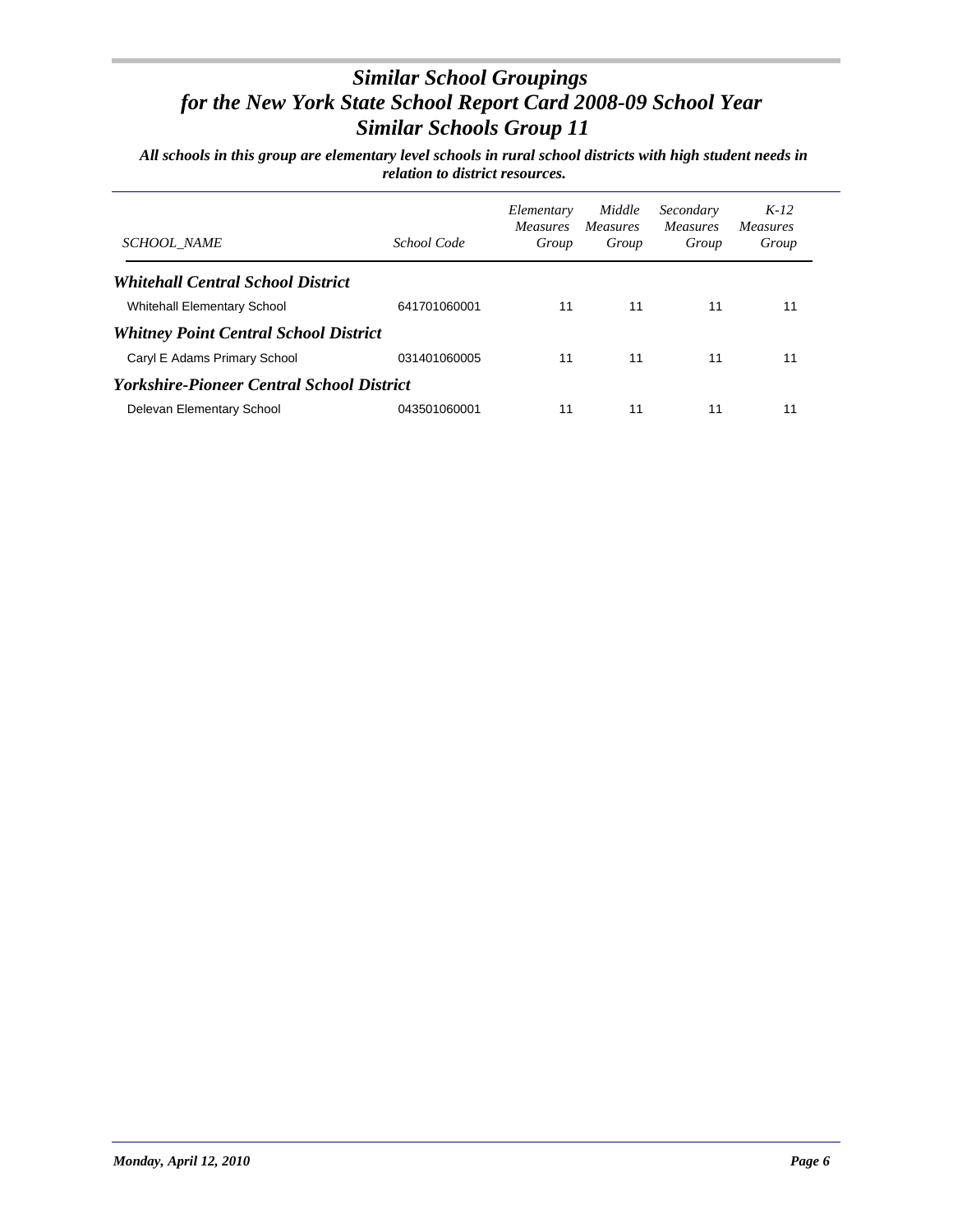| <i>SCHOOL_NAME</i>                                                                           | School Code                  | Elementary<br><b>Measures</b><br>Group | Middle<br><b>Measures</b><br>Group | Secondary<br><b>Measures</b><br>Group | $K-12$<br><b>Measures</b><br>Group |
|----------------------------------------------------------------------------------------------|------------------------------|----------------------------------------|------------------------------------|---------------------------------------|------------------------------------|
| <b>Addison Central School District</b>                                                       |                              |                                        |                                    |                                       |                                    |
| <b>Tuscarora Elementary School</b>                                                           | 570101040001                 | 12                                     | 12                                 | 12                                    | 12                                 |
| <b>Afton Central School District</b>                                                         |                              |                                        |                                    |                                       |                                    |
| Afton Elementary School                                                                      | 080101040002                 | 12                                     | 12                                 | 12                                    | 12                                 |
| <b>Altmar-Parish-Williamstown Central School District</b>                                    |                              |                                        |                                    |                                       |                                    |
| <b>Altmar Elementary School</b>                                                              | 460102040002                 | 12                                     | 12                                 | 12                                    | 12                                 |
| <b>Amsterdam City School District</b>                                                        |                              |                                        |                                    |                                       |                                    |
| Marie Curie Institute Of Engineering And Com<br>Raphael J Mcnulty Academy For Intern Studies | 270100010019<br>270100010006 | 12<br>12                               | 12<br>12                           | 12<br>12                              | 12<br>12                           |
| <b>Batavia City School District</b>                                                          |                              |                                        |                                    |                                       |                                    |
| Jackson School                                                                               | 180300010003                 | 12                                     | 12                                 | 12                                    | 12                                 |
| <b>Bolivar-Richburg Central School District</b>                                              |                              |                                        |                                    |                                       |                                    |
| Bolivar-Richburg Elementary School                                                           | 022902040002                 | 12                                     | 12                                 | 12                                    | 12                                 |
| <b>Brocton Central School District</b>                                                       |                              |                                        |                                    |                                       |                                    |
| <b>Brocton Elementary School</b>                                                             | 062301040002                 | 12                                     | 12                                 | 12                                    | 12                                 |
| <b>Brushton-Moira Central School District</b>                                                |                              |                                        |                                    |                                       |                                    |
| <b>Brushton Grade School</b>                                                                 | 161601040003                 | 12                                     | 12                                 | 12                                    | 12                                 |
| <b>Camden Central School District</b>                                                        |                              |                                        |                                    |                                       |                                    |
| North Bay Area School                                                                        | 410601040003                 | 12                                     | 12                                 | 12                                    | 12                                 |
| <b>Clifton-Fine Central School District</b>                                                  |                              |                                        |                                    |                                       |                                    |
| Clifton-Fine Elementary School                                                               | 510401040002                 | 12                                     | 12                                 | 12                                    | 12                                 |
| <b>Clyde-Savannah Central School District</b>                                                |                              |                                        |                                    |                                       |                                    |
| <b>Clyde Elementary School</b>                                                               | 650301040002                 | 12                                     | 12                                 | 12                                    | 12                                 |
| <b>Cuba-Rushford Central School District</b>                                                 |                              |                                        |                                    |                                       |                                    |
| <b>Rushford Elementary School</b>                                                            | 022302040003                 | 12                                     | 12                                 | 12                                    | 12                                 |
| <b>Edwards-Knox Central School District</b>                                                  |                              |                                        |                                    |                                       |                                    |
| Edwards-Knox Elementary School                                                               | 513102040001                 | 12                                     | 12                                 | 12                                    | 12                                 |
| <b>Ellenville Central School District</b>                                                    |                              |                                        |                                    |                                       |                                    |
| <b>Ellenville Elementary School</b>                                                          | 622002060002                 | 12                                     | 12                                 | 12                                    | 12                                 |
| <b>Fallsburg Central School District</b>                                                     |                              |                                        |                                    |                                       |                                    |
| Benjamin Cosor Elementary School                                                             | 590501060003                 | 12                                     | 12                                 | 12                                    | 12                                 |
| <b>Fort Plain Central School District</b>                                                    |                              |                                        |                                    |                                       |                                    |
| Harry Hoag School                                                                            | 270701040001                 | 12                                     | 12                                 | 12                                    | 12                                 |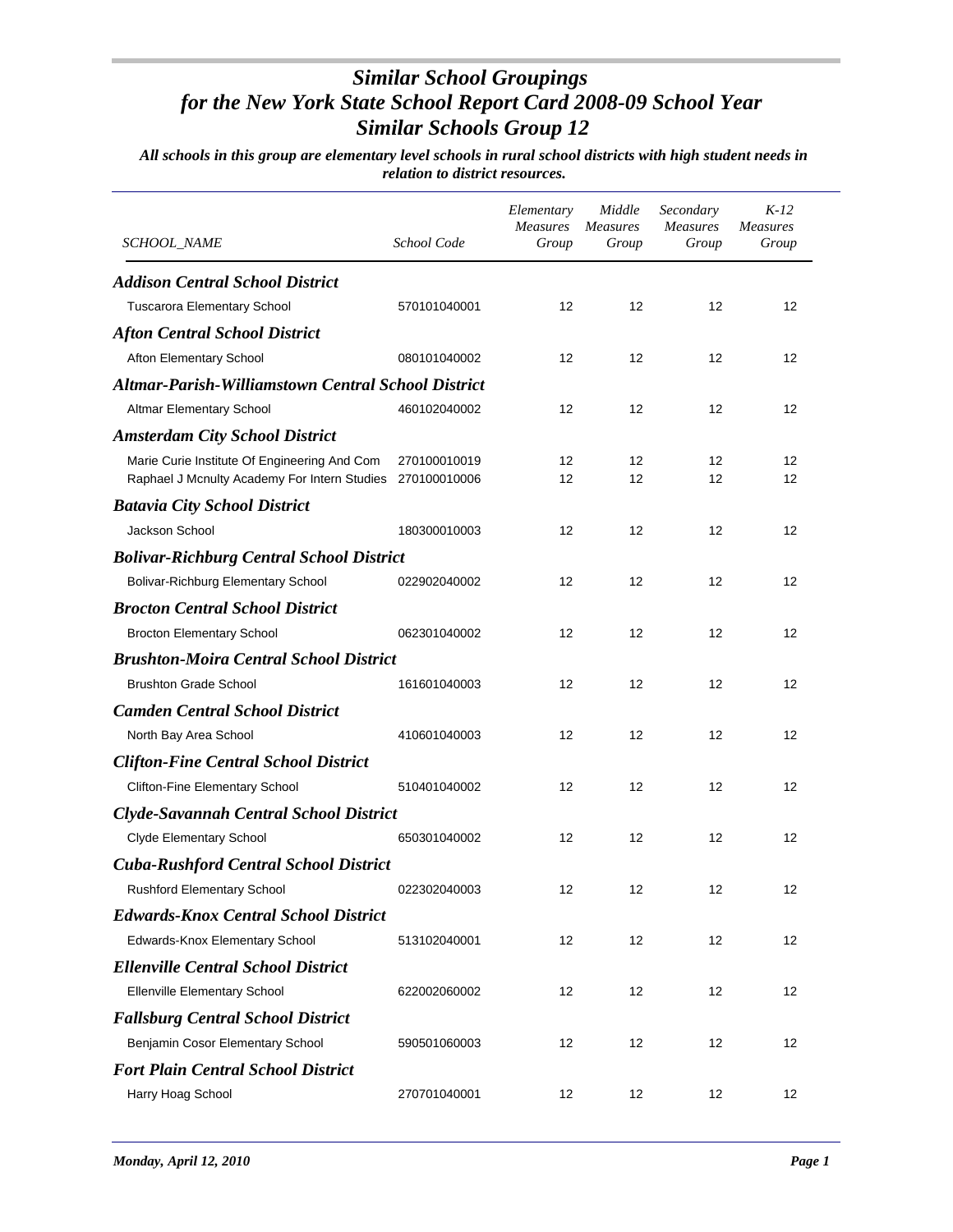| <i>SCHOOL_NAME</i>                                      | School Code  | Elementary<br><b>Measures</b><br>Group | Middle<br><b>Measures</b><br>Group | Secondary<br>Measures<br>Group | $K-12$<br><b>Measures</b><br>Group |
|---------------------------------------------------------|--------------|----------------------------------------|------------------------------------|--------------------------------|------------------------------------|
| <b>Geneva City School District</b>                      |              |                                        |                                    |                                |                                    |
| North Street Elementary School                          | 430700010002 | 12                                     | 12                                 | 12                             | 12                                 |
| <b>Georgetown-South Otselic Central School District</b> |              |                                        |                                    |                                |                                    |
| Otselic Valley Elementary School                        | 081401040002 | 12                                     | 12                                 | 12                             | 12                                 |
| <b>Gloversville City School District</b>                |              |                                        |                                    |                                |                                    |
| <b>Boulevard School</b>                                 | 170500010004 | 12                                     | 12                                 | 12                             | 12                                 |
| Kingsborough School                                     | 170500010011 | 12                                     | 12                                 | 12                             | 12                                 |
| Mcnab-Meco School                                       | 170500010006 | 12                                     | 12                                 | 12                             | 12                                 |
| Park Terrace School                                     | 170500010007 | 12                                     | 12                                 | 12                             | 12                                 |
| <b>Gouverneur Central School District</b>               |              |                                        |                                    |                                |                                    |
| Fowler Elementary School                                | 511101060004 | 12                                     | 12                                 | 12                             | 12                                 |
| <b>Hadley-Luzerne Central School District</b>           |              |                                        |                                    |                                |                                    |
| Hadley-Luzerne Elementary School                        | 630801040002 | 12                                     | 12                                 | 12                             | 12                                 |
| <b>Hancock Central School District</b>                  |              |                                        |                                    |                                |                                    |
| Hancock Elementary School                               | 120906040001 | 12                                     | 12                                 | 12                             | 12                                 |
| <b>Hannibal Central School District</b>                 |              |                                        |                                    |                                |                                    |
| <b>Fairley School</b>                                   | 460701040003 | 12                                     | 12                                 | 12                             | 12                                 |
| <b>Harpursville Central School District</b>             |              |                                        |                                    |                                |                                    |
| W A Olmsted Elementary School                           | 030501040001 | 12                                     | 12                                 | 12                             | 12                                 |
| <b>Herkimer Central School District</b>                 |              |                                        |                                    |                                |                                    |
| Herkimer Elementary School                              | 210601060006 | 12                                     | 12                                 | 12                             | 12                                 |
| <b>Hornell City School District</b>                     |              |                                        |                                    |                                |                                    |
| <b>Bryant School</b>                                    | 571800010002 | 12                                     | 12                                 | 12                             | 12                                 |
| Hornell Intermediate School                             | 571800010001 | 12                                     | 12                                 | 12                             | 12                                 |
| <b>Hudson City School District</b>                      |              |                                        |                                    |                                |                                    |
| Greenport School                                        | 101300010008 | 12                                     | 12                                 | 12                             | 12                                 |
| John L Edwards Primary School                           | 101300010002 | 12                                     | 12                                 | 12                             | 12                                 |
| <b>Jasper-Troupsburg Central School District</b>        |              |                                        |                                    |                                |                                    |
| Jasper-Troupsburg Elementary School                     | 572702040001 | 12                                     | 12                                 | 12                             | 12                                 |
| <b>Liberty Central School District</b>                  |              |                                        |                                    |                                |                                    |
| <b>Liberty Elementary School</b>                        | 590901060005 | 12                                     | 12                                 | 12                             | 12                                 |
| <b>Little Falls City School District</b>                |              |                                        |                                    |                                |                                    |
| Benton Hall Academy                                     | 210800050001 | 12                                     | 12                                 | 12                             | 12                                 |
| <b>Lyons Central School District</b>                    |              |                                        |                                    |                                |                                    |
| Lyons Elementary School                                 | 650501040001 | 12                                     | 12                                 | 12                             | 12                                 |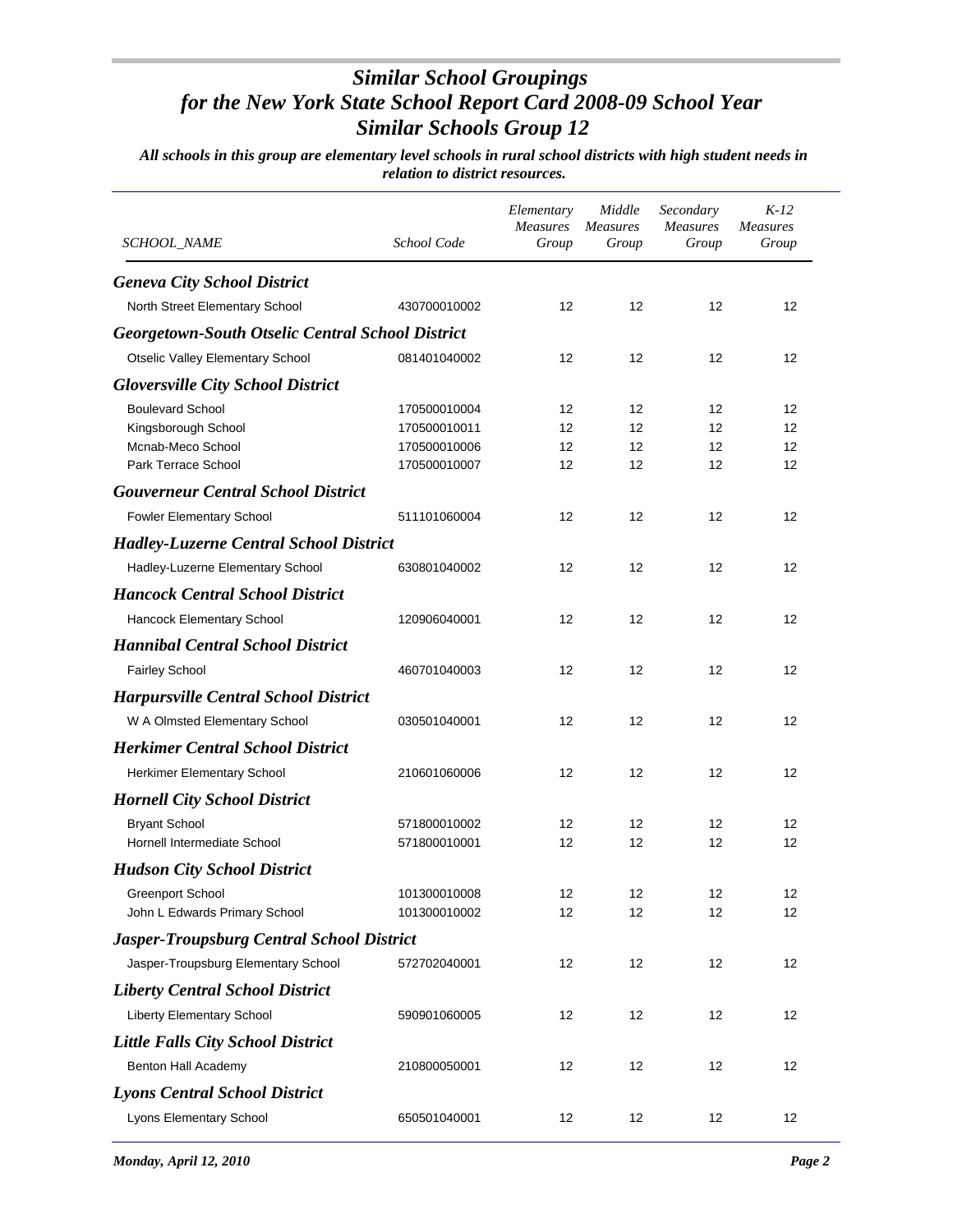| <i>SCHOOL_NAME</i>                                | School Code  | Elementary<br><b>Measures</b><br>Group | Middle<br><b>Measures</b><br>Group | Secondary<br>Measures<br>Group | $K-12$<br><b>Measures</b><br>Group |
|---------------------------------------------------|--------------|----------------------------------------|------------------------------------|--------------------------------|------------------------------------|
| <b>Malone Central School District</b>             |              |                                        |                                    |                                |                                    |
| Davis Elementary School                           | 161501060011 | 12                                     | 12                                 | 12                             | 12                                 |
| Saint Joseph'S Elementary School                  | 161501060016 | 12                                     | 12                                 | 12                             | 12                                 |
| <b>Medina Central School District</b>             |              |                                        |                                    |                                |                                    |
| Oak Orchard School                                | 450801060002 | 12                                     | 12                                 | 12                             | 12                                 |
| <b>Monticello Central School District</b>         |              |                                        |                                    |                                |                                    |
| George L Cooke School                             | 591401060003 | 12                                     | 12                                 | 12                             | 12                                 |
| Kenneth L Rutherford School                       | 591401060004 | 12                                     | 12                                 | 12                             | 12                                 |
| <b>Mount Morris Central School District</b>       |              |                                        |                                    |                                |                                    |
| Mount Morris Elementary School                    | 240901040002 | 12                                     | 12                                 | 12                             | 12                                 |
| <b>Newark Central School District</b>             |              |                                        |                                    |                                |                                    |
| Perkins Elementary School                         | 650101060001 | 12                                     | 12                                 | 12                             | 12                                 |
| <b>Norwich City School District</b>               |              |                                        |                                    |                                |                                    |
| Stanford J Gibson Primary School                  | 081200050002 | 12                                     | 12                                 | 12                             | 12                                 |
| <b>Ogdensburg City School District</b>            |              |                                        |                                    |                                |                                    |
| Lincoln School                                    | 512300010003 | 12                                     | 12                                 | 12                             | 12                                 |
| Sherman School                                    | 512300010005 | 12                                     | 12                                 | 12                             | 12                                 |
| <b>Oxford Academy And Central School District</b> |              |                                        |                                    |                                |                                    |
| Oxford Academy Primary School                     | 081501040003 | 12                                     | 12                                 | 12                             | 12                                 |
| <b>Penn Yan Central School District</b>           |              |                                        |                                    |                                |                                    |
| Penn Yan Elementary School                        | 680601060005 | 12                                     | 12                                 | 12                             | 12                                 |
| <b>Port Jervis City School District</b>           |              |                                        |                                    |                                |                                    |
| Anna S Kuhl Elementary School                     | 441800050001 | 12                                     | 12                                 | 12                             | 12                                 |
| <b>Salmon River Central School District</b>       |              |                                        |                                    |                                |                                    |
| Saint Regis Mohawk School                         | 161201040001 | 12                                     | 12                                 | 12                             | 12                                 |
| Salmon River Elementary School                    | 161201040003 | 12                                     | 12                                 | 12                             | 12                                 |
| <b>Sodus Central School District</b>              |              |                                        |                                    |                                |                                    |
| Sodus Elementary School                           | 651201060001 | 12                                     | 12                                 | 12                             | 12                                 |
| <b>South Lewis Central School District</b>        |              |                                        |                                    |                                |                                    |
| Port Leyden Elementary School                     | 231101040008 | 12                                     | 12                                 | 12                             | 12                                 |
| <b>Unadilla Valley Central School District</b>    |              |                                        |                                    |                                |                                    |
| Unadilla Valley Elementary School                 | 081003040001 | 12                                     | 12                                 | 12                             | 12                                 |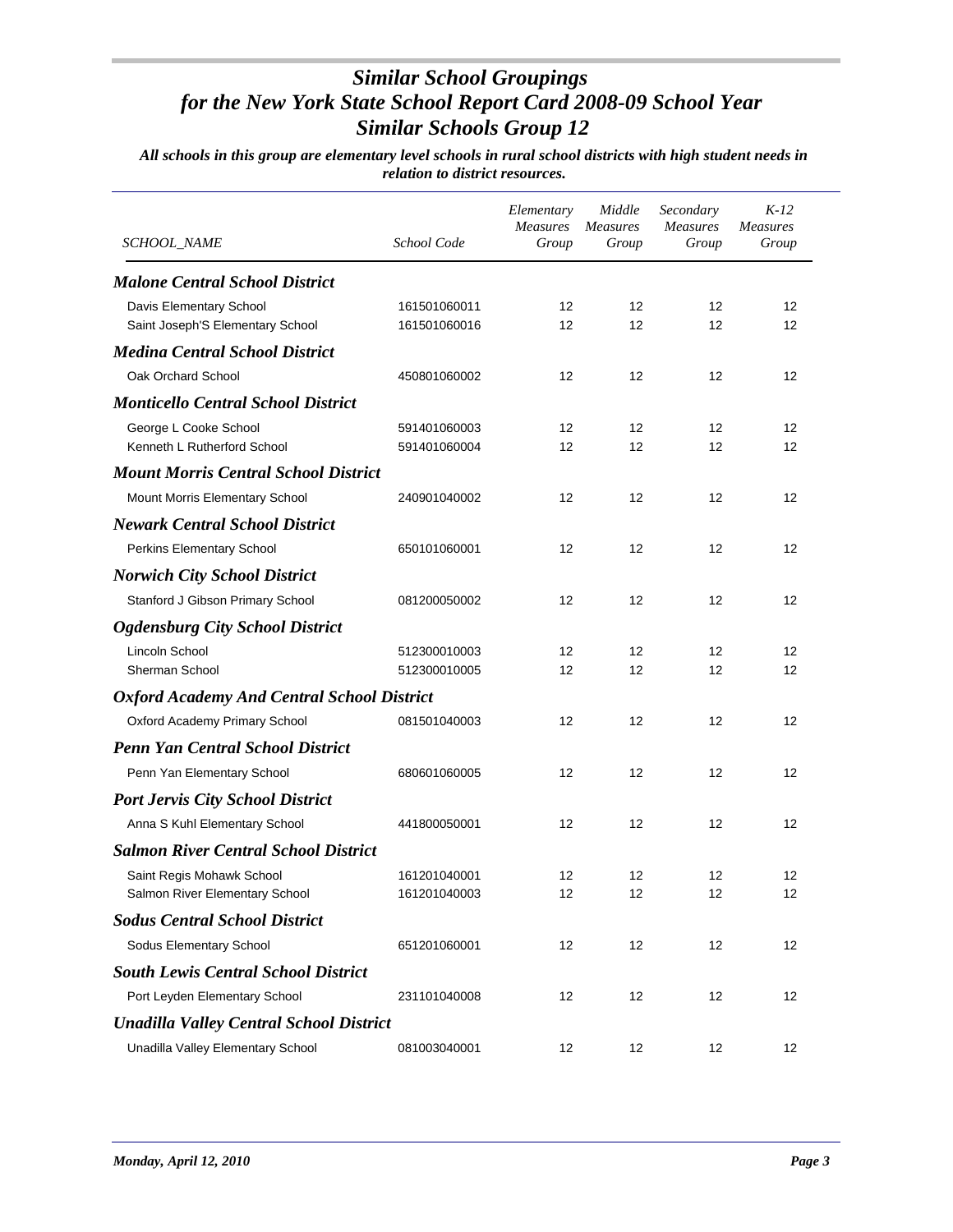| <i>SCHOOL_NAME</i>                                      | School Code  | Elementary<br><b>Measures</b><br>Group | Middle<br><i>Measures</i><br>Group | Secondary<br><b>Measures</b><br>Group | $K-12$<br><b>Measures</b><br>Group |
|---------------------------------------------------------|--------------|----------------------------------------|------------------------------------|---------------------------------------|------------------------------------|
| <b>Amherst Central School District</b>                  |              |                                        |                                    |                                       |                                    |
| <b>Smallwood Drive School</b>                           | 140201060005 | 13                                     | 13                                 | 13                                    | 13                                 |
| <b>Arlington Central School District</b>                |              |                                        |                                    |                                       |                                    |
| Beekman School                                          | 131601060002 | 13                                     | 13                                 | 13                                    | 13                                 |
| Lagrange Elementary School                              | 131601060003 | 13                                     | 13                                 | 13                                    | 13                                 |
| Noxon Road Elementary School                            | 131601060011 | 13                                     | 13                                 | 13                                    | 13                                 |
| <b>Traver Road Primary School</b>                       | 131601060005 | 13                                     | 13                                 | 13                                    | 13                                 |
| Vail Farm Elementary School                             | 131601060014 | 13                                     | 13                                 | 13                                    | 13                                 |
| West Road/D'Aquannis Intermediate School                | 131601060010 | 13                                     | 13                                 | 13                                    | 13                                 |
| <b>Averill Park Central School District</b>             |              |                                        |                                    |                                       |                                    |
| George Washington School                                | 491302060003 | 13                                     | 13                                 | 13                                    | 13                                 |
| Poestenkill Elementary School                           | 491302060004 | 13                                     | 13                                 | 13                                    | 13                                 |
| West Sand Lake Elementary School                        | 491302060005 | 13                                     | 13                                 | 13                                    | 13                                 |
| <b>Baldwinsville Central School District</b>            |              |                                        |                                    |                                       |                                    |
| Catherine M Mcnamara Elementary School                  | 420901060003 | 13                                     | 13                                 | 13                                    | 13                                 |
| L Pearl Palmer Elementary School                        | 420901060004 | 13                                     | 13                                 | 13                                    | 13                                 |
| Mae E Reynolds School                                   | 420901060008 | 13                                     | 13                                 | 13                                    | 13                                 |
| <b>Bemus Point Central School District</b>              |              |                                        |                                    |                                       |                                    |
|                                                         |              |                                        |                                    |                                       |                                    |
| <b>Bemus Elementary School</b>                          | 061001040001 | 13                                     | 13                                 | 13                                    | 13                                 |
| <b>Brookhaven-Comsewogue Union Free School District</b> |              |                                        |                                    |                                       |                                    |
| Norwood Avenue School                                   | 580203020002 | 13                                     | 13                                 | 13                                    | 13                                 |
| <b>Brunswick Central School District (Brittonkill)</b>  |              |                                        |                                    |                                       |                                    |
| <b>Tamarac Elementary School</b>                        | 490202040003 | 13                                     | 13                                 | 13                                    | 13                                 |
| <b>Carmel Central School District</b>                   |              |                                        |                                    |                                       |                                    |
| Kent Elementary School                                  | 480102060002 | 13                                     | 13                                 | 13                                    | 13                                 |
| Kent Primary School                                     | 480102060001 | 13                                     | 13                                 | 13                                    | 13                                 |
| Matthew Paterson Elementary School                      | 480102060003 | 13                                     | 13                                 | 13                                    | 13                                 |
| Cazenovia Central School District                       |              |                                        |                                    |                                       |                                    |
| <b>Burton Street Elementary School</b>                  | 250201060006 | 13                                     | 13                                 | 13                                    | 13                                 |
| <b>Clinton Central School District</b>                  |              |                                        |                                    |                                       |                                    |
| <b>Clinton Elementary School</b>                        | 411101060001 | 13                                     | 13                                 | 13                                    | 13                                 |
| <b>Connetquot Central School District</b>               |              |                                        |                                    |                                       |                                    |
| <b>Cherokee Street Elementary School</b>                | 580507060007 | 13                                     | 13                                 | 13                                    | 13                                 |
| Edward J Bosti Elementary School                        | 580507060009 | 13                                     | 13                                 | 13                                    | 13                                 |
| Helen B Duffield Elementary School                      | 580507060002 | 13                                     | 13                                 | 13                                    | 13                                 |
| Idle Hour Elementary School                             | 580507060008 | 13                                     | 13                                 | 13                                    | 13                                 |
| John Pearl Elementary School                            | 580507060003 | 13                                     | 13                                 | 13                                    | 13                                 |
| Sycamore Avenue Elementary School                       | 580507060005 | 13                                     | 13                                 | 13                                    | 13                                 |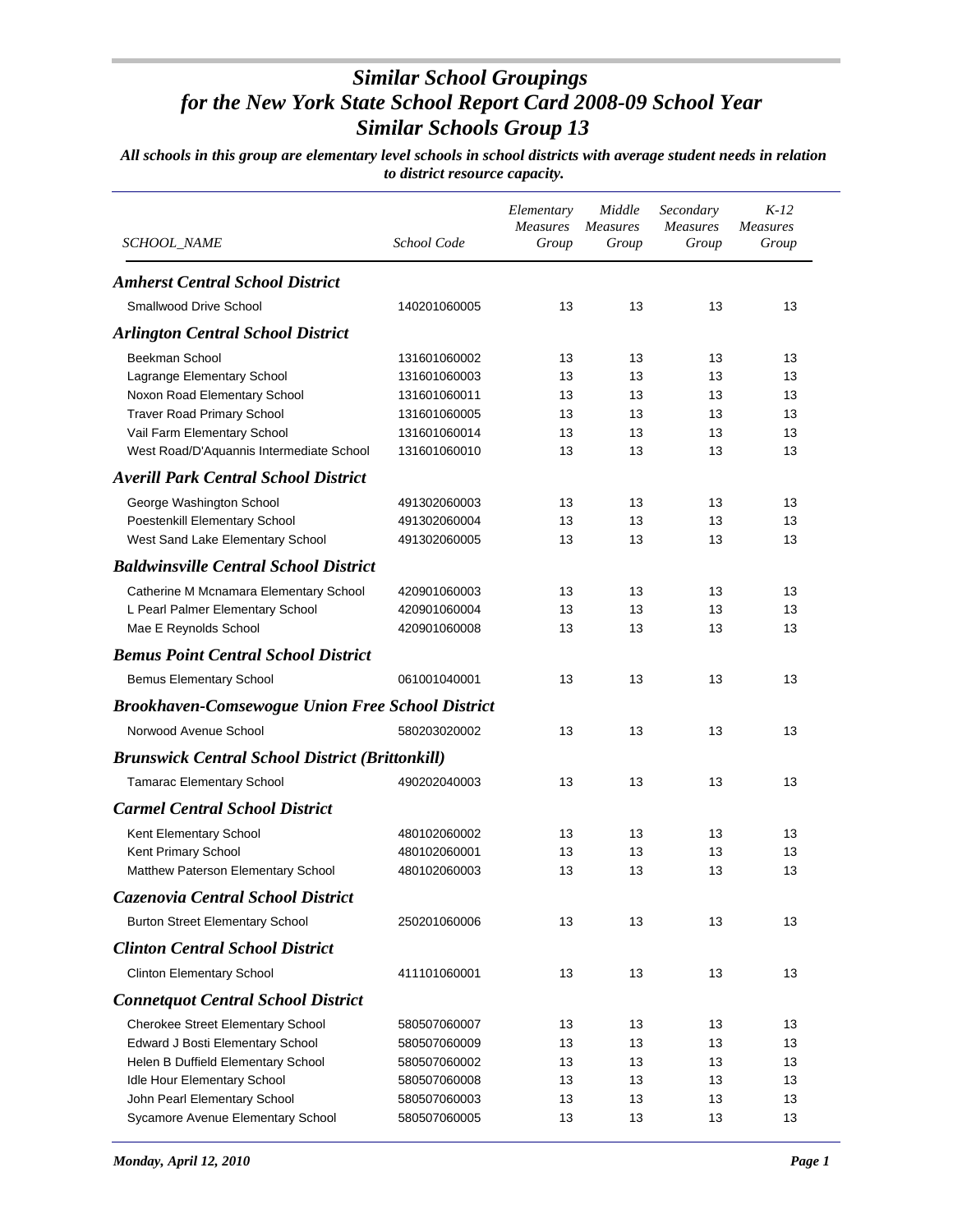| SCHOOL_NAME                                        | School Code  | Elementary<br><b>Measures</b><br>Group | Middle<br><b>Measures</b><br>Group | Secondary<br><b>Measures</b><br>Group | $K-12$<br><b>Measures</b><br>Group |
|----------------------------------------------------|--------------|----------------------------------------|------------------------------------|---------------------------------------|------------------------------------|
| <b>Cornwall Central School District</b>            |              |                                        |                                    |                                       |                                    |
| <b>Cornwall Elementary School</b>                  | 440301060004 | 13                                     | 13                                 | 13                                    | 13                                 |
| Cornwall-On-Hudson Elementary School               | 440301060002 | 13                                     | 13                                 | 13                                    | 13                                 |
| Willow Avenue Elementary School                    | 440301060001 | 13                                     | 13                                 | 13                                    | 13                                 |
| <b>Duanesburg Central School District</b>          |              |                                        |                                    |                                       |                                    |
| Duanesburg Elementary School                       | 530101040002 | 13                                     | 13                                 | 13                                    | 13                                 |
| <b>East Greenbush Central School District</b>      |              |                                        |                                    |                                       |                                    |
| <b>Bell Top School</b>                             | 490301060002 | 13                                     | 13                                 | 13                                    | 13                                 |
| Citizen Edmond Genet School                        | 490301060005 | 13                                     | 13                                 | 13                                    | 13                                 |
| Red Mill School                                    | 490301060006 | 13                                     | 13                                 | 13                                    | 13                                 |
| <b>East Islip Union Free School District</b>       |              |                                        |                                    |                                       |                                    |
| Connetquot Elementary School                       | 580503030001 | 13                                     | 13                                 | 13                                    | 13                                 |
| Early Childhood Center                             | 580503030009 | 13                                     | 13                                 | 13                                    | 13                                 |
| John F Kennedy Elementary School                   | 580503030003 | 13                                     | 13                                 | 13                                    | 13                                 |
| Ruth C Kinney Elementary School                    | 580503030007 | 13                                     | 13                                 | 13                                    | 13                                 |
| Timber Point Elementary School                     | 580503030004 | 13                                     | 13                                 | 13                                    | 13                                 |
| <b>East Rockaway Union Free School District</b>    |              |                                        |                                    |                                       |                                    |
| Centre Avenue Elementary School                    | 280219030004 | 13                                     | 13                                 | 13                                    | 13                                 |
| Rhame Avenue Elementary School                     | 280219030001 | 13                                     | 13                                 | 13                                    | 13                                 |
| <b>East Syracuse-Minoa Central School District</b> |              |                                        |                                    |                                       |                                    |
| <b>Fremont Elementary School</b>                   | 420401060002 | 13                                     | 13                                 | 13                                    | 13                                 |
| <b>Elwood Union Free School District</b>           |              |                                        |                                    |                                       |                                    |
| Harley Avenue Elementary School                    | 580401020004 | 13                                     | 13                                 | 13                                    | 13                                 |
| James H Boyd Elementary School                     | 580401020001 | 13                                     | 13                                 | 13                                    | 13                                 |
| <b>Fairport Central School District</b>            |              |                                        |                                    |                                       |                                    |
| Dudley School                                      | 261301060010 | 13                                     | 13                                 | 13                                    | 13                                 |
| Jefferson Avenue School                            | 261301060006 | 13                                     | 13                                 | 13                                    | 13                                 |
| Northside School                                   | 261301060008 | 13                                     | 13                                 | 13                                    | 13                                 |
| <b>Farmingdale Union Free School District</b>      |              |                                        |                                    |                                       |                                    |
| Albany Avenue Elementary School                    | 280522030001 | 13                                     | 13                                 | 13                                    | 13                                 |
| Woodward Parkway Elementary School                 | 280522030006 | 13                                     | 13                                 | 13                                    | 13                                 |
| <b>Frontier Central School District</b>            |              |                                        |                                    |                                       |                                    |
| <b>Pinehurst Elementary School</b>                 | 141604060006 | 13                                     | 13                                 | 13                                    | 13                                 |
| <b>Goshen Central School District</b>              |              |                                        |                                    |                                       |                                    |
| Goshen Intermediate School                         | 440601040005 | 13                                     | 13                                 | 13                                    | 13                                 |
| Scotchtown Avenue School                           | 440601040003 | 13                                     | 13                                 | 13                                    | 13                                 |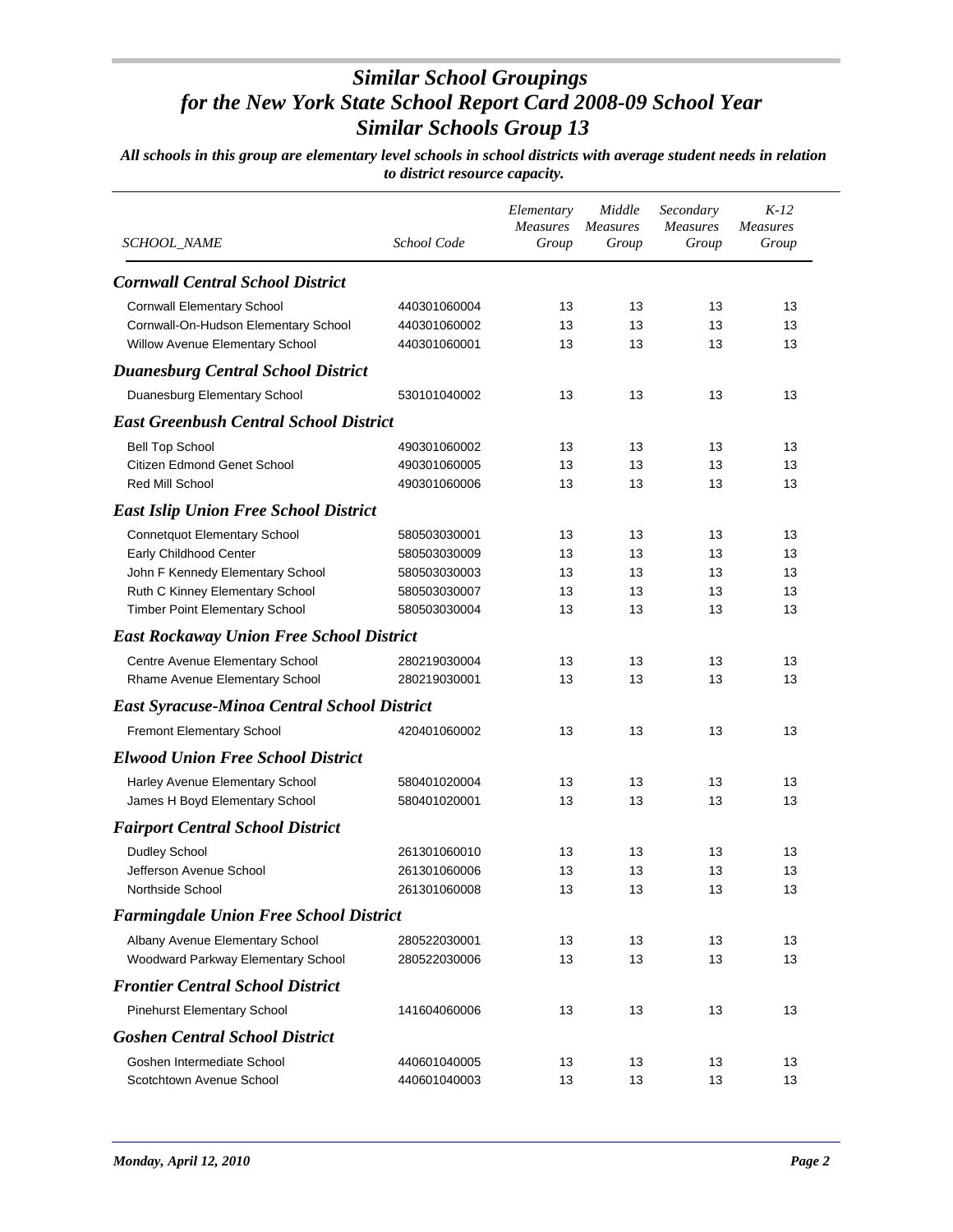| SCHOOL_NAME                                        | School Code  | Elementary<br><b>Measures</b><br>Group | Middle<br><b>Measures</b><br>Group | Secondary<br><b>Measures</b><br>Group | $K-12$<br><b>Measures</b><br>Group |
|----------------------------------------------------|--------------|----------------------------------------|------------------------------------|---------------------------------------|------------------------------------|
|                                                    |              |                                        |                                    |                                       |                                    |
| <b>Grand Island Central School District</b>        |              |                                        |                                    |                                       |                                    |
| Huth Road School                                   | 141501060001 | 13                                     | 13                                 | 13                                    | 13                                 |
| <b>Greece Central School District</b>              |              |                                        |                                    |                                       |                                    |
| Pine Brook Elementary School                       | 260501060024 | 13                                     | 13                                 | 13                                    | 13                                 |
| <b>Hamburg Central School District</b>             |              |                                        |                                    |                                       |                                    |
| Armor Elementary School                            | 141601060001 | 13                                     | 13                                 | 13                                    | 13                                 |
| Charlotte Avenue Elementary School                 | 141601060003 | 13                                     | 13                                 | 13                                    | 13                                 |
| Union Pleasant Avenue Elementary School            | 141601060004 | 13                                     | 13                                 | 13                                    | 13                                 |
| <b>Hamilton Central School District</b>            |              |                                        |                                    |                                       |                                    |
| Hamilton Elementary School                         | 250701040002 | 13                                     | 13                                 | 13                                    | 13                                 |
| <b>Haverstraw-Stony Point Csd (North Rockland)</b> |              |                                        |                                    |                                       |                                    |
| Stony Point Elementary School                      | 500201060004 | 13                                     | 13                                 | 13                                    | 13                                 |
| <b>Hicksville Union Free School District</b>       |              |                                        |                                    |                                       |                                    |
| Dutch Lane School                                  | 280517030002 | 13                                     | 13                                 | 13                                    | 13                                 |
| <b>Hilton Central School District</b>              |              |                                        |                                    |                                       |                                    |
| Northwood Elementary School                        | 261101060006 | 13                                     | 13                                 | 13                                    | 13                                 |
| Quest Elementary School                            | 261101060002 | 13                                     | 13                                 | 13                                    | 13                                 |
| <b>Holland Central School District</b>             |              |                                        |                                    |                                       |                                    |
| Harold O Brumsted Elementary School                | 141701040002 | 13                                     | 13                                 | 13                                    | 13                                 |
| <b>Honeoye Falls-Lima Central School District</b>  |              |                                        |                                    |                                       |                                    |
| Lima Elementary School                             | 260901060001 | 13                                     | 13                                 | 13                                    | 13                                 |
| Manor Intermediate School                          | 260901060002 | 13                                     | 13                                 | 13                                    | 13                                 |
| <b>Inlet Common School District</b>                |              |                                        |                                    |                                       |                                    |
| Inlet Elementary School                            | 200501080001 | 13                                     | 13                                 | 13                                    | 13                                 |
| <b>Iroquois Central School District</b>            |              |                                        |                                    |                                       |                                    |
| Elma Primary School                                | 141301060007 | 13                                     | 13                                 | 13                                    | 13                                 |
| Iroquois Intermediate School                       | 141301060002 | 13                                     | 13                                 | 13                                    | 13                                 |
| Marilla Primary School                             | 141301060003 | 13                                     | 13                                 | 13                                    | 13                                 |
| <b>Wales Primary School</b>                        | 141301060004 | 13                                     | 13                                 | 13                                    | 13                                 |
| <b>Island Trees Union Free School District</b>     |              |                                        |                                    |                                       |                                    |
| J Fred Sparke School                               | 280226030004 | 13                                     | 13                                 | 13                                    | 13                                 |
| Michael F Stokes School                            | 280226030003 | 13                                     | 13                                 | 13                                    | 13                                 |
| <b>Islip Union Free School District</b>            |              |                                        |                                    |                                       |                                    |
| Maud S Sherwood Elementary School                  | 580502020005 | 13                                     | 13                                 | 13                                    | 13                                 |
| Wing Elementary School                             | 580502020006 | 13                                     | 13                                 | 13                                    | 13                                 |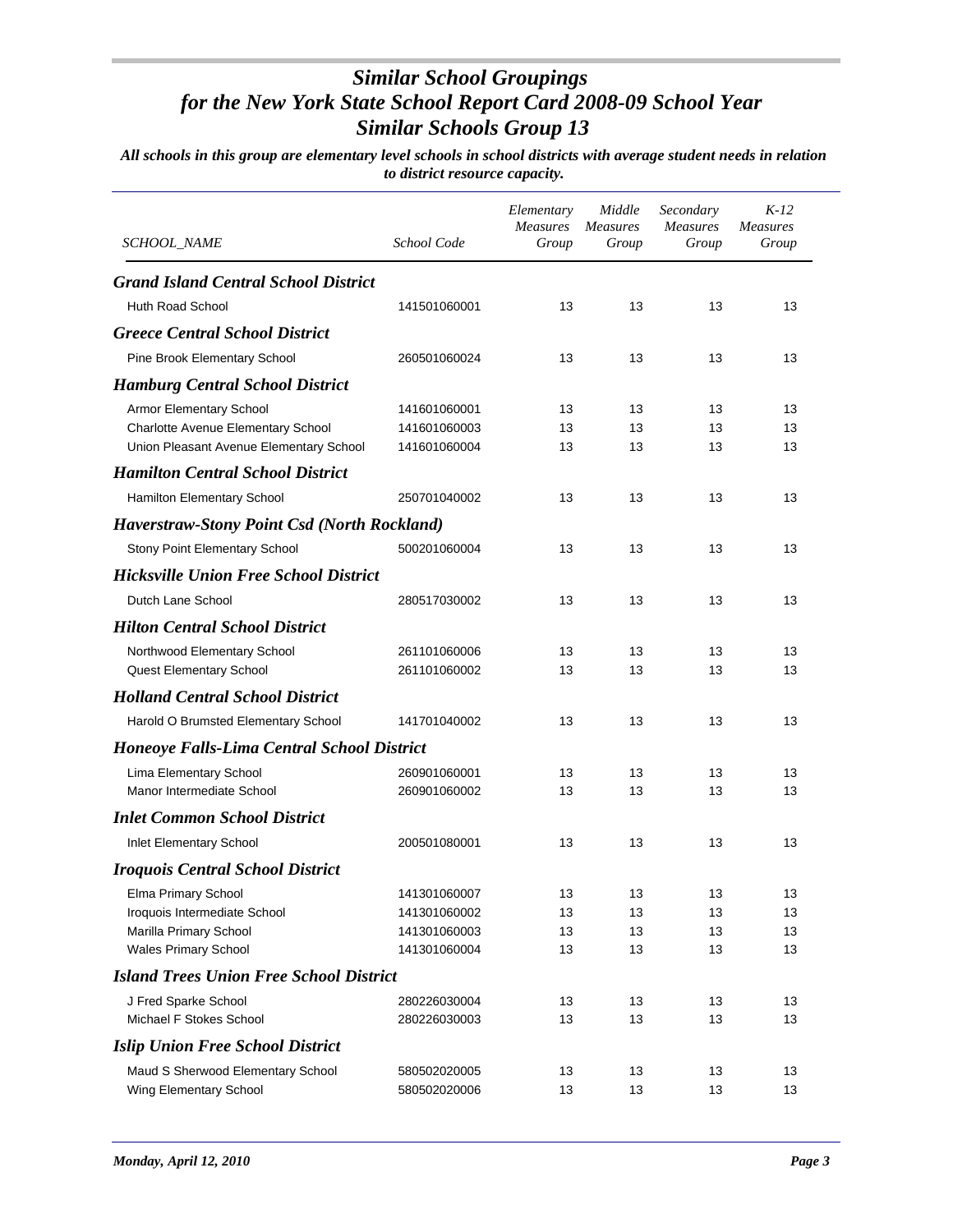| SCHOOL_NAME                                         | School Code  | Elementary<br><b>Measures</b><br>Group | Middle<br><b>Measures</b><br>Group | Secondary<br><b>Measures</b><br>Group | $K-12$<br><b>Measures</b><br>Group |
|-----------------------------------------------------|--------------|----------------------------------------|------------------------------------|---------------------------------------|------------------------------------|
| <b>Jamesville-Dewitt Central School District</b>    |              |                                        |                                    |                                       |                                    |
| Jamesville Elementary School                        | 420411060002 | 13                                     | 13                                 | 13                                    | 13                                 |
| <b>Tecumseh Elementary School</b>                   | 420411060004 | 13                                     | 13                                 | 13                                    | 13                                 |
| <b>Kenmore-Tonawanda Union Free School District</b> |              |                                        |                                    |                                       |                                    |
| Charles A Lindbergh Elementary School               | 142601030006 | 13                                     | 13                                 | 13                                    | 13                                 |
| Thomas A Edison Elementary School                   | 142601030020 | 13                                     | 13                                 | 13                                    | 13                                 |
| Thomas Jefferson Elementary School                  | 142601030021 | 13                                     | 13                                 | 13                                    | 13                                 |
| Lake George Central School District                 |              |                                        |                                    |                                       |                                    |
| Lake George Elementary School                       | 630701040002 | 13                                     | 13                                 | 13                                    | 13                                 |
| <b>Lake Pleasant Central School District</b>        |              |                                        |                                    |                                       |                                    |
| Lake Pleasant School                                | 200601040001 | 13                                     | 13                                 | 13                                    | 13                                 |
| <b>Lakeland Central School District</b>             |              |                                        |                                    |                                       |                                    |
| Benjamin Franklin Elementary School                 | 662401060009 | 13                                     | 13                                 | 13                                    | 13                                 |
| George Washington Elementary School                 | 662401060003 | 13                                     | 13                                 | 13                                    | 13                                 |
| <b>Lincoln Titus Elementary School</b>              | 662401060004 | 13                                     | 13                                 | 13                                    | 13                                 |
| Thomas Jefferson Elementary School                  | 662401060001 | 13                                     | 13                                 | 13                                    | 13                                 |
| Van Cortlandtville School                           | 662401060005 | 13                                     | 13                                 | 13                                    | 13                                 |
| <b>Lancaster Central School District</b>            |              |                                        |                                    |                                       |                                    |
| Como Park Elementary School                         | 141901060004 | 13                                     | 13                                 | 13                                    | 13                                 |
| <b>Court Street Elementary School</b>               | 141901060005 | 13                                     | 13                                 | 13                                    | 13                                 |
| <b>Hillview Elementary School</b>                   | 141901060006 | 13                                     | 13                                 | 13                                    | 13                                 |
| <b>William Street School</b>                        | 141901060010 | 13                                     | 13                                 | 13                                    | 13                                 |
| <b>Levittown Union Free School District</b>         |              |                                        |                                    |                                       |                                    |
| Abbey Lane School                                   | 280205030002 | 13                                     | 13                                 | 13                                    | 13                                 |
| East Broadway School                                | 280205030001 | 13                                     | 13                                 | 13                                    | 13                                 |
| Gardiners Avenue School                             | 280205030005 | 13                                     | 13                                 | 13                                    | 13                                 |
| Lee Road School                                     | 280205030006 | 13                                     | 13                                 | 13                                    | 13                                 |
| Northside School                                    | 280205030011 | 13                                     | 13                                 | 13                                    | 13                                 |
| Summit Lane School                                  | 280205030009 | 13                                     | 13                                 | 13                                    | 13                                 |
| <b>Lewiston-Porter Central School District</b>      |              |                                        |                                    |                                       |                                    |
| Lewiston-Porter Intermediate Center                 | 400301060003 | 13                                     | 13                                 | 13                                    | 13                                 |
| Lewiston-Porter Primary Education Center            | 400301060002 | 13                                     | 13                                 | 13                                    | 13                                 |
| <b>Lindenhurst Union Free School District</b>       |              |                                        |                                    |                                       |                                    |
| Alleghany Avenue School                             | 580104030002 | 13                                     | 13                                 | 13                                    | 13                                 |
| Daniel Street School                                | 580104030003 | 13                                     | 13                                 | 13                                    | 13                                 |
| <b>Edward W Bower School</b>                        | 580104030004 | 13                                     | 13                                 | 13                                    | 13                                 |
| West Gates Avenue School                            | 580104030009 | 13                                     | 13                                 | 13                                    | 13                                 |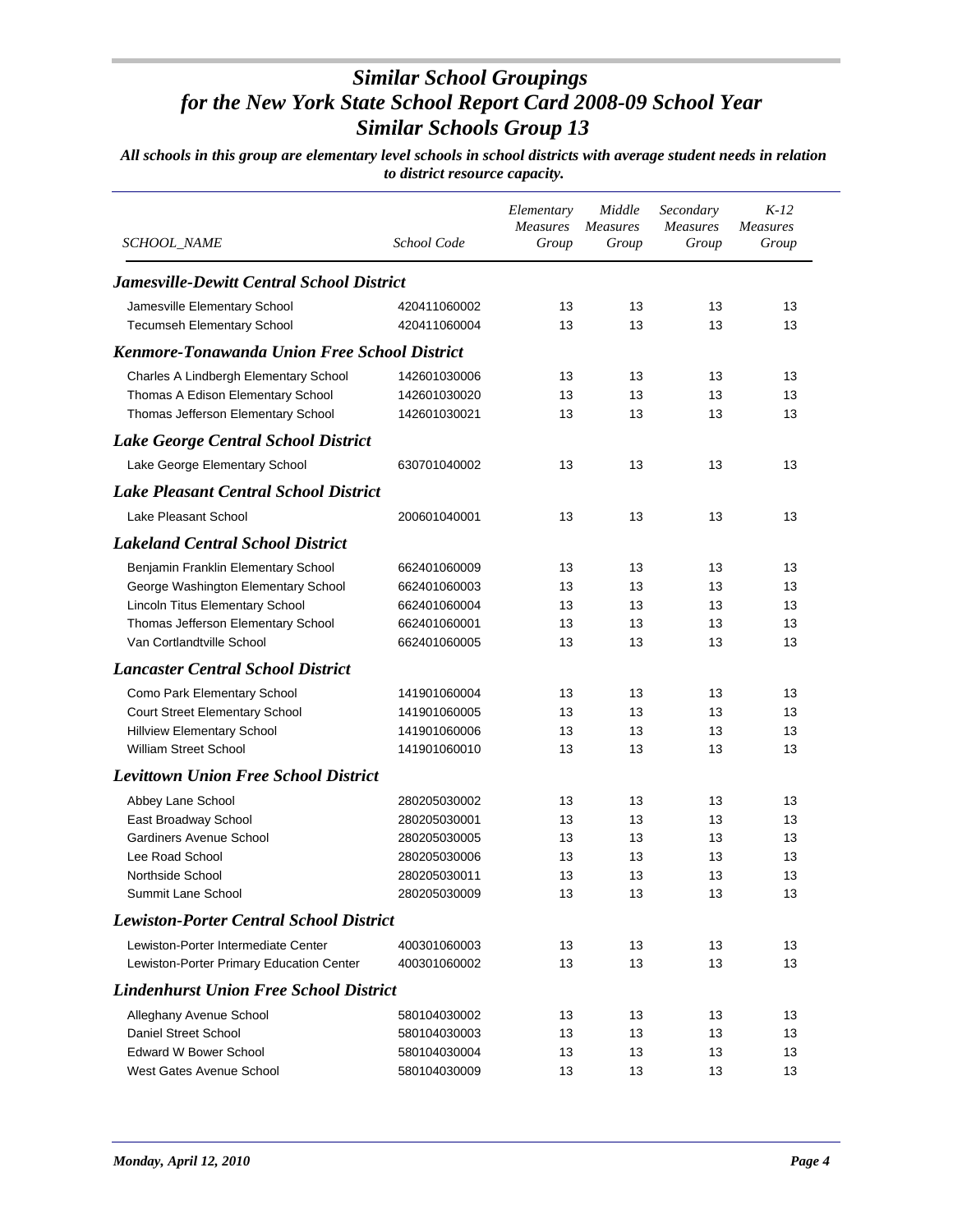| SCHOOL_NAME                                              | School Code  | Elementary<br><b>Measures</b><br>Group | Middle<br><i>Measures</i><br>Group | Secondary<br><b>Measures</b><br>Group | $K-12$<br><b>Measures</b><br>Group |
|----------------------------------------------------------|--------------|----------------------------------------|------------------------------------|---------------------------------------|------------------------------------|
| <b>Liverpool Central School District</b>                 |              |                                        |                                    |                                       |                                    |
| Soule Road Elementary School                             | 421501060013 | 13                                     | 13                                 | 13                                    | 13                                 |
| Willow Field Elementary School                           | 421501060019 | 13                                     | 13                                 | 13                                    | 13                                 |
| <b>Long Beach City School District</b>                   |              |                                        |                                    |                                       |                                    |
| East Elementary School                                   | 280300010002 | 13                                     | 13                                 | 13                                    | 13                                 |
| <b>Maine-Endwell Central School District</b>             |              |                                        |                                    |                                       |                                    |
| Homer Brink School                                       | 031101060003 | 13                                     | 13                                 | 13                                    | 13                                 |
| <b>Marcellus Central School District</b>                 |              |                                        |                                    |                                       |                                    |
| C S Driver Middle School                                 | 421101060004 | 13                                     | 13                                 | 13                                    | 13                                 |
| K C Heffernan Elementary School                          | 421101060001 | 13                                     | 13                                 | 13                                    | 13                                 |
| <b>Middle Country Central School District</b>            |              |                                        |                                    |                                       |                                    |
| Eugene Auer Memorial School                              | 580211060007 | 13                                     | 13                                 | 13                                    | 13                                 |
| <b>Holbrook Road School</b>                              | 580211060003 | 13                                     | 13                                 | 13                                    | 13                                 |
| North Coleman Road School                                | 580211060004 | 13                                     | 13                                 | 13                                    | 13                                 |
| <b>Minisink Valley Central School District</b>           |              |                                        |                                    |                                       |                                    |
| <b>Otisville Elementary School</b>                       | 441101040004 | 13                                     | 13                                 | 13                                    | 13                                 |
| <b>Monroe-Woodbury Central School District</b>           |              |                                        |                                    |                                       |                                    |
| North Main Street School                                 | 441201060003 | 13                                     | 13                                 | 13                                    | 13                                 |
| Pine Tree Elementary School                              | 441201060001 | 13                                     | 13                                 | 13                                    | 13                                 |
| Sapphire Elementary School                               | 441201060011 | 13                                     | 13                                 | 13                                    | 13                                 |
| <b>New Suffolk Common School District</b>                |              |                                        |                                    |                                       |                                    |
| <b>New Suffolk School</b>                                | 581015080001 | 13                                     | 13                                 | 13                                    | 13                                 |
| <b>Niagara-Wheatfield Central School District</b>        |              |                                        |                                    |                                       |                                    |
| <b>Errick Road Elementary School</b>                     | 400701060005 | 13                                     | 13                                 | 13                                    | 13                                 |
| <b>North Greenbush Common School District (Williams)</b> |              |                                        |                                    |                                       |                                    |
| North Greenbush School                                   | 490801080001 | 13                                     | 13                                 | 13                                    | 13                                 |
| <b>North Syracuse Central School District</b>            |              |                                        |                                    |                                       |                                    |
| Cicero Elementary School                                 | 420303060003 | 13                                     | 13                                 | 13                                    | 13                                 |
| Lakeshore Road Elementary School                         | 420303060004 | 13                                     | 13                                 | 13                                    | 13                                 |
| <b>Onteora Central School District</b>                   |              |                                        |                                    |                                       |                                    |
| Reginald Bennett Elementary School                       | 621201060001 | 13                                     | 13                                 | 13                                    | 13                                 |
| <b>Penfield Central School District</b>                  |              |                                        |                                    |                                       |                                    |
| <b>Cobbles Elementary School</b>                         | 261201060003 | 13                                     | 13                                 | 13                                    | 13                                 |
| Harris Hill Elementary School                            | 261201060009 | 13                                     | 13                                 | 13                                    | 13                                 |
| Scribner Road Elementary School                          | 261201060005 | 13                                     | 13                                 | 13                                    | 13                                 |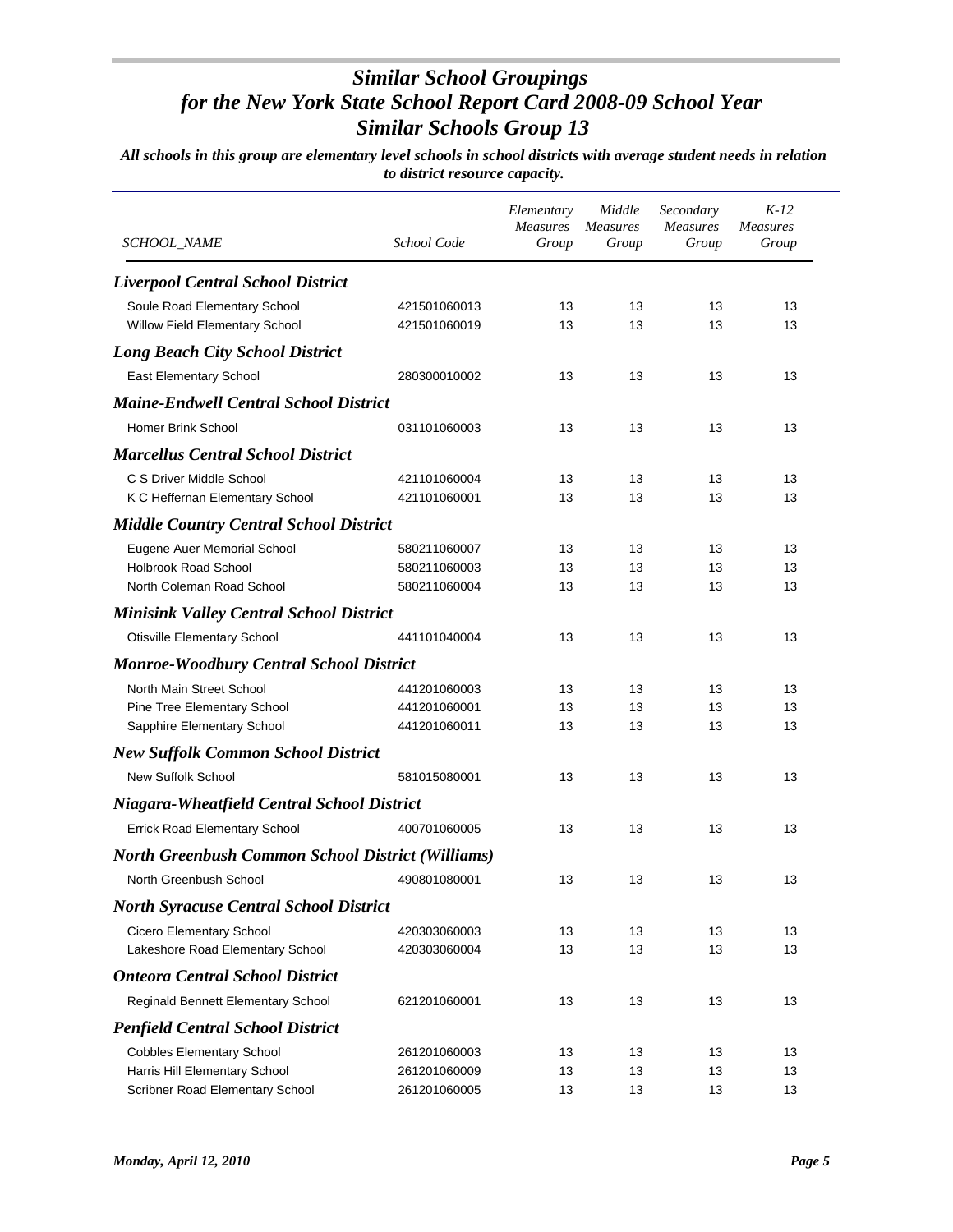| <i>SCHOOL_NAME</i>                                 | School Code                  | Elementary<br><b>Measures</b><br>Group | Middle<br><b>Measures</b><br>Group | Secondary<br>Measures<br>Group | $K-12$<br><b>Measures</b><br>Group |
|----------------------------------------------------|------------------------------|----------------------------------------|------------------------------------|--------------------------------|------------------------------------|
| <b>Piseco Common School District</b>               |                              |                                        |                                    |                                |                                    |
| Piseco Elementary School                           | 200101080001                 | 13                                     | 13                                 | 13                             | 13                                 |
| <b>Rotterdam-Mohonasen Central School District</b> |                              |                                        |                                    |                                |                                    |
| Herman L Bradt Elementary School                   | 530515060001                 | 13                                     | 13                                 | 13                             | 13                                 |
| <b>Sachem Central School District</b>              |                              |                                        |                                    |                                |                                    |
|                                                    |                              | 13                                     | 13                                 | 13                             | 13                                 |
| Cayuga School<br>Chippewa Elementary School        | 580205060013<br>580205060015 | 13                                     | 13                                 | 13                             | 13                                 |
| <b>Grundy Avenue School</b>                        | 580205060002                 | 13                                     | 13                                 | 13                             | 13                                 |
| Hiawatha School                                    | 580205060003                 | 13                                     | 13                                 | 13                             | 13                                 |
| Lynwood Avenue School                              | 580205060004                 | 13                                     | 13                                 | 13                             | 13                                 |
| Merrimac School                                    | 580205060014                 | 13                                     | 13                                 | 13                             | 13                                 |
| Nokomis School                                     | 580205060005                 | 13                                     | 13                                 | 13                             | 13                                 |
| <b>Tamarac Elementary School</b>                   | 580205060018                 | 13                                     | 13                                 | 13                             | 13                                 |
| <b>Tecumseh Elementary School</b>                  | 580205060017                 | 13                                     | 13                                 | 13                             | 13                                 |
| Waverly Avenue School                              | 580205060006                 | 13                                     | 13                                 | 13                             | 13                                 |
| Wenonah School                                     | 580205060012                 | 13                                     | 13                                 | 13                             | 13                                 |
| <b>Sagaponack Common School District</b>           |                              |                                        |                                    |                                |                                    |
| Sagaponack School                                  | 580910080001                 | 13                                     | 13                                 | 13                             | 13                                 |
| <b>Saratoga Springs City School District</b>       |                              |                                        |                                    |                                |                                    |
| Division Street Elementary School                  | 521800010009                 | 13                                     | 13                                 | 13                             | 13                                 |
| Dorothy Nolan Elementary School                    | 521800010006                 | 13                                     | 13                                 | 13                             | 13                                 |
| Lake Avenue Elementary School                      | 521800010012                 | 13                                     | 13                                 | 13                             | 13                                 |
| <b>Schalmont Central School District</b>           |                              |                                        |                                    |                                |                                    |
| Jefferson Elementary School                        | 530501060003                 | 13                                     | 13                                 | 13                             | 13                                 |
| Mariaville Elementary School                       | 530501060007                 | 13                                     | 13                                 | 13                             | 13                                 |
| <b>Schodack Central School District</b>            |                              |                                        |                                    |                                |                                    |
| Castleton Elementary School                        | 491501040003                 | 13                                     | 13                                 | 13                             | 13                                 |
| <b>Scotia-Glenville Central School District</b>    |                              |                                        |                                    |                                |                                    |
|                                                    |                              |                                        |                                    |                                |                                    |
| Glendaal School                                    | 530202060002                 | 13                                     | 13                                 | 13                             | 13                                 |
| Glen-Worden Elementary School                      | 530202060001                 | 13                                     | 13                                 | 13                             | 13                                 |
| Lincoln School                                     | 530202060003                 | 13                                     | 13                                 | 13                             | 13                                 |
| <b>Shenendehowa Central School District</b>        |                              |                                        |                                    |                                |                                    |
| Arongen Elementary School                          | 520302060003                 | 13                                     | 13                                 | 13                             | 13                                 |
| Chango Elementary School                           | 520302060010                 | 13                                     | 13                                 | 13                             | 13                                 |
| Karigon Elementary School                          | 520302060007                 | 13                                     | 13                                 | 13                             | 13                                 |
| Okte Elementary School                             | 520302060004                 | 13                                     | 13                                 | 13                             | 13                                 |
| Orenda Elementary School                           | 520302060006                 | 13                                     | 13                                 | 13                             | 13                                 |
| Skano Elementary School                            | 520302060002                 | 13                                     | 13                                 | 13                             | 13                                 |
| <b>Tesago Elementary School</b>                    | 520302060005                 | 13                                     | 13                                 | 13                             | 13                                 |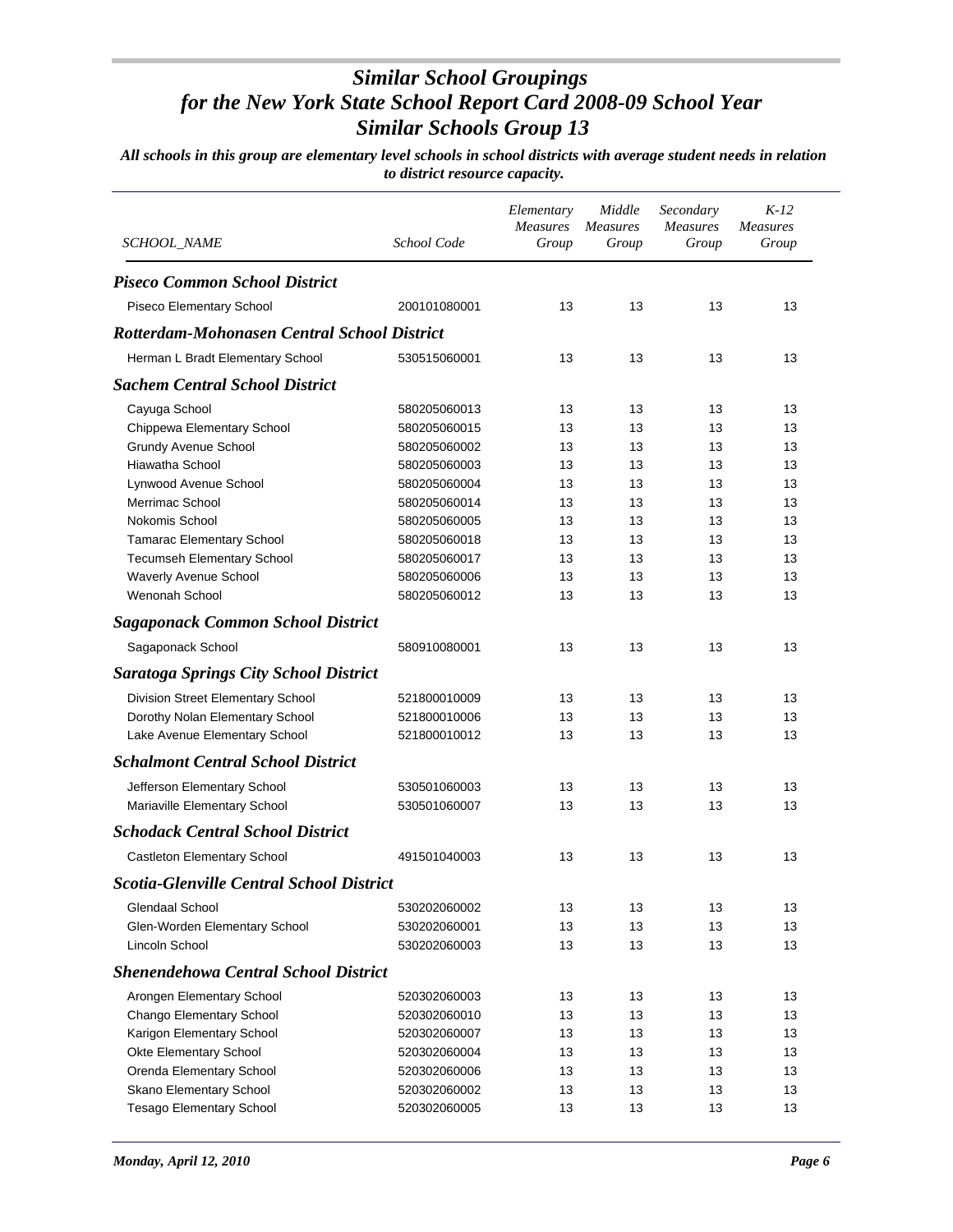| <i>SCHOOL_NAME</i>                                            | School Code                  | Elementary<br>Measures<br>Group | Middle<br><b>Measures</b><br>Group | Secondary<br><b>Measures</b><br>Group | $K-12$<br><b>Measures</b><br>Group |
|---------------------------------------------------------------|------------------------------|---------------------------------|------------------------------------|---------------------------------------|------------------------------------|
| <b>Sherrill City School District</b>                          |                              |                                 |                                    |                                       |                                    |
| E A Mcallister Elementary School                              | 412000050006                 | 13                              | 13                                 | 13                                    | 13                                 |
| <b>South Colonie Central School District</b>                  |                              |                                 |                                    |                                       |                                    |
| Saddlewood Elementary School<br>Veeder Elementary School      | 010601060005<br>010601060011 | 13<br>13                        | 13<br>13                           | 13<br>13                              | 13<br>13                           |
| <b>South Glens Falls Central School District</b>              |                              |                                 |                                    |                                       |                                    |
| <b>Tanglewood Elementary School</b>                           | 521401040010                 | 13                              | 13                                 | 13                                    | 13                                 |
| <b>Spackenkill Union Free School District</b>                 |                              |                                 |                                    |                                       |                                    |
| Hagan School                                                  | 131602020001                 | 13                              | 13                                 | 13                                    | 13                                 |
| <b>Spencerport Central School District</b>                    |                              |                                 |                                    |                                       |                                    |
| Leo Bernabi School                                            | 261001060003                 | 13                              | 13                                 | 13                                    | 13                                 |
| <b>Springs Union Free School District</b>                     |                              |                                 |                                    |                                       |                                    |
| Springs School                                                | 580304020001                 | 13                              | 13                                 | 13                                    | 13                                 |
| <b>Springville-Griffith Institute Central School District</b> |                              |                                 |                                    |                                       |                                    |
| Colden Elementary School                                      | 141101060002                 | 13                              | 13                                 | 13                                    | 13                                 |
| <b>Starpoint Central School District</b>                      |                              |                                 |                                    |                                       |                                    |
| Fricano Primary School                                        | 401001060003                 | 13                              | 13                                 | 13                                    | 13                                 |
| Starpoint Intermediate School                                 | 401001060002                 | 13                              | 13                                 | 13                                    | 13                                 |
| <b>Valley Stream 13 Union Free School District</b>            |                              |                                 |                                    |                                       |                                    |
| James A Dever School                                          | 280213020001                 | 13                              | 13                                 | 13                                    | 13                                 |
| <b>Wheeler Avenue School</b>                                  | 280213020003                 | 13                              | 13                                 | 13                                    | 13                                 |
| <b>Willow Road School</b>                                     | 280213020004                 | 13                              | 13                                 | 13                                    | 13                                 |
| <b>Vestal Central School District</b>                         |                              |                                 |                                    |                                       |                                    |
| African Road Elementary School                                | 031601060021                 | 13                              | 13                                 | 13                                    | 13                                 |
| Clayton Avenue Elementary School                              | 031601060022                 | 13                              | 13                                 | 13                                    | 13                                 |
| Glenwood Elementary School                                    | 031601060023                 | 13                              | 13                                 | 13                                    | 13                                 |
| Tioga Hills Elementary School                                 | 031601060026                 | 13                              | 13                                 | 13                                    | 13                                 |
| <b>Victor Central School District</b>                         |                              |                                 |                                    |                                       |                                    |
| Victor Intermediate School                                    | 431701060001                 | 13                              | 13                                 | 13                                    | 13                                 |
| Victor Primary School                                         | 431701060003                 | 13                              | 13                                 | 13                                    | 13                                 |
| <b>Wainscott Common School District</b>                       |                              |                                 |                                    |                                       |                                    |
| <b>Wainscott School</b>                                       | 580302080001                 | 13                              | 13                                 | 13                                    | 13                                 |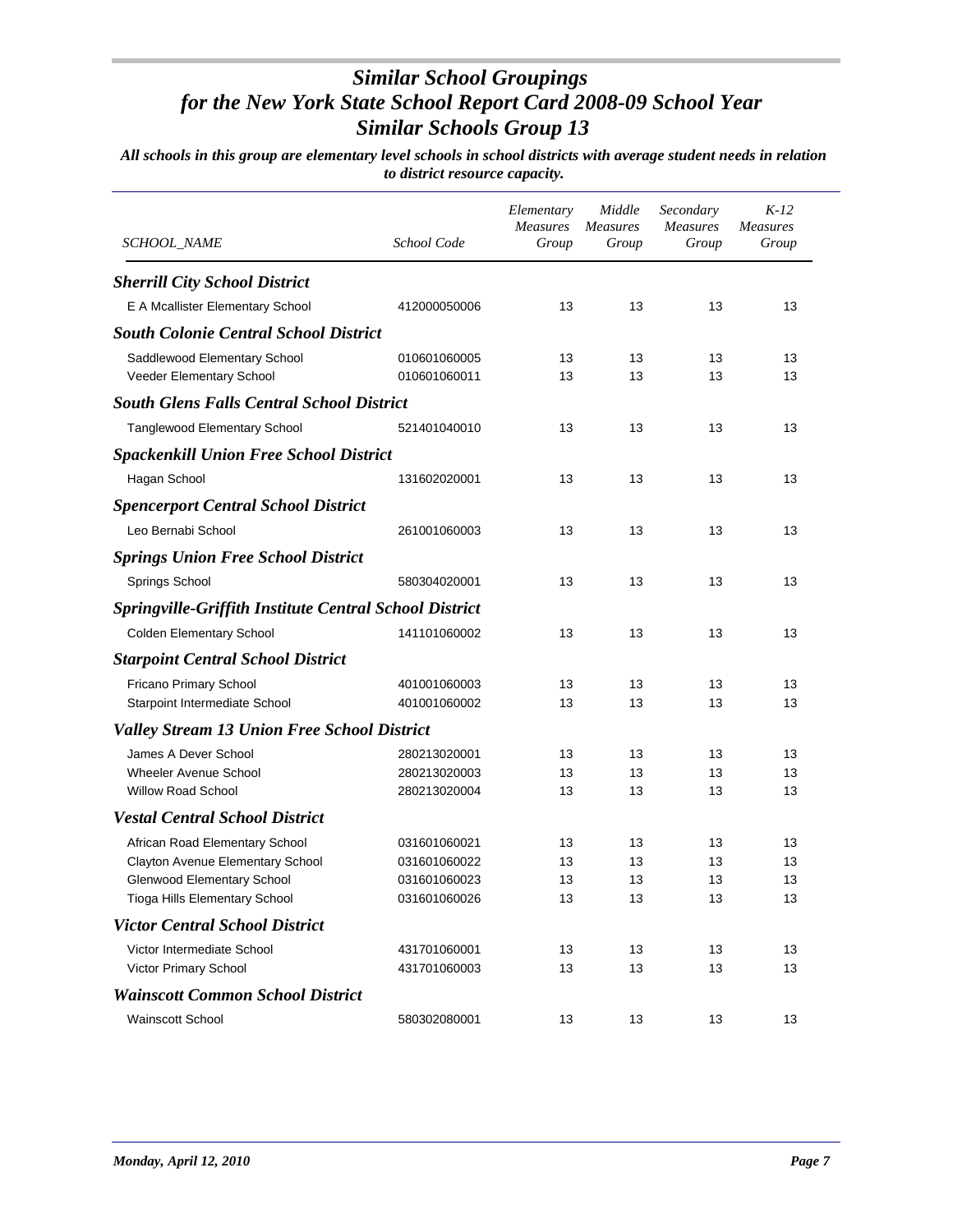| SCHOOL_NAME                                     | School Code  | Elementary<br><b>Measures</b><br>Group | Middle<br><b>Measures</b><br>Group | Secondary<br><b>Measures</b><br>Group | $K-12$<br><b>Measures</b><br>Group |
|-------------------------------------------------|--------------|----------------------------------------|------------------------------------|---------------------------------------|------------------------------------|
| <b>Wappingers Central School District</b>       |              |                                        |                                    |                                       |                                    |
| <b>Brinckerhoff Elementary School</b>           | 132101060001 | 13                                     | 13                                 | 13                                    | 13                                 |
| <b>Fishkill Elementary School</b>               | 132101060002 | 13                                     | 13                                 | 13                                    | 13                                 |
| Fishkill Plains Elementary School               | 132101060003 | 13                                     | 13                                 | 13                                    | 13                                 |
| Gayhead School                                  | 132101060004 | 13                                     | 13                                 | 13                                    | 13                                 |
| Kinry Road Elementary School                    | 132101060006 | 13                                     | 13                                 | 13                                    | 13                                 |
| Oak Grove Elementary School                     | 132101060012 | 13                                     | 13                                 | 13                                    | 13                                 |
| Vassar Road Elementary School                   | 132101060007 | 13                                     | 13                                 | 13                                    | 13                                 |
| <b>Washingtonville Central School District</b>  |              |                                        |                                    |                                       |                                    |
| Little Britain Elementary School                | 440102060001 | 13                                     | 13                                 | 13                                    | 13                                 |
| Round Hill Elementary School                    | 440102060005 | 13                                     | 13                                 | 13                                    | 13                                 |
| <b>Taft Elementary School</b>                   | 440102060002 | 13                                     | 13                                 | 13                                    | 13                                 |
| <b>Webster Central School District</b>          |              |                                        |                                    |                                       |                                    |
| Dewitt Road Elementary School                   | 261901060002 | 13                                     | 13                                 | 13                                    | 13                                 |
| Klem Road North Elementary School               | 261901060003 | 13                                     | 13                                 | 13                                    | 13                                 |
| Klem Road South Elementary School               | 261901060013 | 13                                     | 13                                 | 13                                    | 13                                 |
| Plank Road North Elementary School              | 261901060004 | 13                                     | 13                                 | 13                                    | 13                                 |
| Plank Road South Elementary School              | 261901060011 | 13                                     | 13                                 | 13                                    | 13                                 |
| <b>West Babylon Union Free School District</b>  |              |                                        |                                    |                                       |                                    |
| John F Kennedy School                           | 580102030002 | 13                                     | 13                                 | 13                                    | 13                                 |
| <b>West Genesee Central School District</b>     |              |                                        |                                    |                                       |                                    |
| East Hill Elementary School                     | 420101060001 | 13                                     | 13                                 | 13                                    | 13                                 |
| Onondaga Road Elementary School                 | 420101060005 | 13                                     | 13                                 | 13                                    | 13                                 |
| Split Rock Elementary School                    | 420101060006 | 13                                     | 13                                 | 13                                    | 13                                 |
| <b>West Irondequoit Central School District</b> |              |                                        |                                    |                                       |                                    |
| Briarwood School                                | 260803060001 | 13                                     | 13                                 | 13                                    | 13                                 |
| <b>Brookview School</b>                         | 260803060012 | 13                                     | 13                                 | 13                                    | 13                                 |
| Colebrook School                                | 260803060009 | 13                                     | 13                                 | 13                                    | 13                                 |
| Iroquois Middle School                          | 260803060003 | 13                                     | 13                                 | 13                                    | 13                                 |
| Listwood School                                 | 260803060014 | 13                                     | 13                                 | 13                                    | 13                                 |
| Seneca School                                   | 260803060007 | 13                                     | 13                                 | 13                                    | 13                                 |
| Southlawn School                                | 260803060011 | 13                                     | 13                                 | 13                                    | 13                                 |
| <b>West Seneca Central School District</b>      |              |                                        |                                    |                                       |                                    |
| West Elementary School                          | 142801060018 | 13                                     | 13                                 | 13                                    | 13                                 |
| <b>Westhill Central School District</b>         |              |                                        |                                    |                                       |                                    |
| Cherry Road Elementary School                   | 420701060002 | 13                                     | 13                                 | 13                                    | 13                                 |
| Walberta Park Primary School                    | 420701060003 | 13                                     | 13                                 | 13                                    | 13                                 |
| <b>Whitesboro Central School District</b>       |              |                                        |                                    |                                       |                                    |
| Deerfield Elementary School                     | 412902060005 | 13                                     | 13                                 | 13                                    | 13                                 |
| Harts Hill School                               | 412902060003 | 13                                     | 13                                 | 13                                    | 13                                 |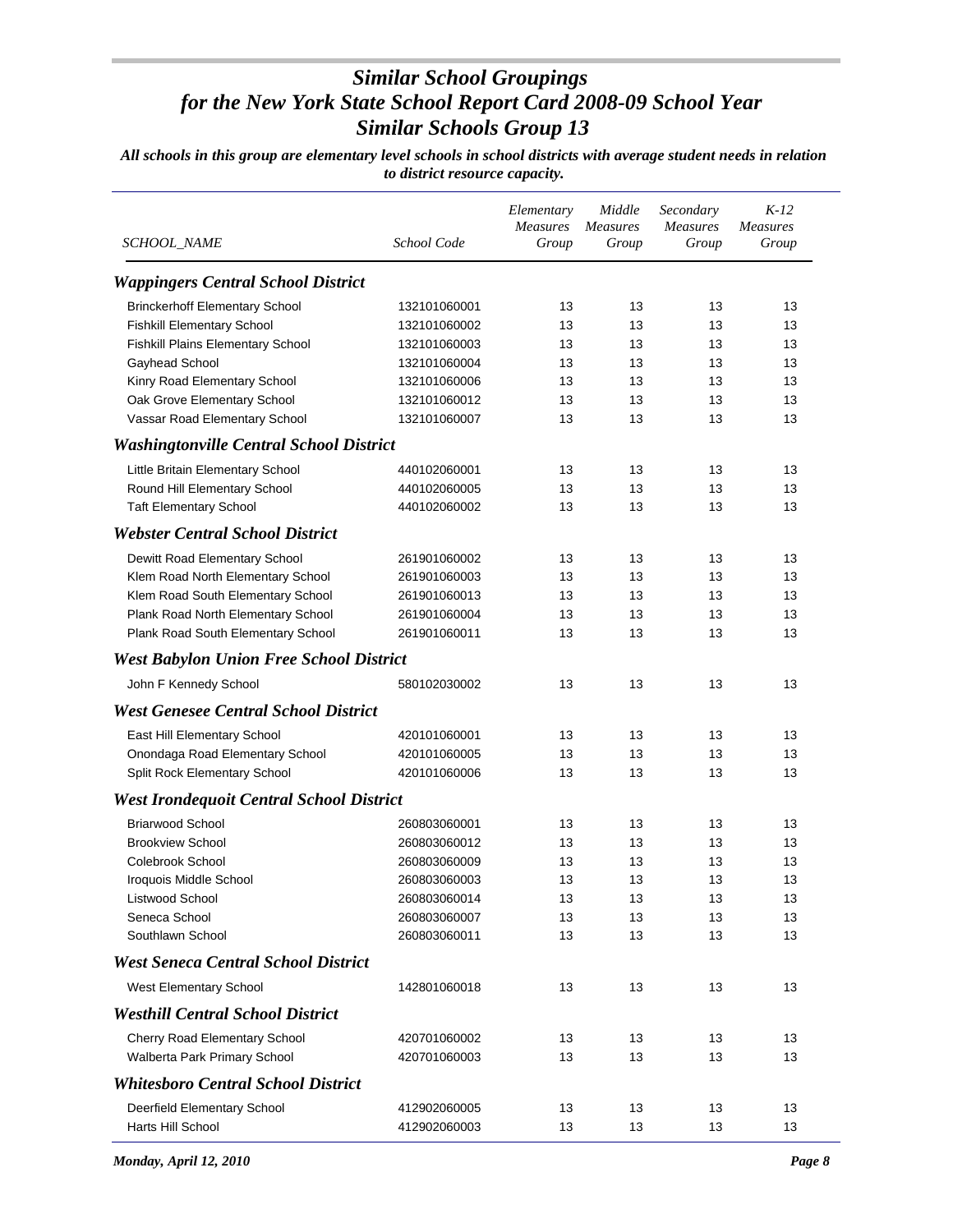| <b>SCHOOL NAME</b>                     | School Code  | Elementary<br><b>Measures</b><br>Group | Middle<br><i>Measures</i><br>Group | Secondary<br><i>Measures</i><br>Group | $K-12$<br>Measures<br>Group |
|----------------------------------------|--------------|----------------------------------------|------------------------------------|---------------------------------------|-----------------------------|
| Williamsville Central School District  |              |                                        |                                    |                                       |                             |
| Country Parkway Elementary School      | 140203060011 | 13                                     | 13                                 | 13                                    | 13                          |
| Dodge Elementary School                | 140203060002 | 13                                     | 13                                 | 13                                    | 13                          |
| <b>Forest Elementary School</b>        | 140203060007 | 13                                     | 13                                 | 13                                    | 13                          |
| Heim Elementary School                 | 140203060005 | 13                                     | 13                                 | 13                                    | 13                          |
| Maple East Elementary School           | 140203060003 | 13                                     | 13                                 | 13                                    | 13                          |
| Maple West Elementary School           | 140203060008 | 13                                     | 13                                 | 13                                    | 13                          |
| Wynantskill Union Free School District |              |                                        |                                    |                                       |                             |
| Gardner-Dickinson School               | 490804020002 | 13                                     | 13                                 | 13                                    | 13                          |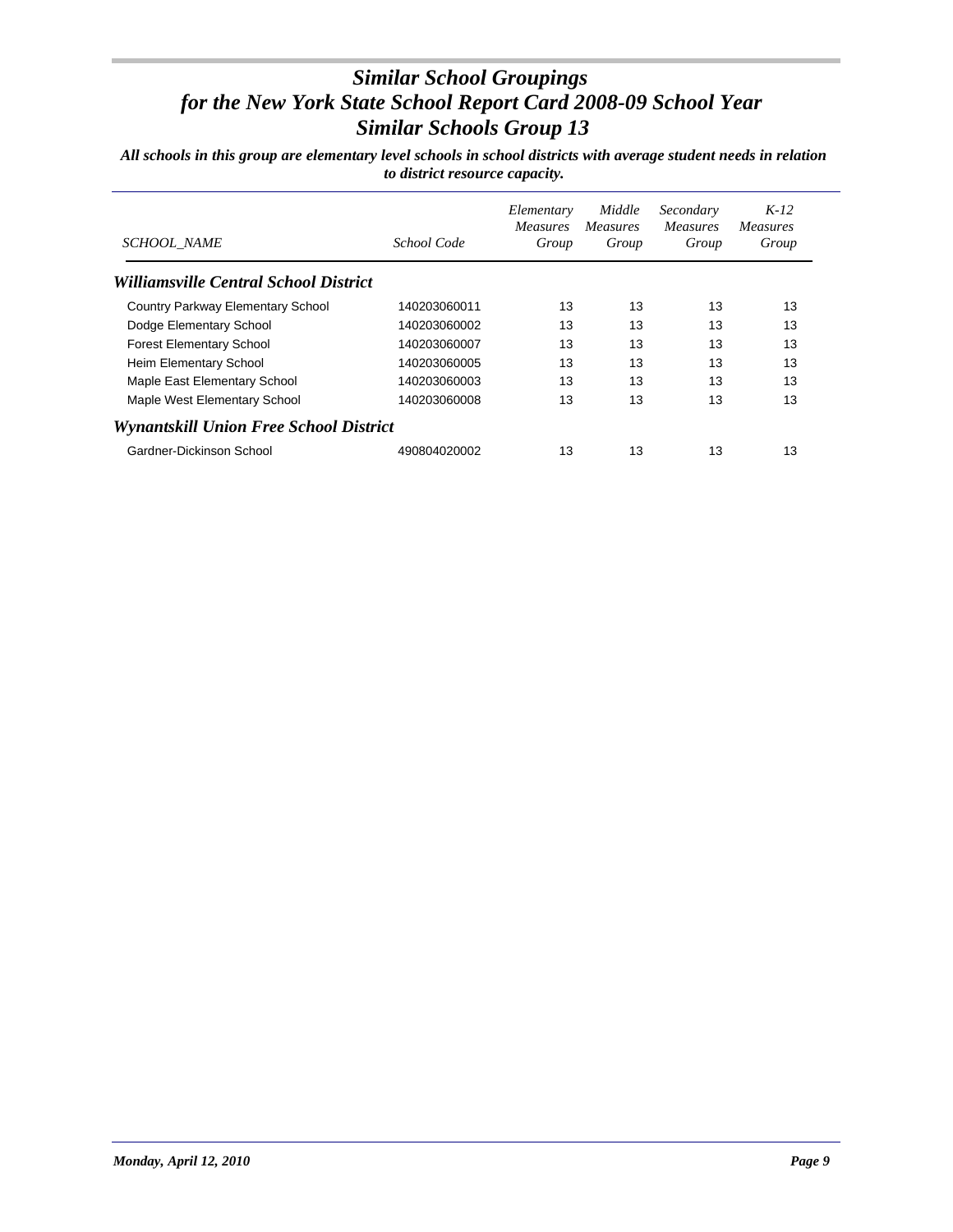| Group<br>Group       |
|----------------------|
|                      |
|                      |
| 14<br>14             |
|                      |
| 14<br>14<br>14<br>14 |
|                      |
| 14<br>14             |
|                      |
| 14<br>14             |
|                      |
| 14<br>14             |
|                      |
| 14<br>14             |
|                      |
| 14<br>14             |
|                      |
| 14                   |
| 14<br>14             |
| 14<br>14             |
|                      |
| 14<br>14             |
| 14<br>14             |
|                      |
| 14<br>14             |
|                      |
| 14<br>14             |
|                      |
| 14<br>14             |
|                      |
| 14<br>14             |
| 14<br>14             |
|                      |
| 14<br>14             |
|                      |
| 14<br>14<br>14<br>14 |
| 14                   |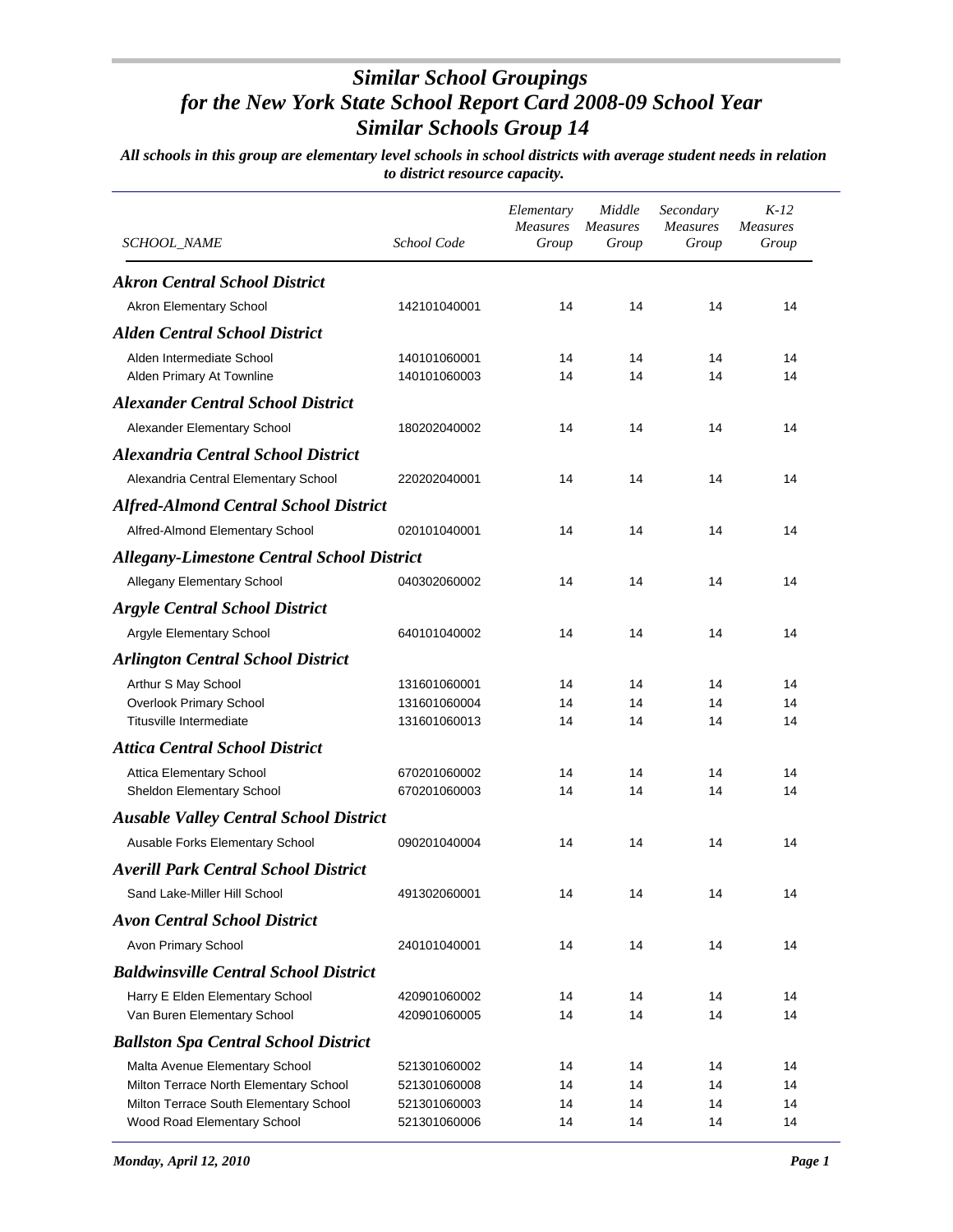| SCHOOL_NAME                                             | School Code  | Elementary<br><b>Measures</b><br>Group | Middle<br><b>Measures</b><br>Group | Secondary<br>Measures<br>Group | $K-12$<br><b>Measures</b><br>Group |
|---------------------------------------------------------|--------------|----------------------------------------|------------------------------------|--------------------------------|------------------------------------|
| <b>Barker Central School District</b>                   |              |                                        |                                    |                                |                                    |
| <b>Pratt Elementary School</b>                          | 401301040002 | 14                                     | 14                                 | 14                             | 14                                 |
| <b>Beacon City School District</b>                      |              |                                        |                                    |                                |                                    |
| Glenham School                                          | 130200010003 | 14                                     | 14                                 | 14                             | 14                                 |
| <b>Berlin Central School District</b>                   |              |                                        |                                    |                                |                                    |
| Stephentown Elementary School                           | 490101040003 | 14                                     | 14                                 | 14                             | 14                                 |
| <b>Berne-Knox-Westerlo Central School District</b>      |              |                                        |                                    |                                |                                    |
| Berne-Knox-Westerlo Elementary School                   | 010201040002 | 14                                     | 14                                 | 14                             | 14                                 |
| <b>Broadalbin-Perth Central School District</b>         |              |                                        |                                    |                                |                                    |
| Broadalbin-Perth Intermediate School                    | 171102040001 | 14                                     | 14                                 | 14                             | 14                                 |
| The Learning Community At Broadalbin-Perth              | 171102040002 | 14                                     | 14                                 | 14                             | 14                                 |
| <b>Brockport Central School District</b>                |              |                                        |                                    |                                |                                    |
| <b>Barclay Elementary School</b>                        | 261801060004 | 14                                     | 14                                 | 14                             | 14                                 |
| Fred W Hill School                                      | 261801060006 | 14                                     | 14                                 | 14                             | 14                                 |
| <b>Ginther Elementary School</b>                        | 261801060002 | 14                                     | 14                                 | 14                             | 14                                 |
| <b>Brookhaven-Comsewogue Union Free School District</b> |              |                                        |                                    |                                |                                    |
| Boyle Road Elementary School                            | 580203020007 | 14                                     | 14                                 | 14                             | 14                                 |
| <b>Clinton Avenue School</b>                            | 580203020005 | 14                                     | 14                                 | 14                             | 14                                 |
| Terryville Road School                                  | 580203020001 | 14                                     | 14                                 | 14                             | 14                                 |
| <b>Byron-Bergen Central School District</b>             |              |                                        |                                    |                                |                                    |
| Byron-Bergen Elementary School                          | 180701040004 | 14                                     | 14                                 | 14                             | 14                                 |
| <b>Cairo-Durham Central School District</b>             |              |                                        |                                    |                                |                                    |
| Durham Elementary School                                | 190301040002 | 14                                     | 14                                 | 14                             | 14                                 |
| <b>Caledonia-Mumford Central School District</b>        |              |                                        |                                    |                                |                                    |
| Caledonia-Mumford Elementary School                     | 240201040001 | 14                                     | 14                                 | 14                             | 14                                 |
| <b>Cambridge Central School District</b>                |              |                                        |                                    |                                |                                    |
| Cambridge Elementary School                             | 641610040002 | 14                                     | 14                                 | 14                             | 14                                 |
| <b>Canandaigua City School District</b>                 |              |                                        |                                    |                                |                                    |
| Canandaigua Elementary School                           | 430300050001 | 14                                     | 14                                 | 14                             | 14                                 |
| Canandaigua Primary School                              | 430300050003 | 14                                     | 14                                 | 14                             | 14                                 |
| <b>Canton Central School District</b>                   |              |                                        |                                    |                                |                                    |
| J M Mckenney Middle School                              | 510201060004 | 14                                     | 14                                 | 14                             | 14                                 |
| <b>Cato-Meridian Central School District</b>            |              |                                        |                                    |                                |                                    |
| Cato-Meridian Elementary School                         | 050401040001 | 14                                     | 14                                 | 14                             | 14                                 |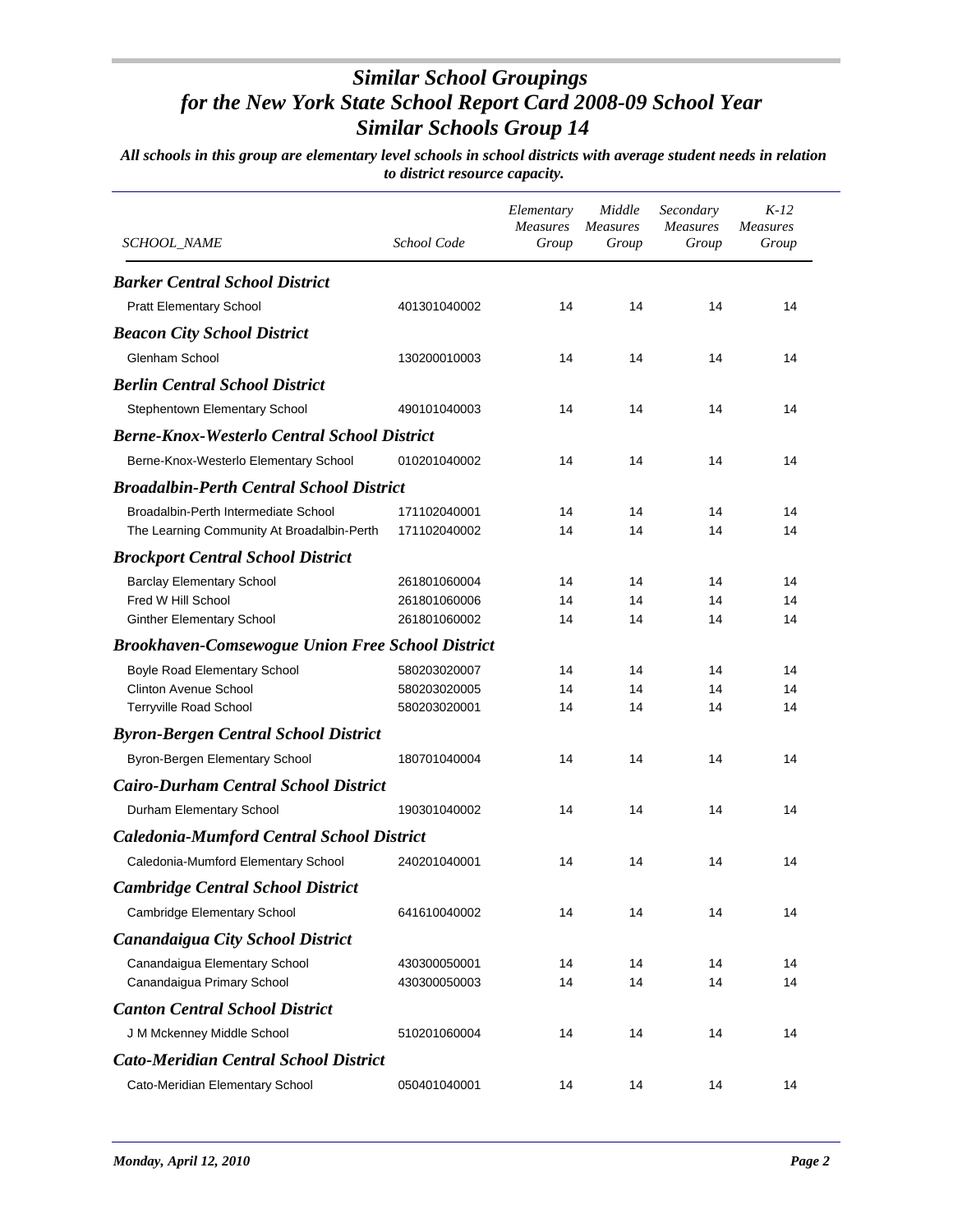| SCHOOL_NAME                                              | School Code  | Elementary<br><b>Measures</b><br>Group | Middle<br><b>Measures</b><br>Group | Secondary<br><b>Measures</b><br>Group | $K-12$<br><b>Measures</b><br>Group |
|----------------------------------------------------------|--------------|----------------------------------------|------------------------------------|---------------------------------------|------------------------------------|
| <b>Catskill Central School District</b>                  |              |                                        |                                    |                                       |                                    |
| Catskill Elementary School                               | 190401060008 | 14                                     | 14                                 | 14                                    | 14                                 |
| <b>Center Moriches Union Free School District</b>        |              |                                        |                                    |                                       |                                    |
| Clayton Huey Elementary School                           | 580233020003 | 14                                     | 14                                 | 14                                    | 14                                 |
| <b>Central Square Central School District</b>            |              |                                        |                                    |                                       |                                    |
| Aura A Cole Elementary School                            | 460801060001 | 14                                     | 14                                 | 14                                    | 14                                 |
| <b>Brewerton Elementary School</b>                       | 460801060002 | 14                                     | 14                                 | 14                                    | 14                                 |
| Central Square Intermediate School                       | 460801060003 | 14                                     | 14                                 | 14                                    | 14                                 |
| <b>Chatham Central School District</b>                   |              |                                        |                                    |                                       |                                    |
| Mary E Dardess Elementary School                         | 101001040001 | 14                                     | 14                                 | 14                                    | 14                                 |
| <b>Chazy Union Free School District</b>                  |              |                                        |                                    |                                       |                                    |
| Chazy Central Rural Elementary School                    | 090601020001 | 14                                     | 14                                 | 14                                    | 14                                 |
| <b>Cheektowaga-Maryvale Union Free School District</b>   |              |                                        |                                    |                                       |                                    |
| Maryvale Intermediate School                             | 140702030004 | 14                                     | 14                                 | 14                                    | 14                                 |
| <b>Chenango Forks Central School District</b>            |              |                                        |                                    |                                       |                                    |
| Charlotte Kenyon Elementary School                       | 030101060001 | 14                                     | 14                                 | 14                                    | 14                                 |
| John R Harshaw Primary School                            | 030101060002 | 14                                     | 14                                 | 14                                    | 14                                 |
| <b>Cherry Valley-Springfield Central School District</b> |              |                                        |                                    |                                       |                                    |
| Cherry Valley-Springfield Elementary School              | 472202040004 | 14                                     | 14                                 | 14                                    | 14                                 |
| <b>Chester Union Free School District</b>                |              |                                        |                                    |                                       |                                    |
| <b>Chester Elementary School</b>                         | 440201020002 | 14                                     | 14                                 | 14                                    | 14                                 |
| <b>Chittenango Central School District</b>               |              |                                        |                                    |                                       |                                    |
| <b>Bolivar Road Elementary School</b>                    | 251601060002 | 14                                     | 14                                 | 14                                    | 14                                 |
| <b>Bridgeport Elementary School</b>                      | 251601060001 | 14                                     | 14                                 | 14                                    | 14                                 |
| Lake Street Elementary School                            | 251601060006 | 14                                     | 14                                 | 14                                    | 14                                 |
| <b>Churchville-Chili Central School District</b>         |              |                                        |                                    |                                       |                                    |
| Chestnut Ridge Elementary School                         | 261501060002 | 14                                     | 14                                 | 14                                    | 14                                 |
| Churchville Elementary School                            | 261501060003 | 14                                     | 14                                 | 14                                    | 14                                 |
| Fairbanks Road Elementary School                         | 261501060006 | 14                                     | 14                                 | 14                                    | 14                                 |
| Cobleskill-Richmondville Central School District         |              |                                        |                                    |                                       |                                    |
| George D Ryder Elementary School                         | 541102060001 | 14                                     | 14                                 | 14                                    | 14                                 |
| Joseph B Radez Elementary School                         | 541102060005 | 14                                     | 14                                 | 14                                    | 14                                 |
| <b>Connetquot Central School District</b>                |              |                                        |                                    |                                       |                                    |
| Edith L Slocum Elementary School                         | 580507060004 | 14                                     | 14                                 | 14                                    | 14                                 |
| <b>Cooperstown Central School District</b>               |              |                                        |                                    |                                       |                                    |
| Cooperstown Elementary School                            | 471701040001 | 14                                     | 14                                 | 14                                    | 14                                 |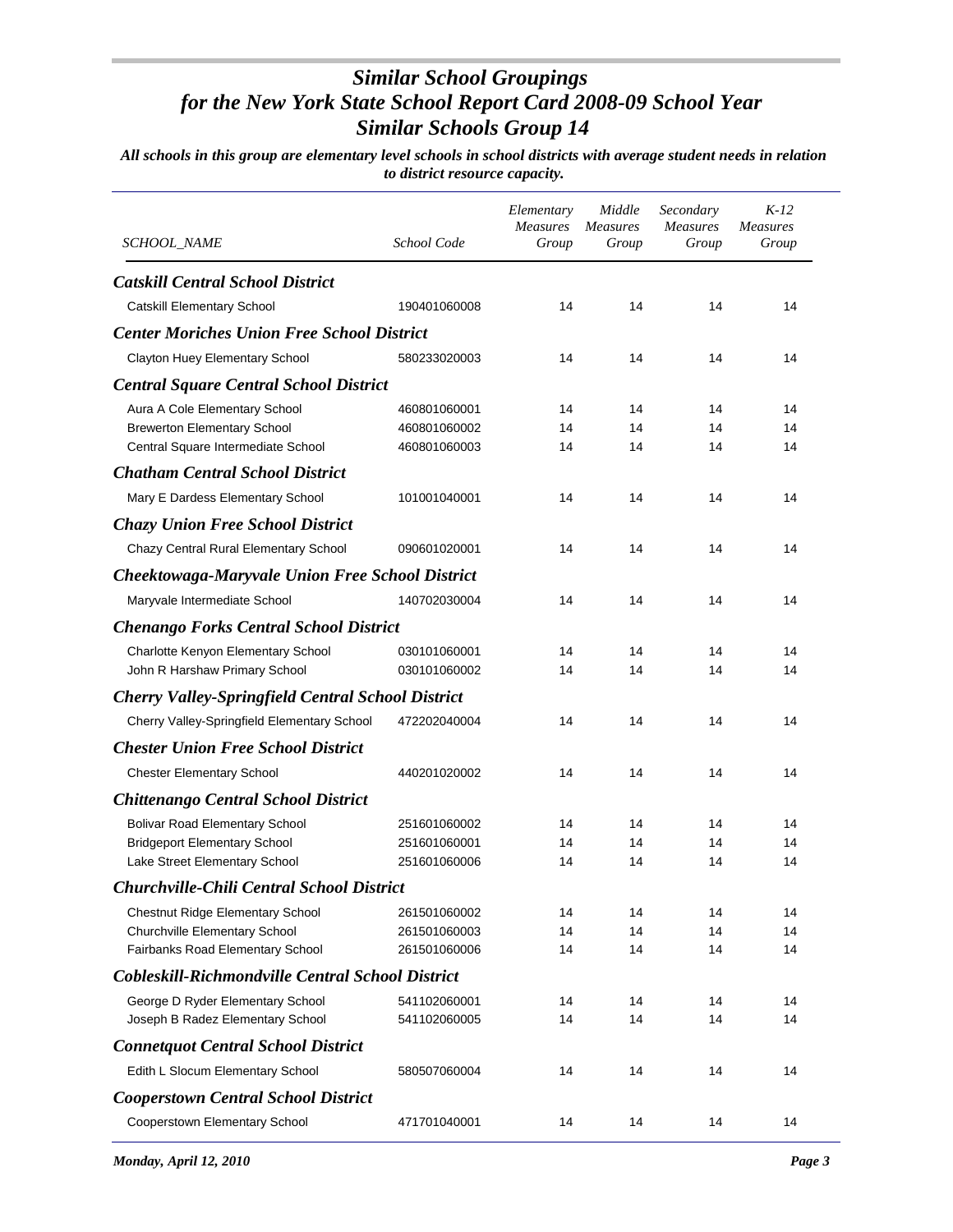| SCHOOL_NAME                                        | School Code  | Elementary<br>Measures<br>Group | Middle<br><b>Measures</b><br>Group | Secondary<br><b>Measures</b><br>Group | $K-12$<br><b>Measures</b><br>Group |
|----------------------------------------------------|--------------|---------------------------------|------------------------------------|---------------------------------------|------------------------------------|
| <b>Corinth Central School District</b>             |              |                                 |                                    |                                       |                                    |
| Corinth Elementary School                          | 520401040009 | 14                              | 14                                 | 14                                    | 14                                 |
| <b>Corning City School District</b>                |              |                                 |                                    |                                       |                                    |
| Erwin Valley Elementary School                     | 571000010005 | 14                              | 14                                 | 14                                    | 14                                 |
| Frederick Carder Elementary School                 | 571000010007 | 14                              | 14                                 | 14                                    | 14                                 |
| <b>Coxsackie-Athens Central School District</b>    |              |                                 |                                    |                                       |                                    |
| <b>Coxsackie Elementary School</b>                 | 190501040002 | 14                              | 14                                 | 14                                    | 14                                 |
| Edward J Arthur Elementary School                  | 190501040003 | 14                              | 14                                 | 14                                    | 14                                 |
| <b>Deer Park Union Free School District</b>        |              |                                 |                                    |                                       |                                    |
| John F Kennedy Intermediate School                 | 580107030008 | 14                              | 14                                 | 14                                    | 14                                 |
| John Quincy Adams Elementary School                | 580107030004 | 14                              | 14                                 | 14                                    | 14                                 |
| May Moore Elementary School                        | 580107030001 | 14                              | 14                                 | 14                                    | 14                                 |
| <b>Delhi Central School District</b>               |              |                                 |                                    |                                       |                                    |
| Delhi Elementary School                            | 120501040001 | 14                              | 14                                 | 14                                    | 14                                 |
| <b>Depew Union Free School District</b>            |              |                                 |                                    |                                       |                                    |
| Cayuga Heights Elementary School                   | 140707030005 | 14                              | 14                                 | 14                                    | 14                                 |
| <b>Dover Union Free School District</b>            |              |                                 |                                    |                                       |                                    |
| Dover Elementary School                            | 130502020002 | 14                              | 14                                 | 14                                    | 14                                 |
| Wingdale Elementary School                         | 130502020001 | 14                              | 14                                 | 14                                    | 14                                 |
| <b>East Bloomfield Central School District</b>     |              |                                 |                                    |                                       |                                    |
| <b>Bloomfield Elementary School</b>                | 430501040004 | 14                              | 14                                 | 14                                    | 14                                 |
| <b>East Greenbush Central School District</b>      |              |                                 |                                    |                                       |                                    |
| Donald P Sutherland School                         | 490301060001 | 14                              | 14                                 | 14                                    | 14                                 |
| Green Meadow School                                | 490301060003 | 14                              | 14                                 | 14                                    | 14                                 |
| <b>East Syracuse-Minoa Central School District</b> |              |                                 |                                    |                                       |                                    |
| Minoa Elementary School                            | 420401060009 | 14                              | 14                                 | 14                                    | 14                                 |
| <b>Eden Central School District</b>                |              |                                 |                                    |                                       |                                    |
| Eden Elementary School                             | 141201060005 | 14                              | 14                                 | 14                                    | 14                                 |
| G L Priess Primary School                          | 141201060002 | 14                              | 14                                 | 14                                    | 14                                 |
| <b>Eldred Central School District</b>              |              |                                 |                                    |                                       |                                    |
| George Ross Mackenzie Elementary School            | 590801040002 | 14                              | 14                                 | 14                                    | 14                                 |
| <b>Ellicottville Central School District</b>       |              |                                 |                                    |                                       |                                    |
| <b>Ellicottville Elementary School</b>             | 040901040001 | 14                              | 14                                 | 14                                    | 14                                 |
| <b>Elmont Union Free School District</b>           |              |                                 |                                    |                                       |                                    |
| <b>Stewart Manor School</b>                        | 280216020007 | 14                              | 14                                 | 14                                    | 14                                 |
|                                                    |              |                                 |                                    |                                       |                                    |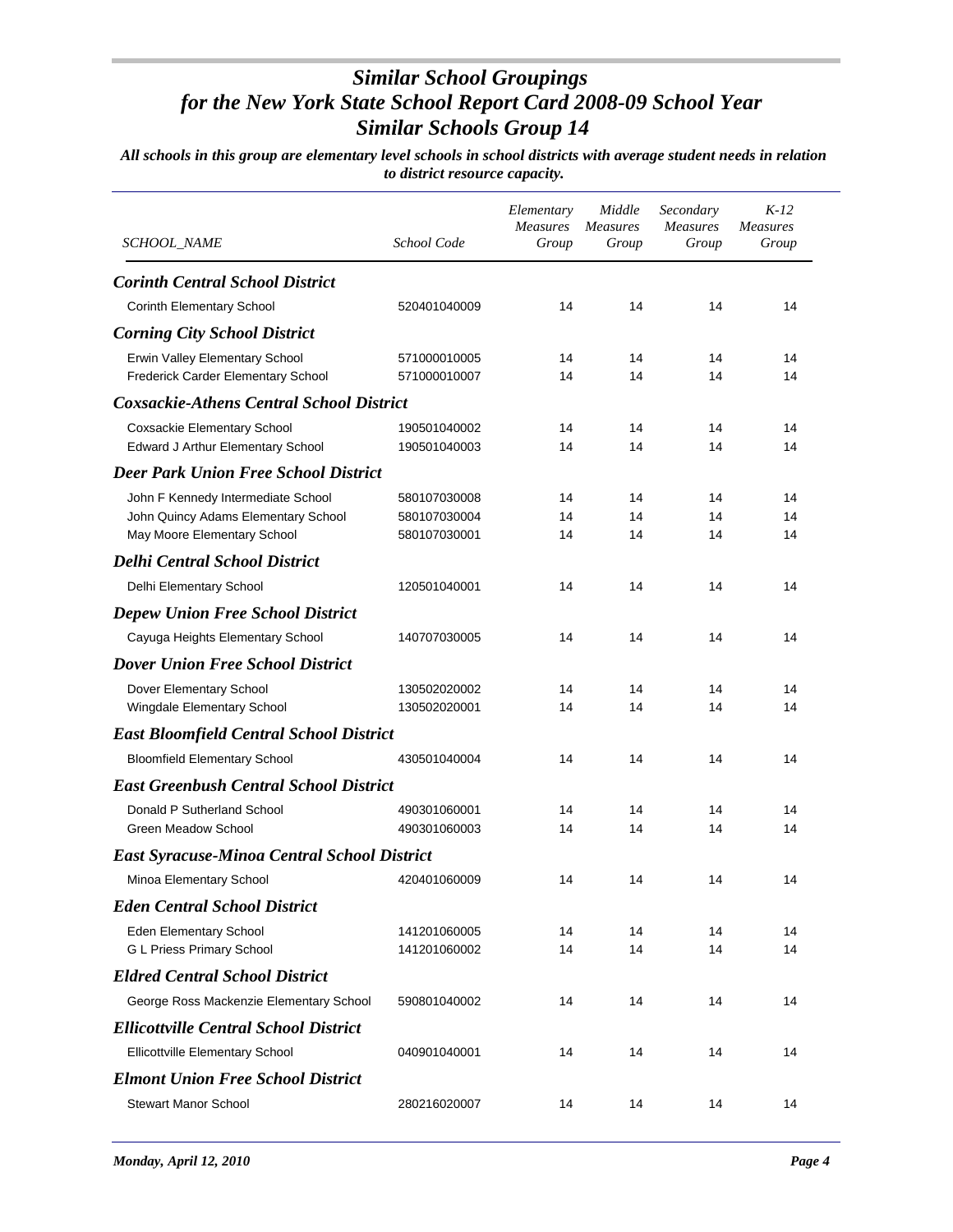| SCHOOL_NAME                                                             | School Code                  | Elementary<br><b>Measures</b><br>Group | Middle<br>Measures<br>Group | Secondary<br><b>Measures</b><br>Group | $K-12$<br>Measures<br>Group |
|-------------------------------------------------------------------------|------------------------------|----------------------------------------|-----------------------------|---------------------------------------|-----------------------------|
| <b>Evans-Brant Central School District (Lake Shore)</b>                 |                              |                                        |                             |                                       |                             |
| <b>Highland Elementary School</b>                                       | 141401060001                 | 14                                     | 14                          | 14                                    | 14                          |
| <b>Fabius-Pompey Central School District</b>                            |                              |                                        |                             |                                       |                             |
| Fabius-Pompey Elementary School                                         | 420601040001                 | 14                                     | 14                          | 14                                    | 14                          |
| <b>Fairport Central School District</b>                                 |                              |                                        |                             |                                       |                             |
| <b>Brooks Hill School</b>                                               | 261301060001                 | 14                                     | 14                          | 14                                    | 14                          |
| <b>Falconer Central School District</b>                                 |                              |                                        |                             |                                       |                             |
|                                                                         | 061101040001                 | 14                                     | 14                          | 14                                    | 14                          |
| Harvey C Fenner Elementary School                                       |                              |                                        |                             |                                       |                             |
| <b>Farmingdale Union Free School District</b>                           |                              |                                        |                             |                                       |                             |
| Northside Elementary School<br>Saltzman East Memorial Elementary School | 280522030004<br>280522030002 | 14<br>14                               | 14<br>14                    | 14<br>14                              | 14<br>14                    |
|                                                                         |                              |                                        |                             |                                       |                             |
| <b>Florida Union Free School District</b>                               |                              |                                        |                             |                                       |                             |
| <b>Golden Hill Elementary</b>                                           | 442115020002                 | 14                                     | 14                          | 14                                    | 14                          |
| <b>Fonda-Fultonville Central School District</b>                        |                              |                                        |                             |                                       |                             |
| Fonda-Fultonville K-4 School                                            | 270601040001                 | 14                                     | 14                          | 14                                    | 14                          |
| <b>Frankfort-Schuyler Central School District</b>                       |                              |                                        |                             |                                       |                             |
| West Frankfort Elementary School                                        | 210402060002                 | 14                                     | 14                          | 14                                    | 14                          |
| <b>Fredonia Central School District</b>                                 |                              |                                        |                             |                                       |                             |
| Fredonia Elementary School                                              | 062201060001                 | 14                                     | 14                          | 14                                    | 14                          |
| Fredonia Primary School                                                 | 062201060004                 | 14                                     | 14                          | 14                                    | 14                          |
| <b>Frewsburg Central School District</b>                                |                              |                                        |                             |                                       |                             |
| Robert H Jackson Elementary School                                      | 060301040002                 | 14                                     | 14                          | 14                                    | 14                          |
| <b>Frontier Central School District</b>                                 |                              |                                        |                             |                                       |                             |
| <b>Big Tree Elementary School</b>                                       | 141604060003                 | 14                                     | 14                          | 14                                    | 14                          |
| <b>Blasdell Elementary School</b>                                       | 141604060004                 | 14                                     | 14                          | 14                                    | 14                          |
| Cloverbank Elementary School                                            | 141604060005                 | 14                                     | 14                          | 14                                    | 14                          |
| <b>Galway Central School District</b>                                   |                              |                                        |                             |                                       |                             |
| Joseph Henry Elementary School                                          | 520701040001                 | 14                                     | 14                          | 14                                    | 14                          |
| <b>Gananda Central School District</b>                                  |                              |                                        |                             |                                       |                             |
| Richard Mann Elementary School                                          | 650902040002                 | 14                                     | 14                          | 14                                    | 14                          |
| <b>Gates-Chili Central School District</b>                              |                              |                                        |                             |                                       |                             |
| Florence Brasser School                                                 | 260401060002                 | 14                                     | 14                          | 14                                    | 14                          |
| Paul Road School                                                        | 260401060007                 | 14                                     | 14                          | 14                                    | 14                          |
| Walt Disney School                                                      | 260401060008                 | 14                                     | 14                          | 14                                    | 14                          |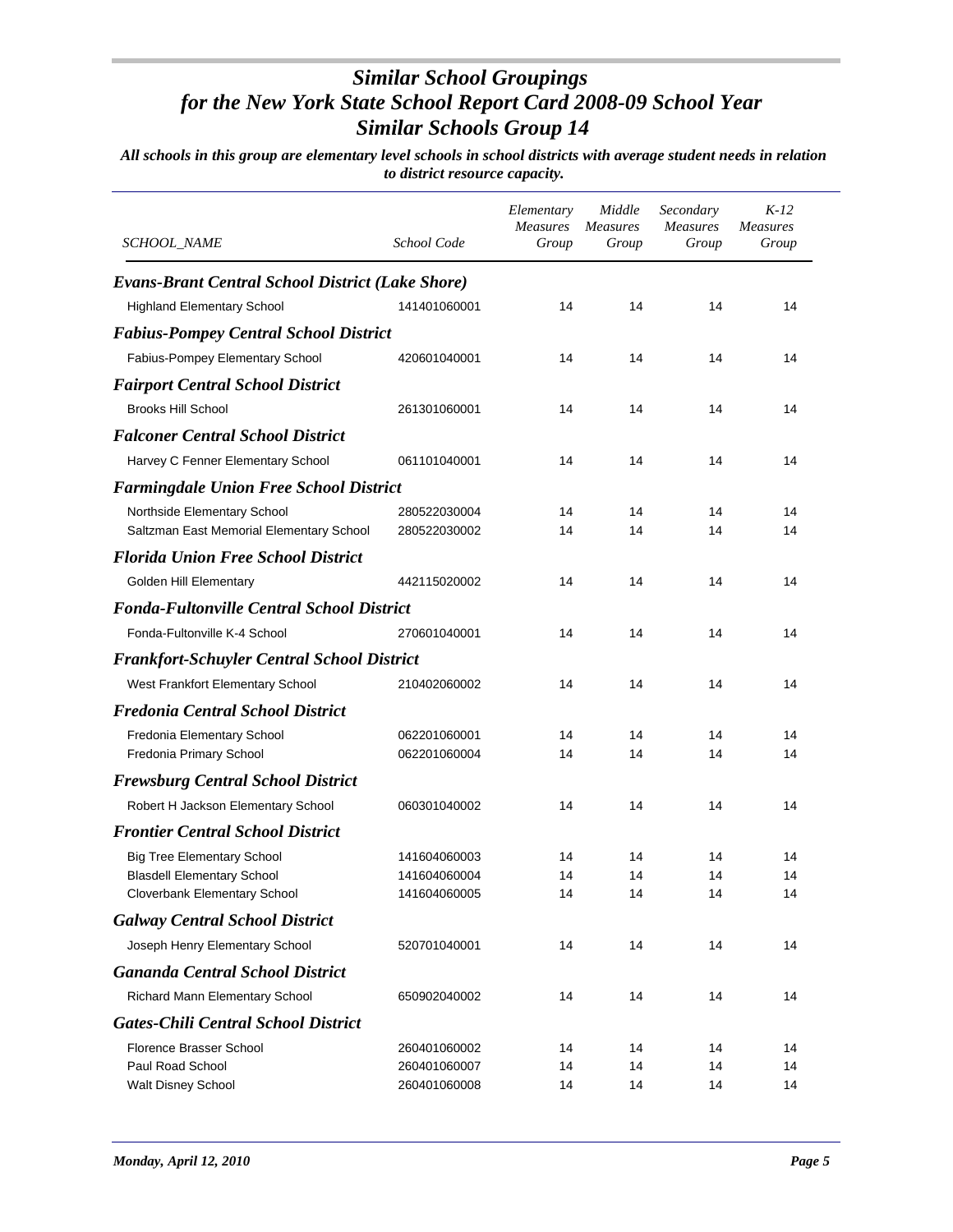| SCHOOL_NAME                                                      | School Code  | Elementary<br><b>Measures</b><br>Group | Middle<br><b>Measures</b><br>Group | Secondary<br><b>Measures</b><br>Group | $K-12$<br><b>Measures</b><br>Group |
|------------------------------------------------------------------|--------------|----------------------------------------|------------------------------------|---------------------------------------|------------------------------------|
| <b>General Brown Central School District</b>                     |              |                                        |                                    |                                       |                                    |
| <b>Brownville School</b>                                         | 220401040002 | 14                                     | 14                                 | 14                                    | 14                                 |
| <b>Glens Falls City School District</b>                          |              |                                        |                                    |                                       |                                    |
| Jackson Heights School                                           | 630300010003 | 14                                     | 14                                 | 14                                    | 14                                 |
| Kensington Road School                                           | 630300010004 | 14                                     | 14                                 | 14                                    | 14                                 |
| <b>Gorham-Middlesex Central School District (Marcus Whitman)</b> |              |                                        |                                    |                                       |                                    |
| <b>Gorham Elementary School</b>                                  | 430901060002 | 14                                     | 14                                 | 14                                    | 14                                 |
| Middlesex Valley Elementary School                               | 430901060007 | 14                                     | 14                                 | 14                                    | 14                                 |
| <b>Grand Island Central School District</b>                      |              |                                        |                                    |                                       |                                    |
| Charlotte Sidway School                                          | 141501060006 | 14                                     | 14                                 | 14                                    | 14                                 |
| Kaegebein School                                                 | 141501060003 | 14                                     | 14                                 | 14                                    | 14                                 |
| <b>Greece Central School District</b>                            |              |                                        |                                    |                                       |                                    |
| Autumn Lane Elementary School                                    | 260501060001 | 14                                     | 14                                 | 14                                    | 14                                 |
| Craig Hill Elementary School                                     | 260501060015 | 14                                     | 14                                 | 14                                    | 14                                 |
| Kirk Road Elementary School                                      | 260501060018 | 14                                     | 14                                 | 14                                    | 14                                 |
| Paddy Hill Elementary School                                     | 260501060009 | 14                                     | 14                                 | 14                                    | 14                                 |
| West Ridge Ementary School                                       | 260501060007 | 14                                     | 14                                 | 14                                    | 14                                 |
| <b>Greenville Central School District</b>                        |              |                                        |                                    |                                       |                                    |
| Scott M Ellis Elementary School                                  | 190701040005 | 14                                     | 14                                 | 14                                    | 14                                 |
| <b>Greenwich Central School District</b>                         |              |                                        |                                    |                                       |                                    |
| <b>Greenwich Elementary School</b>                               | 640801040003 | 14                                     | 14                                 | 14                                    | 14                                 |
| <b>Greenwood Lake Union Free School District</b>                 |              |                                        |                                    |                                       |                                    |
| Greenwood Lake Elementary School                                 | 442111020002 | 14                                     | 14                                 | 14                                    | 14                                 |
| <b>Hamburg Central School District</b>                           |              |                                        |                                    |                                       |                                    |
| Boston Valley Elementary School                                  | 141601060002 | 14                                     | 14                                 | 14                                    | 14                                 |
| <b>Haverstraw-Stony Point Csd (North Rockland)</b>               |              |                                        |                                    |                                       |                                    |
| North Garnerville Elementary School                              | 500201060003 | 14                                     | 14                                 | 14                                    | 14                                 |
| <b>Thiells Elementary School</b>                                 | 500201060011 | 14                                     | 14                                 | 14                                    | 14                                 |
| <b>Hicksville Union Free School District</b>                     |              |                                        |                                    |                                       |                                    |
| <b>East Street School</b>                                        | 280517030013 | 14                                     | 14                                 | 14                                    | 14                                 |
| Fork Lane School                                                 | 280517030004 | 14                                     | 14                                 | 14                                    | 14                                 |
| Lee Avenue School                                                | 280517030005 | 14                                     | 14                                 | 14                                    | 14                                 |
| Old Country Road School                                          | 280517030006 | 14                                     | 14                                 | 14                                    | 14                                 |
| <b>Woodland Avenue School</b>                                    | 280517030008 | 14                                     | 14                                 | 14                                    | 14                                 |
| <b>Highland Central School District</b>                          |              |                                        |                                    |                                       |                                    |
| <b>Highland Elementary School</b>                                | 620803040001 | 14                                     | 14                                 | 14                                    | 14                                 |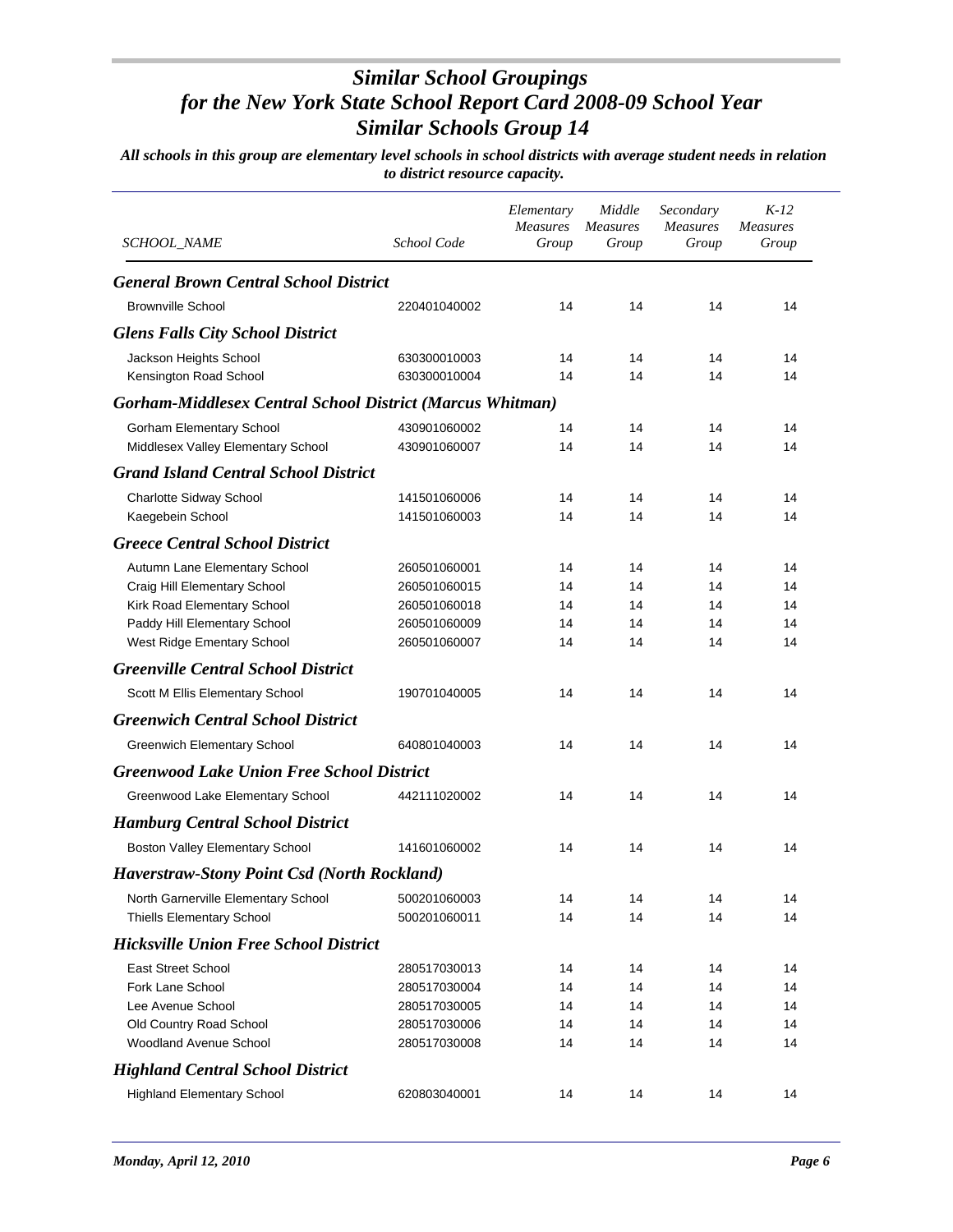| <b>SCHOOL_NAME</b>                            | School Code  | Elementary<br><b>Measures</b><br>Group | Middle<br><b>Measures</b><br>Group | Secondary<br><b>Measures</b><br>Group | $K-12$<br><b>Measures</b><br>Group |
|-----------------------------------------------|--------------|----------------------------------------|------------------------------------|---------------------------------------|------------------------------------|
| <b>Highland Falls Central School District</b> |              |                                        |                                    |                                       |                                    |
| Fort Montgomery Elementary School             | 440901040001 | 14                                     | 14                                 | 14                                    | 14                                 |
| Highland Falls Elementary School              | 440901040002 | 14                                     | 14                                 | 14                                    | 14                                 |
| <b>Hilton Central School District</b>         |              |                                        |                                    |                                       |                                    |
| Village Elementary School                     | 261101060001 | 14                                     | 14                                 | 14                                    | 14                                 |
| <b>Holland Patent Central School District</b> |              |                                        |                                    |                                       |                                    |
| General William Floyd Elementary School       | 412201060005 | 14                                     | 14                                 | 14                                    | 14                                 |
| Holland Patent Elementary School              | 412201060003 | 14                                     | 14                                 | 14                                    | 14                                 |
| <b>Homer Central School District</b>          |              |                                        |                                    |                                       |                                    |
| <b>Hartnett Elementary School</b>             | 110701060005 | 14                                     | 14                                 | 14                                    | 14                                 |
| Homer Elementary School                       | 110701060002 | 14                                     | 14                                 | 14                                    | 14                                 |
| Homer Intermediate School                     | 110701060003 | 14                                     | 14                                 | 14                                    | 14                                 |
| <b>Honeoye Central School District</b>        |              |                                        |                                    |                                       |                                    |
| Honeoye Elementary School                     | 431401040001 | 14                                     | 14                                 | 14                                    | 14                                 |
| <b>Hoosic Valley Central School District</b>  |              |                                        |                                    |                                       |                                    |
| Hoosic Valley Elementary School               | 491401040001 | 14                                     | 14                                 | 14                                    | 14                                 |
| <b>Horseheads Central School District</b>     |              |                                        |                                    |                                       |                                    |
| <b>Big Flats School</b>                       | 070901060005 | 14                                     | 14                                 | 14                                    | 14                                 |
| Gardner Road Elementary School                | 070901060009 | 14                                     | 14                                 | 14                                    | 14                                 |
| Horseheads Intermediate School                | 070901060011 | 14                                     | 14                                 | 14                                    | 14                                 |
| Ridge Road School                             | 070901060004 | 14                                     | 14                                 | 14                                    | 14                                 |
| <b>Huntington Union Free School District</b>  |              |                                        |                                    |                                       |                                    |
| <b>Flower Hill School</b>                     | 580403030004 | 14                                     | 14                                 | 14                                    | 14                                 |
| Jack Abrams Intermediate School               | 580403030016 | 14                                     | 14                                 | 14                                    | 14                                 |
| Woodhull Intermediate School                  | 580403030017 | 14                                     | 14                                 | 14                                    | 14                                 |
| Hyde Park Central School District             |              |                                        |                                    |                                       |                                    |
| Hyde Park Elementary School                   | 130801060001 | 14                                     | 14                                 | 14                                    | 14                                 |
| Netherwood School                             | 130801060002 | 14                                     | 14                                 | 14                                    | 14                                 |
| North Park Elementary School                  | 130801060008 | 14                                     | 14                                 | 14                                    | 14                                 |
| <b>Island Park Union Free School District</b> |              |                                        |                                    |                                       |                                    |
| Francis X Hegarty Elementary School           | 280231020003 | 14                                     | 14                                 | 14                                    | 14                                 |
| <b>Islip Union Free School District</b>       |              |                                        |                                    |                                       |                                    |
| <b>Commack Road Elementary School</b>         | 580502020002 | 14                                     | 14                                 | 14                                    | 14                                 |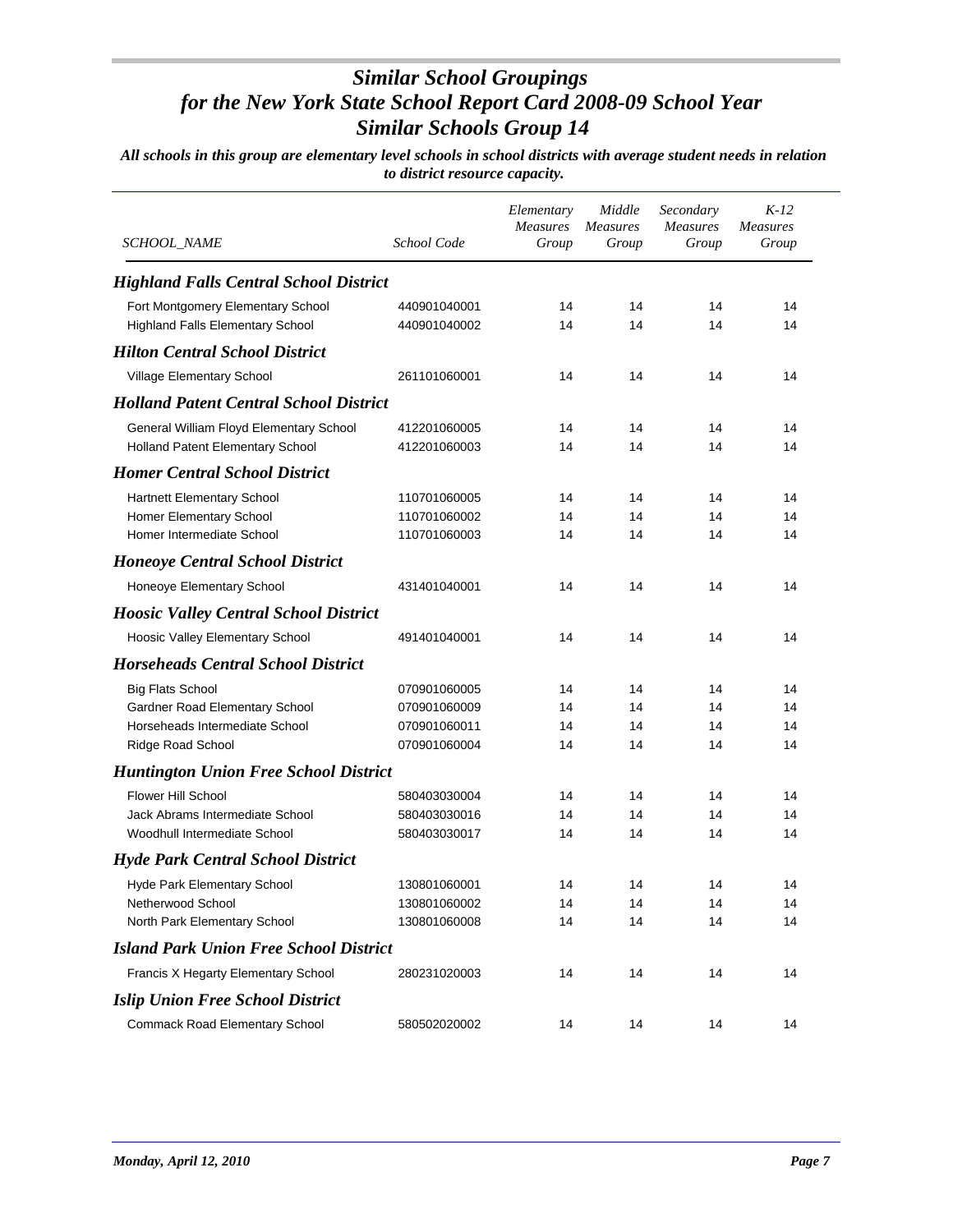| SCHOOL_NAME                                                    | School Code                  | Elementary<br>Measures<br>Group | Middle<br><b>Measures</b><br>Group | Secondary<br><b>Measures</b><br>Group | $K-12$<br><b>Measures</b><br>Group |
|----------------------------------------------------------------|------------------------------|---------------------------------|------------------------------------|---------------------------------------|------------------------------------|
| <b>Ithaca City School District</b>                             |                              |                                 |                                    |                                       |                                    |
|                                                                |                              |                                 |                                    |                                       |                                    |
| Caroline Elementary School<br>Cayuga Heights Elementary School | 610600010002<br>610600010003 | 14<br>14                        | 14<br>14                           | 14<br>14                              | 14<br>14                           |
| Fall Creek Elementary School                                   | 610600010008                 | 14                              | 14                                 | 14                                    | 14                                 |
| Northeast School                                               | 610600010011                 | 14                              | 14                                 | 14                                    | 14                                 |
| South Hill School                                              | 610600010012                 | 14                              | 14                                 | 14                                    | 14                                 |
| <b>Jamesville-Dewitt Central School District</b>               |                              |                                 |                                    |                                       |                                    |
| Moses Dewitt Elementary School                                 | 420411060003                 | 14                              | 14                                 | 14                                    | 14                                 |
| <b>Johnstown City School District</b>                          |                              |                                 |                                    |                                       |                                    |
| Glebe Street Elementary School                                 | 170600010001                 | 14                              | 14                                 | 14                                    | 14                                 |
| Jordan-Elbridge Central School District                        |                              |                                 |                                    |                                       |                                    |
| Elbridge Elementary School                                     | 420501060001                 | 14                              | 14                                 | 14                                    | 14                                 |
| Ramsdell Elementary School                                     | 420501060002                 | 14                              | 14                                 | 14                                    | 14                                 |
| <b>Kenmore-Tonawanda Union Free School District</b>            |                              |                                 |                                    |                                       |                                    |
| Alexander Hamilton Elementary School                           | 142601030002                 | 14                              | 14                                 | 14                                    | 14                                 |
| Herbert Hoover Elementary School                               | 142601030024                 | 14                              | 14                                 | 14                                    | 14                                 |
| Theodore Roosevelt Elementary School                           | 142601030019                 | 14                              | 14                                 | 14                                    | 14                                 |
| <b>Kinderhook Central School District</b>                      |                              |                                 |                                    |                                       |                                    |
| Ichabod Crane Primary School                                   | 101401040004                 | 14                              | 14                                 | 14                                    | 14                                 |
| Martin H Glynn Elementary School                               | 101401040003                 | 14                              | 14                                 | 14                                    | 14                                 |
| Martin Van Buren Elementary School                             | 101401040001                 | 14                              | 14                                 | 14                                    | 14                                 |
| <b>Kingston City School District</b>                           |                              |                                 |                                    |                                       |                                    |
| Anna Devine School                                             | 620600010009                 | 14                              | 14                                 | 14                                    | 14                                 |
| E R Crosby Elementary School                                   | 620600010015                 | 14                              | 14                                 | 14                                    | 14                                 |
| Ernest C Myer School                                           | 620600010013                 | 14                              | 14                                 | 14                                    | 14                                 |
| <b>Robert R Graves School</b>                                  | 620600010017                 | 14                              | 14                                 | 14                                    | 14                                 |
| Zena Elementary School                                         | 620600010026                 | 14                              | 14                                 | 14                                    | 14                                 |
| <b>Lafayette Central School District</b>                       |                              |                                 |                                    |                                       |                                    |
| C Grant Grimshaw School                                        | 420807040004                 | 14                              | 14                                 | 14                                    | 14                                 |
| <b>Lake Placid Central School District</b>                     |                              |                                 |                                    |                                       |                                    |
| Lake Placid Elementary School                                  | 151102040002                 | 14                              | 14                                 | 14                                    | 14                                 |
| <b>Lancaster Central School District</b>                       |                              |                                 |                                    |                                       |                                    |
| Central Avenue Elementary School                               | 141901060009                 | 14                              | 14                                 | 14                                    | 14                                 |
| John A Sciole Elementary School                                | 141901060001                 | 14                              | 14                                 | 14                                    | 14                                 |
| <b>Lansing Central School District</b>                         |                              |                                 |                                    |                                       |                                    |
| Raymond C Buckley Elementary School                            | 610801040001                 | 14                              | 14                                 | 14                                    | 14                                 |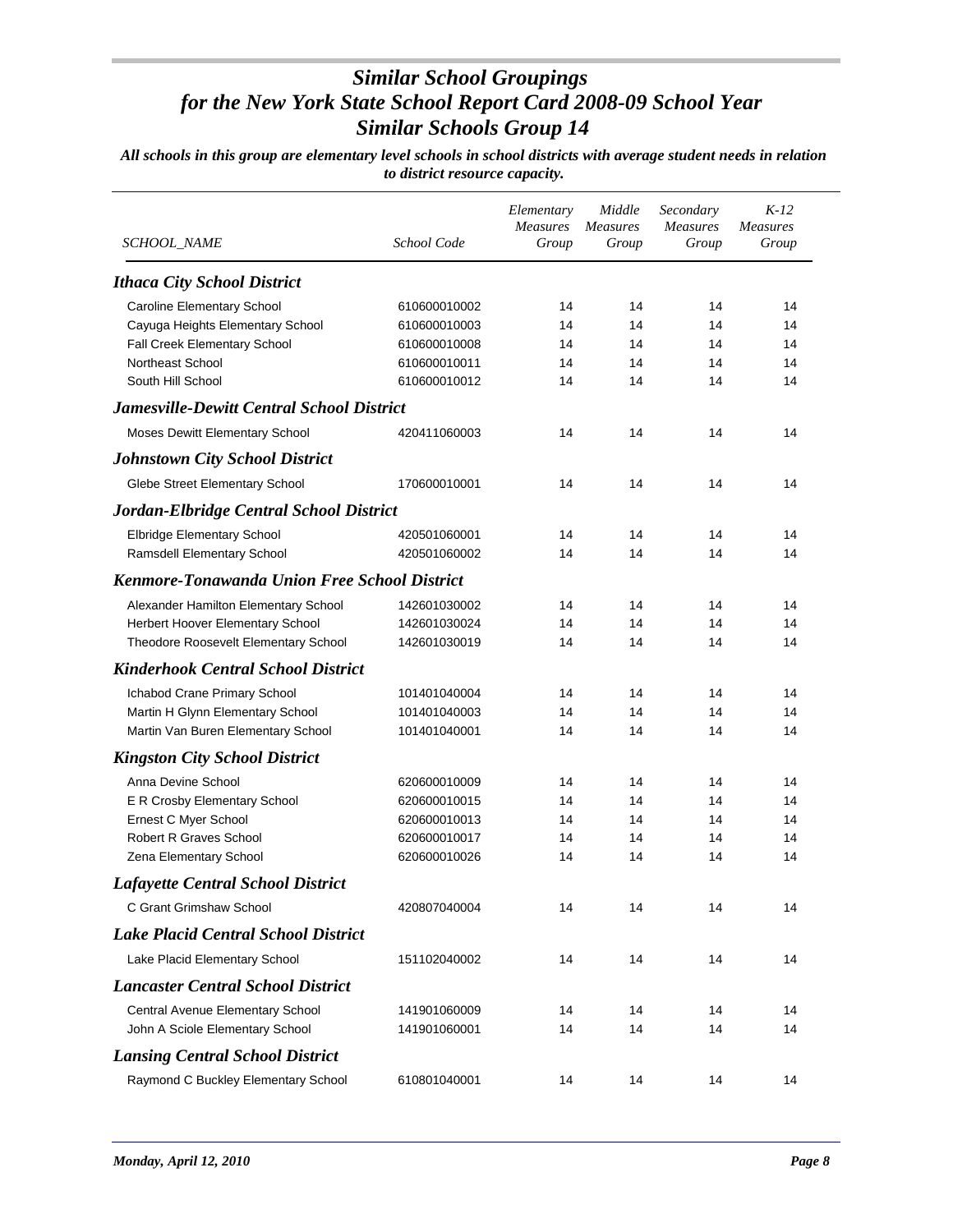| <b>SCHOOL_NAME</b>                               | School Code  | Elementary<br><b>Measures</b><br>Group | Middle<br><b>Measures</b><br>Group | Secondary<br><b>Measures</b><br>Group | $K-12$<br><b>Measures</b><br>Group |
|--------------------------------------------------|--------------|----------------------------------------|------------------------------------|---------------------------------------|------------------------------------|
|                                                  |              |                                        |                                    |                                       |                                    |
| <b>Lawrence Union Free School District</b>       |              |                                        |                                    |                                       |                                    |
| 5 School                                         | 280215030005 | 14                                     | 14                                 | 14                                    | 14                                 |
| <b>Le Roy Central School District</b>            |              |                                        |                                    |                                       |                                    |
| <b>Wolcott Street School</b>                     | 181001060001 | 14                                     | 14                                 | 14                                    | 14                                 |
| <b>Letchworth Central School District</b>        |              |                                        |                                    |                                       |                                    |
| Letchworth Elementary School                     | 670401040002 | 14                                     | 14                                 | 14                                    | 14                                 |
| <b>Lindenhurst Union Free School District</b>    |              |                                        |                                    |                                       |                                    |
| Albany Avenue School                             | 580104030001 | 14                                     | 14                                 | 14                                    | 14                                 |
| <b>Harding Avenue School</b>                     | 580104030005 | 14                                     | 14                                 | 14                                    | 14                                 |
| William Rall School                              | 580104030008 | 14                                     | 14                                 | 14                                    | 14                                 |
| <b>Liverpool Central School District</b>         |              |                                        |                                    |                                       |                                    |
| Donlin Drive Elementary School                   | 421501060016 | 14                                     | 14                                 | 14                                    | 14                                 |
| <b>Elmcrest Elementary School</b>                | 421501060004 | 14                                     | 14                                 | 14                                    | 14                                 |
| Liverpool Elementary School                      | 421501060010 | 14                                     | 14                                 | 14                                    | 14                                 |
| Long Branch Elementary School                    | 421501060015 | 14                                     | 14                                 | 14                                    | 14                                 |
| Morgan Road Elementary School                    | 421501060012 | 14                                     | 14                                 | 14                                    | 14                                 |
| Nate Perry Elementary School                     | 421501060001 | 14                                     | 14                                 | 14                                    | 14                                 |
| Wetzel Road Elementary School                    | 421501060007 | 14                                     | 14                                 | 14                                    | 14                                 |
| Livonia Central School District                  |              |                                        |                                    |                                       |                                    |
| Livonia Primary School                           | 240801060001 | 14                                     | 14                                 | 14                                    | 14                                 |
| <b>Lockport City School District</b>             |              |                                        |                                    |                                       |                                    |
| Washington Hunt School                           | 400400010008 | 14                                     | 14                                 | 14                                    | 14                                 |
| <b>Long Beach City School District</b>           |              |                                        |                                    |                                       |                                    |
| <b>Lindell Boulevard School</b>                  | 280300010005 | 14                                     | 14                                 | 14                                    | 14                                 |
| West Elementary School                           | 280300010004 | 14                                     | 14                                 | 14                                    | 14                                 |
| <b>Longwood Central School District</b>          |              |                                        |                                    |                                       |                                    |
| Longwood Middle School                           | 580212060007 | 14                                     | 14                                 | 14                                    | 14                                 |
| <b>Ridge Elementary School</b>                   | 580212060003 | 14                                     | 14                                 | 14                                    | 14                                 |
| West Middle Island School                        | 580212060004 | 14                                     | 14                                 | 14                                    | 14                                 |
| <b>Lyncourt Union Free School District</b>       |              |                                        |                                    |                                       |                                    |
| Lyncourt School                                  | 421504020001 | 14                                     | 14                                 | 14                                    | 14                                 |
| <b>Lyndonville Central School District</b>       |              |                                        |                                    |                                       |                                    |
| Lyndonville Elementary School                    | 451001040001 | 14                                     | 14                                 | 14                                    | 14                                 |
| <b>Madrid-Waddington Central School District</b> |              |                                        |                                    |                                       |                                    |
| Madrid Waddington Elementary School              | 511901040004 |                                        |                                    |                                       |                                    |
|                                                  |              | 14                                     | 14                                 | 14                                    | 14                                 |
| <b>Maine-Endwell Central School District</b>     |              |                                        |                                    |                                       |                                    |
| <b>Maine Memorial School</b>                     | 031101060004 | 14                                     | 14                                 | 14                                    | 14                                 |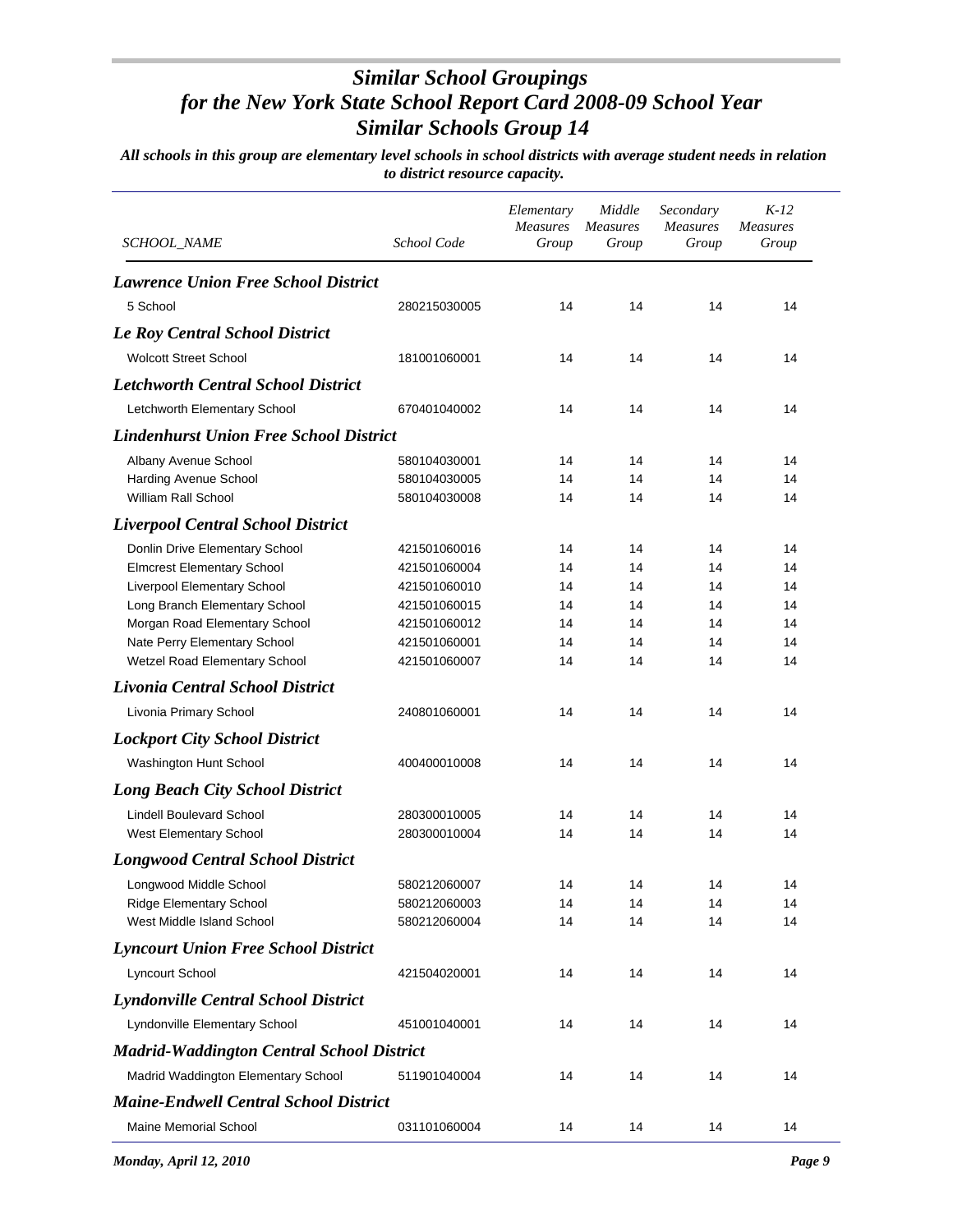| SCHOOL_NAME                                                        | School Code  | Elementary<br><b>Measures</b><br>Group | Middle<br>Measures<br>Group | Secondary<br><b>Measures</b><br>Group | $K-12$<br><b>Measures</b><br>Group |
|--------------------------------------------------------------------|--------------|----------------------------------------|-----------------------------|---------------------------------------|------------------------------------|
|                                                                    |              |                                        |                             |                                       |                                    |
| <b>Malverne Union Free School District</b>                         |              |                                        |                             |                                       |                                    |
| Maurice W Downing School                                           | 280212030002 | 14                                     | 14                          | 14                                    | 14                                 |
| <b>Manchester-Shortsville Central School District (Red Jacket)</b> |              |                                        |                             |                                       |                                    |
| Red Jacket Elementary School                                       | 431101040001 | 14                                     | 14                          | 14                                    | 14                                 |
| <b>Marlboro Central School District</b>                            |              |                                        |                             |                                       |                                    |
| Marlboro Elementary School                                         | 621001060001 | 14                                     | 14                          | 14                                    | 14                                 |
| Marlboro Intermediate School                                       | 621001060006 | 14                                     | 14                          | 14                                    | 14                                 |
| Middle Hope Elementary School                                      | 621001060002 | 14                                     | 14                          | 14                                    | 14                                 |
| Milton Elementary School                                           | 621001060003 | 14                                     | 14                          | 14                                    | 14                                 |
| <b>Mayfield Central School District</b>                            |              |                                        |                             |                                       |                                    |
| Mayfield Elementary School                                         | 170801040001 | 14                                     | 14                          | 14                                    | 14                                 |
| <b>Menands Union Free School District</b>                          |              |                                        |                             |                                       |                                    |
| <b>Menands School</b>                                              | 010615020001 | 14                                     | 14                          | 14                                    | 14                                 |
| <b>Middle Country Central School District</b>                      |              |                                        |                             |                                       |                                    |
| Bicycle Path Kindergarten-Pre K Center                             | 580211060006 | 14                                     | 14                          | 14                                    | 14                                 |
| <b>Hawkins Path School</b>                                         | 580211060002 | 14                                     | 14                          | 14                                    | 14                                 |
| Jericho Elementary School                                          | 580211060015 | 14                                     | 14                          | 14                                    | 14                                 |
| New Lane Memorial Elementary School                                | 580211060017 | 14                                     | 14                          | 14                                    | 14                                 |
| <b>Oxhead Road School</b>                                          | 580211060005 | 14                                     | 14                          | 14                                    | 14                                 |
| Stagecoach School                                                  | 580211060014 | 14                                     | 14                          | 14                                    | 14                                 |
| Unity Drive Kindergarten-Pre K Center                              | 580211060018 | 14                                     | 14                          | 14                                    | 14                                 |
| <b>Middleburgh Central School District</b>                         |              |                                        |                             |                                       |                                    |
| Middleburgh Elementary School                                      | 541001040002 | 14                                     | 14                          | 14                                    | 14                                 |
| <b>Minisink Valley Central School District</b>                     |              |                                        |                             |                                       |                                    |
| Minisink Valley Elementary School                                  | 441101040002 | 14                                     | 14                          | 14                                    | 14                                 |
| Minisink Valley Intermediate School                                | 441101040005 | 14                                     | 14                          | 14                                    | 14                                 |
| <b>Mohawk Central School District</b>                              |              |                                        |                             |                                       |                                    |
| Harry M Fisher Elementary School                                   | 210502040002 | 14                                     | 14                          | 14                                    | 14                                 |
| <b>Monroe-Woodbury Central School District</b>                     |              |                                        |                             |                                       |                                    |
| Central Valley School                                              | 441201060002 | 14                                     | 14                          | 14                                    | 14                                 |
| Smith Clove Elementary School                                      | 441201060005 | 14                                     | 14                          | 14                                    | 14                                 |
| <b>Naples Central School District</b>                              |              |                                        |                             |                                       |                                    |
| Naples Elementary School                                           | 431201040003 | 14                                     | 14                          | 14                                    | 14                                 |
| <b>New Lebanon Central School District</b>                         |              |                                        |                             |                                       |                                    |
| Walter B Howard Elementary School                                  | 101601040002 | 14                                     | 14                          | 14                                    | 14                                 |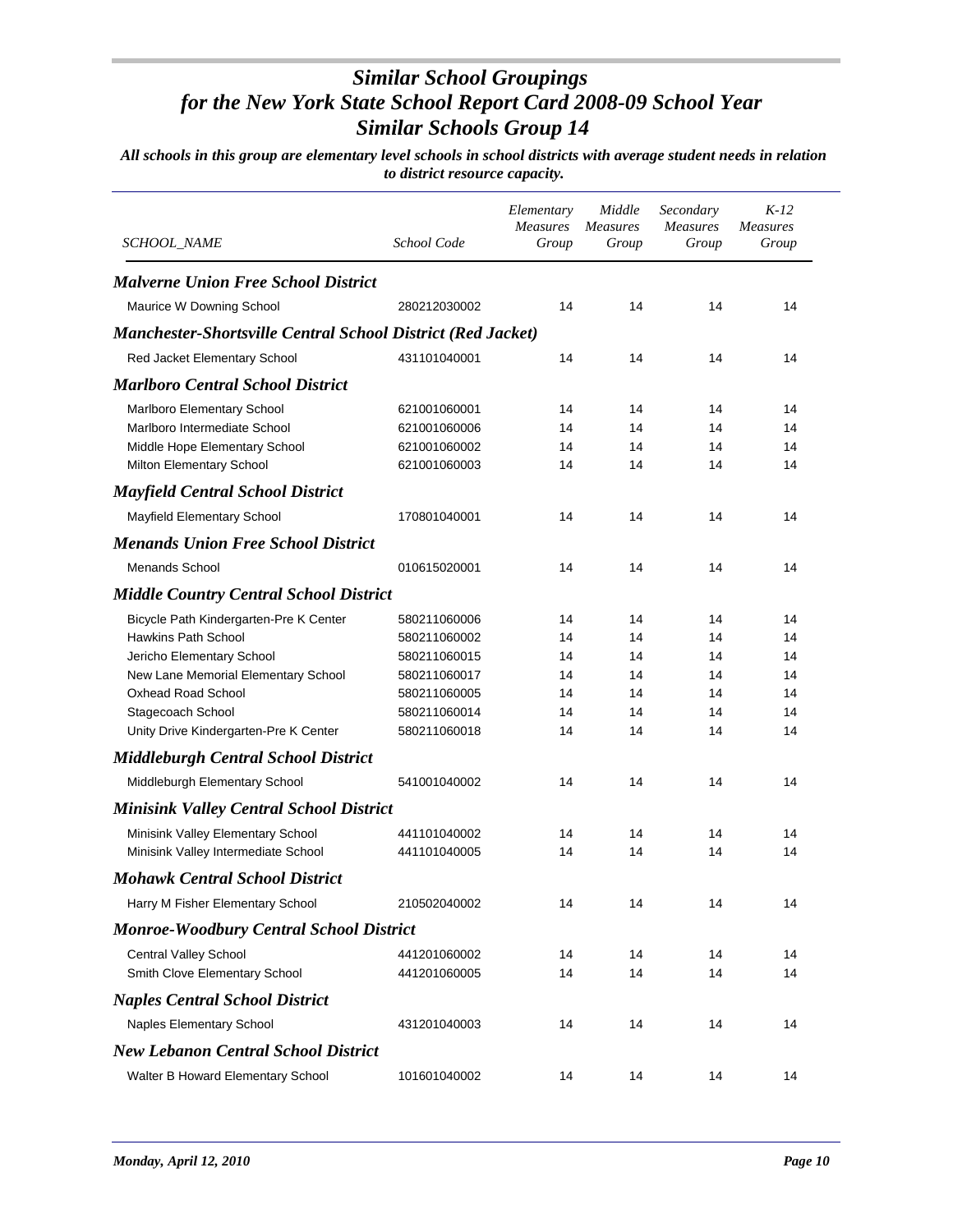| <b>SCHOOL_NAME</b>                                  | School Code  | Elementary<br><b>Measures</b><br>Group | Middle<br><b>Measures</b><br>Group | Secondary<br><b>Measures</b><br>Group | $K-12$<br><b>Measures</b><br>Group |
|-----------------------------------------------------|--------------|----------------------------------------|------------------------------------|---------------------------------------|------------------------------------|
|                                                     |              |                                        |                                    |                                       |                                    |
| <b>New Paltz Central School District</b>            |              |                                        |                                    |                                       |                                    |
| Duzine School                                       | 621101060001 | 14                                     | 14                                 | 14                                    | 14                                 |
| Lenape Elementary School                            | 621101060002 | 14                                     | 14                                 | 14                                    | 14                                 |
| <b>New Rochelle City School District</b>            |              |                                        |                                    |                                       |                                    |
| Daniel Webster Elementary School                    | 661100010011 | 14                                     | 14                                 | 14                                    | 14                                 |
| George M Davis Elementary School                    | 661100010003 | 14                                     | 14                                 | 14                                    | 14                                 |
| <b>New York Mills Union Free School District</b>    |              |                                        |                                    |                                       |                                    |
| New York Mills Elementary School                    | 411504020003 | 14                                     | 14                                 | 14                                    | 14                                 |
| <b>Newark Valley Central School District</b>        |              |                                        |                                    |                                       |                                    |
| Nathan T Hall School                                | 600402040003 | 14                                     | 14                                 | 14                                    | 14                                 |
| Newark Valley Middle School                         | 600402040001 | 14                                     | 14                                 | 14                                    | 14                                 |
| <b>Newfane Central School District</b>              |              |                                        |                                    |                                       |                                    |
| Newfane Early Childhood Center                      | 400601060001 | 14                                     | 14                                 | 14                                    | 14                                 |
| Newfane Elementary School                           | 400601060002 | 14                                     | 14                                 | 14                                    | 14                                 |
| Newfane Intermediate School                         | 400601060009 | 14                                     | 14                                 | 14                                    | 14                                 |
| Newfane Middle School                               | 400601060008 | 14                                     | 14                                 | 14                                    | 14                                 |
| <b>Niagara-Wheatfield Central School District</b>   |              |                                        |                                    |                                       |                                    |
| West Street Elementary School                       | 400701060002 | 14                                     | 14                                 | 14                                    | 14                                 |
| <b>North Babylon Union Free School District</b>     |              |                                        |                                    |                                       |                                    |
| <b>Belmont Elementary School</b>                    | 580103030001 | 14                                     | 14                                 | 14                                    | 14                                 |
| Marion G Vedder Elementary School                   | 580103030009 | 14                                     | 14                                 | 14                                    | 14                                 |
| <b>Parliament Place School</b>                      | 580103030003 | 14                                     | 14                                 | 14                                    | 14                                 |
| William E Deluca Jr Elementary School               | 580103030010 | 14                                     | 14                                 | 14                                    | 14                                 |
| Woods Road Elementary School                        | 580103030006 | 14                                     | 14                                 | 14                                    | 14                                 |
| <b>North Syracuse Central School District</b>       |              |                                        |                                    |                                       |                                    |
| Allen Road Elementary School                        | 420303060001 | 14                                     | 14                                 | 14                                    | 14                                 |
| Karl W Saile Bear Road Elementary School            | 420303060002 | 14                                     | 14                                 | 14                                    | 14                                 |
| Smith Road Elementary School                        | 420303060008 | 14                                     | 14                                 | 14                                    | 14                                 |
| <b>North Tonawanda City School District</b>         |              |                                        |                                    |                                       |                                    |
| Drake School                                        | 400900010003 | 14                                     | 14                                 | 14                                    | 14                                 |
| <b>Meadow School</b><br>Ohio School                 | 400900010007 | 14<br>14                               | 14<br>14                           | 14<br>14                              | 14<br>14                           |
|                                                     | 400900010008 |                                        |                                    |                                       |                                    |
| <b>Northeastern Clinton Central School District</b> |              |                                        |                                    |                                       |                                    |
| Mooers Elementary School                            | 090501040006 | 14                                     | 14                                 | 14                                    | 14                                 |
| <b>Nyack Union Free School District</b>             |              |                                        |                                    |                                       |                                    |
| <b>Liberty Elementary School</b>                    | 500304030002 | 14                                     | 14                                 | 14                                    | 14                                 |
| <b>Upper Nyack School</b>                           | 500304030004 | 14                                     | 14                                 | 14                                    | 14                                 |
| Valley Cottage School                               | 500304030005 | 14                                     | 14                                 | 14                                    | 14                                 |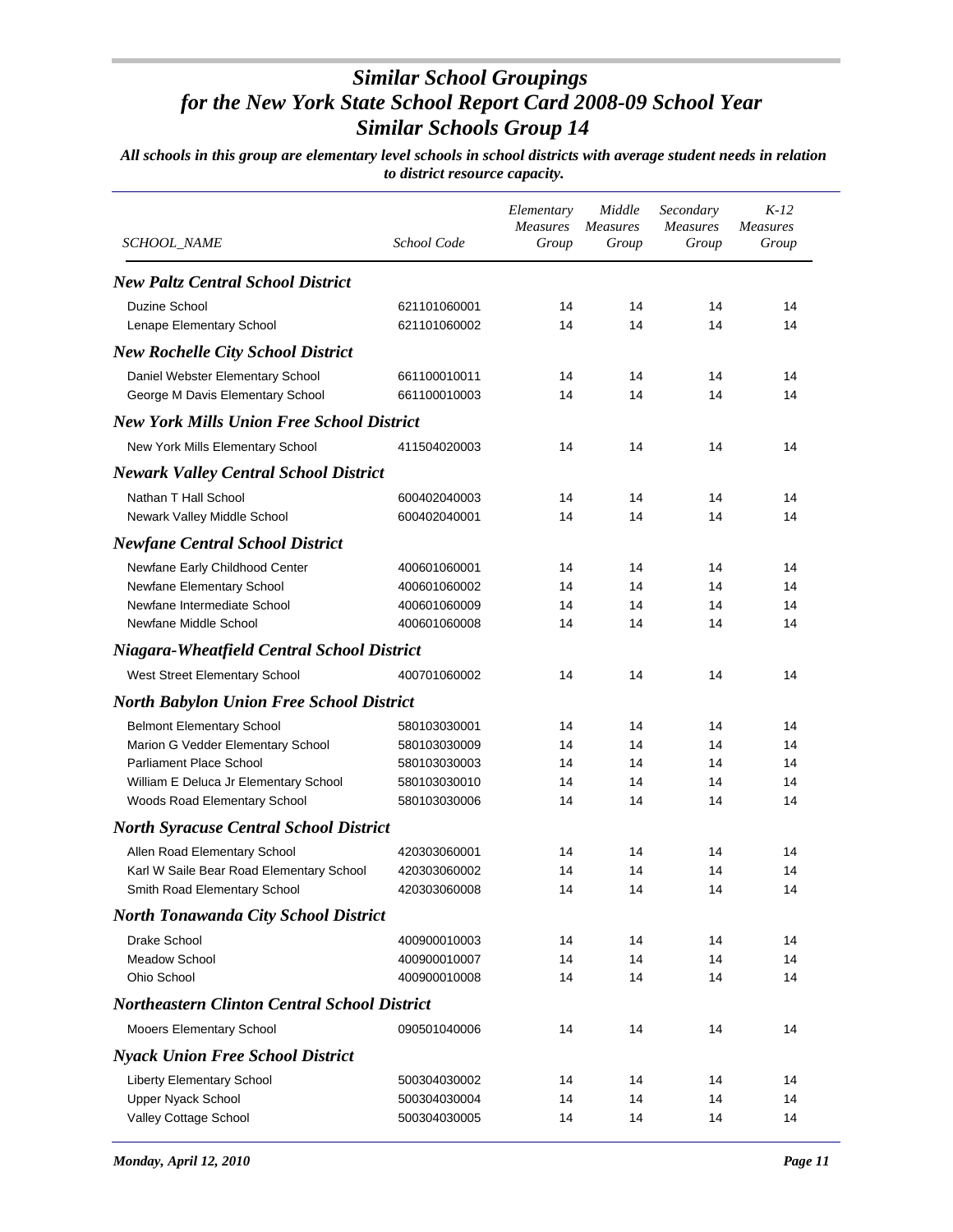| SCHOOL_NAME                                                                | School Code                  | Elementary<br>Measures<br>Group | Middle<br><b>Measures</b><br>Group | Secondary<br>Measures<br>Group | $K-12$<br><b>Measures</b><br>Group |
|----------------------------------------------------------------------------|------------------------------|---------------------------------|------------------------------------|--------------------------------|------------------------------------|
| <b>Oneida City School District</b>                                         |                              |                                 |                                    |                                |                                    |
| Durhamville School                                                         | 251400010002                 | 14                              | 14                                 | 14                             | 14                                 |
| Seneca Street School                                                       | 251400010005                 | 14                              | 14                                 | 14                             | 14                                 |
| <b>Oneonta City School District</b>                                        |                              |                                 |                                    |                                |                                    |
|                                                                            |                              |                                 | 14                                 | 14                             | 14                                 |
| Center Street Elementary School<br><b>Greater Plains Elementary School</b> | 471400010006<br>471400010004 | 14<br>14                        | 14                                 | 14                             | 14                                 |
| Valleyview Elementary School                                               | 471400010003                 | 14                              | 14                                 | 14                             | 14                                 |
| <b>Onondaga Central School District</b>                                    |                              |                                 |                                    |                                |                                    |
| Rockwell Elementary School                                                 | 421201040001                 | 14                              | 14                                 | 14                             | 14                                 |
| <b>Wheeler School</b>                                                      | 421201040002                 | 14                              | 14                                 | 14                             | 14                                 |
| <b>Onteora Central School District</b>                                     |                              |                                 |                                    |                                |                                    |
|                                                                            |                              | 14                              | 14                                 | 14                             | 14                                 |
| Phoenicia Elementary School<br>Woodstock Elementary School                 | 621201060002<br>621201060004 | 14                              | 14                                 | 14                             | 14                                 |
| <b>Oriskany Central School District</b>                                    |                              |                                 |                                    |                                |                                    |
| N A Walbran Elementary School                                              | 412901040002                 | 14                              | 14                                 | 14                             | 14                                 |
|                                                                            |                              |                                 |                                    |                                |                                    |
| <b>Oswego City School District</b>                                         |                              |                                 |                                    |                                |                                    |
| Kingsford Park Elementary School                                           | 461300010005                 | 14                              | 14                                 | 14                             | 14                                 |
| Minetto Elementary School                                                  | 461300010006                 | 14                              | 14                                 | 14                             | 14                                 |
| Owego-Apalachin Central School District                                    |                              |                                 |                                    |                                |                                    |
| Apalachin Elementary School                                                | 600601060001                 | 14                              | 14                                 | 14                             | 14                                 |
| <b>Palmyra-Macedon Central School District</b>                             |                              |                                 |                                    |                                |                                    |
| Palmyra-Macedon Intermediate School                                        | 650901060002                 | 14                              | 14                                 | 14                             | 14                                 |
| <b>Panama Central School District</b>                                      |                              |                                 |                                    |                                |                                    |
| Panama K-5 School                                                          | 061601040003                 | 14                              | 14                                 | 14                             | 14                                 |
| <b>Patchogue-Medford Union Free School District</b>                        |                              |                                 |                                    |                                |                                    |
| <b>Barton Elementary School</b>                                            | 580224030001                 | 14                              | 14                                 | 14                             | 14                                 |
| Canaan Elementary School                                                   | 580224030010                 | 14                              | 14                                 | 14                             | 14                                 |
| Eagle Elementary School                                                    | 580224030009                 | 14                              | 14                                 | 14                             | 14                                 |
| <b>Tremont Elementary School</b>                                           | 580224030002                 | 14                              | 14                                 | 14                             | 14                                 |
| <b>Pavilion Central School District</b>                                    |                              |                                 |                                    |                                |                                    |
| D B Bunce Elementary School                                                | 181201040002                 | 14                              | 14                                 | 14                             | 14                                 |
| <b>Pembroke Central School District</b>                                    |                              |                                 |                                    |                                |                                    |
| Pembroke Intermediate School                                               | 181302040001                 | 14                              | 14                                 | 14                             | 14                                 |
| Pembroke Primary School                                                    | 181302040003                 | 14                              | 14                                 | 14                             | 14                                 |
| <b>Penfield Central School District</b>                                    |                              |                                 |                                    |                                |                                    |
| Indian Landing Elementary School                                           | 261201060004                 | 14                              | 14                                 | 14                             | 14                                 |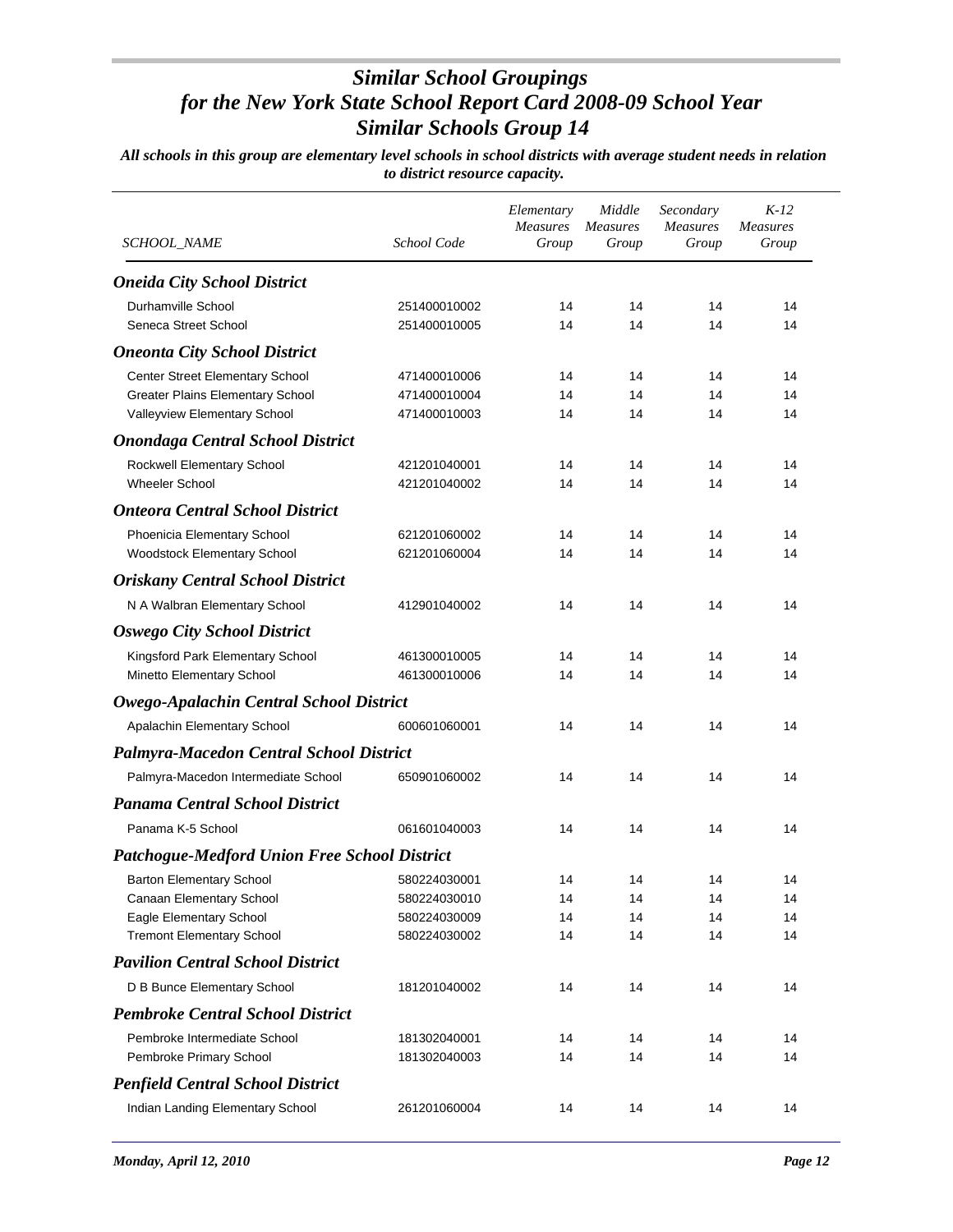| SCHOOL_NAME                                           | School Code  | Elementary<br>Measures<br>Group | Middle<br><b>Measures</b><br>Group | Secondary<br><b>Measures</b><br>Group | $K-12$<br><b>Measures</b><br>Group |
|-------------------------------------------------------|--------------|---------------------------------|------------------------------------|---------------------------------------|------------------------------------|
| <b>Phelps-Clifton Springs Central School District</b> |              |                                 |                                    |                                       |                                    |
| Midlakes Intermediate School                          | 431301060003 | 14                              | 14                                 | 14                                    | 14                                 |
| Midlakes Primary School                               | 431301060001 | 14                              | 14                                 | 14                                    | 14                                 |
| <b>Pine Bush Central School District</b>              |              |                                 |                                    |                                       |                                    |
| <b>Circleville Elementary School</b>                  | 440401060006 | 14                              | 14                                 | 14                                    | 14                                 |
| E J Russell Elementary School                         | 440401060001 | 14                              | 14                                 | 14                                    | 14                                 |
| Pine Bush Elementary School                           | 440401060009 | 14                              | 14                                 | 14                                    | 14                                 |
| <b>Pine Plains Central School District</b>            |              |                                 |                                    |                                       |                                    |
| <b>Cold Spring Elementary School</b>                  | 131301040003 | 14                              | 14                                 | 14                                    | 14                                 |
| <b>Port Byron Central School District</b>             |              |                                 |                                    |                                       |                                    |
| A A Gates Elementary School                           | 051101040001 | 14                              | 14                                 | 14                                    | 14                                 |
| <b>Portville Central School District</b>              |              |                                 |                                    |                                       |                                    |
| Portville Elementary School                           | 042901040001 | 14                              | 14                                 | 14                                    | 14                                 |
| Queensbury Union Free School District                 |              |                                 |                                    |                                       |                                    |
| Queensbury Elementary School                          | 630902030001 | 14                              | 14                                 | 14                                    | 14                                 |
| William H Barton Intermediate School                  | 630902030004 | 14                              | 14                                 | 14                                    | 14                                 |
| Ravena-Coeymans-Selkirk Central School District       |              |                                 |                                    |                                       |                                    |
| Albertus W Becker School                              | 010402060002 | 14                              | 14                                 | 14                                    | 14                                 |
| Pieter B Coeymans School                              | 010402060003 | 14                              | 14                                 | 14                                    | 14                                 |
| <b>Red Hook Central School District</b>               |              |                                 |                                    |                                       |                                    |
| Mill Road-Intermediate Grades                         | 131701060006 | 14                              | 14                                 | 14                                    | 14                                 |
| Mill Road-Primary Grades                              | 131701060008 | 14                              | 14                                 | 14                                    | 14                                 |
| <b>Riverhead Central School District</b>              |              |                                 |                                    |                                       |                                    |
| Aquebogue Elementary School                           | 580602040003 | 14                              | 14                                 | 14                                    | 14                                 |
| <b>Riley Avenue School</b>                            | 580602040007 | 14                              | 14                                 | 14                                    | 14                                 |
| <b>Rocky Point Union Free School District</b>         |              |                                 |                                    |                                       |                                    |
| Frank J Carasiti Elementary School                    | 580209020003 | 14                              | 14                                 | 14                                    | 14                                 |
| Joseph A Edgar Imtermediate School                    | 580209020001 | 14                              | 14                                 | 14                                    | 14                                 |
| <b>Rondout Valley Central School District</b>         |              |                                 |                                    |                                       |                                    |
| Marbletown Elementary School                          | 620901060002 | 14                              | 14                                 | 14                                    | 14                                 |
| Rondout Valley Middle School                          | 620901060006 | 14                              | 14                                 | 14                                    | 14                                 |
| Rosendale Elementary School                           | 620901060005 | 14                              | 14                                 | 14                                    | 14                                 |
| Rotterdam-Mohonasen Central School District           |              |                                 |                                    |                                       |                                    |
| Pinewood Elementary School                            | 530515060005 | 14                              | 14                                 | 14                                    | 14                                 |
| <b>Royalton-Hartland Central School District</b>      |              |                                 |                                    |                                       |                                    |
| Royalton-Hartland Elementary School                   | 401201060001 | 14                              | 14                                 | 14                                    | 14                                 |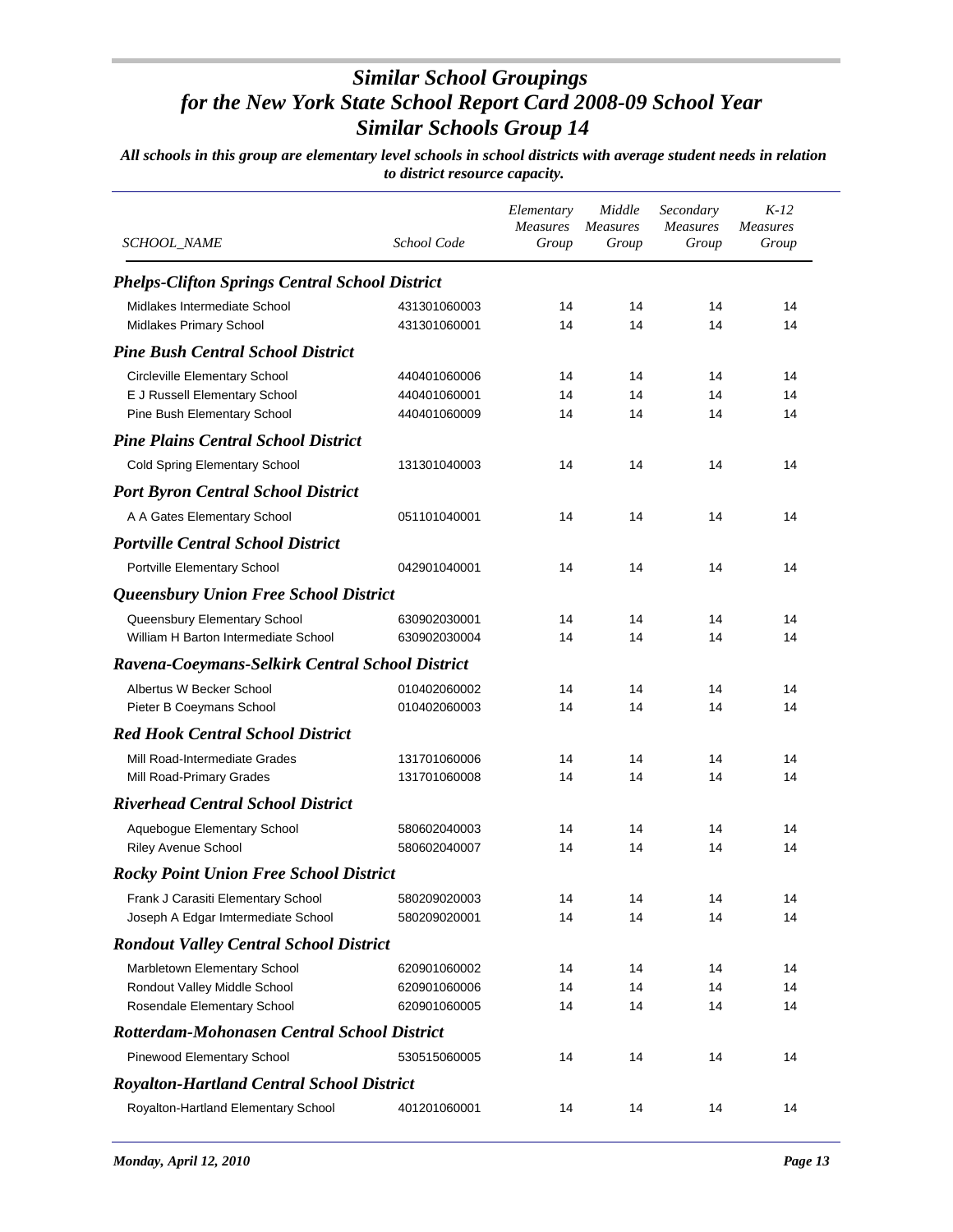| <b>SCHOOL_NAME</b>                                                  | School Code                  | Elementary<br><b>Measures</b><br>Group | Middle<br><b>Measures</b><br>Group | Secondary<br><b>Measures</b><br>Group | $K-12$<br><b>Measures</b><br>Group |
|---------------------------------------------------------------------|------------------------------|----------------------------------------|------------------------------------|---------------------------------------|------------------------------------|
| <b>Rush-Henrietta Central School District</b>                       |                              |                                        |                                    |                                       |                                    |
|                                                                     |                              |                                        |                                    |                                       |                                    |
| Emma E Sherman Elementary School                                    | 261701060012                 | 14<br>14                               | 14<br>14                           | 14<br>14                              | 14<br>14                           |
| Ethel K Fyle Elementary School<br>Floyd S Winslow Elementary School | 261701060002<br>261701060006 | 14                                     | 14                                 | 14                                    | 14                                 |
| Monica B Leary Elementary School                                    | 261701060004                 | 14                                     | 14                                 | 14                                    | 14                                 |
| <b>Sachem Central School District</b>                               |                              |                                        |                                    |                                       |                                    |
| Gatelot Avenue School                                               | 580205060001                 | 14                                     | 14                                 | 14                                    | 14                                 |
| <b>Saranac Central School District</b>                              |                              |                                        |                                    |                                       |                                    |
| Morrisonville Elementary School                                     | 091402060002                 | 14                                     | 14                                 | 14                                    | 14                                 |
| Saranac Elementary School                                           | 091402060004                 | 14                                     | 14                                 | 14                                    | 14                                 |
| <b>Saranac Lake Central School District</b>                         |                              |                                        |                                    |                                       |                                    |
| <b>Bloomingdale School</b>                                          | 161401060004                 | 14                                     | 14                                 | 14                                    | 14                                 |
| Lake Clear School                                                   | 161401060006                 | 14                                     | 14                                 | 14                                    | 14                                 |
| <b>Saratoga Springs City School District</b>                        |                              |                                        |                                    |                                       |                                    |
| Caroline Street Elementary School                                   | 521800010008                 | 14                                     | 14                                 | 14                                    | 14                                 |
| Geyser Road Elementary School                                       | 521800010014                 | 14                                     | 14                                 | 14                                    | 14                                 |
| <b>Greenfield Elementary School</b>                                 | 521800010007                 | 14                                     | 14                                 | 14                                    | 14                                 |
| <b>Saugerties Central School District</b>                           |                              |                                        |                                    |                                       |                                    |
| Morse School                                                        | 621601060002                 | 14                                     | 14                                 | 14                                    | 14                                 |
| Mount Marion Elementary School                                      | 621601060004                 | 14                                     | 14                                 | 14                                    | 14                                 |
| Riccardi Elementary School                                          | 621601060001                 | 14                                     | 14                                 | 14                                    | 14                                 |
| <b>Sauquoit Valley Central School District</b>                      |                              |                                        |                                    |                                       |                                    |
| Sauquoit Valley Elementary School                                   | 411603040001                 | 14                                     | 14                                 | 14                                    | 14                                 |
| <b>Schalmont Central School District</b>                            |                              |                                        |                                    |                                       |                                    |
| Woestina Elementary School                                          | 530501060005                 | 14                                     | 14                                 | 14                                    | 14                                 |
| <b>Schodack Central School District</b>                             |                              |                                        |                                    |                                       |                                    |
| Maple Hill Middle School                                            | 491501040004                 | 14                                     | 14                                 | 14                                    | 14                                 |
| <b>Schoharie Central School District</b>                            |                              |                                        |                                    |                                       |                                    |
| Schoharie Elementary School                                         | 541201040002                 | 14                                     | 14                                 | 14                                    | 14                                 |
| <b>Schuylerville Central School District</b>                        |                              |                                        |                                    |                                       |                                    |
| Schuylerville Elementary School                                     | 521701040003                 | 14                                     | 14                                 | 14                                    | 14                                 |
| <b>Scotia-Glenville Central School District</b>                     |                              |                                        |                                    |                                       |                                    |
| Sacandaga School                                                    | 530202060005                 | 14                                     | 14                                 | 14                                    | 14                                 |
| <b>Seneca Falls Central School District</b>                         |                              |                                        |                                    |                                       |                                    |
| Elizabeth Cady Stanton Elementary School                            | 560701060004                 | 14                                     | 14                                 | 14                                    | 14                                 |
| Frank M Knight Elementary School                                    | 560701060001                 | 14                                     | 14                                 | 14                                    | 14                                 |
|                                                                     |                              |                                        |                                    |                                       |                                    |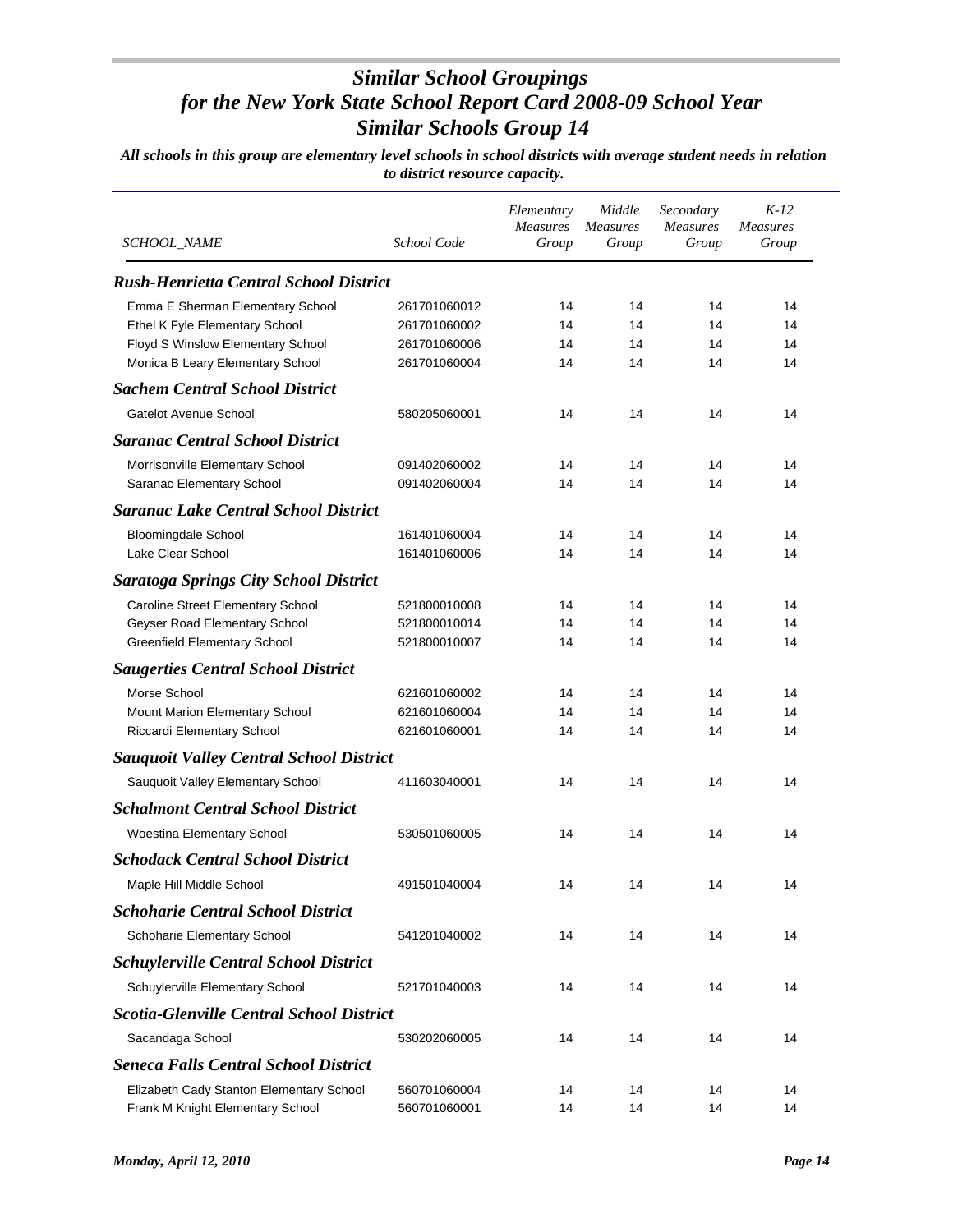| SCHOOL_NAME                                                   | School Code  | Elementary<br><b>Measures</b><br>Group | Middle<br><b>Measures</b><br>Group | Secondary<br><b>Measures</b><br>Group | $K-12$<br><b>Measures</b><br>Group |
|---------------------------------------------------------------|--------------|----------------------------------------|------------------------------------|---------------------------------------|------------------------------------|
| <b>Shenendehowa Central School District</b>                   |              |                                        |                                    |                                       |                                    |
| Shatekon Elementary School                                    | 520302060013 | 14                                     | 14                                 | 14                                    | 14                                 |
| <b>Sherrill City School District</b>                          |              |                                        |                                    |                                       |                                    |
| W A Wettel Elementary School                                  | 412000050005 | 14                                     | 14                                 | 14                                    | 14                                 |
| <b>South Colonie Central School District</b>                  |              |                                        |                                    |                                       |                                    |
| <b>Forest Park Elementary School</b>                          | 010601060010 | 14                                     | 14                                 | 14                                    | 14                                 |
| Roessleville School                                           | 010601060003 | 14                                     | 14                                 | 14                                    | 14                                 |
| Shaker Road Elementary School                                 | 010601060006 | 14                                     | 14                                 | 14                                    | 14                                 |
| <b>South Glens Falls Central School District</b>              |              |                                        |                                    |                                       |                                    |
| <b>Ballard Elementary School</b>                              | 521401040009 | 14                                     | 14                                 | 14                                    | 14                                 |
| Harrison Avenue Elementary School                             | 521401040003 | 14                                     | 14                                 | 14                                    | 14                                 |
| Moreau Elementary School                                      | 521401040008 | 14                                     | 14                                 | 14                                    | 14                                 |
| <b>Southwestern Central School District At Jamestown</b>      |              |                                        |                                    |                                       |                                    |
| Southwestern Elementary School                                | 060201060007 | 14                                     | 14                                 | 14                                    | 14                                 |
| <b>Spackenkill Union Free School District</b>                 |              |                                        |                                    |                                       |                                    |
| Nassau School                                                 | 131602020003 | 14                                     | 14                                 | 14                                    | 14                                 |
| <b>Spencerport Central School District</b>                    |              |                                        |                                    |                                       |                                    |
| Canal View Elementary School                                  | 261001060007 | 14                                     | 14                                 | 14                                    | 14                                 |
| Terry Taylor Elementary School                                | 261001060006 | 14                                     | 14                                 | 14                                    | 14                                 |
| William C Munn School                                         | 261001060002 | 14                                     | 14                                 | 14                                    | 14                                 |
| <b>Springville-Griffith Institute Central School District</b> |              |                                        |                                    |                                       |                                    |
| Springville Elementary School                                 | 141101060003 | 14                                     | 14                                 | 14                                    | 14                                 |
| <b>Stillwater Central School District</b>                     |              |                                        |                                    |                                       |                                    |
| <b>Stillwater Elementary School</b>                           | 522001040002 | 14                                     | 14                                 | 14                                    | 14                                 |
| <b>Sullivan West Central School District</b>                  |              |                                        |                                    |                                       |                                    |
| Sullivan West Elementary School                               | 591502040003 | 14                                     | 14                                 | 14                                    | 14                                 |
| <b>Susquehanna Valley Central School District</b>             |              |                                        |                                    |                                       |                                    |
| <b>Brookside Elementary School</b>                            | 030601060001 | 14                                     | 14                                 | 14                                    | 14                                 |
| <b>Sweet Home Central School District</b>                     |              |                                        |                                    |                                       |                                    |
| <b>Glendale Elementary School</b>                             | 140207060002 | 14                                     | 14                                 | 14                                    | 14                                 |
| Maplemere Elementary School                                   | 140207060003 | 14                                     | 14                                 | 14                                    | 14                                 |
| Willow Ridge Elementary School                                | 140207060007 | 14                                     | 14                                 | 14                                    | 14                                 |
| <b>Taconic Hills Central School District</b>                  |              |                                        |                                    |                                       |                                    |
| <b>Taconic Hills Elementary School</b>                        | 100501040006 | 14                                     | 14                                 | 14                                    | 14                                 |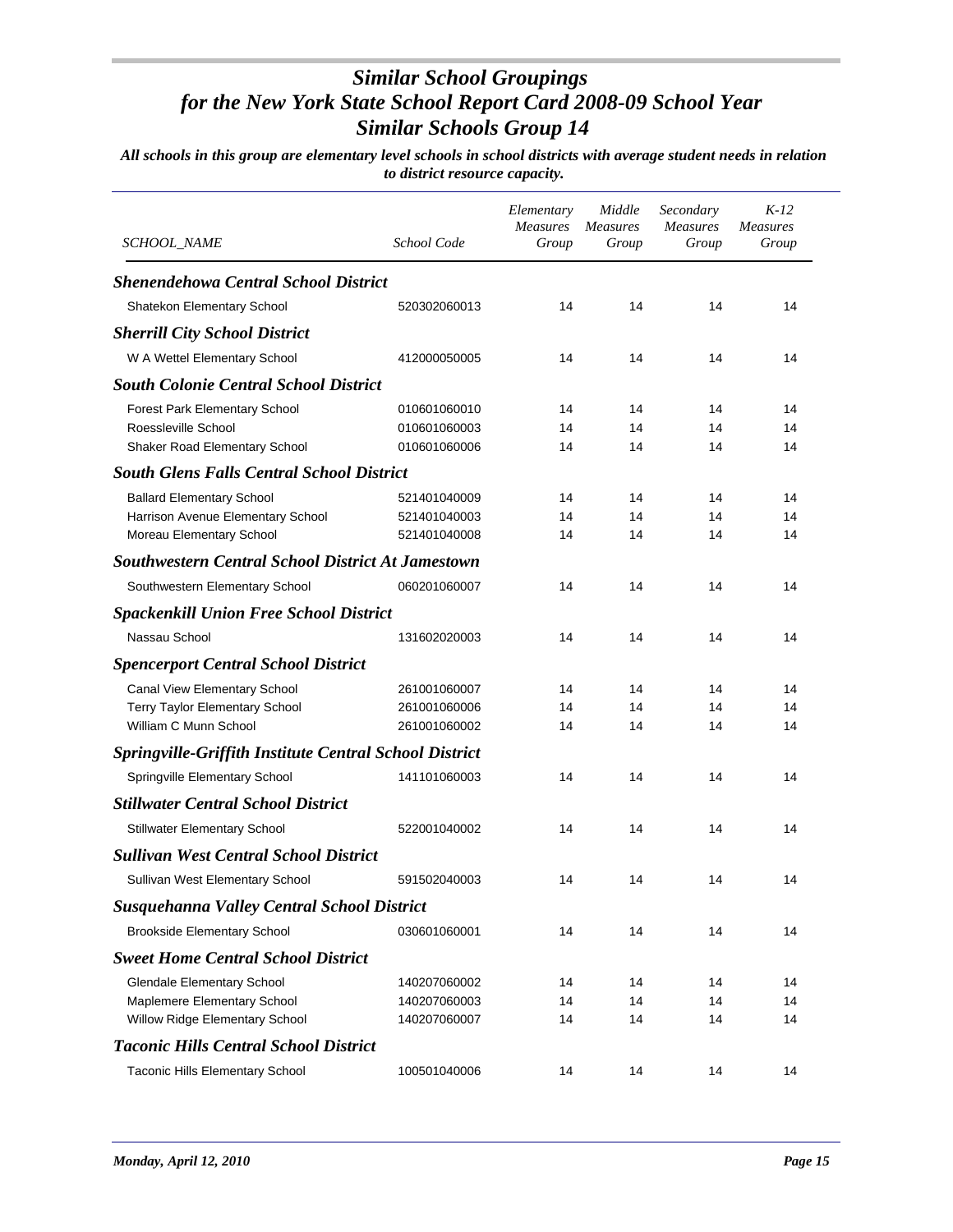| <i>SCHOOL_NAME</i>                                 | School Code  | Elementary<br>Measures<br>Group | Middle<br><b>Measures</b><br>Group | Secondary<br><b>Measures</b><br>Group | $K-12$<br><b>Measures</b><br>Group |
|----------------------------------------------------|--------------|---------------------------------|------------------------------------|---------------------------------------|------------------------------------|
| <b>Thousand Islands Central School District</b>    |              |                                 |                                    |                                       |                                    |
| Cape Vincent Elementary School                     | 220701040002 | 14                              | 14                                 | 14                                    | 14                                 |
| <b>Guardino Elementary School</b>                  | 220701040001 | 14                              | 14                                 | 14                                    | 14                                 |
| <b>Tonawanda City School District</b>              |              |                                 |                                    |                                       |                                    |
| Mullen Elementary School                           | 142500010005 | 14                              | 14                                 | 14                                    | 14                                 |
| <b>Riverview Elementary School</b>                 | 142500010007 | 14                              | 14                                 | 14                                    | 14                                 |
| <b>Tri-Valley Central School District</b>          |              |                                 |                                    |                                       |                                    |
| Tri-Valley Elementary School                       | 591201040002 | 14                              | 14                                 | 14                                    | 14                                 |
| <b>Trumansburg Central School District</b>         |              |                                 |                                    |                                       |                                    |
| Trumansburg Elementary School                      | 611001040003 | 14                              | 14                                 | 14                                    | 14                                 |
| <b>Tully Central School District</b>               |              |                                 |                                    |                                       |                                    |
| <b>Tully Elementary School</b>                     | 421902040002 | 14                              | 14                                 | 14                                    | 14                                 |
| <b>Union Springs Central School District</b>       |              |                                 |                                    |                                       |                                    |
| Andrew J Smith Elementary School                   | 051901040002 | 14                              | 14                                 | 14                                    | 14                                 |
| Cayuga Elementary School                           | 051901040003 | 14                              | 14                                 | 14                                    | 14                                 |
| <b>Union-Endicott Central School District</b>      |              |                                 |                                    |                                       |                                    |
| Ann G Mcguinness Intermediate School               | 031501060014 | 14                              | 14                                 | 14                                    | 14                                 |
| George F Johnson Elementary School                 | 031501060002 | 14                              | 14                                 | 14                                    | 14                                 |
| Linnaeus W West Primary School                     | 031501060011 | 14                              | 14                                 | 14                                    | 14                                 |
| <b>Valley Central School District (Montgomery)</b> |              |                                 |                                    |                                       |                                    |
| Berea Elementary School                            | 441301060007 | 14                              | 14                                 | 14                                    | 14                                 |
| East Coldenham Elementary School                   | 441301060001 | 14                              | 14                                 | 14                                    | 14                                 |
| Montgomery Elementary School                       | 441301060002 | 14                              | 14                                 | 14                                    | 14                                 |
| <b>Valley Stream 13 Union Free School District</b> |              |                                 |                                    |                                       |                                    |
| <b>Howell Road School</b>                          | 280213020002 | 14                              | 14                                 | 14                                    | 14                                 |
| <b>Valley Stream 24 Union Free School District</b> |              |                                 |                                    |                                       |                                    |
| Robert W Carbonaro School                          | 280224020003 | 14                              | 14                                 | 14                                    | 14                                 |
| William L Buck School                              | 280224020004 | 14                              | 14                                 | 14                                    | 14                                 |
| <b>Valley Stream 30 Union Free School District</b> |              |                                 |                                    |                                       |                                    |
| <b>Forest Road School</b>                          | 280230020002 | 14                              | 14                                 | 14                                    | 14                                 |
| Shaw Avenue School                                 | 280230020003 | 14                              | 14                                 | 14                                    | 14                                 |
| <b>Vestal Central School District</b>              |              |                                 |                                    |                                       |                                    |
| Vestal Hills Elementary School                     | 031601060028 | 14                              | 14                                 | 14                                    | 14                                 |
| <b>Victor Central School District</b>              |              |                                 |                                    |                                       |                                    |
| Victor Early Childhood Center                      | 431701060005 | 14                              | 14                                 | 14                                    | 14                                 |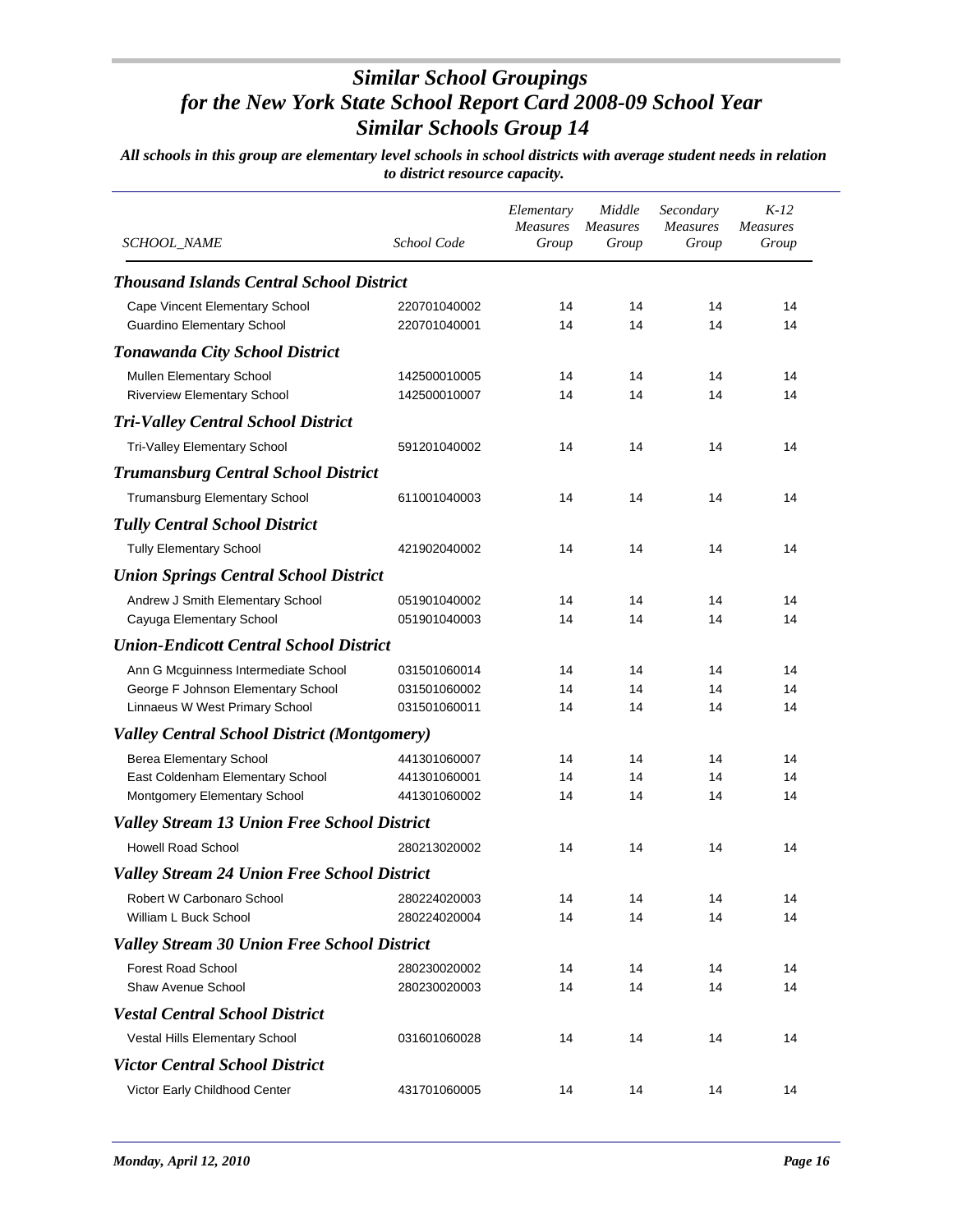| <i>SCHOOL_NAME</i>                                   | School Code  | Elementary<br><b>Measures</b><br>Group | Middle<br><b>Measures</b><br>Group | Secondary<br><b>Measures</b><br>Group | $K-12$<br><b>Measures</b><br>Group |
|------------------------------------------------------|--------------|----------------------------------------|------------------------------------|---------------------------------------|------------------------------------|
|                                                      |              |                                        |                                    |                                       |                                    |
| <b>Wallkill Central School District</b>              |              |                                        |                                    |                                       |                                    |
| Leptondale Elementary School                         | 621801060001 | 14                                     | 14                                 | 14                                    | 14                                 |
| Ostrander Elementary School                          | 621801060003 | 14                                     | 14                                 | 14                                    | 14                                 |
| <b>Wappingers Central School District</b>            |              |                                        |                                    |                                       |                                    |
| James S Evans Elementary School                      | 132101060005 | 14                                     | 14                                 | 14                                    | 14                                 |
| <b>Myers Corners School</b>                          | 132101060013 | 14                                     | 14                                 | 14                                    | 14                                 |
| Sheafe Road Elementary School                        | 132101060008 | 14                                     | 14                                 | 14                                    | 14                                 |
| <b>Warrensburg Central School District</b>           |              |                                        |                                    |                                       |                                    |
| Warrensburg Elementary School                        | 631201040002 | 14                                     | 14                                 | 14                                    | 14                                 |
| <b>Waterford-Halfmoon Union Free School District</b> |              |                                        |                                    |                                       |                                    |
| Waterford Elementary School                          | 522101030005 | 14                                     | 14                                 | 14                                    | 14                                 |
| <b>Wayne Central School District</b>                 |              |                                        |                                    |                                       |                                    |
| <b>Freewill Elementary School</b>                    | 650801060006 | 14                                     | 14                                 | 14                                    | 14                                 |
| <b>Ontario Elementary School</b>                     | 650801060001 | 14                                     | 14                                 | 14                                    | 14                                 |
| <b>Ontario Primary School</b>                        | 650801060004 | 14                                     | 14                                 | 14                                    | 14                                 |
| <b>Webster Central School District</b>               |              |                                        |                                    |                                       |                                    |
| Schlegel Road Elementary School                      | 261901060014 | 14                                     | 14                                 | 14                                    | 14                                 |
| State Road Elementary School                         | 261901060006 | 14                                     | 14                                 | 14                                    | 14                                 |
| <b>Weedsport Central School District</b>             |              |                                        |                                    |                                       |                                    |
| Weedsport Elementary School                          | 050301040003 | 14                                     | 14                                 | 14                                    | 14                                 |
| <b>West Babylon Union Free School District</b>       |              |                                        |                                    |                                       |                                    |
| Forest Avenue School                                 | 580102030001 | 14                                     | 14                                 | 14                                    | 14                                 |
| Santapogue School                                    | 580102030004 | 14                                     | 14                                 | 14                                    | 14                                 |
| South Bay School                                     | 580102030005 | 14                                     | 14                                 | 14                                    | 14                                 |
| <b>Tooker Avenue School</b>                          | 580102030006 | 14                                     | 14                                 | 14                                    | 14                                 |
| <b>West Canada Valley Central School District</b>    |              |                                        |                                    |                                       |                                    |
| West Canada Valley Elementary School                 | 210302040005 | 14                                     | 14                                 | 14                                    | 14                                 |
| <b>West Genesee Central School District</b>          |              |                                        |                                    |                                       |                                    |
| Stonehedge Elementary School                         | 420101060003 | 14                                     | 14                                 | 14                                    | 14                                 |
| <b>West Hempstead Union Free School District</b>     |              |                                        |                                    |                                       |                                    |
| <b>Chestnut Street School</b>                        | 280227030003 | 14                                     | 14                                 | 14                                    | 14                                 |
| <b>Cornwell Avenue School</b>                        | 280227030002 | 14                                     | 14                                 | 14                                    | 14                                 |
| George Washington School                             | 280227030006 | 14                                     | 14                                 | 14                                    | 14                                 |
| <b>West Irondequoit Central School District</b>      |              |                                        |                                    |                                       |                                    |
| Rogers Middle School                                 | 260803060004 | 14                                     | 14                                 | 14                                    | 14                                 |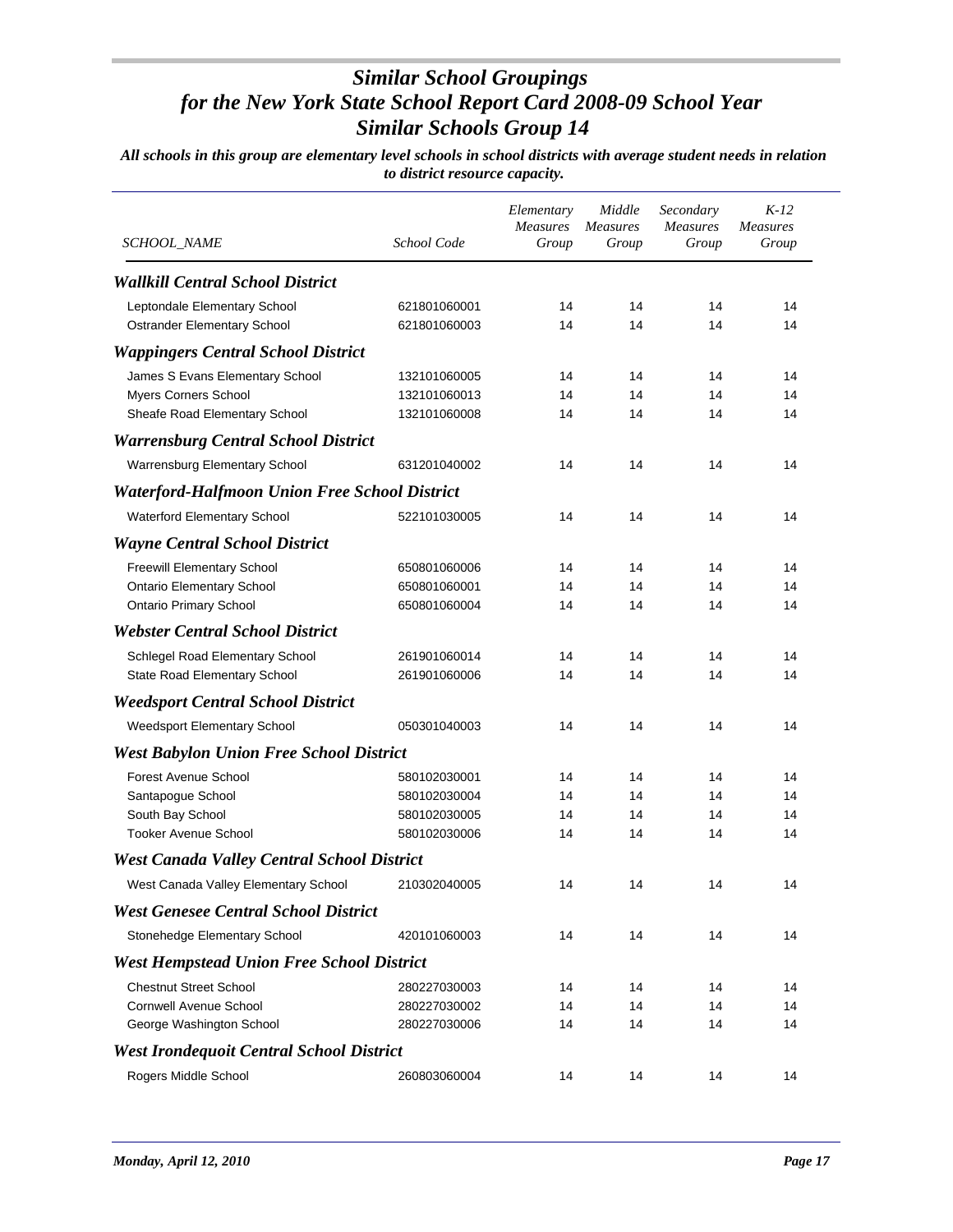| <b>SCHOOL_NAME</b>                             | School Code  | Elementary<br><b>Measures</b><br>Group | Middle<br><b>Measures</b><br>Group | Secondary<br><b>Measures</b><br>Group | $K-12$<br><b>Measures</b><br>Group |
|------------------------------------------------|--------------|----------------------------------------|------------------------------------|---------------------------------------|------------------------------------|
| <b>West Seneca Central School District</b>     |              |                                        |                                    |                                       |                                    |
| Allendale Elementary School                    | 142801060003 | 14                                     | 14                                 | 14                                    | 14                                 |
| <b>Clinton Elementary School</b>               | 142801060015 | 14                                     | 14                                 | 14                                    | 14                                 |
| East Elementary School                         | 142801060012 | 14                                     | 14                                 | 14                                    | 14                                 |
| Northwood Elementary School                    | 142801060017 | 14                                     | 14                                 | 14                                    | 14                                 |
| Winchester Elementary School                   | 142801060008 | 14                                     | 14                                 | 14                                    | 14                                 |
| <b>Wheatland-Chili Central School District</b> |              |                                        |                                    |                                       |                                    |
| T J Connor Elementary School                   | 262001040004 | 14                                     | 14                                 | 14                                    | 14                                 |
| <b>Whitesboro Central School District</b>      |              |                                        |                                    |                                       |                                    |
| Marcy Elementary School                        | 412902060002 | 14                                     | 14                                 | 14                                    | 14                                 |
| Westmoreland Road Elementary School            | 412902060009 | 14                                     | 14                                 | 14                                    | 14                                 |
| <b>Williamson Central School District</b>      |              |                                        |                                    |                                       |                                    |
| Williamson Elementary School                   | 651402040003 | 14                                     | 14                                 | 14                                    | 14                                 |
| Williamson Middle School                       | 651402040001 | 14                                     | 14                                 | 14                                    | 14                                 |
| <b>Wilson Central School District</b>          |              |                                        |                                    |                                       |                                    |
| Thomas Marks Elementary School                 | 401501060002 | 14                                     | 14                                 | 14                                    | 14                                 |
| W H Stevenson Elementary School                | 401501060001 | 14                                     | 14                                 | 14                                    | 14                                 |
| <b>Windsor Central School District</b>         |              |                                        |                                    |                                       |                                    |
| A F Palmer Elementary School / Windsor Centr   | 031701060004 | 14                                     | 14                                 | 14                                    | 14                                 |
| C R Weeks Elementary School                    | 031701060003 | 14                                     | 14                                 | 14                                    | 14                                 |
| Floyd Bell Elementary School                   | 031701060002 | 14                                     | 14                                 | 14                                    | 14                                 |
| <b>Wyoming Central School District</b>         |              |                                        |                                    |                                       |                                    |
| <b>Wyoming Central School</b>                  | 671002040001 | 14                                     | 14                                 | 14                                    | 14                                 |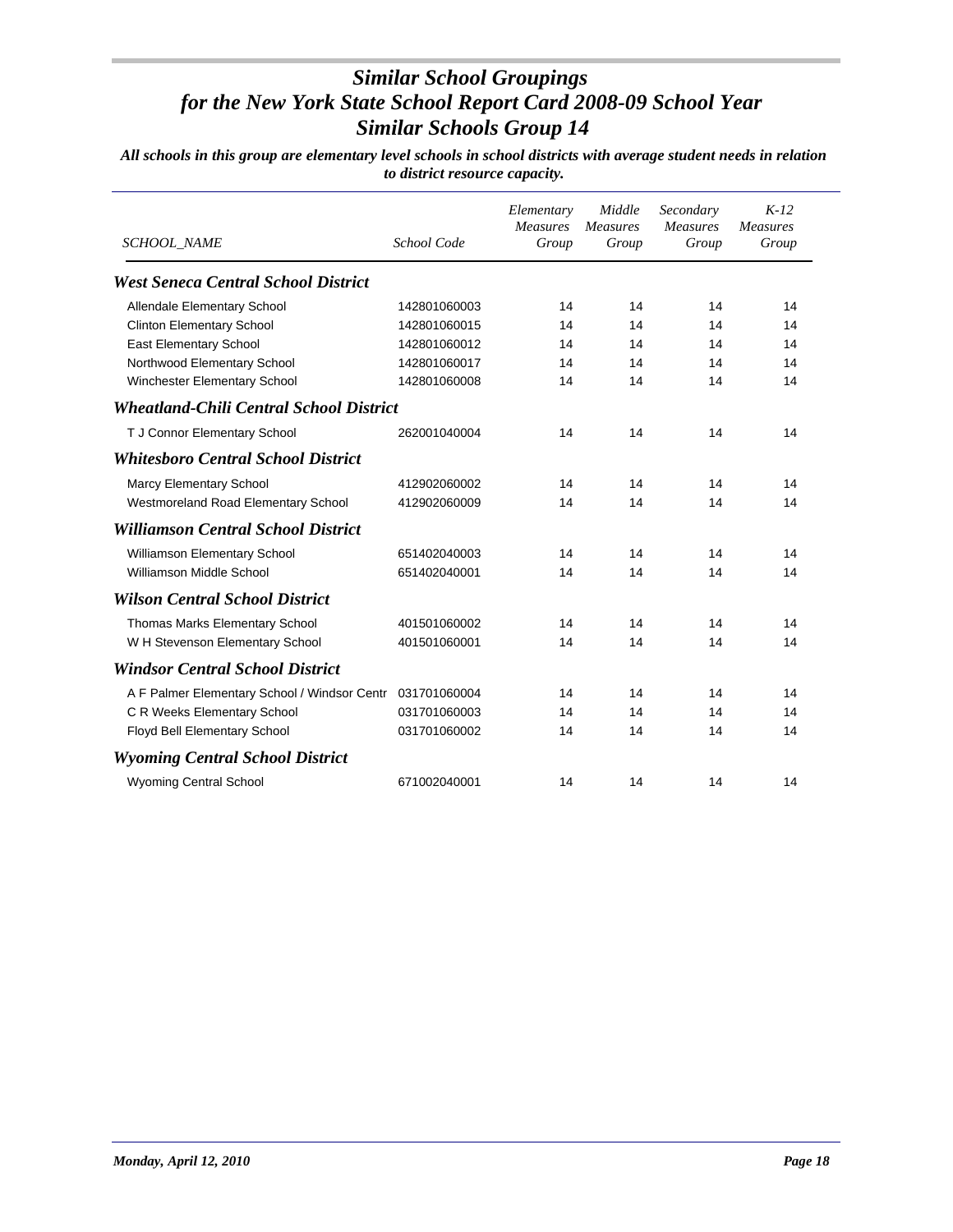| SCHOOL_NAME                                        | School Code  | Elementary<br><b>Measures</b><br>Group | Middle<br><i>Measures</i><br>Group | Secondary<br><b>Measures</b><br>Group | $K-12$<br><b>Measures</b><br>Group |
|----------------------------------------------------|--------------|----------------------------------------|------------------------------------|---------------------------------------|------------------------------------|
| <b>Allegany-Limestone Central School District</b>  |              |                                        |                                    |                                       |                                    |
| Limestone Elementary School                        | 040302060003 | 15                                     | 15                                 | 15                                    | 15                                 |
| <b>Amherst Central School District</b>             |              |                                        |                                    |                                       |                                    |
| Windermere Blvd School                             | 140201060006 | 15                                     | 15                                 | 15                                    | 15                                 |
| <b>Ausable Valley Central School District</b>      |              |                                        |                                    |                                       |                                    |
| Keesville Primary School                           | 090201040001 | 15                                     | 15                                 | 15                                    | 15                                 |
|                                                    |              |                                        |                                    |                                       |                                    |
| <b>Bainbridge-Guilford Central School District</b> |              |                                        |                                    |                                       |                                    |
| Greenlawn Elementary School                        | 080201040002 | 15                                     | 15                                 | 15                                    | 15                                 |
| <b>Guilford Elementary School</b>                  | 080201040003 | 15                                     | 15                                 | 15                                    | 15                                 |
| <b>Bay Shore Union Free School District</b>        |              |                                        |                                    |                                       |                                    |
| <b>Brook Avenue Elementary School</b>              | 580501030001 | 15                                     | 15                                 | 15                                    | 15                                 |
| Fifth Avenue School                                | 580501030004 | 15                                     | 15                                 | 15                                    | 15                                 |
| <b>Gardiner Manor School</b>                       | 580501030002 | 15                                     | 15                                 | 15                                    | 15                                 |
| Mary G Clarkson School                             | 580501030003 | 15                                     | 15                                 | 15                                    | 15                                 |
| South Country School                               | 580501030005 | 15                                     | 15                                 | 15                                    | 15                                 |
| <b>Beacon City School District</b>                 |              |                                        |                                    |                                       |                                    |
| J V Forrestal Elementary School                    | 130200010001 | 15                                     | 15                                 | 15                                    | 15                                 |
| Sargent School                                     | 130200010006 | 15                                     | 15                                 | 15                                    | 15                                 |
| South Avenue School                                | 130200010002 | 15                                     | 15                                 | 15                                    | 15                                 |
| <b>Beekmantown Central School District</b>         |              |                                        |                                    |                                       |                                    |
| Beekmantown Elementary School                      | 090301060001 | 15                                     | 15                                 | 15                                    | 15                                 |
| <b>Cumberland Head Elementary School</b>           | 090301060003 | 15                                     | 15                                 | 15                                    | 15                                 |
| <b>Berlin Central School District</b>              |              |                                        |                                    |                                       |                                    |
| <b>Berlin Elementary School</b>                    | 490101040001 | 15                                     | 15                                 | 15                                    | 15                                 |
| <b>Grafton Elementary School</b>                   | 490101040002 | 15                                     | 15                                 | 15                                    | 15                                 |
| <b>Cairo-Durham Central School District</b>        |              |                                        |                                    |                                       |                                    |
| Cairo Elementary School                            | 190301040001 | 15                                     | 15                                 | 15                                    | 15                                 |
|                                                    |              |                                        |                                    |                                       |                                    |
| <b>Canastota Central School District</b>           |              |                                        |                                    |                                       |                                    |
| Peterboro Street Elementary School                 | 250901060003 | 15                                     | 15                                 | 15                                    | 15                                 |
| Roberts Street Middle School                       | 250901060005 | 15                                     | 15                                 | 15                                    | 15                                 |
| South Side Elementary School                       | 250901060006 | 15                                     | 15                                 | 15                                    | 15                                 |
| <b>Canton Central School District</b>              |              |                                        |                                    |                                       |                                    |
| F S Banford Elementary School                      | 510201060001 | 15                                     | 15                                 | 15                                    | 15                                 |
| Cattaraugus-Little Valley Central School District  |              |                                        |                                    |                                       |                                    |
| Cattaraugus-Little Valley Intermediate School      | 042302040001 | 15                                     | 15                                 | 15                                    | 15                                 |
| Cattaraugus-Little Valley Primary School           | 042302040002 | 15                                     | 15                                 | 15                                    | 15                                 |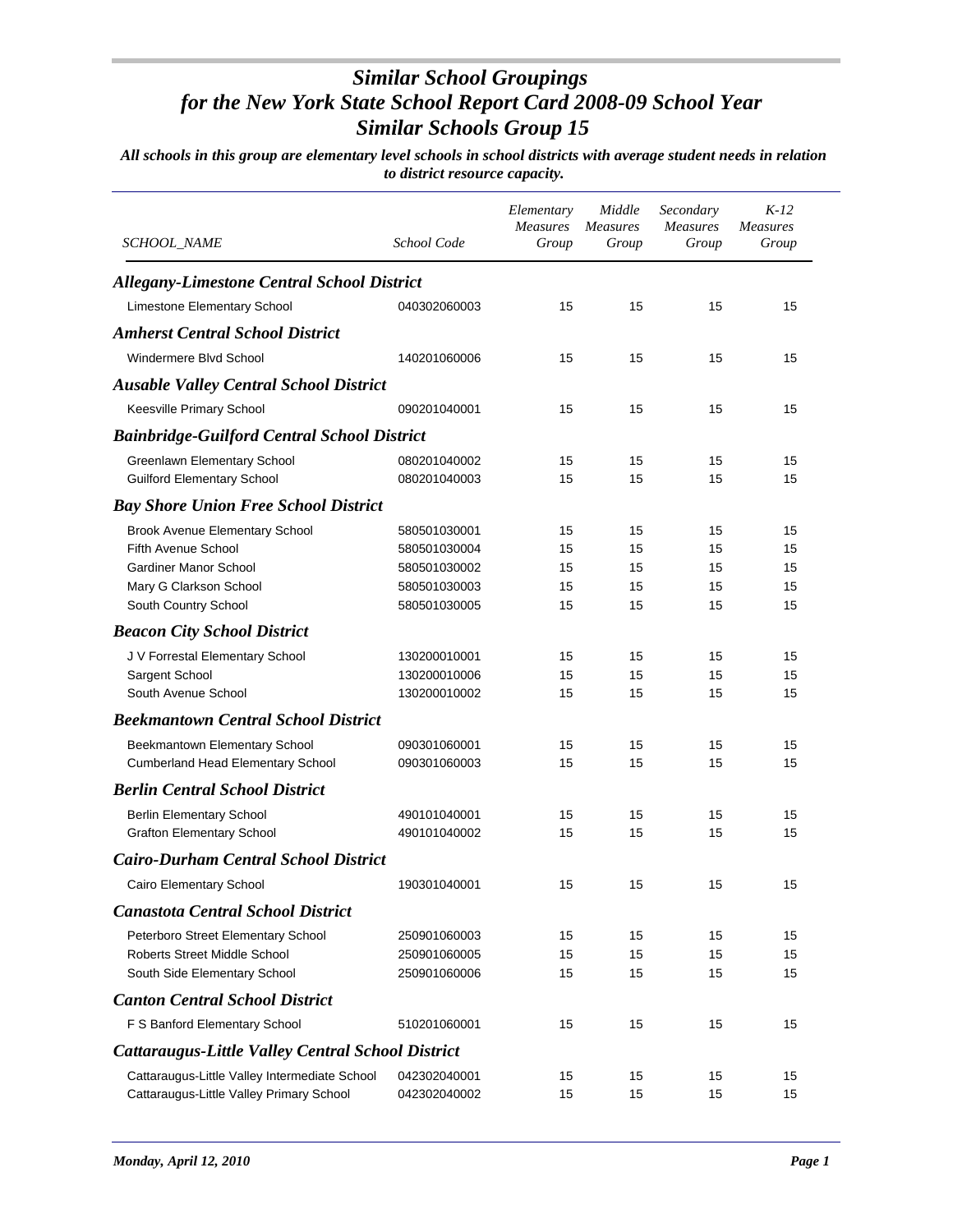| SCHOOL_NAME                                            | School Code  | Elementary<br><b>Measures</b><br>Group | Middle<br><i>Measures</i><br>Group | Secondary<br><b>Measures</b><br>Group | $K-12$<br>Measures<br>Group |
|--------------------------------------------------------|--------------|----------------------------------------|------------------------------------|---------------------------------------|-----------------------------|
| <b>Central Square Central School District</b>          |              |                                        |                                    |                                       |                             |
| <b>Cleveland Elementary School</b>                     | 460801060004 | 15                                     | 15                                 | 15                                    | 15                          |
| Hastings Mallory Elementary School                     | 460801060007 | 15                                     | 15                                 | 15                                    | 15                          |
| Millard Hawk Primary School                            | 460801060006 | 15                                     | 15                                 | 15                                    | 15                          |
| Chautauqua Lake Central School District                |              |                                        |                                    |                                       |                             |
| Chautauqua Lake Elementary School                      | 060503040002 | 15                                     | 15                                 | 15                                    | 15                          |
| <b>Cheektowaga Central School District</b>             |              |                                        |                                    |                                       |                             |
| Pine Hill Primary Center                               | 140701060001 | 15                                     | 15                                 | 15                                    | 15                          |
| Union East Elementary School                           | 140701060004 | 15                                     | 15                                 | 15                                    | 15                          |
| <b>Cheektowaga-Maryvale Union Free School District</b> |              |                                        |                                    |                                       |                             |
| Maryvale Primary School                                | 140702030003 | 15                                     | 15                                 | 15                                    | 15                          |
| <b>Cleveland Hill Union Free School District</b>       |              |                                        |                                    |                                       |                             |
| Cleveland Hill Elementary School                       | 140703020002 | 15                                     | 15                                 | 15                                    | 15                          |
| <b>Colton-Pierrepont Central School District</b>       |              |                                        |                                    |                                       |                             |
| Colton-Pierrepont Elementary School                    | 510501040002 | 15                                     | 15                                 | 15                                    | 15                          |
| <b>Corning City School District</b>                    |              |                                        |                                    |                                       |                             |
| Calvin U Smith Elementary School                       | 571000010003 | 15                                     | 15                                 | 15                                    | 15                          |
| Hugh W Gregg Elementary School                         | 571000010008 | 15                                     | 15                                 | 15                                    | 15                          |
| Kent W Phillips Elementary School                      | 571000010009 | 15                                     | 15                                 | 15                                    | 15                          |
| Lindley Presho Elementary School                       | 571000010010 | 15                                     | 15                                 | 15                                    | 15                          |
| William E Severn Elementary School                     | 571000010012 | 15                                     | 15                                 | 15                                    | 15                          |
| Winfield Street Elementary School                      | 571000010013 | 15                                     | 15                                 | 15                                    | 15                          |
| Dalton-Nunda Central School District (Keshequa)        |              |                                        |                                    |                                       |                             |
| Keshequa Elementary School                             | 241101040002 | 15                                     | 15                                 | 15                                    | 15                          |
| <b>Dryden Central School District</b>                  |              |                                        |                                    |                                       |                             |
| Cassavant Elementary School                            | 610301060006 | 15                                     | 15                                 | 15                                    | 15                          |
| Dryden Elementary School                               | 610301060001 | 15                                     | 15                                 | 15                                    | 15                          |
| Freeville Elementary School                            | 610301060007 | 15                                     | 15                                 | 15                                    | 15                          |
| <b>East Irondequoit Central School District</b>        |              |                                        |                                    |                                       |                             |
| Durand-Eastman Intermediate School                     | 260801060009 | 15                                     | 15                                 | 15                                    | 15                          |
| Helendale Road Primary School                          | 260801060011 | 15                                     | 15                                 | 15                                    | 15                          |
| Ivan L Green Primary School                            | 260801060005 | 15                                     | 15                                 | 15                                    | 15                          |
| Laurelton-Pardee Intermediate School                   | 260801060003 | 15                                     | 15                                 | 15                                    | 15                          |
| <b>East Rochester Union Free School District</b>       |              |                                        |                                    |                                       |                             |
| East Rochester Elementary School                       | 261313030001 | 15                                     | 15                                 | 15                                    | 15                          |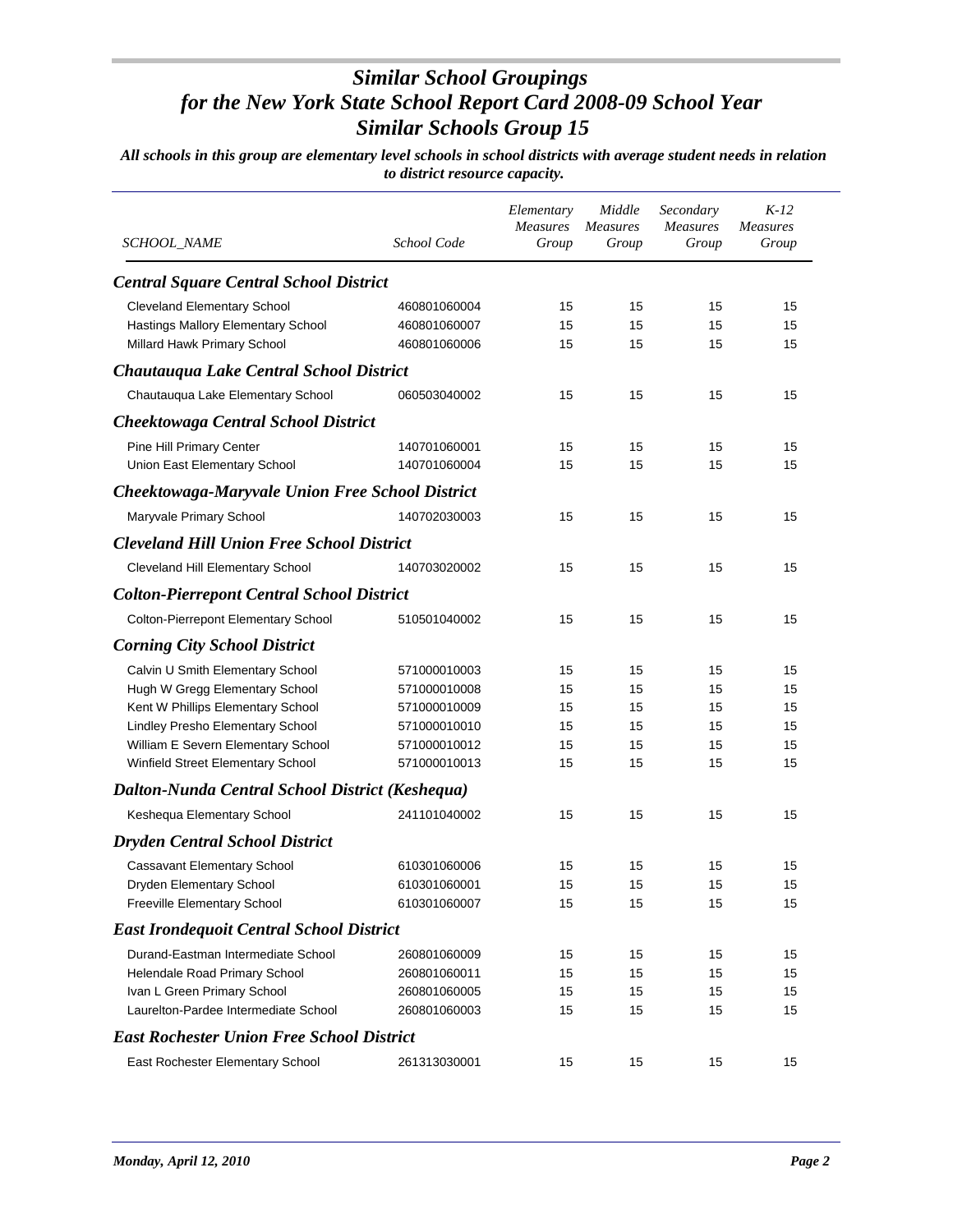| <i>SCHOOL_NAME</i>                                            | School Code                  | Elementary<br><b>Measures</b><br>Group | Middle<br><b>Measures</b><br>Group | Secondary<br><b>Measures</b><br>Group | $K-12$<br><b>Measures</b><br>Group |
|---------------------------------------------------------------|------------------------------|----------------------------------------|------------------------------------|---------------------------------------|------------------------------------|
| <b>East Syracuse-Minoa Central School District</b>            |                              |                                        |                                    |                                       |                                    |
| East Syracuse Elementary School<br>Woodland Elementary School | 420401060003<br>420401060004 | 15<br>15                               | 15<br>15                           | 15<br>15                              | 15<br>15                           |
| <b>Edinburg Common School District</b>                        |                              |                                        |                                    |                                       |                                    |
| Edinburg Common School                                        | 520601080001                 | 15                                     | 15                                 | 15                                    | 15                                 |
| <b>Elba Central School District</b>                           |                              |                                        |                                    |                                       |                                    |
| Elba Elementary School                                        | 180901040001                 | 15                                     | 15                                 | 15                                    | 15                                 |
|                                                               |                              |                                        |                                    |                                       |                                    |
| <b>Elmira Heights Central School District</b>                 |                              |                                        |                                    |                                       |                                    |
| <b>Cohen Elementary School</b>                                | 070902060006                 | 15                                     | 15                                 | 15                                    | 15                                 |
| <b>Elmont Union Free School District</b>                      |                              |                                        |                                    |                                       |                                    |
| Alden Terrace School                                          | 280216020001                 | 15                                     | 15                                 | 15                                    | 15                                 |
| Clara H Carlson School                                        | 280216020002                 | 15                                     | 15                                 | 15                                    | 15                                 |
| <b>Covert Avenue School</b>                                   | 280216020003                 | 15                                     | 15                                 | 15                                    | 15                                 |
| Dutch Broadway School                                         | 280216020004                 | 15                                     | 15                                 | 15                                    | 15                                 |
| Gotham Avenue School                                          | 280216020006                 | 15                                     | 15                                 | 15                                    | 15                                 |
| <b>Elmsford Union Free School District</b>                    |                              |                                        |                                    |                                       |                                    |
| Alice E Grady Elementary School                               | 660409020002                 | 15                                     | 15                                 | 15                                    | 15                                 |
| Carl L Dixson Elementary School                               | 660409020001                 | 15                                     | 15                                 | 15                                    | 15                                 |
| <b>Evans-Brant Central School District (Lake Shore)</b>       |                              |                                        |                                    |                                       |                                    |
| A J Schmidt Elementary School                                 | 141401060008                 | 15                                     | 15                                 | 15                                    | 15                                 |
| <b>Brant Elementary School</b>                                | 141401060005                 | 15                                     | 15                                 | 15                                    | 15                                 |
| John T Waugh Elementary School                                | 141401060004                 | 15                                     | 15                                 | 15                                    | 15                                 |
| William T Hoag Elementary School                              | 141401060002                 | 15                                     | 15                                 | 15                                    | 15                                 |
| <b>Falconer Central School District</b>                       |                              |                                        |                                    |                                       |                                    |
| Paul B D Temple Elementary School                             | 061101040009                 | 15                                     | 15                                 | 15                                    | 15                                 |
| <b>Forestville Central School District</b>                    |                              |                                        |                                    |                                       |                                    |
| Forestville Elementary School                                 | 061503040002                 | 15                                     | 15                                 | 15                                    | 15                                 |
| <b>Frankfort-Schuyler Central School District</b>             |                              |                                        |                                    |                                       |                                    |
| Reese Road Elementary School                                  | 210402060003                 | 15                                     | 15                                 | 15                                    | 15                                 |
| <b>Gates-Chili Central School District</b>                    |                              |                                        |                                    |                                       |                                    |
| Neil Armstrong School                                         | 260401060009                 | 15                                     | 15                                 | 15                                    | 15                                 |
| <b>General Brown Central School District</b>                  |                              |                                        |                                    |                                       |                                    |
| Dexter Elementary School                                      | 220401040003                 | 15                                     | 15                                 | 15                                    | 15                                 |
| <b>Geneseo Central School District</b>                        |                              |                                        |                                    |                                       |                                    |
|                                                               |                              |                                        |                                    |                                       |                                    |
| Geneseo Elementary School                                     | 240401040002                 | 15                                     | 15                                 | 15                                    | 15                                 |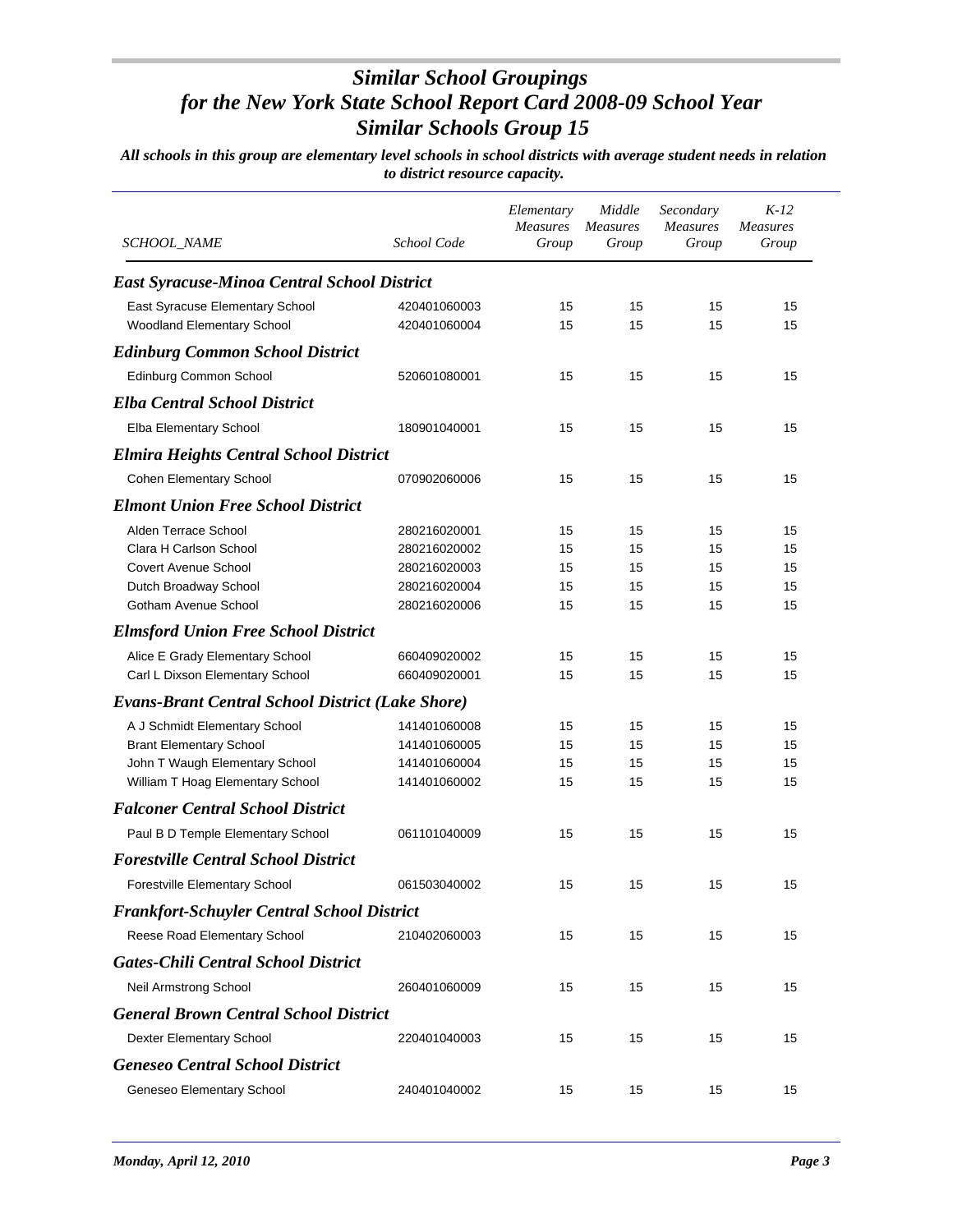| <i>SCHOOL_NAME</i>                                    | School Code                  | Elementary<br><b>Measures</b><br>Group | Middle<br><b>Measures</b><br>Group | Secondary<br><i>Measures</i><br>Group | $K-12$<br><b>Measures</b><br>Group |
|-------------------------------------------------------|------------------------------|----------------------------------------|------------------------------------|---------------------------------------|------------------------------------|
| <b>Glen Cove City School District</b>                 |                              |                                        |                                    |                                       |                                    |
| <b>Connolly School</b>                                | 280100010003                 | 15                                     | 15                                 | 15                                    | 15                                 |
| Deasy School                                          | 280100010001                 | 15                                     | 15                                 | 15                                    | 15                                 |
| <b>Gribbin School</b>                                 | 280100010004                 | 15                                     | 15                                 | 15                                    | 15                                 |
| <b>Landing School</b>                                 | 280100010005                 | 15                                     | 15                                 | 15                                    | 15                                 |
| <b>Glens Falls City School District</b>               |                              |                                        |                                    |                                       |                                    |
| <b>Big Cross Street School</b>                        | 630300010001                 | 15                                     | 15                                 | 15                                    | 15                                 |
| Sanford Street School                                 | 630300010005                 | 15                                     | 15                                 | 15                                    | 15                                 |
| <b>Greece Central School District</b>                 |                              |                                        |                                    |                                       |                                    |
| <b>Brookside Elementary School Campus</b>             | 260501060004                 | 15                                     | 15                                 | 15                                    | 15                                 |
| Buckman Heights Elementary School                     | 260501060012                 | 15                                     | 15                                 | 15                                    | 15                                 |
| English Village Elementary School                     | 260501060006                 | 15                                     | 15                                 | 15                                    | 15                                 |
| Holmes Road Elementary School                         | 260501060016                 | 15                                     | 15                                 | 15                                    | 15                                 |
| Lakeshore Elementary School                           | 260501060011                 | 15                                     | 15                                 | 15                                    | 15                                 |
| Longridge School<br>Parkland Elementary School Campus | 260501060002<br>260501060014 | 15<br>15                               | 15<br>15                           | 15<br>15                              | 15<br>15                           |
| <b>Greenburgh Central School District</b>             |                              |                                        |                                    |                                       |                                    |
|                                                       |                              |                                        |                                    |                                       |                                    |
| <b>Highview School</b>                                | 660407060009                 | 15                                     | 15                                 | 15                                    | 15                                 |
| Lee F Jackson School<br>Richard J Bailey School       | 660407060001<br>660407060003 | 15<br>15                               | 15<br>15                           | 15<br>15                              | 15<br>15                           |
| <b>Greenport Union Free School District</b>           |                              |                                        |                                    |                                       |                                    |
|                                                       |                              |                                        |                                    |                                       |                                    |
| <b>Greenport Elementary School</b>                    | 581010020002                 | 15                                     | 15                                 | 15                                    | 15                                 |
| <b>Groton Central School District</b>                 |                              |                                        |                                    |                                       |                                    |
| <b>Groton Elementary School</b>                       | 610501040002                 | 15                                     | 15                                 | 15                                    | 15                                 |
| <b>Hammondsport Central School District</b>           |                              |                                        |                                    |                                       |                                    |
| <b>Glenn Curtiss Memorial School</b>                  | 572901040002                 | 15                                     | 15                                 | 15                                    | 15                                 |
| <b>Hampton Bays Union Free School District</b>        |                              |                                        |                                    |                                       |                                    |
| Hampton Bays Elementary School                        | 580905020002                 | 15                                     | 15                                 | 15                                    | 15                                 |
| <b>Harrisville Central School District</b>            |                              |                                        |                                    |                                       |                                    |
| Harrisville Elementary School                         | 230301040001                 | 15                                     | 15                                 | 15                                    | 15                                 |
| <b>Haverstraw-Stony Point Csd (North Rockland)</b>    |                              |                                        |                                    |                                       |                                    |
| Gerald F Neary Elementary School                      | 500201060002                 | 15                                     | 15                                 | 15                                    | 15                                 |
| West Haverstraw Elementary School                     | 500201060012                 | 15                                     | 15                                 | 15                                    | 15                                 |
| <b>Hicksville Union Free School District</b>          |                              |                                        |                                    |                                       |                                    |
| <b>Burns Avenue School</b>                            | 280517030001                 | 15                                     | 15                                 | 15                                    | 15                                 |
| <b>Holley Central School District</b>                 |                              |                                        |                                    |                                       |                                    |
| <b>Holley Elementary School</b>                       | 450704040005                 | 15                                     | 15                                 | 15                                    | 15                                 |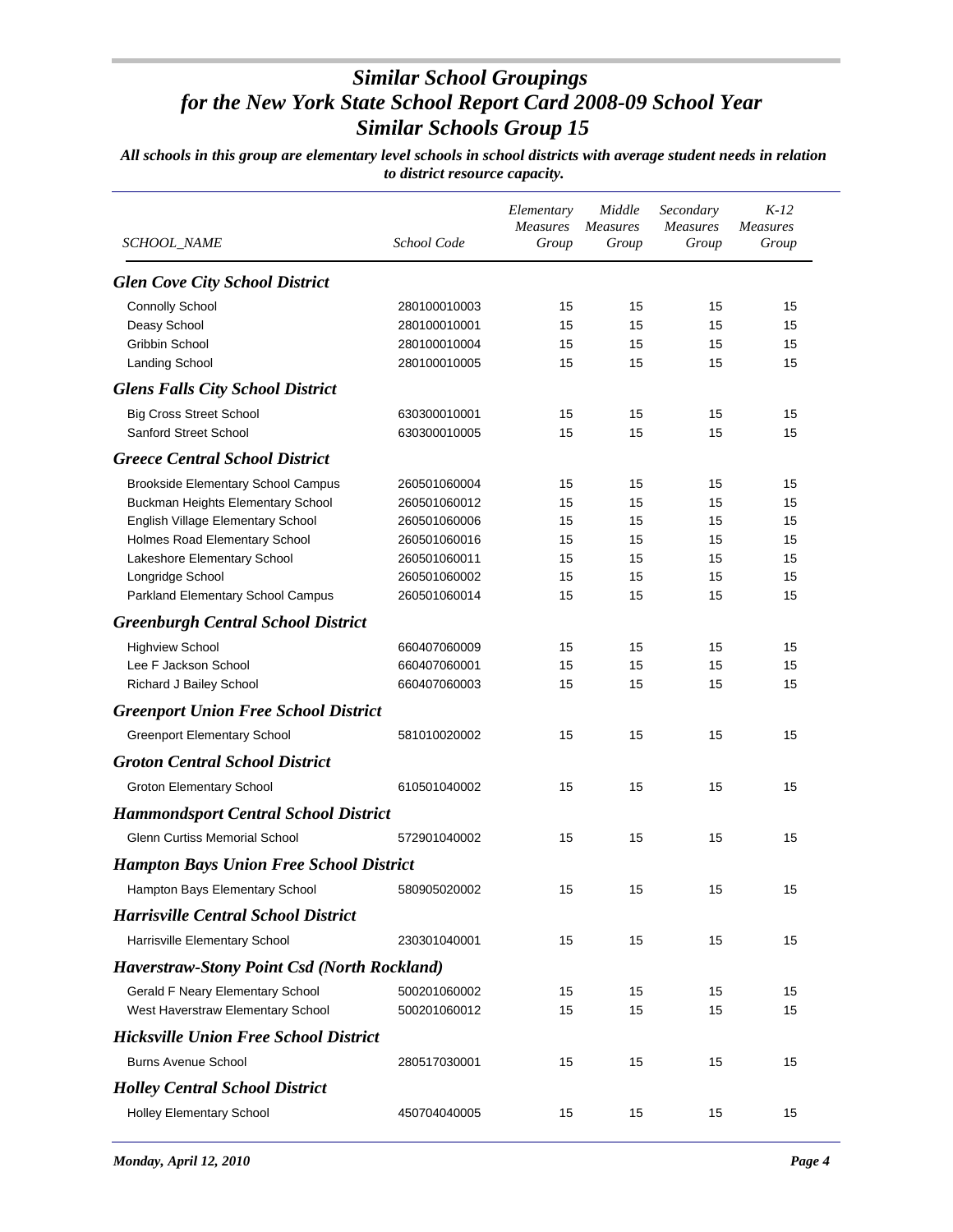| <b>SCHOOL_NAME</b>                                  | School Code  | Elementary<br>Measures<br>Group | Middle<br><b>Measures</b><br>Group | Secondary<br><b>Measures</b><br>Group | $K-12$<br><b>Measures</b><br>Group |
|-----------------------------------------------------|--------------|---------------------------------|------------------------------------|---------------------------------------|------------------------------------|
| <b>Hoosick Falls Central School District</b>        |              |                                 |                                    |                                       |                                    |
| Hoosick Falls Elementary School                     | 490501060002 | 15                              | 15                                 | 15                                    | 15                                 |
| <b>Horseheads Central School District</b>           |              |                                 |                                    |                                       |                                    |
| <b>Center Street School</b>                         | 070901060003 | 15                              | 15                                 | 15                                    | 15                                 |
| <b>Hunter-Tannersville Central School District</b>  |              |                                 |                                    |                                       |                                    |
|                                                     | 190901040003 | 15                              | 15                                 | 15                                    | 15                                 |
| Hunter Elementary School                            |              |                                 |                                    |                                       |                                    |
| <b>Huntington Union Free School District</b>        |              |                                 |                                    |                                       |                                    |
| Jefferson School                                    | 580403030005 | 15                              | 15                                 | 15                                    | 15                                 |
| Southdown School                                    | 580403030002 | 15                              | 15                                 | 15                                    | 15                                 |
| Washington School                                   | 580403030009 | 15                              | 15                                 | 15                                    | 15                                 |
| <b>Hyde Park Central School District</b>            |              |                                 |                                    |                                       |                                    |
| Ralph R Smith School                                | 130801060003 | 15                              | 15                                 | 15                                    | 15                                 |
| Violet Avenue School                                | 130801060005 | 15                              | 15                                 | 15                                    | 15                                 |
| <b>Ithaca City School District</b>                  |              |                                 |                                    |                                       |                                    |
| Belle Sherman School                                | 610600010001 | 15                              | 15                                 | 15                                    | 15                                 |
| Beverly J Martin Elementary School                  | 610600010004 | 15                              | 15                                 | 15                                    | 15                                 |
| <b>Enfield School</b>                               | 610600010007 | 15                              | 15                                 | 15                                    | 15                                 |
| <b>Johnstown City School District</b>               |              |                                 |                                    |                                       |                                    |
| Jansen Avenue Elementary School                     | 170600010002 | 15                              | 15                                 | 15                                    | 15                                 |
| <b>Pleasant Avenue School</b>                       | 170600010004 | 15                              | 15                                 | 15                                    | 15                                 |
| <b>Warren Street School</b>                         | 170600010005 | 15                              | 15                                 | 15                                    | 15                                 |
| <b>Kendall Central School District</b>              |              |                                 |                                    |                                       |                                    |
| Kendall Elementary School                           | 450607040003 | 15                              | 15                                 | 15                                    | 15                                 |
| <b>Kenmore-Tonawanda Union Free School District</b> |              |                                 |                                    |                                       |                                    |
| Ben Franklin Elementary School                      | 142601030023 | 15                              | 15                                 | 15                                    | 15                                 |
| <b>Holmes Elementary School</b>                     | 142601030013 | 15                              | 15                                 | 15                                    | 15                                 |
| <b>Kingston City School District</b>                |              |                                 |                                    |                                       |                                    |
| <b>Chambers School</b>                              | 620600010011 | 15                              | 15                                 | 15                                    | 15                                 |
| Frank L Meagher School                              | 620600010016 | 15                              | 15                                 | 15                                    | 15                                 |
| George Washington School                            | 620600010012 | 15                              | 15                                 | 15                                    | 15                                 |
| Harry L Edson School                                | 620600010024 | 15                              | 15                                 | 15                                    | 15                                 |
| John F Kennedy School                               | 620600010014 | 15                              | 15                                 | 15                                    | 15                                 |
| Sophie Finn School                                  | 620600010002 | 15                              | 15                                 | 15                                    | 15                                 |
| <b>Lafayette Central School District</b>            |              |                                 |                                    |                                       |                                    |
| Onondaga Nation School                              | 420807040002 | 15                              | 15                                 | 15                                    | 15                                 |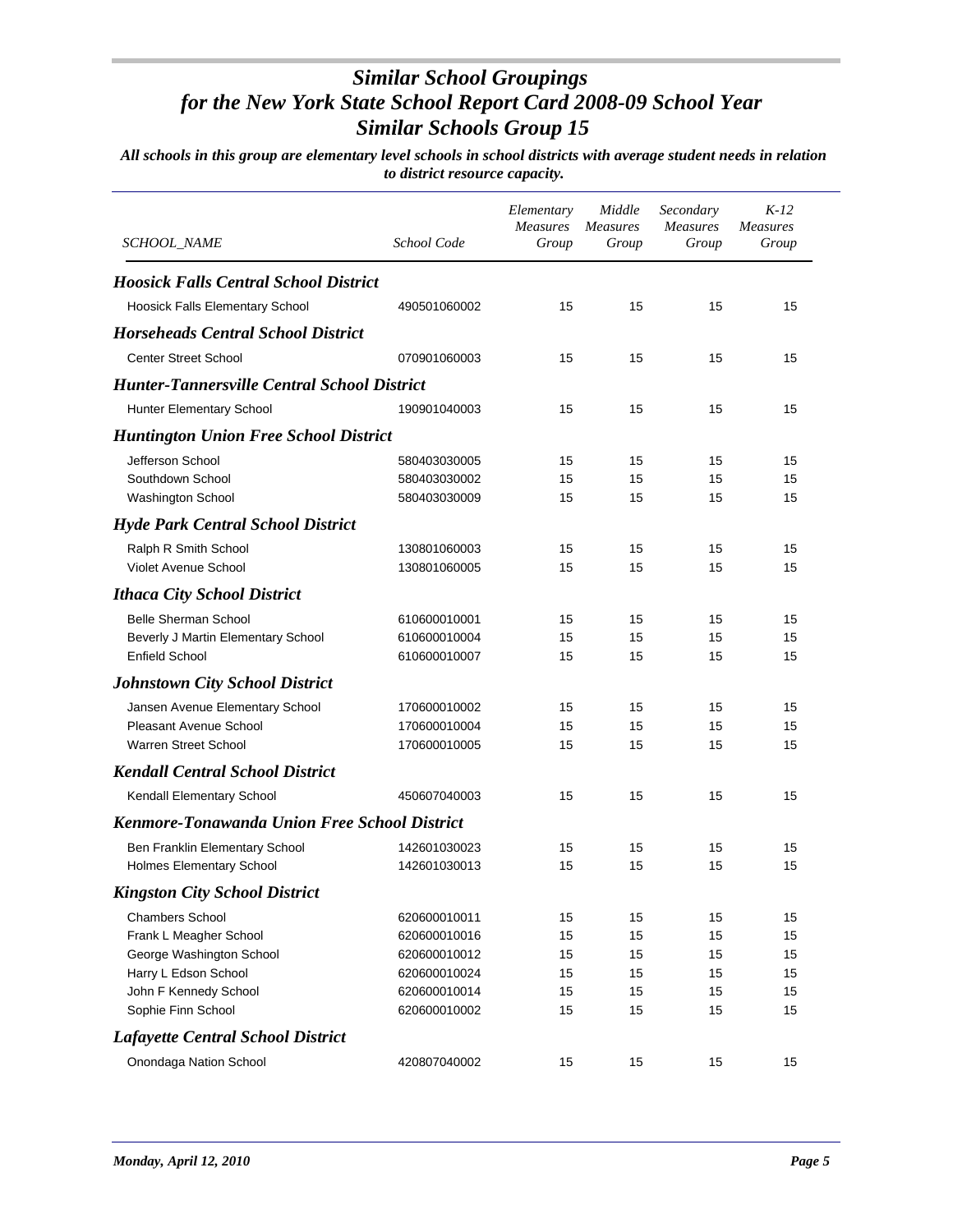| SCHOOL_NAME                                | School Code  | Elementary<br><b>Measures</b><br>Group | Middle<br><b>Measures</b><br>Group | Secondary<br><b>Measures</b><br>Group | $K-12$<br><b>Measures</b><br>Group |
|--------------------------------------------|--------------|----------------------------------------|------------------------------------|---------------------------------------|------------------------------------|
| <b>Lawrence Union Free School District</b> |              |                                        |                                    |                                       |                                    |
| 2 School                                   | 280215030002 | 15                                     | 15                                 | 15                                    | 15                                 |
| 4 School                                   | 280215030004 | 15                                     | 15                                 | 15                                    | 15                                 |
| 6 School                                   | 280215030006 | 15                                     | 15                                 | 15                                    | 15                                 |
| <b>Liverpool Central School District</b>   |              |                                        |                                    |                                       |                                    |
| Chestnut Hill Elementary School            | 421501060009 | 15                                     | 15                                 | 15                                    | 15                                 |
| Livonia Central School District            |              |                                        |                                    |                                       |                                    |
| Livonia Intermediate School                | 240801060004 | 15                                     | 15                                 | 15                                    | 15                                 |
| <b>Lockport City School District</b>       |              |                                        |                                    |                                       |                                    |
| Anna Merritt Elementary School             | 400400010001 | 15                                     | 15                                 | 15                                    | 15                                 |
| Charles A Upson Elementary School          | 400400010002 | 15                                     | 15                                 | 15                                    | 15                                 |
| Dewitt Clinton Elementary School           | 400400010004 | 15                                     | 15                                 | 15                                    | 15                                 |
| George Southard Elementary School          | 400400010005 | 15                                     | 15                                 | 15                                    | 15                                 |
| John E Pound Elementary School             | 400400010006 | 15                                     | 15                                 | 15                                    | 15                                 |
| Roy Kelley Elementary School               | 400400010007 | 15                                     | 15                                 | 15                                    | 15                                 |
| <b>Long Beach City School District</b>     |              |                                        |                                    |                                       |                                    |
| Lido Elementary School                     | 280300010003 | 15                                     | 15                                 | 15                                    | 15                                 |
| <b>Longwood Central School District</b>    |              |                                        |                                    |                                       |                                    |
| C E Walters School                         | 580212060001 | 15                                     | 15                                 | 15                                    | 15                                 |
| Coram Elementary School                    | 580212060002 | 15                                     | 15                                 | 15                                    | 15                                 |
| <b>Malverne Union Free School District</b> |              |                                        |                                    |                                       |                                    |
| Davison Avenue Elementary School           | 280212030001 | 15                                     | 15                                 | 15                                    | 15                                 |
| <b>Marion Central School District</b>      |              |                                        |                                    |                                       |                                    |
| Marion Elementary School                   | 650701040001 | 15                                     | 15                                 | 15                                    | 15                                 |
| <b>Mechanicville City School District</b>  |              |                                        |                                    |                                       |                                    |
| Mechanicville Elementary School            | 521200050001 | 15                                     | 15                                 | 15                                    | 15                                 |
| <b>Mexico Central School District</b>      |              |                                        |                                    |                                       |                                    |
| <b>Mexico Elementary School</b>            | 460901060001 | 15                                     | 15                                 | 15                                    | 15                                 |
| New Haven Elementary School                | 460901060004 | 15                                     | 15                                 | 15                                    | 15                                 |
| Palermo Elementary School                  | 460901060002 | 15                                     | 15                                 | 15                                    | 15                                 |
| <b>Moravia Central School District</b>     |              |                                        |                                    |                                       |                                    |
| Millard Fillmore Elementary School         | 051301040001 | 15                                     | 15                                 | 15                                    | 15                                 |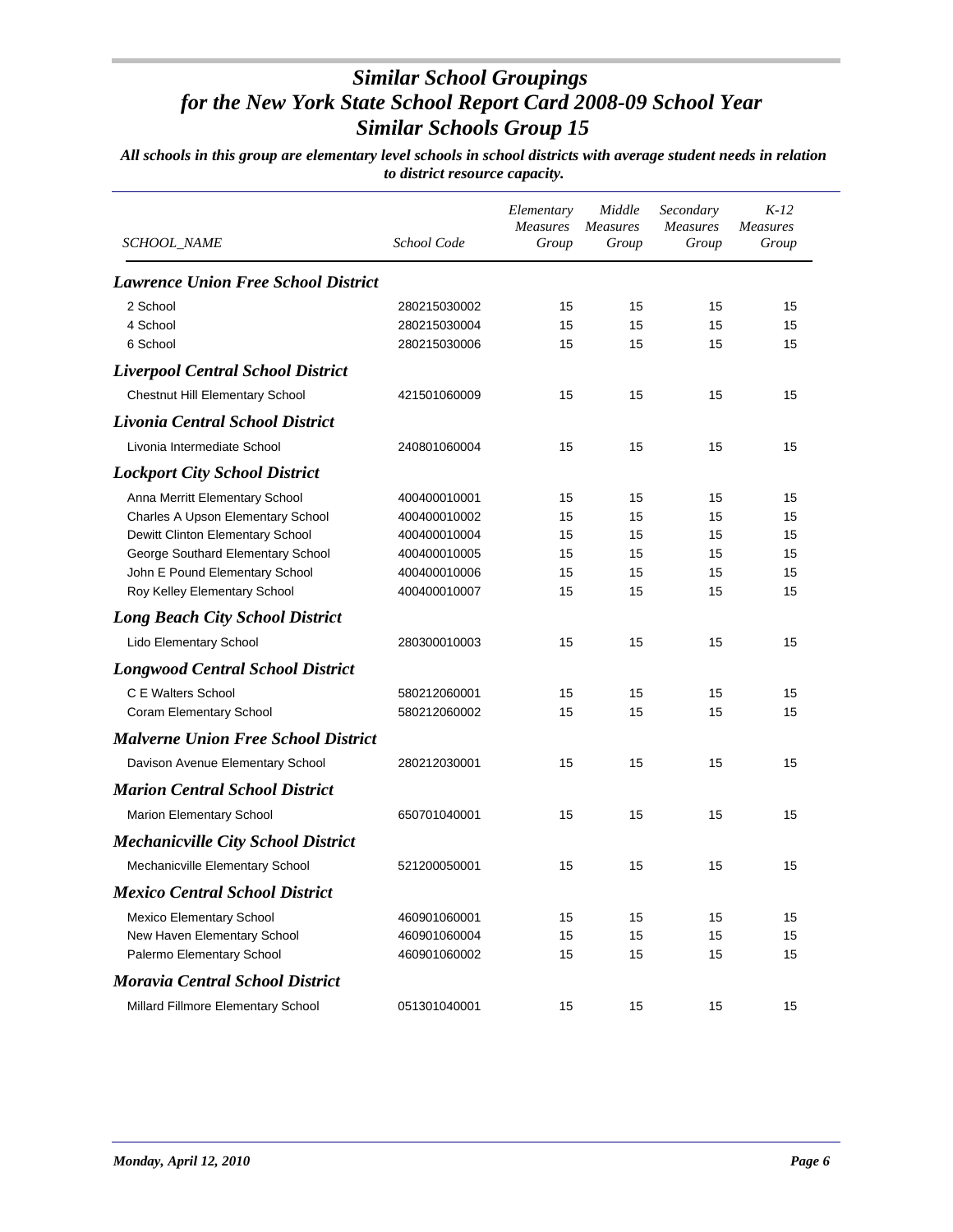| SCHOOL_NAME                                         | School Code  | Elementary<br><b>Measures</b><br>Group | Middle<br><b>Measures</b><br>Group | Secondary<br><b>Measures</b><br>Group | $K-12$<br><b>Measures</b><br>Group |
|-----------------------------------------------------|--------------|----------------------------------------|------------------------------------|---------------------------------------|------------------------------------|
| <b>New Rochelle City School District</b>            |              |                                        |                                    |                                       |                                    |
| <b>Columbus Elementary School</b>                   | 661100010002 | 15                                     | 15                                 | 15                                    | 15                                 |
| Henry Barnard School                                | 661100010001 | 15                                     | 15                                 | 15                                    | 15                                 |
| Jefferson Elementary School                         | 661100010004 | 15                                     | 15                                 | 15                                    | 15                                 |
| <b>Trinity Elementary School</b>                    | 661100010008 | 15                                     | 15                                 | 15                                    | 15                                 |
| William B Ward Elementary School                    | 661100010009 | 15                                     | 15                                 | 15                                    | 15                                 |
| <b>Niagara-Wheatfield Central School District</b>   |              |                                        |                                    |                                       |                                    |
| Colonial Village Elementary School                  | 400701060004 | 15                                     | 15                                 | 15                                    | 15                                 |
| <b>Tuscarora Elementary School</b>                  | 400701060003 | 15                                     | 15                                 | 15                                    | 15                                 |
| <b>North Collins Central School District</b>        |              |                                        |                                    |                                       |                                    |
| North Collins Elementary School                     | 142201040002 | 15                                     | 15                                 | 15                                    | 15                                 |
| <b>North Syracuse Central School District</b>       |              |                                        |                                    |                                       |                                    |
| Roxboro Road Elementary School                      | 420303060007 | 15                                     | 15                                 | 15                                    | 15                                 |
| <b>North Tonawanda City School District</b>         |              |                                        |                                    |                                       |                                    |
| Gilmore School                                      | 400900010004 | 15                                     | 15                                 | 15                                    | 15                                 |
| Spruce School                                       | 400900010009 | 15                                     | 15                                 | 15                                    | 15                                 |
| <b>Northeast Central School District</b>            |              |                                        |                                    |                                       |                                    |
| Amenia Elementary School                            | 131101040001 | 15                                     | 15                                 | 15                                    | 15                                 |
| Webutuck Elementary School                          | 131101040006 | 15                                     | 15                                 | 15                                    | 15                                 |
| <b>Northeastern Clinton Central School District</b> |              |                                        |                                    |                                       |                                    |
| Rouses Point Elementary School                      | 090501040003 | 15                                     | 15                                 | 15                                    | 15                                 |
| <b>Northville Central School District</b>           |              |                                        |                                    |                                       |                                    |
| Northville Elementary School                        | 170901040002 | 15                                     | 15                                 | 15                                    | 15                                 |
| Oakfield-Alabama Central School District            |              |                                        |                                    |                                       |                                    |
| Oakfield-Alabama Elementary School                  | 181101040006 | 15                                     | 15                                 | 15                                    | 15                                 |
| <b>Oneida City School District</b>                  |              |                                        |                                    |                                       |                                    |
| North Broad Street School                           | 251400010003 | 15                                     | 15                                 | 15                                    | 15                                 |
| Oneida Castle School                                | 251400010004 | 15                                     | 15                                 | 15                                    | 15                                 |
| Sylvan-Verona Beach Elementary School               | 251400010001 | 15                                     | 15                                 | 15                                    | 15                                 |
| W F Prior Elementary School                         | 251400010006 | 15                                     | 15                                 | 15                                    | 15                                 |
| <b>Oneonta City School District</b>                 |              |                                        |                                    |                                       |                                    |
| Riverside Elementary School                         | 471400010008 | 15                                     | 15                                 | 15                                    | 15                                 |
| <b>Ossining Union Free School District</b>          |              |                                        |                                    |                                       |                                    |
| <b>Brookside School</b>                             | 661401030001 | 15                                     | 15                                 | 15                                    | 15                                 |
| <b>Claremont School</b>                             | 661401030002 | 15                                     | 15                                 | 15                                    | 15                                 |
| Park School                                         | 661401030003 | 15                                     | 15                                 | 15                                    | 15                                 |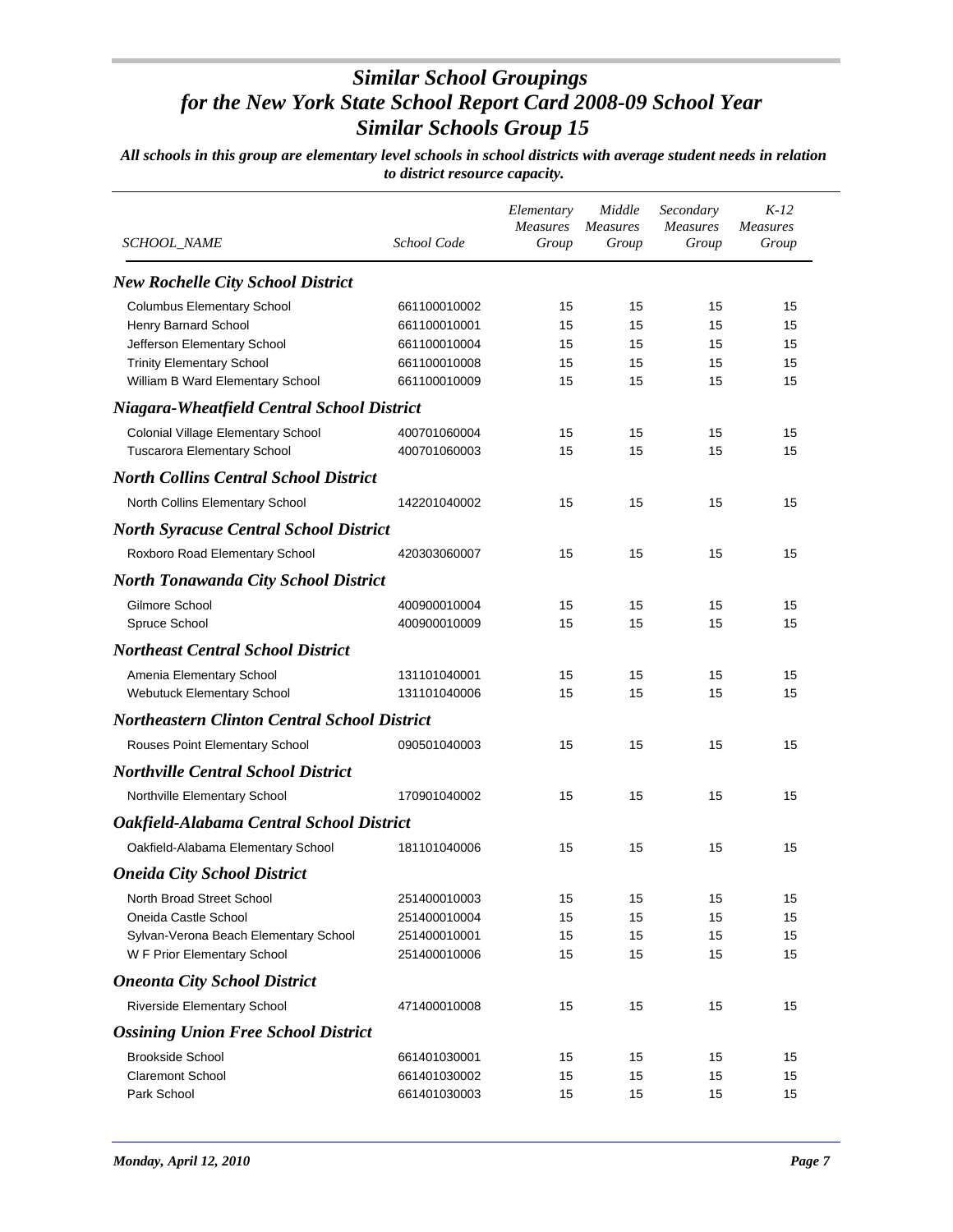| SCHOOL_NAME                                         | School Code  | Elementary<br><b>Measures</b><br>Group | Middle<br><b>Measures</b><br>Group | Secondary<br><b>Measures</b><br>Group | $K-12$<br><b>Measures</b><br>Group |
|-----------------------------------------------------|--------------|----------------------------------------|------------------------------------|---------------------------------------|------------------------------------|
| <b>Oswego City School District</b>                  |              |                                        |                                    |                                       |                                    |
| Charles E Riley Elementary School                   | 461300010002 | 15                                     | 15                                 | 15                                    | 15                                 |
| Fitzhugh Park Elementary School                     | 461300010004 | 15                                     | 15                                 | 15                                    | 15                                 |
| Leighton Elementary School                          | 461300010003 | 15                                     | 15                                 | 15                                    | 15                                 |
| Owego-Apalachin Central School District             |              |                                        |                                    |                                       |                                    |
| Owego Elementary School                             | 600601060002 | 15                                     | 15                                 | 15                                    | 15                                 |
| <b>Palmyra-Macedon Central School District</b>      |              |                                        |                                    |                                       |                                    |
| Palmyra-Macedon Primary School                      | 650901060003 | 15                                     | 15                                 | 15                                    | 15                                 |
| <b>Patchogue-Medford Union Free School District</b> |              |                                        |                                    |                                       |                                    |
| <b>Bay Elementary School</b>                        | 580224030003 | 15                                     | 15                                 | 15                                    | 15                                 |
| Medford Elementary School                           | 580224030004 | 15                                     | 15                                 | 15                                    | 15                                 |
| <b>River Elementary School</b>                      | 580224030005 | 15                                     | 15                                 | 15                                    | 15                                 |
| <b>Perry Central School District</b>                |              |                                        |                                    |                                       |                                    |
| Perry Elementary School                             | 671201060001 | 15                                     | 15                                 | 15                                    | 15                                 |
| <b>Peru Central School District</b>                 |              |                                        |                                    |                                       |                                    |
| Peru Intermediate School                            | 091101060004 | 15                                     | 15                                 | 15                                    | 15                                 |
| <b>Primary Building School</b>                      | 091101060001 | 15                                     | 15                                 | 15                                    | 15                                 |
| <b>Phoenix Central School District</b>              |              |                                        |                                    |                                       |                                    |
| Michael A Maroun Elementary School                  | 462001060001 | 15                                     | 15                                 | 15                                    | 15                                 |
| <b>Pine Bush Central School District</b>            |              |                                        |                                    |                                       |                                    |
| Pakanasink Elementary School                        | 440401060008 | 15                                     | 15                                 | 15                                    | 15                                 |
| <b>Pine Plains Central School District</b>          |              |                                        |                                    |                                       |                                    |
| Seymour Smith Elementary School                     | 131301040001 | 15                                     | 15                                 | 15                                    | 15                                 |
| <b>Potsdam Central School District</b>              |              |                                        |                                    |                                       |                                    |
| Lawrence Avenue Elementary School                   | 512902060002 | 15                                     | 15                                 | 15                                    | 15                                 |
| <b>Riverhead Central School District</b>            |              |                                        |                                    |                                       |                                    |
| Phillips Avenue School                              | 580602040004 | 15                                     | 15                                 | 15                                    | 15                                 |
| Pulaski Street Elementary School                    | 580602040009 | 15                                     | 15                                 | 15                                    | 15                                 |
| Roanoke Avenue School                               | 580602040002 | 15                                     | 15                                 | 15                                    | 15                                 |
| <b>Rondout Valley Central School District</b>       |              |                                        |                                    |                                       |                                    |
| Kerhonkson Elementary School                        | 620901060003 | 15                                     | 15                                 | 15                                    | 15                                 |
| <b>Rush-Henrietta Central School District</b>       |              |                                        |                                    |                                       |                                    |
| David B Crane Elementary School                     | 261701060005 | 15                                     | 15                                 | 15                                    | 15                                 |
| <b>Salem Central School District</b>                |              |                                        |                                    |                                       |                                    |
| Salem Elementary School                             | 641501040002 | 15                                     | 15                                 | 15                                    | 15                                 |
|                                                     |              |                                        |                                    |                                       |                                    |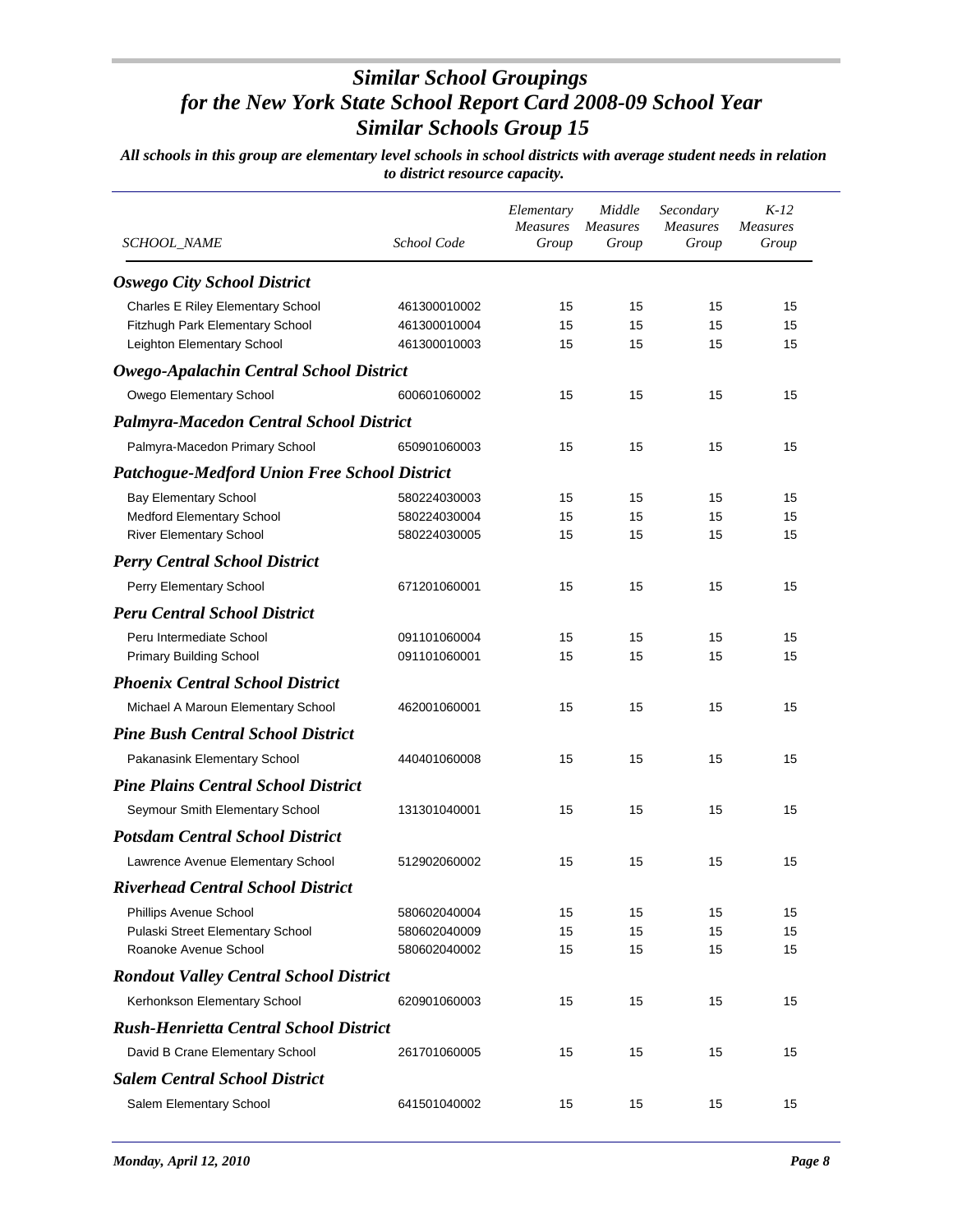| SCHOOL_NAME                                            | School Code  | Elementary<br>Measures<br>Group | Middle<br><b>Measures</b><br>Group | Secondary<br><b>Measures</b><br>Group | $K-12$<br><b>Measures</b><br>Group |
|--------------------------------------------------------|--------------|---------------------------------|------------------------------------|---------------------------------------|------------------------------------|
| <b>Saranac Lake Central School District</b>            |              |                                 |                                    |                                       |                                    |
| Lake Colby School                                      | 161401060007 | 15                              | 15                                 | 15                                    | 15                                 |
| Petrova Elementary School                              | 161401060001 | 15                              | 15                                 | 15                                    | 15                                 |
| <b>Saugerties Central School District</b>              |              |                                 |                                    |                                       |                                    |
| Cahill School                                          | 621601060003 | 15                              | 15                                 | 15                                    | 15                                 |
| <b>Sherrill City School District</b>                   |              |                                 |                                    |                                       |                                    |
| J D George Elementary School                           | 412000050001 | 15                              | 15                                 | 15                                    | 15                                 |
| <b>South Country Central School District</b>           |              |                                 |                                    |                                       |                                    |
| Brookhaven Elementary School                           | 580235060003 | 15                              | 15                                 | 15                                    | 15                                 |
| Frank P Long Intermediate School                       | 580235060005 | 15                              | 15                                 | 15                                    | 15                                 |
| Kreamer Street Elementary School                       | 580235060002 | 15                              | 15                                 | 15                                    | 15                                 |
| Verne W Critz Elementary School                        | 580235060007 | 15                              | 15                                 | 15                                    | 15                                 |
| <b>South Huntington Union Free School District</b>     |              |                                 |                                    |                                       |                                    |
| Birchwood Intermediate School                          | 580413030008 | 15                              | 15                                 | 15                                    | 15                                 |
| Countrywood Primary Center                             | 580413030009 | 15                              | 15                                 | 15                                    | 15                                 |
| Maplewood Intermediate School                          | 580413030012 | 15                              | 15                                 | 15                                    | 15                                 |
| Oakwood Primary Center                                 | 580413030003 | 15                              | 15                                 | 15                                    | 15                                 |
| <b>South Jefferson Central School District</b>         |              |                                 |                                    |                                       |                                    |
| Mannsville Manor Elementary School                     | 220101040004 | 15                              | 15                                 | 15                                    | 15                                 |
| Maynard P Wilson Elementary School                     | 220101040003 | 15                              | 15                                 | 15                                    | 15                                 |
| <b>Southern Cayuga Central School District</b>         |              |                                 |                                    |                                       |                                    |
| Southern Cayuga Elementary School-Howland 050701040006 |              | 15                              | 15                                 | 15                                    | 15                                 |
| <b>Susquehanna Valley Central School District</b>      |              |                                 |                                    |                                       |                                    |
| F P Donnelly School                                    | 030601060004 | 15                              | 15                                 | 15                                    | 15                                 |
| <b>Sweet Home Central School District</b>              |              |                                 |                                    |                                       |                                    |
| Heritage Heights Elementary School                     | 140207060008 | 15                              | 15                                 | 15                                    | 15                                 |
| Tonawanda City School District                         |              |                                 |                                    |                                       |                                    |
| <b>Fletcher Elementary School</b>                      | 142500010003 | 15                              | 15                                 | 15                                    | 15                                 |
| <b>Highland Elementary School</b>                      | 142500010004 | 15                              | 15                                 | 15                                    | 15                                 |
| <b>Tupper Lake Central School District</b>             |              |                                 |                                    |                                       |                                    |
| L P Quinn Elementary School                            | 160101060003 | 15                              | 15                                 | 15                                    | 15                                 |
| <b>Union Free School District Of The Tarrytowns</b>    |              |                                 |                                    |                                       |                                    |
| John Paulding School                                   | 660401030001 | 15                              | 15                                 | 15                                    | 15                                 |
| Tappan Hill School                                     | 660401030004 | 15                              | 15                                 | 15                                    | 15                                 |
| W L Morse School                                       | 660401030002 | 15                              | 15                                 | 15                                    | 15                                 |
| Washington Irving Interm School                        | 660401030006 | 15                              | 15                                 | 15                                    | 15                                 |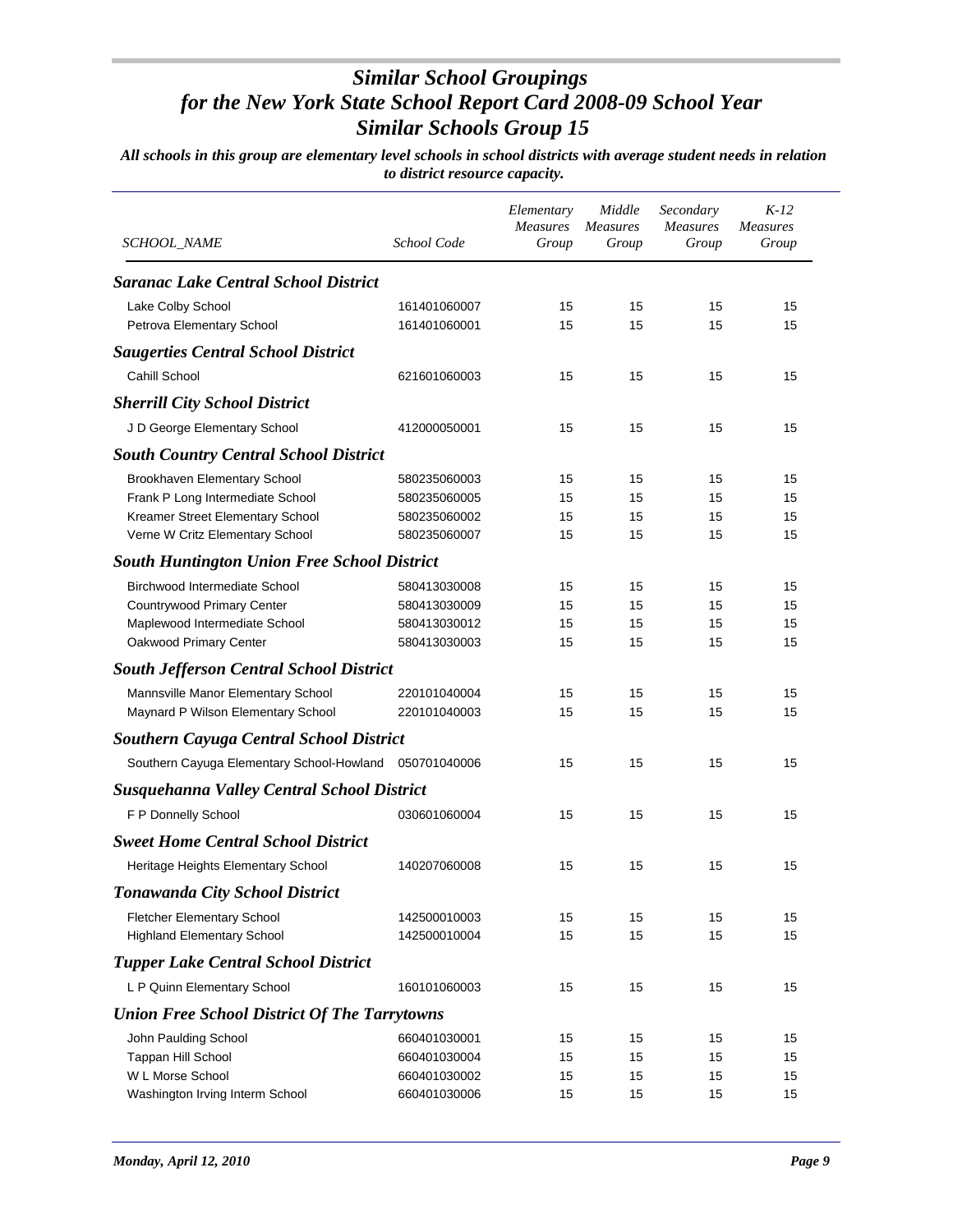| <i>SCHOOL_NAME</i>                                                 | School Code                  | Elementary<br><b>Measures</b><br>Group | Middle<br><b>Measures</b><br>Group | Secondary<br>Measures<br>Group | K-12<br><b>Measures</b><br>Group |
|--------------------------------------------------------------------|------------------------------|----------------------------------------|------------------------------------|--------------------------------|----------------------------------|
| <b>Union-Endicott Central School District</b>                      |                              |                                        |                                    |                                |                                  |
| Charles F Johnson Jr Elementary School                             | 031501060001                 | 15                                     | 15                                 | 15                             | 15                               |
| Thomas J Watson Sr Elementary School                               | 031501060013                 | 15                                     | 15                                 | 15                             | 15                               |
| <b>Valley Central School District (Montgomery)</b>                 |                              |                                        |                                    |                                |                                  |
| Maybrook Elementary School                                         | 441301060005                 | 15                                     | 15                                 | 15                             | 15                               |
| Walden Elementary School                                           | 441301060003                 | 15                                     | 15                                 | 15                             | 15                               |
| <b>Valley Stream 24 Union Free School District</b>                 |                              |                                        |                                    |                                |                                  |
| Brooklyn Avenue School                                             | 280224020001                 | 15                                     | 15                                 | 15                             | 15                               |
| <b>Valley Stream 30 Union Free School District</b>                 |                              |                                        |                                    |                                |                                  |
| Clearstream Avenue School                                          | 280230020001                 | 15                                     | 15                                 | 15                             | 15                               |
| <b>Wallkill Central School District</b>                            |                              |                                        |                                    |                                |                                  |
| <b>Plattekill Elementary School</b>                                | 621801060004                 | 15                                     | 15                                 | 15                             | 15                               |
| <b>Warsaw Central School District</b>                              |                              |                                        |                                    |                                |                                  |
| Warsaw Elementary School                                           | 671501040001                 | 15                                     | 15                                 | 15                             | 15                               |
| <b>Waterville Central School District</b>                          |                              |                                        |                                    |                                |                                  |
| Memorial Park Elementary School                                    | 411902040001                 | 15                                     | 15                                 | 15                             | 15                               |
| <b>Watkins Glen Central School District</b>                        |                              |                                        |                                    |                                |                                  |
| Watkins Glen Elementary School                                     | 550301060002                 | 15                                     | 15                                 | 15                             | 15                               |
|                                                                    |                              |                                        |                                    |                                |                                  |
| <b>West Seneca Central School District</b>                         |                              |                                        |                                    |                                |                                  |
| <b>Potters Road School</b>                                         | 142801060001                 | 15                                     | 15                                 | 15                             | 15                               |
| <b>Westmoreland Central School District</b>                        |                              |                                        |                                    |                                |                                  |
| Westmoreland Elementary School                                     | 412801040002                 | 15                                     | 15                                 | 15                             | 15                               |
| <b>Wheelerville Union Free School District</b>                     |                              |                                        |                                    |                                |                                  |
| <b>Wheelerville School</b>                                         | 170301020001                 | 15                                     | 15                                 | 15                             | 15                               |
| <b>White Plains City School District</b>                           |                              |                                        |                                    |                                |                                  |
| <b>Church Street School</b>                                        | 662200010001                 | 15                                     | 15                                 | 15                             | 15                               |
| George Washington School                                           | 662200010002                 | 15                                     | 15                                 | 15                             | 15                               |
| Mamaroneck Avenue School                                           | 662200010003                 | 15                                     | 15                                 | 15                             | 15                               |
| Post Road School                                                   | 662200010005                 | 15                                     | 15                                 | 15                             | 15                               |
| Ridgeway School                                                    | 662200010006                 | 15                                     | 15                                 | 15                             | 15                               |
| <b>William Floyd Union Free School District</b>                    |                              |                                        |                                    |                                |                                  |
| John S Hobart Elementary School                                    | 580232030008                 | 15                                     | 15                                 | 15                             | 15                               |
| Moriches Elementary School<br>Nathaniel Woodhull Elementary School | 580232030006<br>580232030011 | 15<br>15                               | 15<br>15                           | 15<br>15                       | 15<br>15                         |
| Tangier Smith Elementary School                                    | 580232030005                 | 15                                     | 15                                 | 15                             | 15                               |
| William Floyd Elementary School                                    | 580232030004                 | 15                                     | 15                                 | 15                             | 15                               |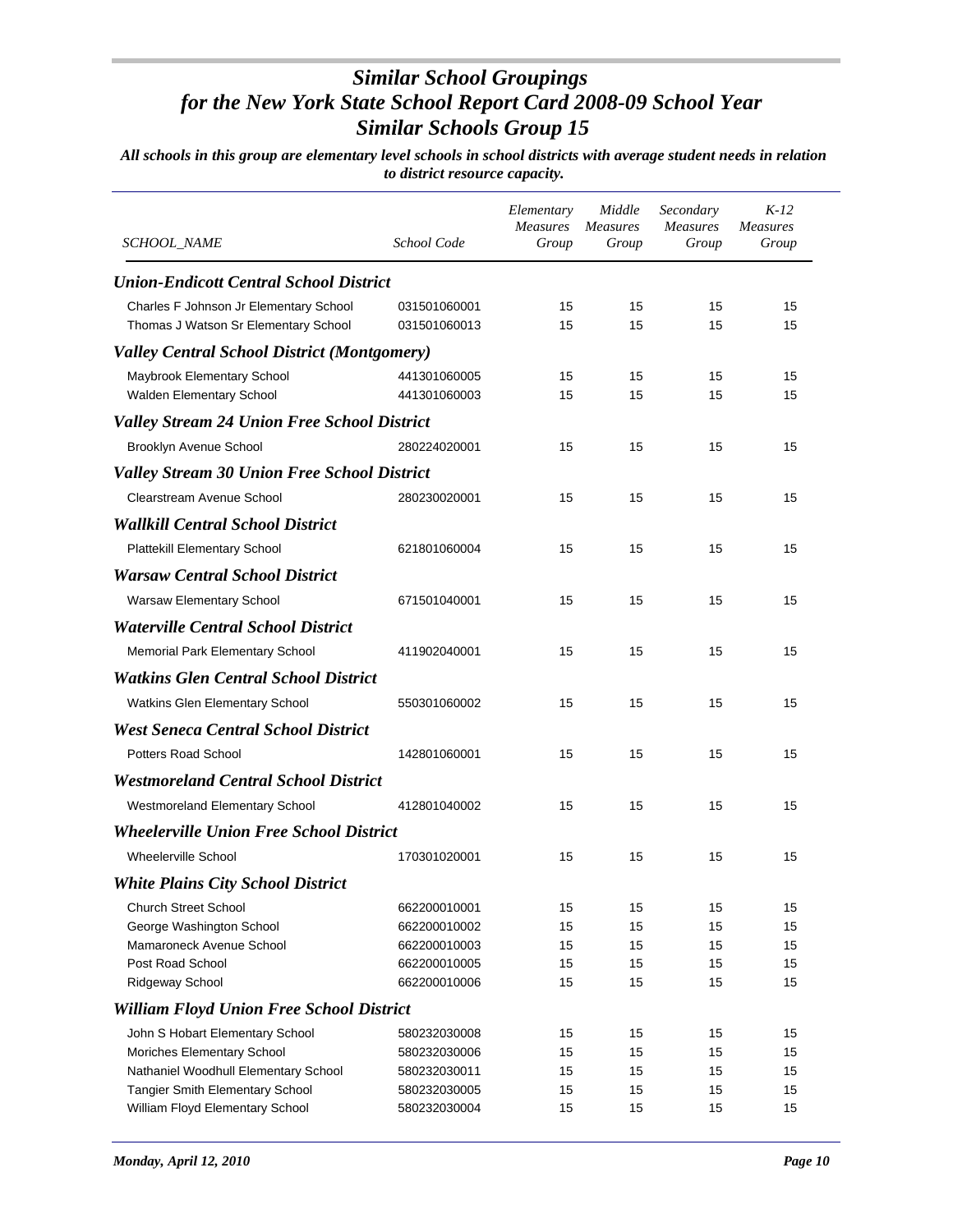| SCHOOL NAME                           | School Code  | Elementary<br><i>Measures</i><br>Group | Middle<br><i>Measures</i><br>Group | Secondary<br><i>Measures</i><br>Group | $K-12$<br>Measures<br>Group |
|---------------------------------------|--------------|----------------------------------------|------------------------------------|---------------------------------------|-----------------------------|
| <b>York Central School District</b>   |              |                                        |                                    |                                       |                             |
| <b>York Central Elementary School</b> | 241701040003 | 15                                     | 15                                 | 15                                    | 15                          |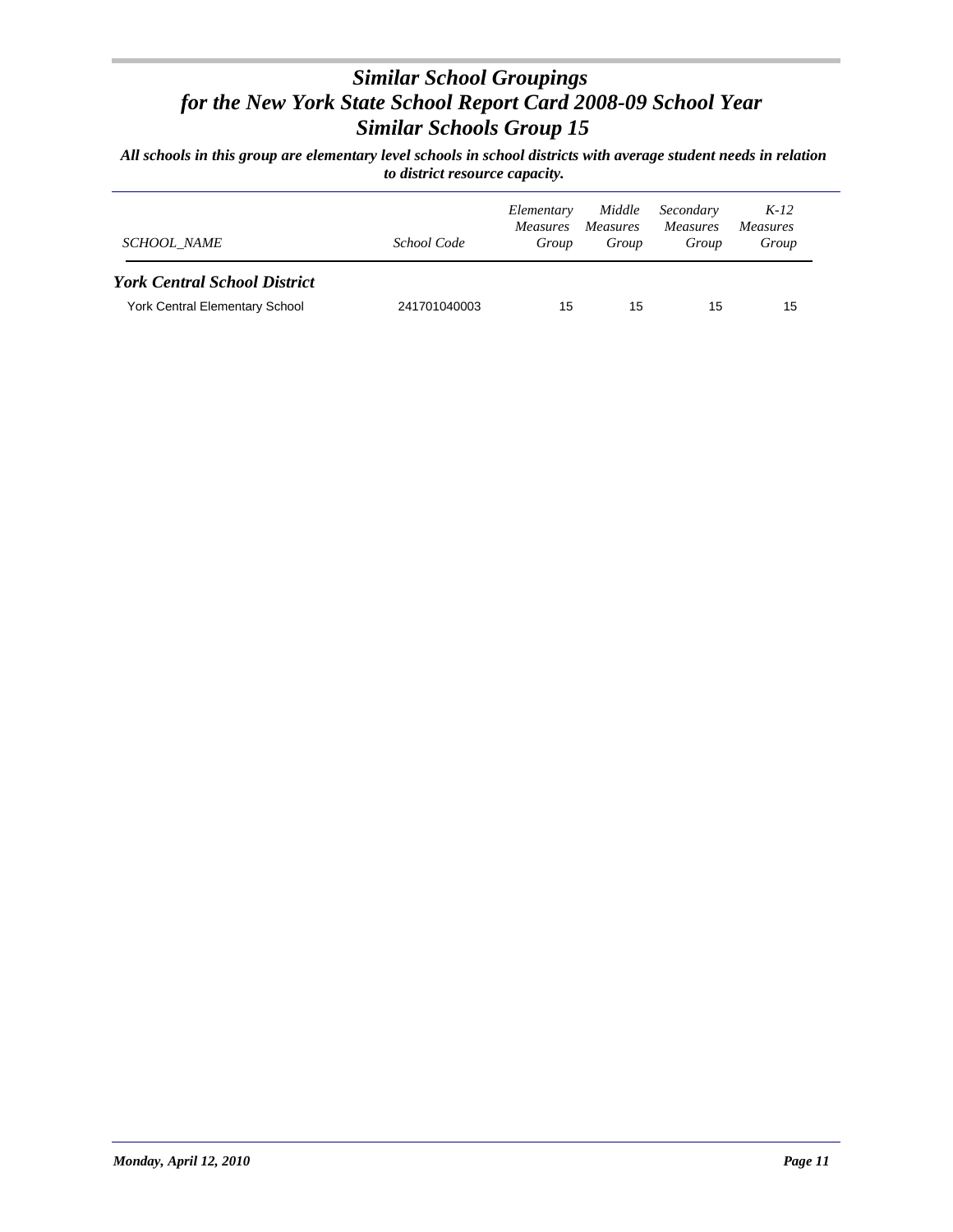| <i>SCHOOL_NAME</i>                                   | School Code  | Elementary<br><b>Measures</b><br>Group | Middle<br><b>Measures</b><br>Group | Secondary<br><b>Measures</b><br>Group | $K-12$<br><b>Measures</b><br>Group |
|------------------------------------------------------|--------------|----------------------------------------|------------------------------------|---------------------------------------|------------------------------------|
| <b>Baldwin Union Free School District</b>            |              |                                        |                                    |                                       |                                    |
| <b>Brookside Elementary School</b>                   | 280210030001 | 16                                     | 16                                 | 16                                    | 16                                 |
| Lenox Elementary School                              | 280210030004 | 16                                     | 16                                 | 16                                    | 16                                 |
| Milburn Elementary School                            | 280210030006 | 16                                     | 16                                 | 16                                    | 16                                 |
| Shubert Elementary School                            | 280210030009 | 16                                     | 16                                 | 16                                    | 16                                 |
| <b>Bayport-Blue Point Union Free School District</b> |              |                                        |                                    |                                       |                                    |
| Academy Street Elementary School                     | 580505020005 | 16                                     | 16                                 | 16                                    | 16                                 |
| <b>Blue Point Elementary School</b>                  | 580505020002 | 16                                     | 16                                 | 16                                    | 16                                 |
| <b>Bedford Central School District</b>               |              |                                        |                                    |                                       |                                    |
| Bedford Village Elementary School                    | 660102060001 | 16                                     | 16                                 | 16                                    | 16                                 |
| Pound Ridge Elementary School                        | 660102060004 | 16                                     | 16                                 | 16                                    | 16                                 |
| <b>Bellmore Union Free School District</b>           |              |                                        |                                    |                                       |                                    |
| Reinhard Early Childhood Center                      | 280207020004 | 16                                     | 16                                 | 16                                    | 16                                 |
| Shore Road School                                    | 280207020002 | 16                                     | 16                                 | 16                                    | 16                                 |
| Winthrop Avenue School                               | 280207020003 | 16                                     | 16                                 | 16                                    | 16                                 |
| <b>Bethpage Union Free School District</b>           |              |                                        |                                    |                                       |                                    |
| Kramer Lane Elementary School                        | 280521030004 | 16                                     | 16                                 | 16                                    | 16                                 |
| <b>Blind Brook-Rye Union Free School District</b>    |              |                                        |                                    |                                       |                                    |
| Bruno M Ponterio Ridge Street School                 | 661905020001 | 16                                     | 16                                 | 16                                    | 16                                 |
| <b>Briarcliff Manor Union Free School District</b>   |              |                                        |                                    |                                       |                                    |
| <b>Todd Elementary School</b>                        | 661402020001 | 16                                     | 16                                 | 16                                    | 16                                 |
| <b>Bronxville Union Free School District</b>         |              |                                        |                                    |                                       |                                    |
| <b>Bronxville Elementary School</b>                  | 660303030003 | 16                                     | 16                                 | 16                                    | 16                                 |
| <b>Byram Hills Central School District</b>           |              |                                        |                                    |                                       |                                    |
| Coman Hill School                                    | 661201060002 | 16                                     | 16                                 | 16                                    | 16                                 |
| <b>Wampus School</b>                                 | 661201060005 | 16                                     | 16                                 | 16                                    | 16                                 |
| Chappaqua Central School District                    |              |                                        |                                    |                                       |                                    |
| Roaring Brook School                                 | 661004060002 | 16                                     | 16                                 | 16                                    | 16                                 |
| <b>Westorchard School</b>                            | 661004060005 | 16                                     | 16                                 | 16                                    | 16                                 |
| <b>Clarence Central School District</b>              |              |                                        |                                    |                                       |                                    |
| Sheridan Hill Elementary School                      | 140801060005 | 16                                     | 16                                 | 16                                    | 16                                 |
| <b>Cold Spring Harbor Central School District</b>    |              |                                        |                                    |                                       |                                    |
| Goosehill Primary Center                             | 580402060005 | 16                                     | 16                                 | 16                                    | 16                                 |
| Lloyd Harbor School                                  | 580402060002 | 16                                     | 16                                 | 16                                    | 16                                 |
| West Side School                                     | 580402060003 | 16                                     | 16                                 | 16                                    | 16                                 |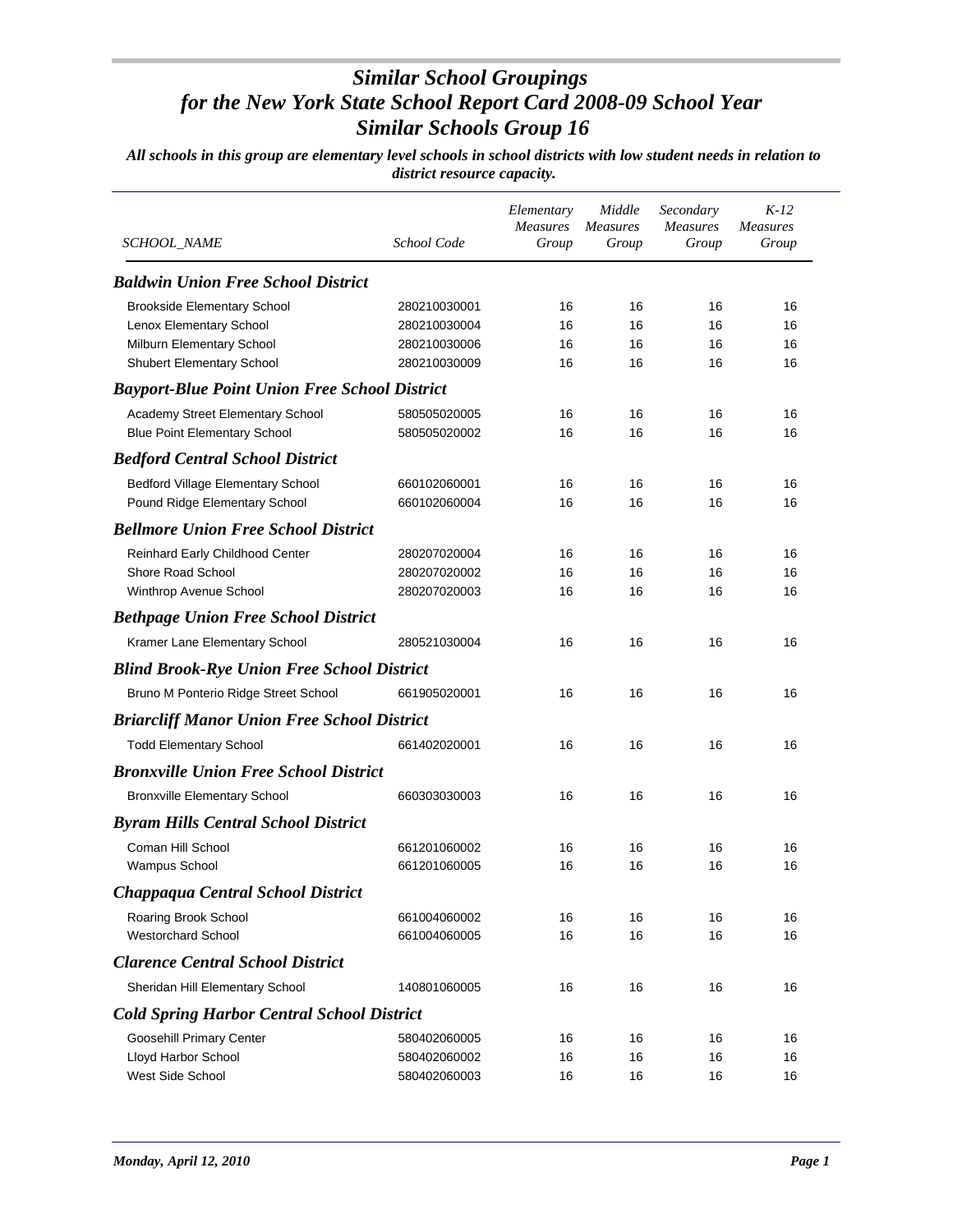| SCHOOL_NAME                                         | School Code                  | Elementary<br><b>Measures</b><br>Group | Middle<br><b>Measures</b><br>Group | Secondary<br><b>Measures</b><br>Group | $K-12$<br><b>Measures</b><br>Group |
|-----------------------------------------------------|------------------------------|----------------------------------------|------------------------------------|---------------------------------------|------------------------------------|
|                                                     |                              |                                        |                                    |                                       |                                    |
| <b>Commack Union Free School District</b>           |                              |                                        |                                    |                                       |                                    |
| <b>Burr Intermediate School</b>                     | 580410030020                 | 16                                     | 16                                 | 16                                    | 16                                 |
| Indian Hollow School<br>North Ridge School          | 580410030005<br>580410030008 | 16<br>16                               | 16<br>16                           | 16<br>16                              | 16<br>16                           |
| <b>Croton-Harmon Union Free School District</b>     |                              |                                        |                                    |                                       |                                    |
| Carrie E Tompkins School                            | 660202030001                 | 16                                     | 16                                 | 16                                    | 16                                 |
| <b>Edgemont Union Free School District</b>          |                              |                                        |                                    |                                       |                                    |
| <b>Greenville School</b>                            | 660406030001                 | 16                                     | 16                                 | 16                                    | 16                                 |
| Seely Place School                                  | 660406030002                 | 16                                     | 16                                 | 16                                    | 16                                 |
| <b>Garden City Union Free School District</b>       |                              |                                        |                                    |                                       |                                    |
| Hemlock School                                      | 280218030001                 | 16                                     | 16                                 | 16                                    | 16                                 |
| <b>Homestead School</b>                             | 280218030002                 | 16                                     | 16                                 | 16                                    | 16                                 |
| Locust School                                       | 280218030003                 | 16                                     | 16                                 | 16                                    | 16                                 |
| <b>Stewart School</b>                               | 280218030005                 | 16                                     | 16                                 | 16                                    | 16                                 |
| <b>Stratford Avenue School</b>                      | 280218030004                 | 16                                     | 16                                 | 16                                    | 16                                 |
| <b>Garrison Union Free School District</b>          |                              |                                        |                                    |                                       |                                    |
| <b>Garrison School</b>                              | 480404020001                 | 16                                     | 16                                 | 16                                    | 16                                 |
| <b>Half Hollow Hills Central School District</b>    |                              |                                        |                                    |                                       |                                    |
| Sunquam Elementary School                           | 580405060003                 | 16                                     | 16                                 | 16                                    | 16                                 |
| <b>Harrison Central School District</b>             |                              |                                        |                                    |                                       |                                    |
| <b>Purchase School</b>                              | 660501060005                 | 16                                     | 16                                 | 16                                    | 16                                 |
| <b>Hauppauge Union Free School District</b>         |                              |                                        |                                    |                                       |                                    |
| Forest Brook Elementary School                      | 580506030008                 | 16                                     | 16                                 | 16                                    | 16                                 |
| <b>Pines Elementary School</b>                      | 580506030003                 | 16                                     | 16                                 | 16                                    | 16                                 |
| <b>Jericho Union Free School District</b>           |                              |                                        |                                    |                                       |                                    |
| Cantiague Elementary School                         | 280515030001                 | 16                                     | 16                                 | 16                                    | 16                                 |
| Robert Seaman Elementary School                     | 280515030003                 | 16                                     | 16                                 | 16                                    | 16                                 |
| <b>Katonah-Lewisboro Union Free School District</b> |                              |                                        |                                    |                                       |                                    |
| Increase Miller Elementary School                   | 660101030001                 | 16                                     | 16                                 | 16                                    | 16                                 |
| Katonah Elementary School                           | 660101030002                 | 16                                     | 16                                 | 16                                    | 16                                 |
| Lewisboro Elementary School                         | 660101030003                 | 16                                     | 16                                 | 16                                    | 16                                 |
| Meadow Pond Elementary School                       | 660101030006                 | 16                                     | 16                                 | 16                                    | 16                                 |
| <b>Kings Park Central School District</b>           |                              |                                        |                                    |                                       |                                    |
| Parkview Elementary School                          | 580805060005                 | 16                                     | 16                                 | 16                                    | 16                                 |
| <b>Lynbrook Union Free School District</b>          |                              |                                        |                                    |                                       |                                    |
| <b>Marion Street School</b>                         | 280220030002                 | 16                                     | 16                                 | 16                                    | 16                                 |
| Waverly Park School                                 | 280220030003                 | 16                                     | 16                                 | 16                                    | 16                                 |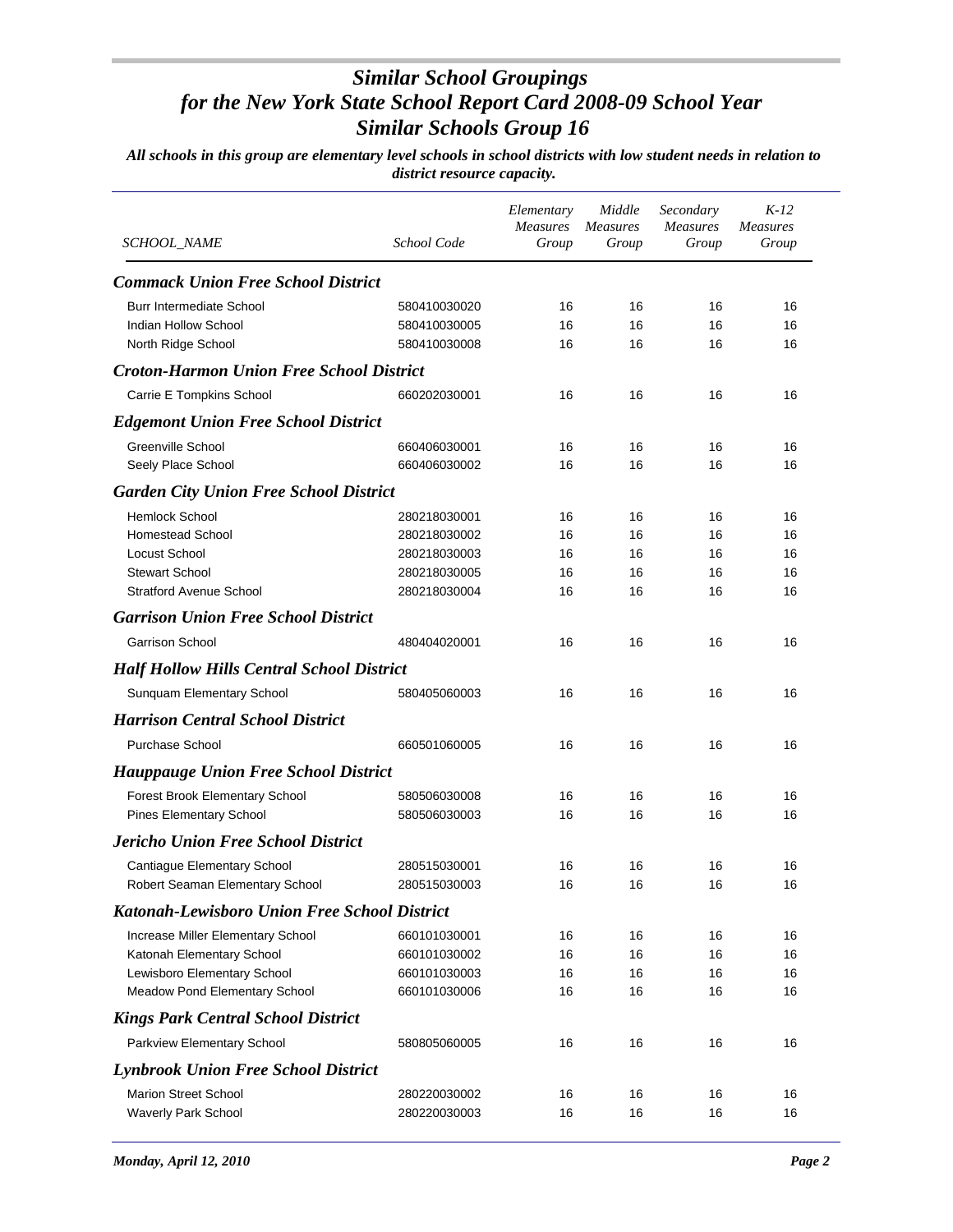| SCHOOL_NAME                                                | School Code  | Elementary<br><b>Measures</b><br>Group | Middle<br><b>Measures</b><br>Group | Secondary<br><b>Measures</b><br>Group | $K-12$<br><b>Measures</b><br>Group |
|------------------------------------------------------------|--------------|----------------------------------------|------------------------------------|---------------------------------------|------------------------------------|
| <b>Mahopac Central School District</b>                     |              |                                        |                                    |                                       |                                    |
| Mahopac Falls Elementary School                            | 480101060007 | 16                                     | 16                                 | 16                                    | 16                                 |
| <b>Mamaroneck Union Free School District</b>               |              |                                        |                                    |                                       |                                    |
| Murray Avenue School                                       | 660701030004 | 16                                     | 16                                 | 16                                    | 16                                 |
| <b>Manhasset Union Free School District</b>                |              |                                        |                                    |                                       |                                    |
| <b>Munsey Park Elementary School</b>                       | 280406030003 | 16                                     | 16                                 | 16                                    | 16                                 |
| <b>Massapequa Union Free School District</b>               |              |                                        |                                    |                                       |                                    |
| <b>Birch Lane Elementary School</b>                        | 280523030001 | 16                                     | 16                                 | 16                                    | 16                                 |
| East Lake Elementary School                                | 280523030003 | 16                                     | 16                                 | 16                                    | 16                                 |
| Mckenna Elementary School                                  | 280523030012 | 16                                     | 16                                 | 16                                    | 16                                 |
| <b>Unqua Elementary School</b>                             | 280523030007 | 16                                     | 16                                 | 16                                    | 16                                 |
| <b>Merrick Union Free School District</b>                  |              |                                        |                                    |                                       |                                    |
| <b>Birch School</b>                                        | 280225020001 | 16                                     | 16                                 | 16                                    | 16                                 |
| Chatterton School                                          | 280225020003 | 16                                     | 16                                 | 16                                    | 16                                 |
| Norman J Levy Lakeside School                              | 280225020002 | 16                                     | 16                                 | 16                                    | 16                                 |
| <b>Mineola Union Free School District</b>                  |              |                                        |                                    |                                       |                                    |
| <b>Meadow Drive School</b>                                 | 280410030004 | 16                                     | 16                                 | 16                                    | 16                                 |
| <b>Mount Sinai Union Free School District</b>              |              |                                        |                                    |                                       |                                    |
| Mount Sinai Elementary School                              | 580207020001 | 16                                     | 16                                 | 16                                    | 16                                 |
| <b>North Merrick Union Free School District</b>            |              |                                        |                                    |                                       |                                    |
| Old Mill Road School                                       | 280229020003 | 16                                     | 16                                 | 16                                    | 16                                 |
| <b>Northport-East Northport Union Free School District</b> |              |                                        |                                    |                                       |                                    |
| Fifth Avenue Elementary School                             | 580404030002 | 16                                     | 16                                 | 16                                    | 16                                 |
| Ocean Avenue School                                        | 580404030005 | 16                                     | 16                                 | 16                                    | 16                                 |
| <b>Pelham Union Free School District</b>                   |              |                                        |                                    |                                       |                                    |
| <b>Colonial School</b>                                     | 661601030001 | 16                                     | 16                                 | 16                                    | 16                                 |
| Prospect Hill School                                       | 661601030003 | 16                                     | 16                                 | 16                                    | 16                                 |
| Siwanoy School                                             | 661601030004 | 16                                     | 16                                 | 16                                    | 16                                 |
| <b>Pittsford Central School District</b>                   |              |                                        |                                    |                                       |                                    |
| Mendon Center Elementary School                            | 261401060005 | 16                                     | 16                                 | 16                                    | 16                                 |
| Park Road School                                           | 261401060004 | 16                                     | 16                                 | 16                                    | 16                                 |
| <b>Plainview-Old Bethpage Central School District</b>      |              |                                        |                                    |                                       |                                    |
| Old Bethpage School                                        | 280504060012 | 16                                     | 16                                 | 16                                    | 16                                 |
| Plainview-Old Bethpage Kindergarten Center                 | 280504060016 | 16                                     | 16                                 | 16                                    | 16                                 |
| <b>Port Jefferson Union Free School District</b>           |              |                                        |                                    |                                       |                                    |
| Port Jefferson Elementary School                           | 580206020004 | 16                                     | 16                                 | 16                                    | 16                                 |
|                                                            |              |                                        |                                    |                                       |                                    |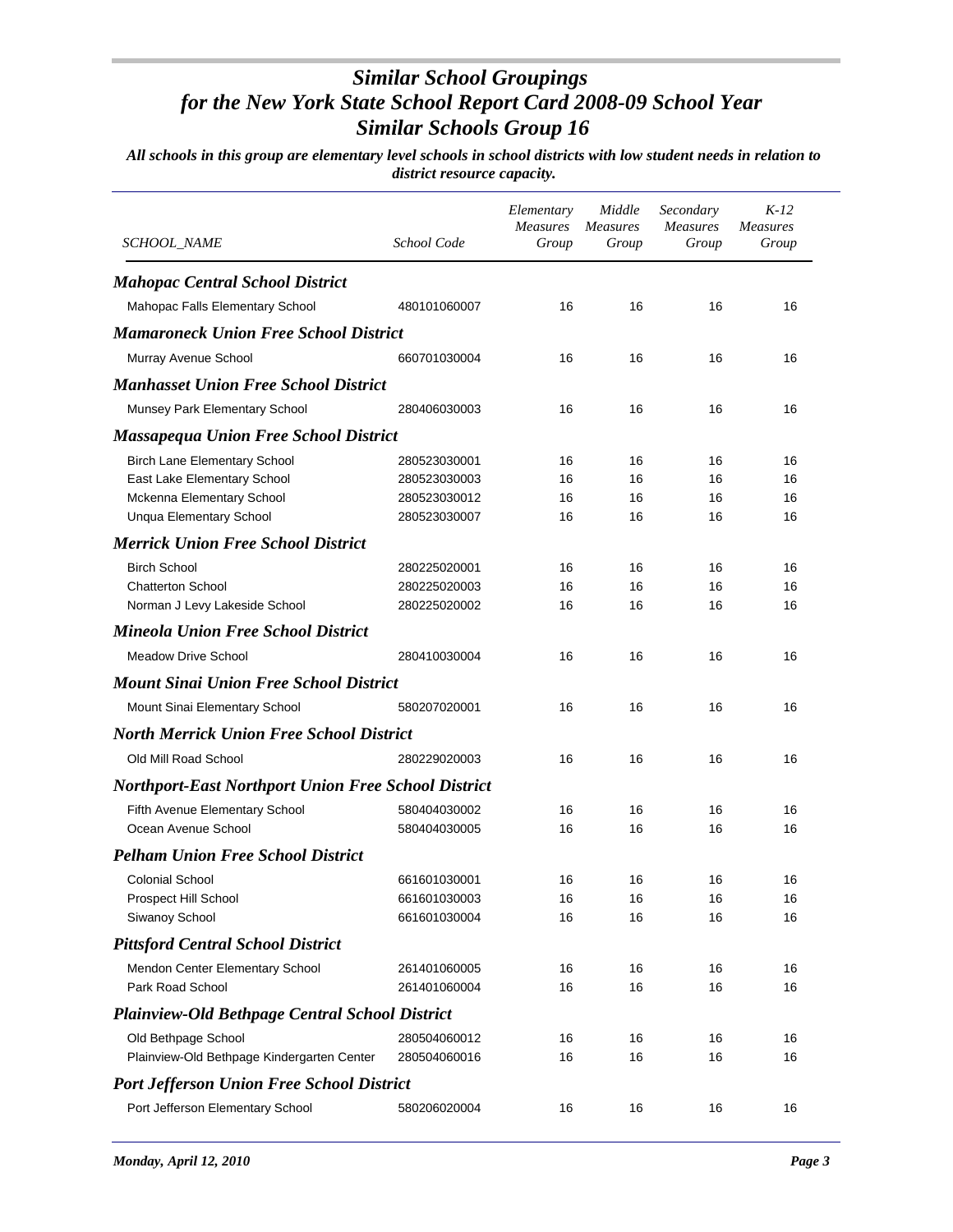| <b>SCHOOL NAME</b>                                   | School Code  | Elementary<br>Measures<br>Group | Middle<br><b>Measures</b><br>Group | Secondary<br><b>Measures</b><br>Group | $K-12$<br><b>Measures</b><br>Group |
|------------------------------------------------------|--------------|---------------------------------|------------------------------------|---------------------------------------|------------------------------------|
| <b>Quogue Union Free School District</b>             |              |                                 |                                    |                                       |                                    |
| Quogue Elementary School                             | 580903020001 | 16                              | 16                                 | 16                                    | 16                                 |
| <b>Scarsdale Union Free School District</b>          |              |                                 |                                    |                                       |                                    |
| <b>Greenacres School</b>                             | 662001030003 | 16                              | 16                                 | 16                                    | 16                                 |
| <b>Heathcote School</b>                              | 662001030004 | 16                              | 16                                 | 16                                    | 16                                 |
| Quaker Ridge School                                  | 662001030005 | 16                              | 16                                 | 16                                    | 16                                 |
| <b>Shoreham-Wading River Central School District</b> |              |                                 |                                    |                                       |                                    |
| <b>Briarcliff School</b>                             | 580601040001 | 16                              | 16                                 | 16                                    | 16                                 |
| Miller Avenue School                                 | 580601040002 | 16                              | 16                                 | 16                                    | 16                                 |
| <b>Wading River School</b>                           | 580601040003 | 16                              | 16                                 | 16                                    | 16                                 |
| <b>Smithtown Central School District</b>             |              |                                 |                                    |                                       |                                    |
| Accompsett Elementary School                         | 580801060013 | 16                              | 16                                 | 16                                    | 16                                 |
| Dogwood Elementary School                            | 580801060001 | 16                              | 16                                 | 16                                    | 16                                 |
| Mills Pond Elementary School                         | 580801060004 | 16                              | 16                                 | 16                                    | 16                                 |
| Saint James Elementary School                        | 580801060007 | 16                              | 16                                 | 16                                    | 16                                 |
| <b>Syosset Central School District</b>               |              |                                 |                                    |                                       |                                    |
| <b>Baylis Elementary School</b>                      | 280502060004 | 16                              | 16                                 | 16                                    | 16                                 |
| Berry Hill Elementary School                         | 280502060003 | 16                              | 16                                 | 16                                    | 16                                 |
| Robbins Lane Elementary School                       | 280502060006 | 16                              | 16                                 | 16                                    | 16                                 |
| South Grove Elementary School                        | 280502060007 | 16                              | 16                                 | 16                                    | 16                                 |
| Village Elementary School                            | 280502060010 | 16                              | 16                                 | 16                                    | 16                                 |
| Walt Whitman Elementary School                       | 280502060001 | 16                              | 16                                 | 16                                    | 16                                 |
| <b>Willits Elementary School</b>                     | 280502060002 | 16                              | 16                                 | 16                                    | 16                                 |
| <b>Three Village Central School District</b>         |              |                                 |                                    |                                       |                                    |
| Setauket Elementary School                           | 580201060007 | 16                              | 16                                 | 16                                    | 16                                 |
| <b>Wantagh Union Free School District</b>            |              |                                 |                                    |                                       |                                    |
| <b>Forest Lake School</b>                            | 280223030001 | 16                              | 16                                 | 16                                    | 16                                 |
| Wantagh School                                       | 280223030004 | 16                              | 16                                 | 16                                    | 16                                 |
| <b>Yorktown Central School District</b>              |              |                                 |                                    |                                       |                                    |
| <b>Brookside School</b>                              | 662402060003 | 16                              | 16                                 | 16                                    | 16                                 |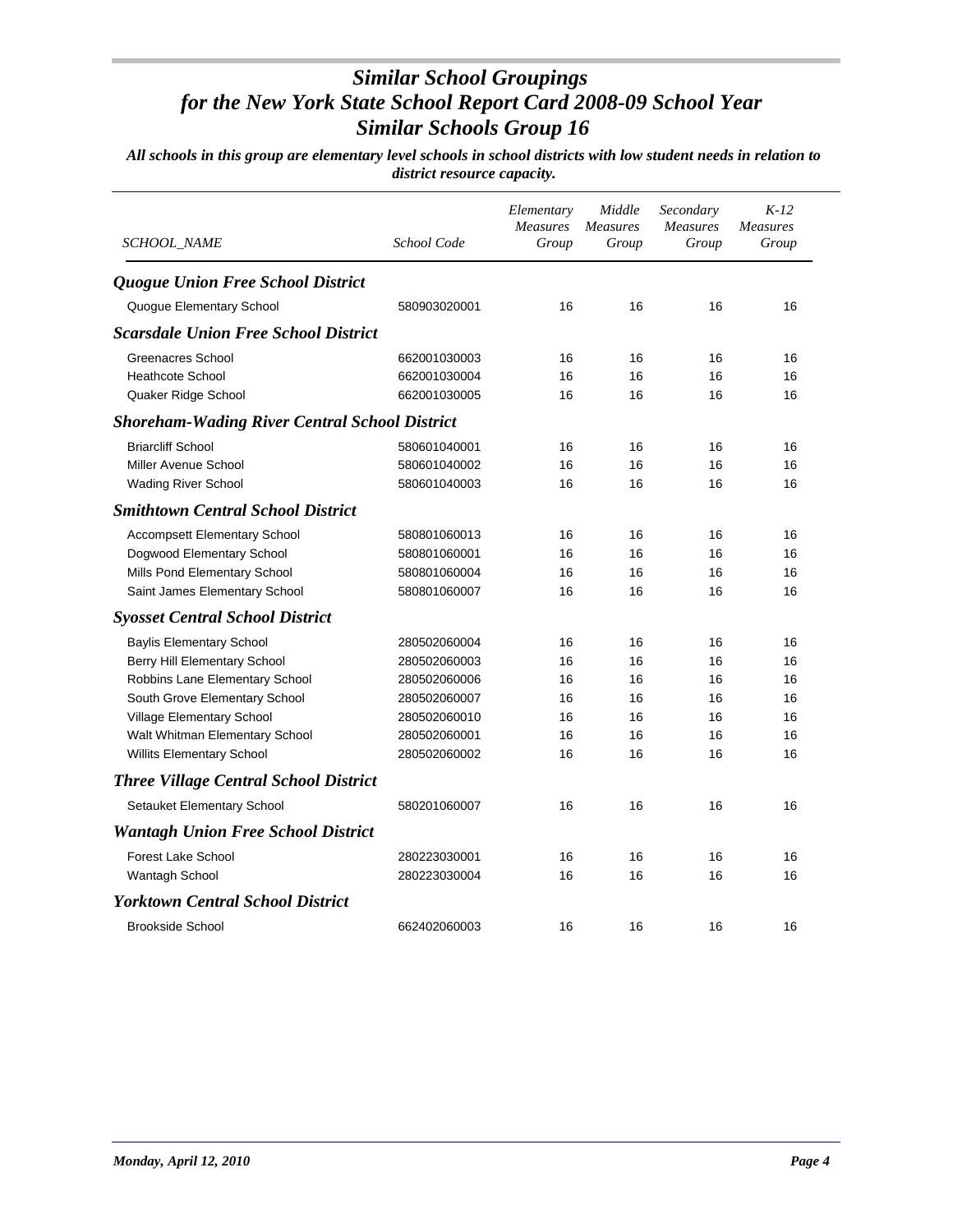| <i>SCHOOL_NAME</i>                                       | School Code                  | Elementary<br>Measures<br>Group | Middle<br><b>Measures</b><br>Group | Secondary<br>Measures<br>Group | $K-12$<br><b>Measures</b><br>Group |
|----------------------------------------------------------|------------------------------|---------------------------------|------------------------------------|--------------------------------|------------------------------------|
| <b>Amagansett Union Free School District</b>             |                              |                                 |                                    |                                |                                    |
| Amagansett School                                        | 580303020001                 | 17                              | 17                                 | 17                             | 17                                 |
| <b>Ardsley Union Free School District</b>                |                              |                                 |                                    |                                |                                    |
| Concord Road Elementary School                           | 660405030003                 | 17                              | 17                                 | 17                             | 17                                 |
| <b>Baldwin Union Free School District</b>                |                              |                                 |                                    |                                |                                    |
|                                                          |                              |                                 |                                    |                                |                                    |
| Meadow Elementary School                                 | 280210030005                 | 17                              | 17                                 | 17                             | 17                                 |
| Plaza Elementary School                                  | 280210030007<br>280210030010 | 17<br>17                        | 17<br>17                           | 17<br>17                       | 17<br>17                           |
| Steele Elementary School                                 |                              |                                 |                                    |                                |                                    |
| <b>Bayport-Blue Point Union Free School District</b>     |                              |                                 |                                    |                                |                                    |
| Sylvan Avenue Elementary School                          | 580505020003                 | 17                              | 17                                 | 17                             | 17                                 |
| <b>Bethlehem Central School District</b>                 |                              |                                 |                                    |                                |                                    |
| Clarksville Elementary School                            | 010306060001                 | 17                              | 17                                 | 17                             | 17                                 |
| Eagle Elementary School                                  | 010306060009                 | 17                              | 17                                 | 17                             | 17                                 |
| <b>Elsmere Elementary School</b>                         | 010306060003                 | 17                              | 17                                 | 17                             | 17                                 |
| <b>Glenmont Elementary School</b>                        | 010306060004                 | 17                              | 17                                 | 17                             | 17                                 |
| Hamagrael Elementary School                              | 010306060005                 | 17                              | 17                                 | 17                             | 17                                 |
| Slingerlands Elementary School                           | 010306060006                 | 17                              | 17                                 | 17                             | 17                                 |
| <b>Bethpage Union Free School District</b>               |                              |                                 |                                    |                                |                                    |
| <b>Central Boulevard Elementary School</b>               | 280521030002                 | 17                              | 17                                 | 17                             | 17                                 |
| Charles Campagne School                                  | 280521030003                 | 17                              | 17                                 | 17                             | 17                                 |
| <b>Brewster Central School District</b>                  |                              |                                 |                                    |                                |                                    |
| C V Starr Intermediate School                            | 480601060002                 | 17                              | 17                                 | 17                             | 17                                 |
| John F Kennedy Elementary School                         | 480601060004                 | 17                              | 17                                 | 17                             | 17                                 |
| <b>Brighton Central School District</b>                  |                              |                                 |                                    |                                |                                    |
| Council Rock Primary School                              | 260101060001                 | 17                              | 17                                 | 17                             | 17                                 |
| French Road Elementary School                            | 260101060010                 | 17                              | 17                                 | 17                             | 17                                 |
| <b>Burnt Hills-Ballston Lake Central School District</b> |                              |                                 |                                    |                                |                                    |
| Charlton Heights Elementary School                       | 520101060002                 | 17                              | 17                                 | 17                             | 17                                 |
| Francis L Stevens Elementary School                      | 520101060001                 | 17                              | 17                                 | 17                             | 17                                 |
| Pashley Elementary School                                | 520101060004                 | 17                              | 17                                 | 17                             | 17                                 |
| Chappaqua Central School District                        |                              |                                 |                                    |                                |                                    |
| Douglas G Grafflin School                                | 661004060001                 | 17                              | 17                                 | 17                             | 17                                 |
| <b>Clarence Central School District</b>                  |                              |                                 |                                    |                                |                                    |
| <b>Clarence Center Elementary School</b>                 | 140801060007                 | 17                              | 17                                 | 17                             | 17                                 |
| Harris Hill Elementary School                            | 140801060002                 | 17                              | 17                                 | 17                             | 17                                 |
| Ledgeview Elementary School                              | 140801060003                 | 17                              | 17                                 | 17                             | 17                                 |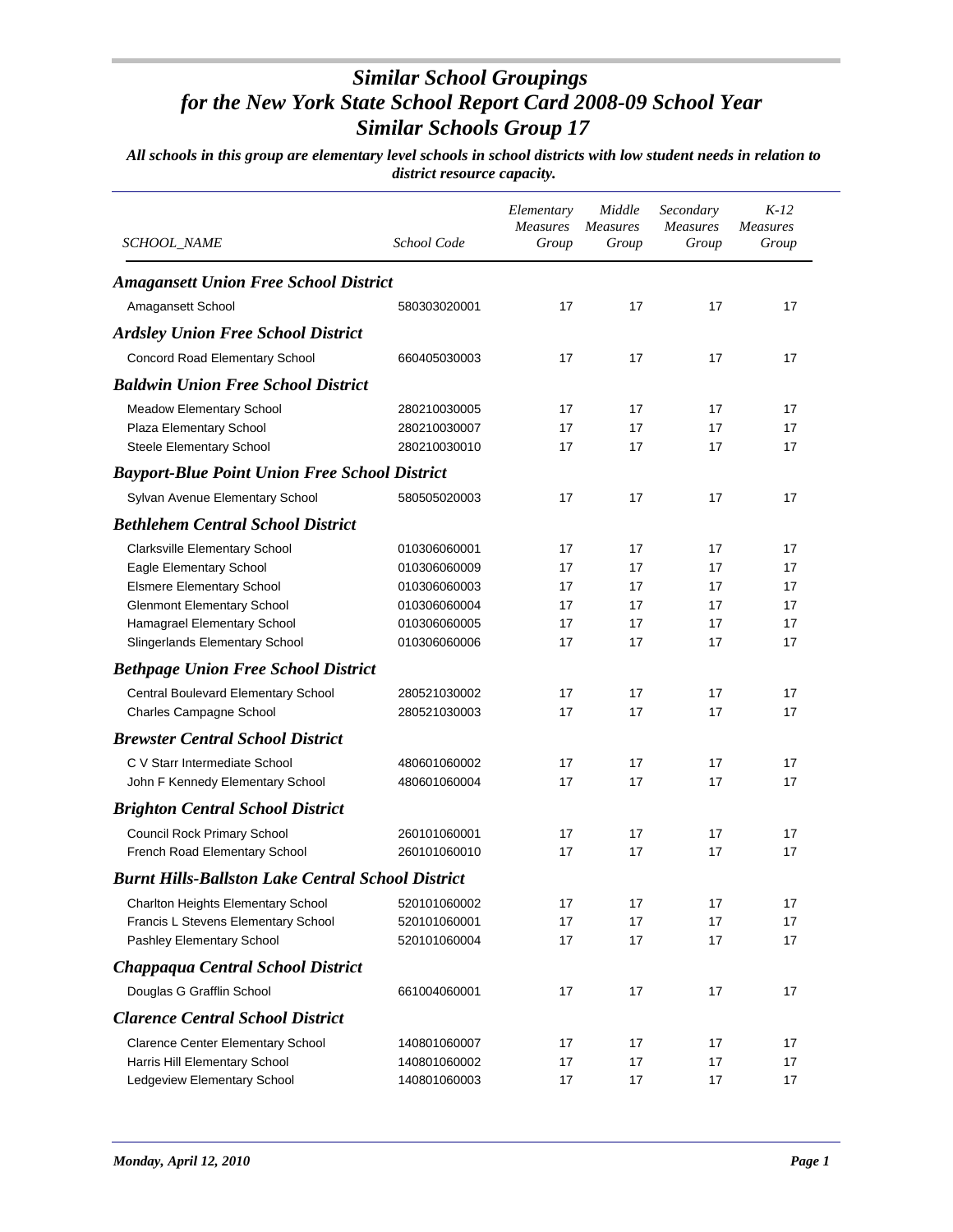| <b>SCHOOL_NAME</b>                                                  | School Code                  | Elementary<br>Measures<br>Group | Middle<br><b>Measures</b><br>Group | Secondary<br>Measures<br>Group | $K-12$<br><b>Measures</b><br>Group |
|---------------------------------------------------------------------|------------------------------|---------------------------------|------------------------------------|--------------------------------|------------------------------------|
| <b>Clarkstown Central School District</b>                           |                              |                                 |                                    |                                |                                    |
|                                                                     |                              |                                 |                                    |                                |                                    |
| <b>Congers Elementary School</b><br>Laurel Plains Elementary School | 500101060005<br>500101060006 | 17<br>17                        | 17<br>17                           | 17<br>17                       | 17<br>17                           |
| <b>Link Elementary School</b>                                       | 500101060007                 | 17                              | 17                                 | 17                             | 17                                 |
| Little Tor Elementary School                                        | 500101060001                 | 17                              | 17                                 | 17                             | 17                                 |
| New City Elementary School                                          | 500101060008                 | 17                              | 17                                 | 17                             | 17                                 |
| Strawtown Elementary School                                         | 500101060016                 | 17                              | 17                                 | 17                             | 17                                 |
| <b>Commack Union Free School District</b>                           |                              |                                 |                                    |                                |                                    |
| Rolling Hills School                                                | 580410030018                 | 17                              | 17                                 | 17                             | 17                                 |
| Sawmill Intermediate School                                         | 580410030021                 | 17                              | 17                                 | 17                             | 17                                 |
| Wood Park School                                                    | 580410030014                 | 17                              | 17                                 | 17                             | 17                                 |
| <b>East Aurora Union Free School District</b>                       |                              |                                 |                                    |                                |                                    |
| Main Street Elementary School                                       | 140301030006                 | 17                              | 17                                 | 17                             | 17                                 |
| Parkdale Elementary School                                          | 140301030001                 | 17                              | 17                                 | 17                             | 17                                 |
| <b>East Meadow Union Free School District</b>                       |                              |                                 |                                    |                                |                                    |
| Barnum Woods School                                                 | 280203030001                 | 17                              | 17                                 | 17                             | 17                                 |
| <b>East Moriches Union Free School District</b>                     |                              |                                 |                                    |                                |                                    |
| East Moriches Elementary School                                     | 580234020002                 | 17                              | 17                                 | 17                             | 17                                 |
| <b>East Quogue Union Free School District</b>                       |                              |                                 |                                    |                                |                                    |
| East Quogue School                                                  | 580917020001                 | 17                              | 17                                 | 17                             | 17                                 |
| <b>East Williston Union Free School District</b>                    |                              |                                 |                                    |                                |                                    |
| North Side School                                                   | 280402030001                 | 17                              | 17                                 | 17                             | 17                                 |
| <b>Eastchester Union Free School District</b>                       |                              |                                 |                                    |                                |                                    |
| Anne Hutchinson School                                              | 660301030001                 | 17                              | 17                                 | 17                             | 17                                 |
| Greenvale School                                                    | 660301030003                 | 17                              | 17                                 | 17                             | 17                                 |
| Waverly Early Childhood Center                                      | 660301030004                 | 17                              | 17                                 | 17                             | 17                                 |
| <b>Eastport-South Manor Csd</b>                                     |                              |                                 |                                    |                                |                                    |
| Dayton Avenue School                                                | 580912060004                 | 17                              | 17                                 | 17                             | 17                                 |
| Eastport Elementary School                                          | 580912060002                 | 17                              | 17                                 | 17                             | 17                                 |
| South Street School                                                 | 580912060003                 | 17                              | 17                                 | 17                             | 17                                 |
| <b>Fayetteville-Manlius Central School District</b>                 |                              |                                 |                                    |                                |                                    |
| <b>Enders Road Elementary School</b>                                | 421001060008                 | 17                              | 17                                 | 17                             | 17                                 |
| Fayetteville Elementary School                                      | 421001060001                 | 17                              | 17                                 | 17                             | 17                                 |
| Mott Road Elementary School                                         | 421001060007                 | 17                              | 17                                 | 17                             | 17                                 |
| <b>Fire Island Union Free School District</b>                       |                              |                                 |                                    |                                |                                    |
| <b>Woodhull School</b>                                              | 580514020001                 | 17                              | 17                                 | 17                             | 17                                 |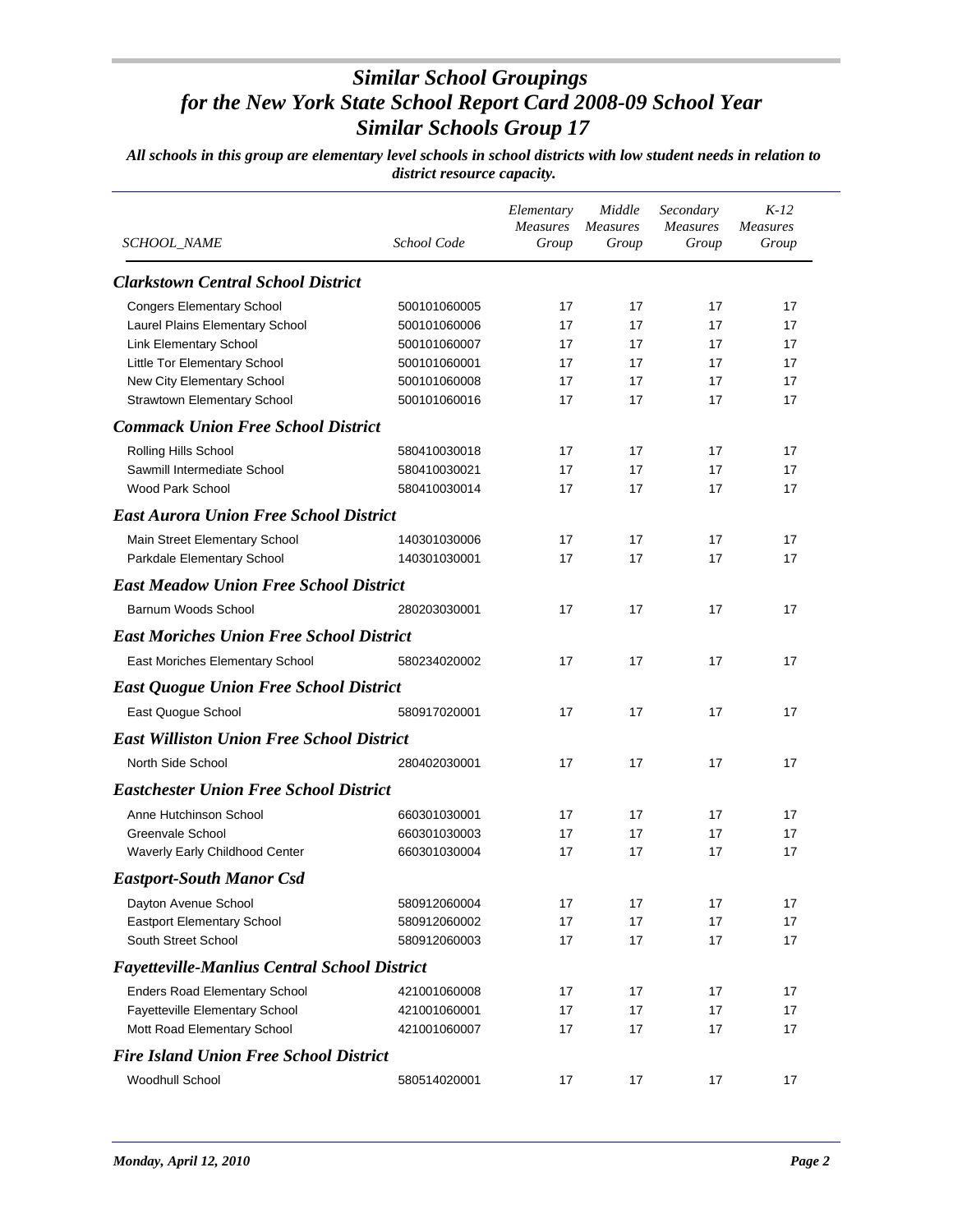| SCHOOL_NAME                                                         | School Code                  | Elementary<br><b>Measures</b><br>Group | Middle<br><b>Measures</b><br>Group | Secondary<br><b>Measures</b><br>Group | $K-12$<br><b>Measures</b><br>Group |
|---------------------------------------------------------------------|------------------------------|----------------------------------------|------------------------------------|---------------------------------------|------------------------------------|
| <b>Floral Park-Bellerose Union Free School District</b>             |                              |                                        |                                    |                                       |                                    |
| <b>Floral Park Bellerose School</b><br>John Lewis Childs School     | 280222020001<br>280222020002 | 17<br>17                               | 17<br>17                           | 17<br>17                              | 17<br>17                           |
| <b>Franklin Square Union Free School District</b>                   |                              |                                        |                                    |                                       |                                    |
| John Street School<br><b>Polk Street School</b>                     | 280217020001<br>280217020003 | 17<br>17                               | 17<br>17                           | 17<br>17                              | 17<br>17                           |
| <b>Great Neck Union Free School District</b>                        |                              |                                        |                                    |                                       |                                    |
| Saddle Rock School                                                  | 280407030010                 | 17                                     | 17                                 | 17                                    | 17                                 |
| <b>Guilderland Central School District</b>                          |                              |                                        |                                    |                                       |                                    |
| <b>Altamont Elementary School</b>                                   | 010802060001                 | 17                                     | 17                                 | 17                                    | 17                                 |
| Lynnwood Elementary School                                          | 010802060007                 | 17                                     | 17                                 | 17                                    | 17                                 |
| Pine Bush Elementary School                                         | 010802060009                 | 17                                     | 17                                 | 17                                    | 17                                 |
| Westmere Elementary School                                          | 010802060004                 | 17                                     | 17                                 | 17                                    | 17                                 |
| <b>Haldane Central School District</b>                              |                              |                                        |                                    |                                       |                                    |
| Haldane Elementary/Middle School                                    | 480401040001                 | 17                                     | 17                                 | 17                                    | 17                                 |
| <b>Half Hollow Hills Central School District</b>                    |                              |                                        |                                    |                                       |                                    |
| <b>Chestnut Hill Elementary School</b>                              | 580405060015                 | 17                                     | 17                                 | 17                                    | 17                                 |
| Forest Park Elementary School                                       | 580405060002                 | 17                                     | 17                                 | 17                                    | 17                                 |
| Signal Hill Elementary School<br>Vanderbilt Elementary School       | 580405060013<br>580405060011 | 17<br>17                               | 17<br>17                           | 17<br>17                              | 17<br>17                           |
|                                                                     |                              |                                        |                                    |                                       |                                    |
| <b>Harborfields Central School District</b>                         |                              |                                        |                                    |                                       |                                    |
| Thomas J Lahey Elementary School<br>Washington Drive Primary School | 580406060009<br>580406060001 | 17<br>17                               | 17<br>17                           | 17<br>17                              | 17<br>17                           |
| <b>Harrison Central School District</b>                             |                              |                                        |                                    |                                       |                                    |
| Harrison Avenue Elementary School                                   | 660501060002                 | 17                                     | 17                                 | 17                                    | 17                                 |
|                                                                     |                              |                                        |                                    |                                       |                                    |
| <b>Hastings-On-Hudson Union Free School District</b>                |                              |                                        |                                    |                                       |                                    |
| Hillside Elementary School                                          | 660404030001                 | 17                                     | 17                                 | 17                                    | 17                                 |
| <b>Hauppauge Union Free School District</b>                         |                              |                                        |                                    |                                       |                                    |
| <b>Bretton Woods Elementary School</b>                              | 580506030004                 | 17                                     | 17                                 | 17                                    | 17                                 |
| <b>Hendrick Hudson Central School District</b>                      |                              |                                        |                                    |                                       |                                    |
| Frank G Lindsey Elementary School                                   | 660203060002                 | 17                                     | 17                                 | 17                                    | 17                                 |
| <b>Herricks Union Free School District</b>                          |                              |                                        |                                    |                                       |                                    |
| <b>Center Street School</b>                                         | 280409030001                 | 17                                     | 17                                 | 17                                    | 17                                 |
| Denton Avenue School                                                | 280409030002                 | 17                                     | 17                                 | 17                                    | 17                                 |
| <b>Hewlett-Woodmere Union Free School District</b>                  |                              |                                        |                                    |                                       |                                    |
| <b>Hewlett Elementary School</b>                                    | 280214030002                 | 17                                     | 17                                 | 17                                    | 17                                 |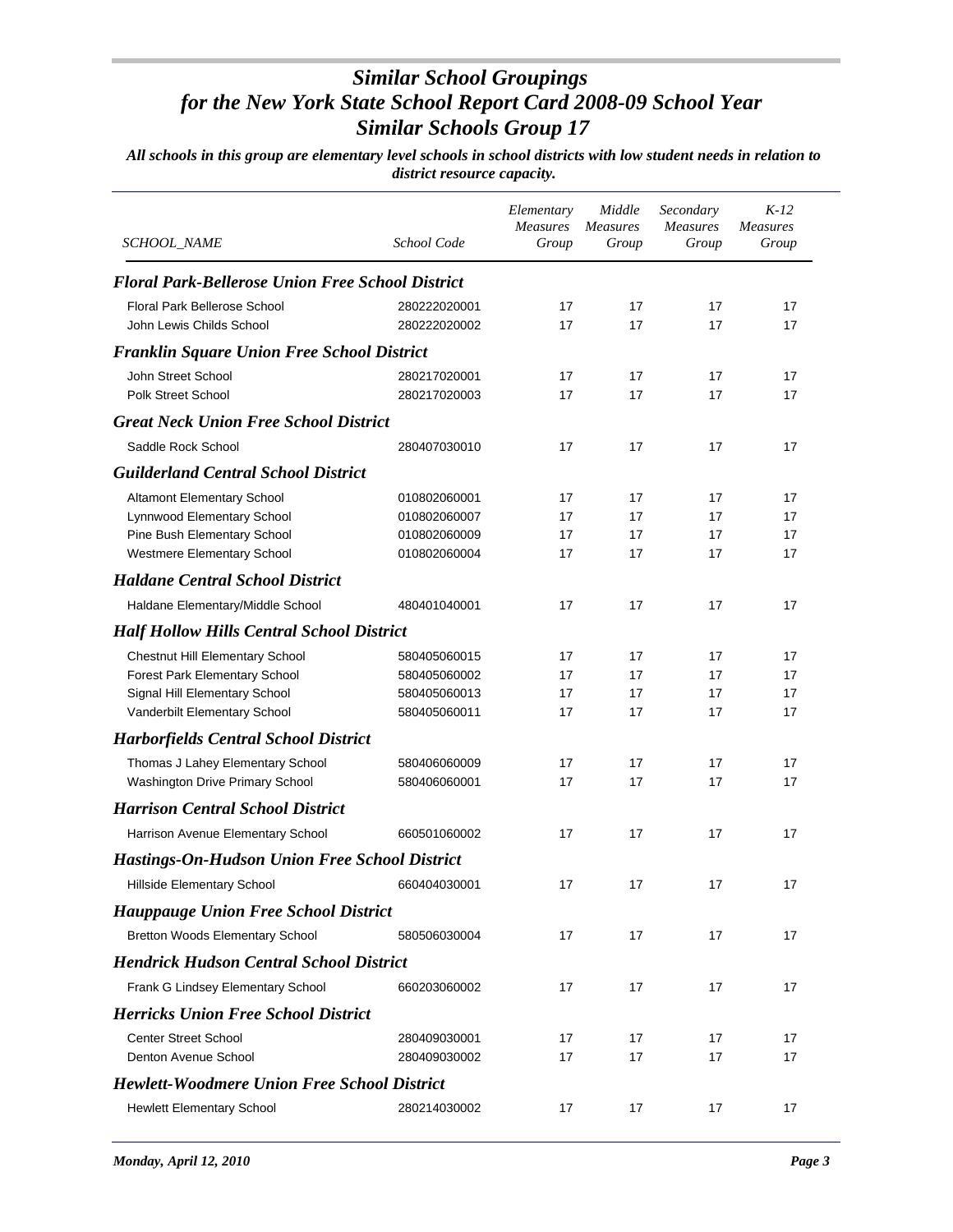| <i>SCHOOL_NAME</i>                                               | School Code  | Elementary<br><b>Measures</b><br>Group | Middle<br><i>Measures</i><br>Group | Secondary<br><b>Measures</b><br>Group | $K-12$<br><b>Measures</b><br>Group |
|------------------------------------------------------------------|--------------|----------------------------------------|------------------------------------|---------------------------------------|------------------------------------|
| <b>Irvington Union Free School District</b>                      |              |                                        |                                    |                                       |                                    |
| Dows Lane (K-3) School                                           | 660402020004 | 17                                     | 17                                 | 17                                    | 17                                 |
| Main Street School School (4-5)                                  | 660402020002 | 17                                     | 17                                 | 17                                    | 17                                 |
| <b>Jericho Union Free School District</b>                        |              |                                        |                                    |                                       |                                    |
| George A Jackson School                                          | 280515030002 | 17                                     | 17                                 | 17                                    | 17                                 |
| <b>Kings Park Central School District</b>                        |              |                                        |                                    |                                       |                                    |
| Fort Salonga Elementary School                                   | 580805060006 | 17                                     | 17                                 | 17                                    | 17                                 |
| Rj O Intermediate School                                         | 580805060001 | 17                                     | 17                                 | 17                                    | 17                                 |
| <b>Lynbrook Union Free School District</b>                       |              |                                        |                                    |                                       |                                    |
| Kindergarten Center                                              | 280220030001 | 17                                     | 17                                 | 17                                    | 17                                 |
| <b>West End School</b>                                           | 280220030004 | 17                                     | 17                                 | 17                                    | 17                                 |
| <b>Mahopac Central School District</b>                           |              |                                        |                                    |                                       |                                    |
| Austin Road Elementary School                                    | 480101060002 | 17                                     | 17                                 | 17                                    | 17                                 |
| Fulmar Road Elementary School                                    | 480101060006 | 17                                     | 17                                 | 17                                    | 17                                 |
| <b>Mamaroneck Union Free School District</b>                     |              |                                        |                                    |                                       |                                    |
| <b>Chatsworth Avenue School</b>                                  | 660701030002 | 17                                     | 17                                 | 17                                    | 17                                 |
| <b>Manhasset Union Free School District</b>                      |              |                                        |                                    |                                       |                                    |
| Shelter Rock Elementary School                                   | 280406030004 | 17                                     | 17                                 | 17                                    | 17                                 |
| <b>Massapequa Union Free School District</b>                     |              |                                        |                                    |                                       |                                    |
| Fairfield Elementary School                                      | 280523030004 | 17                                     | 17                                 | 17                                    | 17                                 |
| Lockhart Elementary School                                       | 280523030006 | 17                                     | 17                                 | 17                                    | 17                                 |
| <b>Miller Place Union Free School District</b>                   |              |                                        |                                    |                                       |                                    |
| Andrew Muller Primary School                                     | 580208020002 | 17                                     | 17                                 | 17                                    | 17                                 |
| Sound Beach School                                               | 580208020004 | 17                                     | 17                                 | 17                                    | 17                                 |
| <b>Montauk Union Free School District</b>                        |              |                                        |                                    |                                       |                                    |
| <b>Montauk School</b>                                            | 580306020001 | 17                                     | 17                                 | 17                                    | 17                                 |
| <b>Mount Pleasant Central School District</b>                    |              |                                        |                                    |                                       |                                    |
| <b>Columbus Elementary School</b>                                | 660801060005 | 17                                     | 17                                 | 17                                    | 17                                 |
| Hawthorne Elementary School                                      | 660801060003 | 17                                     | 17                                 | 17                                    | 17                                 |
| <b>Nanuet Union Free School District</b>                         |              |                                        |                                    |                                       |                                    |
| <b>Highview Elementary School</b>                                | 500108030001 | 17                                     | 17                                 | 17                                    | 17                                 |
| <b>New Hartford Central School District</b>                      |              |                                        |                                    |                                       |                                    |
| <b>Hughes Elementary School</b>                                  | 411501060003 | 17                                     | 17                                 | 17                                    | 17                                 |
| Robert L Bradley Elementary School                               | 411501060004 | 17                                     | 17                                 | 17                                    | 17                                 |
| <b>New Hyde Park-Garden City Park Union Free School District</b> |              |                                        |                                    |                                       |                                    |
| Manor Oaks William Bowie School                                  | 280405020004 | 17                                     | 17                                 | 17                                    | 17                                 |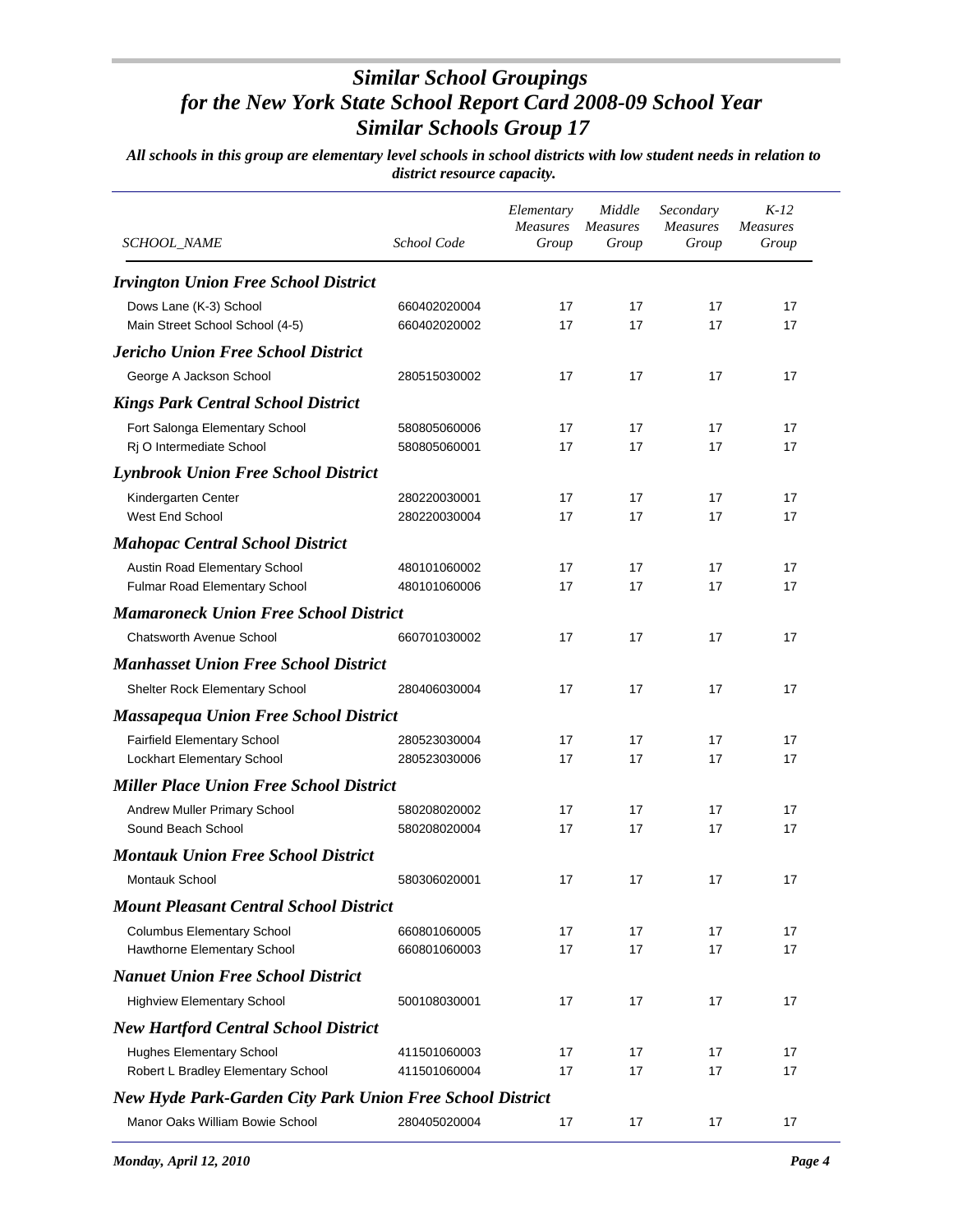| SCHOOL_NAME                                                | School Code  | Elementary<br><b>Measures</b><br>Group | Middle<br><b>Measures</b><br>Group | Secondary<br><b>Measures</b><br>Group | $K-12$<br><b>Measures</b><br>Group |
|------------------------------------------------------------|--------------|----------------------------------------|------------------------------------|---------------------------------------|------------------------------------|
| Niskayuna Central School District                          |              |                                        |                                    |                                       |                                    |
| Craig School                                               | 530301060002 | 17                                     | 17                                 | 17                                    | 17                                 |
| <b>Glencliff School</b>                                    | 530301060003 | 17                                     | 17                                 | 17                                    | 17                                 |
| Hillside School                                            | 530301060004 | 17                                     | 17                                 | 17                                    | 17                                 |
| Rosendale School                                           | 530301060005 | 17                                     | 17                                 | 17                                    | 17                                 |
| <b>North Bellmore Union Free School District</b>           |              |                                        |                                    |                                       |                                    |
| Jacob Gunther Elementary School                            | 280204020001 | 17                                     | 17                                 | 17                                    | 17                                 |
| John G Dinkelmeyer School                                  | 280204020006 | 17                                     | 17                                 | 17                                    | 17                                 |
| Martin Avenue Elementary School                            | 280204020007 | 17                                     | 17                                 | 17                                    | 17                                 |
| Park Avenue School                                         | 280204020004 | 17                                     | 17                                 | 17                                    | 17                                 |
| Saw Mill Road School                                       | 280204020005 | 17                                     | 17                                 | 17                                    | 17                                 |
| <b>North Colonie Csd</b>                                   |              |                                        |                                    |                                       |                                    |
| <b>Boght Hills School</b>                                  | 010623060003 | 17                                     | 17                                 | 17                                    | 17                                 |
| Loudonville School                                         | 010623060007 | 17                                     | 17                                 | 17                                    | 17                                 |
| Southgate School                                           | 010623060008 | 17                                     | 17                                 | 17                                    | 17                                 |
| <b>North Merrick Union Free School District</b>            |              |                                        |                                    |                                       |                                    |
| Camp Avenue School                                         | 280229020001 | 17                                     | 17                                 | 17                                    | 17                                 |
| Harold D Fayette School                                    | 280229020002 | 17                                     | 17                                 | 17                                    | 17                                 |
| <b>North Salem Central School District</b>                 |              |                                        |                                    |                                       |                                    |
| Pequenakonck Elementary School                             | 661301040002 | 17                                     | 17                                 | 17                                    | 17                                 |
| <b>North Shore Central School District</b>                 |              |                                        |                                    |                                       |                                    |
| Glen Head Elementary School                                | 280501060001 | 17                                     | 17                                 | 17                                    | 17                                 |
| Glenwood Landing Elementary School                         | 280501060002 | 17                                     | 17                                 | 17                                    | 17                                 |
| Sea Cliff Elementary School                                | 280501060003 | 17                                     | 17                                 | 17                                    | 17                                 |
| <b>Northport-East Northport Union Free School District</b> |              |                                        |                                    |                                       |                                    |
| <b>Bellerose Elementary School</b>                         | 580404030011 | 17                                     | 17                                 | 17                                    | 17                                 |
| Dickinson Avenue Elementary School                         | 580404030001 | 17                                     | 17                                 | 17                                    | 17                                 |
| Norwood Avenue School                                      | 580404030004 | 17                                     | 17                                 | 17                                    | 17                                 |
| <b>Oceanside Union Free School District</b>                |              |                                        |                                    |                                       |                                    |
| School 2                                                   | 280211030002 | 17                                     | 17                                 | 17                                    | 17                                 |
| School 3                                                   | 280211030003 | 17                                     | 17                                 | 17                                    | 17                                 |
| School 6-Kindergarten Center                               | 280211030016 | 17                                     | 17                                 | 17                                    | 17                                 |
| School 93-Boardman Elem School                             | 280211030007 | 17                                     | 17                                 | 17                                    | 17                                 |
| <b>Orchard Park Central School District</b>                |              |                                        |                                    |                                       |                                    |
| Eggert Road Elementary School                              | 142301060003 | 17                                     | 17                                 | 17                                    | 17                                 |
| Ellicott Road Elementary School                            | 142301060007 | 17                                     | 17                                 | 17                                    | 17                                 |
| South Davis Elementary School                              | 142301060005 | 17                                     | 17                                 | 17                                    | 17                                 |
| <b>Oysterponds Union Free School District</b>              |              |                                        |                                    |                                       |                                    |
| <b>Oysterponds Elementary School</b>                       | 581002020001 | 17                                     | 17                                 | 17                                    | 17                                 |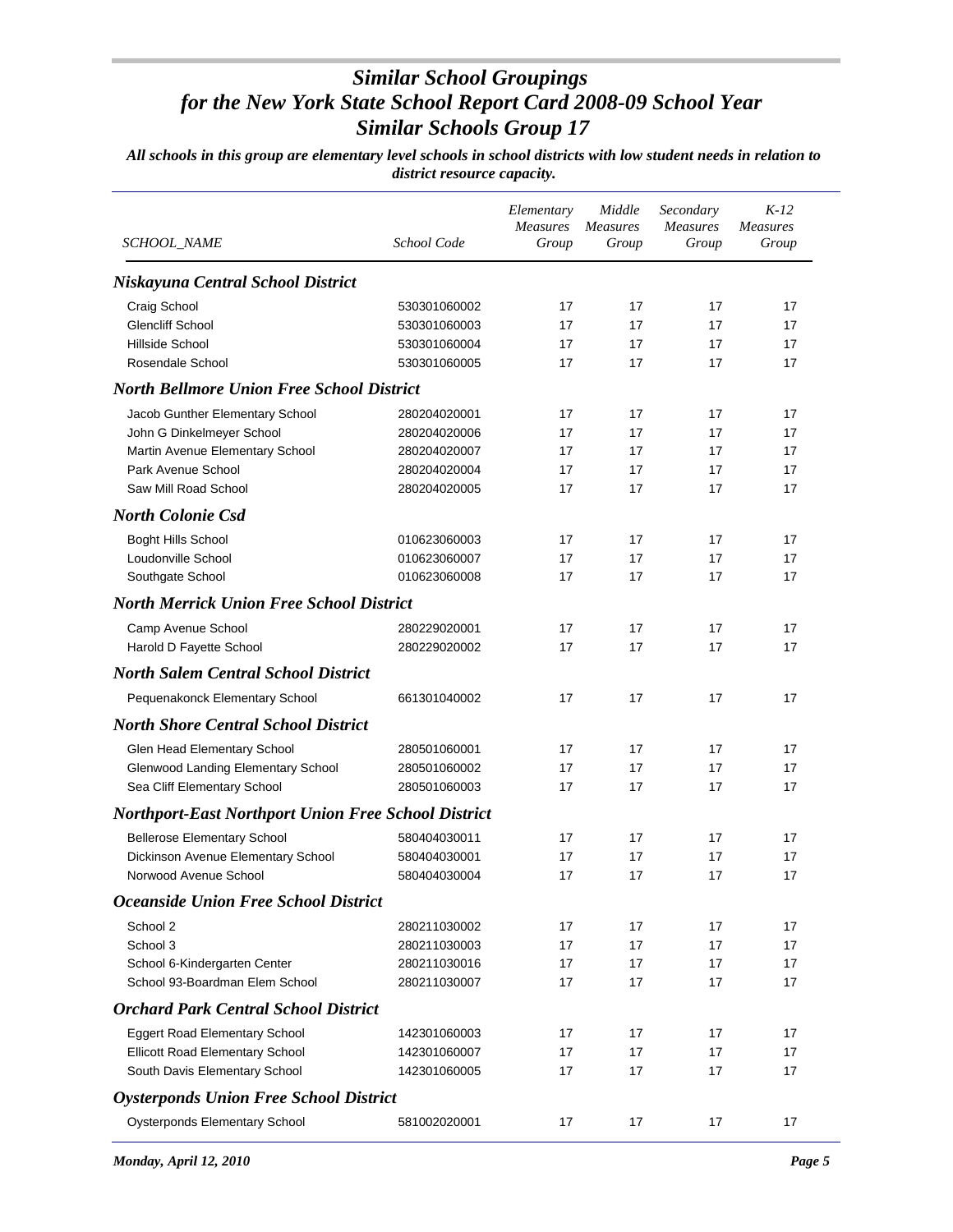| <b>SCHOOL_NAME</b>                                    | School Code  | Elementary<br><b>Measures</b><br>Group | Middle<br><b>Measures</b><br>Group | Secondary<br><b>Measures</b><br>Group | $K-12$<br><b>Measures</b><br>Group |
|-------------------------------------------------------|--------------|----------------------------------------|------------------------------------|---------------------------------------|------------------------------------|
| <b>Pearl River Union Free School District</b>         |              |                                        |                                    |                                       |                                    |
| Franklin Avenue School                                | 500308030010 | 17                                     | 17                                 | 17                                    | 17                                 |
| Lincoln Avenue School                                 | 500308030011 | 17                                     | 17                                 | 17                                    | 17                                 |
| <b>Pittsford Central School District</b>              |              |                                        |                                    |                                       |                                    |
| Allen Creek School                                    | 261401060001 | 17                                     | 17                                 | 17                                    | 17                                 |
| Jefferson Road School                                 | 261401060002 | 17                                     | 17                                 | 17                                    | 17                                 |
| <b>Thornell Road School</b>                           | 261401060009 | 17                                     | 17                                 | 17                                    | 17                                 |
| <b>Plainedge Union Free School District</b>           |              |                                        |                                    |                                       |                                    |
| <b>Charles E Schwarting School</b>                    | 280518030006 | 17                                     | 17                                 | 17                                    | 17                                 |
| Eastplain School                                      | 280518030002 | 17                                     | 17                                 | 17                                    | 17                                 |
| John H West School                                    | 280518030003 | 17                                     | 17                                 | 17                                    | 17                                 |
| <b>Plainview-Old Bethpage Central School District</b> |              |                                        |                                    |                                       |                                    |
| Parkway School                                        | 280504060004 | 17                                     | 17                                 | 17                                    | 17                                 |
| Pasadena Elementary School                            | 280504060001 | 17                                     | 17                                 | 17                                    | 17                                 |
| <b>Stratford Road School</b>                          | 280504060015 | 17                                     | 17                                 | 17                                    | 17                                 |
| <b>Pleasantville Union Free School District</b>       |              |                                        |                                    |                                       |                                    |
| <b>Bedford Road School</b>                            | 660809030002 | 17                                     | 17                                 | 17                                    | 17                                 |
| <b>Putnam Valley Central School District</b>          |              |                                        |                                    |                                       |                                    |
| Putnam Valley Elementary School                       | 480503040003 | 17                                     | 17                                 | 17                                    | 17                                 |
| <b>Ramapo Central School District (Suffern)</b>       |              |                                        |                                    |                                       |                                    |
| Cherry Lane Elementary School                         | 500401060001 | 17                                     | 17                                 | 17                                    | 17                                 |
| Montebello Road School                                | 500401060010 | 17                                     | 17                                 | 17                                    | 17                                 |
| Viola Elementary School                               | 500401060012 | 17                                     | 17                                 | 17                                    | 17                                 |
| <b>Remsenburg-Speonk Union Free School District</b>   |              |                                        |                                    |                                       |                                    |
| Remsenburg-Speonk Elementary School                   | 580901020001 | 17                                     | 17                                 | 17                                    | 17                                 |
| <b>Rhinebeck Central School District</b>              |              |                                        |                                    |                                       |                                    |
| <b>Chancellor Livingston Elementary School</b>        | 131801040002 | 17                                     | 17                                 | 17                                    | 17                                 |
| <b>Rockville Centre Union Free School District</b>    |              |                                        |                                    |                                       |                                    |
| <b>Hewitt School</b>                                  | 280221030005 | 17                                     | 17                                 | 17                                    | 17                                 |
| William S Covert School                               | 280221030006 | 17                                     | 17                                 | 17                                    | 17                                 |
| <b>Wilson School</b>                                  | 280221030008 | 17                                     | 17                                 | 17                                    | 17                                 |
| <b>Roslyn Union Free School District</b>              |              |                                        |                                    |                                       |                                    |
| Harbor Hill School                                    | 280403030007 | 17                                     | 17                                 | 17                                    | 17                                 |
| <b>Rye City School District</b>                       |              |                                        |                                    |                                       |                                    |
| Midland School                                        | 661800010001 | 17                                     | 17                                 | 17                                    | 17                                 |
| <b>Milton School</b>                                  | 661800010002 | 17                                     | 17                                 | 17                                    | 17                                 |
| Osborn School                                         | 661800010003 | 17                                     | 17                                 | 17                                    | 17                                 |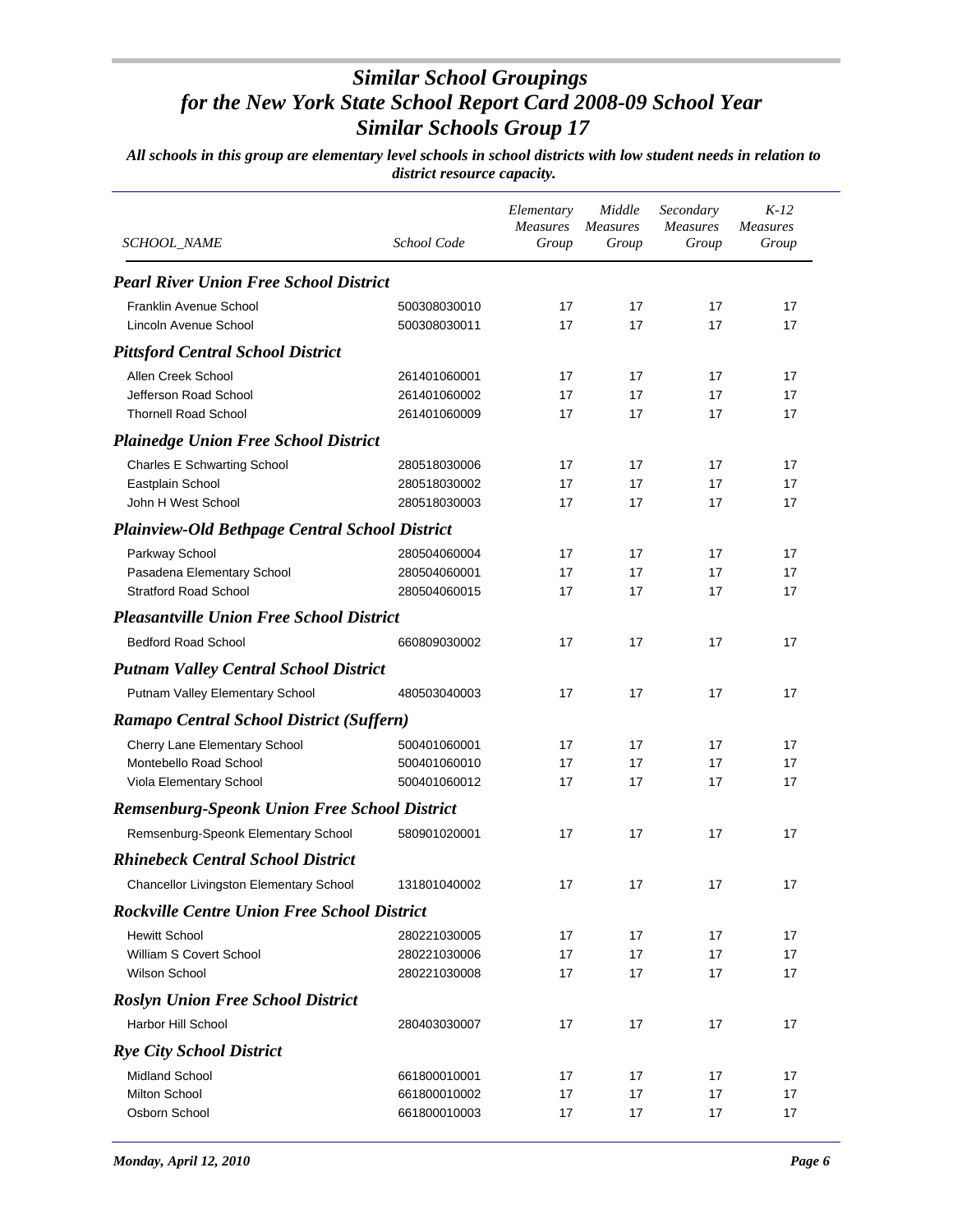| SCHOOL_NAME                                     | School Code  | Elementary<br><b>Measures</b><br>Group | Middle<br><b>Measures</b><br>Group | Secondary<br><b>Measures</b><br>Group | $K-12$<br><b>Measures</b><br>Group |
|-------------------------------------------------|--------------|----------------------------------------|------------------------------------|---------------------------------------|------------------------------------|
| <b>Sag Harbor Union Free School District</b>    |              |                                        |                                    |                                       |                                    |
| Sag Harbor Elementary School                    | 580305020001 | 17                                     | 17                                 | 17                                    | 17                                 |
| <b>Sayville Union Free School District</b>      |              |                                        |                                    |                                       |                                    |
| Cherry Avenue Elementary School                 | 580504030001 | 17                                     | 17                                 | 17                                    | 17                                 |
| Lincoln Avenue Elementary School                | 580504030006 | 17                                     | 17                                 | 17                                    | 17                                 |
| Sunrise Drive Elementary School                 | 580504030003 | 17                                     | 17                                 | 17                                    | 17                                 |
| <b>Scarsdale Union Free School District</b>     |              |                                        |                                    |                                       |                                    |
| Edgewood School                                 | 662001030001 | 17                                     | 17                                 | 17                                    | 17                                 |
| Fox Meadow School                               | 662001030002 | 17                                     | 17                                 | 17                                    | 17                                 |
| <b>Seaford Union Free School District</b>       |              |                                        |                                    |                                       |                                    |
| Seaford Harbor School                           | 280206030003 | 17                                     | 17                                 | 17                                    | 17                                 |
| Seaford Manor School                            | 280206030004 | 17                                     | 17                                 | 17                                    | 17                                 |
| <b>Skaneateles Central School District</b>      |              |                                        |                                    |                                       |                                    |
| State Street Intermediate School                | 421601060004 | 17                                     | 17                                 | 17                                    | 17                                 |
| Waterman Elementary School                      | 421601060003 | 17                                     | 17                                 | 17                                    | 17                                 |
| <b>Smithtown Central School District</b>        |              |                                        |                                    |                                       |                                    |
| Branch Brook Elementary School                  | 580801060015 | 17                                     | 17                                 | 17                                    | 17                                 |
| Mount Pleasant Elementary School                | 580801060005 | 17                                     | 17                                 | 17                                    | 17                                 |
| Nesconset Elementary School                     | 580801060006 | 17                                     | 17                                 | 17                                    | 17                                 |
| Smithtown Elementary School                     | 580801060008 | 17                                     | 17                                 | 17                                    | 17                                 |
| <b>Tackan Elementary School</b>                 | 580801060018 | 17                                     | 17                                 | 17                                    | 17                                 |
| <b>Somers Central School District</b>           |              |                                        |                                    |                                       |                                    |
| Primrose School                                 | 662101060002 | 17                                     | 17                                 | 17                                    | 17                                 |
| Somers Intermediate School                      | 662101060003 | 17                                     | 17                                 | 17                                    | 17                                 |
| <b>South Orangetown Central School District</b> |              |                                        |                                    |                                       |                                    |
| Cottage Lane Elementary School                  | 500301060009 | 17                                     | 17                                 | 17                                    | 17                                 |
| Tappan Zee Elementary School                    | 500301060004 | 17                                     | 17                                 | 17                                    | 17                                 |
| William O Schaefer Elementary School            | 500301060006 | 17                                     | 17                                 | 17                                    | 17                                 |
| <b>Three Village Central School District</b>    |              |                                        |                                    |                                       |                                    |
| Arrowhead Elementary School                     | 580201060003 | 17                                     | 17                                 | 17                                    | 17                                 |
| Minnesauke Elementary School                    | 580201060008 | 17                                     | 17                                 | 17                                    | 17                                 |
| Nassakeag Elementary School                     | 580201060004 | 17                                     | 17                                 | 17                                    | 17                                 |
| William Sidney Mount School                     | 580201060006 | 17                                     | 17                                 | 17                                    | 17                                 |
| <b>Tuxedo Union Free School District</b>        |              |                                        |                                    |                                       |                                    |
| George Grant Mason Elementary School            | 441903020002 | 17                                     | 17                                 | 17                                    | 17                                 |
| <b>Voorheesville Central School District</b>    |              |                                        |                                    |                                       |                                    |
| Voorheesville Elementary School                 | 011003060001 | 17                                     | 17                                 | 17                                    | 17                                 |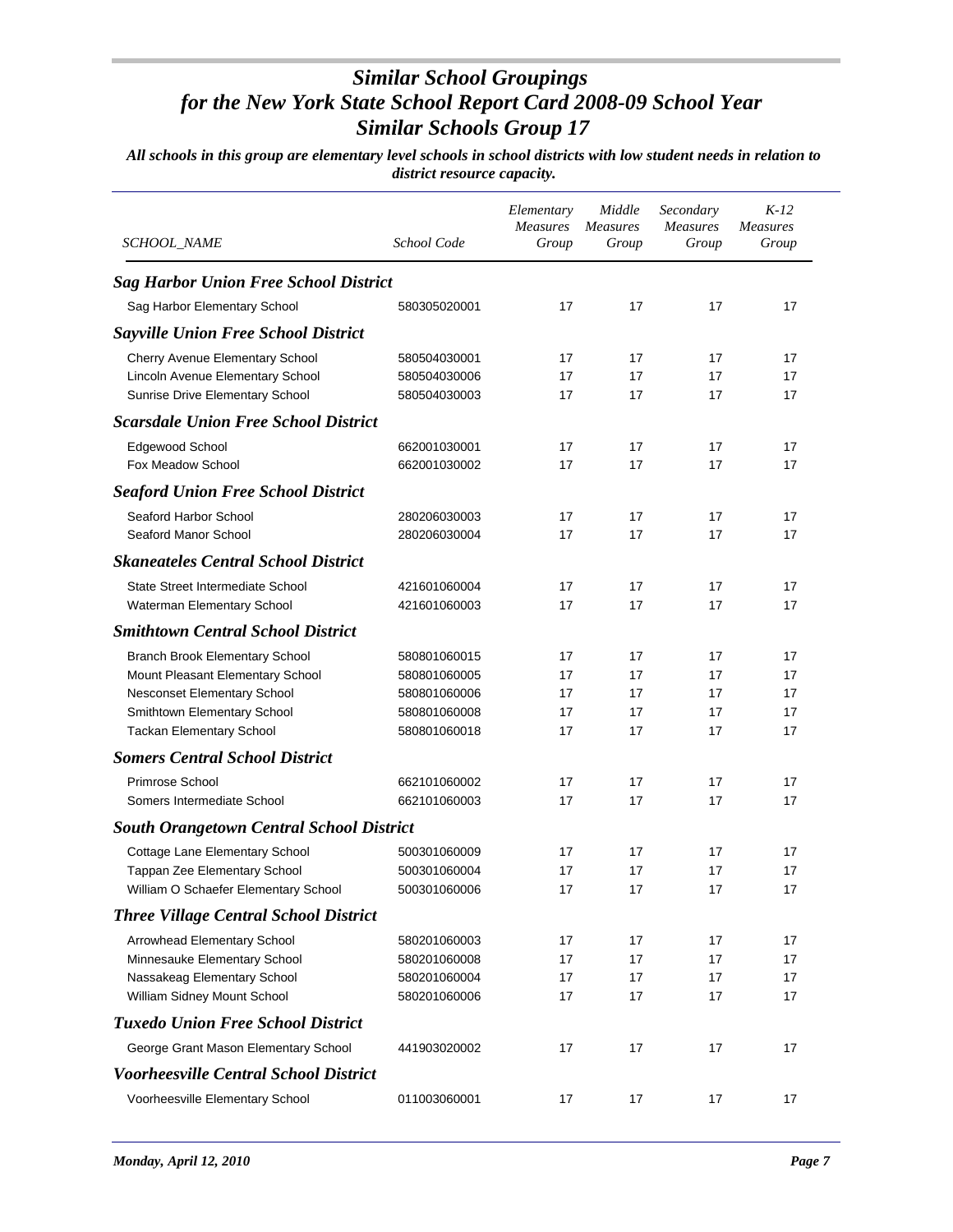| <b>SCHOOL_NAME</b>                            | School Code  | Elementary<br><b>Measures</b><br>Group | Middle<br><b>Measures</b><br>Group | Secondary<br><b>Measures</b><br>Group | $K-12$<br><b>Measures</b><br>Group |
|-----------------------------------------------|--------------|----------------------------------------|------------------------------------|---------------------------------------|------------------------------------|
| <b>Wantagh Union Free School District</b>     |              |                                        |                                    |                                       |                                    |
| <b>Mandalay School</b>                        | 280223030002 | 17                                     | 17                                 | 17                                    | 17                                 |
| <b>Warwick Valley Central School District</b> |              |                                        |                                    |                                       |                                    |
| Kings Elementary School                       | 442101060006 | 17                                     | 17                                 | 17                                    | 17                                 |
| Pine Island School                            | 442101060001 | 17                                     | 17                                 | 17                                    | 17                                 |
| Sanfordville Elementary School                | 442101060007 | 17                                     | 17                                 | 17                                    | 17                                 |
| <b>West Islip Union Free School District</b>  |              |                                        |                                    |                                       |                                    |
| <b>Bayview Elementary School</b>              | 580509030001 | 17                                     | 17                                 | 17                                    | 17                                 |
| <b>Manetuck Elementary School</b>             | 580509030004 | 17                                     | 17                                 | 17                                    | 17                                 |
| <b>Oquenock Elementary School</b>             | 580509030005 | 17                                     | 17                                 | 17                                    | 17                                 |
| Paul E Kirdahy Elementary School              | 580509030003 | 17                                     | 17                                 | 17                                    | 17                                 |
| Paul J Bellew Elementary School               | 580509030007 | 17                                     | 17                                 | 17                                    | 17                                 |
| Westbrook Elementary School                   | 580509030009 | 17                                     | 17                                 | 17                                    | 17                                 |
| <b>Yorktown Central School District</b>       |              |                                        |                                    |                                       |                                    |
| <b>Crompond School</b>                        | 662402060004 | 17                                     | 17                                 | 17                                    | 17                                 |
| French Hill Elementary School                 | 662402060006 | 17                                     | 17                                 | 17                                    | 17                                 |
| Mohansic School                               | 662402060005 | 17                                     | 17                                 | 17                                    | 17                                 |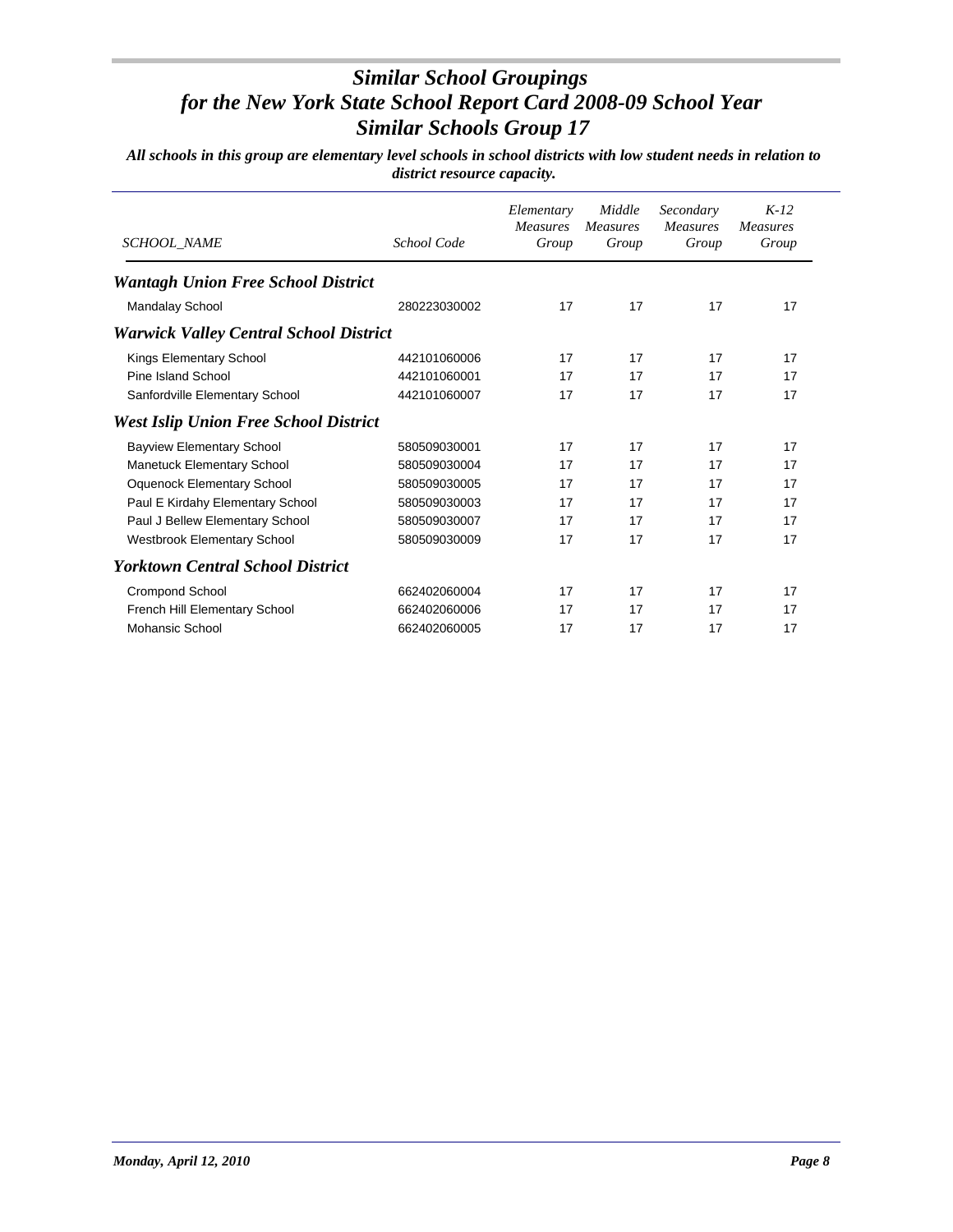|                                                   |              | Elementary<br><b>Measures</b> | Middle<br><b>Measures</b> | Secondary<br>Measures | $K-12$<br><b>Measures</b> |
|---------------------------------------------------|--------------|-------------------------------|---------------------------|-----------------------|---------------------------|
| SCHOOL_NAME                                       | School Code  | Group                         | Group                     | Group                 | Group                     |
| <b>Babylon Union Free School District</b>         |              |                               |                           |                       |                           |
| <b>Babylon Elementary School</b>                  | 580101030003 | 18                            | 18                        | 18                    | 18                        |
| Babylon Memorial Grade School                     | 580101030001 | 18                            | 18                        | 18                    | 18                        |
| <b>Bedford Central School District</b>            |              |                               |                           |                       |                           |
| Bedford Hills Elementary School                   | 660102060002 | 18                            | 18                        | 18                    | 18                        |
| Mount Kisco Elementary School                     | 660102060003 | 18                            | 18                        | 18                    | 18                        |
| West Patent Elementary School                     | 660102060007 | 18                            | 18                        | 18                    | 18                        |
| <b>Brewster Central School District</b>           |              |                               |                           |                       |                           |
| <b>Garden Street School</b>                       | 480601060001 | 18                            | 18                        | 18                    | 18                        |
| <b>Carle Place Union Free School District</b>     |              |                               |                           |                       |                           |
| Cherry Lane School                                | 280411030001 | 18                            | 18                        | 18                    | 18                        |
| Rushmore Avenue School                            | 280411030002 | 18                            | 18                        | 18                    | 18                        |
| <b>Clarkstown Central School District</b>         |              |                               |                           |                       |                           |
| Bardonia Elementary School                        | 500101060002 | 18                            | 18                        | 18                    | 18                        |
| Lakewood Elementary School                        | 500101060014 | 18                            | 18                        | 18                    | 18                        |
| West Nyack Elementary School                      | 500101060010 | 18                            | 18                        | 18                    | 18                        |
| Woodglen Elementary School                        | 500101060015 | 18                            | 18                        | 18                    | 18                        |
| <b>Dobbs Ferry Union Free School District</b>     |              |                               |                           |                       |                           |
| Springhurst Elementary School                     | 660403030001 | 18                            | 18                        | 18                    | 18                        |
| <b>East Hampton Union Free School District</b>    |              |                               |                           |                       |                           |
| John M Marshall Elementary School                 | 580301020001 | 18                            | 18                        | 18                    | 18                        |
| <b>East Meadow Union Free School District</b>     |              |                               |                           |                       |                           |
| <b>Bowling Green School</b>                       | 280203030002 | 18                            | 18                        | 18                    | 18                        |
| Mcvey Elementary School                           | 280203030003 | 18                            | 18                        | 18                    | 18                        |
| Meadowbrook Elementary School                     | 280203030012 | 18                            | 18                        | 18                    | 18                        |
| Parkway School                                    | 280203030006 | 18                            | 18                        | 18                    | 18                        |
| <b>Franklin Square Union Free School District</b> |              |                               |                           |                       |                           |
| <b>Washington Street School</b>                   | 280217020004 | 18                            | 18                        | 18                    | 18                        |
| <b>Great Neck Union Free School District</b>      |              |                               |                           |                       |                           |
| E M Baker School                                  | 280407030006 | 18                            | 18                        | 18                    | 18                        |
| John F Kennedy School                             | 280407030007 | 18                            | 18                        | 18                    | 18                        |
| Lakeville School                                  | 280407030008 | 18                            | 18                        | 18                    | 18                        |
| <b>Guilderland Central School District</b>        |              |                               |                           |                       |                           |
| <b>Guilderland Elementary School</b>              | 010802060003 | 18                            | 18                        | 18                    | 18                        |
| <b>Half Hollow Hills Central School District</b>  |              |                               |                           |                       |                           |
| Otsego Elementary School                          | 580405060001 | 18                            | 18                        | 18                    | 18                        |
| Paumanok Elementary School                        | 580405060012 | 18                            | 18                        | 18                    | 18                        |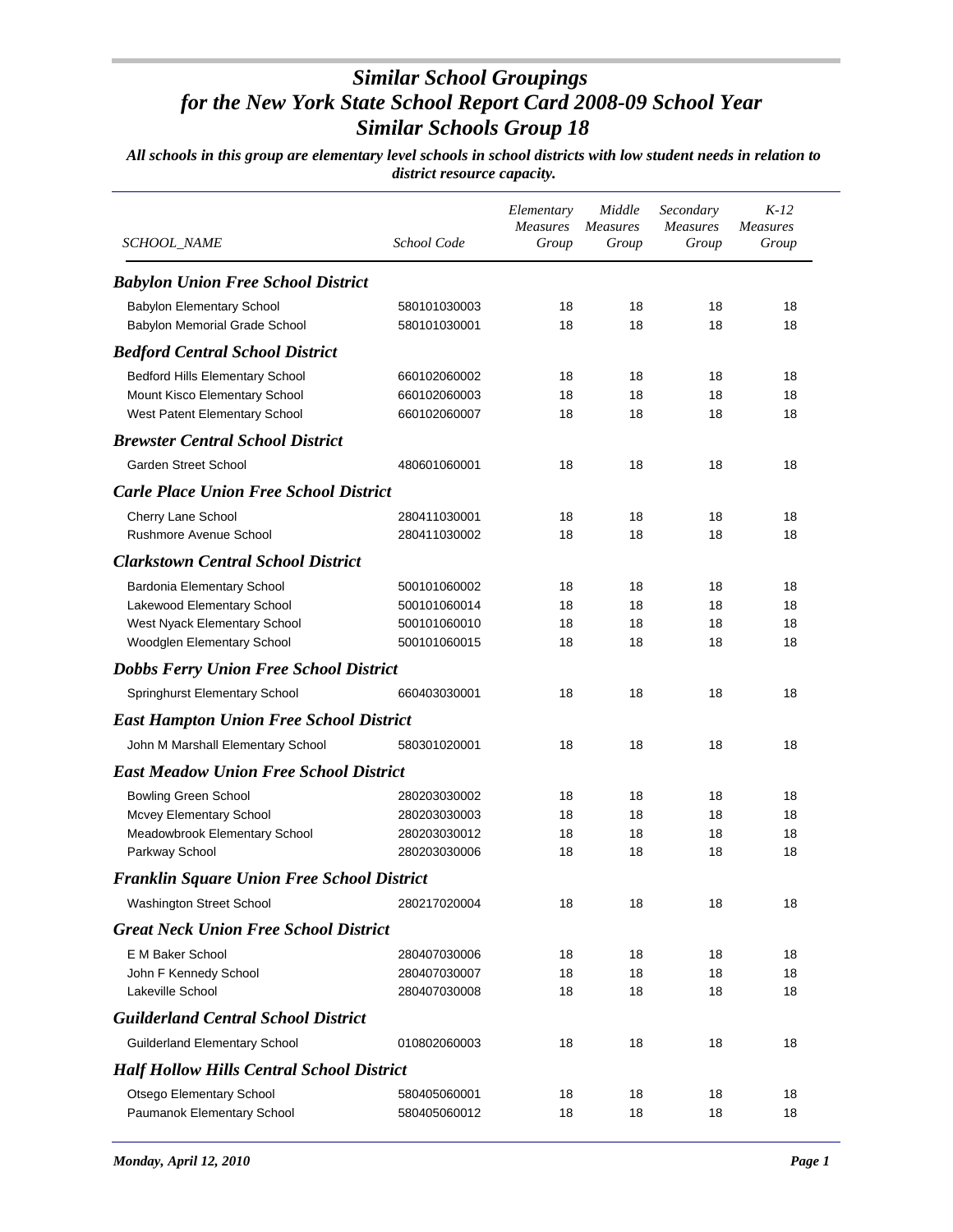|                                                                  | School Code  | Elementary<br><b>Measures</b> | Middle<br><b>Measures</b> | Secondary<br><b>Measures</b> | $K-12$<br><b>Measures</b> |
|------------------------------------------------------------------|--------------|-------------------------------|---------------------------|------------------------------|---------------------------|
| <b>SCHOOL_NAME</b>                                               |              | Group                         | Group                     | Group                        | Group                     |
| <b>Harrison Central School District</b>                          |              |                               |                           |                              |                           |
| Parsons Memorial School                                          | 660501060003 | 18                            | 18                        | 18                           | 18                        |
| Samuel J Preston School                                          | 660501060008 | 18                            | 18                        | 18                           | 18                        |
| <b>Hendrick Hudson Central School District</b>                   |              |                               |                           |                              |                           |
| Buchanan-Verplanck Elementary School                             | 660203060008 | 18                            | 18                        | 18                           | 18                        |
| Furnace Woods Elementary School                                  | 660203060006 | 18                            | 18                        | 18                           | 18                        |
| <b>Herricks Union Free School District</b>                       |              |                               |                           |                              |                           |
| Searingtown School                                               | 280409030004 | 18                            | 18                        | 18                           | 18                        |
| <b>Hewlett-Woodmere Union Free School District</b>               |              |                               |                           |                              |                           |
| Franklin Early Childhood Center                                  | 280214030001 | 18                            | 18                        | 18                           | 18                        |
| Ogden Elementary School                                          | 280214030003 | 18                            | 18                        | 18                           | 18                        |
| <b>Locust Valley Central School District</b>                     |              |                               |                           |                              |                           |
| <b>Bayville Elementary School</b>                                | 280503060001 | 18                            | 18                        | 18                           | 18                        |
| Locust Valley Elementary School                                  | 280503060004 | 18                            | 18                        | 18                           | 18                        |
| <b>Mahopac Central School District</b>                           |              |                               |                           |                              |                           |
| Lakeview Elementary School                                       | 480101060005 | 18                            | 18                        | 18                           | 18                        |
| <b>Mamaroneck Union Free School District</b>                     |              |                               |                           |                              |                           |
| <b>Central School</b>                                            | 660701030001 | 18                            | 18                        | 18                           | 18                        |
| Mamaroneck Avenue School                                         | 660701030003 | 18                            | 18                        | 18                           | 18                        |
| <b>Mattituck-Cutchogue Union Free School District</b>            |              |                               |                           |                              |                           |
| Mattituck-Cutchogue Elementary School                            | 581012020002 | 18                            | 18                        | 18                           | 18                        |
| <b>Millbrook Central School District</b>                         |              |                               |                           |                              |                           |
| Alden Place Elementary School                                    | 132201040002 | 18                            | 18                        | 18                           | 18                        |
| Elm Drive Elementary School                                      | 132201040003 | 18                            | 18                        | 18                           | 18                        |
| <b>Mineola Union Free School District</b>                        |              |                               |                           |                              |                           |
| <b>Cross Street School</b>                                       | 280410030001 | 18                            | 18                        | 18                           | 18                        |
| Hampton Street School                                            | 280410030002 | 18                            | 18                        | 18                           | 18                        |
| Jackson Avenue School                                            | 280410030003 | 18                            | 18                        | 18                           | 18                        |
| <b>Willis Avenue School</b>                                      | 280410030008 | 18                            | 18                        | 18                           | 18                        |
| <b>Nanuet Union Free School District</b>                         |              |                               |                           |                              |                           |
| George W Miller Elementary School                                | 500108030002 | 18                            | 18                        | 18                           | 18                        |
| <b>New Hartford Central School District</b>                      |              |                               |                           |                              |                           |
| Myles Elementary School                                          | 411501060005 | 18                            | 18                        | 18                           | 18                        |
| <b>New Hyde Park-Garden City Park Union Free School District</b> |              |                               |                           |                              |                           |
| Garden City Park School                                          | 280405020001 | 18                            | 18                        | 18                           | 18                        |
| Hillside Grade School                                            | 280405020003 | 18                            | 18                        | 18                           | 18                        |
| New Hyde Park Road School                                        | 280405020002 | 18                            | 18                        | 18                           | 18                        |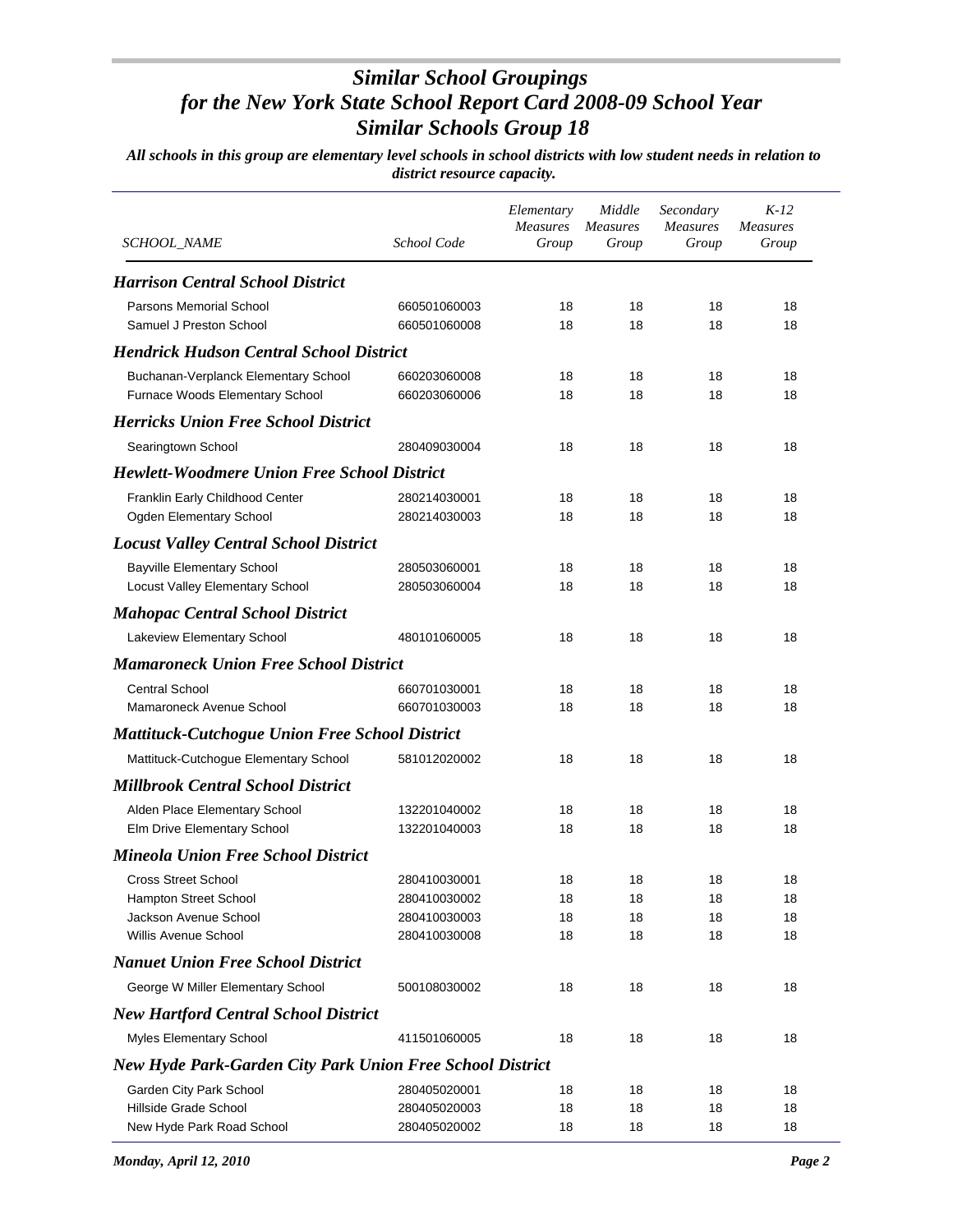| <i>SCHOOL_NAME</i>                                     | School Code  | Elementary<br><b>Measures</b><br>Group | Middle<br><i>Measures</i><br>Group | Secondary<br><b>Measures</b><br>Group | $K-12$<br><i>Measures</i><br>Group |
|--------------------------------------------------------|--------------|----------------------------------------|------------------------------------|---------------------------------------|------------------------------------|
|                                                        |              |                                        |                                    |                                       |                                    |
| Niskayuna Central School District                      |              |                                        |                                    |                                       |                                    |
| <b>Birchwood Elementary School</b>                     | 530301060001 | 18                                     | 18                                 | 18                                    | 18                                 |
| <b>North Bellmore Union Free School District</b>       |              |                                        |                                    |                                       |                                    |
| Newbridge Road School                                  | 280204020003 | 18                                     | 18                                 | 18                                    | 18                                 |
| <b>North Colonie Csd</b>                               |              |                                        |                                    |                                       |                                    |
| <b>Blue Creek School</b>                               | 010623060002 | 18                                     | 18                                 | 18                                    | 18                                 |
| <b>Forts Ferry School</b>                              | 010623060004 | 18                                     | 18                                 | 18                                    | 18                                 |
| Latham Ridge School                                    | 010623060006 | 18                                     | 18                                 | 18                                    | 18                                 |
| Maplewood School                                       | 010623060001 | 18                                     | 18                                 | 18                                    | 18                                 |
| Northport-East Northport Union Free School District    |              |                                        |                                    |                                       |                                    |
| Pulaski Road School                                    | 580404030006 | 18                                     | 18                                 | 18                                    | 18                                 |
| <i><b>Oceanside Union Free School District</b></i>     |              |                                        |                                    |                                       |                                    |
| School 4                                               | 280211030004 | 18                                     | 18                                 | 18                                    | 18                                 |
| School 5                                               | 280211030005 | 18                                     | 18                                 | 18                                    | 18                                 |
| School 8                                               | 280211030008 | 18                                     | 18                                 | 18                                    | 18                                 |
| <b>Orchard Park Central School District</b>            |              |                                        |                                    |                                       |                                    |
| Windom Elementary School                               | 142301060001 | 18                                     | 18                                 | 18                                    | 18                                 |
| <b>Oyster Bay-East Norwich Central School District</b> |              |                                        |                                    |                                       |                                    |
| <b>Theodore Roosevelt School</b>                       | 280506060003 | 18                                     | 18                                 | 18                                    | 18                                 |
| Vernon School                                          | 280506060005 | 18                                     | 18                                 | 18                                    | 18                                 |
| <b>Pawling Central School District</b>                 |              |                                        |                                    |                                       |                                    |
| Pawling Elementary School                              | 131201040001 | 18                                     | 18                                 | 18                                    | 18                                 |
| <b>Pearl River Union Free School District</b>          |              |                                        |                                    |                                       |                                    |
| Evans Park School                                      | 500308030003 | 18                                     | 18                                 | 18                                    | 18                                 |
| <b>Pelham Union Free School District</b>               |              |                                        |                                    |                                       |                                    |
| <b>Hutchinson School</b>                               | 661601030002 | 18                                     | 18                                 | 18                                    | 18                                 |
| <b>Pocantico Hills Central School District</b>         |              |                                        |                                    |                                       |                                    |
| Pocantico Hills Central School                         | 660802040001 | 18                                     | 18                                 | 18                                    | 18                                 |
| <b>Port Washington Union Free School District</b>      |              |                                        |                                    |                                       |                                    |
| Guggenheim Elementary School                           | 280404030002 | 18                                     | 18                                 | 18                                    | 18                                 |
| John J Daly Elementary School                          | 280404030005 | 18                                     | 18                                 | 18                                    | 18                                 |
| John Philip Sousa Elementary School                    | 280404030007 | 18                                     | 18                                 | 18                                    | 18                                 |
| Manorhaven Elementary School                           | 280404030004 | 18                                     | 18                                 | 18                                    | 18                                 |
| South Salem Elementary School                          | 280404030006 | 18                                     | 18                                 | 18                                    | 18                                 |
| Ramapo Central School District (Suffern)               |              |                                        |                                    |                                       |                                    |
| Richard P Connor Elementary School                     | 500401060002 | 18                                     | 18                                 | 18                                    | 18                                 |
| Sloatsburg Elementary School                           | 500401060004 | 18                                     | 18                                 | 18                                    | 18                                 |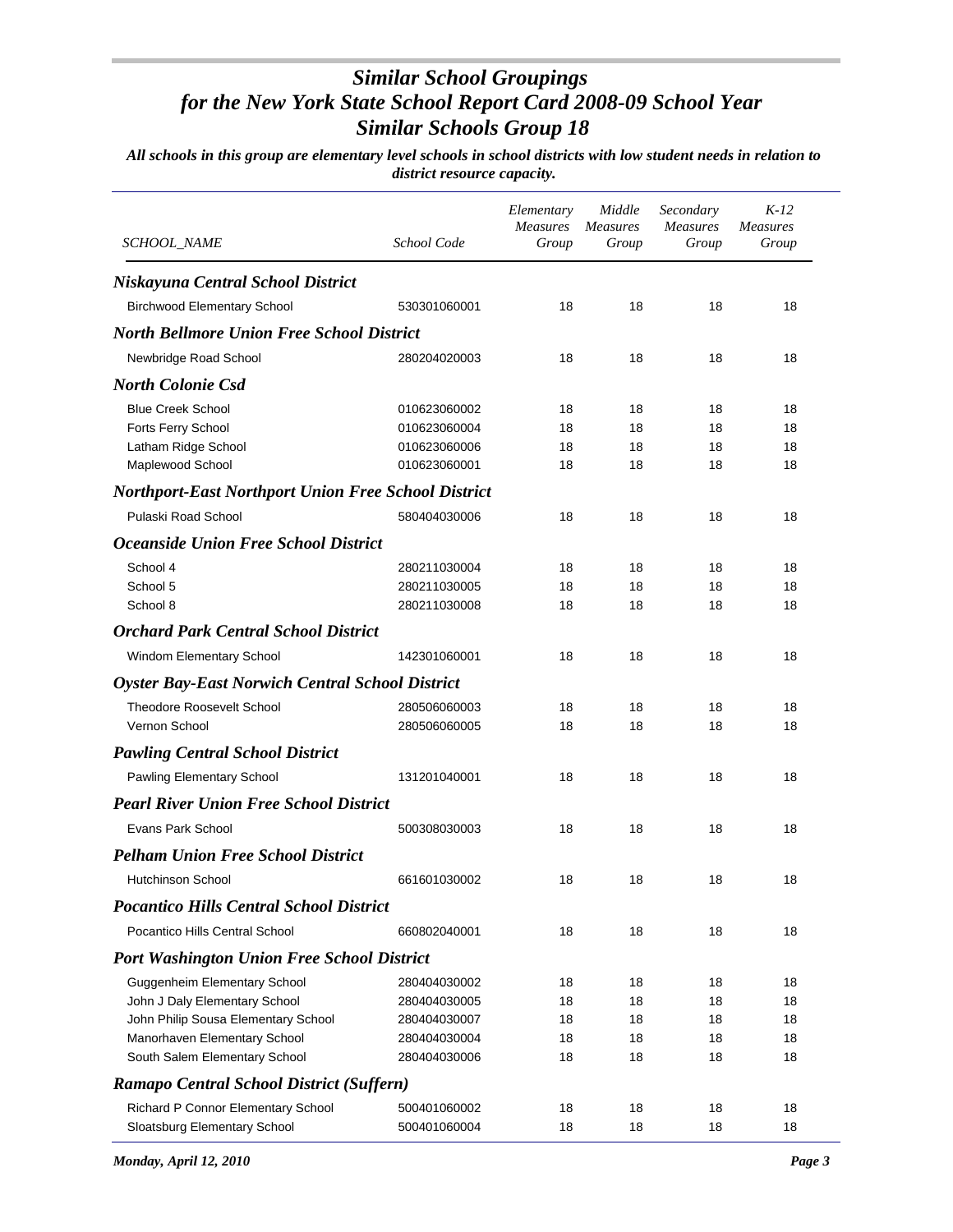| <b>SCHOOL_NAME</b>                                  | School Code  | Elementary<br><b>Measures</b><br>Group | Middle<br><b>Measures</b><br>Group | Secondary<br><b>Measures</b><br>Group | $K-12$<br>Measures<br>Group |
|-----------------------------------------------------|--------------|----------------------------------------|------------------------------------|---------------------------------------|-----------------------------|
| <b>Rockville Centre Union Free School District</b>  |              |                                        |                                    |                                       |                             |
| <b>Riverside School</b>                             | 280221030004 | 18                                     | 18                                 | 18                                    | 18                          |
| <b>Watson School</b>                                | 280221030003 | 18                                     | 18                                 | 18                                    | 18                          |
| <b>Roslyn Union Free School District</b>            |              |                                        |                                    |                                       |                             |
| East Hills School                                   | 280403030004 | 18                                     | 18                                 | 18                                    | 18                          |
| Roslyn Heights Elementary School                    | 280403030006 | 18                                     | 18                                 | 18                                    | 18                          |
| <b>Rye Neck Union Free School District</b>          |              |                                        |                                    |                                       |                             |
| Daniel Warren K-1 School                            | 661901030005 | 18                                     | 18                                 | 18                                    | 18                          |
| F E Bellows Elementary School                       | 661901030001 | 18                                     | 18                                 | 18                                    | 18                          |
| <b>Southampton Union Free School District</b>       |              |                                        |                                    |                                       |                             |
| Southampton Elementary School                       | 580906030001 | 18                                     | 18                                 | 18                                    | 18                          |
| <b>Southold Union Free School District</b>          |              |                                        |                                    |                                       |                             |
| Southold Elementary School                          | 581005020002 | 18                                     | 18                                 | 18                                    | 18                          |
| <b>Tuckahoe Common School District</b>              |              |                                        |                                    |                                       |                             |
| <b>Tuckahoe School</b>                              | 580913080001 | 18                                     | 18                                 | 18                                    | 18                          |
| <b>Tuckahoe Union Free School District</b>          |              |                                        |                                    |                                       |                             |
| William E Cottle School                             | 660302030001 | 18                                     | 18                                 | 18                                    | 18                          |
| <b>Valhalla Union Free School District</b>          |              |                                        |                                    |                                       |                             |
| Kensico School                                      | 660805030001 | 18                                     | 18                                 | 18                                    | 18                          |
| Virginia Road Elementary School                     | 660805030003 | 18                                     | 18                                 | 18                                    | 18                          |
| <b>Warwick Valley Central School District</b>       |              |                                        |                                    |                                       |                             |
| Park Avenue Elementary School                       | 442101060004 | 18                                     | 18                                 | 18                                    | 18                          |
| <b>Westhampton Beach Union Free School District</b> |              |                                        |                                    |                                       |                             |
| Westhampton Beach Elementary School                 | 580902020002 | 18                                     | 18                                 | 18                                    | 18                          |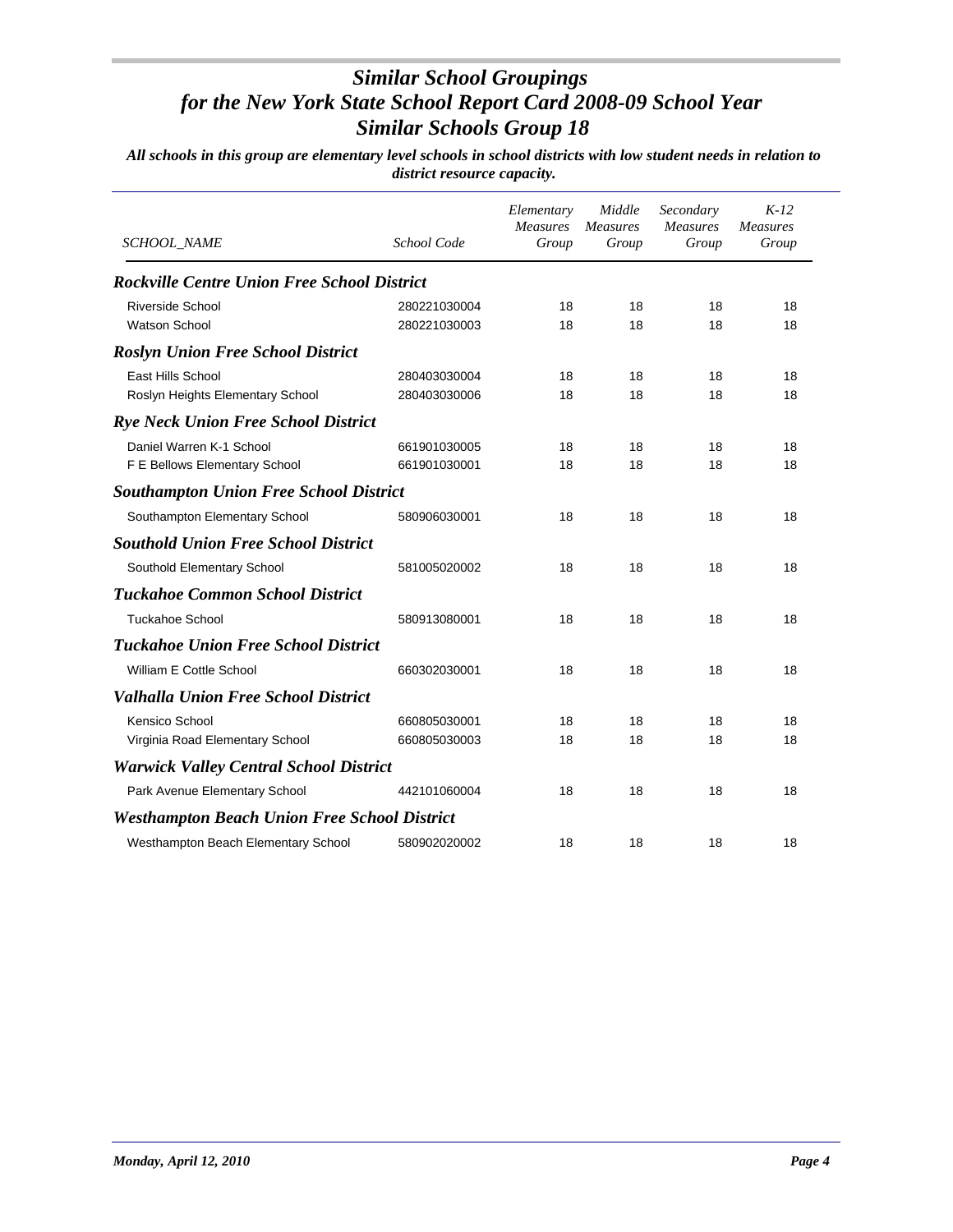*All schools in this group are middle level schools in large cities other than New York City.*

| <b>SCHOOL NAME</b>                      | School Code  | Elementary<br><i>Measures</i><br>Group | Middle<br><i>Measures</i><br>Group | Secondary<br><b>Measures</b><br>Group | $K-12$<br><i>Measures</i><br>Group |
|-----------------------------------------|--------------|----------------------------------------|------------------------------------|---------------------------------------|------------------------------------|
| <b>Rochester City School District</b>   |              |                                        |                                    |                                       |                                    |
| Joseph C Wilson Foundation Academy      | 261600010068 | 22                                     | 22                                 | 22                                    | 22                                 |
| <b>Syracuse City School District</b>    |              |                                        |                                    |                                       |                                    |
| Clary Math/Science Magnet Middle School | 421800010003 | 22                                     | 22                                 | 22                                    | 22                                 |
| <b>Grant Middle School</b>              | 421800010035 | 22                                     | 22                                 | 22                                    | 22                                 |
| Lincoln Middle School                   | 421800010048 | 22                                     | 22                                 | 22                                    | 22                                 |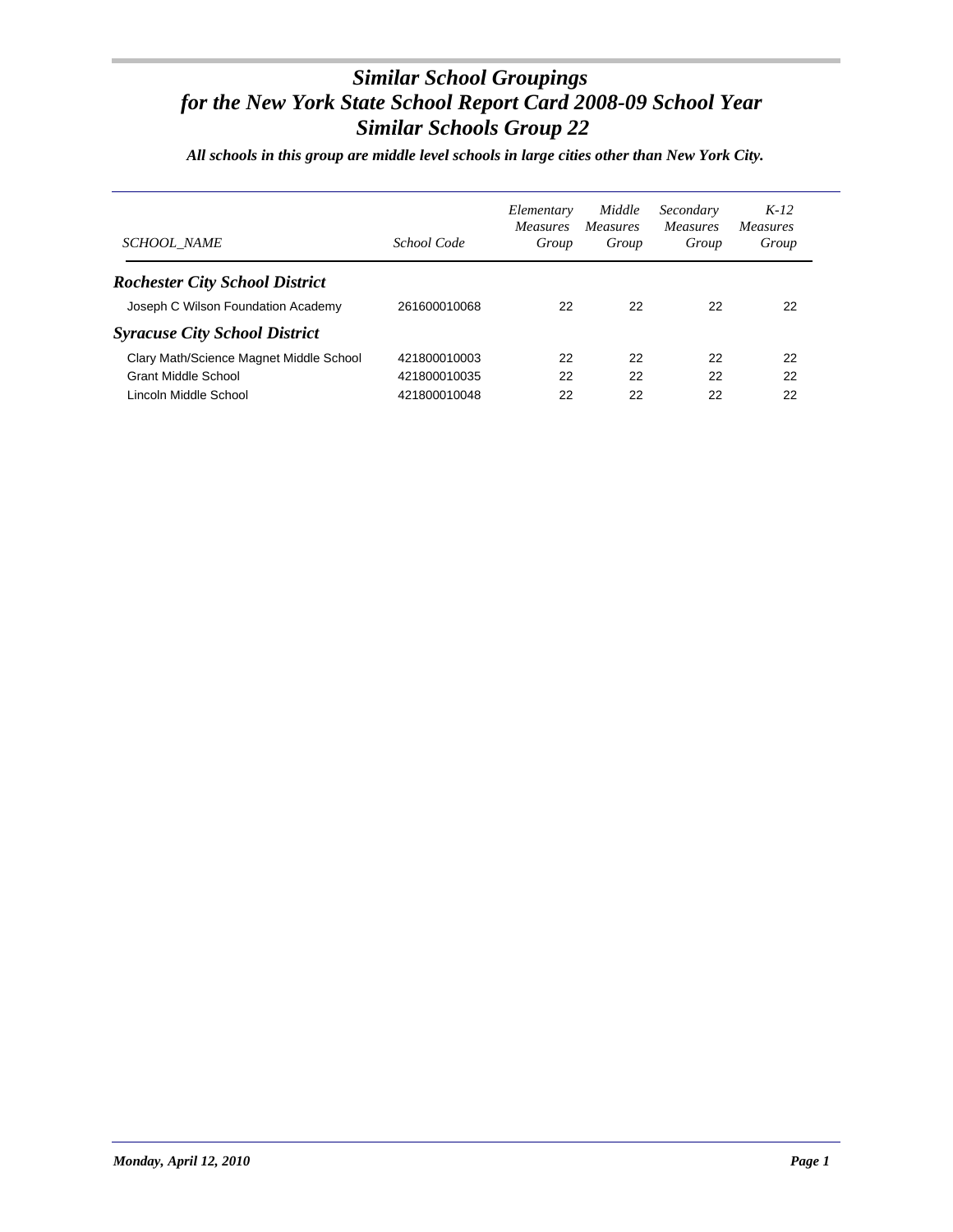*All schools in this group are middle level schools in large cities other than New York City.*

| <b>SCHOOL NAME</b>                   | School Code  | Elementary<br><i>Measures</i><br>Group | Middle<br><i>Measures</i><br>Group | Secondary<br><i>Measures</i><br>Group | $K-12$<br><i>Measures</i><br>Group |
|--------------------------------------|--------------|----------------------------------------|------------------------------------|---------------------------------------|------------------------------------|
| <b>Buffalo City School District</b>  |              |                                        |                                    |                                       |                                    |
| Ps 66 North Park Academy             | 140600010066 | 23                                     | 23                                 | 23                                    | 23                                 |
| <b>Syracuse City School District</b> |              |                                        |                                    |                                       |                                    |
| Bellevue Middle School Academy       | 421800010057 | 23                                     | 23                                 | 23                                    | 23                                 |
| Danforth Magnet Middle School        | 421800010020 | 23                                     | 23                                 | 23                                    | 23                                 |
| <b>Yonkers City School District</b>  |              |                                        |                                    |                                       |                                    |
| Palisade Preparatory School          | 662300010056 | 23                                     | 23                                 | 23                                    | 23                                 |
| Yonkers Middle School                | 662300010055 | 23                                     | 23                                 | 23                                    | 23                                 |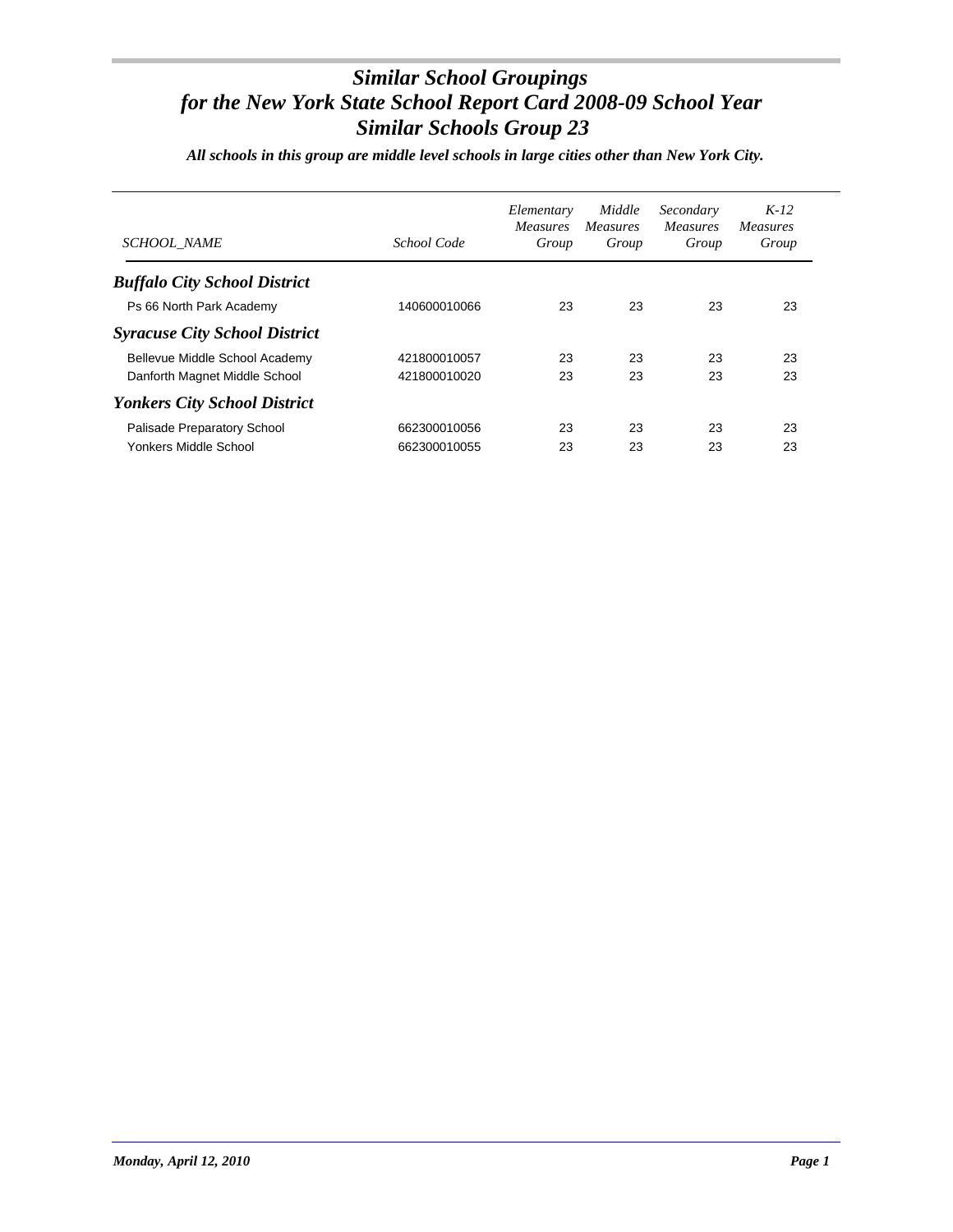*All schools in this group are middle level schools in large cities other than New York City.*

| <b>SCHOOL NAME</b>                  | School Code  | Elementary<br><i>Measures</i><br>Group | Middle<br><i>Measures</i><br>Group | Secondary<br><i>Measures</i><br>Group | $K-12$<br><i>Measures</i><br>Group |
|-------------------------------------|--------------|----------------------------------------|------------------------------------|---------------------------------------|------------------------------------|
| <b>Buffalo City School District</b> |              |                                        |                                    |                                       |                                    |
| Grabiarz School Of Excellence       | 140600010129 | 24                                     | 24                                 | 24                                    | 24                                 |
| Harvey Austin School #97            | 140600010197 | 24                                     | 24                                 | 24                                    | 24                                 |
| <b>Yonkers City School District</b> |              |                                        |                                    |                                       |                                    |
| Emerson Middle School               | 662300010036 | 24                                     | 24                                 | 24                                    | 24                                 |
| Yonkers Montessori Academy          | 662300010044 | 24                                     | 24                                 | 24                                    | 24                                 |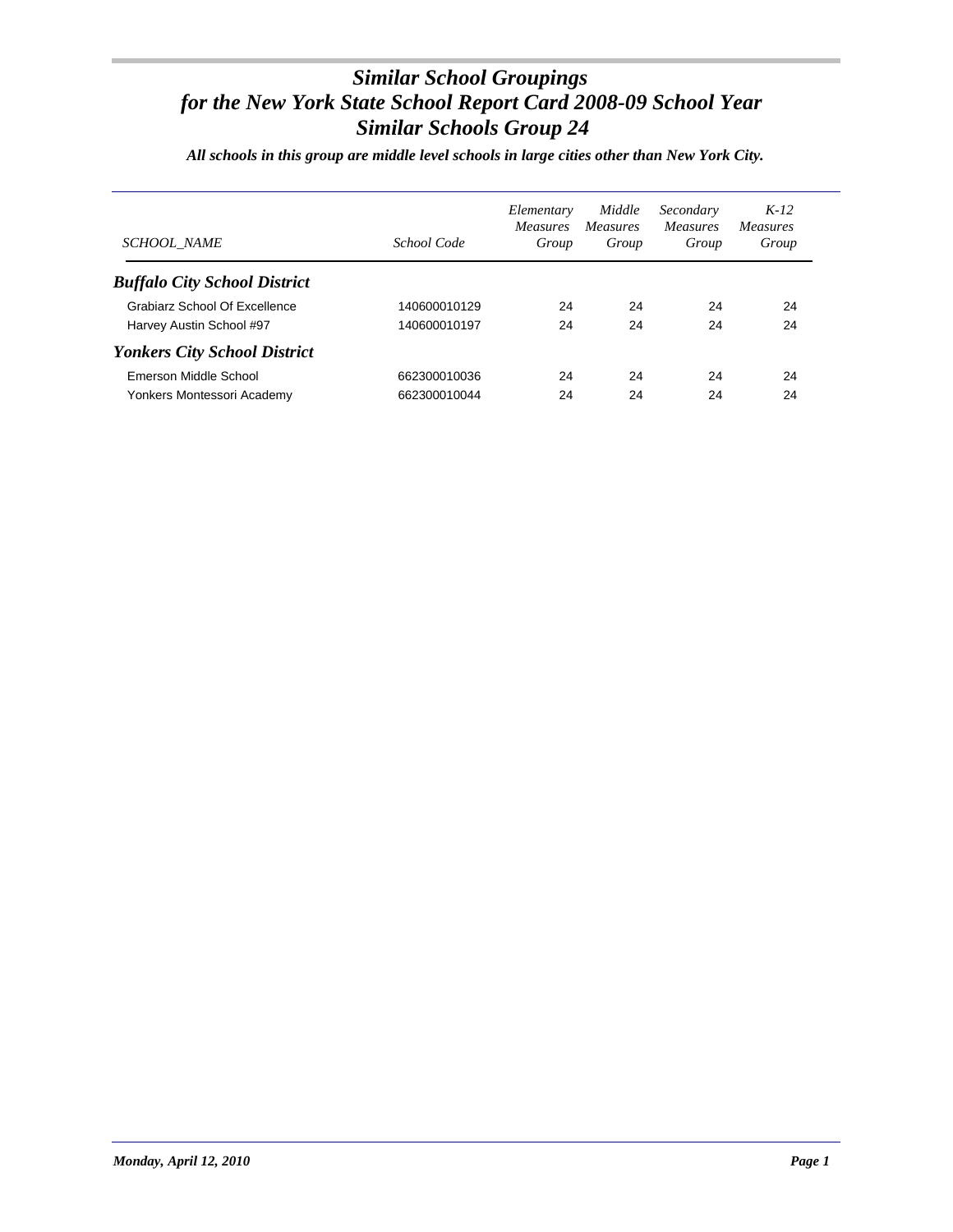| SCHOOL_NAME                                         | School Code  | Elementary<br>Measures<br>Group | Middle<br>Measures<br>Group | Secondary<br><b>Measures</b><br>Group | $K-12$<br><b>Measures</b><br>Group |
|-----------------------------------------------------|--------------|---------------------------------|-----------------------------|---------------------------------------|------------------------------------|
| <b>Auburn City School District</b>                  |              |                                 |                             |                                       |                                    |
| East Middle School                                  | 050100010009 | 25                              | 25                          | 25                                    | 25                                 |
| West Middle School                                  | 050100010012 | 25                              | 25                          | 25                                    | 25                                 |
| <b>Cheektowaga-Sloan Union Free School District</b> |              |                                 |                             |                                       |                                    |
| John F Kennedy Middle School                        | 140709030003 | 25                              | 25                          | 25                                    | 25                                 |
| <b>Fulton City School District</b>                  |              |                                 |                             |                                       |                                    |
| Fulton Junior High School                           | 460500010006 | 25                              | 25                          | 25                                    | 25                                 |
| <b>Jamestown City School District</b>               |              |                                 |                             |                                       |                                    |
| Persell Middle School                               | 061700010006 | 25                              | 25                          | 25                                    | 25                                 |
| <b>Johnson City Central School District</b>         |              |                                 |                             |                                       |                                    |
| Johnson City Middle School                          | 031502060005 | 25                              | 25                          | 25                                    | 25                                 |
| <b>Olean City School District</b>                   |              |                                 |                             |                                       |                                    |
| Olean Middle School                                 | 042400010016 | 25                              | 25                          | 25                                    | 25                                 |
| <b>Plattsburgh City School District</b>             |              |                                 |                             |                                       |                                    |
| <b>Stafford Middle School</b>                       | 091200010005 | 25                              | 25                          | 25                                    | 25                                 |
| <b>Rensselaer City School District</b>              |              |                                 |                             |                                       |                                    |
| Rensselaer Middle School                            | 491200010008 | 25                              | 25                          | 25                                    | 25                                 |
| <b>Rome City School District</b>                    |              |                                 |                             |                                       |                                    |
| Lyndon H Strough Middle School                      | 411800010010 | 25                              | 25                          | 25                                    | 25                                 |
| <b>Roosevelt Union Free School District</b>         |              |                                 |                             |                                       |                                    |
| Roosevelt Middle School                             | 280208030009 | 25                              | 25                          | 25                                    | 25                                 |
| <b>Uniondale Union Free School District</b>         |              |                                 |                             |                                       |                                    |
| Lawrence Road Middle School                         | 280202030008 | 25                              | 25                          | 25                                    | 25                                 |
| Turtle Hook Middle School                           | 280202030009 | 25                              | 25                          | 25                                    | 25                                 |
| <b>Watertown City School District</b>               |              |                                 |                             |                                       |                                    |
| Case Middle School                                  | 222000010013 | 25                              | 25                          | 25                                    | 25                                 |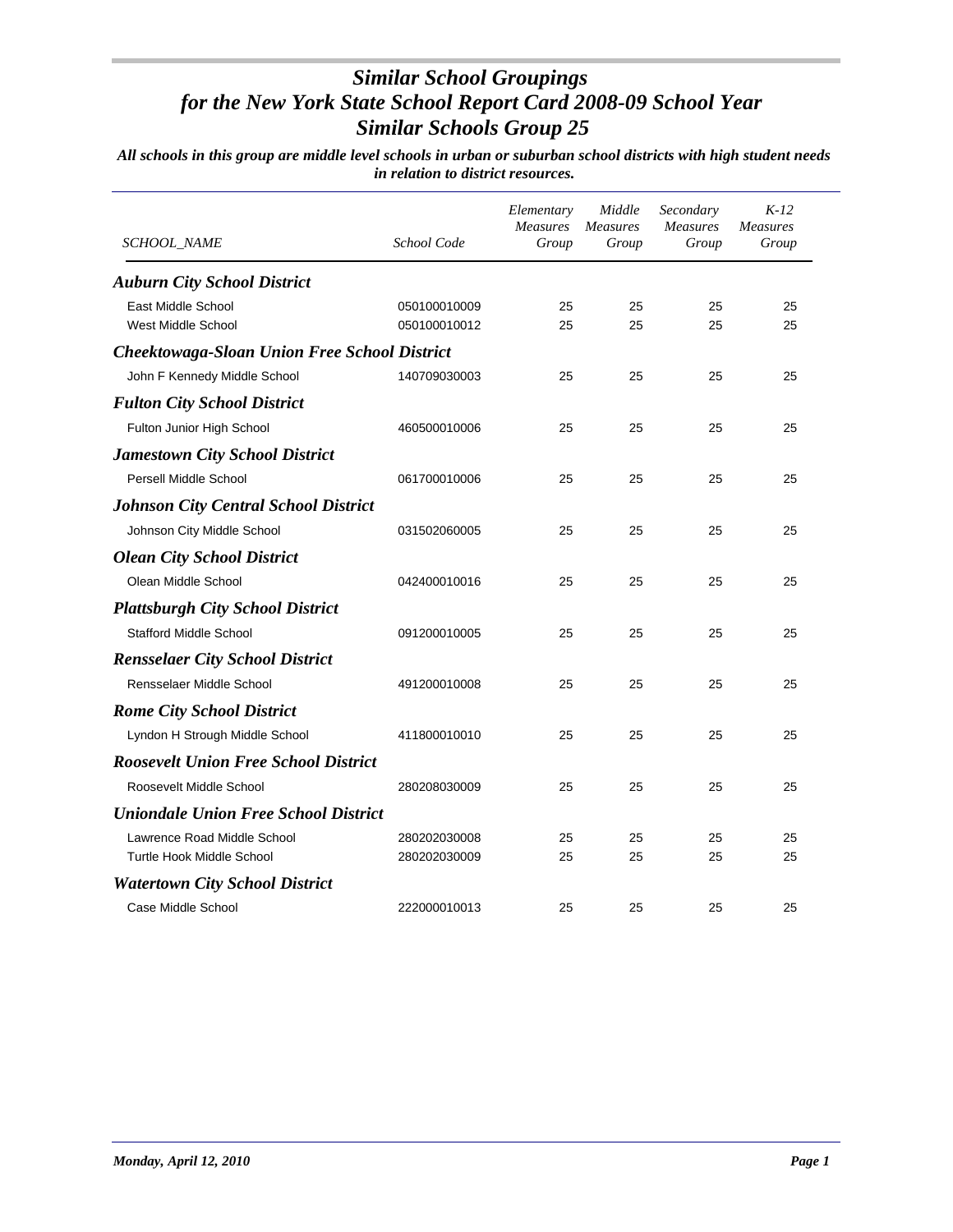| SCHOOL_NAME                                                    | School Code                  | Elementary<br><b>Measures</b><br>Group | Middle<br><b>Measures</b><br>Group | Secondary<br><b>Measures</b><br>Group | $K-12$<br><b>Measures</b><br>Group |
|----------------------------------------------------------------|------------------------------|----------------------------------------|------------------------------------|---------------------------------------|------------------------------------|
| <b>Albany City School District</b>                             |                              |                                        |                                    |                                       |                                    |
| Stephen And Harriet Myers Middle School                        | 010100010045                 | 26                                     | 26                                 | 26                                    | 26                                 |
| <b>Amityville Union Free School District</b>                   |                              |                                        |                                    |                                       |                                    |
| Edmund W Miles Middle School                                   | 580106030004                 | 26                                     | 26                                 | 26                                    | 26                                 |
| <b>Binghamton City School District</b>                         |                              |                                        |                                    |                                       |                                    |
| East Middle School                                             | 030200010015                 | 26                                     | 26                                 | 26                                    | 26                                 |
| West Middle School                                             | 030200010016                 | 26                                     | 26                                 | 26                                    | 26                                 |
| <b>Brentwood Union Free School District</b>                    |                              |                                        |                                    |                                       |                                    |
| South Middle School                                            | 580512030021                 | 26                                     | 26                                 | 26                                    | 26                                 |
| West Middle School                                             | 580512030015                 | 26                                     | 26                                 | 26                                    | 26                                 |
| <b>Central Islip Union Free School District</b>                |                              |                                        |                                    |                                       |                                    |
| Ralph Reed School                                              | 580513030008                 | 26                                     | 26                                 | 26                                    | 26                                 |
| <b>Cohoes City School District</b>                             |                              |                                        |                                    |                                       |                                    |
| Cohoes Middle School                                           | 010500010008                 | 26                                     | 26                                 | 26                                    | 26                                 |
| <b>Copiague Union Free School District</b>                     |                              |                                        |                                    |                                       |                                    |
| Copiague Middle School                                         | 580105030006                 | 26                                     | 26                                 | 26                                    | 26                                 |
| <b>Dunkirk City School District</b>                            |                              |                                        |                                    |                                       |                                    |
| Dunkirk Middle School                                          | 060800010010                 | 26                                     | 26                                 | 26                                    | 26                                 |
| <b>East Ramapo Central School District (Spring Valley)</b>     |                              |                                        |                                    |                                       |                                    |
| <b>Chestnut Ridge Middle School</b>                            | 500402060013                 | 26                                     | 26                                 | 26                                    | 26                                 |
| Pomona Middle School                                           | 500402060015                 | 26                                     | 26                                 | 26                                    | 26                                 |
| <b>Elmira City School District</b>                             |                              |                                        |                                    |                                       |                                    |
| <b>Broadway Middle School</b>                                  | 070600010019                 | 26                                     | 26                                 | 26                                    | 26                                 |
| Ernie Davis Middle School                                      | 070600010018                 | 26                                     | 26                                 | 26                                    | 26                                 |
| <b>Freeport Union Free School District</b>                     |                              |                                        |                                    |                                       |                                    |
| John W Dodd Middle School                                      | 280209030006                 | 26                                     | 26                                 | 26                                    | 26                                 |
| <b>Jamestown City School District</b>                          |                              |                                        |                                    |                                       |                                    |
| Thomas Jefferson Middle School                                 | 061700010010                 | 26                                     | 26                                 | 26                                    | 26                                 |
| <b>Lansingburgh Central School District</b>                    |                              |                                        |                                    |                                       |                                    |
| Knickerbocker Middle School                                    | 490601060002                 | 26                                     | 26                                 | 26                                    | 26                                 |
|                                                                |                              |                                        |                                    |                                       |                                    |
| <b>Middletown City School District</b>                         |                              |                                        |                                    |                                       |                                    |
| Middletown Twin Towers Middle School<br>Monhagen Middle School | 441000010010<br>441000010014 | 26<br>26                               | 26<br>26                           | 26<br>26                              | 26<br>26                           |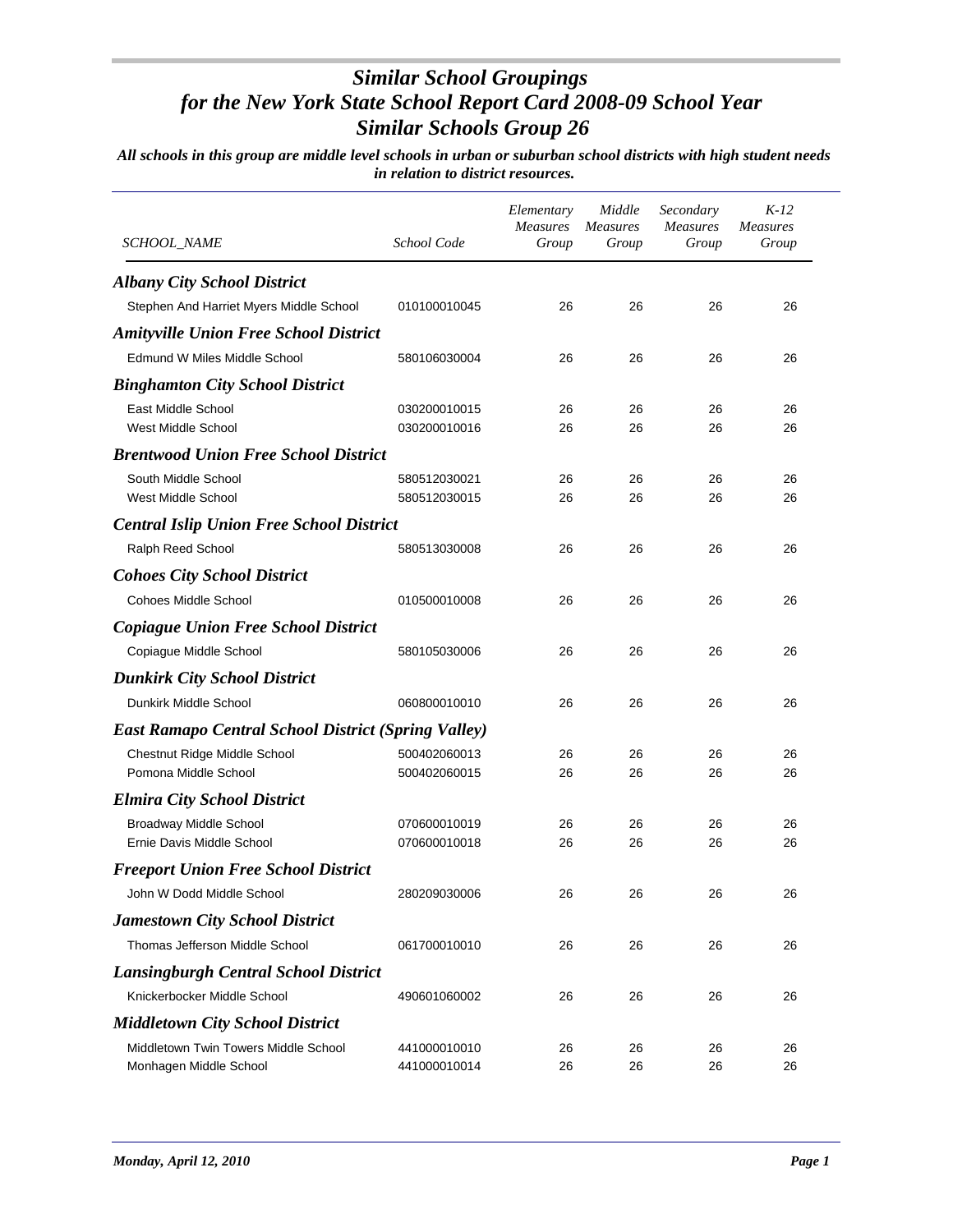| <b>SCHOOL NAME</b>                                 | School Code  | Elementary<br><b>Measures</b><br>Group | Middle<br><b>Measures</b><br>Group | Secondary<br><b>Measures</b><br>Group | $K-12$<br><b>Measures</b><br>Group |
|----------------------------------------------------|--------------|----------------------------------------|------------------------------------|---------------------------------------|------------------------------------|
| <b>Mount Vernon City School District</b>           |              |                                        |                                    |                                       |                                    |
| Davis Middle School                                | 660900010022 | 26                                     | 26                                 | 26                                    | 26                                 |
| Longfellow Middle School                           | 660900010023 | 26                                     | 26                                 | 26                                    | 26                                 |
| <b>Newburgh City School District</b>               |              |                                        |                                    |                                       |                                    |
| Heritage Junior High School                        | 441600010003 | 26                                     | 26                                 | 26                                    | 26                                 |
| North Junior High School                           | 441600010015 | 26                                     | 26                                 | 26                                    | 26                                 |
| <b>Niagara Falls City School District</b>          |              |                                        |                                    |                                       |                                    |
| <b>Lasalle Preparatory School</b>                  | 400800010041 | 26                                     | 26                                 | 26                                    | 26                                 |
| <b>Peekskill City School District</b>              |              |                                        |                                    |                                       |                                    |
| Peekskill Middle School                            | 661500010010 | 26                                     | 26                                 | 26                                    | 26                                 |
| <b>Port Chester-Rye Union Free School District</b> |              |                                        |                                    |                                       |                                    |
| Port Chester Middle School                         | 661904030010 | 26                                     | 26                                 | 26                                    | 26                                 |
| <b>Schenectady City School District</b>            |              |                                        |                                    |                                       |                                    |
| <b>Central Park Middle School</b>                  | 530600010020 | 26                                     | 26                                 | 26                                    | 26                                 |
| Oneida Middle School                               | 530600010022 | 26                                     | 26                                 | 26                                    | 26                                 |
| <b>Troy City School District</b>                   |              |                                        |                                    |                                       |                                    |
| W Kenneth Doyle Middle School                      | 491700010021 | 26                                     | 26                                 | 26                                    | 26                                 |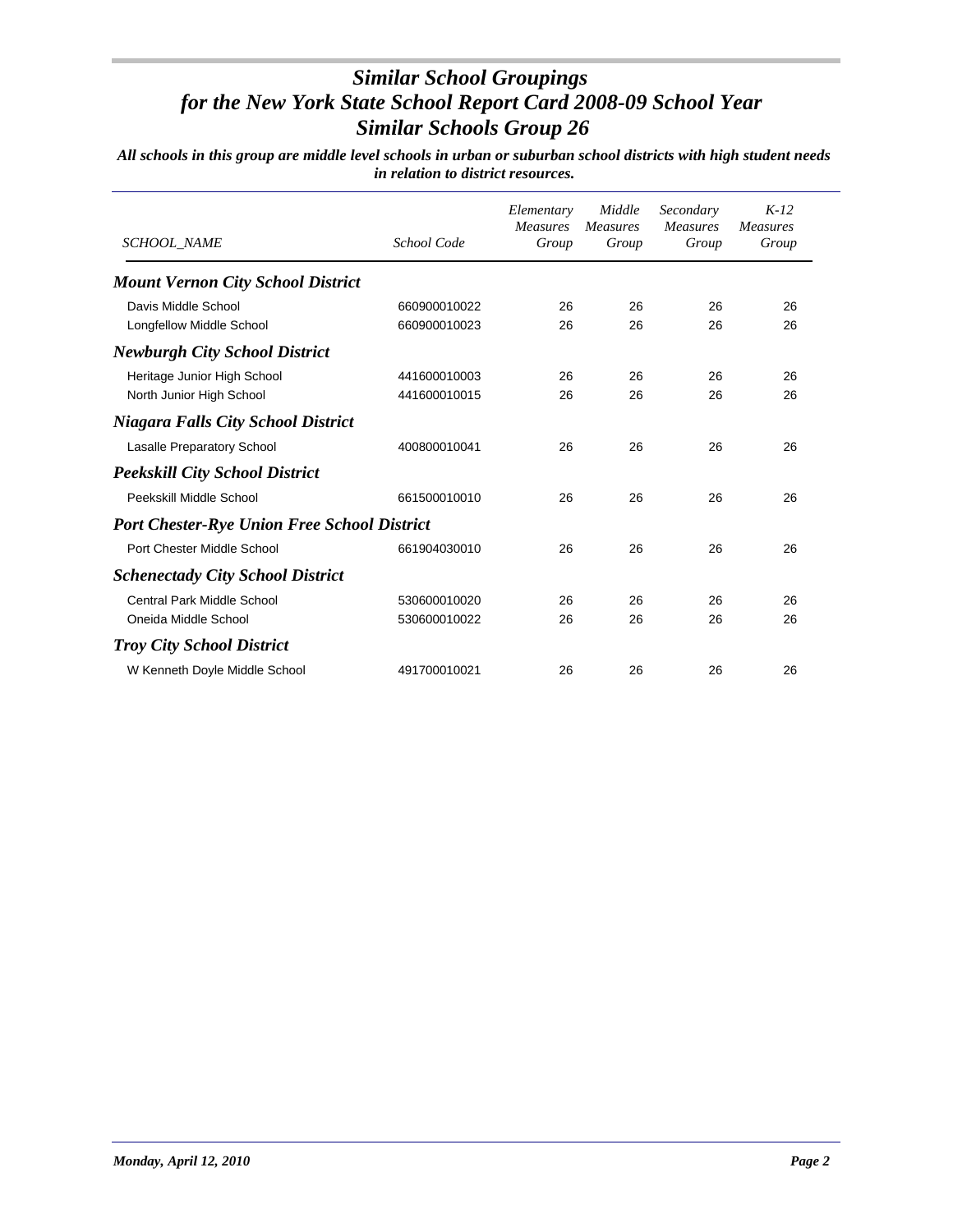| <i>SCHOOL_NAME</i>                                                    | School Code                  | Elementary<br><b>Measures</b><br>Group | Middle<br><b>Measures</b><br>Group | Secondary<br><b>Measures</b><br>Group | $K-12$<br><b>Measures</b><br>Group |
|-----------------------------------------------------------------------|------------------------------|----------------------------------------|------------------------------------|---------------------------------------|------------------------------------|
| <b>Albany City School District</b>                                    |                              |                                        |                                    |                                       |                                    |
| Philip Livingston Magnet Academy<br>William S Hackett Middle School   | 010100010031<br>010100010030 | 27<br>27                               | 27<br>27                           | 27<br>27                              | 27<br>27                           |
| <b>Brentwood Union Free School District</b>                           |                              |                                        |                                    |                                       |                                    |
| East Middle School<br>North Middle School                             | 580512030020<br>580512030016 | 27<br>27                               | 27<br>27                           | 27<br>27                              | 27<br>27                           |
| <b>Hempstead Union Free School District</b>                           |                              |                                        |                                    |                                       |                                    |
| Alverta B Gray Schultz Middle School                                  | 280201030010                 | 27                                     | 27                                 | 27                                    | 27                                 |
| <b>Jamestown City School District</b>                                 |                              |                                        |                                    |                                       |                                    |
| George Washington Middle School                                       | 061700010012                 | 27                                     | 27                                 | 27                                    | 27                                 |
| <b>Lackawanna City School District</b>                                |                              |                                        |                                    |                                       |                                    |
| Lackawanna Middle School                                              | 141800010005                 | 27                                     | 27                                 | 27                                    | 27                                 |
| <b>Newburgh City School District</b>                                  |                              |                                        |                                    |                                       |                                    |
| South Junior High School                                              | 441600010016                 | 27                                     | 27                                 | 27                                    | 27                                 |
| <b>Niagara Falls City School District</b>                             |                              |                                        |                                    |                                       |                                    |
| <b>Gaskill Preparatory School</b>                                     | 400800010040                 | 27                                     | 27                                 | 27                                    | 27                                 |
| <b>Poughkeepsie City School District</b>                              |                              |                                        |                                    |                                       |                                    |
| Poughkeepsie Middle School                                            | 131500010011                 | 27                                     | 27                                 | 27                                    | 27                                 |
| <b>Schenectady City School District</b>                               |                              |                                        |                                    |                                       |                                    |
| Mont Pleasant Middle School                                           | 530600010024                 | 27                                     | 27                                 | 27                                    | 27                                 |
| <b>Utica City School District</b>                                     |                              |                                        |                                    |                                       |                                    |
| John F Kennedy Middle School<br>Senator James H Donovan Middle School | 412300010022<br>412300010023 | 27<br>27                               | 27<br>27                           | 27<br>27                              | 27<br>27                           |
| <b>Westbury Union Free School District</b>                            |                              |                                        |                                    |                                       |                                    |
| Westbury Middle School                                                | 280401030006                 | 27                                     | 27                                 | 27                                    | 27                                 |
| <b>Wyandanch Union Free School District</b>                           |                              |                                        |                                    |                                       |                                    |
| Milton L Olive Middle School                                          | 580109020004                 | 27                                     | 27                                 | 27                                    | 27                                 |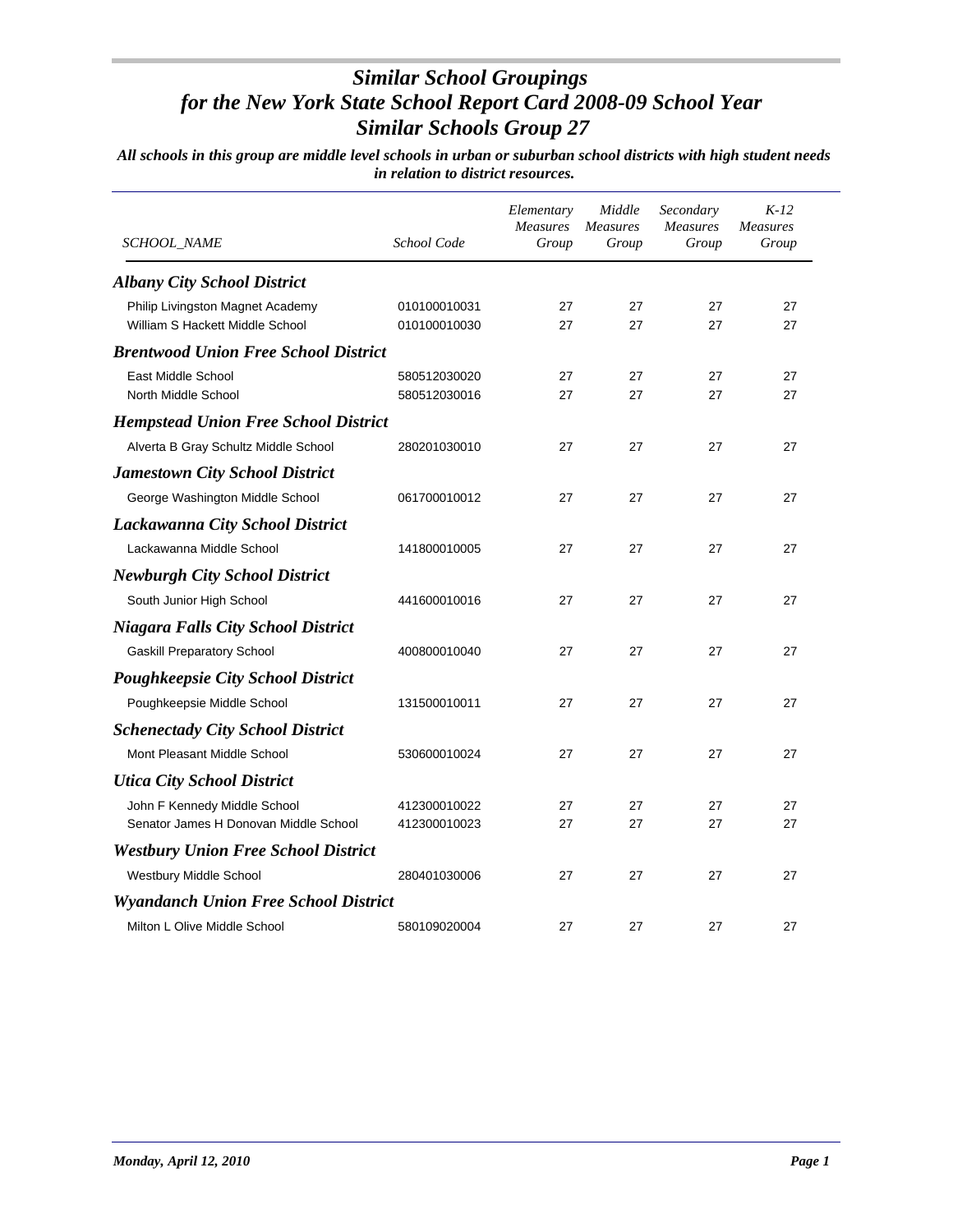| <i>SCHOOL_NAME</i>                                 | School Code  | Elementary<br>Measures<br>Group | Middle<br><b>Measures</b><br>Group | Secondary<br>Measures<br>Group | $K-12$<br><b>Measures</b><br>Group |
|----------------------------------------------------|--------------|---------------------------------|------------------------------------|--------------------------------|------------------------------------|
| <b>Bath Central School District</b>                |              |                                 |                                    |                                |                                    |
| <b>Haverling Middle School</b>                     | 570302060004 | 28                              | 28                                 | 28                             | 28                                 |
| <b>Beaver River Central School District</b>        |              |                                 |                                    |                                |                                    |
| Beaver River Middle School                         | 231301040004 | 28                              | 28                                 | 28                             | 28                                 |
| <b>Canajoharie Central School District</b>         |              |                                 |                                    |                                |                                    |
| Canajoharie Middle School                          | 270301040003 | 28                              | 28                                 | 28                             | 28                                 |
| <b>Carthage Central School District</b>            |              |                                 |                                    |                                |                                    |
| Carthage Middle School                             | 222201060011 | 28                              | 28                                 | 28                             | 28                                 |
| <b>Indian River Central School District</b>        |              |                                 |                                    |                                |                                    |
| Indian River Middle School                         | 220301060008 | 28                              | 28                                 | 28                             | 28                                 |
| <b>Medina Central School District</b>              |              |                                 |                                    |                                |                                    |
| <b>Clifford Wise Middle School</b>                 | 450801060003 | 28                              | 28                                 | 28                             | 28                                 |
| <b>Mount Markham Central School District</b>       |              |                                 |                                    |                                |                                    |
| Mount Markham Middle School                        | 212001040005 | 28                              | 28                                 | 28                             | 28                                 |
| <b>North Rose-Wolcott Central School District</b>  |              |                                 |                                    |                                |                                    |
| North Rose-Wolcott Middle School                   | 651501060004 | 28                              | 28                                 | 28                             | 28                                 |
| <b>Randolph Central School District</b>            |              |                                 |                                    |                                |                                    |
| Randolph Middle School                             | 043001040001 | 28                              | 28                                 | 28                             | 28                                 |
| <b>Sherburne-Earlville Central School District</b> |              |                                 |                                    |                                |                                    |
| Sherburne-Earlville Middle School                  | 082001040003 | 28                              | 28                                 | 28                             | 28                                 |
| <b>Waterloo Central School District</b>            |              |                                 |                                    |                                |                                    |
| Waterloo Middle School                             | 561006060003 | 28                              | 28                                 | 28                             | 28                                 |
| <b>Waverly Central School District</b>             |              |                                 |                                    |                                |                                    |
| Waverly Middle School                              | 600101060005 | 28                              | 28                                 | 28                             | 28                                 |
| <b>Wayland-Cohocton Central School District</b>    |              |                                 |                                    |                                |                                    |
| Wayland-Cohocton Middle School                     | 573002040003 | 28                              | 28                                 | 28                             | 28                                 |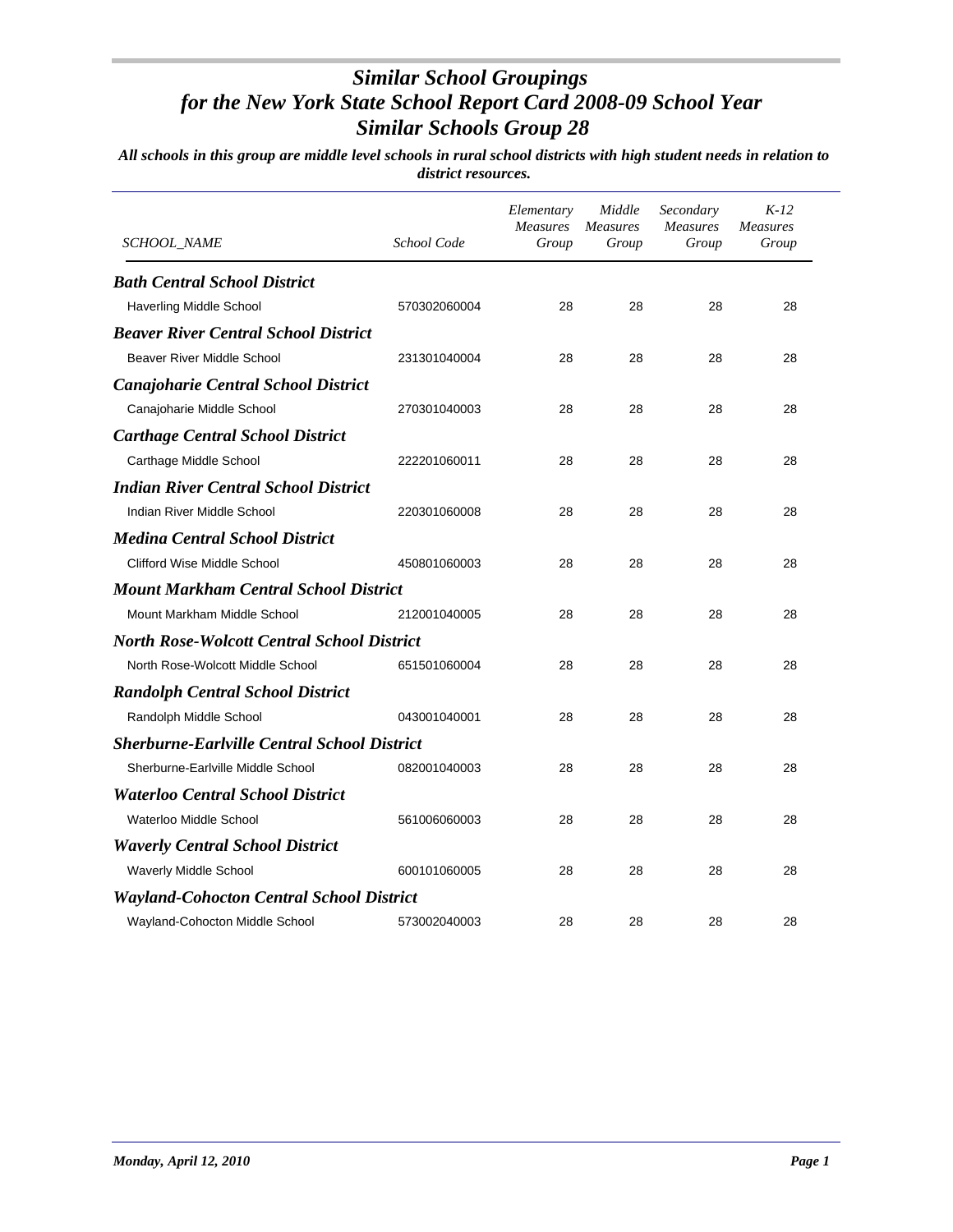| <b>SCHOOL_NAME</b>                                                | School Code  | Elementary<br><b>Measures</b><br>Group | Middle<br><b>Measures</b><br>Group | Secondary<br><b>Measures</b><br>Group | $K-12$<br><b>Measures</b><br>Group |
|-------------------------------------------------------------------|--------------|----------------------------------------|------------------------------------|---------------------------------------|------------------------------------|
| <b>Adirondack Central School District</b>                         |              |                                        |                                    |                                       |                                    |
| Adirondack Middle School                                          | 410401060001 | 29                                     | 29                                 | 29                                    | 29                                 |
| <b>Albion Central School District</b>                             |              |                                        |                                    |                                       |                                    |
| Carl I Bergerson Middle School                                    | 450101060005 | 29                                     | 29                                 | 29                                    | 29                                 |
| <b>Altmar-Parish-Williamstown Central School District</b>         |              |                                        |                                    |                                       |                                    |
| Altmar-Parish-Williamstown Middle School                          | 460102040005 | 29                                     | 29                                 | 29                                    | 29                                 |
| <b>Amsterdam City School District</b>                             |              |                                        |                                    |                                       |                                    |
| Wilbur H Lynch Literacy Academy                                   | 270100010009 | 29                                     | 29                                 | 29                                    | 29                                 |
| <b>Batavia City School District</b>                               |              |                                        |                                    |                                       |                                    |
| Batavia Middle School                                             | 180300010005 | 29                                     | 29                                 | 29                                    | 29                                 |
| <b>Brasher Falls Central School District</b>                      |              |                                        |                                    |                                       |                                    |
| St Lawrence Middle School                                         | 510101040001 | 29                                     | 29                                 | 29                                    | 29                                 |
| <b>Camden Central School District</b>                             |              |                                        |                                    |                                       |                                    |
| Camden Middle School                                              | 410601040010 | 29                                     | 29                                 | 29                                    | 29                                 |
| <b>Canisteo-Greenwood Csd</b>                                     |              |                                        |                                    |                                       |                                    |
| Canisteo-Greenwood Middle School                                  | 571502060003 | 29                                     | 29                                 | 29                                    | 29                                 |
| <b>Cincinnatus Central School District</b>                        |              |                                        |                                    |                                       |                                    |
| Cincinnatus Middle School                                         | 110101040003 | 29                                     | 29                                 | 29                                    | 29                                 |
| <b>Cuba-Rushford Central School District</b>                      |              |                                        |                                    |                                       |                                    |
| Cuba-Rushford Middle School                                       | 022302040004 | 29                                     | 29                                 | 29                                    | 29                                 |
| <b>Dansville Central School District</b>                          |              |                                        |                                    |                                       |                                    |
| Dansville Middle School                                           | 241001060002 | 29                                     | 29                                 | 29                                    | 29                                 |
| <b>Dolgeville Central School District</b>                         |              |                                        |                                    |                                       |                                    |
| Dolgeville Middle School                                          | 211003040004 | 29                                     | 29                                 | 29                                    | 29                                 |
| <b>Genesee Valley Central School District At Angelica-Belmont</b> |              |                                        |                                    |                                       |                                    |
| Genesee Valley Middle School                                      | 020702040002 | 29                                     | 29                                 | 29                                    | 29                                 |
| <b>Gowanda Central School District</b>                            |              |                                        |                                    |                                       |                                    |
| Gowanda Middle School                                             | 042801060005 | 29                                     | 29                                 | 29                                    | 29                                 |
| <b>Hudson Falls Central School District</b>                       |              |                                        |                                    |                                       |                                    |
| Hudson Falls Middle School                                        | 641301060002 | 29                                     | 29                                 | 29                                    | 29                                 |
| <b>Little Falls City School District</b>                          |              |                                        |                                    |                                       |                                    |
| Little Falls Middle School                                        | 210800050006 | 29                                     | 29                                 | 29                                    | 29                                 |
| Lowville Academy & Central School District                        |              |                                        |                                    |                                       |                                    |
| Lowville Middle School                                            | 230901040003 | 29                                     | 29                                 | 29                                    | 29                                 |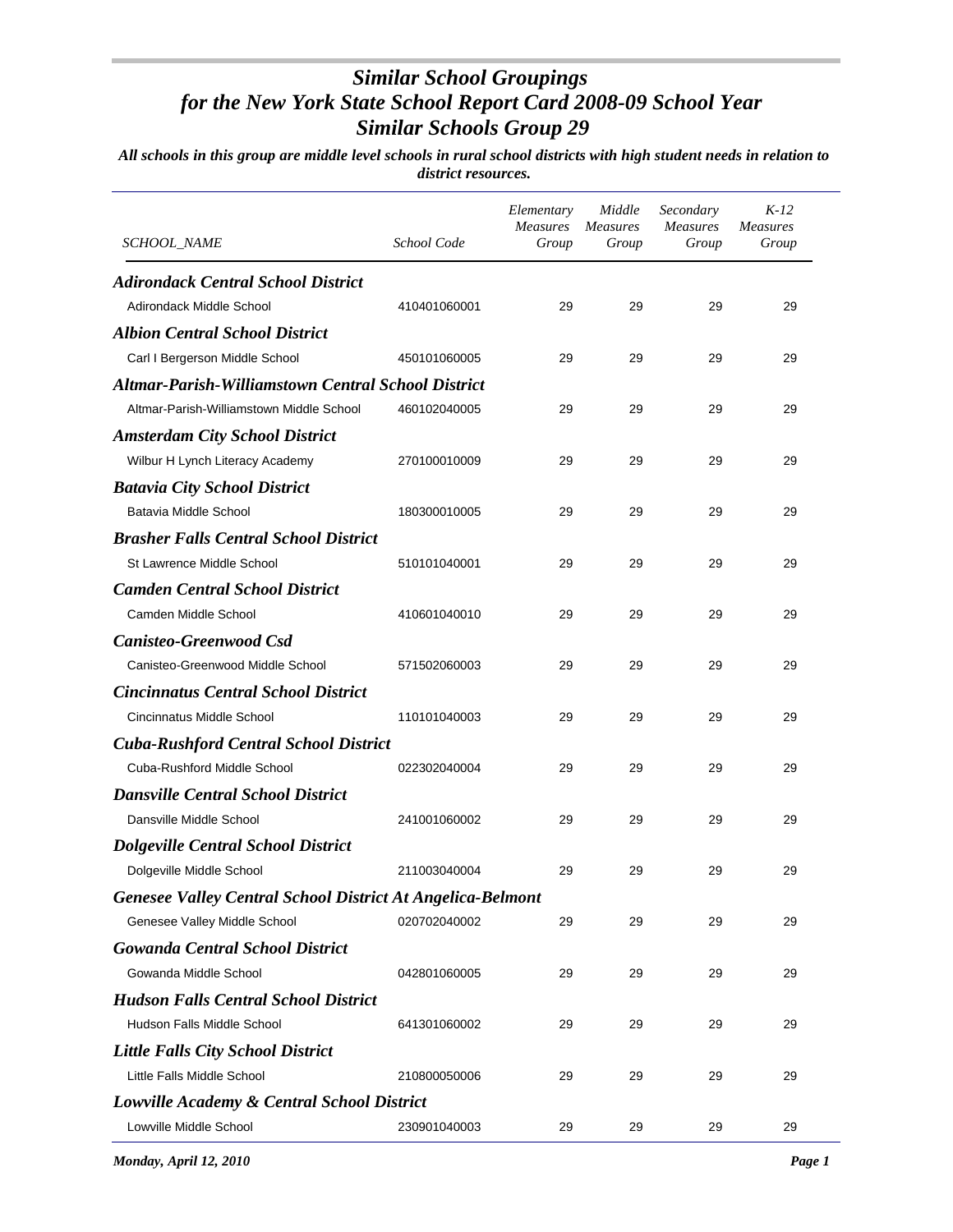| SCHOOL_NAME                                      | School Code  | Elementary<br><b>Measures</b><br>Group | Middle<br><b>Measures</b><br>Group | Secondary<br><b>Measures</b><br>Group | $K-12$<br><b>Measures</b><br>Group |
|--------------------------------------------------|--------------|----------------------------------------|------------------------------------|---------------------------------------|------------------------------------|
| <b>Malone Central School District</b>            |              |                                        |                                    |                                       |                                    |
| Malone Middle School                             | 161501060015 | 29                                     | 29                                 | 29                                    | 29                                 |
| <b>Massena Central School District</b>           |              |                                        |                                    |                                       |                                    |
| J William Leary Junior High School               | 512001060009 | 29                                     | 29                                 | 29                                    | 29                                 |
| <b>Newark Central School District</b>            |              |                                        |                                    |                                       |                                    |
| Newark Middle School                             | 650101060005 | 29                                     | 29                                 | 29                                    | 29                                 |
| <b>Newfield Central School District</b>          |              |                                        |                                    |                                       |                                    |
| Newfield Middle School                           | 610901040004 | 29                                     | 29                                 | 29                                    | 29                                 |
| <b>Norwood-Norfolk Central School District</b>   |              |                                        |                                    |                                       |                                    |
| Norwood-Norfolk Middle School                    | 512201040003 | 29                                     | 29                                 | 29                                    | 29                                 |
| <b>Penn Yan Central School District</b>          |              |                                        |                                    |                                       |                                    |
| Penn Yan Middle School                           | 680601060002 | 29                                     | 29                                 | 29                                    | 29                                 |
| <b>Red Creek Central School District</b>         |              |                                        |                                    |                                       |                                    |
| <b>Red Creek Middle School</b>                   | 651503040004 | 29                                     | 29                                 | 29                                    | 29                                 |
| <b>Salamanca City School District</b>            |              |                                        |                                    |                                       |                                    |
| Salamanca Middle School                          | 043200050006 | 29                                     | 29                                 | 29                                    | 29                                 |
| <b>Sandy Creek Central School District</b>       |              |                                        |                                    |                                       |                                    |
| Sandy Creek Middle School                        | 461901040003 | 29                                     | 29                                 | 29                                    | 29                                 |
| <b>Sidney Central School District</b>            |              |                                        |                                    |                                       |                                    |
| Sidney Middle School                             | 121601060005 | 29                                     | 29                                 | 29                                    | 29                                 |
| <b>Silver Creek Central School District</b>      |              |                                        |                                    |                                       |                                    |
| Silver Creek Middle School                       | 061501040002 | 29                                     | 29                                 | 29                                    | 29                                 |
| <b>Sodus Central School District</b>             |              |                                        |                                    |                                       |                                    |
| Sodus Middle School                              | 651201060004 | 29                                     | 29                                 | 29                                    | 29                                 |
| <b>South Seneca Central School District</b>      |              |                                        |                                    |                                       |                                    |
| South Seneca Middle School                       | 560501040005 | 29                                     | 29                                 | 29                                    | 29                                 |
| <b>Spencer-Van Etten Central School District</b> |              |                                        |                                    |                                       |                                    |
| Spencer-Van Etten Middle School                  | 600801040001 | 29                                     | 29                                 | 29                                    | 29                                 |
| Ticonderoga Central School District              |              |                                        |                                    |                                       |                                    |
| Ticonderoga Middle School                        | 151501060007 | 29                                     | 29                                 | 29                                    | 29                                 |
| <b>Tioga Central School District</b>             |              |                                        |                                    |                                       |                                    |
| Tioga Middle School                              | 600903040004 | 29                                     | 29                                 | 29                                    | 29                                 |
| <b>Unadilla Valley Central School District</b>   |              |                                        |                                    |                                       |                                    |
| Unadilla Valley Middle School                    | 081003040003 | 29                                     | 29                                 | 29                                    | 29                                 |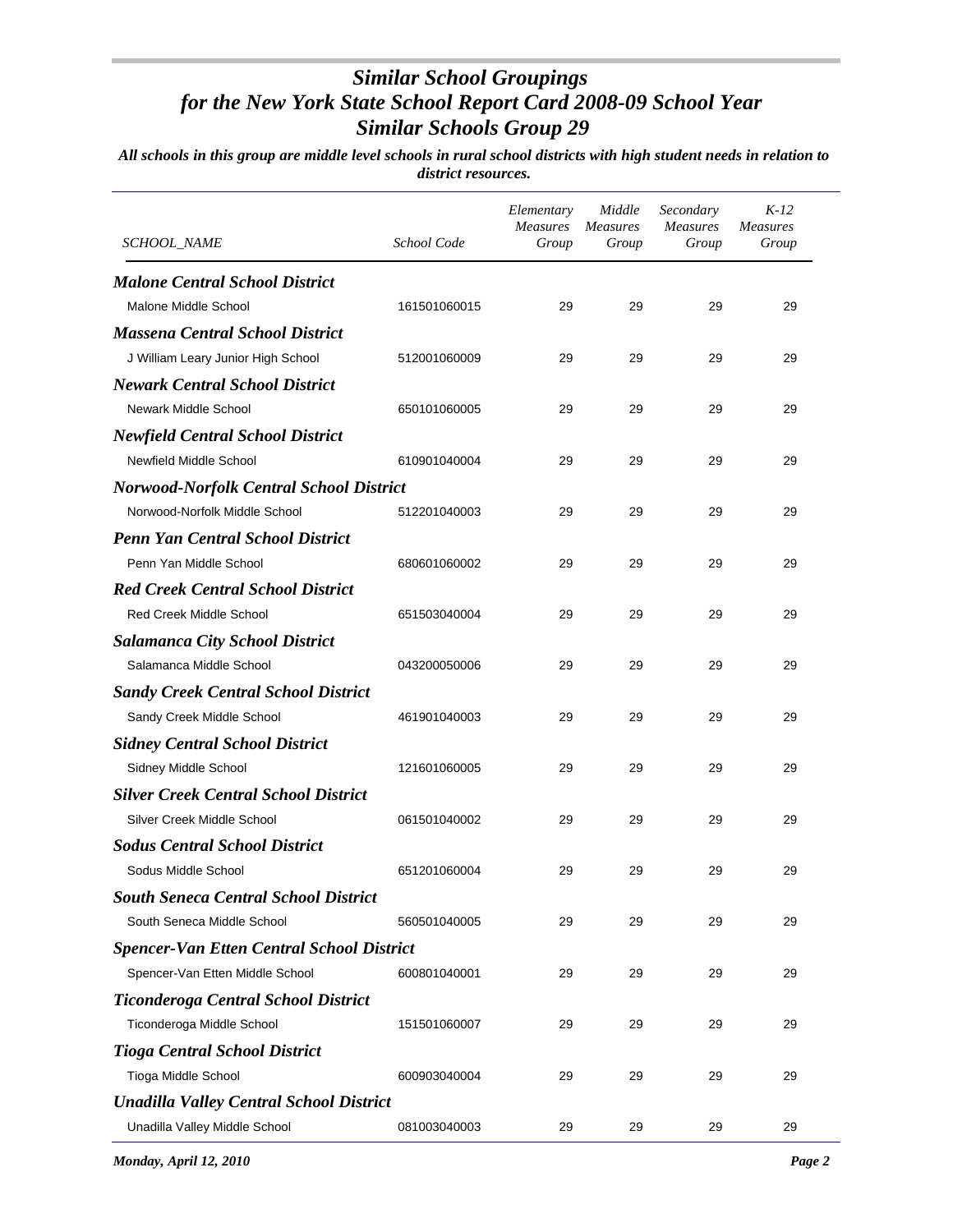| <b>SCHOOL NAME</b>                                      | School Code  | Elementary<br><i>Measures</i><br>Group | Middle<br><i>Measures</i><br>Group | Secondary<br><i>Measures</i><br>Group | $K-12$<br><i>Measures</i><br>Group |  |  |  |
|---------------------------------------------------------|--------------|----------------------------------------|------------------------------------|---------------------------------------|------------------------------------|--|--|--|
| <b>Walton Central School District</b>                   |              |                                        |                                    |                                       |                                    |  |  |  |
| Walton Middle School                                    | 121901040003 | 29                                     | 29                                 | 29                                    | 29                                 |  |  |  |
| <i><b>Yorkshire-Pioneer Central School District</b></i> |              |                                        |                                    |                                       |                                    |  |  |  |
| Pioneer Middle School                                   | 043501060004 | 29                                     | 29                                 | 29                                    | 29                                 |  |  |  |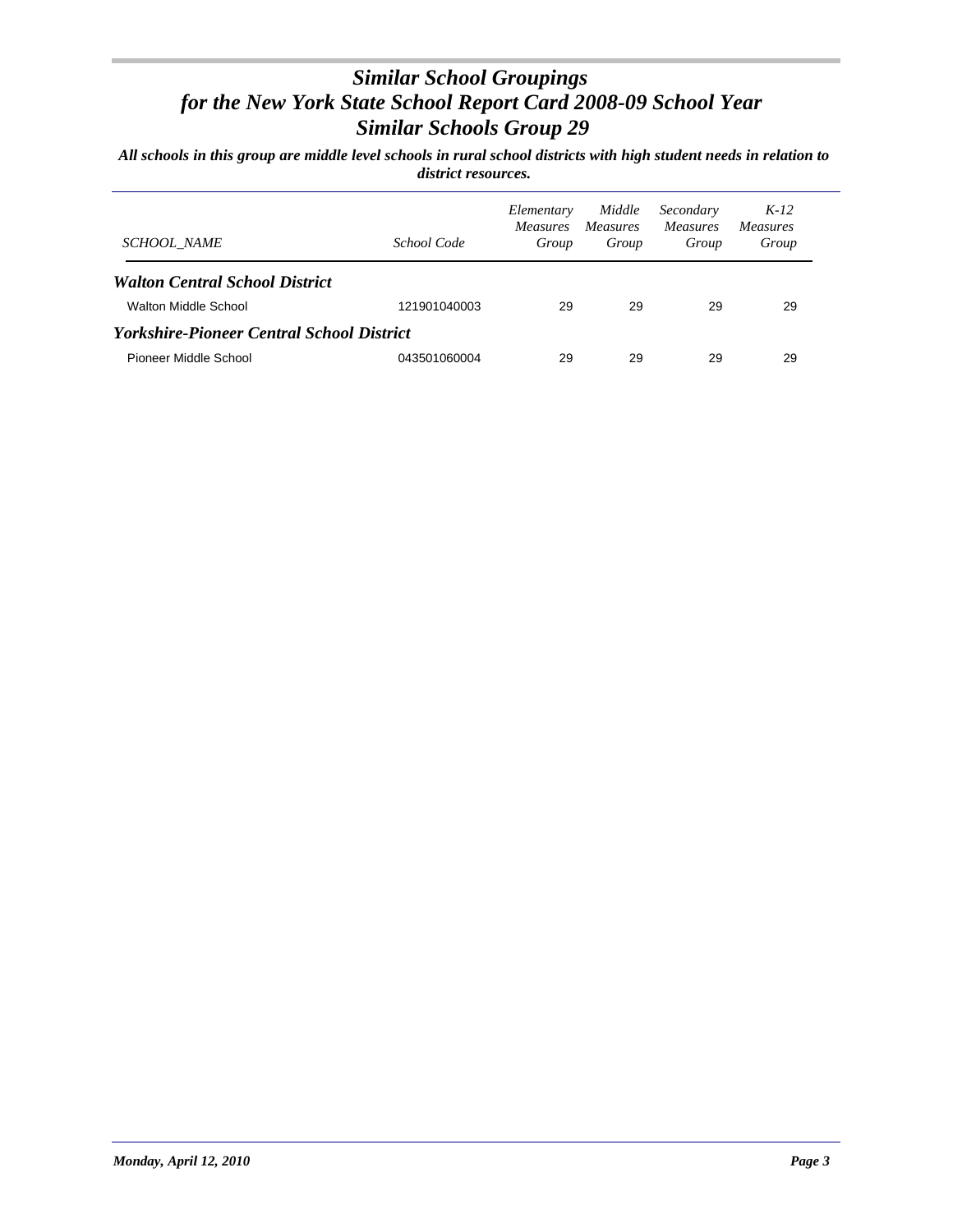| SCHOOL_NAME                                       | School Code  | Elementary<br><b>Measures</b><br>Group | Middle<br><i>Measures</i><br>Group | Secondary<br><b>Measures</b><br>Group | $K-12$<br><b>Measures</b><br>Group |
|---------------------------------------------------|--------------|----------------------------------------|------------------------------------|---------------------------------------|------------------------------------|
| <b>Chenango Valley Central School District</b>    |              |                                        |                                    |                                       |                                    |
| Chenango Valley Middle School                     | 030701060005 | 30                                     | 30                                 | 30                                    | 30                                 |
| <b>Ellenville Central School District</b>         |              |                                        |                                    |                                       |                                    |
| Ellenville Middle School                          | 622002060005 | 30                                     | 30                                 | 30                                    | 30                                 |
| <b>Geneva City School District</b>                |              |                                        |                                    |                                       |                                    |
| Geneva Middle School                              | 430700010005 | 30                                     | 30                                 | 30                                    | 30                                 |
| <b>Gloversville City School District</b>          |              |                                        |                                    |                                       |                                    |
| Gloversville Middle School                        | 170500010008 | 30                                     | 30                                 | 30                                    | 30                                 |
| <b>Greene Central School District</b>             |              |                                        |                                    |                                       |                                    |
| Greene Middle School                              | 080601040004 | 30                                     | 30                                 | 30                                    | 30                                 |
| <b>Hannibal Central School District</b>           |              |                                        |                                    |                                       |                                    |
| Kenney Middle School                              | 460701040001 | 30                                     | 30                                 | 30                                    | 30                                 |
| <b>Hornell City School District</b>               |              |                                        |                                    |                                       |                                    |
| Hornell Junior High School                        | 571800010008 | 30                                     | 30                                 | 30                                    | 30                                 |
| <b>Hudson City School District</b>                |              |                                        |                                    |                                       |                                    |
| Montgomery C Smith Intermediate School            | 101300010003 | 30                                     | 30                                 | 30                                    | 30                                 |
| <b>Liberty Central School District</b>            |              |                                        |                                    |                                       |                                    |
| Liberty Middle School                             | 590901060009 | 30                                     | 30                                 | 30                                    | 30                                 |
| <b>Lyons Central School District</b>              |              |                                        |                                    |                                       |                                    |
| Lyons Middle School                               | 650501040003 | 30                                     | 30                                 | 30                                    | 30                                 |
| <b>Monticello Central School District</b>         |              |                                        |                                    |                                       |                                    |
| Robert J Kaiser Middle School                     | 591401060006 | 30                                     | 30                                 | 30                                    | 30                                 |
| <b>Norwich City School District</b>               |              |                                        |                                    |                                       |                                    |
| Norwich Middle School                             | 081200050003 | 30                                     | 30                                 | 30                                    | 30                                 |
| <b>Oxford Academy And Central School District</b> |              |                                        |                                    |                                       |                                    |
| Oxford Academy Middle School                      | 081501040001 | 30                                     | 30                                 | 30                                    | 30                                 |
| <b>Port Jervis City School District</b>           |              |                                        |                                    |                                       |                                    |
| Port Jervis Middle School                         | 441800050005 | 30                                     | 30                                 | 30                                    | 30                                 |
| <b>South Lewis Central School District</b>        |              |                                        |                                    |                                       |                                    |
| South Lewis Middle School                         | 231101040006 | 30                                     | 30                                 | 30                                    | 30                                 |
| <b>Wellsville Central School District</b>         |              |                                        |                                    |                                       |                                    |
| Wellsville Middle School                          | 022601060002 | 30                                     | 30                                 | 30                                    | 30                                 |
| <b>Westfield Central School District</b>          |              |                                        |                                    |                                       |                                    |
| Westfield Middle School                           | 062901040004 | 30                                     | 30                                 | 30                                    | 30                                 |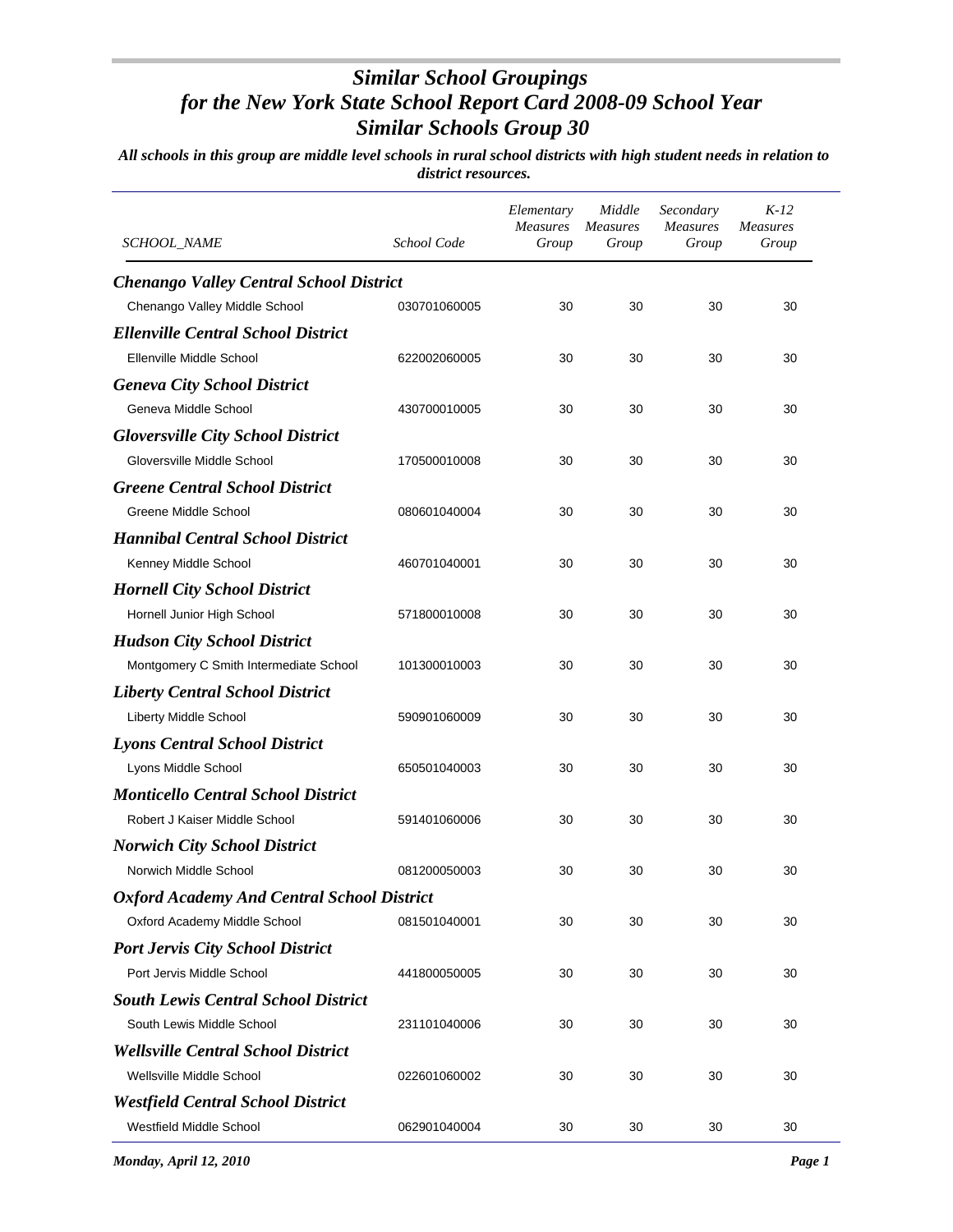| SCHOOL_NAME                                                 | School Code                  | Elementary<br><b>Measures</b><br>Group | Middle<br><b>Measures</b><br>Group | Secondary<br><b>Measures</b><br>Group | $K-12$<br><b>Measures</b><br>Group |
|-------------------------------------------------------------|------------------------------|----------------------------------------|------------------------------------|---------------------------------------|------------------------------------|
| <b>Arlington Central School District</b>                    |                              |                                        |                                    |                                       |                                    |
| Lagrange Middle School<br>Union Vale Middle School          | 131601060012<br>131601060015 | 31<br>31                               | 31<br>31                           | 31<br>31                              | 31<br>31                           |
| <b>Averill Park Central School District</b>                 |                              |                                        |                                    |                                       |                                    |
| Algonquin Middle School                                     | 491302060006                 | 31                                     | 31                                 | 31                                    | 31                                 |
| <b>Baldwinsville Central School District</b>                |                              |                                        |                                    |                                       |                                    |
| Donald S Ray School<br>Theodore R Durgee Junior High School | 420901060009<br>420901060006 | 31<br>31                               | 31<br>31                           | 31<br>31                              | 31<br>31                           |
| <b>Brookhaven-Comsewogue Union Free School District</b>     |                              |                                        |                                    |                                       |                                    |
| John F Kennedy Middle School                                | 580203020004                 | 31                                     | 31                                 | 31                                    | 31                                 |
| <b>Caledonia-Mumford Central School District</b>            |                              |                                        |                                    |                                       |                                    |
| Caledonia-Mumford Middle School                             | 240201040003                 | 31                                     | 31                                 | 31                                    | 31                                 |
| <b>Carmel Central School District</b>                       |                              |                                        |                                    |                                       |                                    |
| George Fischer Middle School                                | 480102060007                 | 31                                     | 31                                 | 31                                    | 31                                 |
| Cazenovia Central School District                           |                              |                                        |                                    |                                       |                                    |
| Cazenovia Middle School                                     | 250201060001                 | 31                                     | 31                                 | 31                                    | 31                                 |
| <b>Clinton Central School District</b>                      |                              |                                        |                                    |                                       |                                    |
| <b>Clinton Middle School</b>                                | 411101060004                 | 31                                     | 31                                 | 31                                    | 31                                 |
| <b>Connetquot Central School District</b>                   |                              |                                        |                                    |                                       |                                    |
| Oakdale-Bohemia Middle School<br>Ronkonkoma Middle School   | 580507060011<br>580507060010 | 31<br>31                               | 31<br>31                           | 31<br>31                              | 31<br>31                           |
| <b>Cornwall Central School District</b>                     |                              |                                        |                                    |                                       |                                    |
| <b>Cornwall Middle School</b>                               | 440301060005                 | 31                                     | 31                                 | 31                                    | 31                                 |
| Dalton-Nunda Central School District (Keshequa)             |                              |                                        |                                    |                                       |                                    |
| Keshequa Middle School                                      | 241101040001                 | 31                                     | 31                                 | 31                                    | 31                                 |
| <b>East Greenbush Central School District</b>               |                              |                                        |                                    |                                       |                                    |
| Howard L Goff School                                        | 490301060008                 | 31                                     | 31                                 | 31                                    | 31                                 |
| <b>East Islip Union Free School District</b>                |                              |                                        |                                    |                                       |                                    |
| East Islip Middle School                                    | 580503030008                 | 31                                     | 31                                 | 31                                    | 31                                 |
| <b>Elwood Union Free School District</b>                    |                              |                                        |                                    |                                       |                                    |
| Elwood Middle School                                        | 580401020005                 | 31                                     | 31                                 | 31                                    | 31                                 |
| <b>Fairport Central School District</b>                     |                              |                                        |                                    |                                       |                                    |
| Johanna Perrin Middle School<br>Martha Brown Middle School  | 261301060002<br>261301060004 | 31<br>31                               | 31<br>31                           | 31<br>31                              | 31<br>31                           |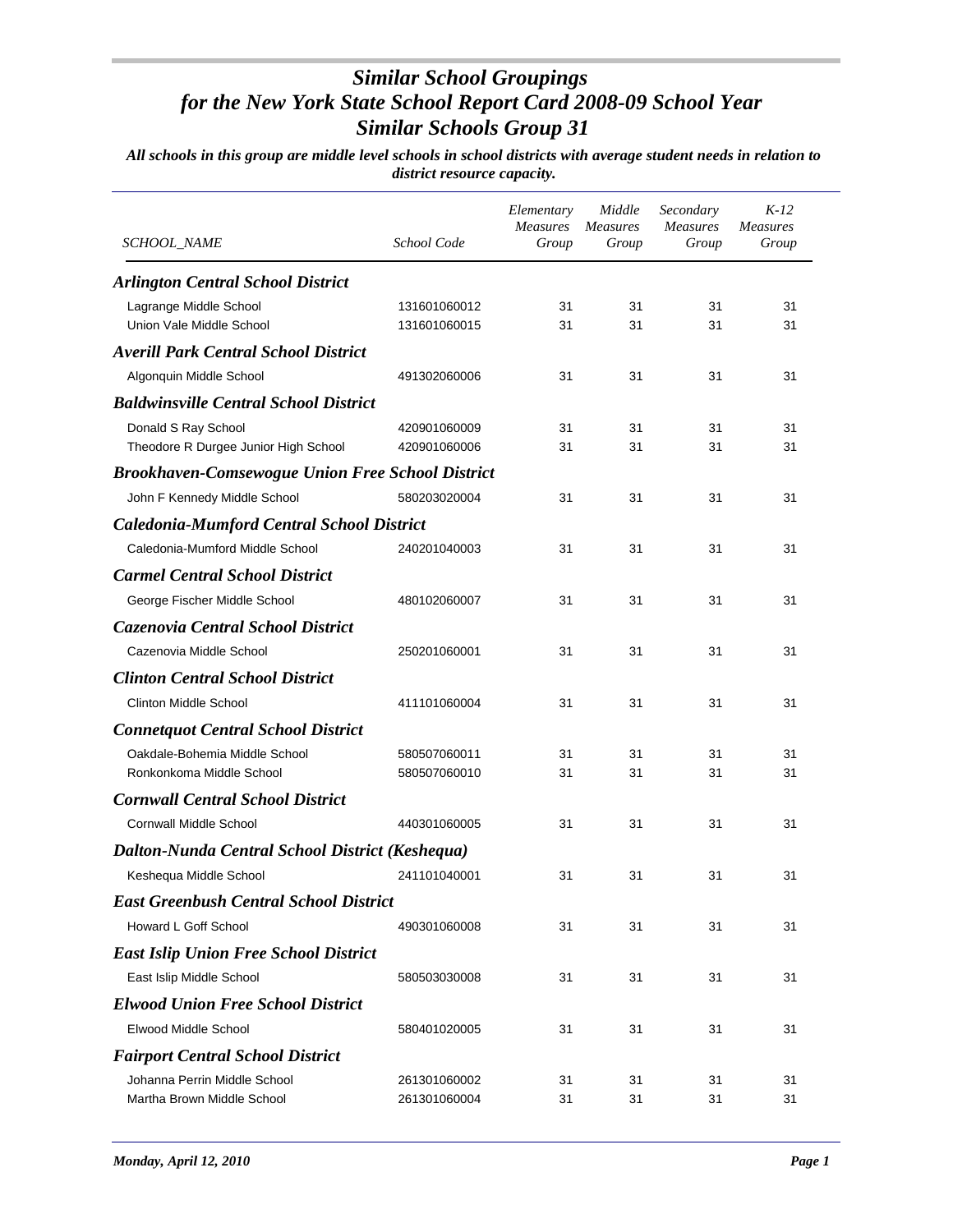| <b>SCHOOL_NAME</b>                                | School Code  | Elementary<br>Measures<br>Group | Middle<br><b>Measures</b><br>Group | Secondary<br><b>Measures</b><br>Group | $K-12$<br><b>Measures</b><br>Group |
|---------------------------------------------------|--------------|---------------------------------|------------------------------------|---------------------------------------|------------------------------------|
| <b>Farmingdale Union Free School District</b>     |              |                                 |                                    |                                       |                                    |
| <b>Howitt School</b>                              | 280522030008 | 31                              | 31                                 | 31                                    | 31                                 |
| <b>Frankfort-Schuyler Central School District</b> |              |                                 |                                    |                                       |                                    |
| Frankfort-Schuyler Middle School                  | 210402060005 | 31                              | 31                                 | 31                                    | 31                                 |
| <b>Gananda Central School District</b>            |              |                                 |                                    |                                       |                                    |
| Gananda Middle School                             | 650902040003 | 31                              | 31                                 | 31                                    | 31                                 |
| <b>Goshen Central School District</b>             |              |                                 |                                    |                                       |                                    |
| C J Hooker Middle School                          | 440601040004 | 31                              | 31                                 | 31                                    | 31                                 |
| <b>Grand Island Central School District</b>       |              |                                 |                                    |                                       |                                    |
| Veronica E Connor Middle School                   | 141501060005 | 31                              | 31                                 | 31                                    | 31                                 |
| <b>Greenwood Lake Union Free School District</b>  |              |                                 |                                    |                                       |                                    |
| Greenwood Lake Middle School                      | 442111020001 | 31                              | 31                                 | 31                                    | 31                                 |
| <b>Hamburg Central School District</b>            |              |                                 |                                    |                                       |                                    |
| Hamburg Middle School                             | 141601060006 | 31                              | 31                                 | 31                                    | 31                                 |
| <b>Honeoye Falls-Lima Central School District</b> |              |                                 |                                    |                                       |                                    |
| Honeoye Falls-Lima Middle School                  | 260901060005 | 31                              | 31                                 | 31                                    | 31                                 |
| <b>Iroquois Central School District</b>           |              |                                 |                                    |                                       |                                    |
| Iroquois Middle School                            | 141301060005 | 31                              | 31                                 | 31                                    | 31                                 |
| <b>Island Trees Union Free School District</b>    |              |                                 |                                    |                                       |                                    |
| Island Trees Middle School                        | 280226030002 | 31                              | 31                                 | 31                                    | 31                                 |
| <b>Jamesville-Dewitt Central School District</b>  |              |                                 |                                    |                                       |                                    |
| Jamesville-Dewitt Middle School                   | 420411060005 | 31                              | 31                                 | 31                                    | 31                                 |
| <b>Lakeland Central School District</b>           |              |                                 |                                    |                                       |                                    |
| Lakeland-Copper Beech Middle School               | 662401060008 | 31                              | 31                                 | 31                                    | 31                                 |
| <b>Lancaster Central School District</b>          |              |                                 |                                    |                                       |                                    |
| Lancaster Middle School                           | 141901060007 | 31                              | 31                                 | 31                                    | 31                                 |
| <b>Levittown Union Free School District</b>       |              |                                 |                                    |                                       |                                    |
| Jonas E Salk Middle School                        | 280205030013 | 31                              | 31                                 | 31                                    | 31                                 |
| Wisdom Lane Middle School                         | 280205030010 | 31                              | 31                                 | 31                                    | 31                                 |
| <b>Lewiston-Porter Central School District</b>    |              |                                 |                                    |                                       |                                    |
| Lewiston Porter Middle School                     | 400301060005 | 31                              | 31                                 | 31                                    | 31                                 |
| <b>Lindenhurst Union Free School District</b>     |              |                                 |                                    |                                       |                                    |
| Lindenhurst Middle School                         | 580104030011 | 31                              | 31                                 | 31                                    | 31                                 |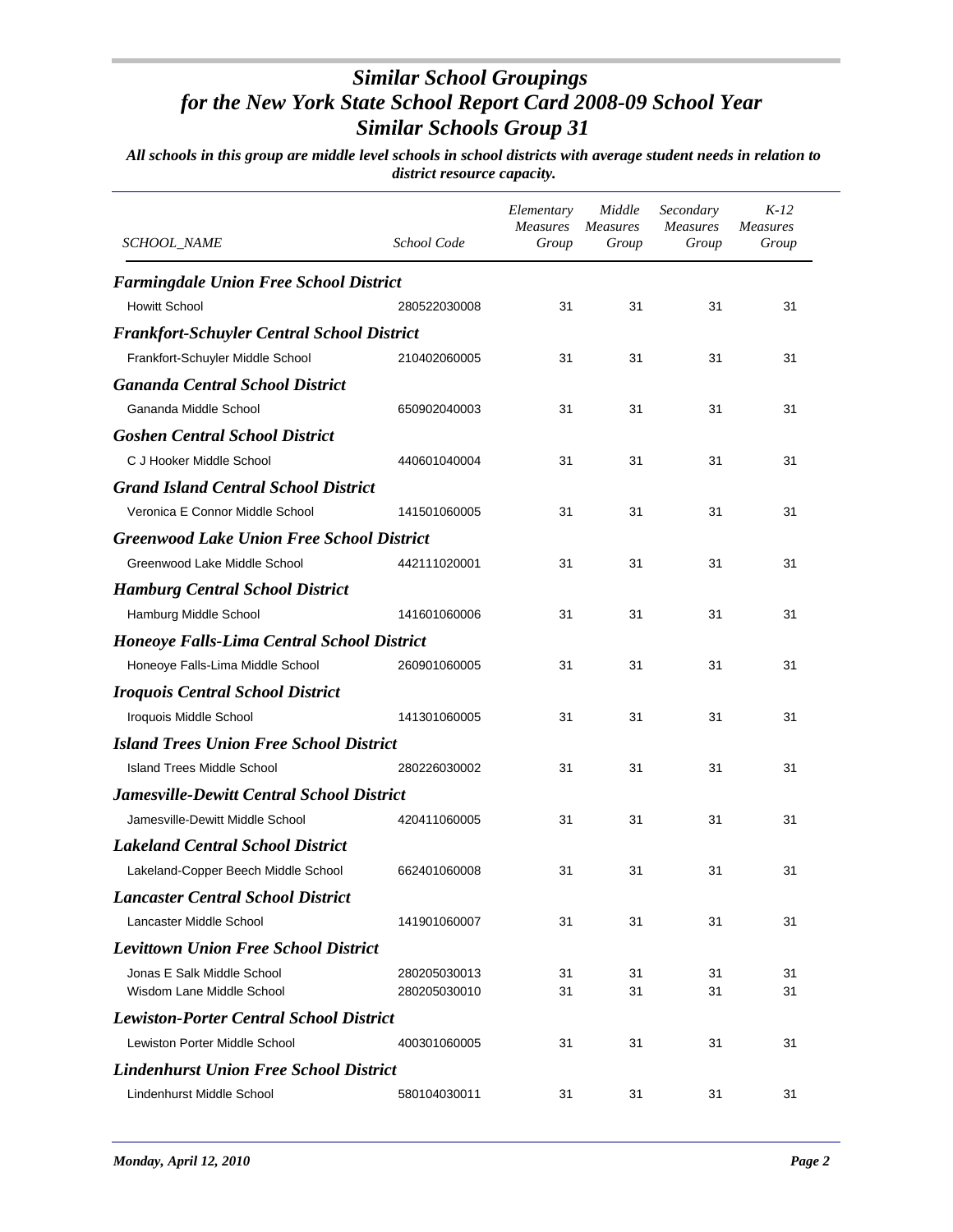| SCHOOL_NAME                                         | School Code                  | Elementary<br><b>Measures</b><br>Group | Middle<br><b>Measures</b><br>Group | Secondary<br><b>Measures</b><br>Group | $K-12$<br><b>Measures</b><br>Group |
|-----------------------------------------------------|------------------------------|----------------------------------------|------------------------------------|---------------------------------------|------------------------------------|
| <b>Middle Country Central School District</b>       |                              |                                        |                                    |                                       |                                    |
| Selden Middle School                                | 580211060011                 | 31                                     | 31                                 | 31                                    | 31                                 |
| <b>Monroe-Woodbury Central School District</b>      |                              |                                        |                                    |                                       |                                    |
| Monroe Woodbury Middle School                       | 441201060009                 | 31                                     | 31                                 | 31                                    | 31                                 |
| <b>North Syracuse Central School District</b>       |                              |                                        |                                    |                                       |                                    |
| Gillette Road Middle School                         | 420303060009                 | 31                                     | 31                                 | 31                                    | 31                                 |
|                                                     |                              |                                        |                                    |                                       |                                    |
| <b>Patchogue-Medford Union Free School District</b> |                              |                                        |                                    |                                       |                                    |
| Saxton Middle School                                | 580224030011                 | 31                                     | 31                                 | 31                                    | 31                                 |
| <b>Penfield Central School District</b>             |                              |                                        |                                    |                                       |                                    |
| Bay Trail Middle School                             | 261201060008                 | 31                                     | 31                                 | 31                                    | 31                                 |
| Queensbury Union Free School District               |                              |                                        |                                    |                                       |                                    |
| Queensbury Middle School                            | 630902030003                 | 31                                     | 31                                 | 31                                    | 31                                 |
| <b>Red Hook Central School District</b>             |                              |                                        |                                    |                                       |                                    |
| Linden Avenue Middle School                         | 131701060004                 | 31                                     | 31                                 | 31                                    | 31                                 |
| <b>Rocky Point Union Free School District</b>       |                              |                                        |                                    |                                       |                                    |
| Rocky Point Middle School                           | 580209020004                 | 31                                     | 31                                 | 31                                    | 31                                 |
| <b>Sachem Central School District</b>               |                              |                                        |                                    |                                       |                                    |
|                                                     |                              | 31                                     | 31                                 | 31                                    | 31                                 |
| Sagamore Middle School<br>Samoset Middle School     | 580205060007<br>580205060022 | 31                                     | 31                                 | 31                                    | 31                                 |
| Seneca Middle School                                | 580205060011                 | 31                                     | 31                                 | 31                                    | 31                                 |
| Sequoya Middle School                               | 580205060021                 | 31                                     | 31                                 | 31                                    | 31                                 |
| <b>Saratoga Springs City School District</b>        |                              |                                        |                                    |                                       |                                    |
| Maple Avenue Middle School                          | 521800010015                 | 31                                     | 31                                 | 31                                    | 31                                 |
| <b>Schalmont Central School District</b>            |                              |                                        |                                    |                                       |                                    |
| Schalmont Middle School                             | 530501060004                 | 31                                     | 31                                 | 31                                    | 31                                 |
| <b>Shenendehowa Central School District</b>         |                              |                                        |                                    |                                       |                                    |
| Acadia Middle School                                | 520302060011                 | 31                                     | 31                                 | 31                                    | 31                                 |
| Gowana Middle School                                | 520302060009                 | 31                                     | 31                                 | 31                                    | 31                                 |
| Koda Middle School                                  | 520302060008                 | 31                                     | 31                                 | 31                                    | 31                                 |
| <b>South Colonie Central School District</b>        |                              |                                        |                                    |                                       |                                    |
| Lisha Kill Middle School                            | 010601060013                 | 31                                     | 31                                 | 31                                    | 31                                 |
| <b>South Glens Falls Central School District</b>    |                              |                                        |                                    |                                       |                                    |
| Oliver W Winch Middle School                        | 521401040002                 | 31                                     | 31                                 | 31                                    | 31                                 |
| <b>Spackenkill Union Free School District</b>       |                              |                                        |                                    |                                       |                                    |
| Orville A Todd Middle School                        | 131602020004                 | 31                                     | 31                                 | 31                                    | 31                                 |
|                                                     |                              |                                        |                                    |                                       |                                    |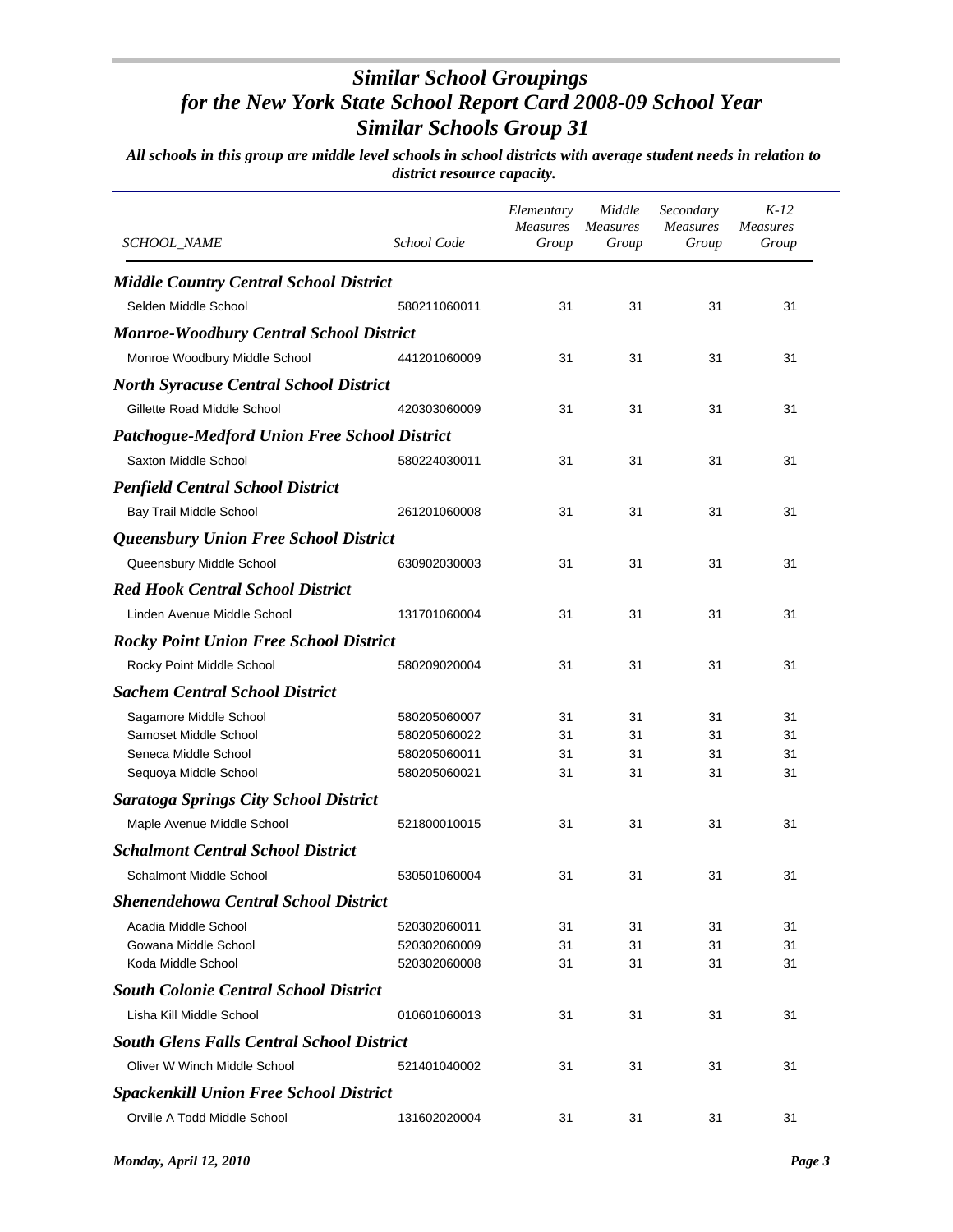| <b>SCHOOL_NAME</b>                           | School Code  | Elementary<br>Measures<br>Group | Middle<br><b>Measures</b><br>Group | Secondary<br><b>Measures</b><br>Group | $K-12$<br><b>Measures</b><br>Group |
|----------------------------------------------|--------------|---------------------------------|------------------------------------|---------------------------------------|------------------------------------|
| <b>Starpoint Central School District</b>     |              |                                 |                                    |                                       |                                    |
| <b>Starpoint Middle School</b>               | 401001060004 | 31                              | 31                                 | 31                                    | 31                                 |
| <b>Vestal Central School District</b>        |              |                                 |                                    |                                       |                                    |
| <b>Vestal Middle School</b>                  | 031601060041 | 31                              | 31                                 | 31                                    | 31                                 |
| <b>Victor Central School District</b>        |              |                                 |                                    |                                       |                                    |
| Victor Junior High School                    | 431701060002 | 31                              | 31                                 | 31                                    | 31                                 |
| <b>Wappingers Central School District</b>    |              |                                 |                                    |                                       |                                    |
| Van Wyck Junior High School                  | 132101060009 | 31                              | 31                                 | 31                                    | 31                                 |
| Wappingers Falls Junior High School          | 132101060010 | 31                              | 31                                 | 31                                    | 31                                 |
| <b>Webster Central School District</b>       |              |                                 |                                    |                                       |                                    |
| Spry Middle School                           | 261901060007 | 31                              | 31                                 | 31                                    | 31                                 |
| Willink Middle School                        | 261901060010 | 31                              | 31                                 | 31                                    | 31                                 |
| <b>West Genesee Central School District</b>  |              |                                 |                                    |                                       |                                    |
| Camillus Middle School                       | 420101060011 | 31                              | 31                                 | 31                                    | 31                                 |
| <b>Westhill Central School District</b>      |              |                                 |                                    |                                       |                                    |
| Onondaga Hill Middle School                  | 420701060004 | 31                              | 31                                 | 31                                    | 31                                 |
| <b>Whitesboro Central School District</b>    |              |                                 |                                    |                                       |                                    |
| Whitesboro Middle School                     | 412902060006 | 31                              | 31                                 | 31                                    | 31                                 |
| <b>Williamsville Central School District</b> |              |                                 |                                    |                                       |                                    |
| Casey Middle School                          | 140203060012 | 31                              | 31                                 | 31                                    | 31                                 |
| Heim Middle School                           | 140203060009 | 31                              | 31                                 | 31                                    | 31                                 |
| Mill Middle School                           | 140203060001 | 31                              | 31                                 | 31                                    | 31                                 |
| <b>Transit Middle School</b>                 | 140203060015 | 31                              | 31                                 | 31                                    | 31                                 |
| <b>York Central School District</b>          |              |                                 |                                    |                                       |                                    |
| York Middle School                           | 241701040005 | 31                              | 31                                 | 31                                    | 31                                 |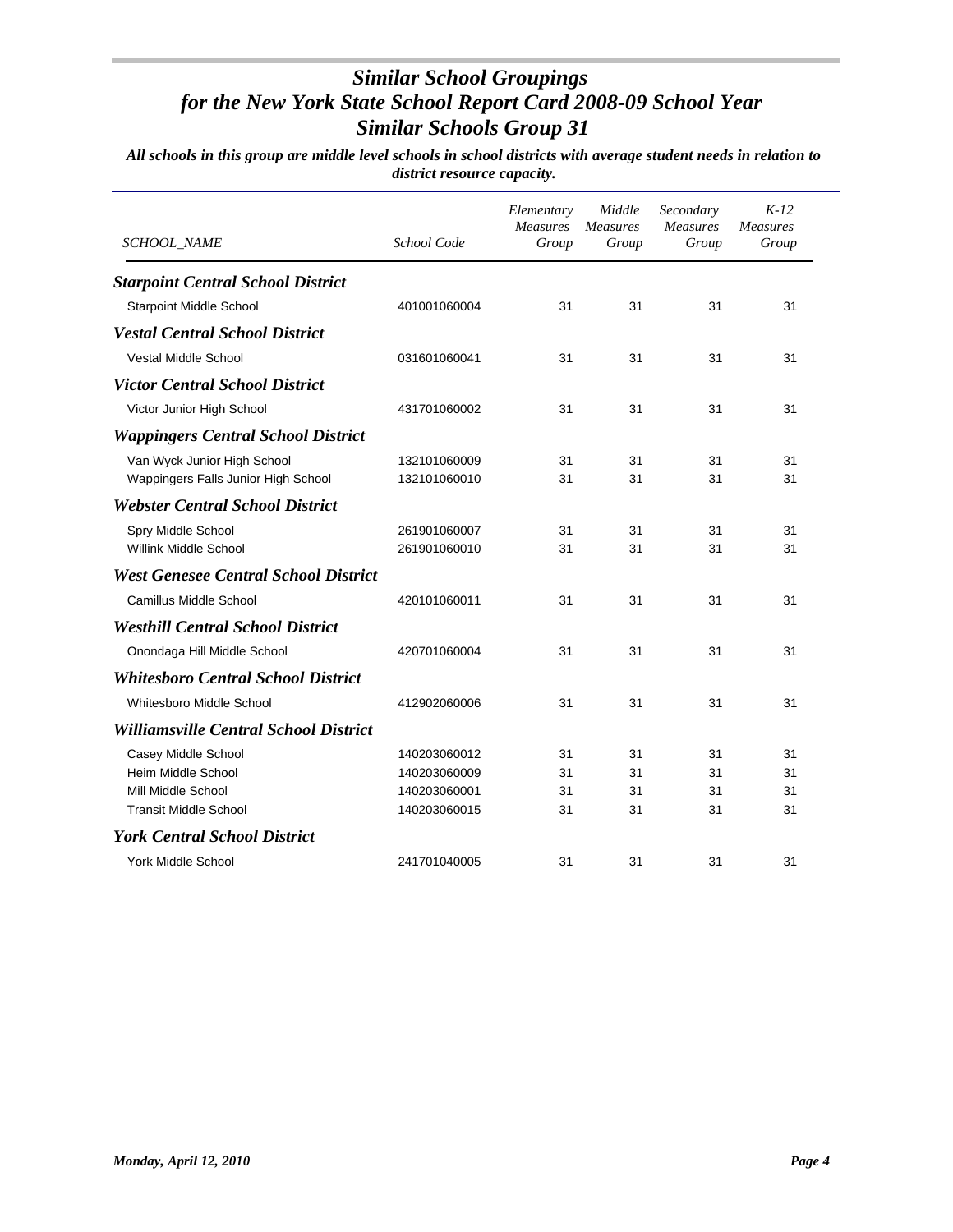| <i>SCHOOL_NAME</i>                                | School Code  | Elementary<br><b>Measures</b><br>Group | Middle<br><b>Measures</b><br>Group | Secondary<br><i>Measures</i><br>Group | $K-12$<br><b>Measures</b><br>Group |
|---------------------------------------------------|--------------|----------------------------------------|------------------------------------|---------------------------------------|------------------------------------|
| <b>Akron Central School District</b>              |              |                                        |                                    |                                       |                                    |
| Akron Middle School                               | 142101040003 | 32                                     | 32                                 | 32                                    | 32                                 |
| <b>Alden Central School District</b>              |              |                                        |                                    |                                       |                                    |
| Alden Middle School                               | 140101060005 | 32                                     | 32                                 | 32                                    | 32                                 |
| <b>Allegany-Limestone Central School District</b> |              |                                        |                                    |                                       |                                    |
| Allegany-Limestone Middle School                  | 040302060004 | 32                                     | 32                                 | 32                                    | 32                                 |
| <b>Amherst Central School District</b>            |              |                                        |                                    |                                       |                                    |
| Amherst Middle School                             | 140201060001 | 32                                     | 32                                 | 32                                    | 32                                 |
| <b>Arlington Central School District</b>          |              |                                        |                                    |                                       |                                    |
| Arlington Middle School                           | 131601060007 | 32                                     | 32                                 | 32                                    | 32                                 |
| <b>Attica Central School District</b>             |              |                                        |                                    |                                       |                                    |
| Attica Junior High School                         | 670201060004 | 32                                     | 32                                 | 32                                    | 32                                 |
| <b>Avon Central School District</b>               |              |                                        |                                    |                                       |                                    |
| Avon Middle School                                | 240101040003 | 32                                     | 32                                 | 32                                    | 32                                 |
| <b>Ballston Spa Central School District</b>       |              |                                        |                                    |                                       |                                    |
| Ballston Spa Middle School                        | 521301060005 | 32                                     | 32                                 | 32                                    | 32                                 |
| <b>Barker Central School District</b>             |              |                                        |                                    |                                       |                                    |
| <b>Barker Middle School</b>                       | 401301040004 | 32                                     | 32                                 | 32                                    | 32                                 |
| <b>Broadalbin-Perth Central School District</b>   |              |                                        |                                    |                                       |                                    |
| Broadalbin-Perth Middle School                    | 171102040003 | 32                                     | 32                                 | 32                                    | 32                                 |
| <b>Brockport Central School District</b>          |              |                                        |                                    |                                       |                                    |
| A D Oliver Middle School                          | 261801060005 | 32                                     | 32                                 | 32                                    | 32                                 |
| <b>Byron-Bergen Central School District</b>       |              |                                        |                                    |                                       |                                    |
| Byron-Bergen Middle School                        | 180701040005 | 32                                     | 32                                 | 32                                    | 32                                 |
| Canandaigua City School District                  |              |                                        |                                    |                                       |                                    |
| Canandaigua Middle School                         | 430300050004 | 32                                     | 32                                 | 32                                    | 32                                 |
| <b>Cato-Meridian Central School District</b>      |              |                                        |                                    |                                       |                                    |
| Cato-Meridian Middle School                       | 050401040002 | 32                                     | 32                                 | 32                                    | 32                                 |
| <b>Central Square Central School District</b>     |              |                                        |                                    |                                       |                                    |
| Central Square Middle School                      | 460801060008 | 32                                     | 32                                 | 32                                    | 32                                 |
| <b>Chatham Central School District</b>            |              |                                        |                                    |                                       |                                    |
| Chatham Middle School                             | 101001040006 | 32                                     | 32                                 | 32                                    | 32                                 |
| Cheektowaga-Maryvale Union Free School District   |              |                                        |                                    |                                       |                                    |
| Maryvale Middle School                            | 140702030005 | 32                                     | 32                                 | 32                                    | 32                                 |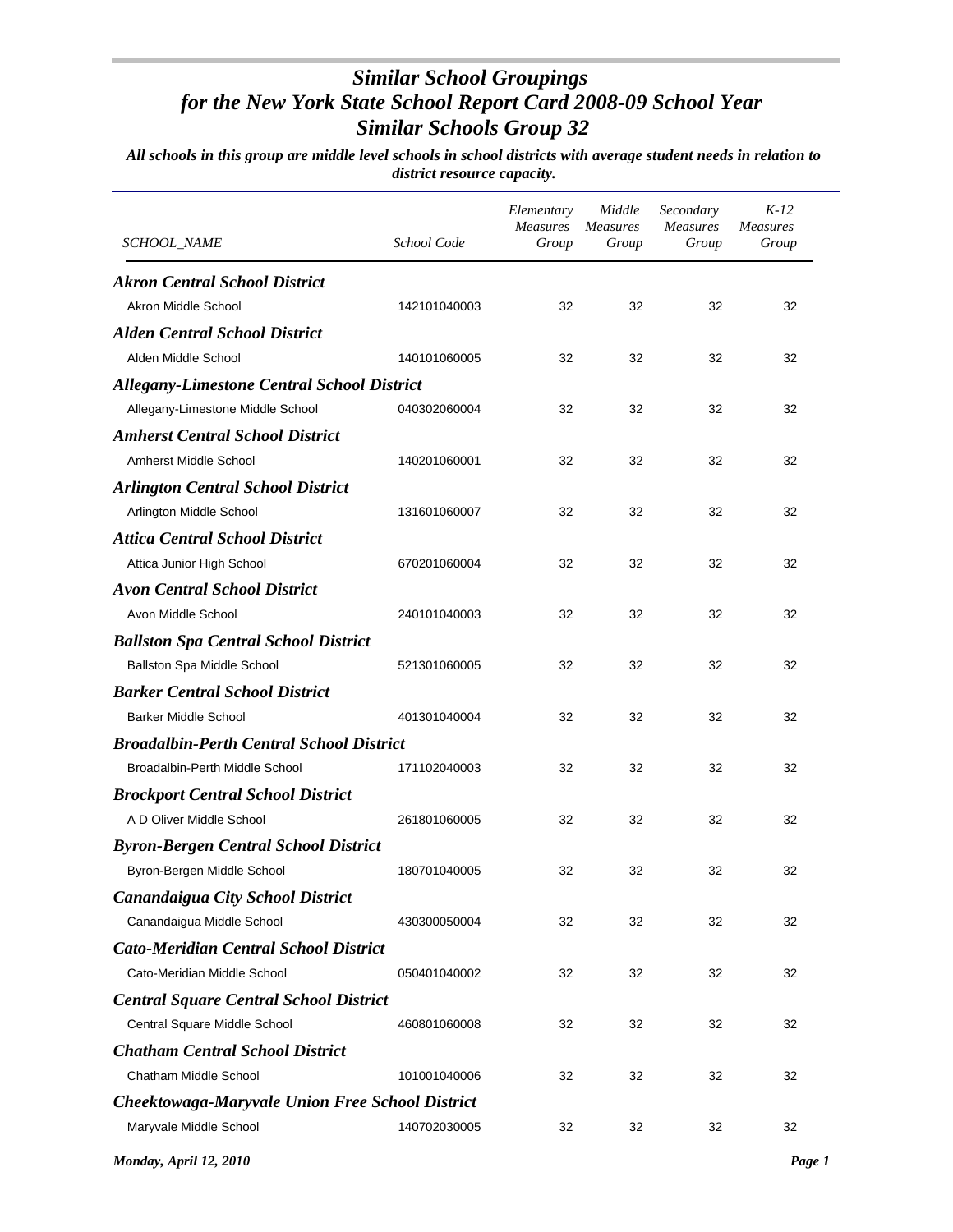| SCHOOL_NAME                                             | School Code  | Elementary<br><b>Measures</b><br>Group | Middle<br><b>Measures</b><br>Group | Secondary<br><b>Measures</b><br>Group | $K-12$<br><b>Measures</b><br>Group |
|---------------------------------------------------------|--------------|----------------------------------------|------------------------------------|---------------------------------------|------------------------------------|
| <b>Chenango Forks Central School District</b>           |              |                                        |                                    |                                       |                                    |
| Chenango Forks Middle School                            | 030101060004 | 32                                     | 32                                 | 32                                    | 32                                 |
| <b>Chittenango Central School District</b>              |              |                                        |                                    |                                       |                                    |
| Chittenango Middle School                               | 251601060003 | 32                                     | 32                                 | 32                                    | 32                                 |
| <b>Churchville-Chili Central School District</b>        |              |                                        |                                    |                                       |                                    |
| Churchville-Chili Middle School 5-8                     | 261501060008 | 32                                     | 32                                 | 32                                    | 32                                 |
| <b>Cleveland Hill Union Free School District</b>        |              |                                        |                                    |                                       |                                    |
| Cleveland Hill Middle School                            | 140703020004 | 32                                     | 32                                 | 32                                    | 32                                 |
| <b>Cobleskill-Richmondville Central School District</b> |              |                                        |                                    |                                       |                                    |
| William H Golding Middle School                         | 541102060004 | 32                                     | 32                                 | 32                                    | 32                                 |
| <b>Corinth Central School District</b>                  |              |                                        |                                    |                                       |                                    |
| Corinth Middle School                                   | 520401040008 | 32                                     | 32                                 | 32                                    | 32                                 |
| <b>Coxsackie-Athens Central School District</b>         |              |                                        |                                    |                                       |                                    |
| Coxsackie-Athens Middle School                          | 190501040004 | 32                                     | 32                                 | 32                                    | 32                                 |
| <b>Deer Park Union Free School District</b>             |              |                                        |                                    |                                       |                                    |
| <b>Robert Frost Middle School</b>                       | 580107030009 | 32                                     | 32                                 | 32                                    | 32                                 |
| <b>Dryden Central School District</b>                   |              |                                        |                                    |                                       |                                    |
| Dryden Middle School                                    | 610301060008 | 32                                     | 32                                 | 32                                    | 32                                 |
| <b>East Bloomfield Central School District</b>          |              |                                        |                                    |                                       |                                    |
| <b>Bloomfield Middle School</b>                         | 430501040002 | 32                                     | 32                                 | 32                                    | 32                                 |
| <b>East Syracuse-Minoa Central School District</b>      |              |                                        |                                    |                                       |                                    |
| Pine Grove Middle School                                | 420401060010 | 32                                     | 32                                 | 32                                    | 32                                 |
| <b>Fonda-Fultonville Central School District</b>        |              |                                        |                                    |                                       |                                    |
| Fonda-Fultonville 5-8 School                            | 270601040003 | 32                                     | 32                                 | 32                                    | 32                                 |
| <b>Fredonia Central School District</b>                 |              |                                        |                                    |                                       |                                    |
| Fredonia Middle School                                  | 062201060002 | 32                                     | 32                                 | 32                                    | 32                                 |
| <b>Frontier Central School District</b>                 |              |                                        |                                    |                                       |                                    |
| <b>Frontier Middle School</b>                           | 141604060007 | 32                                     | 32                                 | 32                                    | 32                                 |
| <b>Galway Central School District</b>                   |              |                                        |                                    |                                       |                                    |
| Galway Middle School                                    | 520701040003 | 32                                     | 32                                 | 32                                    | 32                                 |
| <b>Gates-Chili Central School District</b>              |              |                                        |                                    |                                       |                                    |
| Gates-Chili Middle School                               | 260401060004 | 32                                     | 32                                 | 32                                    | 32                                 |
| <b>Glens Falls City School District</b>                 |              |                                        |                                    |                                       |                                    |
| Glens Falls Middle School                               | 630300010006 | 32                                     | 32                                 | 32                                    | 32                                 |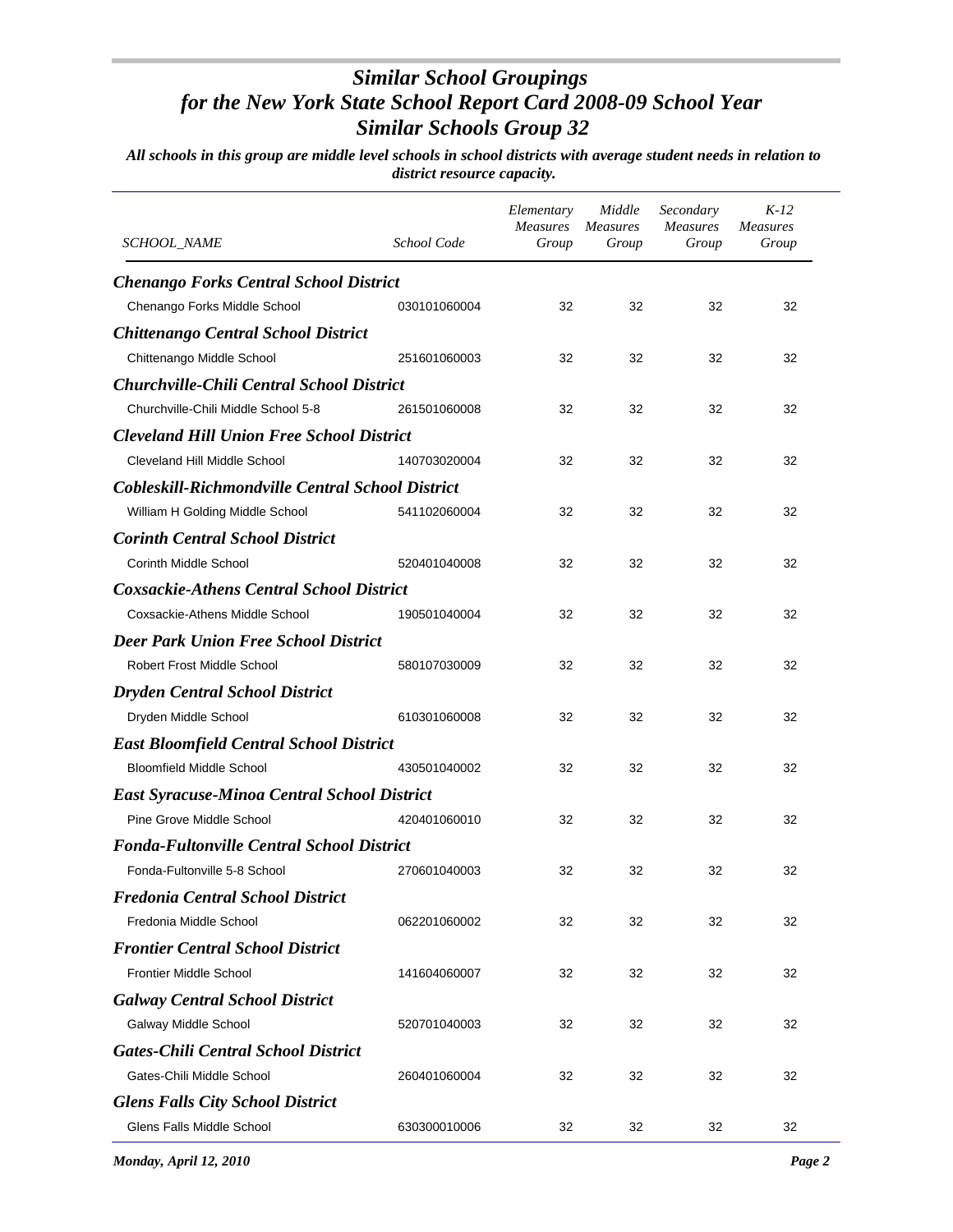| <i>SCHOOL_NAME</i>                                 | School Code  | Elementary<br>Measures<br>Group | Middle<br><b>Measures</b><br>Group | Secondary<br><b>Measures</b><br>Group | $K-12$<br><b>Measures</b><br>Group |
|----------------------------------------------------|--------------|---------------------------------|------------------------------------|---------------------------------------|------------------------------------|
| <b>Greece Central School District</b>              |              |                                 |                                    |                                       |                                    |
| Athena Middle School                               | 260501060020 | 32                              | 32                                 | 32                                    | 32                                 |
| <b>Greenburgh Central School District</b>          |              |                                 |                                    |                                       |                                    |
| Woodlands Middle School                            | 660407060005 | 32                              | 32                                 | 32                                    | 32                                 |
| <b>Greenville Central School District</b>          |              |                                 |                                    |                                       |                                    |
| Greenville Middle School                           | 190701040001 | 32                              | 32                                 | 32                                    | 32                                 |
| <b>Hampton Bays Union Free School District</b>     |              |                                 |                                    |                                       |                                    |
| Hampton Bays Middle School                         | 580905020004 | 32                              | 32                                 | 32                                    | 32                                 |
| <b>Haverstraw-Stony Point Csd (North Rockland)</b> |              |                                 |                                    |                                       |                                    |
| Fieldstone Secondary School                        | 500201060013 | 32                              | 32                                 | 32                                    | 32                                 |
| <b>Willow Grove Middle School</b>                  | 500201060001 | 32                              | 32                                 | 32                                    | 32                                 |
| <b>Hicksville Union Free School District</b>       |              |                                 |                                    |                                       |                                    |
| Hicksville Middle School                           | 280517030011 | 32                              | 32                                 | 32                                    | 32                                 |
| <b>Highland Central School District</b>            |              |                                 |                                    |                                       |                                    |
| <b>Highland Middle School</b>                      | 620803040003 | 32                              | 32                                 | 32                                    | 32                                 |
| <b>Highland Falls Central School District</b>      |              |                                 |                                    |                                       |                                    |
| Highland Falls Middle School                       | 440901040004 | 32                              | 32                                 | 32                                    | 32                                 |
| <b>Hilton Central School District</b>              |              |                                 |                                    |                                       |                                    |
| Merton Williams Middle School                      | 261101060005 | 32                              | 32                                 | 32                                    | 32                                 |
| <b>Holland Central School District</b>             |              |                                 |                                    |                                       |                                    |
| <b>Holland Middle School</b>                       | 141701040003 | 32                              | 32                                 | 32                                    | 32                                 |
| <b>Holland Patent Central School District</b>      |              |                                 |                                    |                                       |                                    |
| <b>Holland Patent Middle School</b>                | 412201060001 | 32                              | 32                                 | 32                                    | 32                                 |
| <b>Homer Central School District</b>               |              |                                 |                                    |                                       |                                    |
| Homer Junior High School                           | 110701060006 | 32                              | 32                                 | 32                                    | 32                                 |
| <b>Honeoye Central School District</b>             |              |                                 |                                    |                                       |                                    |
| Honeoye Middle School                              | 431401040003 | 32                              | 32                                 | 32                                    | 32                                 |
| <b>Hoosic Valley Central School District</b>       |              |                                 |                                    |                                       |                                    |
| Hoosic Valley Middle School                        | 491401040003 | 32                              | 32                                 | 32                                    | 32                                 |
| <b>Horseheads Central School District</b>          |              |                                 |                                    |                                       |                                    |
| Horseheads Middle School                           | 070901060010 | 32                              | 32                                 | 32                                    | 32                                 |
| <b>Hyde Park Central School District</b>           |              |                                 |                                    |                                       |                                    |
| Haviland Middle School                             | 130801060006 | 32                              | 32                                 | 32                                    | 32                                 |
|                                                    |              |                                 |                                    |                                       |                                    |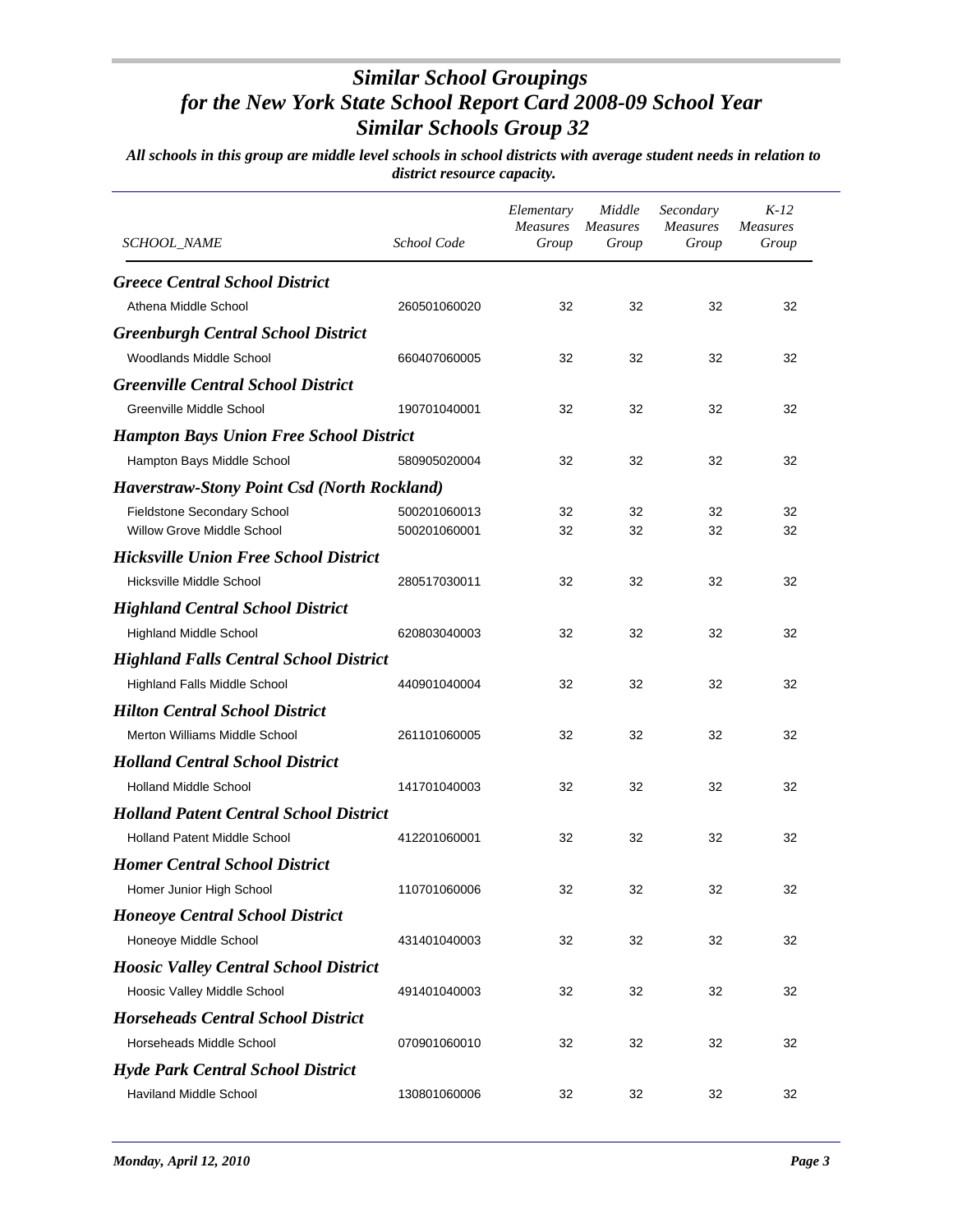| <b>SCHOOL_NAME</b>                                  | School Code  | Elementary<br>Measures<br>Group | Middle<br><b>Measures</b><br>Group | Secondary<br><b>Measures</b><br>Group | $K-12$<br><b>Measures</b><br>Group |
|-----------------------------------------------------|--------------|---------------------------------|------------------------------------|---------------------------------------|------------------------------------|
| <b>Island Park Union Free School District</b>       |              |                                 |                                    |                                       |                                    |
| Island Park Lincoln Orens Middle School             | 280231020001 | 32                              | 32                                 | 32                                    | 32                                 |
| <b>Islip Union Free School District</b>             |              |                                 |                                    |                                       |                                    |
| <b>Islip Middle School</b>                          | 580502020004 | 32                              | 32                                 | 32                                    | 32                                 |
| <b>Ithaca City School District</b>                  |              |                                 |                                    |                                       |                                    |
| Dewitt Middle School                                | 610600010015 | 32                              | 32                                 | 32                                    | 32                                 |
| <b>Johnstown City School District</b>               |              |                                 |                                    |                                       |                                    |
| Knox Junior High School                             | 170600010007 | 32                              | 32                                 | 32                                    | 32                                 |
| <b>Kenmore-Tonawanda Union Free School District</b> |              |                                 |                                    |                                       |                                    |
| Ben Franklin Middle School                          | 142601030003 | 32                              | 32                                 | 32                                    | 32                                 |
| Kenmore Middle School                               | 142601030022 | 32                              | 32                                 | 32                                    | 32                                 |
| <b>Kinderhook Central School District</b>           |              |                                 |                                    |                                       |                                    |
| Ichabod Crane Middle School                         | 101401040006 | 32                              | 32                                 | 32                                    | 32                                 |
| <b>Kingston City School District</b>                |              |                                 |                                    |                                       |                                    |
| M Clifford Miller Middle School                     | 620600010025 | 32                              | 32                                 | 32                                    | 32                                 |
| <b>Lansing Central School District</b>              |              |                                 |                                    |                                       |                                    |
| Lansing Middle School                               | 610801040003 | 32                              | 32                                 | 32                                    | 32                                 |
| <b>Letchworth Central School District</b>           |              |                                 |                                    |                                       |                                    |
| Letchworth Middle School                            | 670401040003 | 32                              | 32                                 | 32                                    | 32                                 |
| <b>Liverpool Central School District</b>            |              |                                 |                                    |                                       |                                    |
| <b>Chestnut Hill Middle School</b>                  | 421501060002 | 32                              | 32                                 | 32                                    | 32                                 |
| Liverpool Middle School                             | 421501060005 | 32                              | 32                                 | 32                                    | 32                                 |
| Soule Road Middle School                            | 421501060014 | 32                              | 32                                 | 32                                    | 32                                 |
| Livonia Central School District                     |              |                                 |                                    |                                       |                                    |
| Livonia Junior High School                          | 240801060003 | 32                              | 32                                 | 32                                    | 32                                 |
| <b>Lockport City School District</b>                |              |                                 |                                    |                                       |                                    |
| Emmet Belknap Middle School                         | 400400010009 | 32                              | 32                                 | 32                                    | 32                                 |
| <b>Long Beach City School District</b>              |              |                                 |                                    |                                       |                                    |
| Long Beach Middle School                            | 280300010006 | 32                              | 32                                 | 32                                    | 32                                 |
| <b>Longwood Central School District</b>             |              |                                 |                                    |                                       |                                    |
| Longwood Junior High School                         | 580212060006 | 32                              | 32                                 | 32                                    | 32                                 |
| <b>Maine-Endwell Central School District</b>        |              |                                 |                                    |                                       |                                    |
| Maine-Endwell Middle School                         | 031101060005 | 32                              | 32                                 | 32                                    | 32                                 |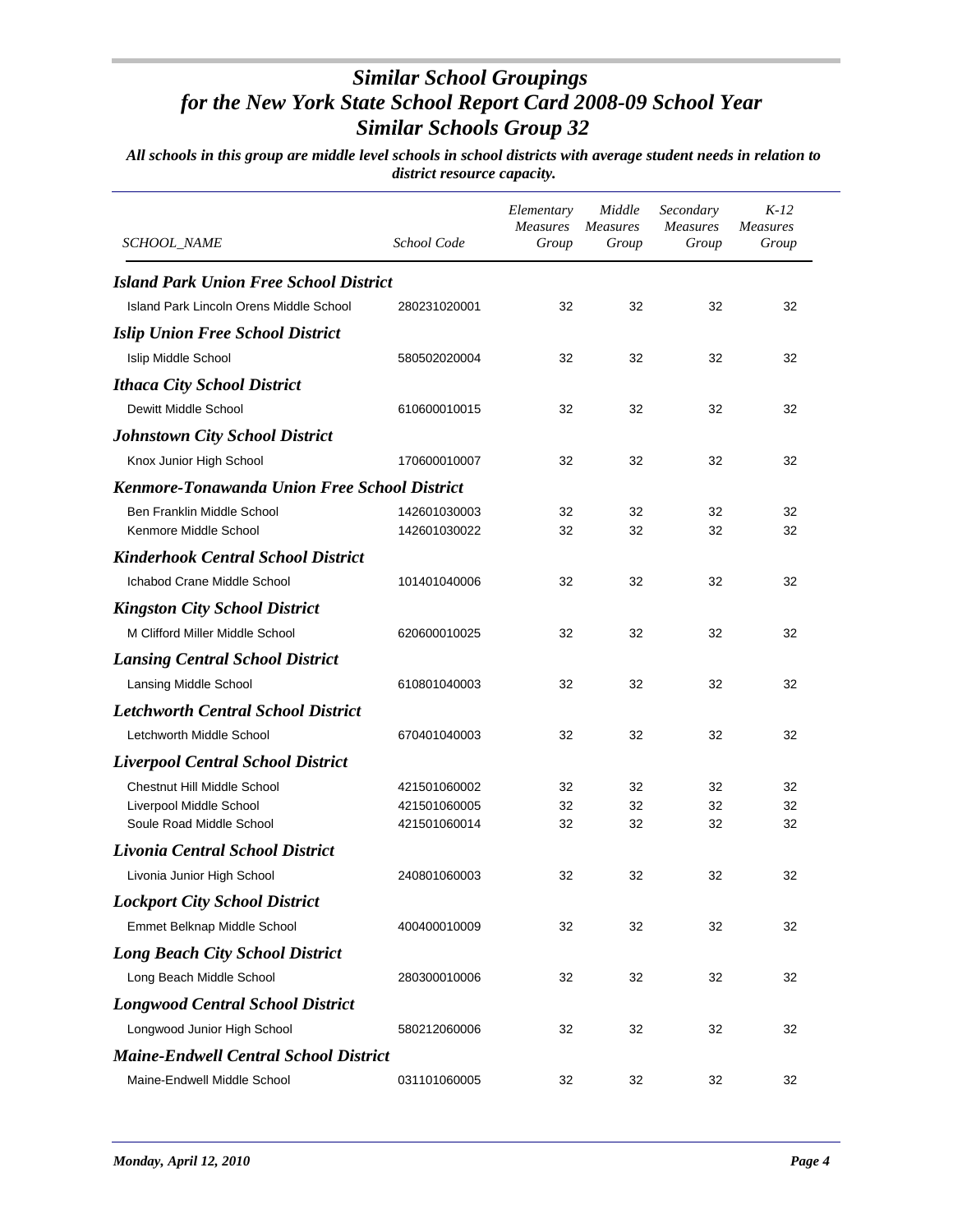| SCHOOL_NAME                                                        | School Code  | Elementary<br>Measures<br>Group | Middle<br><b>Measures</b><br>Group | Secondary<br><b>Measures</b><br>Group | $K-12$<br><b>Measures</b><br>Group |
|--------------------------------------------------------------------|--------------|---------------------------------|------------------------------------|---------------------------------------|------------------------------------|
| <b>Manchester-Shortsville Central School District (Red Jacket)</b> |              |                                 |                                    |                                       |                                    |
| <b>Red Jacket Middle School</b>                                    | 431101040003 | 32                              | 32                                 | 32                                    | 32                                 |
| <b>Marlboro Central School District</b>                            |              |                                 |                                    |                                       |                                    |
| Marlboro Middle School                                             | 621001060004 | 32                              | 32                                 | 32                                    | 32                                 |
| <b>Mechanicville City School District</b>                          |              |                                 |                                    |                                       |                                    |
| Mechanicville Middle School                                        | 521200050004 | 32                              | 32                                 | 32                                    | 32                                 |
| <b>Middle Country Central School District</b>                      |              |                                 |                                    |                                       |                                    |
| Dawnwood Middle School                                             | 580211060009 | 32                              | 32                                 | 32                                    | 32                                 |
| <b>Minisink Valley Central School District</b>                     |              |                                 |                                    |                                       |                                    |
| Minisink Valley Middle School                                      | 441101040003 | 32                              | 32                                 | 32                                    | 32                                 |
| <b>New Paltz Central School District</b>                           |              |                                 |                                    |                                       |                                    |
| New Paltz Middle School                                            | 621101060004 | 32                              | 32                                 | 32                                    | 32                                 |
| <b>New Rochelle City School District</b>                           |              |                                 |                                    |                                       |                                    |
| Albert Leonard Middle School                                       | 661100010013 | 32                              | 32                                 | 32                                    | 32                                 |
| Niagara-Wheatfield Central School District                         |              |                                 |                                    |                                       |                                    |
| <b>Edward Town Middle School</b>                                   | 400701060009 | 32                              | 32                                 | 32                                    | 32                                 |
| <b>North Babylon Union Free School District</b>                    |              |                                 |                                    |                                       |                                    |
| Robert Moses Middle School                                         | 580103030002 | 32                              | 32                                 | 32                                    | 32                                 |
| <b>North Syracuse Central School District</b>                      |              |                                 |                                    |                                       |                                    |
| North Syracuse Junior High School                                  | 420303060010 | 32                              | 32                                 | 32                                    | 32                                 |
| <b>North Tonawanda City School District</b>                        |              |                                 |                                    |                                       |                                    |
| North Tonawanda Middle School                                      | 400900010012 | 32                              | 32                                 | 32                                    | 32                                 |
| <b>Northeastern Clinton Central School District</b>                |              |                                 |                                    |                                       |                                    |
| Northeastern Clinton Middle School                                 | 090501040007 | 32                              | 32                                 | 32                                    | 32                                 |
| <b>Nyack Union Free School District</b>                            |              |                                 |                                    |                                       |                                    |
| Nyack Middle School                                                | 500304030007 | 32                              | 32                                 | 32                                    | 32                                 |
| <b>Oneida City School District</b>                                 |              |                                 |                                    |                                       |                                    |
| Otto L Shortell Middle School                                      | 251400010008 | 32                              | 32                                 | 32                                    | 32                                 |
| <b>Oneonta City School District</b>                                |              |                                 |                                    |                                       |                                    |
| Oneonta Middle School                                              | 471400010007 | 32                              | 32                                 | 32                                    | 32                                 |
| <b>Onteora Central School District</b>                             |              |                                 |                                    |                                       |                                    |
| Onteora Middle School                                              | 621201060006 | 32                              | 32                                 | 32                                    | 32                                 |
| <b>Owego-Apalachin Central School District</b>                     |              |                                 |                                    |                                       |                                    |
| Owego-Apalachin Middle School                                      | 600601060006 | 32                              | 32                                 | 32                                    | 32                                 |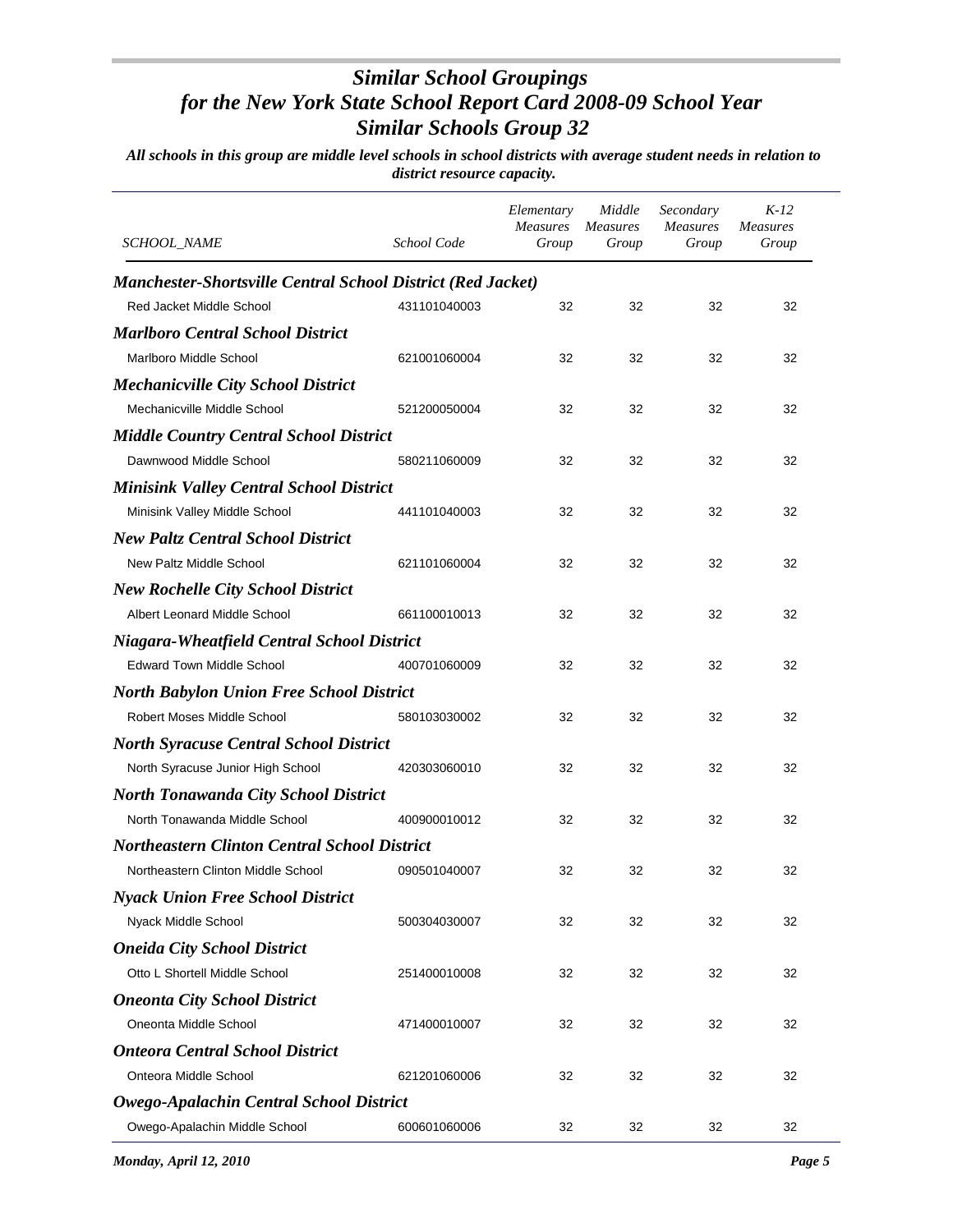| <b>SCHOOL_NAME</b>                                    | School Code  | Elementary<br><b>Measures</b><br>Group | Middle<br>Measures<br>Group | Secondary<br><b>Measures</b><br>Group | $K-12$<br><b>Measures</b><br>Group |
|-------------------------------------------------------|--------------|----------------------------------------|-----------------------------|---------------------------------------|------------------------------------|
| <b>Palmyra-Macedon Central School District</b>        |              |                                        |                             |                                       |                                    |
| Palmyra-Macedon Middle School                         | 650901060004 | 32                                     | 32                          | 32                                    | 32                                 |
| <b>Patchogue-Medford Union Free School District</b>   |              |                                        |                             |                                       |                                    |
| Oregon Middle School                                  | 580224030006 | 32                                     | 32                          | 32                                    | 32                                 |
| <b>Perry Central School District</b>                  |              |                                        |                             |                                       |                                    |
| Perry Middle School                                   | 671201060003 | 32                                     | 32                          | 32                                    | 32                                 |
| <b>Phelps-Clifton Springs Central School District</b> |              |                                        |                             |                                       |                                    |
| Midlakes Middle School                                | 431301060002 | 32                                     | 32                          | 32                                    | 32                                 |
| <b>Pine Bush Central School District</b>              |              |                                        |                             |                                       |                                    |
| Crispell Middle School                                | 440401060004 | 32                                     | 32                          | 32                                    | 32                                 |
| <b>Pine Plains Central School District</b>            |              |                                        |                             |                                       |                                    |
| <b>Stissing Mountain Middle School</b>                | 131301040004 | 32                                     | 32                          | 32                                    | 32                                 |
| Ravena-Coeymans-Selkirk Central School District       |              |                                        |                             |                                       |                                    |
| Ravena Middle School                                  | 010402060008 | 32                                     | 32                          | 32                                    | 32                                 |
| Rotterdam-Mohonasen Central School District           |              |                                        |                             |                                       |                                    |
| Draper Middle School                                  | 530515060003 | 32                                     | 32                          | 32                                    | 32                                 |
| <b>Royalton-Hartland Central School District</b>      |              |                                        |                             |                                       |                                    |
| Royalton-Hartland Middle School                       | 401201060004 | 32                                     | 32                          | 32                                    | 32                                 |
| <b>Rush-Henrietta Central School District</b>         |              |                                        |                             |                                       |                                    |
| <b>Charles H Roth Middle School</b>                   | 261701060014 | 32                                     | 32                          | 32                                    | 32                                 |
| <b>Saranac Central School District</b>                |              |                                        |                             |                                       |                                    |
| Saranac Middle School                                 | 091402060007 | 32                                     | 32                          | 32                                    | 32                                 |
| <b>Saranac Lake Central School District</b>           |              |                                        |                             |                                       |                                    |
| Saranac Lake Middle School                            | 161401060003 | 32                                     | 32                          | 32                                    | 32                                 |
| <b>Saugerties Central School District</b>             |              |                                        |                             |                                       |                                    |
| Saugerties Junior High School                         | 621601060005 | 32                                     | 32                          | 32                                    | 32                                 |
| <b>Sauquoit Valley Central School District</b>        |              |                                        |                             |                                       |                                    |
| Sauquoit Valley Middle School                         | 411603040004 | 32                                     | 32                          | 32                                    | 32                                 |
| <b>Scotia-Glenville Central School District</b>       |              |                                        |                             |                                       |                                    |
| Scotia-Glenville Middle School                        | 530202060007 | 32                                     | 32                          | 32                                    | 32                                 |
| <b>Seneca Falls Central School District</b>           |              |                                        |                             |                                       |                                    |
| Seneca Falls Middle School                            | 560701060005 | 32                                     | 32                          | 32                                    | 32                                 |
| <b>Sherrill City School District</b>                  |              |                                        |                             |                                       |                                    |
| Vernon-Verona-Sherrill Middle School                  | 412000050007 | 32                                     | 32                          | 32                                    | 32                                 |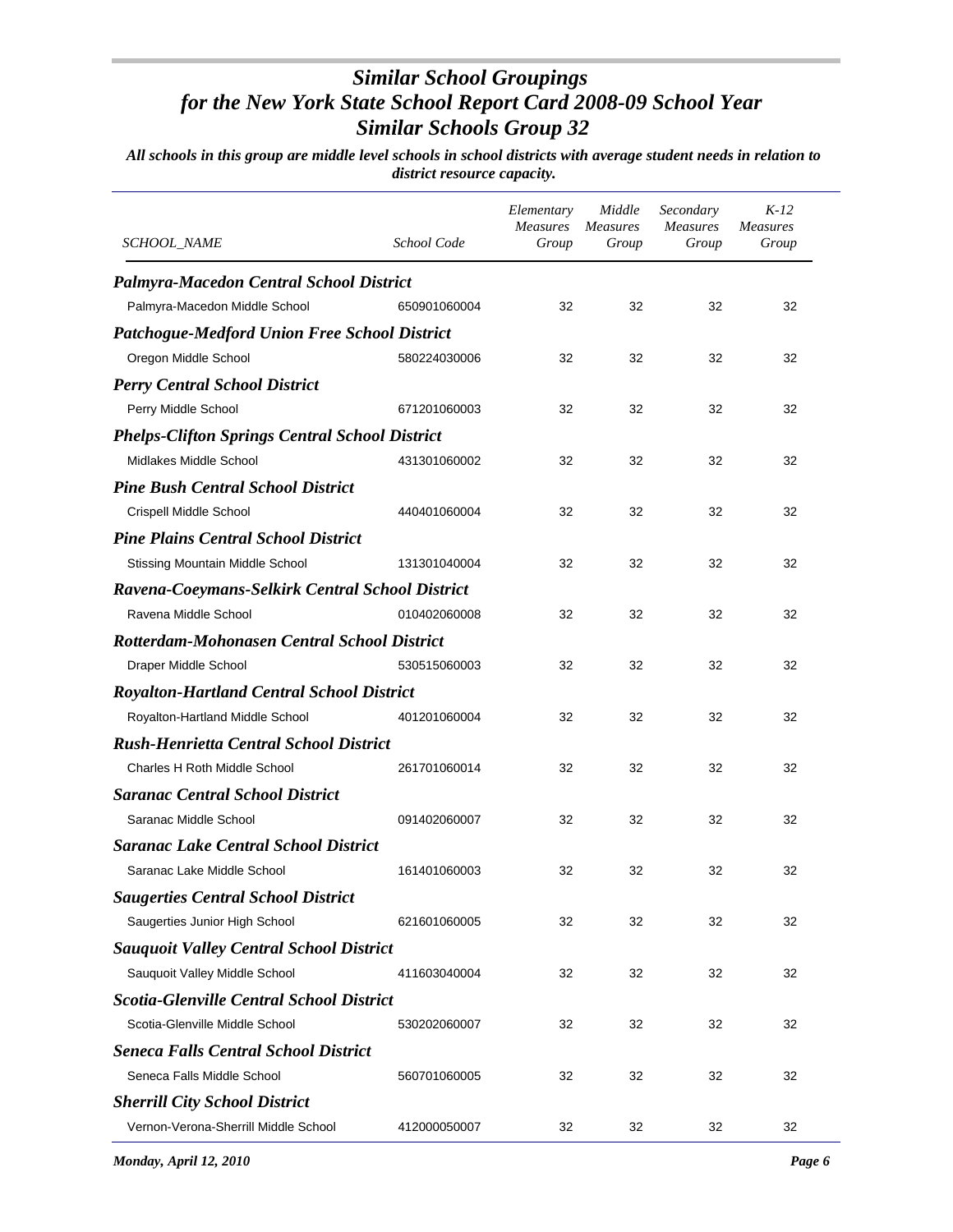| <i>SCHOOL_NAME</i>                                            | School Code  | Elementary<br><b>Measures</b><br>Group | Middle<br><b>Measures</b><br>Group | Secondary<br><b>Measures</b><br>Group | $K-12$<br><b>Measures</b><br>Group |
|---------------------------------------------------------------|--------------|----------------------------------------|------------------------------------|---------------------------------------|------------------------------------|
| <b>South Colonie Central School District</b>                  |              |                                        |                                    |                                       |                                    |
| Sand Creek Middle School                                      | 010601060012 | 32                                     | 32                                 | 32                                    | 32                                 |
| <b>Southern Cayuga Central School District</b>                |              |                                        |                                    |                                       |                                    |
| Southern Cayuga Middle School                                 | 050701040007 | 32                                     | 32                                 | 32                                    | 32                                 |
| <b>Southwestern Central School District At Jamestown</b>      |              |                                        |                                    |                                       |                                    |
| Southwestern Middle School                                    | 060201060006 | 32                                     | 32                                 | 32                                    | 32                                 |
| <b>Spencerport Central School District</b>                    |              |                                        |                                    |                                       |                                    |
| A M Cosgrove Middle School                                    | 261001060005 | 32                                     | 32                                 | 32                                    | 32                                 |
| <b>Springville-Griffith Institute Central School District</b> |              |                                        |                                    |                                       |                                    |
| Griffith Institute Middle School                              | 141101060004 | 32                                     | 32                                 | 32                                    | 32                                 |
| <b>Sweet Home Central School District</b>                     |              |                                        |                                    |                                       |                                    |
| Sweet Home Middle School                                      | 140207060005 | 32                                     | 32                                 | 32                                    | 32                                 |
| <b>Taconic Hills Central School District</b>                  |              |                                        |                                    |                                       |                                    |
| Taconic Hills Middle School                                   | 100501040005 | 32                                     | 32                                 | 32                                    | 32                                 |
| <b>Thousand Islands Central School District</b>               |              |                                        |                                    |                                       |                                    |
| <b>Thousand Islands Middle School</b>                         | 220701040004 | 32                                     | 32                                 | 32                                    | 32                                 |
| <b>Tri-Valley Central School District</b>                     |              |                                        |                                    |                                       |                                    |
| Tri-Valley Middle School                                      | 591201040004 | 32                                     | 32                                 | 32                                    | 32                                 |
| <b>Trumansburg Central School District</b>                    |              |                                        |                                    |                                       |                                    |
| Russell I Doig Middle School                                  | 611001040001 | 32                                     | 32                                 | 32                                    | 32                                 |
| <b>Union-Endicott Central School District</b>                 |              |                                        |                                    |                                       |                                    |
| Jennie F Snapp Middle School                                  | 031501060009 | 32                                     | 32                                 | 32                                    | 32                                 |
| <b>Valley Central School District (Montgomery)</b>            |              |                                        |                                    |                                       |                                    |
| Valley Central Middle School                                  | 441301060006 | 32                                     | 32                                 | 32                                    | 32                                 |
| <b>Wallkill Central School District</b>                       |              |                                        |                                    |                                       |                                    |
| John G Borden Middle School                                   | 621801060006 | 32                                     | 32                                 | 32                                    | 32                                 |
| <b>Washingtonville Central School District</b>                |              |                                        |                                    |                                       |                                    |
| Washingtonville Middle School                                 | 440102060004 | 32                                     | 32                                 | 32                                    | 32                                 |
| <b>Watkins Glen Central School District</b>                   |              |                                        |                                    |                                       |                                    |
| Watkins Glen Middle School                                    | 550301060003 | 32                                     | 32                                 | 32                                    | 32                                 |
| <b>Wayne Central School District</b>                          |              |                                        |                                    |                                       |                                    |
| Wayne Central Middle School                                   | 650801060005 | 32                                     | 32                                 | 32                                    | 32                                 |
| <b>West Babylon Union Free School District</b>                |              |                                        |                                    |                                       |                                    |
| West Babylon Junior High School                               | 580102030007 | 32                                     | 32                                 | 32                                    | 32                                 |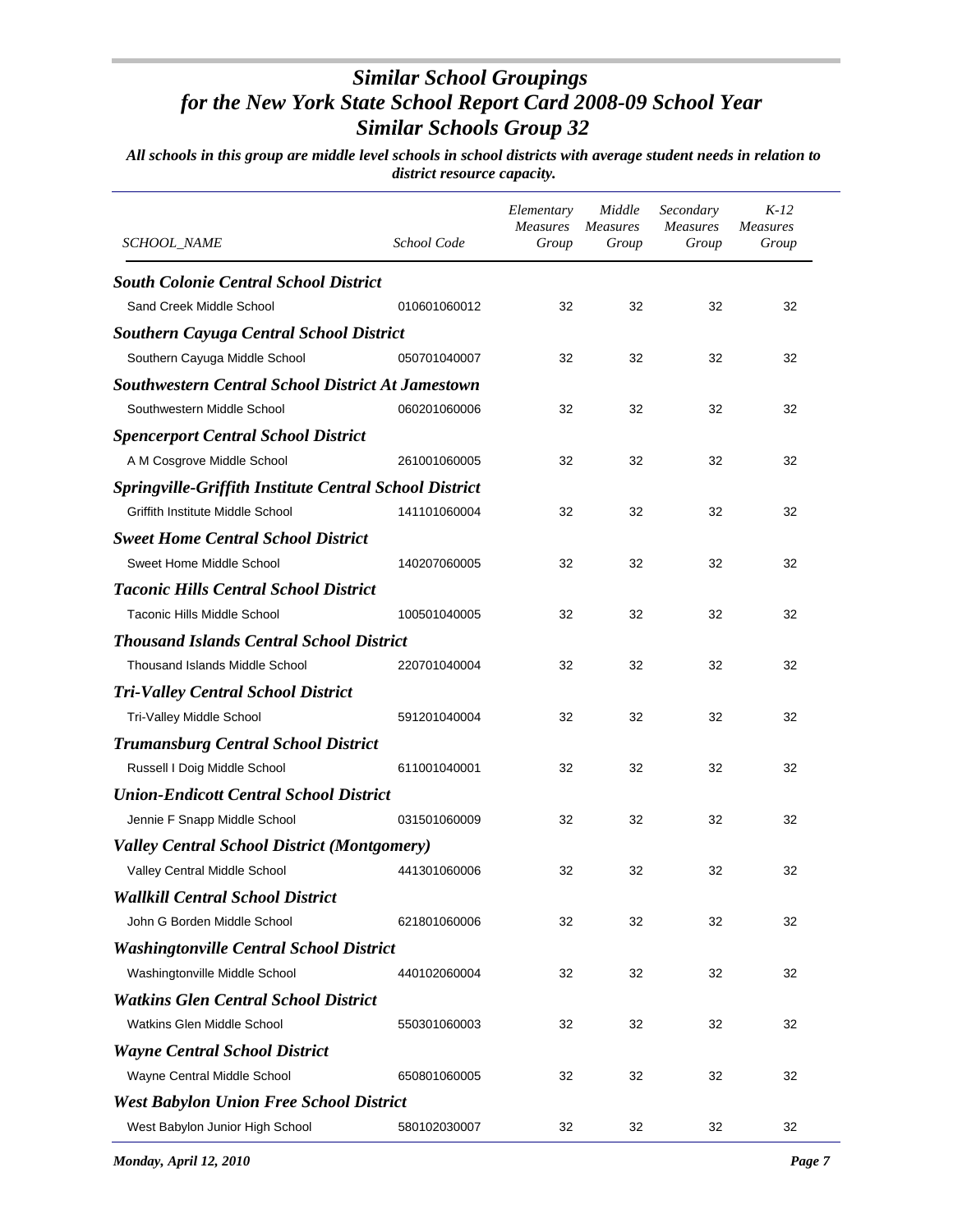| <b>SCHOOL NAME</b>                               | School Code  | Elementary<br><b>Measures</b><br>Group | Middle<br><b>Measures</b><br>Group | Secondary<br><b>Measures</b><br>Group | $K-12$<br><b>Measures</b><br>Group |
|--------------------------------------------------|--------------|----------------------------------------|------------------------------------|---------------------------------------|------------------------------------|
| <b>West Genesee Central School District</b>      |              |                                        |                                    |                                       |                                    |
| West Genesee Middle School                       | 420101060008 | 32                                     | 32                                 | 32                                    | 32                                 |
| <b>West Hempstead Union Free School District</b> |              |                                        |                                    |                                       |                                    |
| West Hempstead Middle School                     | 280227030004 | 32                                     | 32                                 | 32                                    | 32                                 |
| <b>West Irondequoit Central School District</b>  |              |                                        |                                    |                                       |                                    |
| Dake Junior High School                          | 260803060002 | 32                                     | 32                                 | 32                                    | 32                                 |
| <b>West Seneca Central School District</b>       |              |                                        |                                    |                                       |                                    |
| East Middle School                               | 142801060005 | 32                                     | 32                                 | 32                                    | 32                                 |
| West Middle School                               | 142801060011 | 32                                     | 32                                 | 32                                    | 32                                 |
| <b>Westmoreland Central School District</b>      |              |                                        |                                    |                                       |                                    |
| Westmoreland Middle School                       | 412801040004 | 32                                     | 32                                 | 32                                    | 32                                 |
| <b>Whitesboro Central School District</b>        |              |                                        |                                    |                                       |                                    |
| Parkway Middle School                            | 412902060007 | 32                                     | 32                                 | 32                                    | 32                                 |
| <b>William Floyd Union Free School District</b>  |              |                                        |                                    |                                       |                                    |
| William Floyd Middle School                      | 580232030010 | 32                                     | 32                                 | 32                                    | 32                                 |
| William Paca Middle School                       | 580232030012 | 32                                     | 32                                 | 32                                    | 32                                 |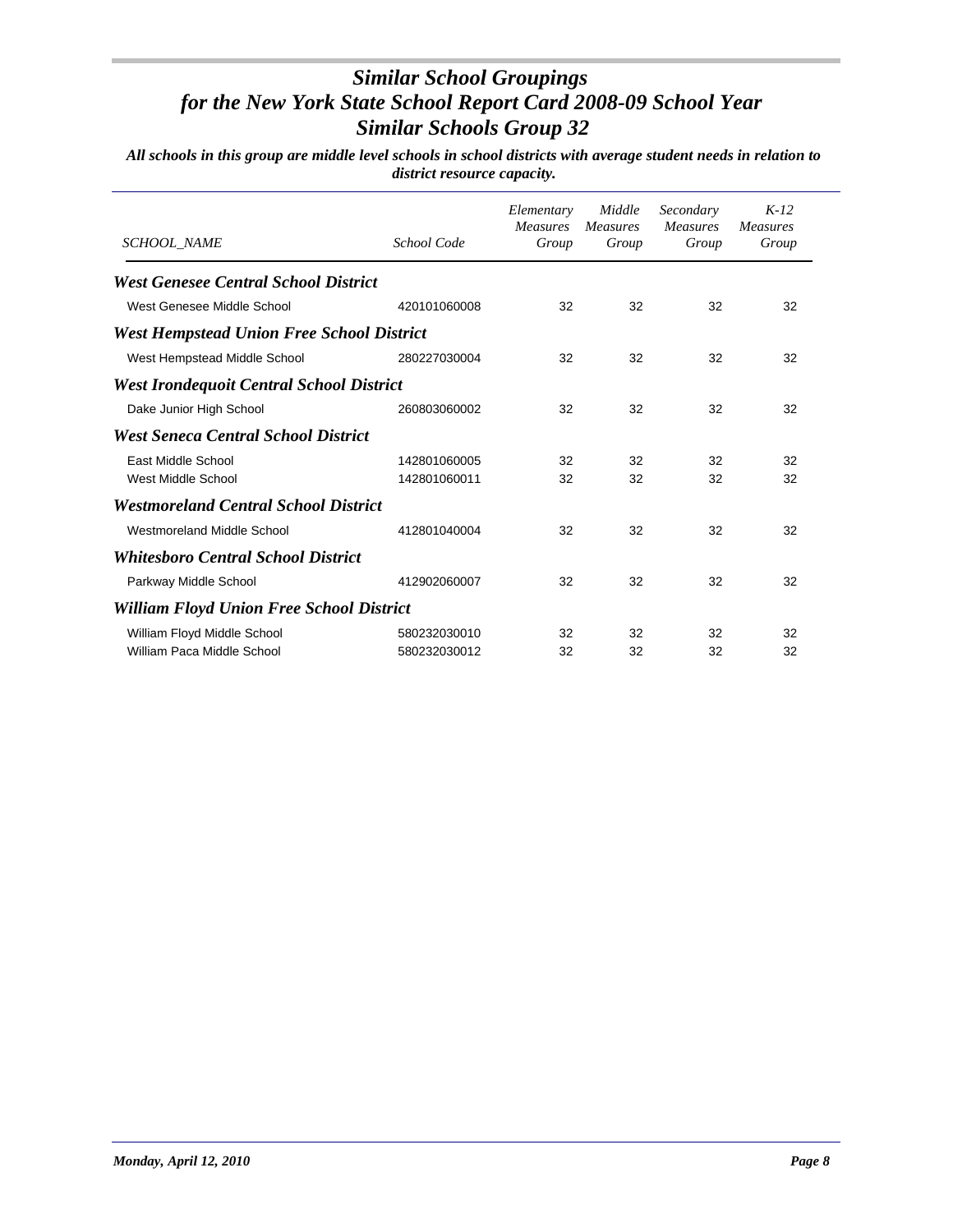| <i>SCHOOL_NAME</i>                                | School Code  | Elementary<br><b>Measures</b><br>Group | Middle<br><i>Measures</i><br>Group | Secondary<br><i>Measures</i><br>Group | $K-12$<br><b>Measures</b><br>Group |
|---------------------------------------------------|--------------|----------------------------------------|------------------------------------|---------------------------------------|------------------------------------|
| <b>Ausable Valley Central School District</b>     |              |                                        |                                    |                                       |                                    |
| Ausable Valley Middle School                      | 090201040005 | 33                                     | 33                                 | 33                                    | 33                                 |
| <b>Bay Shore Union Free School District</b>       |              |                                        |                                    |                                       |                                    |
| Bay Shore Middle School                           | 580501030007 | 33                                     | 33                                 | 33                                    | 33                                 |
| <b>Beacon City School District</b>                |              |                                        |                                    |                                       |                                    |
| <b>Rombout Middle School</b>                      | 130200010004 | 33                                     | 33                                 | 33                                    | 33                                 |
| <b>Beekmantown Central School District</b>        |              |                                        |                                    |                                       |                                    |
| Beekmantown Middle School                         | 090301060005 | 33                                     | 33                                 | 33                                    | 33                                 |
| <b>Cairo-Durham Central School District</b>       |              |                                        |                                    |                                       |                                    |
| Cairo-Durham Middle School                        | 190301040004 | 33                                     | 33                                 | 33                                    | 33                                 |
| <b>Catskill Central School District</b>           |              |                                        |                                    |                                       |                                    |
| Catskill Middle School                            | 190401060007 | 33                                     | 33                                 | 33                                    | 33                                 |
| Cattaraugus-Little Valley Central School District |              |                                        |                                    |                                       |                                    |
| Cattaraugus-Little Valley Middle School           | 042302040004 | 33                                     | 33                                 | 33                                    | 33                                 |
| <b>Center Moriches Union Free School District</b> |              |                                        |                                    |                                       |                                    |
| <b>Center Moriches Middle School</b>              | 580233020002 | 33                                     | 33                                 | 33                                    | 33                                 |
| Chautauqua Lake Central School District           |              |                                        |                                    |                                       |                                    |
| Chautauqua Lake Middle School                     | 060503040003 | 33                                     | 33                                 | 33                                    | 33                                 |
| <b>Cheektowaga Central School District</b>        |              |                                        |                                    |                                       |                                    |
| Cheektowaga Middle School                         | 140701060007 | 33                                     | 33                                 | 33                                    | 33                                 |
| <b>Cooperstown Central School District</b>        |              |                                        |                                    |                                       |                                    |
| Cooperstown Middle School                         | 471701040004 | 33                                     | 33                                 | 33                                    | 33                                 |
| <b>Corning City School District</b>               |              |                                        |                                    |                                       |                                    |
| Corning Free Academy Middle School                | 571000010015 | 33                                     | 33                                 | 33                                    | 33                                 |
| Northside Blodgett Middle School                  | 571000010014 | 33                                     | 33                                 | 33                                    | 33                                 |
| <b>Delhi Central School District</b>              |              |                                        |                                    |                                       |                                    |
| Delhi Middle School                               | 120501040004 | 33                                     | 33                                 | 33                                    | 33                                 |
| <b>Depew Union Free School District</b>           |              |                                        |                                    |                                       |                                    |
| Depew Middle School                               | 140707030004 | 33                                     | 33                                 | 33                                    | 33                                 |
| <b>Dover Union Free School District</b>           |              |                                        |                                    |                                       |                                    |
| Dover Middle School                               | 130502020004 | 33                                     | 33                                 | 33                                    | 33                                 |
| <b>Duanesburg Central School District</b>         |              |                                        |                                    |                                       |                                    |
| Duanesburg Middle School                          | 530101040003 | 33                                     | 33                                 | 33                                    | 33                                 |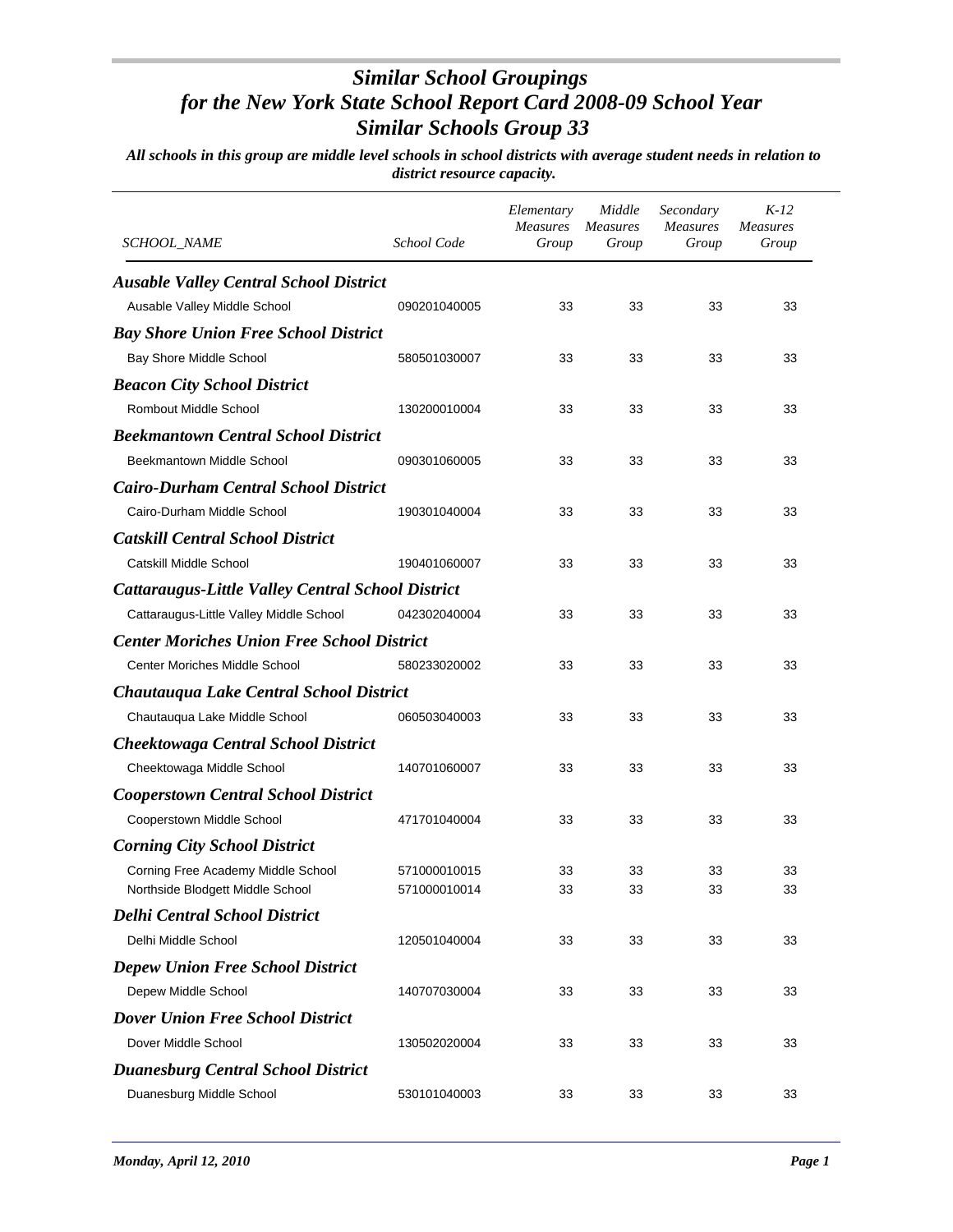| SCHOOL_NAME                                                      | School Code  | Elementary<br><b>Measures</b><br>Group | Middle<br><b>Measures</b><br>Group | Secondary<br><b>Measures</b><br>Group | $K-12$<br><b>Measures</b><br>Group |
|------------------------------------------------------------------|--------------|----------------------------------------|------------------------------------|---------------------------------------|------------------------------------|
| <b>East Irondequoit Central School District</b>                  |              |                                        |                                    |                                       |                                    |
| East Irondequoit Middle School                                   | 260801060012 | 33                                     | 33                                 | 33                                    | 33                                 |
| <b>Elmira Heights Central School District</b>                    |              |                                        |                                    |                                       |                                    |
| Cohen Middle School                                              | 070902060004 | 33                                     | 33                                 | 33                                    | 33                                 |
| <b>Evans-Brant Central School District (Lake Shore)</b>          |              |                                        |                                    |                                       |                                    |
| Lake Shore Central Middle School                                 | 141401060009 | 33                                     | 33                                 | 33                                    | 33                                 |
| <b>Glen Cove City School District</b>                            |              |                                        |                                    |                                       |                                    |
| Robert M Finley Middle School                                    | 280100010008 | 33                                     | 33                                 | 33                                    | 33                                 |
| <b>Gorham-Middlesex Central School District (Marcus Whitman)</b> |              |                                        |                                    |                                       |                                    |
| Marcus Whitman Middle School                                     | 430901060003 | 33                                     | 33                                 | 33                                    | 33                                 |
| <b>Greece Central School District</b>                            |              |                                        |                                    |                                       |                                    |
| Apollo Middle School                                             | 260501060022 | 33                                     | 33                                 | 33                                    | 33                                 |
| Arcadia Middle School                                            | 260501060023 | 33                                     | 33                                 | 33                                    | 33                                 |
| <b>Groton Central School District</b>                            |              |                                        |                                    |                                       |                                    |
| Groton Middle School                                             | 610501040003 | 33                                     | 33                                 | 33                                    | 33                                 |
| <b>Haverstraw-Stony Point Csd (North Rockland)</b>               |              |                                        |                                    |                                       |                                    |
| Haverstraw Middle School                                         | 500201060010 | 33                                     | 33                                 | 33                                    | 33                                 |
| James A Farley Middle School                                     | 500201060008 | 33                                     | 33                                 | 33                                    | 33                                 |
| <b>Huntington Union Free School District</b>                     |              |                                        |                                    |                                       |                                    |
| J Taylor Finley Middle School                                    | 580403030014 | 33                                     | 33                                 | 33                                    | 33                                 |
| <b>Ithaca City School District</b>                               |              |                                        |                                    |                                       |                                    |
| Boynton Middle School                                            | 610600010014 | 33                                     | 33                                 | 33                                    | 33                                 |
| Jordan-Elbridge Central School District                          |              |                                        |                                    |                                       |                                    |
| Jordan-Elbridge Middle School                                    | 420501060004 | 33                                     | 33                                 | 33                                    | 33                                 |
| Kenmore-Tonawanda Union Free School District                     |              |                                        |                                    |                                       |                                    |
| Herbert Hoover Middle School                                     | 142601030011 | 33                                     | 33                                 | 33                                    | 33                                 |
| <b>Kingston City School District</b>                             |              |                                        |                                    |                                       |                                    |
| J Watson Bailey Middle School                                    | 620600010020 | 33                                     | 33                                 | 33                                    | 33                                 |
| <b>Lawrence Union Free School District</b>                       |              |                                        |                                    |                                       |                                    |
| Lawrence Middle School                                           | 280215030008 | 33                                     | 33                                 | 33                                    | 33                                 |
| <b>Lockport City School District</b>                             |              |                                        |                                    |                                       |                                    |
| North Park Middle School                                         | 400400010010 | 33                                     | 33                                 | 33                                    | 33                                 |
| <b>Malverne Union Free School District</b>                       |              |                                        |                                    |                                       |                                    |
| Howard T Herber Middle School                                    | 280212030006 | 33                                     | 33                                 | 33                                    | 33                                 |
|                                                                  |              |                                        |                                    |                                       |                                    |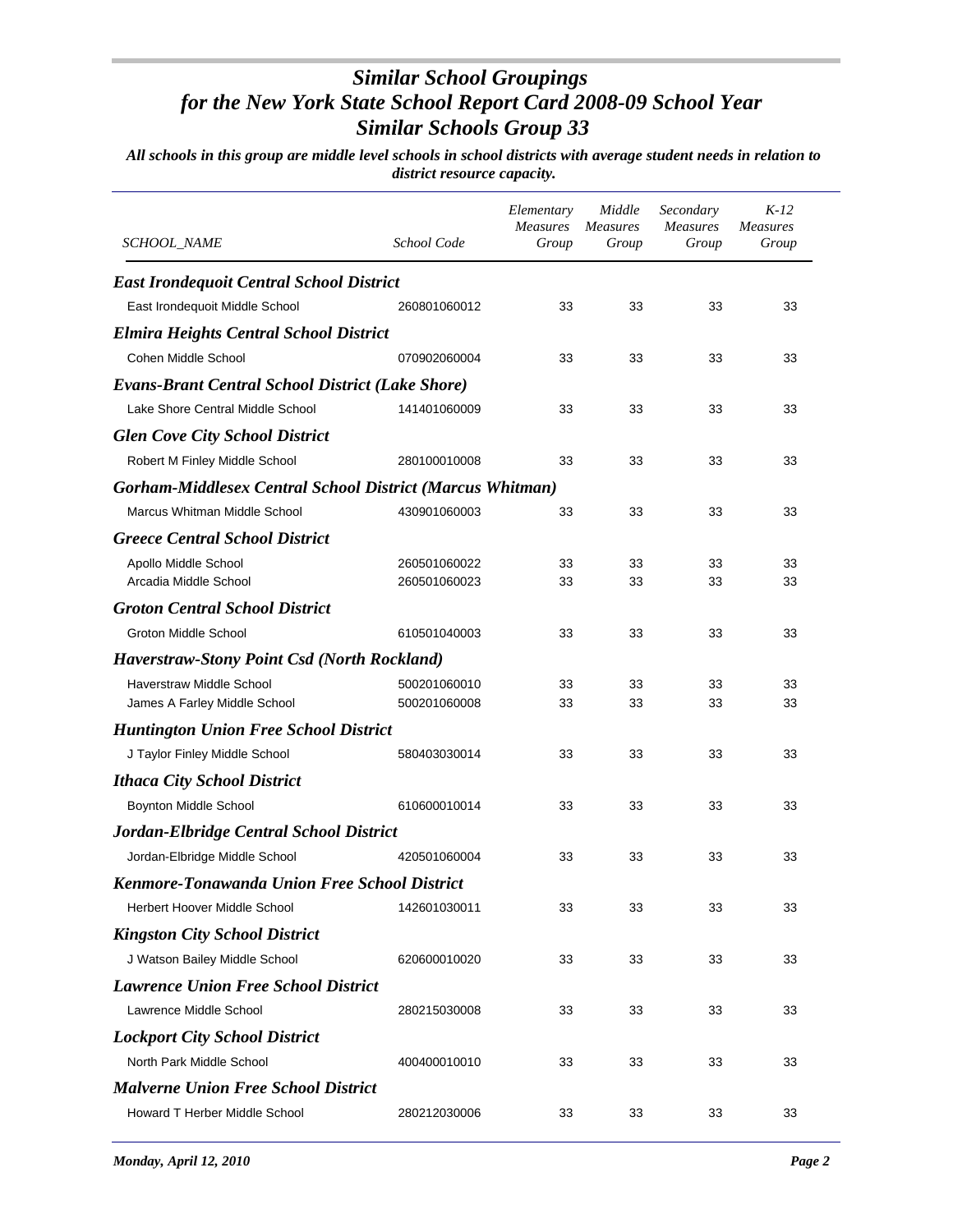| SCHOOL_NAME                                         | School Code  | Elementary<br><b>Measures</b><br>Group | Middle<br><b>Measures</b><br>Group | Secondary<br><b>Measures</b><br>Group | K-12<br><b>Measures</b><br>Group |
|-----------------------------------------------------|--------------|----------------------------------------|------------------------------------|---------------------------------------|----------------------------------|
| <b>Mexico Central School District</b>               |              |                                        |                                    |                                       |                                  |
| Mexico Middle School                                | 460901060005 | 33                                     | 33                                 | 33                                    | 33                               |
| <b>Middleburgh Central School District</b>          |              |                                        |                                    |                                       |                                  |
| Middleburgh Middle School                           | 541001040003 | 33                                     | 33                                 | 33                                    | 33                               |
| <b>New Rochelle City School District</b>            |              |                                        |                                    |                                       |                                  |
| Isaac E Young Middle School                         | 661100010014 | 33                                     | 33                                 | 33                                    | 33                               |
| <b>North Syracuse Central School District</b>       |              |                                        |                                    |                                       |                                  |
| Roxboro Road Middle School                          | 420303060011 | 33                                     | 33                                 | 33                                    | 33                               |
| <b>Northeast Central School District</b>            |              |                                        |                                    |                                       |                                  |
| Eugene Brooks Middle School                         | 131101040007 | 33                                     | 33                                 | 33                                    | 33                               |
| <b>Ossining Union Free School District</b>          |              |                                        |                                    |                                       |                                  |
| Anne M Dorner Middle School                         | 661401030006 | 33                                     | 33                                 | 33                                    | 33                               |
| <b>Oswego City School District</b>                  |              |                                        |                                    |                                       |                                  |
| Oswego Middle School                                | 461300010007 | 33                                     | 33                                 | 33                                    | 33                               |
| <b>Patchogue-Medford Union Free School District</b> |              |                                        |                                    |                                       |                                  |
| South Ocean Middle School                           | 580224030007 | 33                                     | 33                                 | 33                                    | 33                               |
| <b>Peru Central School District</b>                 |              |                                        |                                    |                                       |                                  |
| Peru Middle School                                  | 091101060006 | 33                                     | 33                                 | 33                                    | 33                               |
| <b>Phoenix Central School District</b>              |              |                                        |                                    |                                       |                                  |
| Emerson J Dillon Middle School                      | 462001060004 | 33                                     | 33                                 | 33                                    | 33                               |
| <b>Pine Bush Central School District</b>            |              |                                        |                                    |                                       |                                  |
| Circleville Middle School                           | 440401060007 | 33                                     | 33                                 | 33                                    | 33                               |
| <b>Potsdam Central School District</b>              |              |                                        |                                    |                                       |                                  |
| A A Kingston Middle School                          | 512902060004 | 33                                     | 33                                 | 33                                    | 33                               |
| <b>Riverhead Central School District</b>            |              |                                        |                                    |                                       |                                  |
| <b>Riverhead Middle School</b>                      | 580602040006 | 33                                     | 33                                 | 33                                    | 33                               |
| <b>Rush-Henrietta Central School District</b>       |              |                                        |                                    |                                       |                                  |
| Henry V Burger Middle School                        | 261701060015 | 33                                     | 33                                 | 33                                    | 33                               |
| <b>South Country Central School District</b>        |              |                                        |                                    |                                       |                                  |
| <b>Bellport Middle School</b>                       | 580235060004 | 33                                     | 33                                 | 33                                    | 33                               |
| <b>South Huntington Union Free School District</b>  |              |                                        |                                    |                                       |                                  |
| Henry L Stimson Middle School                       | 580413030013 | 33                                     | 33                                 | 33                                    | 33                               |
| <b>South Jefferson Central School District</b>      |              |                                        |                                    |                                       |                                  |
| <b>Clarke Middle School</b>                         | 220101040006 | 33                                     | 33                                 | 33                                    | 33                               |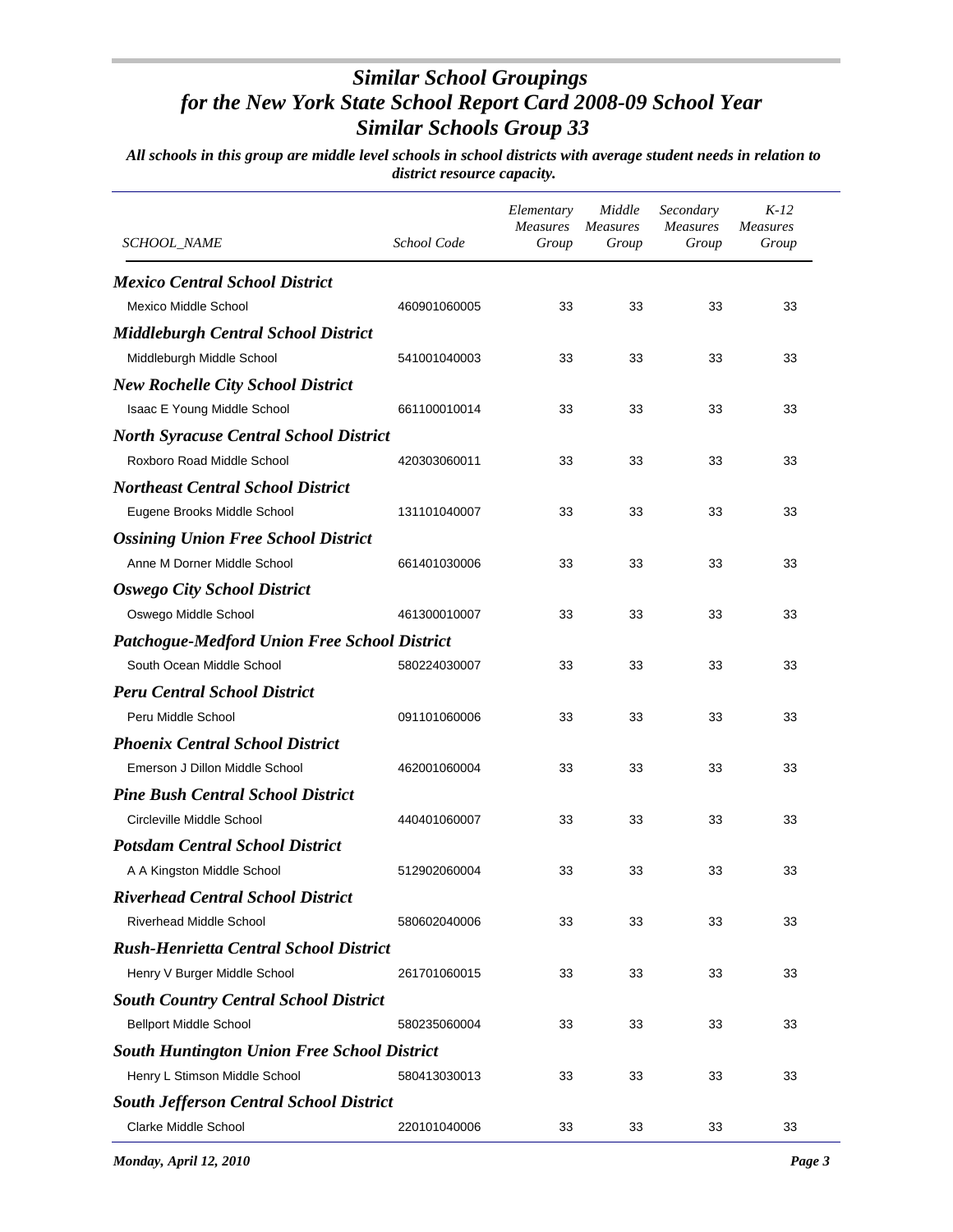| <b>SCHOOL NAME</b>                                | School Code  | Elementary<br><i>Measures</i><br>Group | Middle<br><i>Measures</i><br>Group | Secondary<br><i>Measures</i><br>Group | $K-12$<br><i>Measures</i><br>Group |
|---------------------------------------------------|--------------|----------------------------------------|------------------------------------|---------------------------------------|------------------------------------|
| <b>Susquehanna Valley Central School District</b> |              |                                        |                                    |                                       |                                    |
| Richard T Stank Middle School                     | 030601060005 | 33                                     | 33                                 | 33                                    | 33                                 |
| <b>Tonawanda City School District</b>             |              |                                        |                                    |                                       |                                    |
| Tonawanda Middle School                           | 142500010010 | 33                                     | 33                                 | 33                                    | 33                                 |
| Union Free School District Of The Tarrytowns      |              |                                        |                                    |                                       |                                    |
| Sleepy Hollow Middle School                       | 660401030007 | 33                                     | 33                                 | 33                                    | 33                                 |
| <b>White Plains City School District</b>          |              |                                        |                                    |                                       |                                    |
| White Plains Middle School                        | 662200010012 | 33                                     | 33                                 | 33                                    | 33                                 |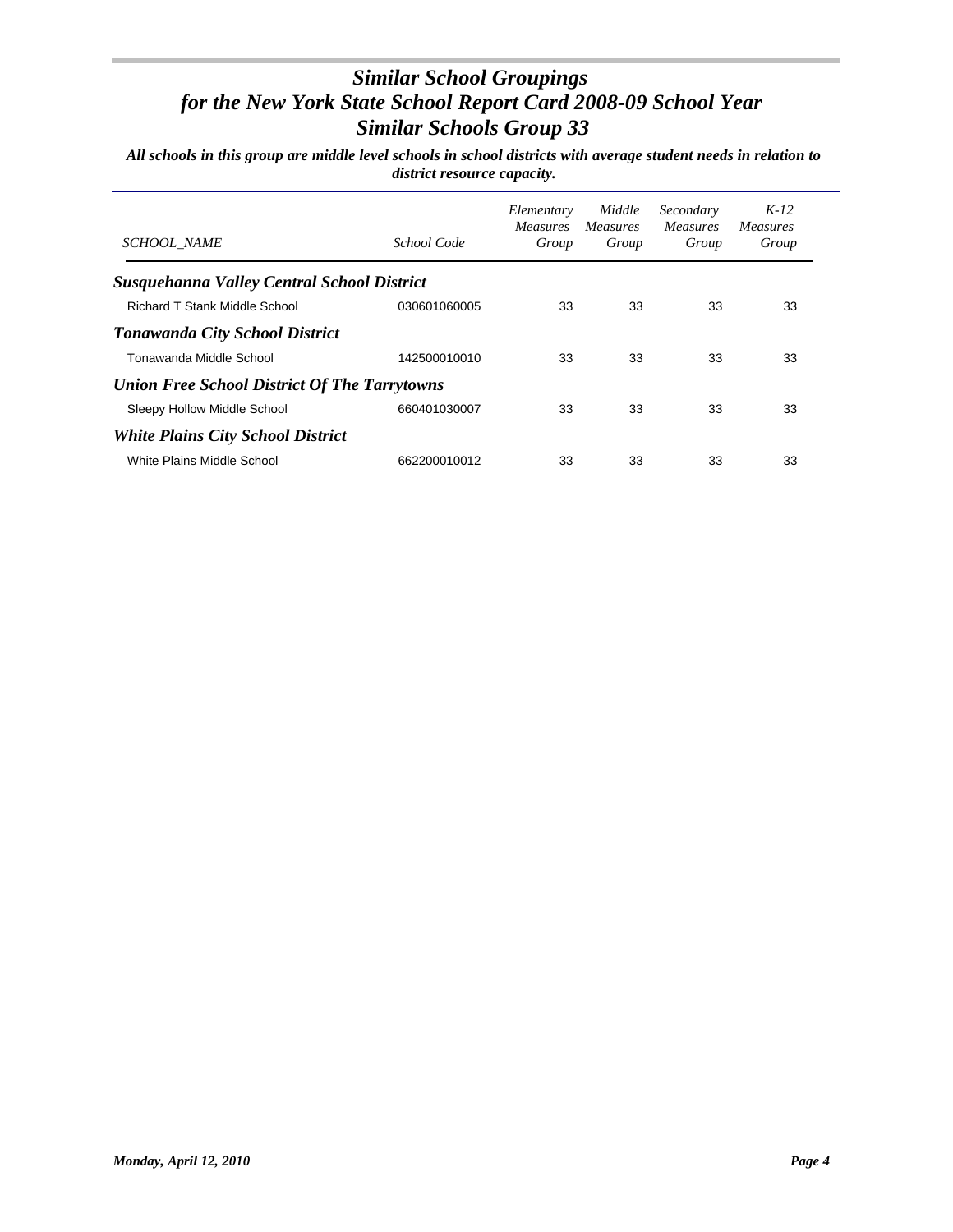| <i>SCHOOL_NAME</i>                                   | School Code  | Elementary<br><b>Measures</b><br>Group | Middle<br><i>Measures</i><br>Group | Secondary<br><b>Measures</b><br>Group | $K-12$<br><b>Measures</b><br>Group |
|------------------------------------------------------|--------------|----------------------------------------|------------------------------------|---------------------------------------|------------------------------------|
| <b>Baldwin Union Free School District</b>            |              |                                        |                                    |                                       |                                    |
| <b>Baldwin Middle School</b>                         | 280210030012 | 34                                     | 34                                 | 34                                    | 34                                 |
| <b>Bayport-Blue Point Union Free School District</b> |              |                                        |                                    |                                       |                                    |
| James Wilson Young Middle School                     | 580505020006 | 34                                     | 34                                 | 34                                    | 34                                 |
| <b>Bellmore-Merrick Central High School District</b> |              |                                        |                                    |                                       |                                    |
| Merrick Avenue Middle School                         | 280253070004 | 34                                     | 34                                 | 34                                    | 34                                 |
| <b>Blind Brook-Rye Union Free School District</b>    |              |                                        |                                    |                                       |                                    |
| Blind Brook-Rye Middle School                        | 661905020003 | 34                                     | 34                                 | 34                                    | 34                                 |
| <b>Briarcliff Manor Union Free School District</b>   |              |                                        |                                    |                                       |                                    |
| <b>Briarcliff Middle School</b>                      | 661402020004 | 34                                     | 34                                 | 34                                    | 34                                 |
| <b>Bronxville Union Free School District</b>         |              |                                        |                                    |                                       |                                    |
| Bronxville Middle School                             | 660303030004 | 34                                     | 34                                 | 34                                    | 34                                 |
| <b>Byram Hills Central School District</b>           |              |                                        |                                    |                                       |                                    |
| H C Crittenden Middle School                         | 661201060007 | 34                                     | 34                                 | 34                                    | 34                                 |
| <b>Chappaqua Central School District</b>             |              |                                        |                                    |                                       |                                    |
| Robert E Bell School                                 | 661004060003 | 34                                     | 34                                 | 34                                    | 34                                 |
| Seven Bridges Middle School                          | 661004060006 | 34                                     | 34                                 | 34                                    | 34                                 |
| <b>Croton-Harmon Union Free School District</b>      |              |                                        |                                    |                                       |                                    |
| Pierre Van Cortlandt School                          | 660202030002 | 34                                     | 34                                 | 34                                    | 34                                 |
| <b>East Williston Union Free School District</b>     |              |                                        |                                    |                                       |                                    |
| <b>Willets Road School</b>                           | 280402030002 | 34                                     | 34                                 | 34                                    | 34                                 |
| <b>Eastchester Union Free School District</b>        |              |                                        |                                    |                                       |                                    |
| Eastchester Middle School                            | 660301030005 | 34                                     | 34                                 | 34                                    | 34                                 |
| <b>Fayetteville-Manlius Central School District</b>  |              |                                        |                                    |                                       |                                    |
| Wellwood Middle School                               | 421001060006 | 34                                     | 34                                 | 34                                    | 34                                 |
| <b>Garden City Union Free School District</b>        |              |                                        |                                    |                                       |                                    |
| Garden City Middle School                            | 280218030006 | 34                                     | 34                                 | 34                                    | 34                                 |
| <b>Jericho Union Free School District</b>            |              |                                        |                                    |                                       |                                    |
| Jericho Middle School                                | 280515030006 | 34                                     | 34                                 | 34                                    | 34                                 |
| Katonah-Lewisboro Union Free School District         |              |                                        |                                    |                                       |                                    |
| John Jay Middle School                               | 660101030005 | 34                                     | 34                                 | 34                                    | 34                                 |
| <b>Lynbrook Union Free School District</b>           |              |                                        |                                    |                                       |                                    |
| Lynbrook South Middle School                         | 280220030006 | 34                                     | 34                                 | 34                                    | 34                                 |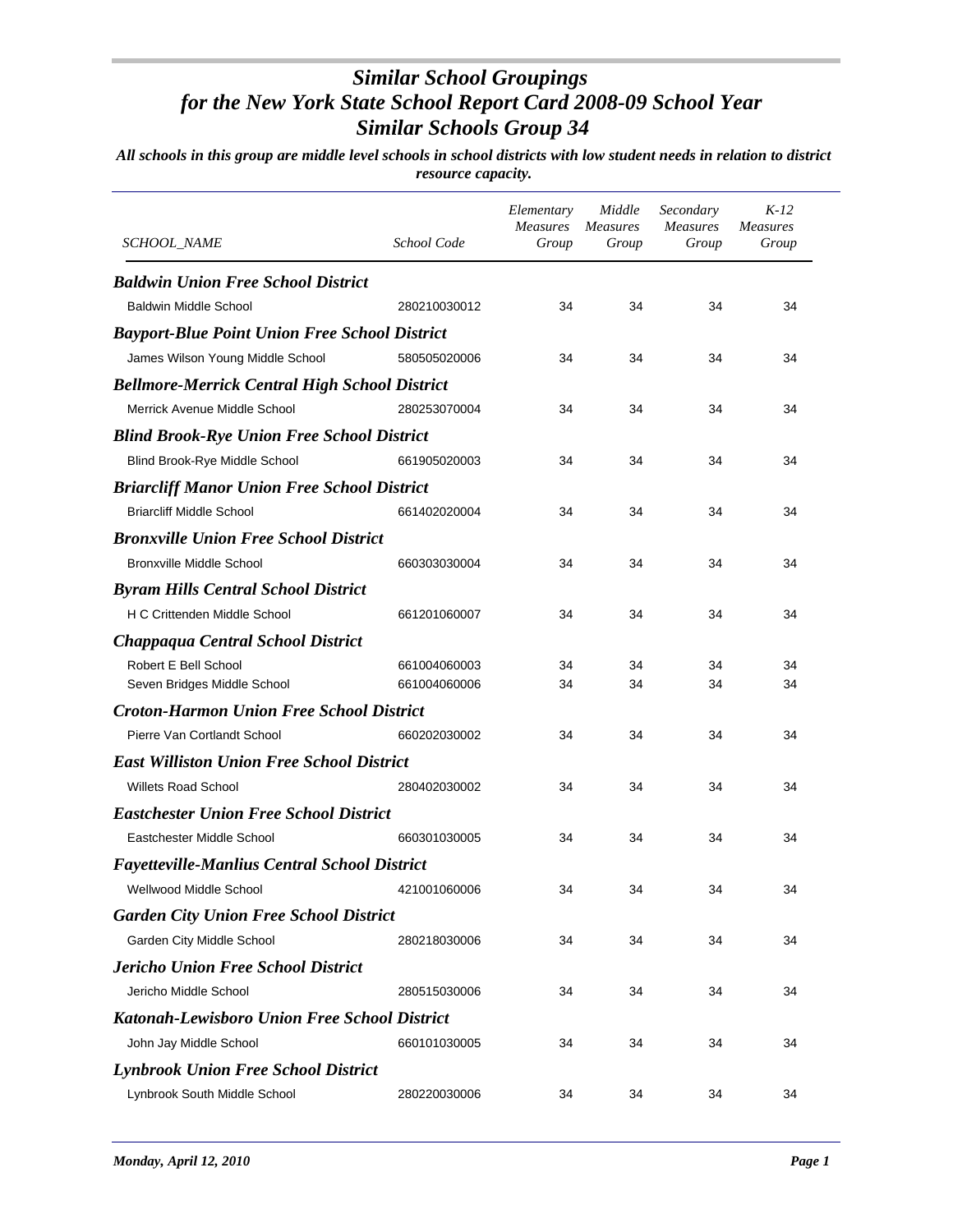| SCHOOL_NAME                                           | School Code  | Elementary<br><b>Measures</b><br>Group | Middle<br><b>Measures</b><br>Group | Secondary<br><b>Measures</b><br>Group | $K-12$<br><b>Measures</b><br>Group |
|-------------------------------------------------------|--------------|----------------------------------------|------------------------------------|---------------------------------------|------------------------------------|
| <b>Massapequa Union Free School District</b>          |              |                                        |                                    |                                       |                                    |
| <b>Berner Middle School</b>                           | 280523030010 | 34                                     | 34                                 | 34                                    | 34                                 |
| <b>Mount Pleasant Central School District</b>         |              |                                        |                                    |                                       |                                    |
| Westlake Middle School                                | 660801060007 | 34                                     | 34                                 | 34                                    | 34                                 |
| <b>Mount Sinai Union Free School District</b>         |              |                                        |                                    |                                       |                                    |
| Mount Sinai Middle School                             | 580207020002 | 34                                     | 34                                 | 34                                    | 34                                 |
| <b>Pittsford Central School District</b>              |              |                                        |                                    |                                       |                                    |
| Barker Road Middle School                             | 261401060008 | 34                                     | 34                                 | 34                                    | 34                                 |
| <b>Plainview-Old Bethpage Central School District</b> |              |                                        |                                    |                                       |                                    |
| H B Mattlin Middle School                             | 280504060006 | 34                                     | 34                                 | 34                                    | 34                                 |
| <b>Pleasantville Union Free School District</b>       |              |                                        |                                    |                                       |                                    |
| Pleasantville Middle School                           | 660809030004 | 34                                     | 34                                 | 34                                    | 34                                 |
| <b>Scarsdale Union Free School District</b>           |              |                                        |                                    |                                       |                                    |
| Scarsdale Middle School                               | 662001030011 | 34                                     | 34                                 | 34                                    | 34                                 |
| <b>Shoreham-Wading River Central School District</b>  |              |                                        |                                    |                                       |                                    |
| Albert G Prodell Middle School                        | 580601040004 | 34                                     | 34                                 | 34                                    | 34                                 |
| <b>Syosset Central School District</b>                |              |                                        |                                    |                                       |                                    |
| H B Thompson Middle School                            | 280502060011 | 34                                     | 34                                 | 34                                    | 34                                 |
| South Woods Middle School                             | 280502060012 | 34                                     | 34                                 | 34                                    | 34                                 |
| <b>Wantagh Union Free School District</b>             |              |                                        |                                    |                                       |                                    |
| Wantagh Middle School                                 | 280223030006 | 34                                     | 34                                 | 34                                    | 34                                 |
| <b>West Islip Union Free School District</b>          |              |                                        |                                    |                                       |                                    |
| Beach Street Middle School                            | 580509030010 | 34                                     | 34                                 | 34                                    | 34                                 |
| <b>Yorktown Central School District</b>               |              |                                        |                                    |                                       |                                    |
| Mildred E Strang Middle School                        | 662402060002 | 34                                     | 34                                 | 34                                    | 34                                 |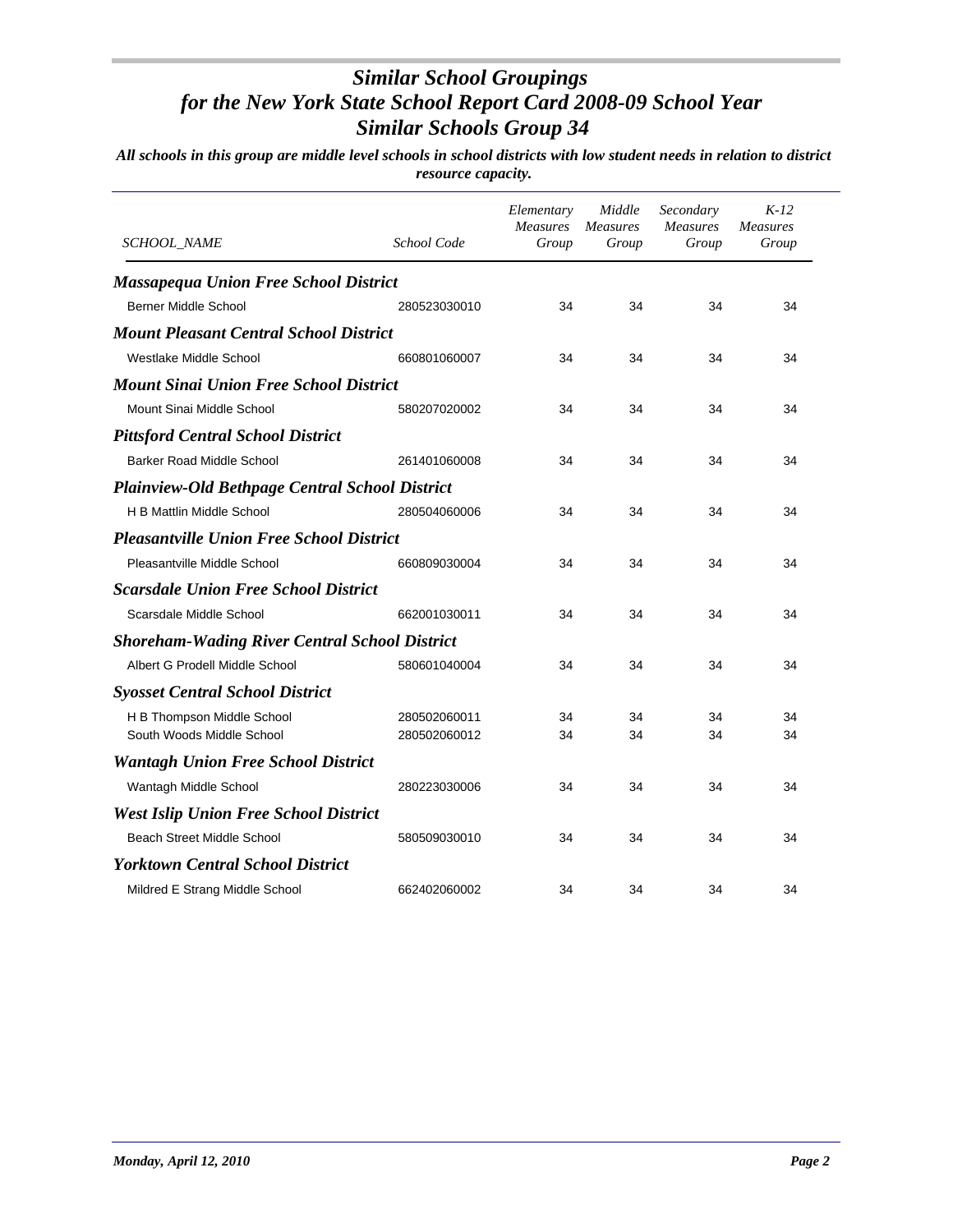| SCHOOL_NAME                                              | School Code  | Elementary<br><b>Measures</b><br>Group | Middle<br><i>Measures</i><br>Group | Secondary<br><b>Measures</b><br>Group | $K-12$<br><b>Measures</b><br>Group |
|----------------------------------------------------------|--------------|----------------------------------------|------------------------------------|---------------------------------------|------------------------------------|
| <b>Ardsley Union Free School District</b>                |              |                                        |                                    |                                       |                                    |
| Ardsley Middle School                                    | 660405030002 | 35                                     | 35                                 | 35                                    | 35                                 |
| <b>Bellmore-Merrick Central High School District</b>     |              |                                        |                                    |                                       |                                    |
| <b>Grand Avenue Middle School</b>                        | 280253070002 | 35                                     | 35                                 | 35                                    | 35                                 |
| <b>Bethlehem Central School District</b>                 |              |                                        |                                    |                                       |                                    |
| Bethlehem Central Middle School                          | 010306060007 | 35                                     | 35                                 | 35                                    | 35                                 |
| <b>Burnt Hills-Ballston Lake Central School District</b> |              |                                        |                                    |                                       |                                    |
| Richard H O'Rourke Middle School                         | 520101060005 | 35                                     | 35                                 | 35                                    | 35                                 |
| <b>Clarence Central School District</b>                  |              |                                        |                                    |                                       |                                    |
| <b>Clarence Middle School</b>                            | 140801060008 | 35                                     | 35                                 | 35                                    | 35                                 |
| <b>Clarkstown Central School District</b>                |              |                                        |                                    |                                       |                                    |
| Felix Festa Achievement Middle School                    | 500101060024 | 35                                     | 35                                 | 35                                    | 35                                 |
| Felix Festa Character Middle School                      | 500101060023 | 35                                     | 35                                 | 35                                    | 35                                 |
| <b>Felix Festa Determination Middle School</b>           | 500101060022 | 35                                     | 35                                 | 35                                    | 35                                 |
| <b>Commack Union Free School District</b>                |              |                                        |                                    |                                       |                                    |
| Commack Middle School                                    | 580410030019 | 35                                     | 35                                 | 35                                    | 35                                 |
| <b>Dobbs Ferry Union Free School District</b>            |              |                                        |                                    |                                       |                                    |
| Dobbs Ferry Middle School                                | 660403030003 | 35                                     | 35                                 | 35                                    | 35                                 |
| <b>East Aurora Union Free School District</b>            |              |                                        |                                    |                                       |                                    |
| East Aurora Middle School                                | 140301030004 | 35                                     | 35                                 | 35                                    | 35                                 |
| <b>East Moriches Union Free School District</b>          |              |                                        |                                    |                                       |                                    |
| <b>East Moriches School</b>                              | 580234020001 | 35                                     | 35                                 | 35                                    | 35                                 |
| <b>Fayetteville-Manlius Central School District</b>      |              |                                        |                                    |                                       |                                    |
| Eagle Hill Middle School                                 | 421001060005 | 35                                     | 35                                 | 35                                    | 35                                 |
| <b>Great Neck Union Free School District</b>             |              |                                        |                                    |                                       |                                    |
| Great Neck South Middle School                           | 280407030013 | 35                                     | 35                                 | 35                                    | 35                                 |
| <b>Guilderland Central School District</b>               |              |                                        |                                    |                                       |                                    |
| <b>Farnsworth Middle School</b>                          | 010802060008 | 35                                     | 35                                 | 35                                    | 35                                 |
| <b>Half Hollow Hills Central School District</b>         |              |                                        |                                    |                                       |                                    |
| Candlewood Middle School                                 | 580405060008 | 35                                     | 35                                 | 35                                    | 35                                 |
| West Hollow Middle School                                | 580405060014 | 35                                     | 35                                 | 35                                    | 35                                 |
| <b>Harrison Central School District</b>                  |              |                                        |                                    |                                       |                                    |
| Louis M Klein Middle School                              | 660501060009 | 35                                     | 35                                 | 35                                    | 35                                 |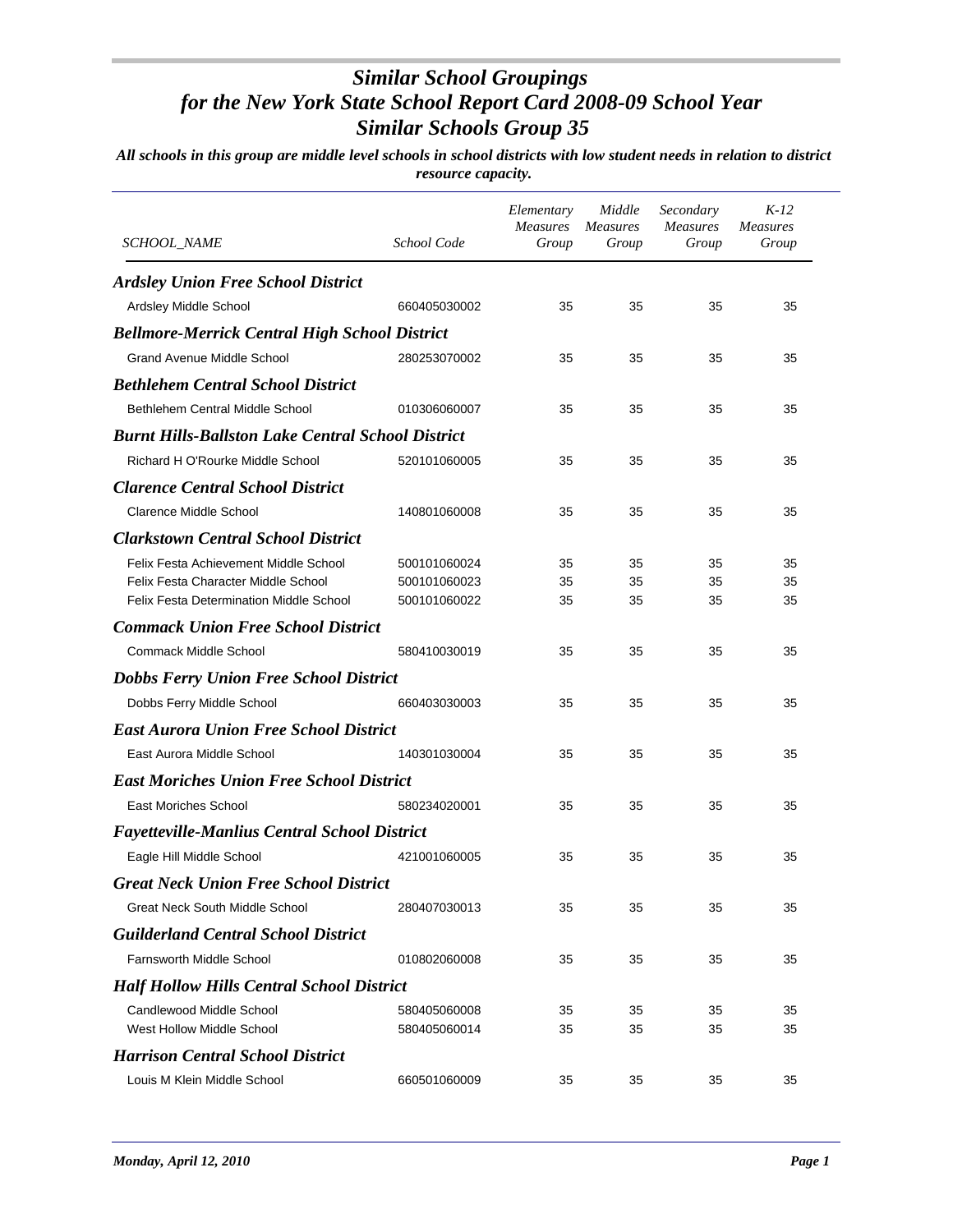| SCHOOL_NAME                                          | School Code  | Elementary<br><b>Measures</b><br>Group | Middle<br><i>Measures</i><br>Group | Secondary<br><b>Measures</b><br>Group | $K-12$<br><i>Measures</i><br>Group |
|------------------------------------------------------|--------------|----------------------------------------|------------------------------------|---------------------------------------|------------------------------------|
| <b>Hastings-On-Hudson Union Free School District</b> |              |                                        |                                    |                                       |                                    |
| Farragut Middle School                               | 660404030002 | 35                                     | 35                                 | 35                                    | 35                                 |
| <b>Hauppauge Union Free School District</b>          |              |                                        |                                    |                                       |                                    |
| Hauppauge Middle School                              | 580506030005 | 35                                     | 35                                 | 35                                    | 35                                 |
| <b>Herricks Union Free School District</b>           |              |                                        |                                    |                                       |                                    |
| <b>Herricks Middle School</b>                        | 280409030007 | 35                                     | 35                                 | 35                                    | 35                                 |
| <b>Irvington Union Free School District</b>          |              |                                        |                                    |                                       |                                    |
| Irvington Middle School                              | 660402020003 | 35                                     | 35                                 | 35                                    | 35                                 |
| <b>Kings Park Central School District</b>            |              |                                        |                                    |                                       |                                    |
| William T Rogers Middle School                       | 580805060007 | 35                                     | 35                                 | 35                                    | 35                                 |
| <b>Locust Valley Central School District</b>         |              |                                        |                                    |                                       |                                    |
| Locust Valley Middle School                          | 280503060002 | 35                                     | 35                                 | 35                                    | 35                                 |
| <b>Mahopac Central School District</b>               |              |                                        |                                    |                                       |                                    |
| Mahopac Middle School                                | 480101060004 | 35                                     | 35                                 | 35                                    | 35                                 |
| <b>Manhasset Union Free School District</b>          |              |                                        |                                    |                                       |                                    |
| Manhasset Middle School                              | 280406030005 | 35                                     | 35                                 | 35                                    | 35                                 |
| <b>Miller Place Union Free School District</b>       |              |                                        |                                    |                                       |                                    |
| North Country Road School                            | 580208020001 | 35                                     | 35                                 | 35                                    | 35                                 |
| <b>Nanuet Union Free School District</b>             |              |                                        |                                    |                                       |                                    |
| A Macarthur Barr Middle School                       | 500108030003 | 35                                     | 35                                 | 35                                    | 35                                 |
| <b>New Hartford Central School District</b>          |              |                                        |                                    |                                       |                                    |
| Perry Junior High School                             | 411501060006 | 35                                     | 35                                 | 35                                    | 35                                 |
| Niskayuna Central School District                    |              |                                        |                                    |                                       |                                    |
| Iroquois Middle School                               | 530301060008 | 35                                     | 35                                 | 35                                    | 35                                 |
| Van Antwerp Middle School                            | 530301060006 | 35                                     | 35                                 | 35                                    | 35                                 |
| <b>North Colonie Csd</b>                             |              |                                        |                                    |                                       |                                    |
| Shaker Junior High School                            | 010623060009 | 35                                     | 35                                 | 35                                    | 35                                 |
| <b>North Shore Central School District</b>           |              |                                        |                                    |                                       |                                    |
| North Shore Middle School                            | 280501060005 | 35                                     | 35                                 | 35                                    | 35                                 |
| Northport-East Northport Union Free School District  |              |                                        |                                    |                                       |                                    |
| East Northport Middle School                         | 580404030007 | 35                                     | 35                                 | 35                                    | 35                                 |
| Northport Middle School                              | 580404030008 | 35                                     | 35                                 | 35                                    | 35                                 |
| <b>Oceanside Union Free School District</b>          |              |                                        |                                    |                                       |                                    |
| School 9m-Oceanside Middle School                    | 280211030009 | 35                                     | 35                                 | 35                                    | 35                                 |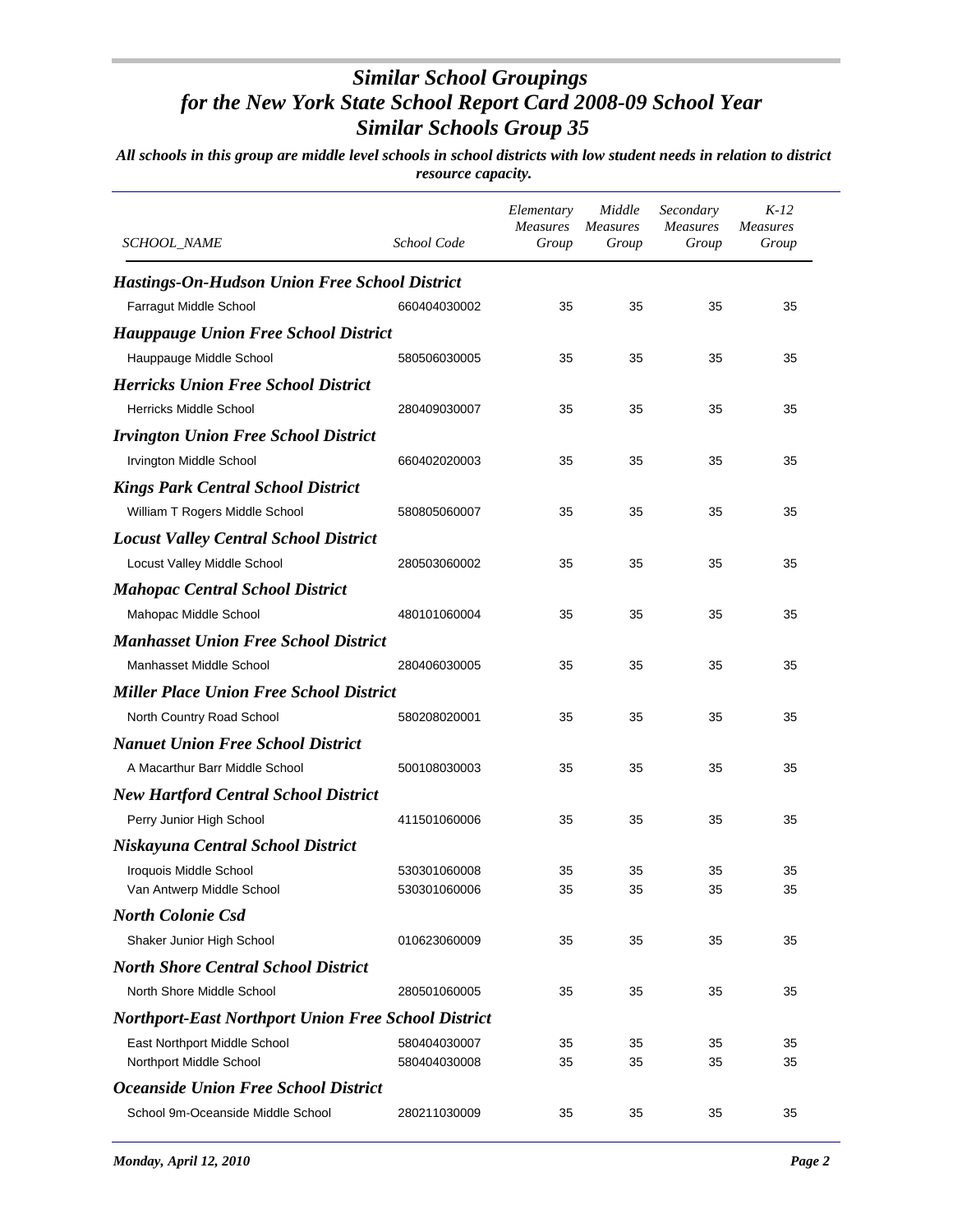| <b>SCHOOL_NAME</b>                                    | School Code  | Elementary<br><b>Measures</b><br>Group | Middle<br><b>Measures</b><br>Group | Secondary<br><b>Measures</b><br>Group | $K-12$<br><b>Measures</b><br>Group |  |  |  |
|-------------------------------------------------------|--------------|----------------------------------------|------------------------------------|---------------------------------------|------------------------------------|--|--|--|
| <b>Orchard Park Central School District</b>           |              |                                        |                                    |                                       |                                    |  |  |  |
| Orchard Park Middle School                            | 142301060002 | 35                                     | 35                                 | 35                                    | 35                                 |  |  |  |
| <b>Pawling Central School District</b>                |              |                                        |                                    |                                       |                                    |  |  |  |
| Pawling Middle School                                 | 131201040003 | 35                                     | 35                                 | 35                                    | 35                                 |  |  |  |
| <b>Pearl River Union Free School District</b>         |              |                                        |                                    |                                       |                                    |  |  |  |
| Pearl River Middle School                             | 500308030009 | 35                                     | 35                                 | 35                                    | 35                                 |  |  |  |
| <b>Pelham Union Free School District</b>              |              |                                        |                                    |                                       |                                    |  |  |  |
| Pelham Middle School                                  | 661601030006 | 35                                     | 35                                 | 35                                    | 35                                 |  |  |  |
| <b>Pittsford Central School District</b>              |              |                                        |                                    |                                       |                                    |  |  |  |
| <b>Calkins Road Middle School</b>                     | 261401060011 | 35                                     | 35                                 | 35                                    | 35                                 |  |  |  |
| <b>Plainedge Union Free School District</b>           |              |                                        |                                    |                                       |                                    |  |  |  |
| Plainedge Middle School                               | 280518030001 | 35                                     | 35                                 | 35                                    | 35                                 |  |  |  |
| <b>Plainview-Old Bethpage Central School District</b> |              |                                        |                                    |                                       |                                    |  |  |  |
| Plainview-Old Bethpage Middle School                  | 280504060014 | 35                                     | 35                                 | 35                                    | 35                                 |  |  |  |
| <b>Port Jefferson Union Free School District</b>      |              |                                        |                                    |                                       |                                    |  |  |  |
| Port Jefferson Middle School                          | 580206020002 | 35                                     | 35                                 | 35                                    | 35                                 |  |  |  |
| <b>Rhinebeck Central School District</b>              |              |                                        |                                    |                                       |                                    |  |  |  |
| <b>Bulkeley Middle School</b>                         | 131801040003 | 35                                     | 35                                 | 35                                    | 35                                 |  |  |  |
| <b>Roslyn Union Free School District</b>              |              |                                        |                                    |                                       |                                    |  |  |  |
| Roslyn Middle School                                  | 280403030009 | 35                                     | 35                                 | 35                                    | 35                                 |  |  |  |
| <b>Rye City School District</b>                       |              |                                        |                                    |                                       |                                    |  |  |  |
| Rye Middle School                                     | 661800010005 | 35                                     | 35                                 | 35                                    | 35                                 |  |  |  |
| <b>Sayville Union Free School District</b>            |              |                                        |                                    |                                       |                                    |  |  |  |
| Sayville Middle School                                | 580504030005 | 35                                     | 35                                 | 35                                    | 35                                 |  |  |  |
| <b>Seaford Union Free School District</b>             |              |                                        |                                    |                                       |                                    |  |  |  |
| Seaford Middle School                                 | 280206030005 | 35                                     | 35                                 | 35                                    | 35                                 |  |  |  |
| <b>Skaneateles Central School District</b>            |              |                                        |                                    |                                       |                                    |  |  |  |
| Skaneateles Middle School                             | 421601060005 | 35                                     | 35                                 | 35                                    | 35                                 |  |  |  |
| <b>Smithtown Central School District</b>              |              |                                        |                                    |                                       |                                    |  |  |  |
| Accompsett Middle School                              | 580801060019 | 35                                     | 35                                 | 35                                    | 35                                 |  |  |  |
| <b>Great Hollow Middle School</b>                     | 580801060024 | 35                                     | 35                                 | 35                                    | 35                                 |  |  |  |
| Nesaquake Middle School                               | 580801060016 | 35                                     | 35                                 | 35                                    | 35                                 |  |  |  |
| <b>Somers Central School District</b>                 |              |                                        |                                    |                                       |                                    |  |  |  |
| Somers Middle School                                  | 662101060004 | 35                                     | 35                                 | 35                                    | 35                                 |  |  |  |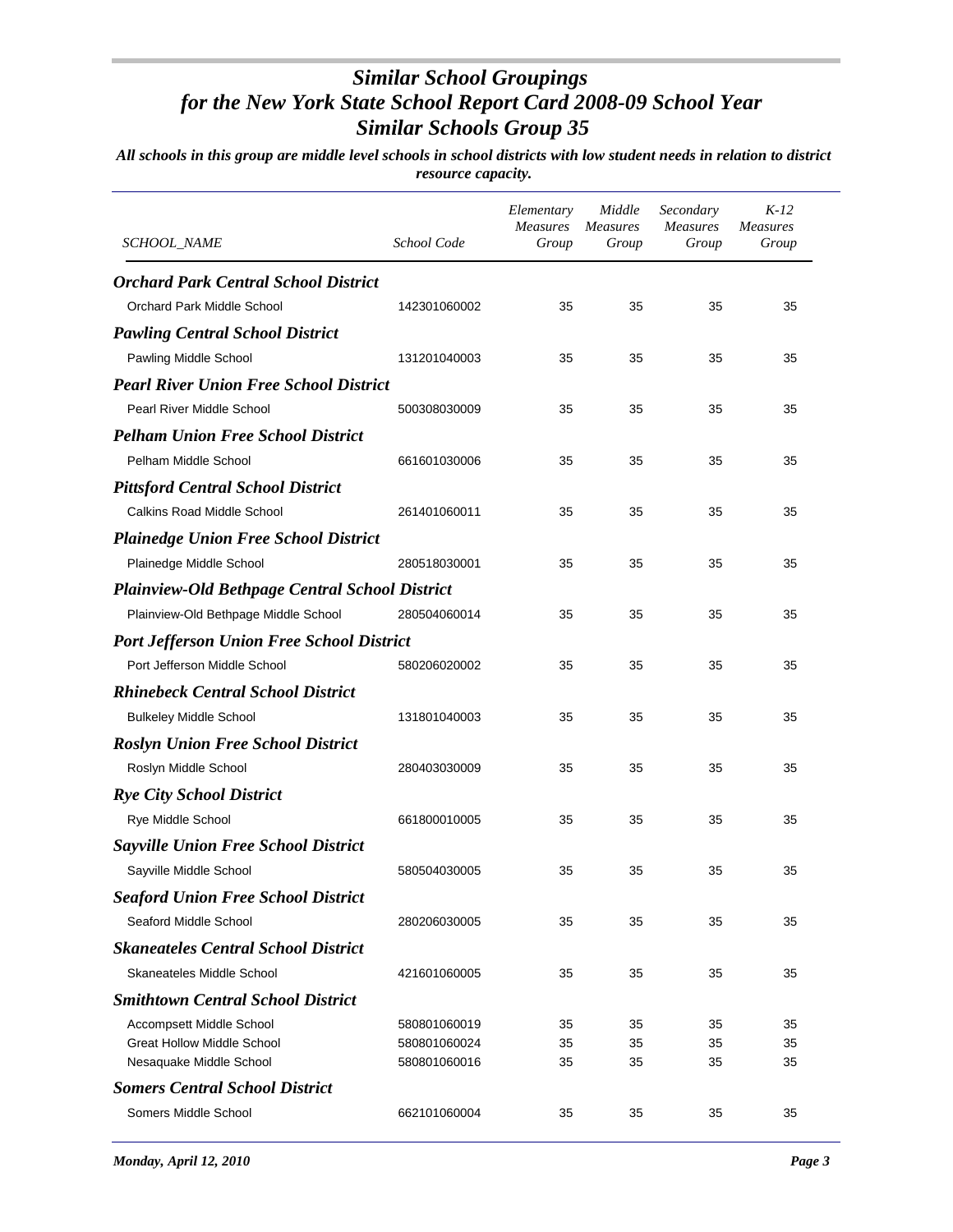| <b>SCHOOL NAME</b>                                  | School Code  | Elementary<br>Measures<br>Group | Middle<br><i>Measures</i><br>Group | Secondary<br><i>Measures</i><br>Group | $K-12$<br><i>Measures</i><br>Group |
|-----------------------------------------------------|--------------|---------------------------------|------------------------------------|---------------------------------------|------------------------------------|
| <b>South Orangetown Central School District</b>     |              |                                 |                                    |                                       |                                    |
| South Orangetown Middle School                      | 500301060008 | 35                              | 35                                 | 35                                    | 35                                 |
| <b>Three Village Central School District</b>        |              |                                 |                                    |                                       |                                    |
| Paul J Gelinas Junior High School                   | 580201060009 | 35                              | 35                                 | 35                                    | 35                                 |
| Robert Cushman Murphy Junior High School            | 580201060010 | 35                              | 35                                 | 35                                    | 35                                 |
| Valhalla Union Free School District                 |              |                                 |                                    |                                       |                                    |
| Valhalla Middle School                              | 660805030005 | 35                              | 35                                 | 35                                    | 35                                 |
| <b>Warwick Valley Central School District</b>       |              |                                 |                                    |                                       |                                    |
| Warwick Valley Middle School                        | 442101060003 | 35                              | 35                                 | 35                                    | 35                                 |
| <b>West Islip Union Free School District</b>        |              |                                 |                                    |                                       |                                    |
| Udall Road Middle School                            | 580509030011 | 35                              | 35                                 | 35                                    | 35                                 |
| <b>Westhampton Beach Union Free School District</b> |              |                                 |                                    |                                       |                                    |
| Westhampton Middle School                           | 580902020004 | 35                              | 35                                 | 35                                    | 35                                 |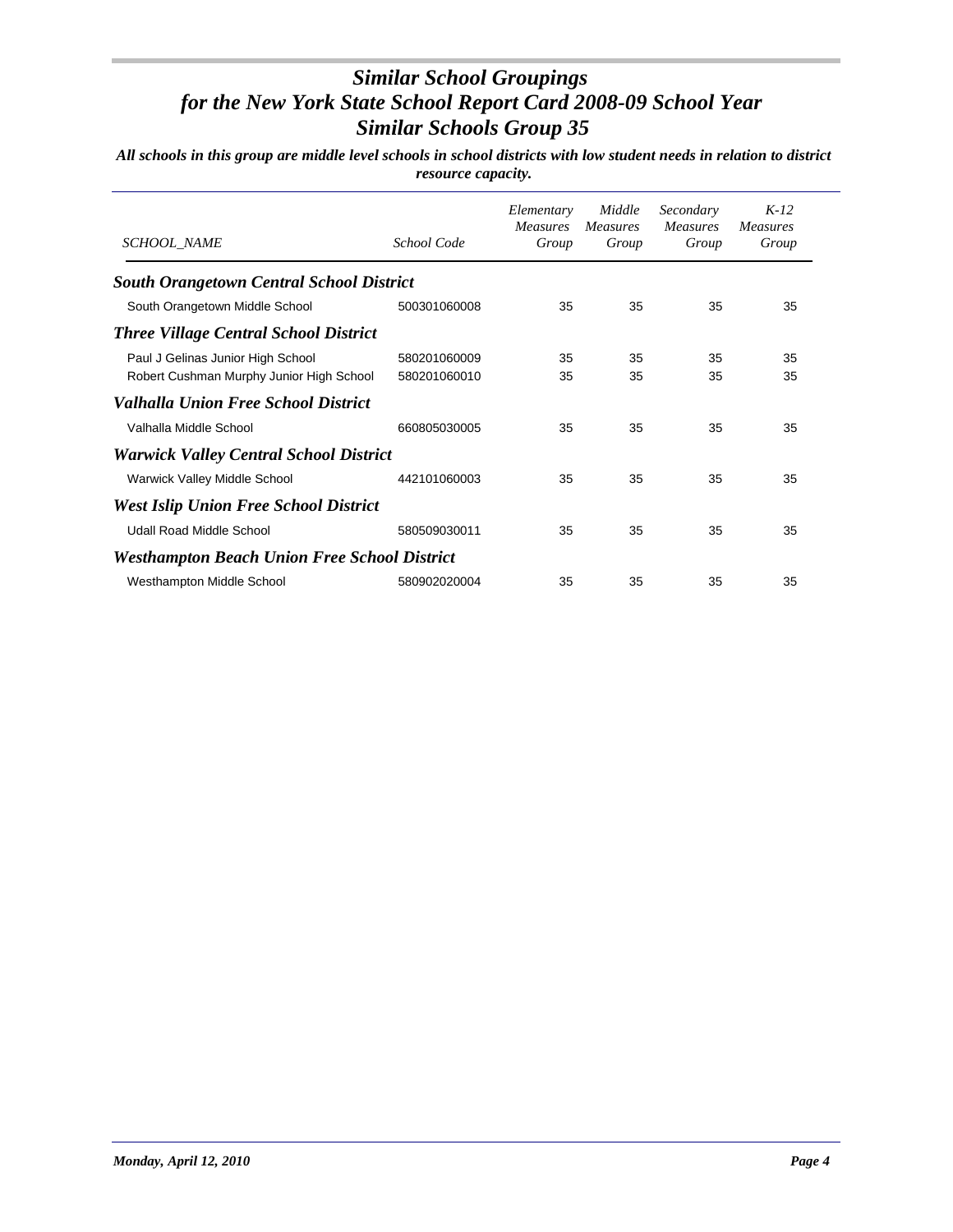| <i>SCHOOL_NAME</i>                                 | School Code  | Elementary<br><b>Measures</b><br>Group | Middle<br><i>Measures</i><br>Group | Secondary<br><b>Measures</b><br>Group | $K-12$<br><b>Measures</b><br>Group |
|----------------------------------------------------|--------------|----------------------------------------|------------------------------------|---------------------------------------|------------------------------------|
| <b>Bedford Central School District</b>             |              |                                        |                                    |                                       |                                    |
| Fox Lane Middle School                             | 660102060005 | 36                                     | 36                                 | 36                                    | 36                                 |
| <b>Bethpage Union Free School District</b>         |              |                                        |                                    |                                       |                                    |
| John F Kennedy Middle School                       | 280521030008 | 36                                     | 36                                 | 36                                    | 36                                 |
| <b>Brewster Central School District</b>            |              |                                        |                                    |                                       |                                    |
| Henry H Wells Middle School                        | 480601060005 | 36                                     | 36                                 | 36                                    | 36                                 |
| <b>Brighton Central School District</b>            |              |                                        |                                    |                                       |                                    |
| <b>Twelve Corners Middle School</b>                | 260101060008 | 36                                     | 36                                 | 36                                    | 36                                 |
| <b>East Hampton Union Free School District</b>     |              |                                        |                                    |                                       |                                    |
| East Hampton Middle School                         | 580301020003 | 36                                     | 36                                 | 36                                    | 36                                 |
| <b>East Meadow Union Free School District</b>      |              |                                        |                                    |                                       |                                    |
| Clarke Middle School                               | 280203030008 | 36                                     | 36                                 | 36                                    | 36                                 |
| <b>Woodland Middle School</b>                      | 280203030009 | 36                                     | 36                                 | 36                                    | 36                                 |
| <b>Great Neck Union Free School District</b>       |              |                                        |                                    |                                       |                                    |
| <b>Great Neck North Middle School</b>              | 280407030012 | 36                                     | 36                                 | 36                                    | 36                                 |
| <b>Harborfields Central School District</b>        |              |                                        |                                    |                                       |                                    |
| Oldfield Middle School                             | 580406060005 | 36                                     | 36                                 | 36                                    | 36                                 |
| <b>Hendrick Hudson Central School District</b>     |              |                                        |                                    |                                       |                                    |
| <b>Blue Mountain Middle School</b>                 | 660203060007 | 36                                     | 36                                 | 36                                    | 36                                 |
| <b>Hewlett-Woodmere Union Free School District</b> |              |                                        |                                    |                                       |                                    |
| Woodmere Middle School                             | 280214030006 | 36                                     | 36                                 | 36                                    | 36                                 |
| <b>Lynbrook Union Free School District</b>         |              |                                        |                                    |                                       |                                    |
| Lynbrook North Middle School                       | 280220030005 | 36                                     | 36                                 | 36                                    | 36                                 |
| <b>Mamaroneck Union Free School District</b>       |              |                                        |                                    |                                       |                                    |
| Hommocks School                                    | 660701030005 | 36                                     | 36                                 | 36                                    | 36                                 |
| <b>Millbrook Central School District</b>           |              |                                        |                                    |                                       |                                    |
| Millbrook Middle School                            | 132201040001 | 36                                     | 36                                 | 36                                    | 36                                 |
| <b>Mineola Union Free School District</b>          |              |                                        |                                    |                                       |                                    |
| Mineola Middle School                              | 280410030007 | 36                                     | 36                                 | 36                                    | 36                                 |
| <b>Port Washington Union Free School District</b>  |              |                                        |                                    |                                       |                                    |
| Carrie Palmer Weber Middle School                  | 280404030008 | 36                                     | 36                                 | 36                                    | 36                                 |
| <b>Putnam Valley Central School District</b>       |              |                                        |                                    |                                       |                                    |
| Putnam Valley Middle School                        | 480503040002 | 36                                     | 36                                 | 36                                    | 36                                 |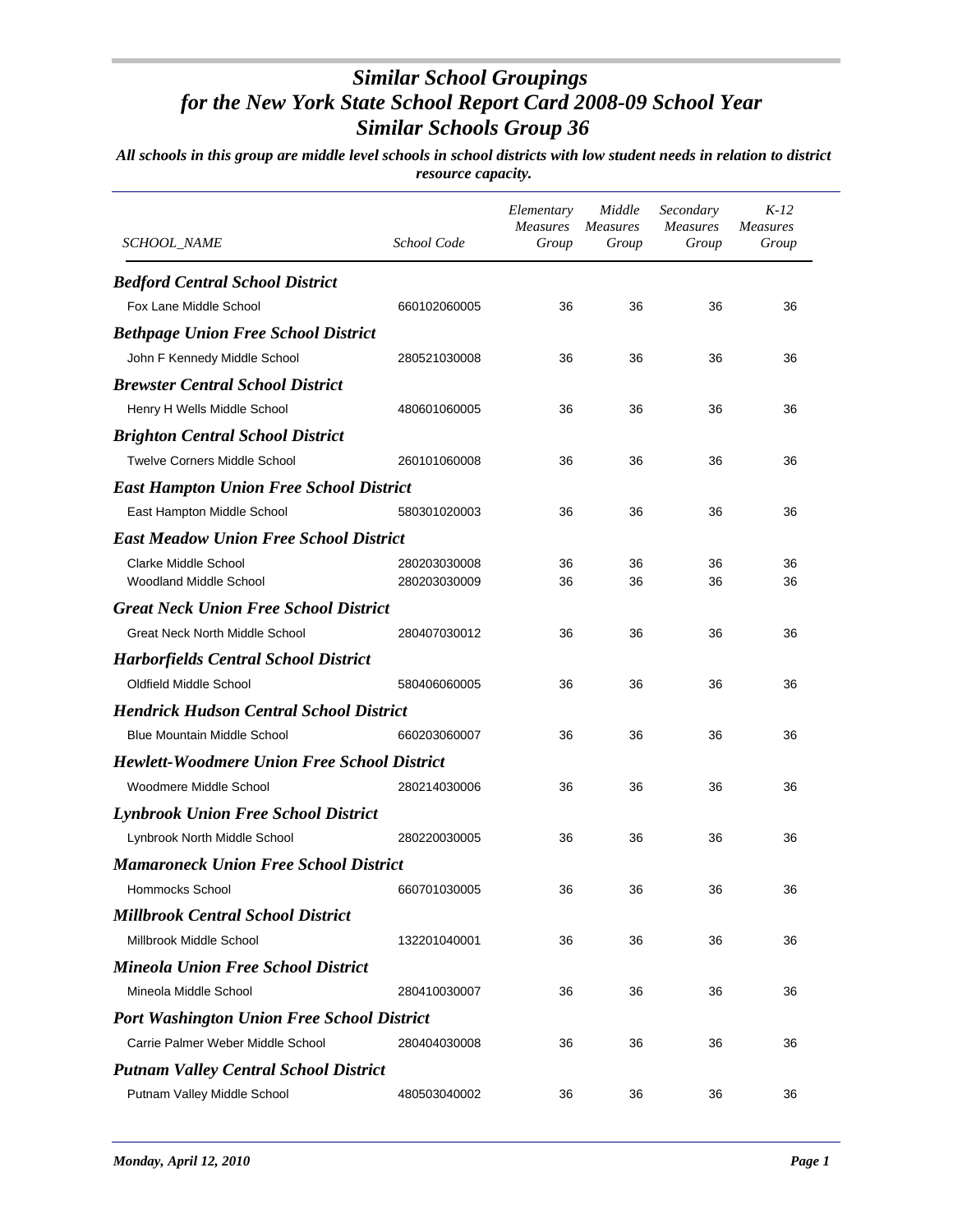| <b>SCHOOL NAME</b>                                 | School Code  | Elementary<br><b>Measures</b><br>Group | Middle<br><i>Measures</i><br>Group | Secondary<br><i>Measures</i><br>Group | $K-12$<br><i>Measures</i><br>Group |
|----------------------------------------------------|--------------|----------------------------------------|------------------------------------|---------------------------------------|------------------------------------|
| Ramapo Central School District (Suffern)           |              |                                        |                                    |                                       |                                    |
| Suffern Middle School                              | 500401060011 | 36                                     | 36                                 | 36                                    | 36                                 |
| <b>Rockville Centre Union Free School District</b> |              |                                        |                                    |                                       |                                    |
| South Side Middle School                           | 280221030002 | 36                                     | 36                                 | 36                                    | 36                                 |
| <b>Rye Neck Union Free School District</b>         |              |                                        |                                    |                                       |                                    |
| Rye Neck Middle School                             | 661901030004 | 36                                     | 36                                 | 36                                    | 36                                 |
| <b>Southampton Union Free School District</b>      |              |                                        |                                    |                                       |                                    |
| Southampton Intermediate School                    | 580906030002 | 36                                     | 36                                 | 36                                    | 36                                 |
| <b>Tuckahoe Union Free School District</b>         |              |                                        |                                    |                                       |                                    |
| Tuckahoe Middle School                             | 660302030003 | 36                                     | 36                                 | 36                                    | 36                                 |
| <b>Valley Stream Central High School District</b>  |              |                                        |                                    |                                       |                                    |
| Valley Stream Memorial Junior High School          | 280251070001 | 36                                     | 36                                 | 36                                    | 36                                 |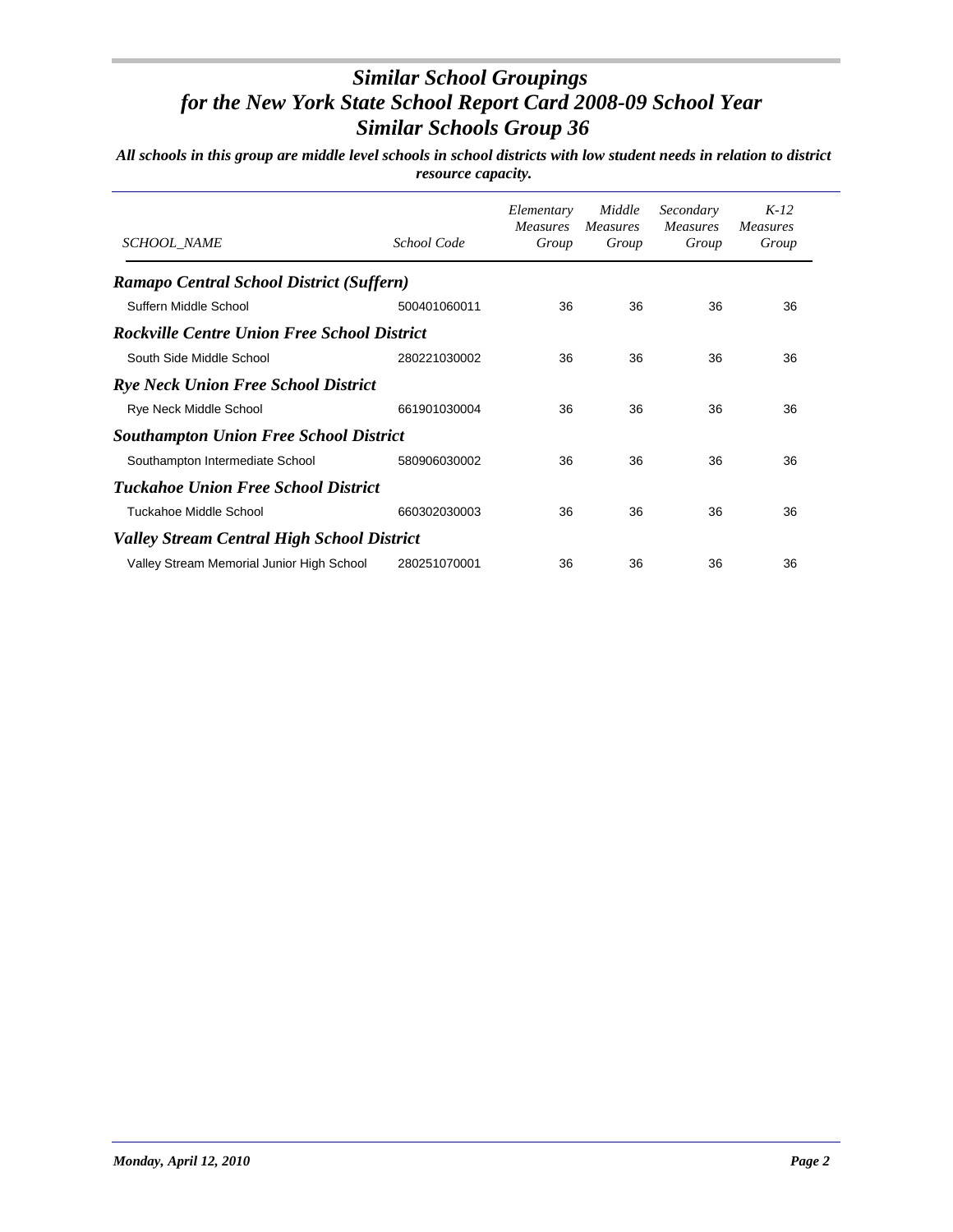*All schools in this group are secondary level schools in large cities other than New York City.*

| <b>SCHOOL NAME</b>                          | School Code  | Elementary<br><b>Measures</b><br>Group | Middle<br><b>Measures</b><br>Group | Secondary<br><b>Measures</b><br>Group | $K-12$<br>Measures<br>Group |
|---------------------------------------------|--------------|----------------------------------------|------------------------------------|---------------------------------------|-----------------------------|
| <b>Buffalo City School District</b>         |              |                                        |                                    |                                       |                             |
| City Honors School At Fosdick Masten Park   | 140600010102 | 40                                     | 40                                 | 40                                    | 40                          |
| Hutchinson Central Technical High School    | 140600010105 | 40                                     | 40                                 | 40                                    | 40                          |
| Leonardo Da Vinci High School               | 140600010128 | 40                                     | 40                                 | 40                                    | 40                          |
| Ps 84                                       | 140600010084 | 40                                     | 40                                 | 40                                    | 40                          |
| South Park High School                      | 140600010110 | 40                                     | 40                                 | 40                                    | 40                          |
| <b>Rochester City School District</b>       |              |                                        |                                    |                                       |                             |
| Joseph C Wilson Magnet High School          | 261600010067 | 40                                     | 40                                 | 40                                    | 40                          |
| School For Business, Finance And Entreprene | 261600010081 | 40                                     | 40                                 | 40                                    | 40                          |
| School Of The Arts                          | 261600010074 | 40                                     | 40                                 | 40                                    | 40                          |
| <b>Syracuse City School District</b>        |              |                                        |                                    |                                       |                             |
| Corcoran High School                        | 421800010033 | 40                                     | 40                                 | 40                                    | 40                          |
| Henninger High School                       | 421800010040 | 40                                     | 40                                 | 40                                    | 40                          |
| Institute Of Technology At Syracuse Central | 421800010047 | 40                                     | 40                                 | 40                                    | 40                          |
| Nottingham High School                      | 421800010039 | 40                                     | 40                                 | 40                                    | 40                          |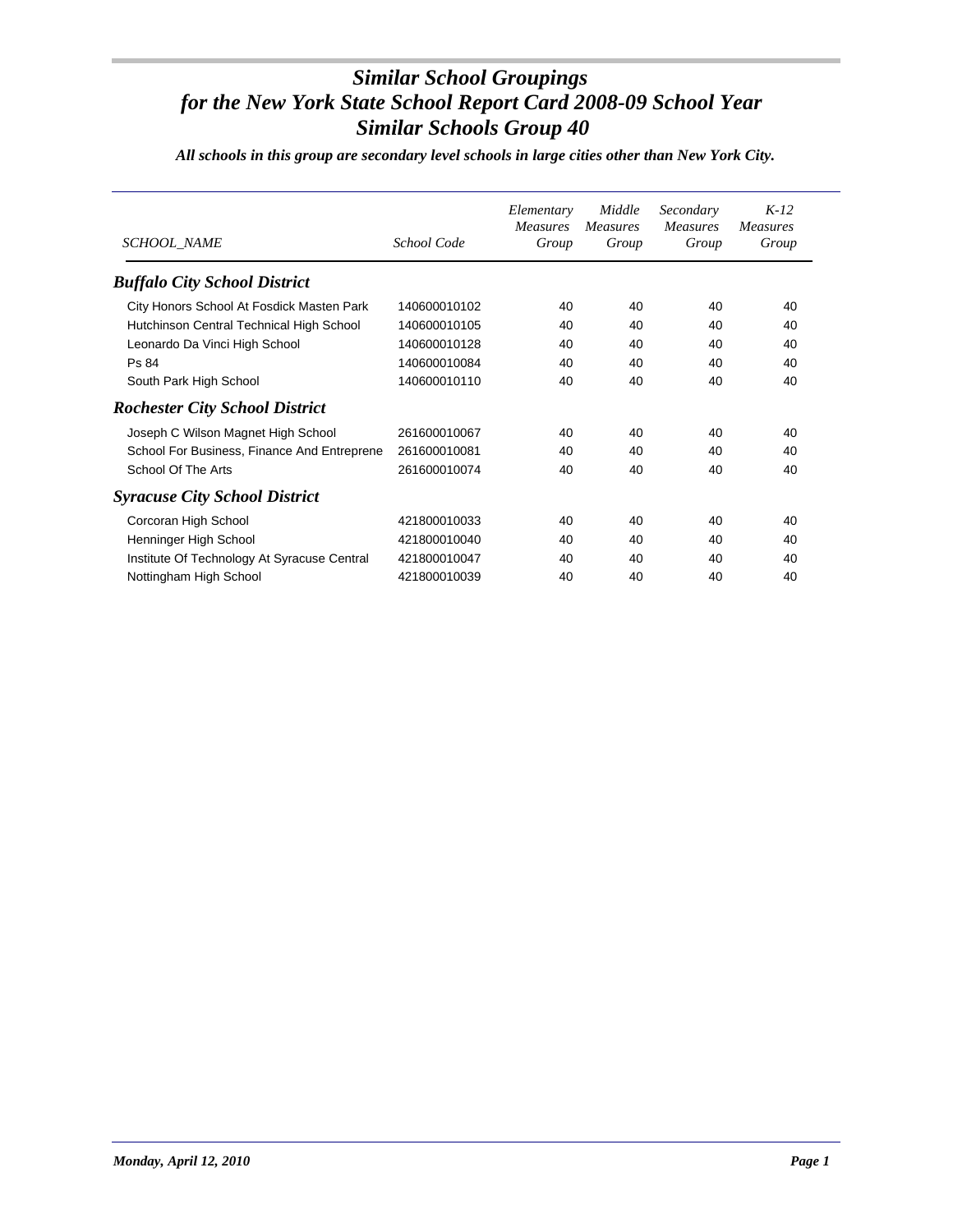*All schools in this group are secondary level schools in large cities other than New York City.*

| <b>SCHOOL_NAME</b>                           | School Code  | Elementary<br><b>Measures</b><br>Group | Middle<br><b>Measures</b><br>Group | Secondary<br><b>Measures</b><br>Group | $K-12$<br><i>Measures</i><br>Group |
|----------------------------------------------|--------------|----------------------------------------|------------------------------------|---------------------------------------|------------------------------------|
| <b>Buffalo City School District</b>          |              |                                        |                                    |                                       |                                    |
| <b>Bennett High School</b>                   | 140600010099 | 41                                     | 41                                 | 41                                    | 41                                 |
| Buffalo Academy For The Visual & Performing  | 140600010097 | 41                                     | 41                                 | 41                                    | 41                                 |
| <b>Burgard Vocational High School</b>        | 140600010101 | 41                                     | 41                                 | 41                                    | 41                                 |
| East High School                             | 140600010307 | 41                                     | 41                                 | 41                                    | 41                                 |
| <b>Emerson School Of Hospitality</b>         | 140600010104 | 41                                     | 41                                 | 41                                    | 41                                 |
| Mckinley Vocational High School              | 140600010098 | 41                                     | 41                                 | 41                                    | 41                                 |
| Ps 42 Occupational Training Center           | 140600010042 | 41                                     | 41                                 | 41                                    | 41                                 |
| The Math Science Technology Preparatory Sch  | 140600010132 | 41                                     | 41                                 | 41                                    | 41                                 |
| <b>Rochester City School District</b>        |              |                                        |                                    |                                       |                                    |
| Bioscience & Health Career Hs At Franklin    | 261600010076 | 41                                     | 41                                 | 41                                    | 41                                 |
| Dr Freddie Thomas High School                | 261600010085 | 41                                     | 41                                 | 41                                    | 41                                 |
| East High School                             | 261600010061 | 41                                     | 41                                 | 41                                    | 41                                 |
| Global Media Arts Hs At Franklin             | 261600010084 | 41                                     | 41                                 | 41                                    | 41                                 |
| International Finance & Economic Developmen  | 261600010086 | 41                                     | 41                                 | 41                                    | 41                                 |
| John Marshall High School                    | 261600010065 | 41                                     | 41                                 | 41                                    | 41                                 |
| Northeast College Preparatory High School    | 261600010073 | 41                                     | 41                                 | 41                                    | 41                                 |
| Northwest College Preparatory High School    | 261600010089 | 41                                     | 41                                 | 41                                    | 41                                 |
| School Of Engineering And Manufacturing At E | 261600010082 | 41                                     | 41                                 | 41                                    | 41                                 |
| School Of Imaging And Information Technolog  | 261600010094 | 41                                     | 41                                 | 41                                    | 41                                 |
| <b>School Without Walls</b>                  | 261600010069 | 41                                     | 41                                 | 41                                    | 41                                 |
| <b>Skilled Trades At Edison</b>              | 261600010083 | 41                                     | 41                                 | 41                                    | 41                                 |
| <b>Syracuse City School District</b>         |              |                                        |                                    |                                       |                                    |
| George Fowler High School                    | 421800010049 | 41                                     | 41                                 | 41                                    | 41                                 |
| <b>Yonkers City School District</b>          |              |                                        |                                    |                                       |                                    |
| Saunders Trades & Technical High School      | 662300010040 | 41                                     | 41                                 | 41                                    | 41                                 |
| Yonkers High School                          | 662300010048 | 41                                     | 41                                 | 41                                    | 41                                 |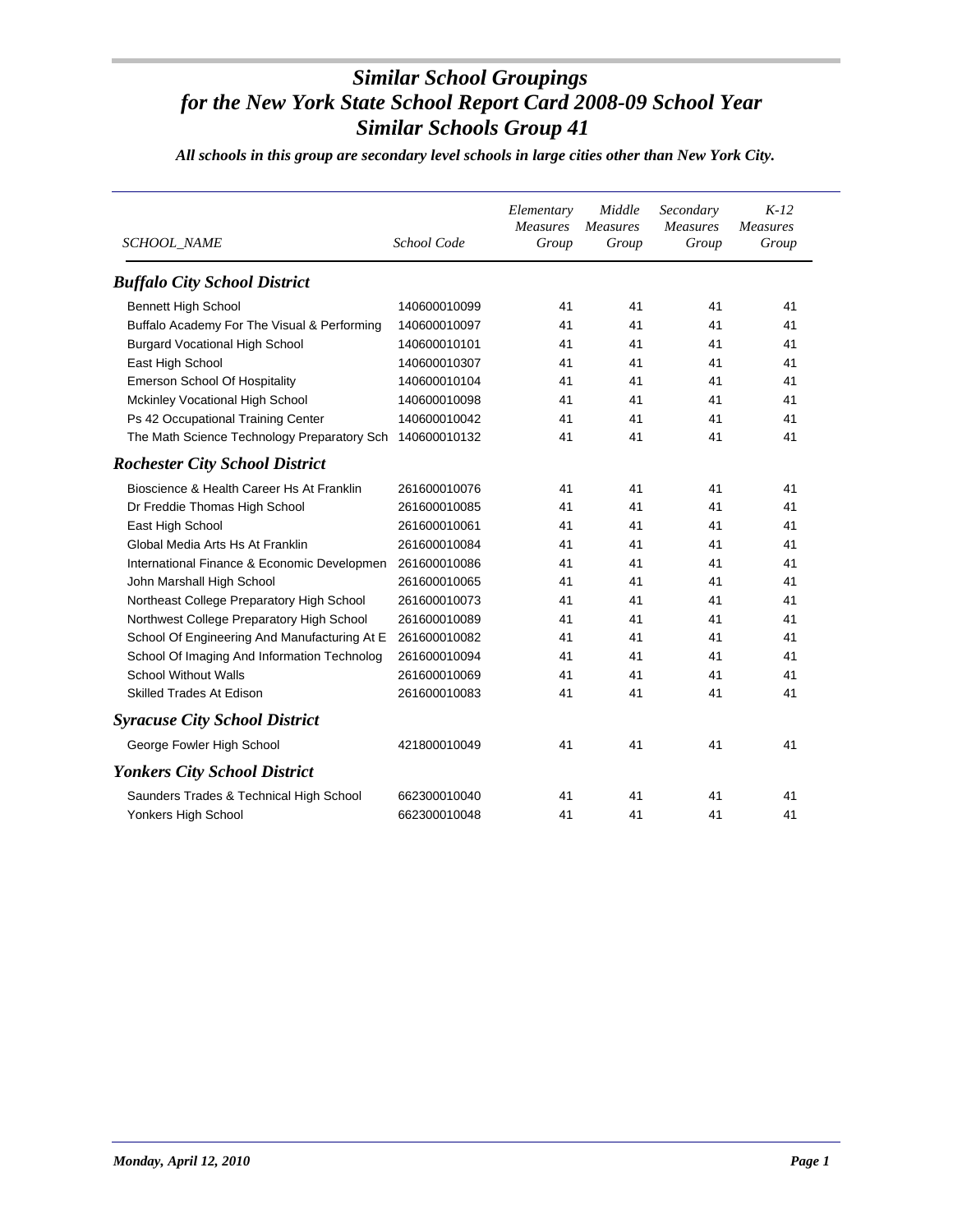*All schools in this group are secondary level schools in large cities other than New York City.*

| <b>SCHOOL NAME</b>                             | School Code  | Elementary<br>Measures<br>Group | Middle<br><b>Measures</b><br>Group | Secondary<br><i>Measures</i><br>Group | $K-12$<br><b>Measures</b><br>Group |
|------------------------------------------------|--------------|---------------------------------|------------------------------------|---------------------------------------|------------------------------------|
| <b>Buffalo City School District</b>            |              |                                 |                                    |                                       |                                    |
| Grover Cleveland High School                   | 140600010103 | 42                              | 42                                 | 42                                    | 42                                 |
| International Preparatory School At Grover Cle | 140600010308 | 42                              | 42                                 | 42                                    | 42                                 |
| Lafayette High School                          | 140600010107 | 42                              | 42                                 | 42                                    | 42                                 |
| Riverside Institute Of Technology              | 140600010108 | 42                              | 42                                 | 42                                    | 42                                 |
| The Academy School #131                        | 140600010131 | 42                              | 42                                 | 42                                    | 42                                 |
| <b>Rochester City School District</b>          |              |                                 |                                    |                                       |                                    |
| Charlotte High School                          | 261600010060 | 42                              | 42                                 | 42                                    | 42                                 |
| James Monroe High School                       | 261600010066 | 42                              | 42                                 | 42                                    | 42                                 |
| Thomas Jefferson High School                   | 261600010063 | 42                              | 42                                 | 42                                    | 42                                 |
| <b>Yonkers City School District</b>            |              |                                 |                                    |                                       |                                    |
| Gorton High School                             | 662300010037 | 42                              | 42                                 | 42                                    | 42                                 |
| Lincoln High School                            | 662300010038 | 42                              | 42                                 | 42                                    | 42                                 |
| Riverside High School                          | 662300010050 | 42                              | 42                                 | 42                                    | 42                                 |
| Roosevelt High School                          | 662300010043 | 42                              | 42                                 | 42                                    | 42                                 |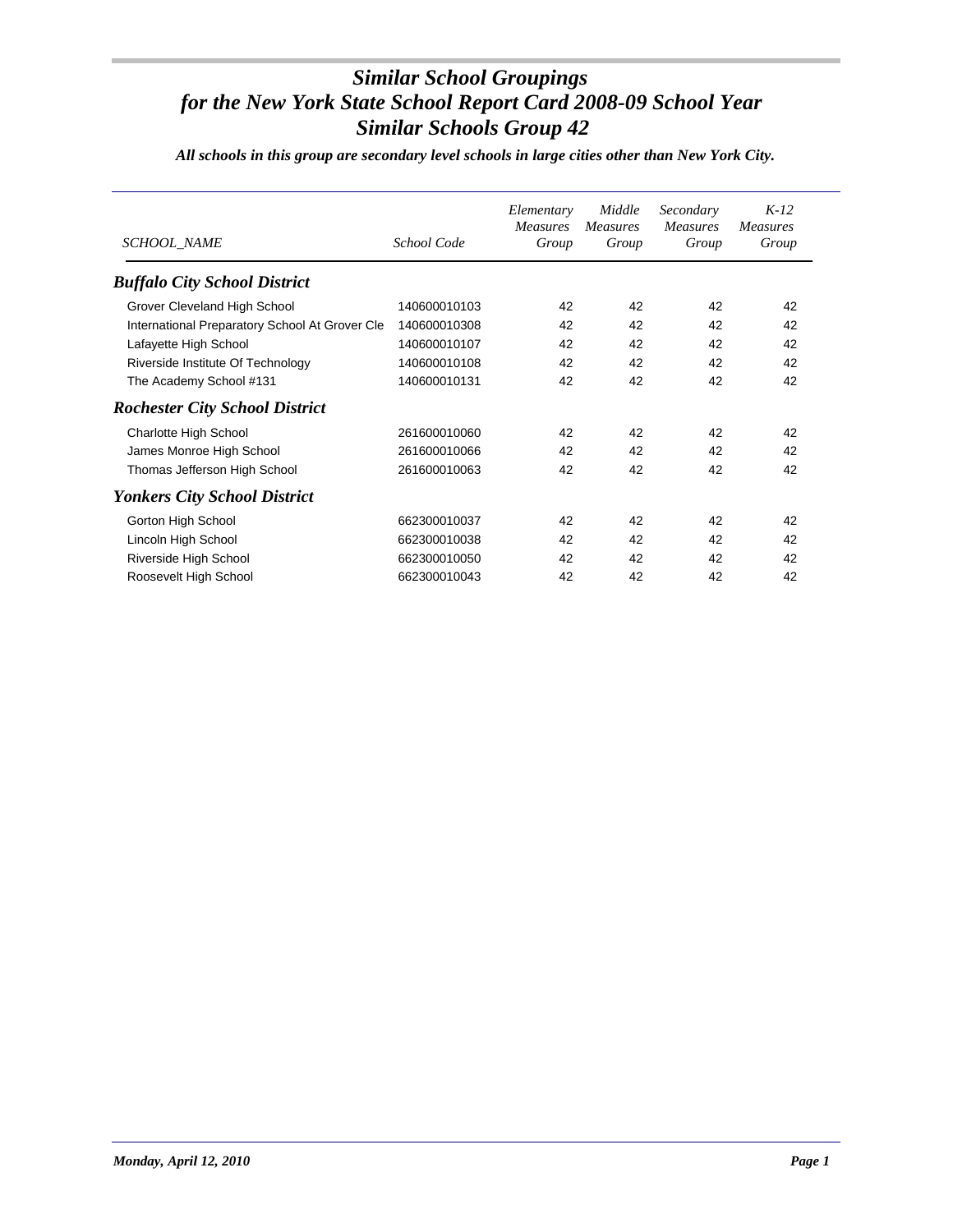| SCHOOL_NAME                                         | School Code  | Elementary<br>Measures<br>Group | Middle<br><b>Measures</b><br>Group | Secondary<br><b>Measures</b><br>Group | $K-12$<br><b>Measures</b><br>Group |
|-----------------------------------------------------|--------------|---------------------------------|------------------------------------|---------------------------------------|------------------------------------|
| <b>Auburn City School District</b>                  |              |                                 |                                    |                                       |                                    |
| Auburn High School                                  | 050100010013 | 43                              | 43                                 | 43                                    | 43                                 |
| <b>Central Islip Union Free School District</b>     |              |                                 |                                    |                                       |                                    |
| Central Islip Senior High School                    | 580513030006 | 43                              | 43                                 | 43                                    | 43                                 |
| <b>Cheektowaga-Sloan Union Free School District</b> |              |                                 |                                    |                                       |                                    |
| John F Kennedy Senior High School                   | 140709030004 | 43                              | 43                                 | 43                                    | 43                                 |
| <b>Cortland City School District</b>                |              |                                 |                                    |                                       |                                    |
| Cortland Junior-Senior High School                  | 110200010011 | 43                              | 43                                 | 43                                    | 43                                 |
| <b>Elmira City School District</b>                  |              |                                 |                                    |                                       |                                    |
| Southside High School                               | 070600010020 | 43                              | 43                                 | 43                                    | 43                                 |
| <b>Ilion Central School District</b>                |              |                                 |                                    |                                       |                                    |
| Ilion Junior-Senior High School                     | 210501060005 | 43                              | 43                                 | 43                                    | 43                                 |
| <b>Olean City School District</b>                   |              |                                 |                                    |                                       |                                    |
| Olean Senior High School                            | 042400010013 | 43                              | 43                                 | 43                                    | 43                                 |
| <b>Plattsburgh City School District</b>             |              |                                 |                                    |                                       |                                    |
| Plattsburgh Senior High School                      | 091200010006 | 43                              | 43                                 | 43                                    | 43                                 |
| <b>Rome City School District</b>                    |              |                                 |                                    |                                       |                                    |
| Rome Free Academy                                   | 411800010020 | 43                              | 43                                 | 43                                    | 43                                 |
| <b>Roosevelt Union Free School District</b>         |              |                                 |                                    |                                       |                                    |
| Roosevelt High School                               | 280208030005 | 43                              | 43                                 | 43                                    | 43                                 |
| <b>Solvay Union Free School District</b>            |              |                                 |                                    |                                       |                                    |
| Solvay High School                                  | 420702030004 | 43                              | 43                                 | 43                                    | 43                                 |
| <b>Watertown City School District</b>               |              |                                 |                                    |                                       |                                    |
| Watertown Senior High School                        | 222000010016 | 43                              | 43                                 | 43                                    | 43                                 |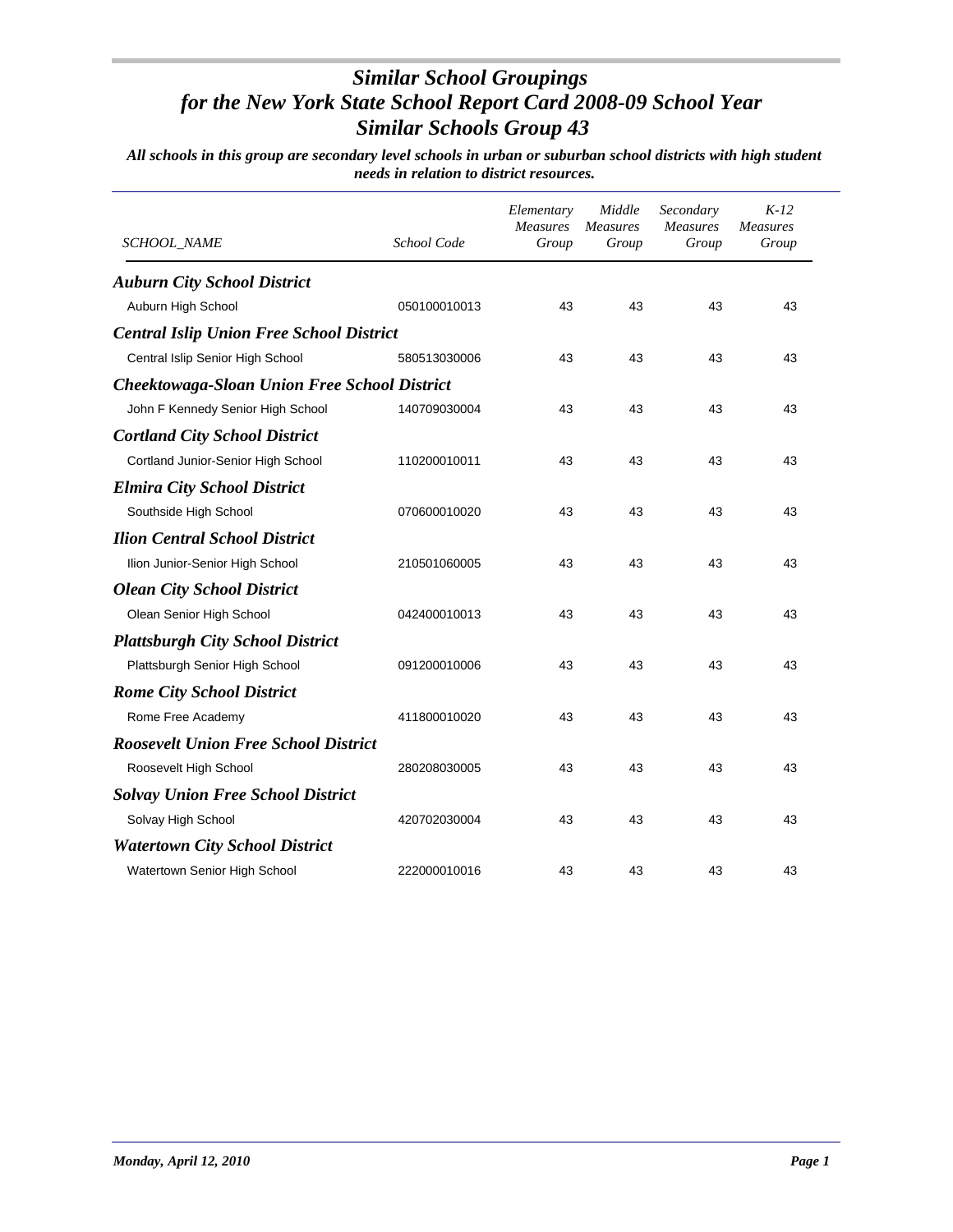| <i>SCHOOL_NAME</i>                           | School Code  | Elementary<br>Measures<br>Group | Middle<br><i>Measures</i><br>Group | Secondary<br><b>Measures</b><br>Group | $K-12$<br><b>Measures</b><br>Group |
|----------------------------------------------|--------------|---------------------------------|------------------------------------|---------------------------------------|------------------------------------|
| <b>Amityville Union Free School District</b> |              |                                 |                                    |                                       |                                    |
| Amityville Memorial High School              | 580106030005 | 44                              | 44                                 | 44                                    | 44                                 |
| <b>Binghamton City School District</b>       |              |                                 |                                    |                                       |                                    |
| <b>Binghamton High School</b>                | 030200010021 | 44                              | 44                                 | 44                                    | 44                                 |
| <b>Brentwood Union Free School District</b>  |              |                                 |                                    |                                       |                                    |
| <b>Brentwood High School</b>                 | 580512030018 | 44                              | 44                                 | 44                                    | 44                                 |
| <b>Cohoes City School District</b>           |              |                                 |                                    |                                       |                                    |
| Cohoes High School                           | 010500010007 | 44                              | 44                                 | 44                                    | 44                                 |
| <b>Dunkirk City School District</b>          |              |                                 |                                    |                                       |                                    |
| Dunkirk Senior High School                   | 060800010009 | 44                              | 44                                 | 44                                    | 44                                 |
| <b>Elmira City School District</b>           |              |                                 |                                    |                                       |                                    |
| Elmira Free Academy                          | 070600010021 | 44                              | 44                                 | 44                                    | 44                                 |
| <b>Freeport Union Free School District</b>   |              |                                 |                                    |                                       |                                    |
| Freeport High School                         | 280209030007 | 44                              | 44                                 | 44                                    | 44                                 |
| <b>Fulton City School District</b>           |              |                                 |                                    |                                       |                                    |
| G Ray Bodley High School                     | 460500010005 | 44                              | 44                                 | 44                                    | 44                                 |
| <b>Hempstead Union Free School District</b>  |              |                                 |                                    |                                       |                                    |
| Hempstead High School                        | 280201030007 | 44                              | 44                                 | 44                                    | 44                                 |
| <b>Jamestown City School District</b>        |              |                                 |                                    |                                       |                                    |
| Jamestown High School                        | 061700010013 | 44                              | 44                                 | 44                                    | 44                                 |
| <b>Johnson City Central School District</b>  |              |                                 |                                    |                                       |                                    |
| Johnson City Senior High School              | 031502060006 | 44                              | 44                                 | 44                                    | 44                                 |
| <b>Lansingburgh Central School District</b>  |              |                                 |                                    |                                       |                                    |
| Lansingburgh Senior High School              | 490601060003 | 44                              | 44                                 | 44                                    | 44                                 |
| <b>Middletown City School District</b>       |              |                                 |                                    |                                       |                                    |
| Middletown High School                       | 441000010009 | 44                              | 44                                 | 44                                    | 44                                 |
| <b>Mount Vernon City School District</b>     |              |                                 |                                    |                                       |                                    |
| Mount Vernon High School                     | 660900010013 | 44                              | 44                                 | 44                                    | 44                                 |
| Nelson Mandela Community Hs At Columbus      | 660900010025 | 44                              | 44                                 | 44                                    | 44                                 |
| Thornton High School                         | 660900010026 | 44                              | 44                                 | 44                                    | 44                                 |
| <b>Newburgh City School District</b>         |              |                                 |                                    |                                       |                                    |
| Newburgh Free Academy                        | 441600010017 | 44                              | 44                                 | 44                                    | 44                                 |
| <b>Niagara Falls City School District</b>    |              |                                 |                                    |                                       |                                    |
| Niagara Falls High School                    | 400800010034 | 44                              | 44                                 | 44                                    | 44                                 |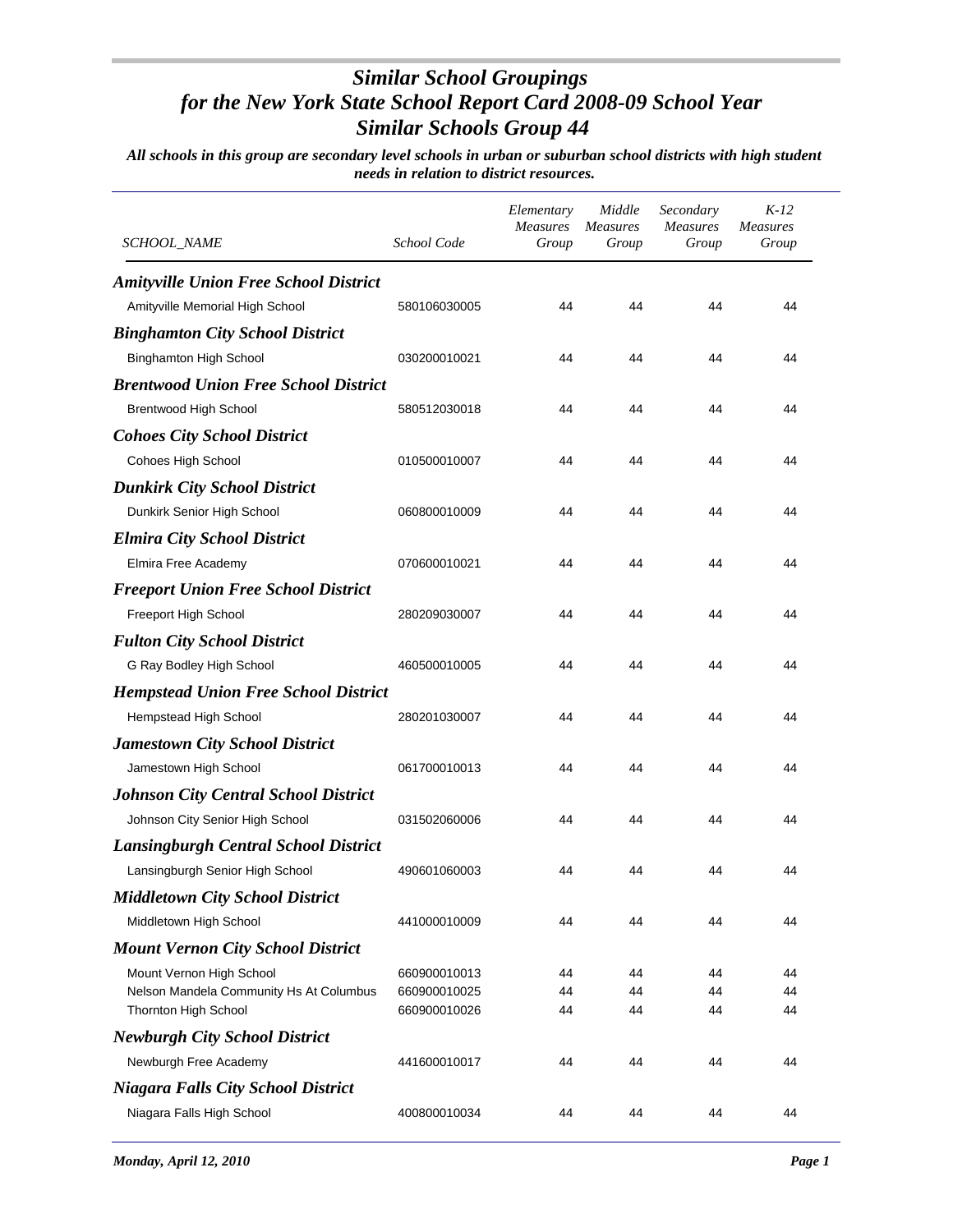| SCHOOL_NAME                                        | School Code  | Elementary<br><b>Measures</b><br>Group | Middle<br><b>Measures</b><br>Group | Secondary<br><b>Measures</b><br>Group | $K-12$<br>Measures<br>Group |
|----------------------------------------------------|--------------|----------------------------------------|------------------------------------|---------------------------------------|-----------------------------|
| <b>Peekskill City School District</b>              |              |                                        |                                    |                                       |                             |
| Peekskill High School                              | 661500010009 | 44                                     | 44                                 | 44                                    | 44                          |
| <b>Port Chester-Rye Union Free School District</b> |              |                                        |                                    |                                       |                             |
| Port Chester Senior High School                    | 661904030008 | 44                                     | 44                                 | 44                                    | 44                          |
| <b>Rensselaer City School District</b>             |              |                                        |                                    |                                       |                             |
| Rensselaer High School                             | 491200010007 | 44                                     | 44                                 | 44                                    | 44                          |
| <b>Schenectady City School District</b>            |              |                                        |                                    |                                       |                             |
| Schenectady High School                            | 530600010025 | 44                                     | 44                                 | 44                                    | 44                          |
| <b>Troy City School District</b>                   |              |                                        |                                    |                                       |                             |
| <b>Troy High School</b>                            | 491700010019 | 44                                     | 44                                 | 44                                    | 44                          |
| <b>Watervliet City School District</b>             |              |                                        |                                    |                                       |                             |
| Watervliet Junior-Senior High School               | 011200010010 | 44                                     | 44                                 | 44                                    | 44                          |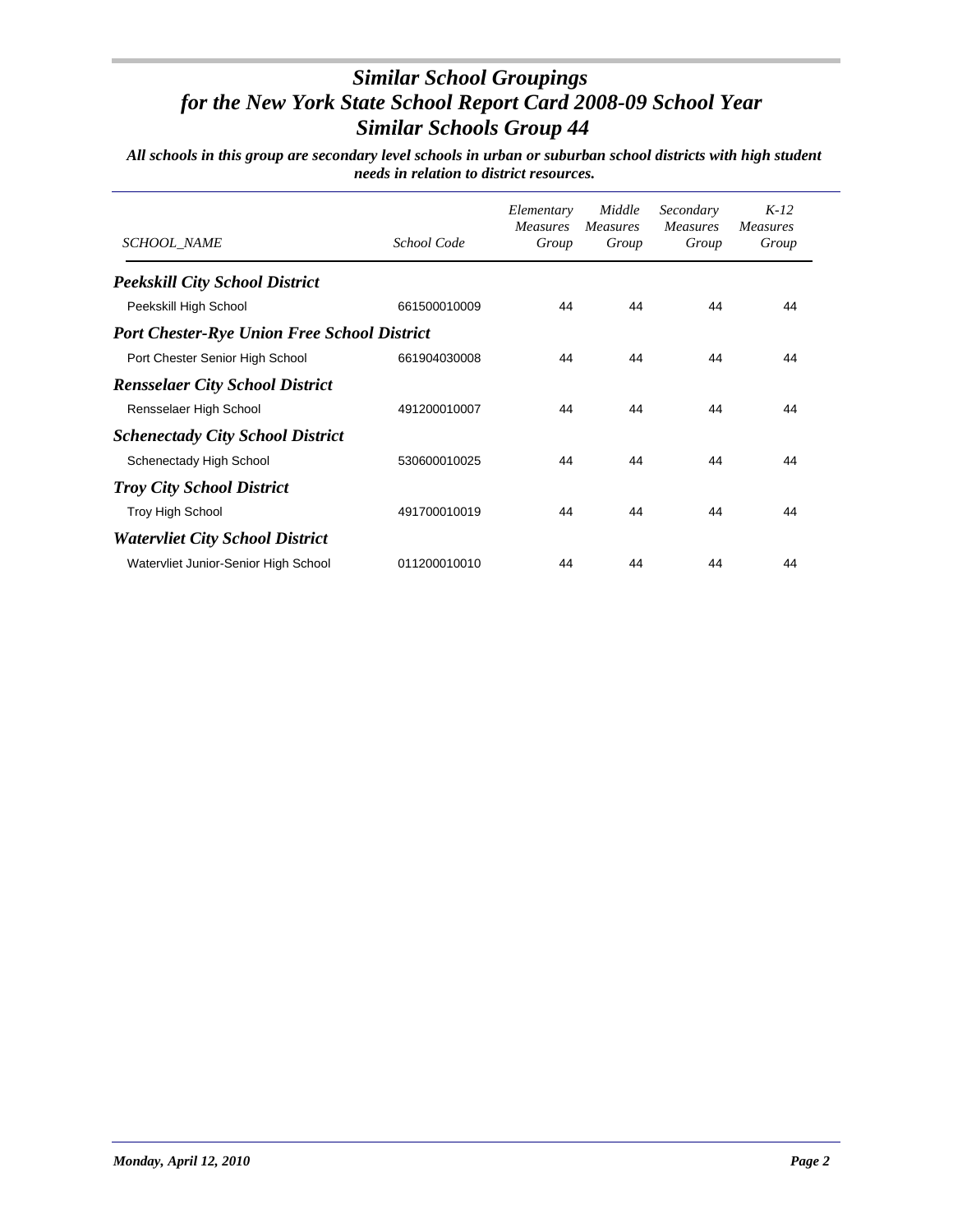| <b>SCHOOL_NAME</b>                                         | School Code  | Elementary<br><b>Measures</b><br>Group | Middle<br><b>Measures</b><br>Group | Secondary<br>Measures<br>Group | $K-12$<br><b>Measures</b><br>Group |
|------------------------------------------------------------|--------------|----------------------------------------|------------------------------------|--------------------------------|------------------------------------|
| <b>Albany City School District</b>                         |              |                                        |                                    |                                |                                    |
| Albany High School                                         | 010100010034 | 45                                     | 45                                 | 45                             | 45                                 |
| <b>Brentwood Union Free School District</b>                |              |                                        |                                    |                                |                                    |
| <b>Freshman Center</b>                                     | 580512030026 | 45                                     | 45                                 | 45                             | 45                                 |
| <b>Copiague Union Free School District</b>                 |              |                                        |                                    |                                |                                    |
| Walter G O'Connell Copiague High School                    | 580105030005 | 45                                     | 45                                 | 45                             | 45                                 |
| <b>East Ramapo Central School District (Spring Valley)</b> |              |                                        |                                    |                                |                                    |
| Ramapo High School                                         | 500402060018 | 45                                     | 45                                 | 45                             | 45                                 |
| Spring Valley High School                                  | 500402060014 | 45                                     | 45                                 | 45                             | 45                                 |
| <b>Elmira City School District</b>                         |              |                                        |                                    |                                |                                    |
| Elmira Alternative High School At Washington               | 070600010023 | 45                                     | 45                                 | 45                             | 45                                 |
| <b>Lackawanna City School District</b>                     |              |                                        |                                    |                                |                                    |
| Lackawanna High School                                     | 141800010008 | 45                                     | 45                                 | 45                             | 45                                 |
| <b>Olean City School District</b>                          |              |                                        |                                    |                                |                                    |
| Washington West Elementary School                          | 042400010002 | 45                                     | 45                                 | 45                             | 45                                 |
| Poughkeepsie City School District                          |              |                                        |                                    |                                |                                    |
| Poughkeepsie High School                                   | 131500010010 | 45                                     | 45                                 | 45                             | 45                                 |
| <b>Uniondale Union Free School District</b>                |              |                                        |                                    |                                |                                    |
| Uniondale High School                                      | 280202030010 | 45                                     | 45                                 | 45                             | 45                                 |
| <b>Utica City School District</b>                          |              |                                        |                                    |                                |                                    |
| Thomas R Proctor High School                               | 412300010024 | 45                                     | 45                                 | 45                             | 45                                 |
| <b>Westbury Union Free School District</b>                 |              |                                        |                                    |                                |                                    |
| Westbury High School                                       | 280401030007 | 45                                     | 45                                 | 45                             | 45                                 |
| <b>Wyandanch Union Free School District</b>                |              |                                        |                                    |                                |                                    |
| Wyandanch Memorial High School                             | 580109020003 | 45                                     | 45                                 | 45                             | 45                                 |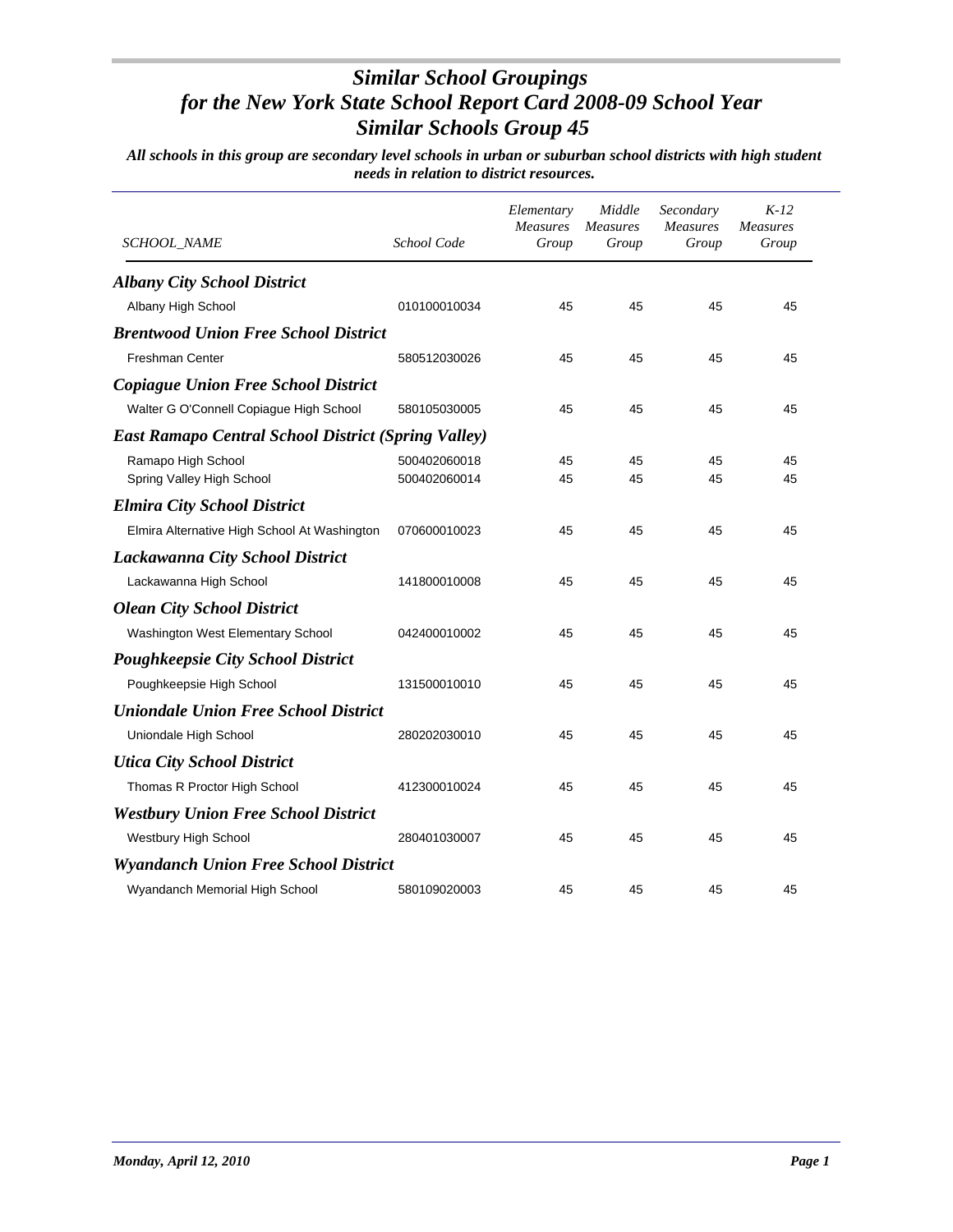| SCHOOL_NAME                                      | School Code  | Elementary<br><b>Measures</b><br>Group | Middle<br><b>Measures</b><br>Group | Secondary<br><b>Measures</b><br>Group | $K-12$<br><b>Measures</b><br>Group |
|--------------------------------------------------|--------------|----------------------------------------|------------------------------------|---------------------------------------|------------------------------------|
| <b>Adirondack Central School District</b>        |              |                                        |                                    |                                       |                                    |
| Adirondack High School                           | 410401060005 | 46                                     | 46                                 | 46                                    | 46                                 |
| <b>Amsterdam City School District</b>            |              |                                        |                                    |                                       |                                    |
| Amsterdam High School                            | 270100010010 | 46                                     | 46                                 | 46                                    | 46                                 |
| <b>Bath Central School District</b>              |              |                                        |                                    |                                       |                                    |
| Haverling Senior High School                     | 570302060003 | 46                                     | 46                                 | 46                                    | 46                                 |
| <b>Beaver River Central School District</b>      |              |                                        |                                    |                                       |                                    |
| Beaver River Senior High School                  | 231301040002 | 46                                     | 46                                 | 46                                    | 46                                 |
| <b>Canajoharie Central School District</b>       |              |                                        |                                    |                                       |                                    |
| Canajoharie Senior High School                   | 270301040002 | 46                                     | 46                                 | 46                                    | 46                                 |
| <b>Candor Central School District</b>            |              |                                        |                                    |                                       |                                    |
| Candor Junior-Senior High School                 | 600301040002 | 46                                     | 46                                 | 46                                    | 46                                 |
| <b>Carthage Central School District</b>          |              |                                        |                                    |                                       |                                    |
| Carthage Senior High School                      | 222201060001 | 46                                     | 46                                 | 46                                    | 46                                 |
| <b>Chateaugay Central School District</b>        |              |                                        |                                    |                                       |                                    |
| Chateaugay High School                           | 160801040002 | 46                                     | 46                                 | 46                                    | 46                                 |
| <b>Chenango Valley Central School District</b>   |              |                                        |                                    |                                       |                                    |
| Chenango Valley High School                      | 030701060001 | 46                                     | 46                                 | 46                                    | 46                                 |
| <b>Gowanda Central School District</b>           |              |                                        |                                    |                                       |                                    |
| Gowanda High School                              | 042801060006 | 46                                     | 46                                 | 46                                    | 46                                 |
| <b>Indian River Central School District</b>      |              |                                        |                                    |                                       |                                    |
| Indian River High School                         | 220301060007 | 46                                     | 46                                 | 46                                    | 46                                 |
| <b>Jasper-Troupsburg Central School District</b> |              |                                        |                                    |                                       |                                    |
| Jasper-Troupsburg Junior-Senior High School      | 572702040002 | 46                                     | 46                                 | 46                                    | 46                                 |
| Lowville Academy & Central School District       |              |                                        |                                    |                                       |                                    |
| Lowville High School                             | 230901040002 | 46                                     | 46                                 | 46                                    | 46                                 |
| <b>Marathon Central School District</b>          |              |                                        |                                    |                                       |                                    |
| Marathon High School                             | 110901040001 | 46                                     | 46                                 | 46                                    | 46                                 |
| <b>Medina Central School District</b>            |              |                                        |                                    |                                       |                                    |
| Medina High School                               | 450801060004 | 46                                     | 46                                 | 46                                    | 46                                 |
| <b>Mount Markham Central School District</b>     |              |                                        |                                    |                                       |                                    |
| Mount Markham Senior High School                 | 212001040003 | 46                                     | 46                                 | 46                                    | 46                                 |
| <b>Newark Central School District</b>            |              |                                        |                                    |                                       |                                    |
| Newark Senior High School                        | 650101060006 | 46                                     | 46                                 | 46                                    | 46                                 |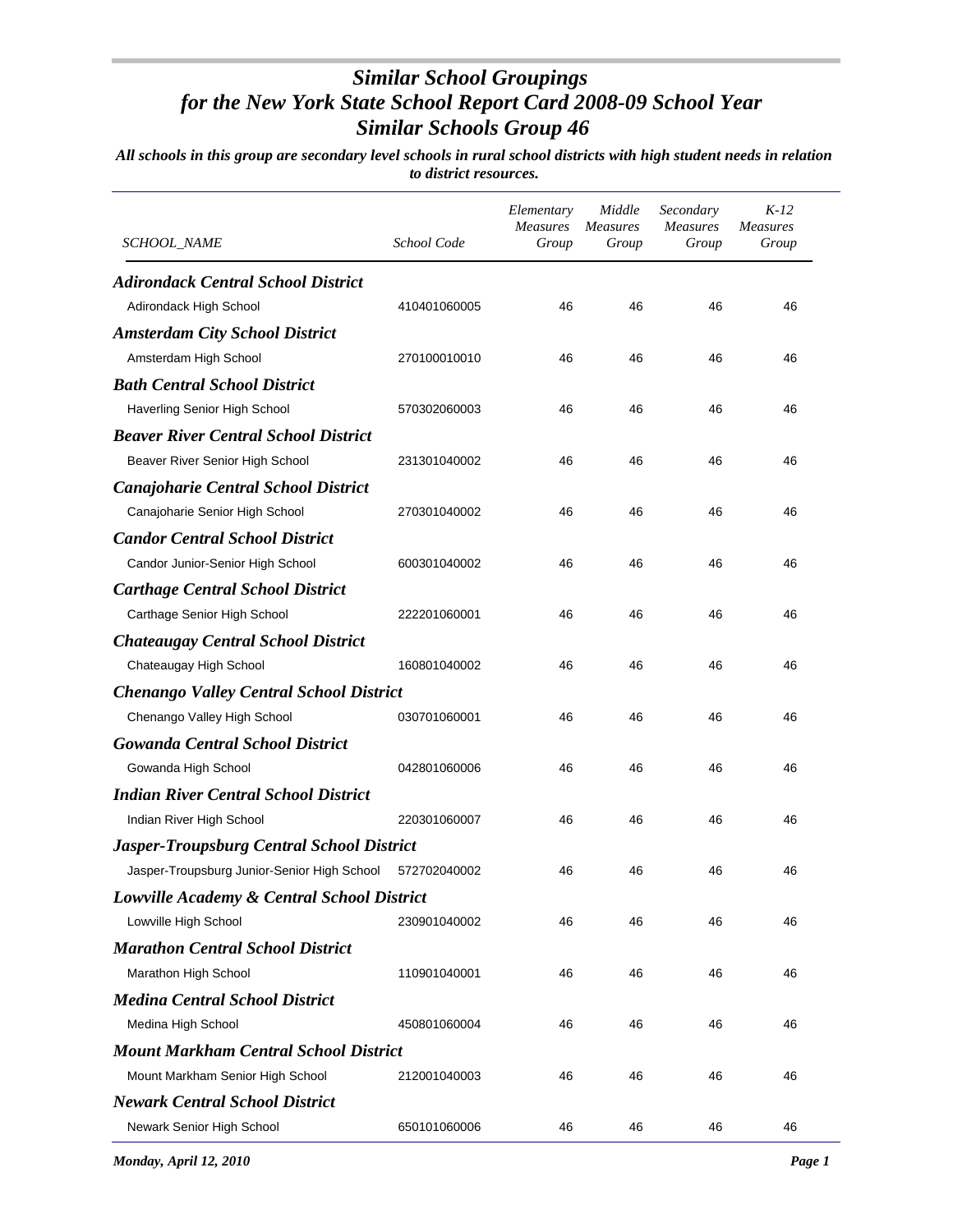| <i>SCHOOL_NAME</i>                                   | School Code  | Elementary<br><b>Measures</b><br>Group | Middle<br>Measures<br>Group | Secondary<br><b>Measures</b><br>Group | $K-12$<br><b>Measures</b><br>Group |
|------------------------------------------------------|--------------|----------------------------------------|-----------------------------|---------------------------------------|------------------------------------|
| <b>North Rose-Wolcott Central School District</b>    |              |                                        |                             |                                       |                                    |
| North Rose-Wolcott High School                       | 651501060005 | 46                                     | 46                          | 46                                    | 46                                 |
| <b>Norwood-Norfolk Central School District</b>       |              |                                        |                             |                                       |                                    |
| Norwood-Norfolk School                               | 512201040001 | 46                                     | 46                          | 46                                    | 46                                 |
| <b>Odessa-Montour Central School District</b>        |              |                                        |                             |                                       |                                    |
| Odessa-Montour Middle/High School                    | 550101040003 | 46                                     | 46                          | 46                                    | 46                                 |
| <b>Parishville-Hopkinton Central School District</b> |              |                                        |                             |                                       |                                    |
| Parishville-Hopkinton Junior-Senior High Scho        | 512501040004 | 46                                     | 46                          | 46                                    | 46                                 |
| <b>Poland Central School District</b>                |              |                                        |                             |                                       |                                    |
| Poland Junior-Senior High School                     | 211103040001 | 46                                     | 46                          | 46                                    | 46                                 |
| <b>Remsen Central School District</b>                |              |                                        |                             |                                       |                                    |
| Remsen Junior-Senior High School                     | 411701040002 | 46                                     | 46                          | 46                                    | 46                                 |
| <b>Romulus Central School District</b>               |              |                                        |                             |                                       |                                    |
| <b>Romulus Central School</b>                        | 560603040001 | 46                                     | 46                          | 46                                    | 46                                 |
| <b>Sherburne-Earlville Central School District</b>   |              |                                        |                             |                                       |                                    |
| Sherburne-Earlville Senior High School               | 082001040004 | 46                                     | 46                          | 46                                    | 46                                 |
| <b>Sodus Central School District</b>                 |              |                                        |                             |                                       |                                    |
| Sodus High School                                    | 651201060003 | 46                                     | 46                          | 46                                    | 46                                 |
| <b>Tioga Central School District</b>                 |              |                                        |                             |                                       |                                    |
| Tioga Senior High School                             | 600903040001 | 46                                     | 46                          | 46                                    | 46                                 |
| <b>Waterloo Central School District</b>              |              |                                        |                             |                                       |                                    |
| Waterloo High School                                 | 561006060001 | 46                                     | 46                          | 46                                    | 46                                 |
| <b>Waverly Central School District</b>               |              |                                        |                             |                                       |                                    |
| Waverly High School                                  | 600101060006 | 46                                     | 46                          | 46                                    | 46                                 |
| <b>Wellsville Central School District</b>            |              |                                        |                             |                                       |                                    |
| Wellsville Senior High School                        | 022601060004 | 46                                     | 46                          | 46                                    | 46                                 |
| <b>Whitehall Central School District</b>             |              |                                        |                             |                                       |                                    |
| Whitehall Junior-Senior High School                  | 641701060002 | 46                                     | 46                          | 46                                    | 46                                 |
| <b>Whitney Point Central School District</b>         |              |                                        |                             |                                       |                                    |
| Whitney Point Senior High School                     | 031401060004 | 46                                     | 46                          | 46                                    | 46                                 |
| <b>Yorkshire-Pioneer Central School District</b>     |              |                                        |                             |                                       |                                    |
| Pioneer Senior High School                           | 043501060006 | 46                                     | 46                          | 46                                    | 46                                 |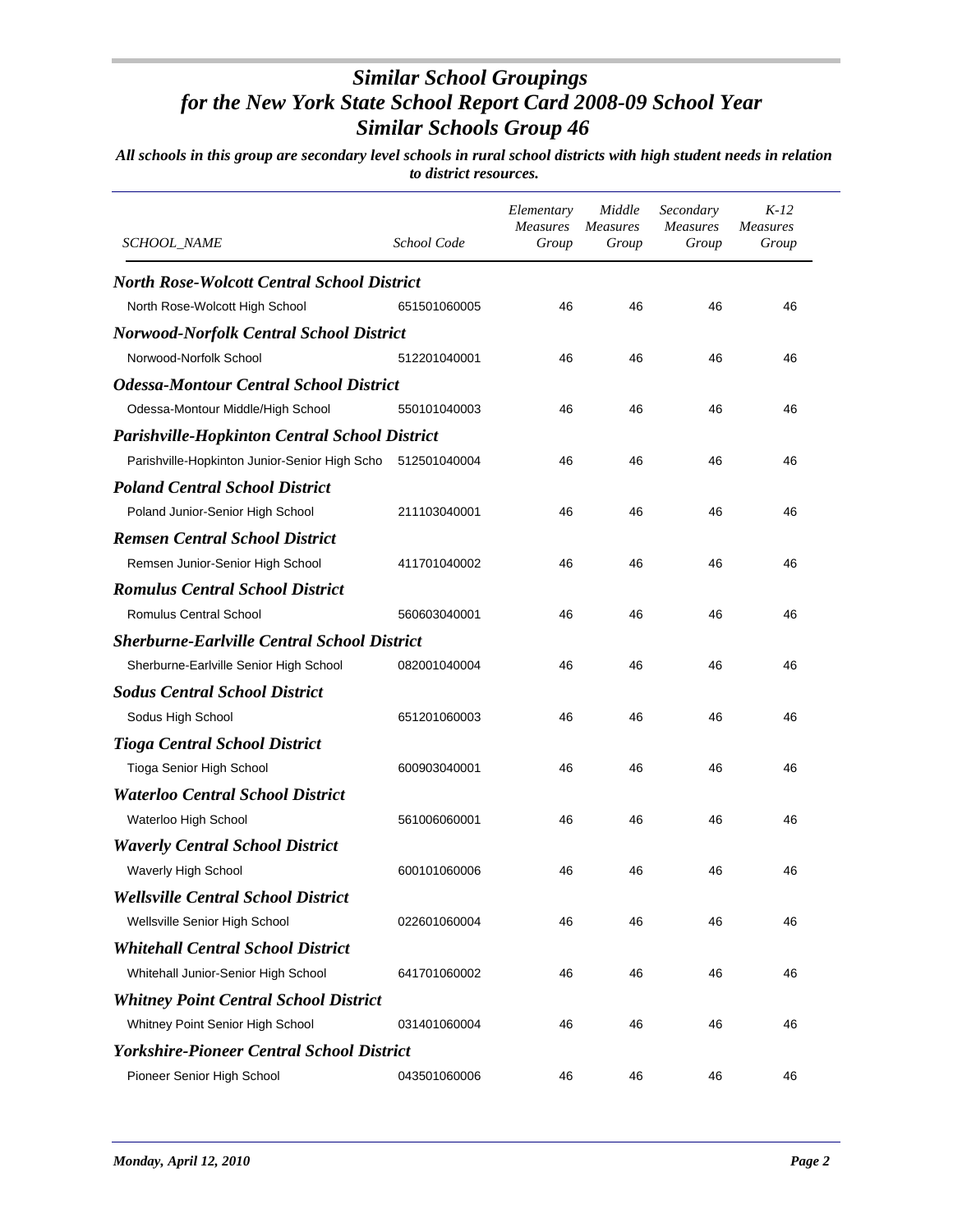| SCHOOL_NAME                                               | School Code  | Elementary<br><b>Measures</b><br>Group | Middle<br><i>Measures</i><br>Group | Secondary<br><b>Measures</b><br>Group | $K-12$<br><b>Measures</b><br>Group |
|-----------------------------------------------------------|--------------|----------------------------------------|------------------------------------|---------------------------------------|------------------------------------|
| <b>Afton Central School District</b>                      |              |                                        |                                    |                                       |                                    |
| Afton Middle School High School                           | 080101040003 | 47                                     | 47                                 | 47                                    | 47                                 |
| <b>Albion Central School District</b>                     |              |                                        |                                    |                                       |                                    |
| Charles D'Amico High School                               | 450101060003 | 47                                     | 47                                 | 47                                    | 47                                 |
| <b>Altmar-Parish-Williamstown Central School District</b> |              |                                        |                                    |                                       |                                    |
| Altmar-Parish-Williamstown High School                    | 460102040006 | 47                                     | 47                                 | 47                                    | 47                                 |
| <b>Batavia City School District</b>                       |              |                                        |                                    |                                       |                                    |
| Batavia High School                                       | 180300010006 | 47                                     | 47                                 | 47                                    | 47                                 |
| <b>Bolivar-Richburg Central School District</b>           |              |                                        |                                    |                                       |                                    |
| Bolivar-Richburg Junior-Senior High School                | 022902040001 | 47                                     | 47                                 | 47                                    | 47                                 |
| <b>Brasher Falls Central School District</b>              |              |                                        |                                    |                                       |                                    |
| Saint Lawrence High School                                | 510101040003 | 47                                     | 47                                 | 47                                    | 47                                 |
| <b>Brocton Central School District</b>                    |              |                                        |                                    |                                       |                                    |
| Brocton Middle High School                                | 062301040003 | 47                                     | 47                                 | 47                                    | 47                                 |
| <b>Brushton-Moira Central School District</b>             |              |                                        |                                    |                                       |                                    |
| <b>Brushton Moira High School</b>                         | 161601040002 | 47                                     | 47                                 | 47                                    | 47                                 |
| <b>Camden Central School District</b>                     |              |                                        |                                    |                                       |                                    |
| Camden Senior High School                                 | 410601040006 | 47                                     | 47                                 | 47                                    | 47                                 |
| <b>Campbell-Savona Central School District</b>            |              |                                        |                                    |                                       |                                    |
| Campbell-Savona Junior/Senior High School                 | 570603040002 | 47                                     | 47                                 | 47                                    | 47                                 |
| <b>Canisteo-Greenwood Csd</b>                             |              |                                        |                                    |                                       |                                    |
| Canisteo-Greenwood High School                            | 571502060001 | 47                                     | 47                                 | 47                                    | 47                                 |
| <b>Cassadaga Valley Central School District</b>           |              |                                        |                                    |                                       |                                    |
| Cassadaga Valley High School                              | 060401040006 | 47                                     | 47                                 | 47                                    | 47                                 |
| <b>Cincinnatus Central School District</b>                |              |                                        |                                    |                                       |                                    |
| Cincinnatus High School                                   | 110101040002 | 47                                     | 47                                 | 47                                    | 47                                 |
| <b>Clifton-Fine Central School District</b>               |              |                                        |                                    |                                       |                                    |
| Clifton-Fine Junior-Senior High School                    | 510401040001 | 47                                     | 47                                 | 47                                    | 47                                 |
| <b>Cuba-Rushford Central School District</b>              |              |                                        |                                    |                                       |                                    |
| Cuba-Rushford High School                                 | 022302040001 | 47                                     | 47                                 | 47                                    | 47                                 |
| <b>Dansville Central School District</b>                  |              |                                        |                                    |                                       |                                    |
| Dansville Senior High School                              | 241001060003 | 47                                     | 47                                 | 47                                    | 47                                 |
| <b>Deruyter Central School District</b>                   |              |                                        |                                    |                                       |                                    |
| Deruyter High School                                      | 250301040001 | 47                                     | 47                                 | 47                                    | 47                                 |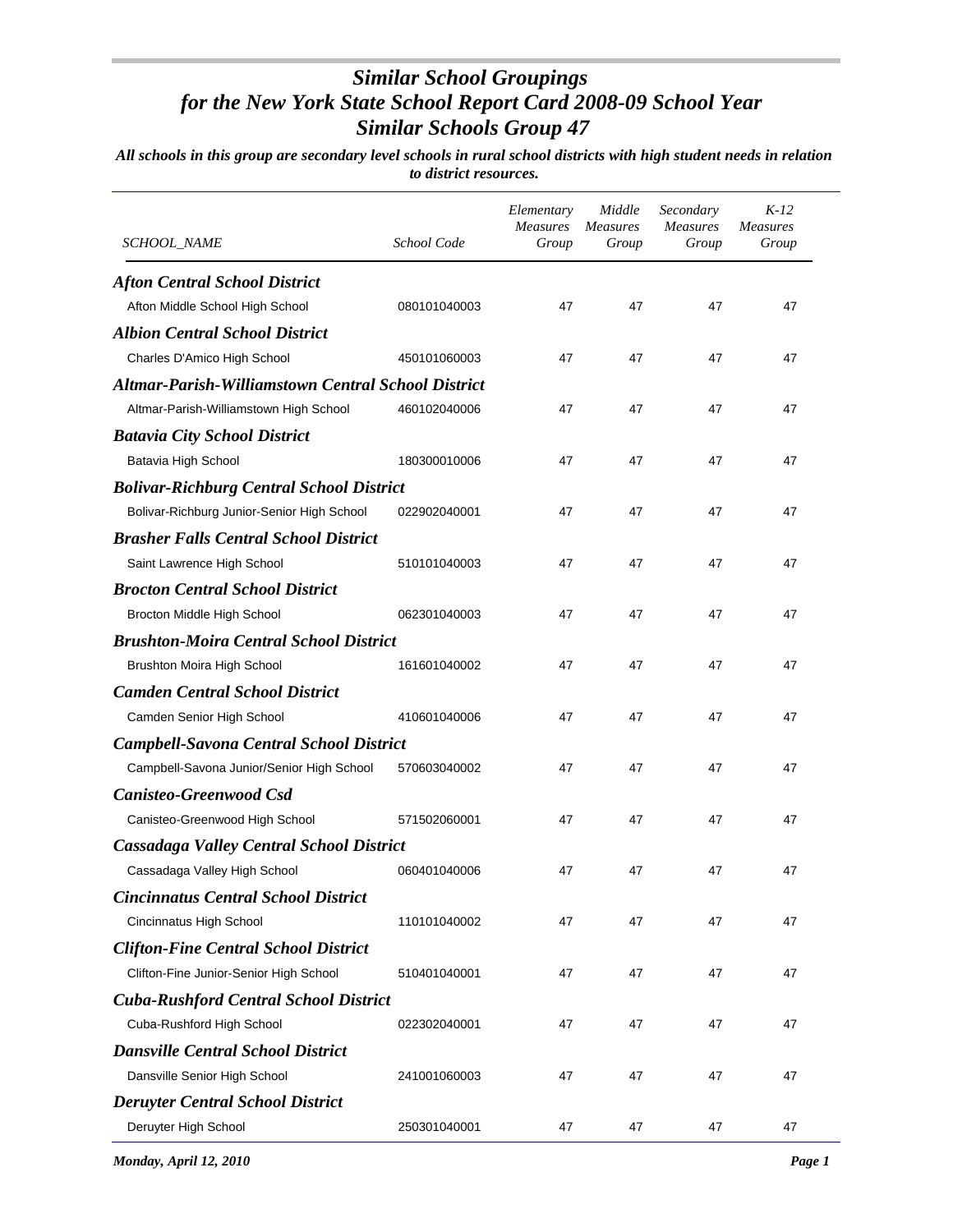| SCHOOL_NAME                                                       | School Code  | Elementary<br><b>Measures</b><br>Group | Middle<br><b>Measures</b><br>Group | Secondary<br><b>Measures</b><br>Group | $K-12$<br><b>Measures</b><br>Group |
|-------------------------------------------------------------------|--------------|----------------------------------------|------------------------------------|---------------------------------------|------------------------------------|
| <b>Dolgeville Central School District</b>                         |              |                                        |                                    |                                       |                                    |
| James A Green High School                                         | 211003040002 | 47                                     | 47                                 | 47                                    | 47                                 |
| <b>Dundee Central School District</b>                             |              |                                        |                                    |                                       |                                    |
| Dundee Junior-Senior High School                                  | 680801040001 | 47                                     | 47                                 | 47                                    | 47                                 |
| <b>Ellenville Central School District</b>                         |              |                                        |                                    |                                       |                                    |
| Ellenville High School                                            | 622002060004 | 47                                     | 47                                 | 47                                    | 47                                 |
| <b>Franklinville Central School District</b>                      |              |                                        |                                    |                                       |                                    |
| Franklinville Junior-Senior High School                           | 041101040002 | 47                                     | 47                                 | 47                                    | 47                                 |
| <b>Genesee Valley Central School District At Angelica-Belmont</b> |              |                                        |                                    |                                       |                                    |
| Genesee Valley High School                                        | 020702040003 | 47                                     | 47                                 | 47                                    | 47                                 |
| <b>Georgetown-South Otselic Central School District</b>           |              |                                        |                                    |                                       |                                    |
| Otselic Valley Junior-Senior High School                          | 081401040001 | 47                                     | 47                                 | 47                                    | 47                                 |
| <b>Gilbertsville-Mount Upton Central School District</b>          |              |                                        |                                    |                                       |                                    |
| Gilbertsville-Mount Upton Junior-Senior High S 470202040003       |              | 47                                     | 47                                 | 47                                    | 47                                 |
| <b>Gloversville City School District</b>                          |              |                                        |                                    |                                       |                                    |
| Gloversville High School                                          | 170500010009 | 47                                     | 47                                 | 47                                    | 47                                 |
| <b>Gouverneur Central School District</b>                         |              |                                        |                                    |                                       |                                    |
| Gouverneur Junior-Senior High School                              | 511101060005 | 47                                     | 47                                 | 47                                    | 47                                 |
| <b>Granville Central School District</b>                          |              |                                        |                                    |                                       |                                    |
| Granville Junior-Senior High School                               | 640701040003 | 47                                     | 47                                 | 47                                    | 47                                 |
| <b>Hadley-Luzerne Central School District</b>                     |              |                                        |                                    |                                       |                                    |
| Hadley-Luzerne High School                                        | 630801040001 | 47                                     | 47                                 | 47                                    | 47                                 |
| <b>Hancock Central School District</b>                            |              |                                        |                                    |                                       |                                    |
| Hancock Junior-Senior High School                                 | 120906040002 | 47                                     | 47                                 | 47                                    | 47                                 |
| <b>Hannibal Central School District</b>                           |              |                                        |                                    |                                       |                                    |
| Hannibal High School                                              | 460701040002 | 47                                     | 47                                 | 47                                    | 47                                 |
| <b>Herkimer Central School District</b>                           |              |                                        |                                    |                                       |                                    |
| Herkimer High School                                              | 210601060005 | 47                                     | 47                                 | 47                                    | 47                                 |
| <b>Hudson Falls Central School District</b>                       |              |                                        |                                    |                                       |                                    |
| Hudson Falls High School                                          | 641301060001 | 47                                     | 47                                 | 47                                    | 47                                 |
| <b>Little Falls City School District</b>                          |              |                                        |                                    |                                       |                                    |
| Little Falls High School                                          | 210800050005 | 47                                     | 47                                 | 47                                    | 47                                 |
| <b>Massena Central School District</b>                            |              |                                        |                                    |                                       |                                    |
| Massena Senior High School                                        | 512001060008 | 47                                     | 47                                 | 47                                    | 47                                 |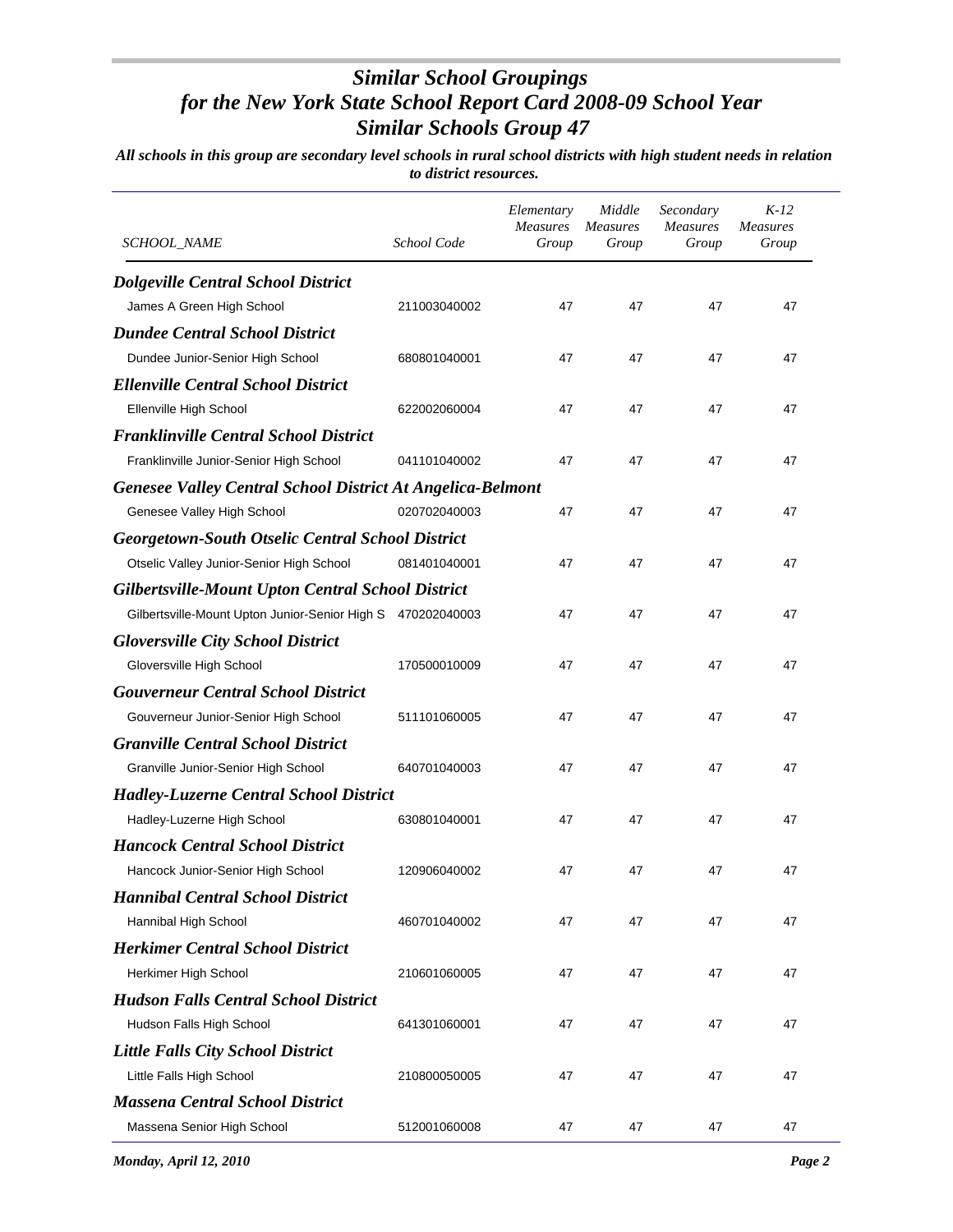| <b>SCHOOL_NAME</b>                                        | School Code  | Elementary<br><b>Measures</b><br>Group | Middle<br>Measures<br>Group | Secondary<br><i>Measures</i><br>Group | $K-12$<br><b>Measures</b><br>Group |
|-----------------------------------------------------------|--------------|----------------------------------------|-----------------------------|---------------------------------------|------------------------------------|
| <b>Mcgraw Central School District</b>                     |              |                                        |                             |                                       |                                    |
| Mcgraw High School                                        | 110304040002 | 47                                     | 47                          | 47                                    | 47                                 |
| <b>Morrisville-Eaton Central School District</b>          |              |                                        |                             |                                       |                                    |
| Morrisville Middle School High School                     | 250401040004 | 47                                     | 47                          | 47                                    | 47                                 |
| <b>Newfield Central School District</b>                   |              |                                        |                             |                                       |                                    |
| Newfield Senior High School                               | 610901040003 | 47                                     | 47                          | 47                                    | 47                                 |
| <b>Northern Adirondack Central School District</b>        |              |                                        |                             |                                       |                                    |
| Northern Adirondack Middle/High School                    | 090901040002 | 47                                     | 47                          | 47                                    | 47                                 |
| <b>Ogdensburg City School District</b>                    |              |                                        |                             |                                       |                                    |
| Ogdensburg Free Academy                                   | 512300010009 | 47                                     | 47                          | 47                                    | 47                                 |
| Otego-Unadilla Central School District                    |              |                                        |                             |                                       |                                    |
| Unatego Junior-Senior High School                         | 471601040005 | 47                                     | 47                          | 47                                    | 47                                 |
| <b>Oxford Academy And Central School District</b>         |              |                                        |                             |                                       |                                    |
| Oxford Academy High School                                | 081501040002 | 47                                     | 47                          | 47                                    | 47                                 |
| <b>Penn Yan Central School District</b>                   |              |                                        |                             |                                       |                                    |
| Penn Yan Academy                                          | 680601060001 | 47                                     | 47                          | 47                                    | 47                                 |
| <b>Pine Valley Central School District (South Dayton)</b> |              |                                        |                             |                                       |                                    |
| Pine Valley Central Junior-Senior High School             | 060601040003 | 47                                     | 47                          | 47                                    | 47                                 |
| <b>Port Jervis City School District</b>                   |              |                                        |                             |                                       |                                    |
| Port Jervis Senior High School                            | 441800050006 | 47                                     | 47                          | 47                                    | 47                                 |
| <b>Pulaski Central School District</b>                    |              |                                        |                             |                                       |                                    |
| Pulaski Junior-Senior High School                         | 461801040001 | 47                                     | 47                          | 47                                    | 47                                 |
| <b>Salamanca City School District</b>                     |              |                                        |                             |                                       |                                    |
| Salamanca High School                                     | 043200050002 | 47                                     | 47                          | 47                                    | 47                                 |
| <b>Sandy Creek Central School District</b>                |              |                                        |                             |                                       |                                    |
| Sandy Creek High School                                   | 461901040001 | 47                                     | 47                          | 47                                    | 47                                 |
| <b>Sherman Central School District</b>                    |              |                                        |                             |                                       |                                    |
| Sherman High School                                       | 062601040003 | 47                                     | 47                          | 47                                    | 47                                 |
| <b>Sidney Central School District</b>                     |              |                                        |                             |                                       |                                    |
| Sidney High School                                        | 121601060006 | 47                                     | 47                          | 47                                    | 47                                 |
| <b>Silver Creek Central School District</b>               |              |                                        |                             |                                       |                                    |
| Silver Creek High School                                  | 061501040001 | 47                                     | 47                          | 47                                    | 47                                 |
| <b>South Lewis Central School District</b>                |              |                                        |                             |                                       |                                    |
| South Lewis Senior High School                            | 231101040007 | 47                                     | 47                          | 47                                    | 47                                 |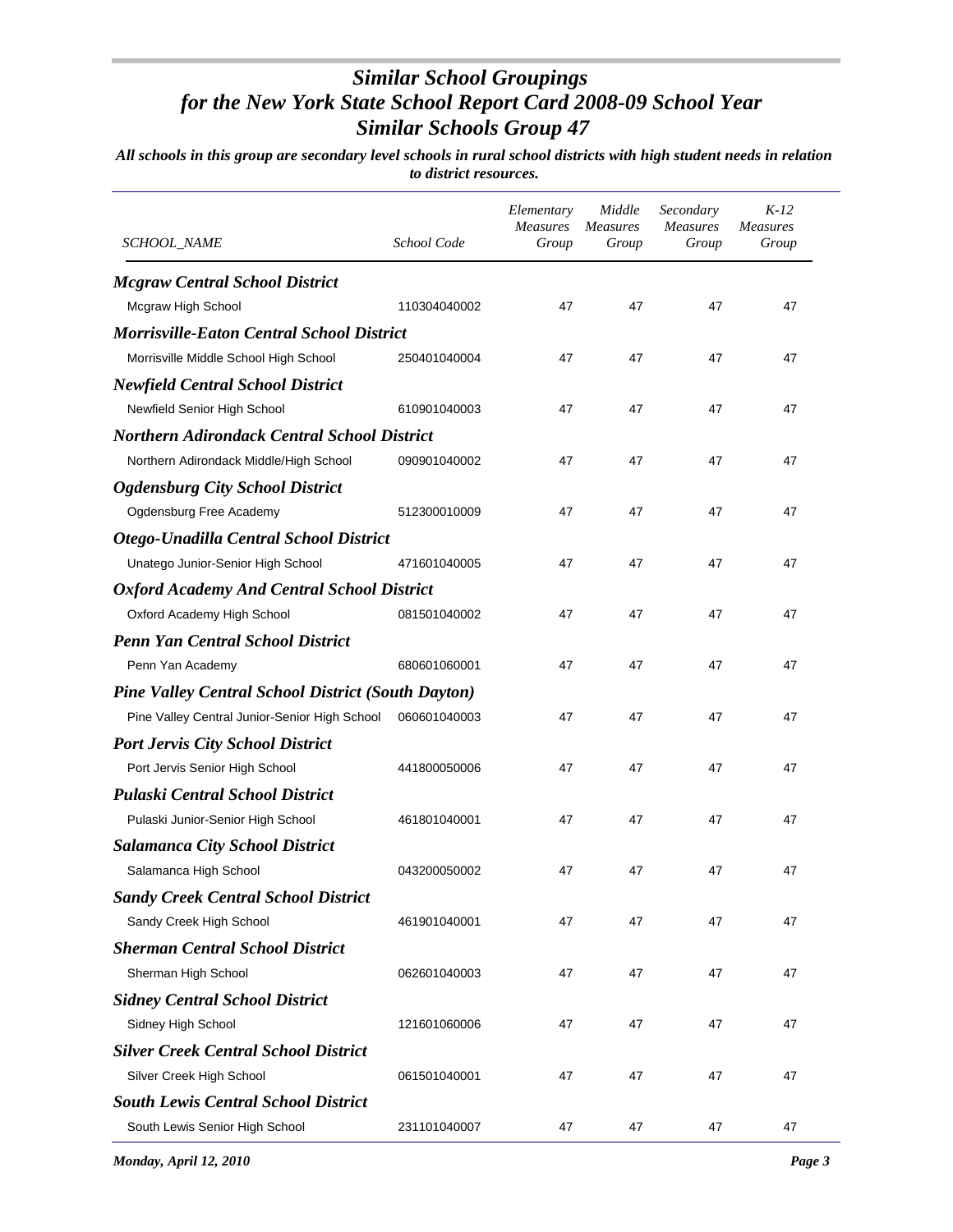| <b>SCHOOL NAME</b>                               | School Code  | Elementary<br><b>Measures</b><br>Group | Middle<br><b>Measures</b><br>Group | Secondary<br><b>Measures</b><br>Group | $K-12$<br><b>Measures</b><br>Group |
|--------------------------------------------------|--------------|----------------------------------------|------------------------------------|---------------------------------------|------------------------------------|
| <b>South Seneca Central School District</b>      |              |                                        |                                    |                                       |                                    |
| South Seneca High School                         | 560501040004 | 47                                     | 47                                 | 47                                    | 47                                 |
| <b>Spencer-Van Etten Central School District</b> |              |                                        |                                    |                                       |                                    |
| Spencer-Van Etten High School                    | 600801040002 | 47                                     | 47                                 | 47                                    | 47                                 |
| <b>Ticonderoga Central School District</b>       |              |                                        |                                    |                                       |                                    |
| Ticonderoga Senior High School                   | 151501060001 | 47                                     | 47                                 | 47                                    | 47                                 |
| <b>Unadilla Valley Central School District</b>   |              |                                        |                                    |                                       |                                    |
| Unadilla Valley High School                      | 081003040004 | 47                                     | 47                                 | 47                                    | 47                                 |
| <b>Walton Central School District</b>            |              |                                        |                                    |                                       |                                    |
| Walton High School                               | 121901040002 | 47                                     | 47                                 | 47                                    | 47                                 |
| <b>Wayland-Cohocton Central School District</b>  |              |                                        |                                    |                                       |                                    |
| Wayland-Cohocton High School                     | 573002040001 | 47                                     | 47                                 | 47                                    | 47                                 |
| <b>Westfield Central School District</b>         |              |                                        |                                    |                                       |                                    |
| Westfield High School                            | 062901040002 | 47                                     | 47                                 | 47                                    | 47                                 |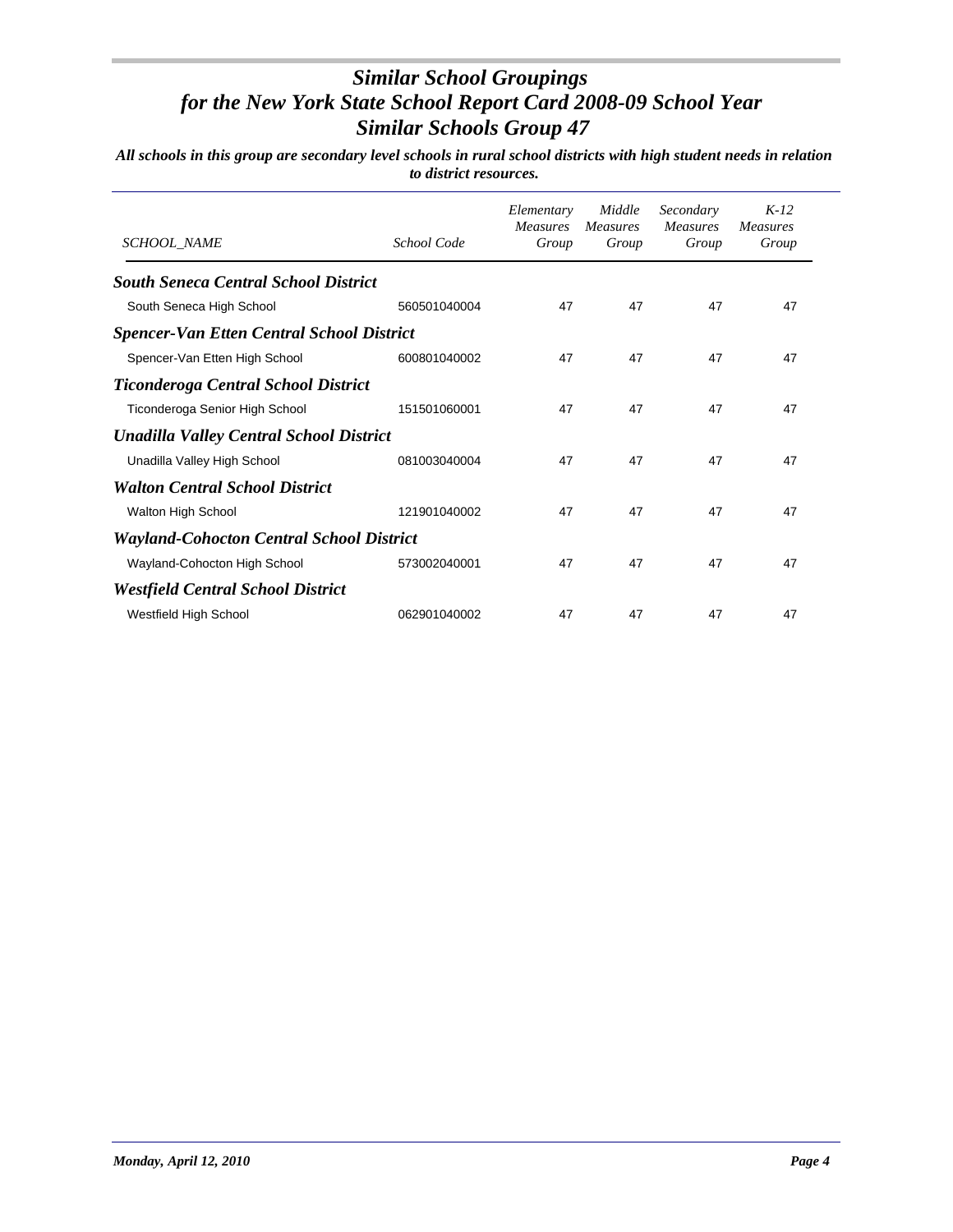| SCHOOL_NAME                                     | School Code  | Elementary<br><b>Measures</b><br>Group | Middle<br><b>Measures</b><br>Group | Secondary<br><b>Measures</b><br>Group | $K-12$<br><b>Measures</b><br>Group |
|-------------------------------------------------|--------------|----------------------------------------|------------------------------------|---------------------------------------|------------------------------------|
| <b>Addison Central School District</b>          |              |                                        |                                    |                                       |                                    |
| Addison High School                             | 570101040002 | 48                                     | 48                                 | 48                                    | 48                                 |
| <b>Clyde-Savannah Central School District</b>   |              |                                        |                                    |                                       |                                    |
| Clyde Junior-Senior High School                 | 650301040003 | 48                                     | 48                                 | 48                                    | 48                                 |
| <b>Deposit Central School District</b>          |              |                                        |                                    |                                       |                                    |
| Deposit Middle-Senior High School               | 031301040003 | 48                                     | 48                                 | 48                                    | 48                                 |
| <b>Edwards-Knox Central School District</b>     |              |                                        |                                    |                                       |                                    |
| Edwards-Knox Junior-Senior High School          | 513102040002 | 48                                     | 48                                 | 48                                    | 48                                 |
| <b>Fallsburg Central School District</b>        |              |                                        |                                    |                                       |                                    |
| Fallsburg Junior Senior High School             | 590501060002 | 48                                     | 48                                 | 48                                    | 48                                 |
| <b>Fort Plain Central School District</b>       |              |                                        |                                    |                                       |                                    |
| Fort Plain Junior-Senior High School            | 270701040003 | 48                                     | 48                                 | 48                                    | 48                                 |
| <b>Geneva City School District</b>              |              |                                        |                                    |                                       |                                    |
| Geneva High School                              | 430700010006 | 48                                     | 48                                 | 48                                    | 48                                 |
| <b>Greene Central School District</b>           |              |                                        |                                    |                                       |                                    |
| Greene High School                              | 080601040003 | 48                                     | 48                                 | 48                                    | 48                                 |
| <b>Harpursville Central School District</b>     |              |                                        |                                    |                                       |                                    |
| Harpursville Junior-Senior High School          | 030501040003 | 48                                     | 48                                 | 48                                    | 48                                 |
| <b>Hornell City School District</b>             |              |                                        |                                    |                                       |                                    |
| Hornell Senior High School                      | 571800010006 | 48                                     | 48                                 | 48                                    | 48                                 |
| <b>Hudson City School District</b>              |              |                                        |                                    |                                       |                                    |
| Hudson Junior/Senior High School                | 101300010001 | 48                                     | 48                                 | 48                                    | 48                                 |
| <b>Liberty Central School District</b>          |              |                                        |                                    |                                       |                                    |
| <b>Liberty High School</b>                      | 590901060006 | 48                                     | 48                                 | 48                                    | 48                                 |
| <b>Livingston Manor Central School District</b> |              |                                        |                                    |                                       |                                    |
| Livingston Manor High School                    | 591302040004 | 48                                     | 48                                 | 48                                    | 48                                 |
| <b>Lyons Central School District</b>            |              |                                        |                                    |                                       |                                    |
| Lyons Senior High School                        | 650501040002 | 48                                     | 48                                 | 48                                    | 48                                 |
| <b>Malone Central School District</b>           |              |                                        |                                    |                                       |                                    |
| Franklin Academy High School                    | 161501060014 | 48                                     | 48                                 | 48                                    | 48                                 |
| <b>Monticello Central School District</b>       |              |                                        |                                    |                                       |                                    |
| Monticello High School                          | 591401060005 | 48                                     | 48                                 | 48                                    | 48                                 |
| <b>Moriah Central School District</b>           |              |                                        |                                    |                                       |                                    |
| Moriah Junior-Senior High School                | 150901040004 | 48                                     | 48                                 | 48                                    | 48                                 |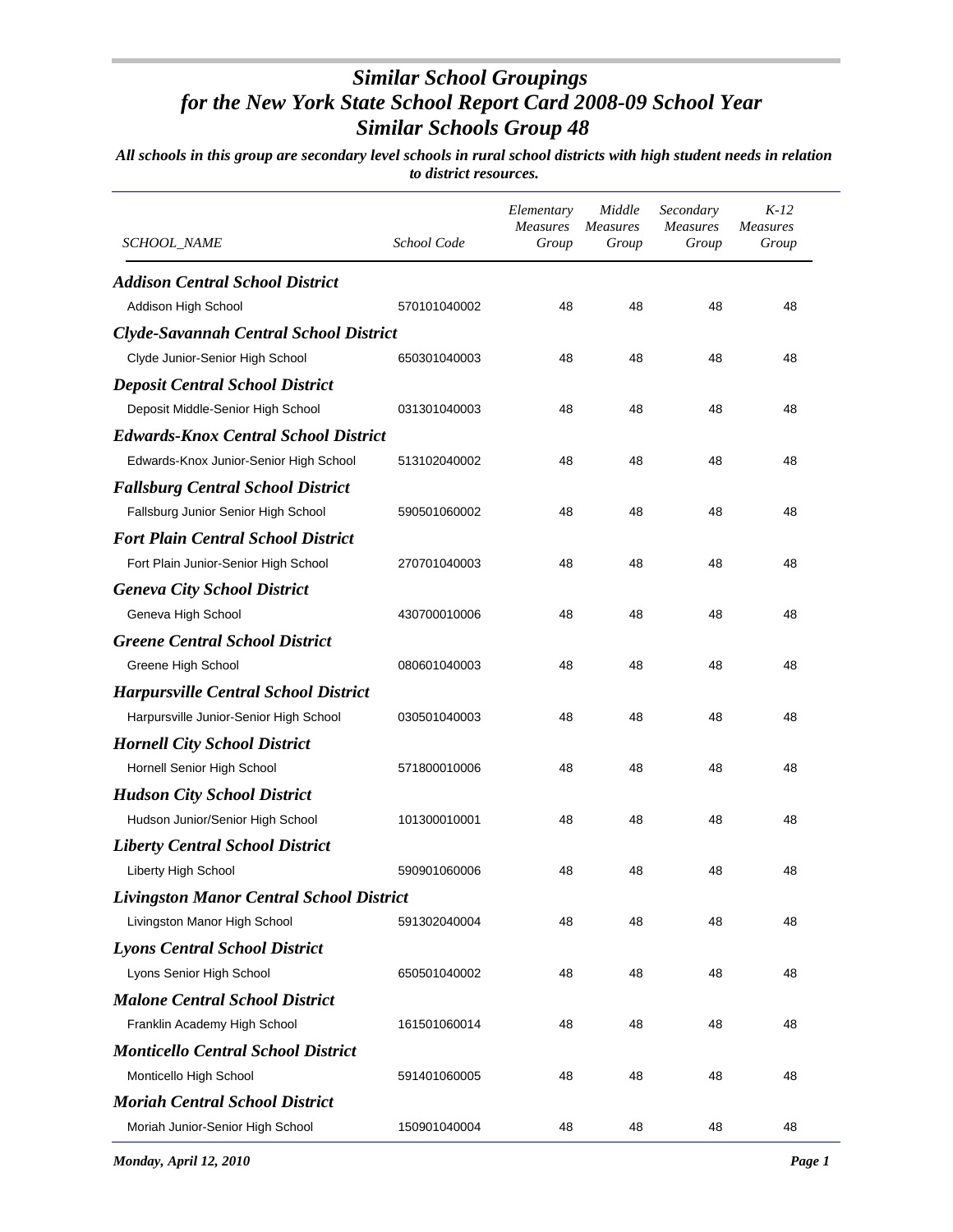| <b>SCHOOL NAME</b>                              | School Code  | Elementary<br><b>Measures</b><br>Group | Middle<br><b>Measures</b><br>Group | Secondary<br><b>Measures</b><br>Group | $K-12$<br><b>Measures</b><br>Group |
|-------------------------------------------------|--------------|----------------------------------------|------------------------------------|---------------------------------------|------------------------------------|
| <b>Mount Morris Central School District</b>     |              |                                        |                                    |                                       |                                    |
| Mount Morris Middle/Senior High School          | 240901040001 | 48                                     | 48                                 | 48                                    | 48                                 |
| <b>Norwich City School District</b>             |              |                                        |                                    |                                       |                                    |
| Norwich High School                             | 081200050004 | 48                                     | 48                                 | 48                                    | 48                                 |
| <b>Randolph Central School District</b>         |              |                                        |                                    |                                       |                                    |
| Randolph Senior High School                     | 043001040002 | 48                                     | 48                                 | 48                                    | 48                                 |
| <b>Red Creek Central School District</b>        |              |                                        |                                    |                                       |                                    |
| Red Creek High School                           | 651503040003 | 48                                     | 48                                 | 48                                    | 48                                 |
| <b>Saint Johnsville Central School District</b> |              |                                        |                                    |                                       |                                    |
| Saint Johnsville Junior-Senior High School      | 271102040004 | 48                                     | 48                                 | 48                                    | 48                                 |
| <b>Salamanca City School District</b>           |              |                                        |                                    |                                       |                                    |
| Salamanca Alternative School                    | 043200050007 | 48                                     | 48                                 | 48                                    | 48                                 |
| <b>Salmon River Central School District</b>     |              |                                        |                                    |                                       |                                    |
| Salmon River Junior-Senior High School          | 161201040002 | 48                                     | 48                                 | 48                                    | 48                                 |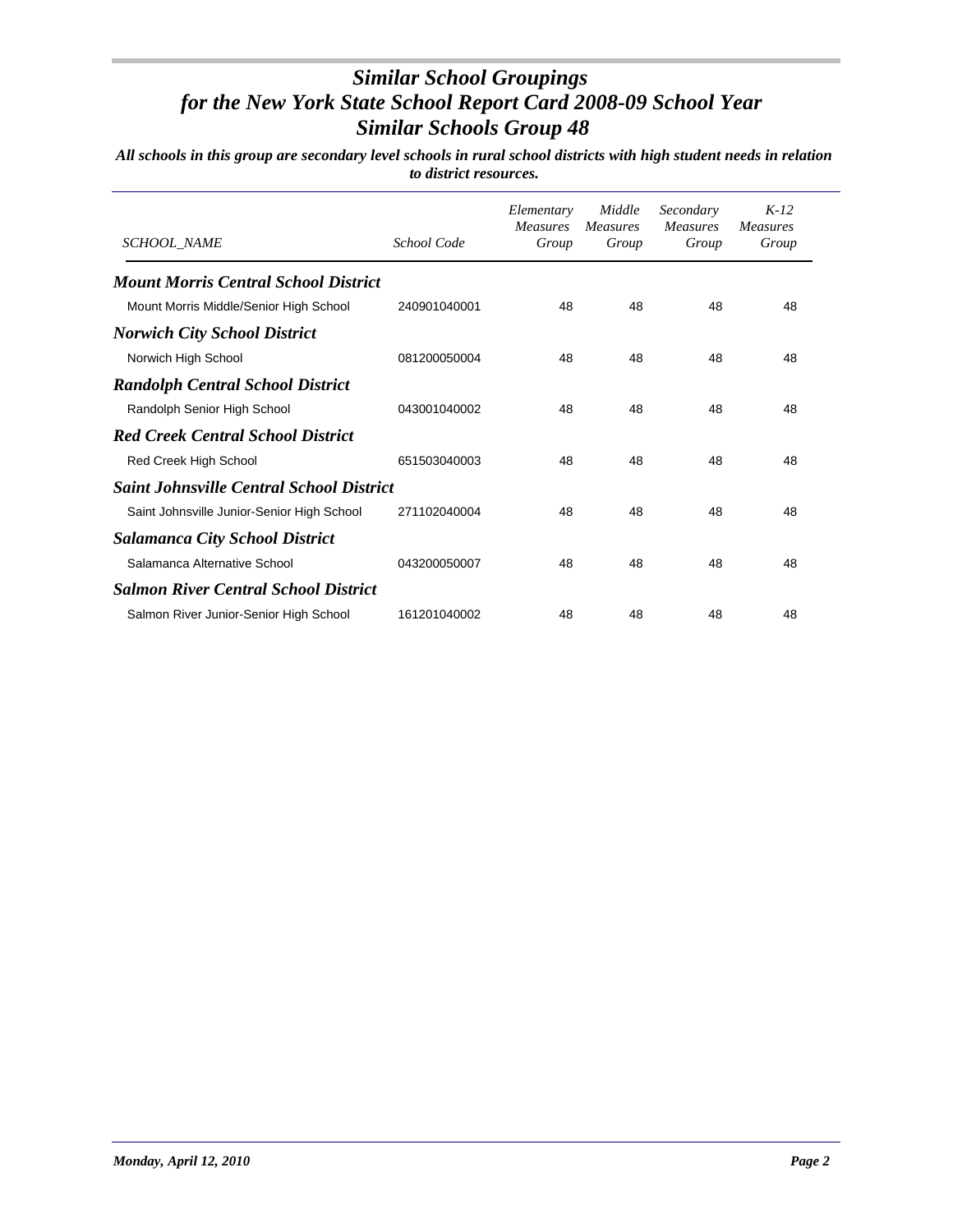| <b>SCHOOL_NAME</b>                                         | School Code  | Elementary<br>Measures<br>Group | Middle<br><i>Measures</i><br>Group | Secondary<br><b>Measures</b><br>Group | $K-12$<br><b>Measures</b><br>Group |
|------------------------------------------------------------|--------------|---------------------------------|------------------------------------|---------------------------------------|------------------------------------|
| <b>Alden Central School District</b>                       |              |                                 |                                    |                                       |                                    |
| Alden Senior High School                                   | 140101060006 | 49                              | 49                                 | 49                                    | 49                                 |
| <b>Arlington Central School District</b>                   |              |                                 |                                    |                                       |                                    |
| Arlington High School                                      | 131601060008 | 49                              | 49                                 | 49                                    | 49                                 |
| <b>Averill Park Central School District</b>                |              |                                 |                                    |                                       |                                    |
| Averill Park High School                                   | 491302060002 | 49                              | 49                                 | 49                                    | 49                                 |
| <b>Baldwinsville Central School District</b>               |              |                                 |                                    |                                       |                                    |
| Charles W Baker High School                                | 420901060007 | 49                              | 49                                 | 49                                    | 49                                 |
| <b>Bemus Point Central School District</b>                 |              |                                 |                                    |                                       |                                    |
| Maple Grove Junior-Senior High School                      | 061001040005 | 49                              | 49                                 | 49                                    | 49                                 |
| <b>Brookhaven-Comsewogue Union Free School District</b>    |              |                                 |                                    |                                       |                                    |
| Comsewogue High School                                     | 580203020008 | 49                              | 49                                 | 49                                    | 49                                 |
| <b>Brunswick Central School District (Brittonkill)</b>     |              |                                 |                                    |                                       |                                    |
| Tamarac Middle School High School                          | 490202040002 | 49                              | 49                                 | 49                                    | 49                                 |
| <b>Caledonia-Mumford Central School District</b>           |              |                                 |                                    |                                       |                                    |
| Caledonia-Mumford High School                              | 240201040002 | 49                              | 49                                 | 49                                    | 49                                 |
| <b>Carmel Central School District</b>                      |              |                                 |                                    |                                       |                                    |
| Carmel High School                                         | 480102060005 | 49                              | 49                                 | 49                                    | 49                                 |
| <b>Cato-Meridian Central School District</b>               |              |                                 |                                    |                                       |                                    |
| Cato-Meridian Senior High School                           | 050401040003 | 49                              | 49                                 | 49                                    | 49                                 |
| Cazenovia Central School District                          |              |                                 |                                    |                                       |                                    |
| Cazenovia High School                                      | 250201060002 | 49                              | 49                                 | 49                                    | 49                                 |
| <b>Chatham Central School District</b>                     |              |                                 |                                    |                                       |                                    |
| Chatham High School                                        | 101001040002 | 49                              | 49                                 | 49                                    | 49                                 |
| <b>Chazy Union Free School District</b>                    |              |                                 |                                    |                                       |                                    |
| Chazy Central Rural Junior-Senior High School 090601020002 |              | 49                              | 49                                 | 49                                    | 49                                 |
| <b>Cheektowaga-Maryvale Union Free School District</b>     |              |                                 |                                    |                                       |                                    |
| Maryvale High School                                       | 140702030006 | 49                              | 49                                 | 49                                    | 49                                 |
| <b>Chittenango Central School District</b>                 |              |                                 |                                    |                                       |                                    |
| Chittenango High School                                    | 251601060005 | 49                              | 49                                 | 49                                    | 49                                 |
| <b>Clinton Central School District</b>                     |              |                                 |                                    |                                       |                                    |
| Clinton Senior High School                                 | 411101060005 | 49                              | 49                                 | 49                                    | 49                                 |
| <b>Connetquot Central School District</b>                  |              |                                 |                                    |                                       |                                    |
| Connetquot High School                                     | 580507060006 | 49                              | 49                                 | 49                                    | 49                                 |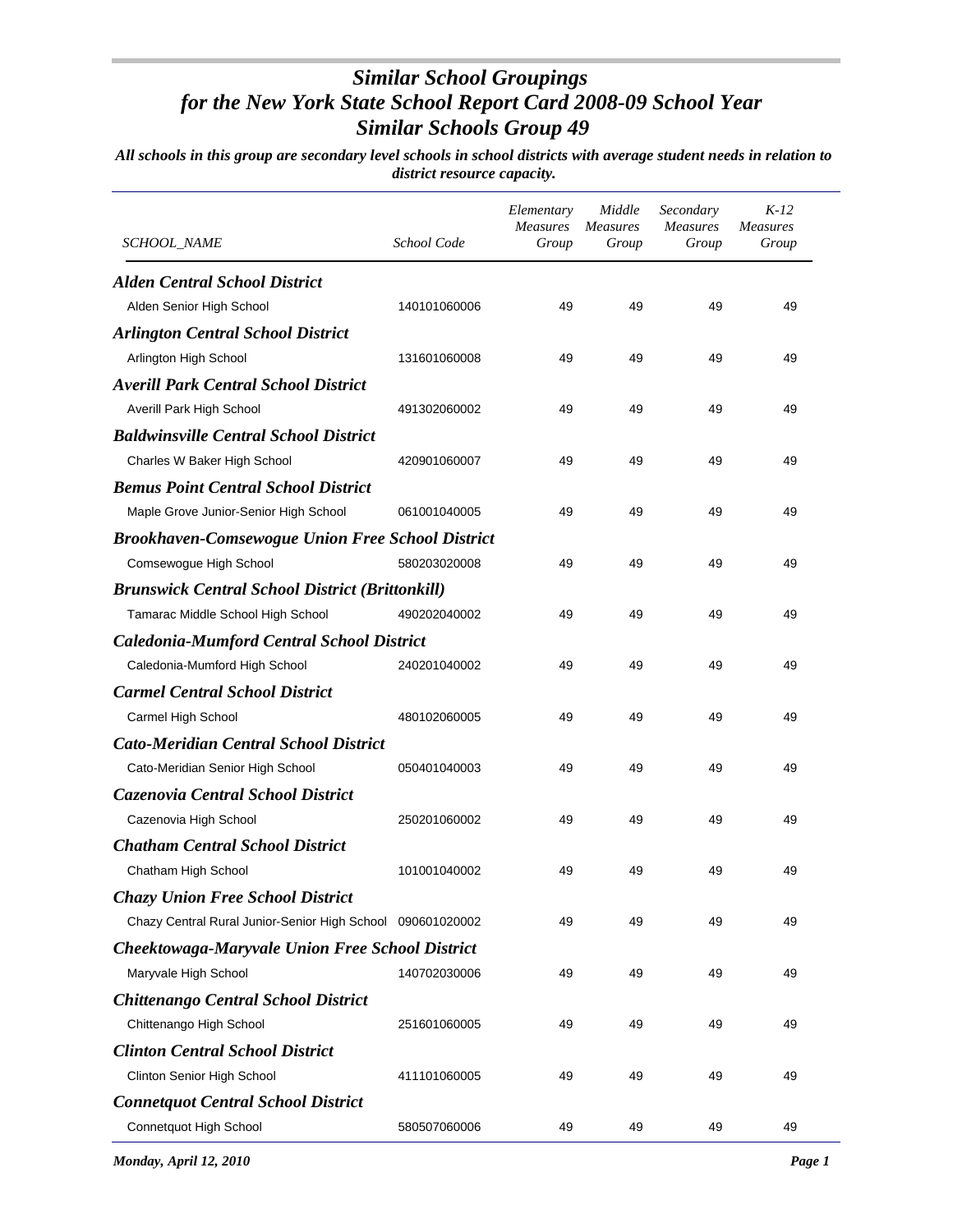| SCHOOL_NAME                                    | School Code  | Elementary<br><b>Measures</b><br>Group | Middle<br><b>Measures</b><br>Group | Secondary<br><b>Measures</b><br>Group | $K-12$<br><b>Measures</b><br>Group |
|------------------------------------------------|--------------|----------------------------------------|------------------------------------|---------------------------------------|------------------------------------|
| <b>Cooperstown Central School District</b>     |              |                                        |                                    |                                       |                                    |
| Cooperstown Central High School                | 471701040003 | 49                                     | 49                                 | 49                                    | 49                                 |
| <b>Cornwall Central School District</b>        |              |                                        |                                    |                                       |                                    |
| Cornwall Central High School                   | 440301060003 | 49                                     | 49                                 | 49                                    | 49                                 |
| <b>East Bloomfield Central School District</b> |              |                                        |                                    |                                       |                                    |
| <b>Bloomfield High School</b>                  | 430501040001 | 49                                     | 49                                 | 49                                    | 49                                 |
| <b>East Greenbush Central School District</b>  |              |                                        |                                    |                                       |                                    |
| Columbia High School                           | 490301060007 | 49                                     | 49                                 | 49                                    | 49                                 |
| <b>East Islip Union Free School District</b>   |              |                                        |                                    |                                       |                                    |
| East Islip High School                         | 580503030006 | 49                                     | 49                                 | 49                                    | 49                                 |
| <b>Eden Central School District</b>            |              |                                        |                                    |                                       |                                    |
| Eden Junior-Senior High School                 | 141201060001 | 49                                     | 49                                 | 49                                    | 49                                 |
| <b>Eldred Central School District</b>          |              |                                        |                                    |                                       |                                    |
| Eldred Junior-Senior High School               | 590801040001 | 49                                     | 49                                 | 49                                    | 49                                 |
| <b>Elwood Union Free School District</b>       |              |                                        |                                    |                                       |                                    |
| Elwood/John Glenn High School                  | 580401020003 | 49                                     | 49                                 | 49                                    | 49                                 |
| <b>Fairport Central School District</b>        |              |                                        |                                    |                                       |                                    |
| Fairport Senior High School                    | 261301060009 | 49                                     | 49                                 | 49                                    | 49                                 |
| Minerva Deland School                          | 261301060007 | 49                                     | 49                                 | 49                                    | 49                                 |
| <b>Farmingdale Union Free School District</b>  |              |                                        |                                    |                                       |                                    |
| Farmingdale Senior High School                 | 280522030009 | 49                                     | 49                                 | 49                                    | 49                                 |
| <b>Florida Union Free School District</b>      |              |                                        |                                    |                                       |                                    |
| S S Seward Institute                           | 442115020001 | 49                                     | 49                                 | 49                                    | 49                                 |
| <b>Frontier Central School District</b>        |              |                                        |                                    |                                       |                                    |
| Frontier Senior High School                    | 141604060008 | 49                                     | 49                                 | 49                                    | 49                                 |
| <b>Gananda Central School District</b>         |              |                                        |                                    |                                       |                                    |
| Ruben A Cirillo High School                    | 650902040001 | 49                                     | 49                                 | 49                                    | 49                                 |
| <b>Goshen Central School District</b>          |              |                                        |                                    |                                       |                                    |
| Goshen Central High School                     | 440601040001 | 49                                     | 49                                 | 49                                    | 49                                 |
| <b>Grand Island Central School District</b>    |              |                                        |                                    |                                       |                                    |
| Grand Island Senior High School                | 141501060004 | 49                                     | 49                                 | 49                                    | 49                                 |
| <b>Greece Central School District</b>          |              |                                        |                                    |                                       |                                    |
| Odyssey Academy                                | 260501060013 | 49                                     | 49                                 | 49                                    | 49                                 |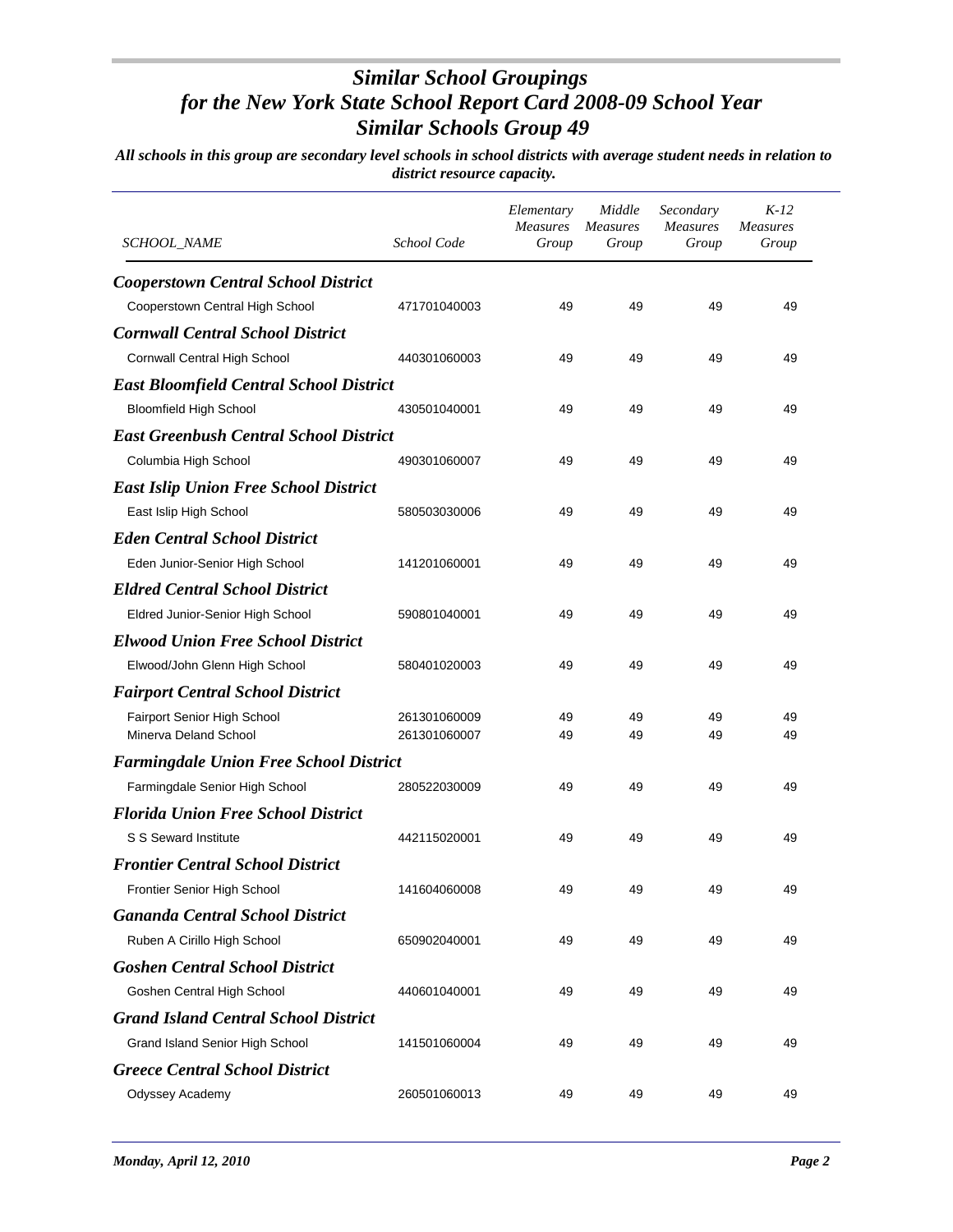| SCHOOL_NAME                                       | School Code  | Elementary<br>Measures<br>Group | Middle<br><b>Measures</b><br>Group | Secondary<br><b>Measures</b><br>Group | $K-12$<br><b>Measures</b><br>Group |
|---------------------------------------------------|--------------|---------------------------------|------------------------------------|---------------------------------------|------------------------------------|
| <b>Greenwich Central School District</b>          |              |                                 |                                    |                                       |                                    |
| Greenwich Junior-Senior High School               | 640801040002 | 49                              | 49                                 | 49                                    | 49                                 |
| <b>Hamburg Central School District</b>            |              |                                 |                                    |                                       |                                    |
| Hamburg High School                               | 141601060007 | 49                              | 49                                 | 49                                    | 49                                 |
| <b>Highland Falls Central School District</b>     |              |                                 |                                    |                                       |                                    |
| James I O'Neill High School                       | 440901040003 | 49                              | 49                                 | 49                                    | 49                                 |
| <b>Hilton Central School District</b>             |              |                                 |                                    |                                       |                                    |
| Hilton High School                                | 261101060004 | 49                              | 49                                 | 49                                    | 49                                 |
| <b>Honeoye Falls-Lima Central School District</b> |              |                                 |                                    |                                       |                                    |
| Honeoye Falls-Lima Senior High School             | 260901060004 | 49                              | 49                                 | 49                                    | 49                                 |
| <b>Horseheads Central School District</b>         |              |                                 |                                    |                                       |                                    |
| Horseheads Senior High School                     | 070901060007 | 49                              | 49                                 | 49                                    | 49                                 |
| <b>Iroquois Central School District</b>           |              |                                 |                                    |                                       |                                    |
| Iroquois Senior High School                       | 141301060006 | 49                              | 49                                 | 49                                    | 49                                 |
| <b>Island Trees Union Free School District</b>    |              |                                 |                                    |                                       |                                    |
| Island Trees High School                          | 280226030006 | 49                              | 49                                 | 49                                    | 49                                 |
| <b>Islip Union Free School District</b>           |              |                                 |                                    |                                       |                                    |
| Islip High School                                 | 580502020001 | 49                              | 49                                 | 49                                    | 49                                 |
| <b>Jamesville-Dewitt Central School District</b>  |              |                                 |                                    |                                       |                                    |
| Jamesville-Dewitt High School                     | 420411060006 | 49                              | 49                                 | 49                                    | 49                                 |
| <b>Kinderhook Central School District</b>         |              |                                 |                                    |                                       |                                    |
| Ichabod Crane Senior High School                  | 101401040005 | 49                              | 49                                 | 49                                    | 49                                 |
| Lake George Central School District               |              |                                 |                                    |                                       |                                    |
| Lake George Junior-Senior High School             | 630701040003 | 49                              | 49                                 | 49                                    | 49                                 |
| <b>Lakeland Central School District</b>           |              |                                 |                                    |                                       |                                    |
| Lakeland Alternative High School                  | 662401060011 | 49                              | 49                                 | 49                                    | 49                                 |
| Lakeland High School                              | 662401060007 | 49                              | 49                                 | 49                                    | 49                                 |
| Walter Panas High School                          | 662401060010 | 49                              | 49                                 | 49                                    | 49                                 |
| <b>Lancaster Central School District</b>          |              |                                 |                                    |                                       |                                    |
| Lancaster High School                             | 141901060008 | 49                              | 49                                 | 49                                    | 49                                 |
| <b>Levittown Union Free School District</b>       |              |                                 |                                    |                                       |                                    |
| Division Avenue Senior High School                | 280205030015 | 49                              | 49                                 | 49                                    | 49                                 |
| Gen Douglas Macarthur Senior High School          | 280205030016 | 49                              | 49                                 | 49                                    | 49                                 |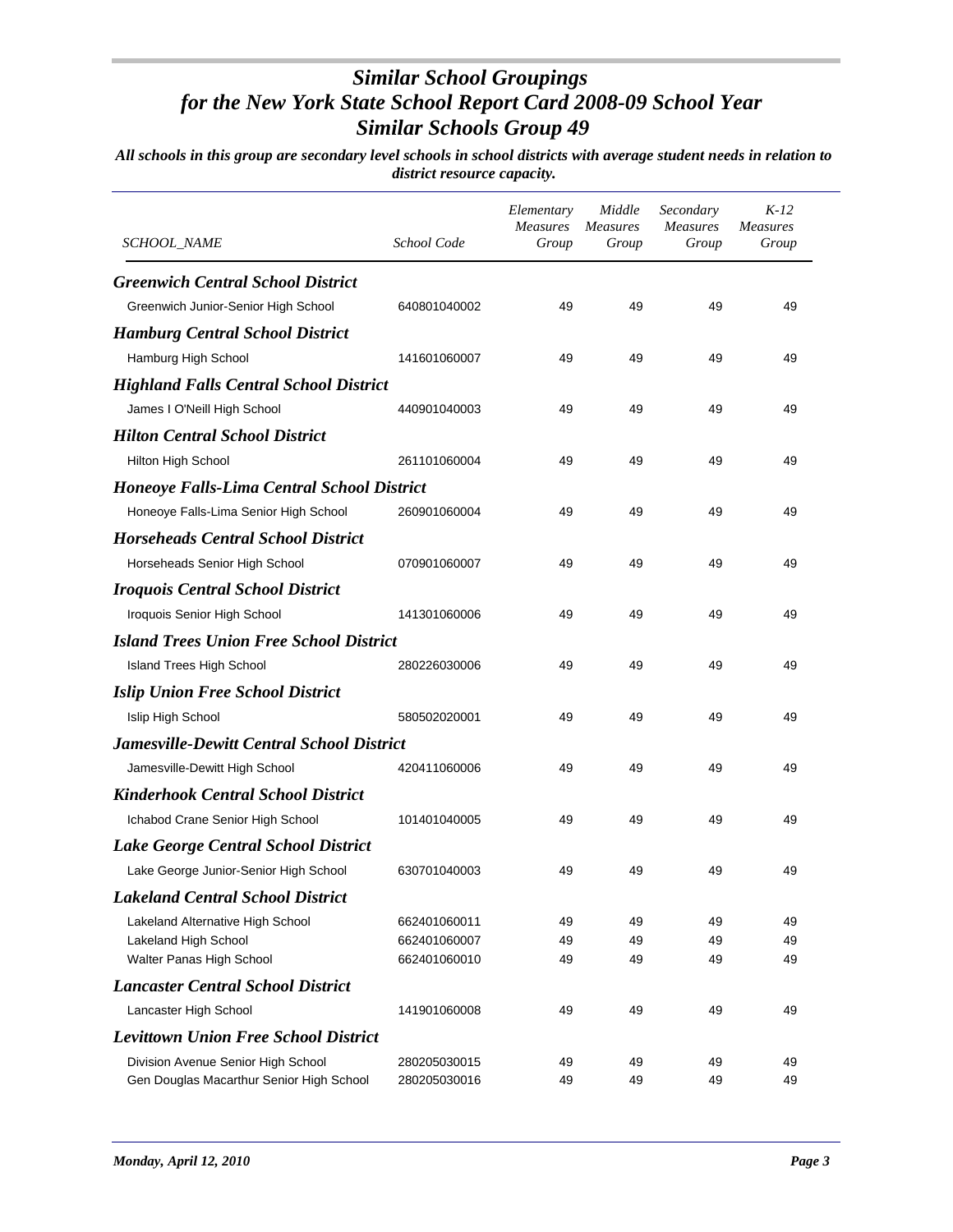| SCHOOL_NAME                                     | School Code  | Elementary<br><b>Measures</b><br>Group | Middle<br><i>Measures</i><br>Group | Secondary<br><b>Measures</b><br>Group | $K-12$<br><b>Measures</b><br>Group |
|-------------------------------------------------|--------------|----------------------------------------|------------------------------------|---------------------------------------|------------------------------------|
| <b>Lewiston-Porter Central School District</b>  |              |                                        |                                    |                                       |                                    |
| Lewiston Porter Senior High School              | 400301060006 | 49                                     | 49                                 | 49                                    | 49                                 |
| <b>Maine-Endwell Central School District</b>    |              |                                        |                                    |                                       |                                    |
| Maine-Endwell Senior High School                | 031101060006 | 49                                     | 49                                 | 49                                    | 49                                 |
| <b>Marcellus Central School District</b>        |              |                                        |                                    |                                       |                                    |
| Marcellus High School                           | 421101060003 | 49                                     | 49                                 | 49                                    | 49                                 |
| <b>Middle Country Central School District</b>   |              |                                        |                                    |                                       |                                    |
| Centereach High School                          | 580211060016 | 49                                     | 49                                 | 49                                    | 49                                 |
| <b>Monroe-Woodbury Central School District</b>  |              |                                        |                                    |                                       |                                    |
| Monroe Woodbury High School                     | 441201060006 | 49                                     | 49                                 | 49                                    | 49                                 |
| <b>New Paltz Central School District</b>        |              |                                        |                                    |                                       |                                    |
| New Paltz Senior High School                    | 621101060005 | 49                                     | 49                                 | 49                                    | 49                                 |
| <b>Penfield Central School District</b>         |              |                                        |                                    |                                       |                                    |
| Penfield Senior High School                     | 261201060006 | 49                                     | 49                                 | 49                                    | 49                                 |
| Queensbury Union Free School District           |              |                                        |                                    |                                       |                                    |
| Queensbury Senior High School                   | 630902030002 | 49                                     | 49                                 | 49                                    | 49                                 |
| <b>Red Hook Central School District</b>         |              |                                        |                                    |                                       |                                    |
| Red Hook Senior High School                     | 131701060002 | 49                                     | 49                                 | 49                                    | 49                                 |
| <b>Rocky Point Union Free School District</b>   |              |                                        |                                    |                                       |                                    |
| Rocky Point High School                         | 580209020002 | 49                                     | 49                                 | 49                                    | 49                                 |
| <b>Sachem Central School District</b>           |              |                                        |                                    |                                       |                                    |
| Sachem High School East                         | 580205060020 | 49                                     | 49                                 | 49                                    | 49                                 |
| Sachem High School North                        | 580205060019 | 49                                     | 49                                 | 49                                    | 49                                 |
| <b>Saratoga Springs City School District</b>    |              |                                        |                                    |                                       |                                    |
| Saratoga Springs High School                    | 521800010010 | 49                                     | 49                                 | 49                                    | 49                                 |
| <b>Schalmont Central School District</b>        |              |                                        |                                    |                                       |                                    |
| Schalmont High School                           | 530501060006 | 49                                     | 49                                 | 49                                    | 49                                 |
| <b>Schodack Central School District</b>         |              |                                        |                                    |                                       |                                    |
| Maple Hill High School                          | 491501040002 | 49                                     | 49                                 | 49                                    | 49                                 |
| <b>Scotia-Glenville Central School District</b> |              |                                        |                                    |                                       |                                    |
| Scotia-Glenville Senior High School             | 530202060006 | 49                                     | 49                                 | 49                                    | 49                                 |
| <b>Shenendehowa Central School District</b>     |              |                                        |                                    |                                       |                                    |
| Shenendehowa High School                        | 520302060001 | 49                                     | 49                                 | 49                                    | 49                                 |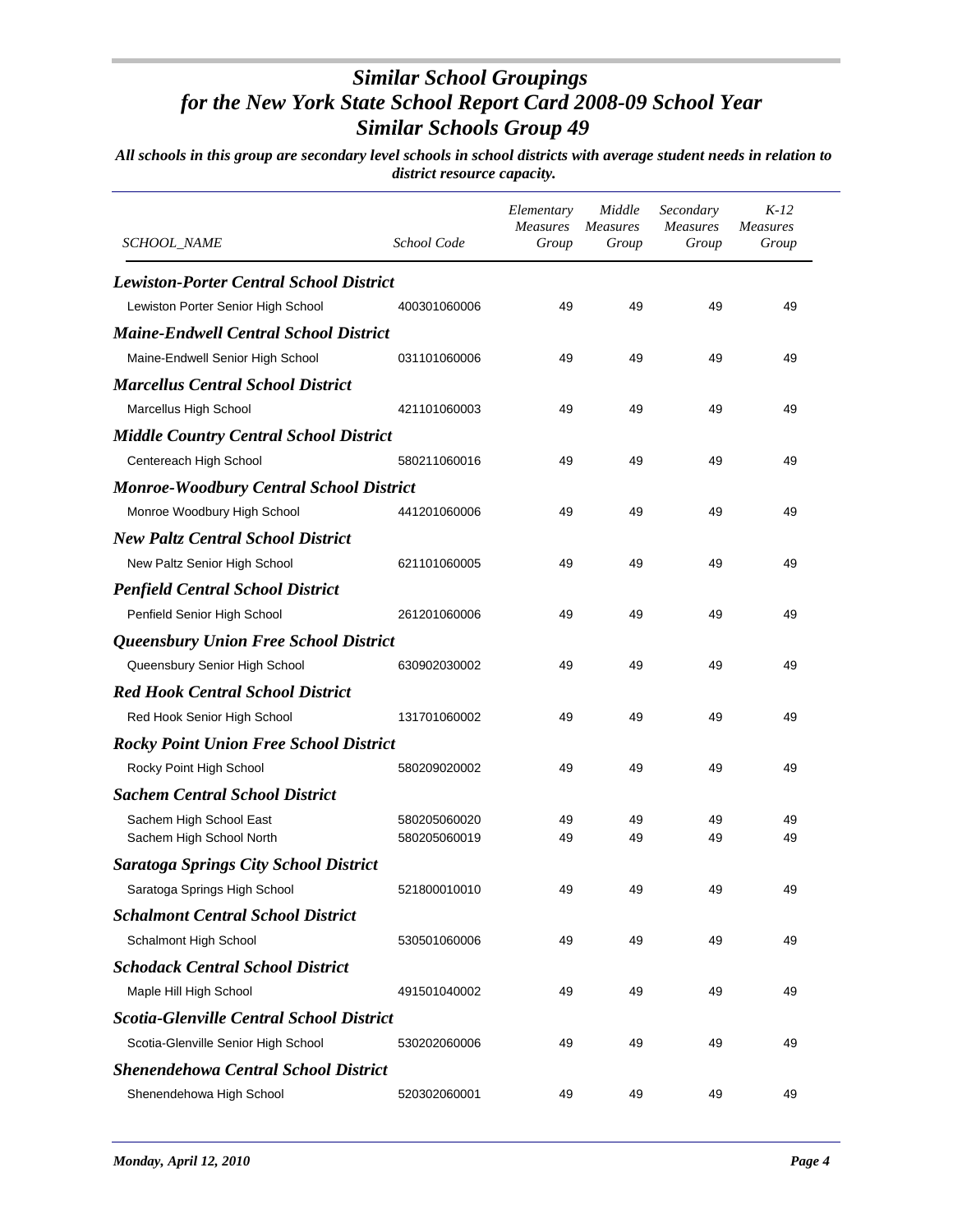| SCHOOL_NAME                                      | School Code  | Elementary<br>Measures<br>Group | Middle<br><b>Measures</b><br>Group | Secondary<br><b>Measures</b><br>Group | $K-12$<br><b>Measures</b><br>Group |
|--------------------------------------------------|--------------|---------------------------------|------------------------------------|---------------------------------------|------------------------------------|
| <b>South Glens Falls Central School District</b> |              |                                 |                                    |                                       |                                    |
| South Glens Falls Senior High School             | 521401040007 | 49                              | 49                                 | 49                                    | 49                                 |
| <b>Spackenkill Union Free School District</b>    |              |                                 |                                    |                                       |                                    |
| Spackenkill High School                          | 131602020005 | 49                              | 49                                 | 49                                    | 49                                 |
| <b>Starpoint Central School District</b>         |              |                                 |                                    |                                       |                                    |
| <b>Starpoint High School</b>                     | 401001060001 | 49                              | 49                                 | 49                                    | 49                                 |
| <b>Tully Central School District</b>             |              |                                 |                                    |                                       |                                    |
| Tully Junior-Senior High School                  | 421902040001 | 49                              | 49                                 | 49                                    | 49                                 |
| <i><b>Vestal Central School District</b></i>     |              |                                 |                                    |                                       |                                    |
| Vestal Senior High School                        | 031601060051 | 49                              | 49                                 | 49                                    | 49                                 |
| Victor Central School District                   |              |                                 |                                    |                                       |                                    |
| Victor Senior High School                        | 431701060004 | 49                              | 49                                 | 49                                    | 49                                 |
| <b>Wappingers Central School District</b>        |              |                                 |                                    |                                       |                                    |
| John Jay Senior High School                      | 132101060015 | 49                              | 49                                 | 49                                    | 49                                 |
| Orchard View Alternative High School             | 132101060016 | 49                              | 49                                 | 49                                    | 49                                 |
| Roy C Ketcham Senior High School                 | 132101060011 | 49                              | 49                                 | 49                                    | 49                                 |
| <b>Washingtonville Central School District</b>   |              |                                 |                                    |                                       |                                    |
| Washingtonville Senior High School               | 440102060003 | 49                              | 49                                 | 49                                    | 49                                 |
| <b>Webster Central School District</b>           |              |                                 |                                    |                                       |                                    |
| Thomas High School                               | 261901060015 | 49                              | 49                                 | 49                                    | 49                                 |
| <b>West Genesee Central School District</b>      |              |                                 |                                    |                                       |                                    |
| West Genesee Senior High School                  | 420101060009 | 49                              | 49                                 | 49                                    | 49                                 |
| Westhill Central School District                 |              |                                 |                                    |                                       |                                    |
| Westhill High School                             | 420701060001 | 49                              | 49                                 | 49                                    | 49                                 |
| <b>Whitesboro Central School District</b>        |              |                                 |                                    |                                       |                                    |
| Whitesboro High School                           | 412902060008 | 49                              | 49                                 | 49                                    | 49                                 |
| <b>Williamsville Central School District</b>     |              |                                 |                                    |                                       |                                    |
| Williamsville East High School                   | 140203060013 | 49                              | 49                                 | 49                                    | 49                                 |
| Williamsville North High School                  | 140203060010 | 49                              | 49                                 | 49                                    | 49                                 |
| Williamsville South High School                  | 140203060004 | 49                              | 49                                 | 49                                    | 49                                 |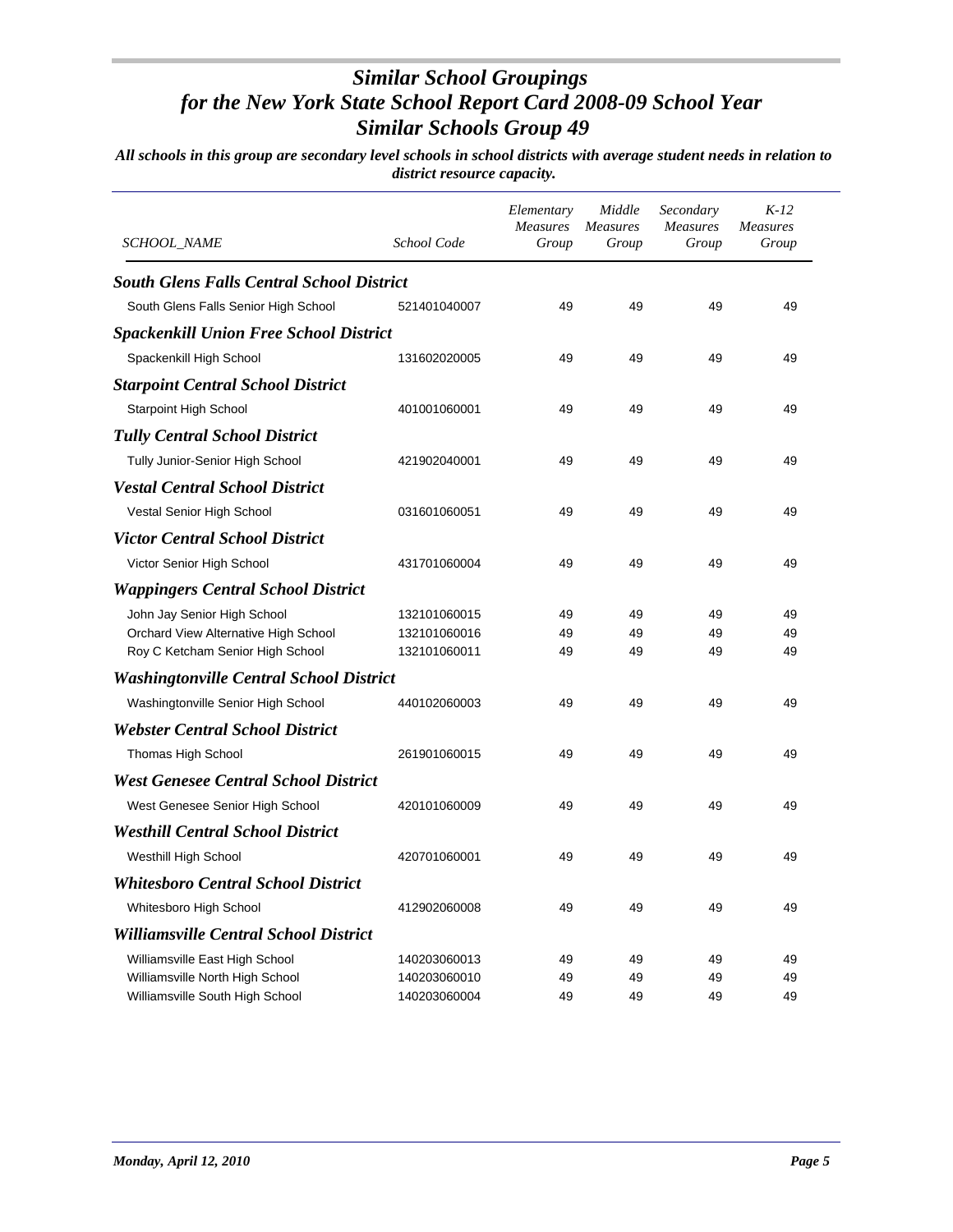| <i>SCHOOL_NAME</i>                                       | School Code  | Elementary<br><b>Measures</b><br>Group | Middle<br><b>Measures</b><br>Group | Secondary<br><b>Measures</b><br>Group | $K-12$<br><b>Measures</b><br>Group |
|----------------------------------------------------------|--------------|----------------------------------------|------------------------------------|---------------------------------------|------------------------------------|
| <b>Akron Central School District</b>                     |              |                                        |                                    |                                       |                                    |
| Akron High School                                        | 142101040002 | 50                                     | 50                                 | 50                                    | 50                                 |
| <b>Alexander Central School District</b>                 |              |                                        |                                    |                                       |                                    |
| Alexander Middle School-High School                      | 180202040003 | 50                                     | 50                                 | 50                                    | 50                                 |
| <b>Alexandria Central School District</b>                |              |                                        |                                    |                                       |                                    |
| Alexandria Central High School                           | 220202040002 | 50                                     | 50                                 | 50                                    | 50                                 |
| <b>Alfred-Almond Central School District</b>             |              |                                        |                                    |                                       |                                    |
| Alfred-Almond Junior-Senior High School                  | 020101040002 | 50                                     | 50                                 | 50                                    | 50                                 |
| <b>Allegany-Limestone Central School District</b>        |              |                                        |                                    |                                       |                                    |
| Allegany-Limestone High School                           | 040302060001 | 50                                     | 50                                 | 50                                    | 50                                 |
| <b>Amherst Central School District</b>                   |              |                                        |                                    |                                       |                                    |
| Amherst Central High School                              | 140201060002 | 50                                     | 50                                 | 50                                    | 50                                 |
| <b>Argyle Central School District</b>                    |              |                                        |                                    |                                       |                                    |
| Argyle Junior/Senior High School                         | 640101040001 | 50                                     | 50                                 | 50                                    | 50                                 |
| <b>Attica Central School District</b>                    |              |                                        |                                    |                                       |                                    |
| Attica Senior High School                                | 670201060001 | 50                                     | 50                                 | 50                                    | 50                                 |
| <b>Ausable Valley Central School District</b>            |              |                                        |                                    |                                       |                                    |
| Ausable Valley High School                               | 090201040002 | 50                                     | 50                                 | 50                                    | 50                                 |
| <b>Avon Central School District</b>                      |              |                                        |                                    |                                       |                                    |
| Avon High School                                         | 240101040002 | 50                                     | 50                                 | 50                                    | 50                                 |
| <b>Ballston Spa Central School District</b>              |              |                                        |                                    |                                       |                                    |
| Ballston Spa Senior High School                          | 521301060001 | 50                                     | 50                                 | 50                                    | 50                                 |
| <b>Barker Central School District</b>                    |              |                                        |                                    |                                       |                                    |
| <b>Barker High School</b>                                | 401301040003 | 50                                     | 50                                 | 50                                    | 50                                 |
| <b>Beacon City School District</b>                       |              |                                        |                                    |                                       |                                    |
| Beacon High School                                       | 130200010005 | 50                                     | 50                                 | 50                                    | 50                                 |
| <b>Beekmantown Central School District</b>               |              |                                        |                                    |                                       |                                    |
| Beekmantown High School                                  | 090301060006 | 50                                     | 50                                 | 50                                    | 50                                 |
| <b>Berlin Central School District</b>                    |              |                                        |                                    |                                       |                                    |
| Berlin Central Junior-Senior High School                 | 490101040006 | 50                                     | 50                                 | 50                                    | 50                                 |
| <b>Berne-Knox-Westerlo Central School District</b>       |              |                                        |                                    |                                       |                                    |
| Berne-Knox-Westerlo Junior-Senior High Scho 010201040001 |              | 50                                     | 50                                 | 50                                    | 50                                 |
| <b>Broadalbin-Perth Central School District</b>          |              |                                        |                                    |                                       |                                    |
| Broadalbin-Perth High School                             | 171102040004 | 50                                     | 50                                 | 50                                    | 50                                 |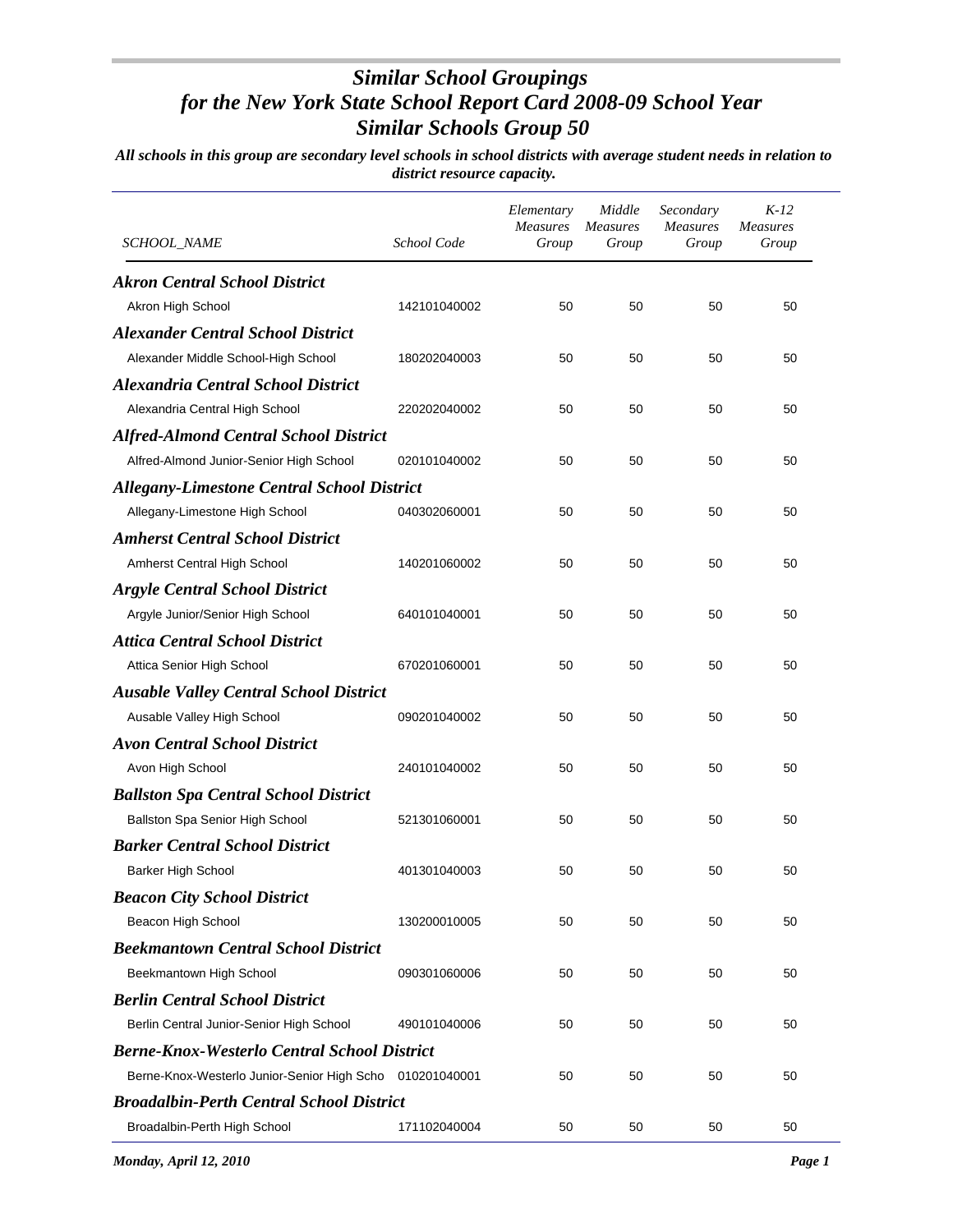| SCHOOL_NAME                                       | School Code  | Elementary<br><b>Measures</b><br>Group | Middle<br><i>Measures</i><br>Group | Secondary<br><b>Measures</b><br>Group | $K-12$<br><b>Measures</b><br>Group |
|---------------------------------------------------|--------------|----------------------------------------|------------------------------------|---------------------------------------|------------------------------------|
| <b>Brockport Central School District</b>          |              |                                        |                                    |                                       |                                    |
| <b>Brockport High School</b>                      | 261801060003 | 50                                     | 50                                 | 50                                    | 50                                 |
| <b>Byron-Bergen Central School District</b>       |              |                                        |                                    |                                       |                                    |
| Byron-Bergen High School                          | 180701040001 | 50                                     | 50                                 | 50                                    | 50                                 |
| <b>Cambridge Central School District</b>          |              |                                        |                                    |                                       |                                    |
| Cambridge Junior-Senior High School               | 641610040003 | 50                                     | 50                                 | 50                                    | 50                                 |
| <b>Canandaigua City School District</b>           |              |                                        |                                    |                                       |                                    |
| Canandaigua Academy                               | 430300050002 | 50                                     | 50                                 | 50                                    | 50                                 |
| <b>Center Moriches Union Free School District</b> |              |                                        |                                    |                                       |                                    |
| Center Moriches High School                       | 580233020001 | 50                                     | 50                                 | 50                                    | 50                                 |
| <b>Central Square Central School District</b>     |              |                                        |                                    |                                       |                                    |
| Paul V Moore High School                          | 460801060005 | 50                                     | 50                                 | 50                                    | 50                                 |
| Chautauqua Lake Central School District           |              |                                        |                                    |                                       |                                    |
| Chautauqua Lake Secondary School                  | 060503040001 | 50                                     | 50                                 | 50                                    | 50                                 |
| <b>Chenango Forks Central School District</b>     |              |                                        |                                    |                                       |                                    |
| Chenango Forks High School                        | 030101060003 | 50                                     | 50                                 | 50                                    | 50                                 |
| <b>Chester Union Free School District</b>         |              |                                        |                                    |                                       |                                    |
| Chester Academy-Middle/High School                | 440201020001 | 50                                     | 50                                 | 50                                    | 50                                 |
| <b>Churchville-Chili Central School District</b>  |              |                                        |                                    |                                       |                                    |
| Churchville-Chili Senior High School              | 261501060004 | 50                                     | 50                                 | 50                                    | 50                                 |
| <b>Colton-Pierrepont Central School District</b>  |              |                                        |                                    |                                       |                                    |
| Colton-Pierrepont Junior-Senior High School       | 510501040001 | 50                                     | 50                                 | 50                                    | 50                                 |
| <b>Corinth Central School District</b>            |              |                                        |                                    |                                       |                                    |
| Corinth High School                               | 520401040007 | 50                                     | 50                                 | 50                                    | 50                                 |
| <b>Coxsackie-Athens Central School District</b>   |              |                                        |                                    |                                       |                                    |
| Coxsackie-Athens High School                      | 190501040001 | 50                                     | 50                                 | 50                                    | 50                                 |
| <b>Deer Park Union Free School District</b>       |              |                                        |                                    |                                       |                                    |
| Deer Park High School                             | 580107030007 | 50                                     | 50                                 | 50                                    | 50                                 |
| <b>Delhi Central School District</b>              |              |                                        |                                    |                                       |                                    |
| Delaware Academy High School                      | 120501040002 | 50                                     | 50                                 | 50                                    | 50                                 |
| <b>Depew Union Free School District</b>           |              |                                        |                                    |                                       |                                    |
| Depew High School                                 | 140707030003 | 50                                     | 50                                 | 50                                    | 50                                 |
| <b>Dover Union Free School District</b>           |              |                                        |                                    |                                       |                                    |
| Dover High School                                 | 130502020003 | 50                                     | 50                                 | 50                                    | 50                                 |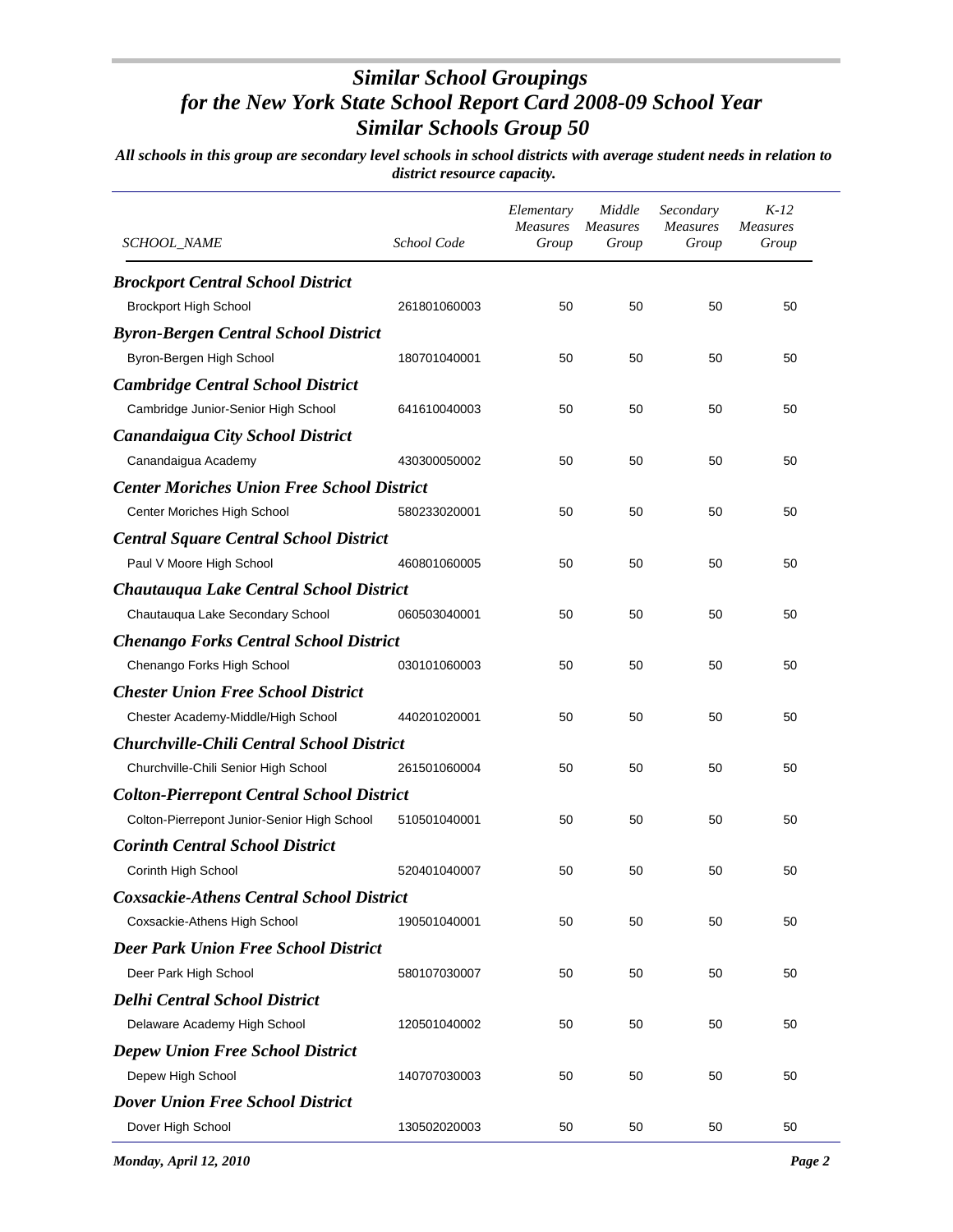| <i>SCHOOL_NAME</i>                                 | School Code  | Elementary<br>Measures<br>Group | Middle<br><b>Measures</b><br>Group | Secondary<br><b>Measures</b><br>Group | $K-12$<br><b>Measures</b><br>Group |
|----------------------------------------------------|--------------|---------------------------------|------------------------------------|---------------------------------------|------------------------------------|
| <b>Dryden Central School District</b>              |              |                                 |                                    |                                       |                                    |
| Dryden High School                                 | 610301060003 | 50                              | 50                                 | 50                                    | 50                                 |
| <b>Duanesburg Central School District</b>          |              |                                 |                                    |                                       |                                    |
| Duanesburg High School                             | 530101040001 | 50                              | 50                                 | 50                                    | 50                                 |
| <b>East Rockaway Union Free School District</b>    |              |                                 |                                    |                                       |                                    |
| East Rockaway Junior-Senior High School            | 280219030002 | 50                              | 50                                 | 50                                    | 50                                 |
| <b>East Syracuse-Minoa Central School District</b> |              |                                 |                                    |                                       |                                    |
| East Syracuse-Minoa Central High School            | 420401060005 | 50                              | 50                                 | 50                                    | 50                                 |
| <b>Ellicottville Central School District</b>       |              |                                 |                                    |                                       |                                    |
| Ellicottville Middle School High School            | 040901040002 | 50                              | 50                                 | 50                                    | 50                                 |
| <b>Elmira Heights Central School District</b>      |              |                                 |                                    |                                       |                                    |
| Thomas A Edison High School                        | 070902060002 | 50                              | 50                                 | 50                                    | 50                                 |
| <b>Fabius-Pompey Central School District</b>       |              |                                 |                                    |                                       |                                    |
| Fabius-Pompey Middle School High School            | 420601040003 | 50                              | 50                                 | 50                                    | 50                                 |
| <b>Falconer Central School District</b>            |              |                                 |                                    |                                       |                                    |
| Falconer Middle/High School                        | 061101040007 | 50                              | 50                                 | 50                                    | 50                                 |
| <b>Forestville Central School District</b>         |              |                                 |                                    |                                       |                                    |
| Forestville Central High School                    | 061503040003 | 50                              | 50                                 | 50                                    | 50                                 |
| <b>Fredonia Central School District</b>            |              |                                 |                                    |                                       |                                    |
| Fredonia High School                               | 062201060003 | 50                              | 50                                 | 50                                    | 50                                 |
| <b>Frewsburg Central School District</b>           |              |                                 |                                    |                                       |                                    |
| Frewsburg Junior-Senior High School                | 060301040004 | 50                              | 50                                 | 50                                    | 50                                 |
| <b>Galway Central School District</b>              |              |                                 |                                    |                                       |                                    |
| Galway High School                                 | 520701040002 | 50                              | 50                                 | 50                                    | 50                                 |
| <b>Gates-Chili Central School District</b>         |              |                                 |                                    |                                       |                                    |
| Gates-Chili High School                            | 260401060001 | 50                              | 50                                 | 50                                    | 50                                 |
| <b>General Brown Central School District</b>       |              |                                 |                                    |                                       |                                    |
| General Brown Junior-Senior High School            | 220401040004 | 50                              | 50                                 | 50                                    | 50                                 |
| <b>Geneseo Central School District</b>             |              |                                 |                                    |                                       |                                    |
| Geneseo Middle School High School                  | 240401040001 | 50                              | 50                                 | 50                                    | 50                                 |
| <b>Glen Cove City School District</b>              |              |                                 |                                    |                                       |                                    |
| Glen Cove High School                              | 280100010007 | 50                              | 50                                 | 50                                    | 50                                 |
| <b>Glens Falls City School District</b>            |              |                                 |                                    |                                       |                                    |
| Glens Falls Senior High School                     | 630300010007 | 50                              | 50                                 | 50                                    | 50                                 |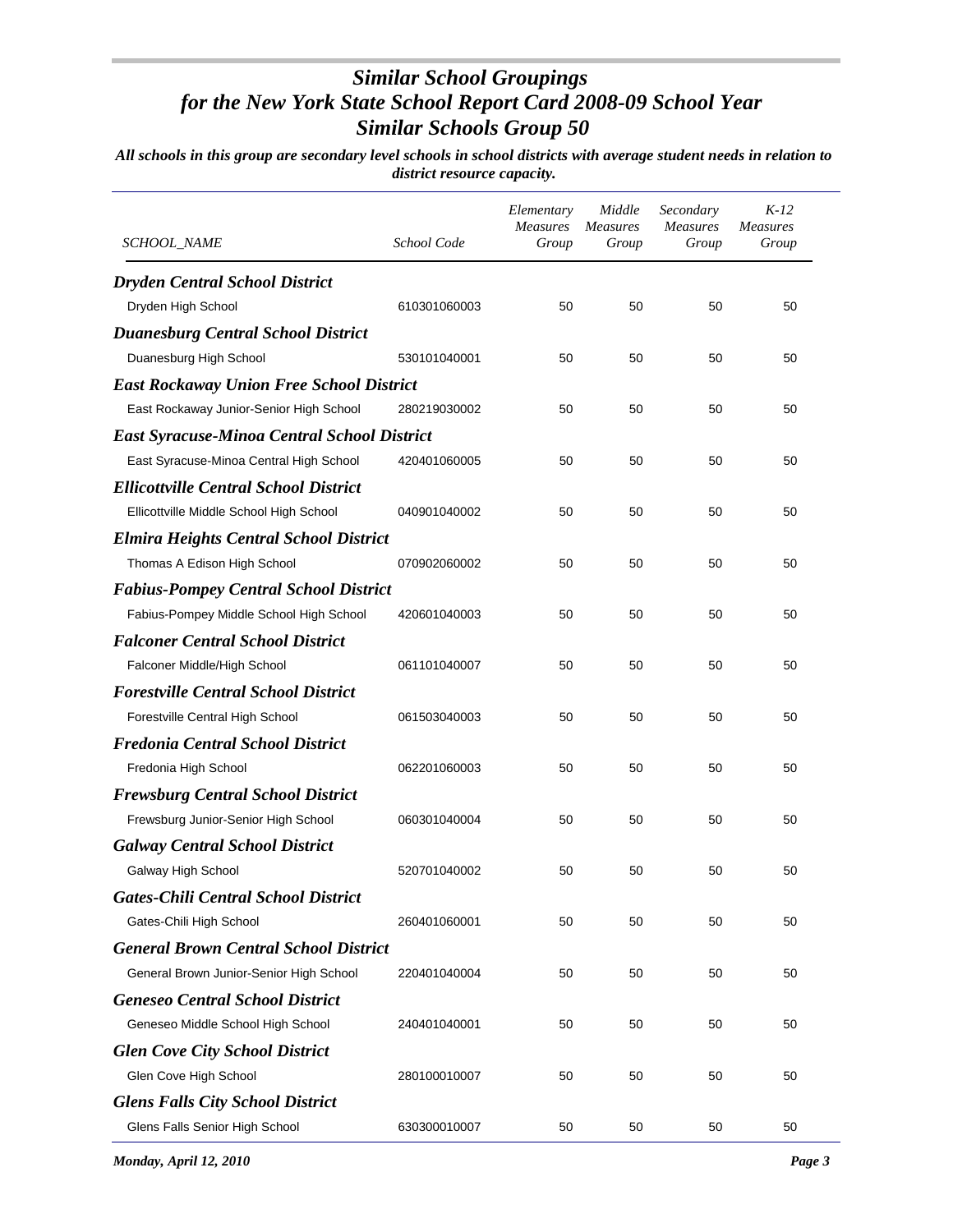| SCHOOL_NAME                                    | School Code  | Elementary<br><b>Measures</b><br>Group | Middle<br>Measures<br>Group | Secondary<br><b>Measures</b><br>Group | $K-12$<br><b>Measures</b><br>Group |
|------------------------------------------------|--------------|----------------------------------------|-----------------------------|---------------------------------------|------------------------------------|
| <b>Greece Central School District</b>          |              |                                        |                             |                                       |                                    |
| Athena High School                             | 260501060019 | 50                                     | 50                          | 50                                    | 50                                 |
| <b>Greenville Central School District</b>      |              |                                        |                             |                                       |                                    |
| Greenville High School                         | 190701040004 | 50                                     | 50                          | 50                                    | 50                                 |
| <b>Groton Central School District</b>          |              |                                        |                             |                                       |                                    |
| Groton High School                             | 610501040001 | 50                                     | 50                          | 50                                    | 50                                 |
| <b>Hamilton Central School District</b>        |              |                                        |                             |                                       |                                    |
| Hamilton Junior-Senior High School             | 250701040001 | 50                                     | 50                          | 50                                    | 50                                 |
| <b>Hampton Bays Union Free School District</b> |              |                                        |                             |                                       |                                    |
| Hampton Bays Secondary School                  | 580905020001 | 50                                     | 50                          | 50                                    | 50                                 |
| <b>Hicksville Union Free School District</b>   |              |                                        |                             |                                       |                                    |
| Hicksville High School                         | 280517030010 | 50                                     | 50                          | 50                                    | 50                                 |
| <b>Highland Central School District</b>        |              |                                        |                             |                                       |                                    |
| <b>Highland High School</b>                    | 620803040002 | 50                                     | 50                          | 50                                    | 50                                 |
| <b>Holland Central School District</b>         |              |                                        |                             |                                       |                                    |
| Holland High School                            | 141701040001 | 50                                     | 50                          | 50                                    | 50                                 |
| <b>Holland Patent Central School District</b>  |              |                                        |                             |                                       |                                    |
| Holland Patent Central High School             | 412201060006 | 50                                     | 50                          | 50                                    | 50                                 |
| <b>Homer Central School District</b>           |              |                                        |                             |                                       |                                    |
| Homer Senior High School                       | 110701060001 | 50                                     | 50                          | 50                                    | 50                                 |
| <b>Honeoye Central School District</b>         |              |                                        |                             |                                       |                                    |
| Honeoye Middle/High School                     | 431401040002 | 50                                     | 50                          | 50                                    | 50                                 |
| <b>Hoosic Valley Central School District</b>   |              |                                        |                             |                                       |                                    |
| Hoosic Valley Senior High School               | 491401040002 | 50                                     | 50                          | 50                                    | 50                                 |
| <b>Hyde Park Central School District</b>       |              |                                        |                             |                                       |                                    |
| Franklin D Roosevelt Senior High School        | 130801060007 | 50                                     | 50                          | 50                                    | 50                                 |
| <b>Ithaca City School District</b>             |              |                                        |                             |                                       |                                    |
| Lehman Alternative Community School            | 610600010019 | 50                                     | 50                          | 50                                    | 50                                 |
| <b>Johnstown City School District</b>          |              |                                        |                             |                                       |                                    |
| Johnstown Senior High School                   | 170600010006 | 50                                     | 50                          | 50                                    | 50                                 |
| <b>Kendall Central School District</b>         |              |                                        |                             |                                       |                                    |
| Kendall Junior-Senior High School              | 450607040002 | 50                                     | 50                          | 50                                    | 50                                 |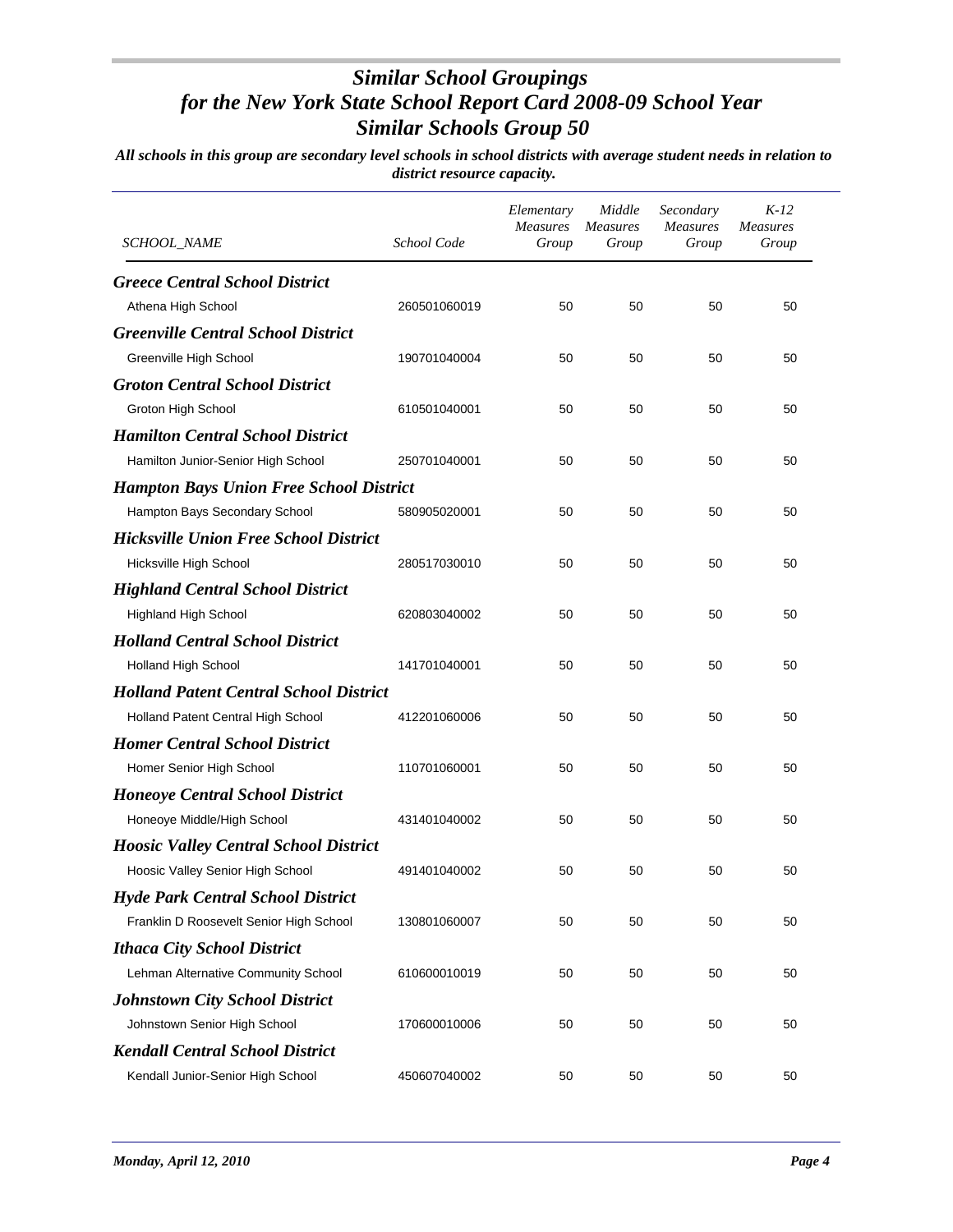| SCHOOL_NAME                                                        | School Code                  | Elementary<br><b>Measures</b><br>Group | Middle<br><i>Measures</i><br>Group | Secondary<br><b>Measures</b><br>Group | $K-12$<br><b>Measures</b><br>Group |
|--------------------------------------------------------------------|------------------------------|----------------------------------------|------------------------------------|---------------------------------------|------------------------------------|
| <b>Kenmore-Tonawanda Union Free School District</b>                |                              |                                        |                                    |                                       |                                    |
| Kenmore East Senior High School<br>Kenmore West Senior High School | 142601030025<br>142601030026 | 50<br>50                               | 50<br>50                           | 50<br>50                              | 50<br>50                           |
| <b>Lafayette Central School District</b>                           |                              |                                        |                                    |                                       |                                    |
| La Fayette Junior-Senior High School                               | 420807040003                 | 50                                     | 50                                 | 50                                    | 50                                 |
| <b>Lake Placid Central School District</b>                         |                              |                                        |                                    |                                       |                                    |
| Lake Placid Junior-Senior High School                              | 151102040001                 | 50                                     | 50                                 | 50                                    | 50                                 |
| <b>Lansing Central School District</b>                             |                              |                                        |                                    |                                       |                                    |
| Lansing High School                                                | 610801040002                 | 50                                     | 50                                 | 50                                    | 50                                 |
| <b>Lawrence Union Free School District</b>                         |                              |                                        |                                    |                                       |                                    |
| Lawrence Senior High School                                        | 280215030007                 | 50                                     | 50                                 | 50                                    | 50                                 |
| <b>Le Roy Central School District</b>                              |                              |                                        |                                    |                                       |                                    |
| Le Roy Junior-Senior High School                                   | 181001060002                 | 50                                     | 50                                 | 50                                    | 50                                 |
| <b>Letchworth Central School District</b>                          |                              |                                        |                                    |                                       |                                    |
| Letchworth Senior High School                                      | 670401040001                 | 50                                     | 50                                 | 50                                    | 50                                 |
| <b>Lindenhurst Union Free School District</b>                      |                              |                                        |                                    |                                       |                                    |
| Lindenhurst Senior High School                                     | 580104030010                 | 50                                     | 50                                 | 50                                    | 50                                 |
| <b>Liverpool Central School District</b>                           |                              |                                        |                                    |                                       |                                    |
| Liverpool High School                                              | 421501060011                 | 50                                     | 50                                 | 50                                    | 50                                 |
| Livonia Central School District                                    |                              |                                        |                                    |                                       |                                    |
| Livonia Senior High School                                         | 240801060002                 | 50                                     | 50                                 | 50                                    | 50                                 |
| <b>Lockport City School District</b>                               |                              |                                        |                                    |                                       |                                    |
| Lockport High School                                               | 400400010011                 | 50                                     | 50                                 | 50                                    | 50                                 |
| <b>Long Beach City School District</b>                             |                              |                                        |                                    |                                       |                                    |
| Long Beach Senior High School                                      | 280300010008                 | 50                                     | 50                                 | 50                                    | 50                                 |
| <b>Madrid-Waddington Central School District</b>                   |                              |                                        |                                    |                                       |                                    |
| Madrid-Waddington Junior-Senior High School                        | 511901040001                 | 50                                     | 50                                 | 50                                    | 50                                 |
| <b>Malverne Union Free School District</b>                         |                              |                                        |                                    |                                       |                                    |
| Malverne Senior High School                                        | 280212030005                 | 50                                     | 50                                 | 50                                    | 50                                 |
| <b>Manchester-Shortsville Central School District (Red Jacket)</b> |                              |                                        |                                    |                                       |                                    |
| Red Jacket High School                                             | 431101040002                 | 50                                     | 50                                 | 50                                    | 50                                 |
| <b>Marion Central School District</b>                              |                              |                                        |                                    |                                       |                                    |
| Marion Junior-Senior High School                                   | 650701040002                 | 50                                     | 50                                 | 50                                    | 50                                 |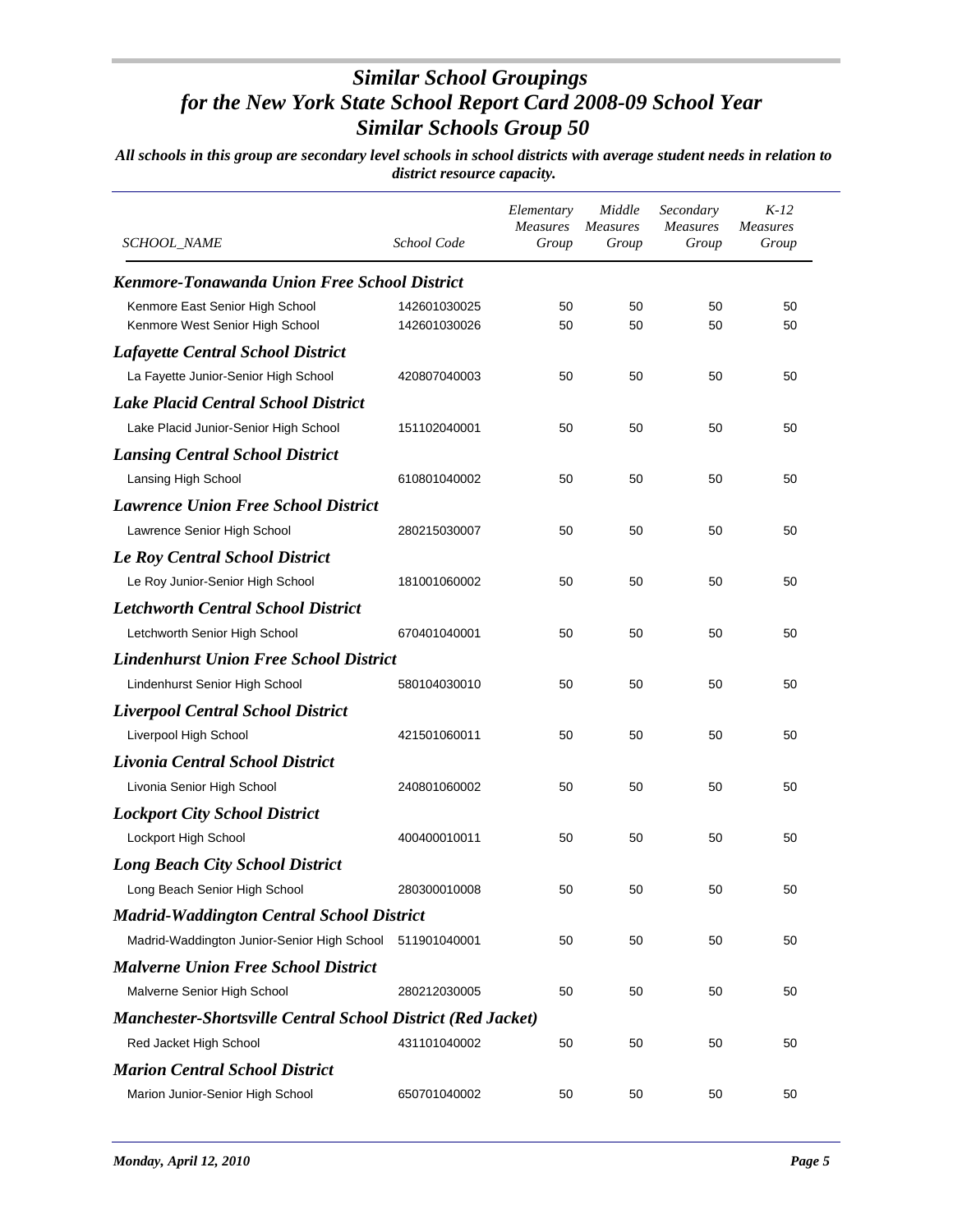| SCHOOL_NAME                                         | School Code  | Elementary<br>Measures<br>Group | Middle<br><b>Measures</b><br>Group | Secondary<br><b>Measures</b><br>Group | $K-12$<br><b>Measures</b><br>Group |
|-----------------------------------------------------|--------------|---------------------------------|------------------------------------|---------------------------------------|------------------------------------|
| <b>Marlboro Central School District</b>             |              |                                 |                                    |                                       |                                    |
| Marlboro Central High School                        | 621001060005 | 50                              | 50                                 | 50                                    | 50                                 |
| <b>Mayfield Central School District</b>             |              |                                 |                                    |                                       |                                    |
| Mayfield High School                                | 170801040002 | 50                              | 50                                 | 50                                    | 50                                 |
| <b>Mechanicville City School District</b>           |              |                                 |                                    |                                       |                                    |
| Mechanicville High School                           | 521200050003 | 50                              | 50                                 | 50                                    | 50                                 |
| <b>Middle Country Central School District</b>       |              |                                 |                                    |                                       |                                    |
| Newfield High School                                | 580211060010 | 50                              | 50                                 | 50                                    | 50                                 |
| <b>Minisink Valley Central School District</b>      |              |                                 |                                    |                                       |                                    |
| Minisink Valley High School                         | 441101040001 | 50                              | 50                                 | 50                                    | 50                                 |
| <b>Mohawk Central School District</b>               |              |                                 |                                    |                                       |                                    |
| Gregory B Jarvis Junior-Senior Hs                   | 210502040001 | 50                              | 50                                 | 50                                    | 50                                 |
| <b>Moravia Central School District</b>              |              |                                 |                                    |                                       |                                    |
| Moravia Junior-Senior High School                   | 051301040003 | 50                              | 50                                 | 50                                    | 50                                 |
| <b>New Lebanon Central School District</b>          |              |                                 |                                    |                                       |                                    |
| New Lebanon Junior-Senior High School               | 101601040003 | 50                              | 50                                 | 50                                    | 50                                 |
| <b>Newark Valley Central School District</b>        |              |                                 |                                    |                                       |                                    |
| Newark Valley Senior High School                    | 600402040004 | 50                              | 50                                 | 50                                    | 50                                 |
| <b>Newfane Central School District</b>              |              |                                 |                                    |                                       |                                    |
| Newfane Senior High School                          | 400601060006 | 50                              | 50                                 | 50                                    | 50                                 |
| <b>Niagara-Wheatfield Central School District</b>   |              |                                 |                                    |                                       |                                    |
| Niagara-Wheatfield Senior High School               | 400701060010 | 50                              | 50                                 | 50                                    | 50                                 |
| <b>North Babylon Union Free School District</b>     |              |                                 |                                    |                                       |                                    |
| North Babylon High School                           | 580103030008 | 50                              | 50                                 | 50                                    | 50                                 |
| <b>North Collins Central School District</b>        |              |                                 |                                    |                                       |                                    |
| North Collins Junior-Senior High School             | 142201040001 | 50                              | 50                                 | 50                                    | 50                                 |
| <b>North Syracuse Central School District</b>       |              |                                 |                                    |                                       |                                    |
| Cicero-North Syracuse High School                   | 420303060014 | 50                              | 50                                 | 50                                    | 50                                 |
| <b>North Tonawanda City School District</b>         |              |                                 |                                    |                                       |                                    |
| North Tonawanda High School                         | 400900010011 | 50                              | 50                                 | 50                                    | 50                                 |
| <b>Northeast Central School District</b>            |              |                                 |                                    |                                       |                                    |
| Webutuck High School                                | 131101040004 | 50                              | 50                                 | 50                                    | 50                                 |
| <b>Northeastern Clinton Central School District</b> |              |                                 |                                    |                                       |                                    |
| Northeastern Clinton Senior High School             | 090501040002 | 50                              | 50                                 | 50                                    | 50                                 |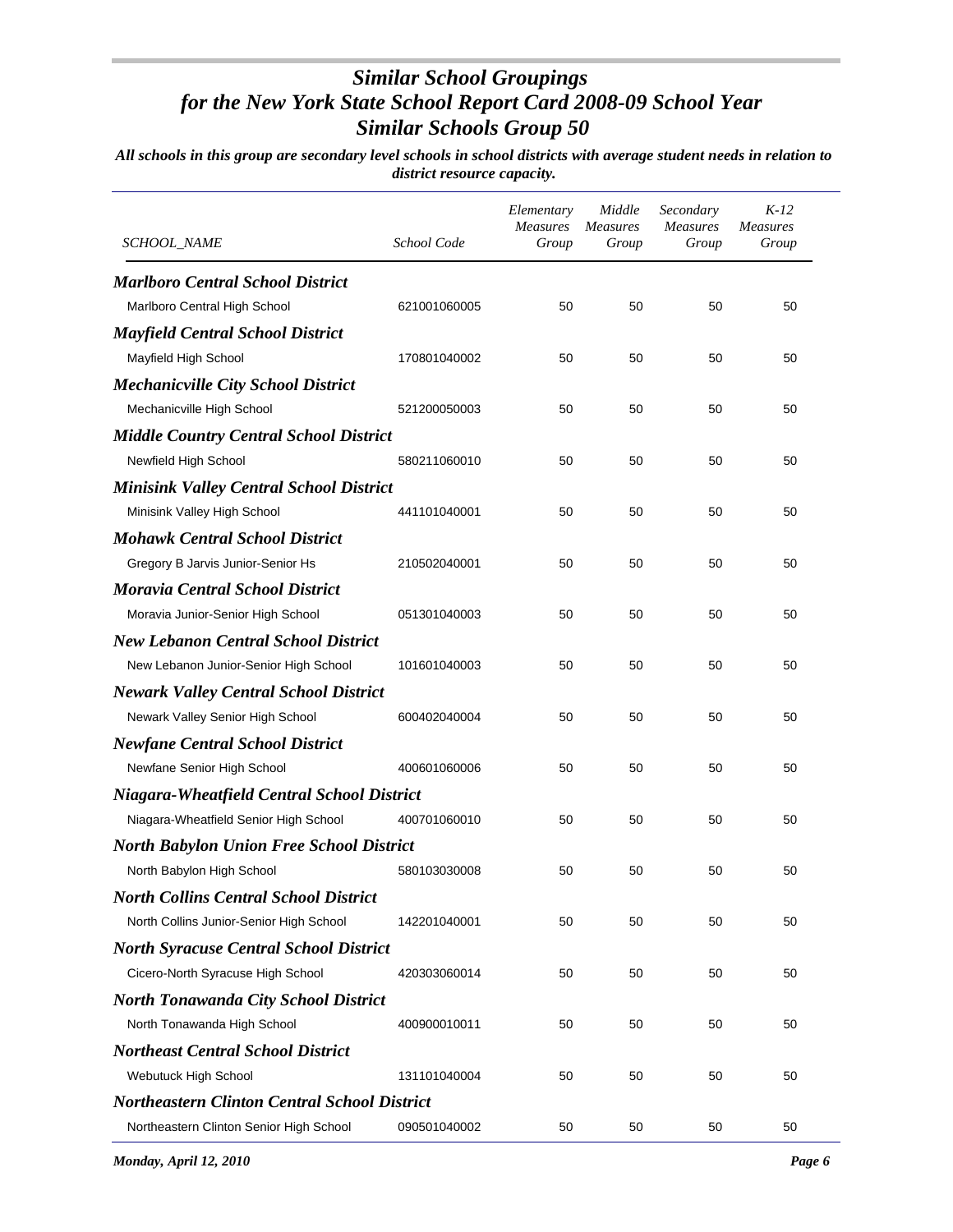| <b>SCHOOL_NAME</b>                                    | School Code  | Elementary<br><b>Measures</b><br>Group | Middle<br><b>Measures</b><br>Group | Secondary<br><b>Measures</b><br>Group | $K-12$<br><b>Measures</b><br>Group |
|-------------------------------------------------------|--------------|----------------------------------------|------------------------------------|---------------------------------------|------------------------------------|
| <b>Oneida City School District</b>                    |              |                                        |                                    |                                       |                                    |
| Oneida Senior High School                             | 251400010009 | 50                                     | 50                                 | 50                                    | 50                                 |
| <b>Oneonta City School District</b>                   |              |                                        |                                    |                                       |                                    |
| Oneonta Senior High School                            | 471400010002 | 50                                     | 50                                 | 50                                    | 50                                 |
| <b>Onondaga Central School District</b>               |              |                                        |                                    |                                       |                                    |
| Onondaga High School                                  | 421201040003 | 50                                     | 50                                 | 50                                    | 50                                 |
| <b>Onteora Central School District</b>                |              |                                        |                                    |                                       |                                    |
| Onteora High School                                   | 621201060005 | 50                                     | 50                                 | 50                                    | 50                                 |
| <b>Oriskany Central School District</b>               |              |                                        |                                    |                                       |                                    |
| Oriskany Junior-Senior High School                    | 412901040003 | 50                                     | 50                                 | 50                                    | 50                                 |
| <b>Palmyra-Macedon Central School District</b>        |              |                                        |                                    |                                       |                                    |
| Palmyra-Macedon Senior High School                    | 650901060001 | 50                                     | 50                                 | 50                                    | 50                                 |
| <b>Panama Central School District</b>                 |              |                                        |                                    |                                       |                                    |
| Panama High School                                    | 061601040001 | 50                                     | 50                                 | 50                                    | 50                                 |
| <b>Patchogue-Medford Union Free School District</b>   |              |                                        |                                    |                                       |                                    |
| Patchogue-Medford High School                         | 580224030008 | 50                                     | 50                                 | 50                                    | 50                                 |
| <b>Pavilion Central School District</b>               |              |                                        |                                    |                                       |                                    |
| Pavilion Junior-Senior High School                    | 181201040001 | 50                                     | 50                                 | 50                                    | 50                                 |
| <b>Pembroke Central School District</b>               |              |                                        |                                    |                                       |                                    |
| Pembroke Junior-Senior High School                    | 181302040002 | 50                                     | 50                                 | 50                                    | 50                                 |
| <b>Perry Central School District</b>                  |              |                                        |                                    |                                       |                                    |
| Perry High School                                     | 671201060002 | 50                                     | 50                                 | 50                                    | 50                                 |
| <b>Peru Central School District</b>                   |              |                                        |                                    |                                       |                                    |
| Peru Senior High School                               | 091101060005 | 50                                     | 50                                 | 50                                    | 50                                 |
| <b>Phelps-Clifton Springs Central School District</b> |              |                                        |                                    |                                       |                                    |
| Midlakes High School                                  | 431301060004 | 50                                     | 50                                 | 50                                    | 50                                 |
| <b>Pine Bush Central School District</b>              |              |                                        |                                    |                                       |                                    |
| Pine Bush Senior High School                          | 440401060005 | 50                                     | 50                                 | 50                                    | 50                                 |
| <b>Pine Plains Central School District</b>            |              |                                        |                                    |                                       |                                    |
| Stissing Mountain High School                         | 131301040002 | 50                                     | 50                                 | 50                                    | 50                                 |
| <b>Port Byron Central School District</b>             |              |                                        |                                    |                                       |                                    |
| Port Byron Senior High School                         | 051101040004 | 50                                     | 50                                 | 50                                    | 50                                 |
| <b>Portville Central School District</b>              |              |                                        |                                    |                                       |                                    |
| Portville Junior-Senior High School                   | 042901040002 | 50                                     | 50                                 | 50                                    | 50                                 |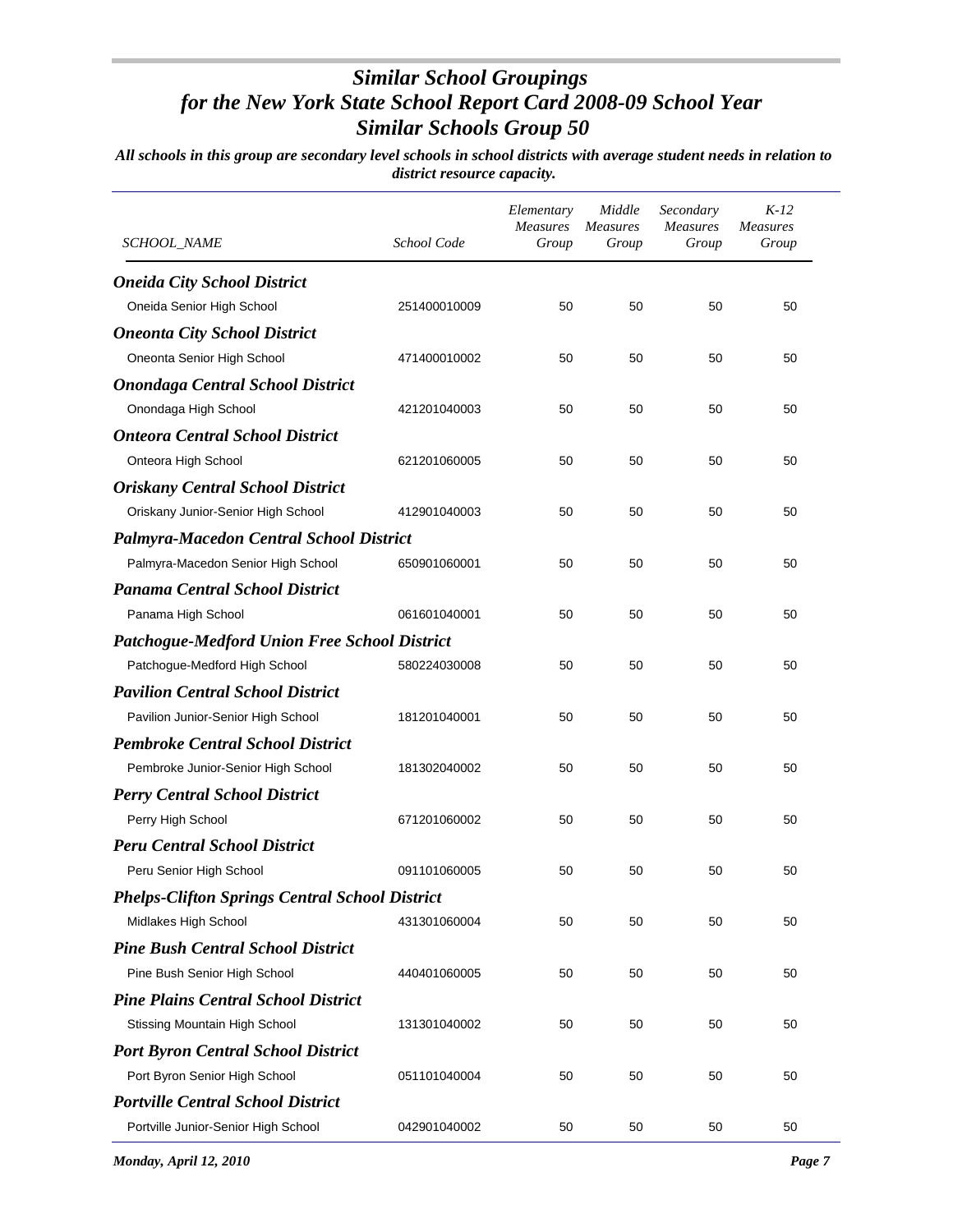| <b>SCHOOL_NAME</b>                                       | School Code  | Elementary<br>Measures<br>Group | Middle<br><b>Measures</b><br>Group | Secondary<br><b>Measures</b><br>Group | $K-12$<br><b>Measures</b><br>Group |
|----------------------------------------------------------|--------------|---------------------------------|------------------------------------|---------------------------------------|------------------------------------|
| <b>Potsdam Central School District</b>                   |              |                                 |                                    |                                       |                                    |
| Potsdam Senior High School                               | 512902060003 | 50                              | 50                                 | 50                                    | 50                                 |
| Ravena-Coeymans-Selkirk Central School District          |              |                                 |                                    |                                       |                                    |
| Ravena Senior High School                                | 010402060001 | 50                              | 50                                 | 50                                    | 50                                 |
| <b>Rondout Valley Central School District</b>            |              |                                 |                                    |                                       |                                    |
| Rondout Valley High School                               | 620901060001 | 50                              | 50                                 | 50                                    | 50                                 |
| <b>Rotterdam-Mohonasen Central School District</b>       |              |                                 |                                    |                                       |                                    |
| Mohonasen Senior High School                             | 530515060004 | 50                              | 50                                 | 50                                    | 50                                 |
| <b>Royalton-Hartland Central School District</b>         |              |                                 |                                    |                                       |                                    |
| Royalton Hartland High School                            | 401201060003 | 50                              | 50                                 | 50                                    | 50                                 |
| <b>Rush-Henrietta Central School District</b>            |              |                                 |                                    |                                       |                                    |
| Ninth Grade Academy                                      | 261701060009 | 50                              | 50                                 | 50                                    | 50                                 |
| Rush-Henrietta Senior High School                        | 261701060013 | 50                              | 50                                 | 50                                    | 50                                 |
| <b>Saranac Central School District</b>                   |              |                                 |                                    |                                       |                                    |
| Saranac High School                                      | 091402060005 | 50                              | 50                                 | 50                                    | 50                                 |
| <b>Saranac Lake Central School District</b>              |              |                                 |                                    |                                       |                                    |
| Saranac Lake Senior High School                          | 161401060002 | 50                              | 50                                 | 50                                    | 50                                 |
| <b>Saugerties Central School District</b>                |              |                                 |                                    |                                       |                                    |
| Saugerties Senior High School                            | 621601060007 | 50                              | 50                                 | 50                                    | 50                                 |
| <b>Sauquoit Valley Central School District</b>           |              |                                 |                                    |                                       |                                    |
| Sauquoit Valley High School                              | 411603040003 | 50                              | 50                                 | 50                                    | 50                                 |
| <b>Schoharie Central School District</b>                 |              |                                 |                                    |                                       |                                    |
| Schoharie High School                                    | 541201040003 | 50                              | 50                                 | 50                                    | 50                                 |
| <b>Schuylerville Central School District</b>             |              |                                 |                                    |                                       |                                    |
| Schuylerville Junior-Senior High School                  | 521701040002 | 50                              | 50                                 | 50                                    | 50                                 |
| <b>Seneca Falls Central School District</b>              |              |                                 |                                    |                                       |                                    |
| Mynderse Academy                                         | 560701060003 | 50                              | 50                                 | 50                                    | 50                                 |
| <b>Sherrill City School District</b>                     |              |                                 |                                    |                                       |                                    |
| Vernon-Verona-Sherrill Senior High School                | 412000050004 | 50                              | 50                                 | 50                                    | 50                                 |
| <b>South Colonie Central School District</b>             |              |                                 |                                    |                                       |                                    |
| Colonie Central High School                              | 010601060008 | 50                              | 50                                 | 50                                    | 50                                 |
| <b>Southwestern Central School District At Jamestown</b> |              |                                 |                                    |                                       |                                    |
| Southwestern Senior High School                          | 060201060003 | 50                              | 50                                 | 50                                    | 50                                 |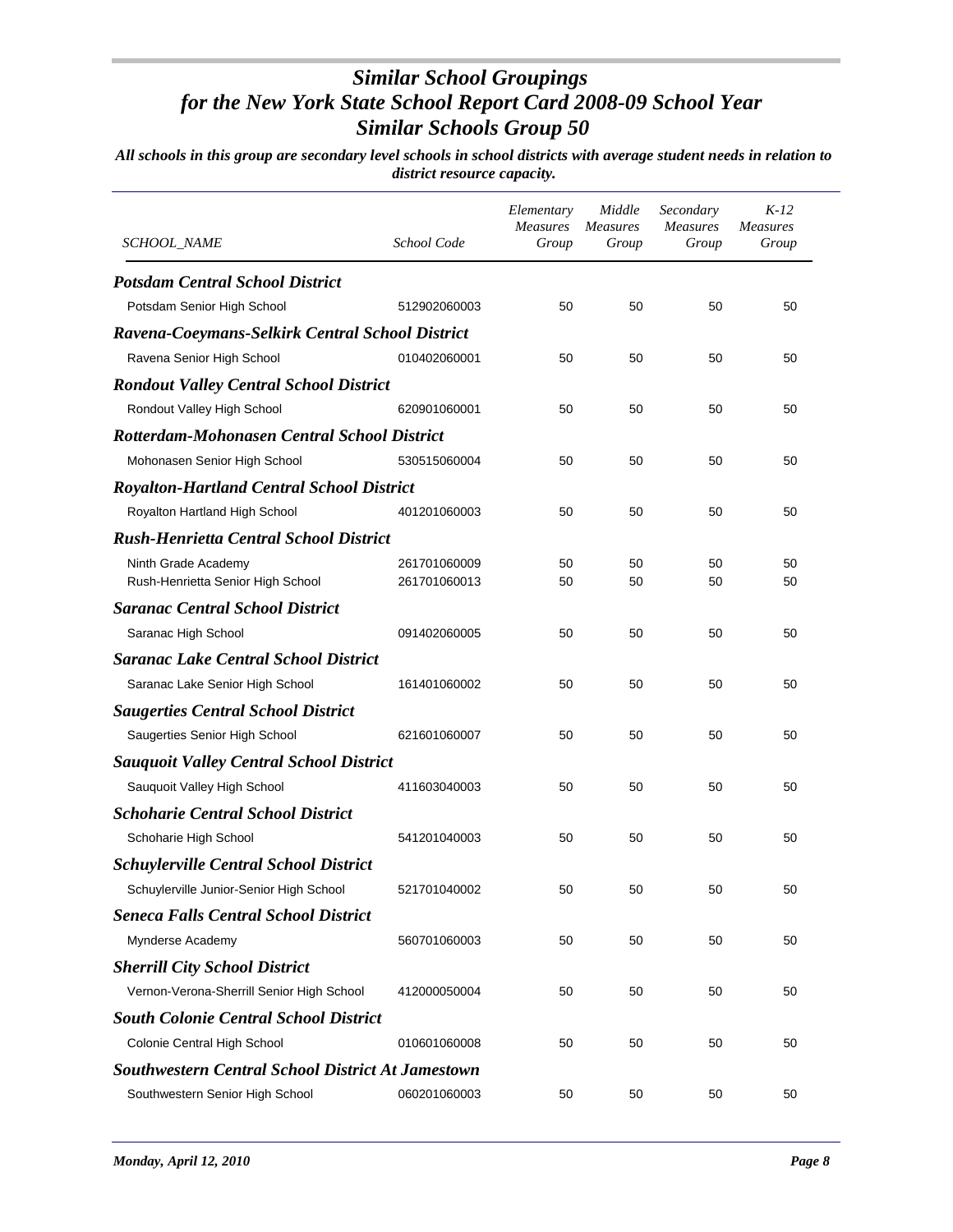| <i>SCHOOL_NAME</i>                                     | School Code  | Elementary<br><b>Measures</b><br>Group | Middle<br><b>Measures</b><br>Group | Secondary<br><b>Measures</b><br>Group | $K-12$<br><b>Measures</b><br>Group |
|--------------------------------------------------------|--------------|----------------------------------------|------------------------------------|---------------------------------------|------------------------------------|
| <b>Spencerport Central School District</b>             |              |                                        |                                    |                                       |                                    |
| Spencerport High School                                | 261001060001 | 50                                     | 50                                 | 50                                    | 50                                 |
| Springville-Griffith Institute Central School District |              |                                        |                                    |                                       |                                    |
| Griffith Institute High School                         | 141101060001 | 50                                     | 50                                 | 50                                    | 50                                 |
| <b>Stillwater Central School District</b>              |              |                                        |                                    |                                       |                                    |
| Stillwater Middle School High School                   | 522001040003 | 50                                     | 50                                 | 50                                    | 50                                 |
| <b>Sullivan West Central School District</b>           |              |                                        |                                    |                                       |                                    |
| Sullivan West High School At Lake Huntington           | 591502040004 | 50                                     | 50                                 | 50                                    | 50                                 |
| <b>Susquehanna Valley Central School District</b>      |              |                                        |                                    |                                       |                                    |
| Susquehanna Valley Senior High School                  | 030601060006 | 50                                     | 50                                 | 50                                    | 50                                 |
| <b>Sweet Home Central School District</b>              |              |                                        |                                    |                                       |                                    |
| Sweet Home Senior High School                          | 140207060006 | 50                                     | 50                                 | 50                                    | 50                                 |
| <b>Taconic Hills Central School District</b>           |              |                                        |                                    |                                       |                                    |
| Taconic Hills High School                              | 100501040003 | 50                                     | 50                                 | 50                                    | 50                                 |
| <b>Thousand Islands Central School District</b>        |              |                                        |                                    |                                       |                                    |
| Thousand Islands High School                           | 220701040003 | 50                                     | 50                                 | 50                                    | 50                                 |
| <b>Tonawanda City School District</b>                  |              |                                        |                                    |                                       |                                    |
| Tonawanda Senior High School                           | 142500010009 | 50                                     | 50                                 | 50                                    | 50                                 |
| <b>Tri-Valley Central School District</b>              |              |                                        |                                    |                                       |                                    |
| Tri-Valley High School                                 | 591201040003 | 50                                     | 50                                 | 50                                    | 50                                 |
| <b>Trumansburg Central School District</b>             |              |                                        |                                    |                                       |                                    |
| Charles O Dickerson High School                        | 611001040002 | 50                                     | 50                                 | 50                                    | 50                                 |
| <b>Tupper Lake Central School District</b>             |              |                                        |                                    |                                       |                                    |
| Tupper Lake Middle-High School                         | 160101060001 | 50                                     | 50                                 | 50                                    | 50                                 |
| <b>Union Springs Central School District</b>           |              |                                        |                                    |                                       |                                    |
| Union Springs Middle School High School                | 051901040005 | 50                                     | 50                                 | 50                                    | 50                                 |
| <b>Union-Endicott Central School District</b>          |              |                                        |                                    |                                       |                                    |
| Union Endicott High School                             | 031501060012 | 50                                     | 50                                 | 50                                    | 50                                 |
| <b>Valley Central School District (Montgomery)</b>     |              |                                        |                                    |                                       |                                    |
| Valley Central High School                             | 441301060004 | 50                                     | 50                                 | 50                                    | 50                                 |
| <b>Wallkill Central School District</b>                |              |                                        |                                    |                                       |                                    |
| Wallkill Senior High School                            | 621801060005 | 50                                     | 50                                 | 50                                    | 50                                 |
| <b>Warsaw Central School District</b>                  |              |                                        |                                    |                                       |                                    |
| Warsaw Middle/Senior High School                       | 671501040002 | 50                                     | 50                                 | 50                                    | 50                                 |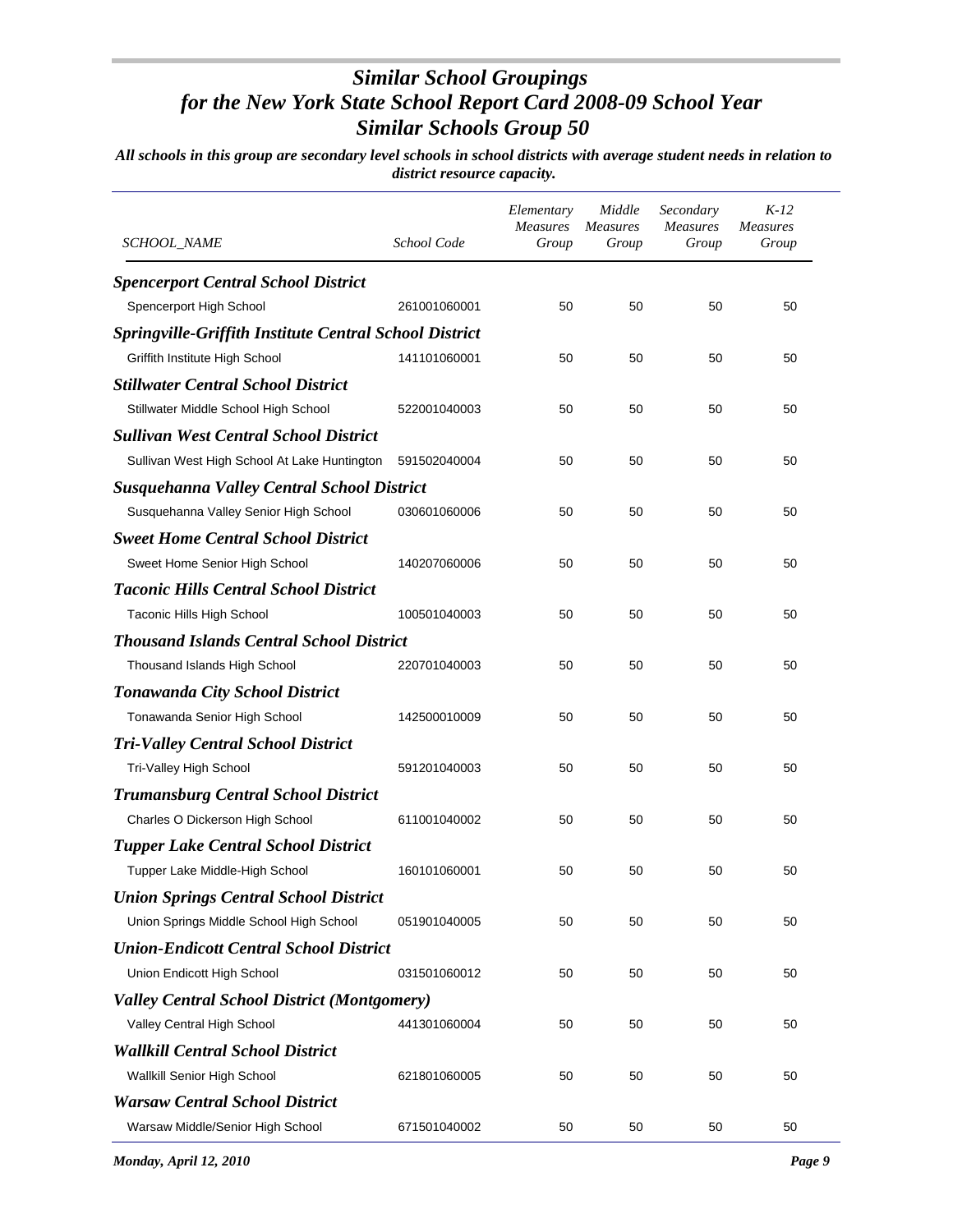| <i>SCHOOL_NAME</i>                                        | School Code  | Elementary<br><b>Measures</b><br>Group | Middle<br><b>Measures</b><br>Group | Secondary<br><b>Measures</b><br>Group | $K-12$<br>Measures<br>Group |
|-----------------------------------------------------------|--------------|----------------------------------------|------------------------------------|---------------------------------------|-----------------------------|
| <b>Waterford-Halfmoon Union Free School District</b>      |              |                                        |                                    |                                       |                             |
| Waterford Junior-Senior High School                       | 522101030004 | 50                                     | 50                                 | 50                                    | 50                          |
| Watkins Glen Central School District                      |              |                                        |                                    |                                       |                             |
| Watkins Glen Central High School                          | 550301060004 | 50                                     | 50                                 | 50                                    | 50                          |
| <b>Wayne Central School District</b>                      |              |                                        |                                    |                                       |                             |
| Wayne Senior High School                                  | 650801060003 | 50                                     | 50                                 | 50                                    | 50                          |
| <b>Webster Central School District</b>                    |              |                                        |                                    |                                       |                             |
| Webster-Schroeder High School                             | 261901060009 | 50                                     | 50                                 | 50                                    | 50                          |
| <b>Weedsport Central School District</b>                  |              |                                        |                                    |                                       |                             |
| Weedsport Junior-Senior High School                       | 050301040002 | 50                                     | 50                                 | 50                                    | 50                          |
| <b>West Babylon Union Free School District</b>            |              |                                        |                                    |                                       |                             |
| West Babylon Senior High School                           | 580102030008 | 50                                     | 50                                 | 50                                    | 50                          |
| <b>West Canada Valley Central School District</b>         |              |                                        |                                    |                                       |                             |
| West Canada Valley Junior-Senior High School 210302040003 |              | 50                                     | 50                                 | 50                                    | 50                          |
| <b>West Hempstead Union Free School District</b>          |              |                                        |                                    |                                       |                             |
| West Hempstead High School                                | 280227030005 | 50                                     | 50                                 | 50                                    | 50                          |
| <b>West Irondequoit Central School District</b>           |              |                                        |                                    |                                       |                             |
| Irondequoit High School                                   | 260803060005 | 50                                     | 50                                 | 50                                    | 50                          |
| <b>West Seneca Central School District</b>                |              |                                        |                                    |                                       |                             |
| West Seneca East Senior High School                       | 142801060016 | 50                                     | 50                                 | 50                                    | 50                          |
| West Seneca West Senior High School                       | 142801060010 | 50                                     | 50                                 | 50                                    | 50                          |
| <b>Wheatland-Chili Central School District</b>            |              |                                        |                                    |                                       |                             |
| Wheatland Chili High School                               | 262001040003 | 50                                     | 50                                 | 50                                    | 50                          |
| <b>William Floyd Union Free School District</b>           |              |                                        |                                    |                                       |                             |
| William Floyd High School                                 | 580232030002 | 50                                     | 50                                 | 50                                    | 50                          |
| Wilson Central School District                            |              |                                        |                                    |                                       |                             |
| Wilson High School                                        | 401501060003 | 50                                     | 50                                 | 50                                    | 50                          |
| <b>Windsor Central School District</b>                    |              |                                        |                                    |                                       |                             |
| Windsor Central High School                               | 031701060007 | 50                                     | 50                                 | 50                                    | 50                          |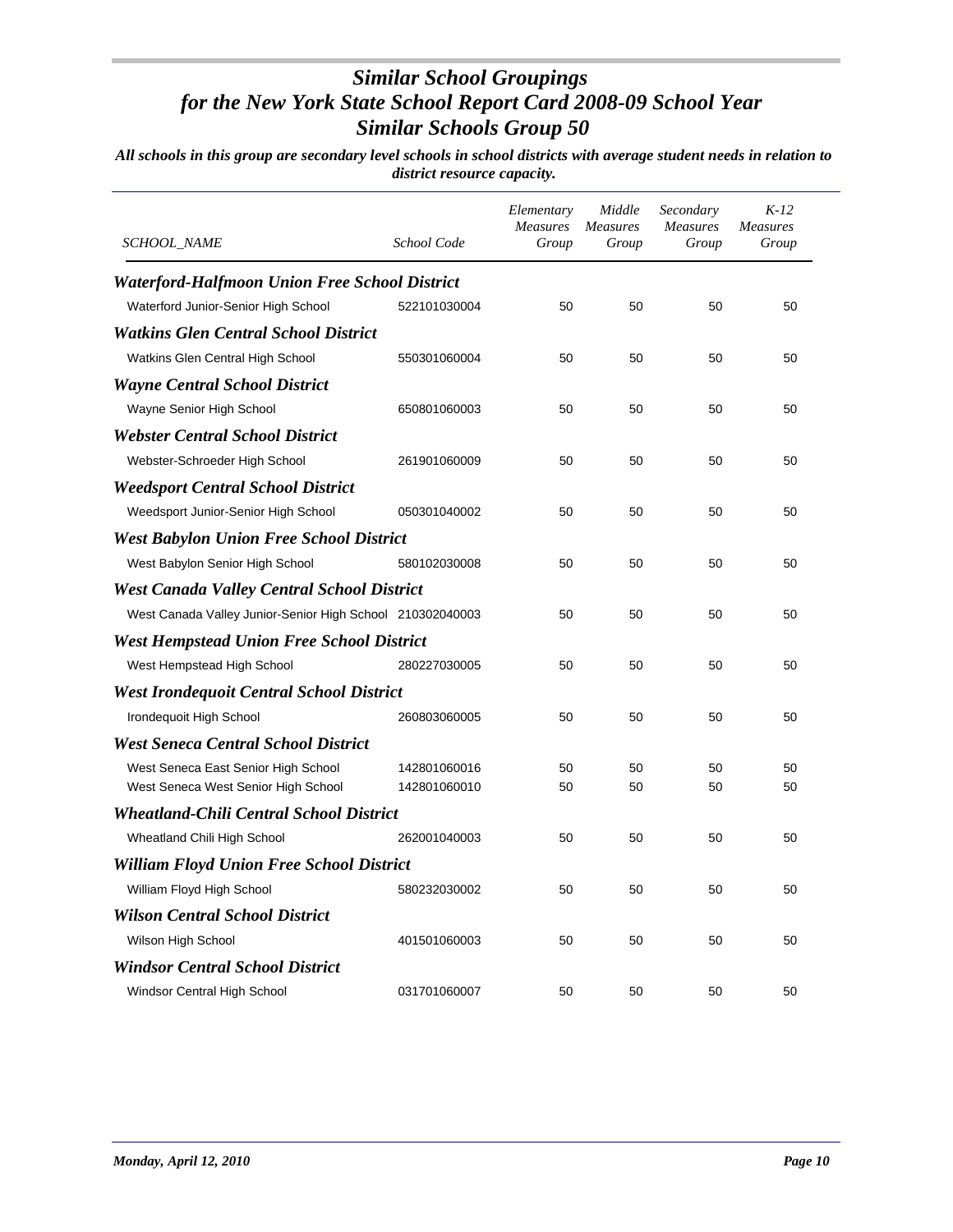| SCHOOL_NAME                                                  | School Code  | Elementary<br><b>Measures</b><br>Group | Middle<br><i>Measures</i><br>Group | Secondary<br><b>Measures</b><br>Group | $K-12$<br><b>Measures</b><br>Group |
|--------------------------------------------------------------|--------------|----------------------------------------|------------------------------------|---------------------------------------|------------------------------------|
| <b>Bainbridge-Guilford Central School District</b>           |              |                                        |                                    |                                       |                                    |
| Bainbridge-Guilford High School                              | 080201040001 | 51                                     | 51                                 | 51                                    | 51                                 |
| <b>Bay Shore Union Free School District</b>                  |              |                                        |                                    |                                       |                                    |
| Bay Shore Senior High School                                 | 580501030006 | 51                                     | 51                                 | 51                                    | 51                                 |
| <b>Cairo-Durham Central School District</b>                  |              |                                        |                                    |                                       |                                    |
| Cairo-Durham High School                                     | 190301040003 | 51                                     | 51                                 | 51                                    | 51                                 |
| <b>Canastota Central School District</b>                     |              |                                        |                                    |                                       |                                    |
| Canastota High School                                        | 250901060004 | 51                                     | 51                                 | 51                                    | 51                                 |
| <b>Canton Central School District</b>                        |              |                                        |                                    |                                       |                                    |
| H C Williams Senior High School                              | 510201060003 | 51                                     | 51                                 | 51                                    | 51                                 |
| <b>Catskill Central School District</b>                      |              |                                        |                                    |                                       |                                    |
| Catskill Senior High School                                  | 190401060003 | 51                                     | 51                                 | 51                                    | 51                                 |
| <b>Cattaraugus-Little Valley Central School District</b>     |              |                                        |                                    |                                       |                                    |
| Cattaraugus-Little Valley High School                        | 042302040003 | 51                                     | 51                                 | 51                                    | 51                                 |
| <b>Cheektowaga Central School District</b>                   |              |                                        |                                    |                                       |                                    |
| Cheektowaga High School                                      | 140701060006 | 51                                     | 51                                 | 51                                    | 51                                 |
| <b>Cherry Valley-Springfield Central School District</b>     |              |                                        |                                    |                                       |                                    |
| Cherry Valley-Springfield Junior-Senior High Sc 472202040001 |              | 51                                     | 51                                 | 51                                    | 51                                 |
| <b>Cleveland Hill Union Free School District</b>             |              |                                        |                                    |                                       |                                    |
| Cleveland Hill High School                                   | 140703020003 | 51                                     | 51                                 | 51                                    | 51                                 |
| Cobleskill-Richmondville Central School District             |              |                                        |                                    |                                       |                                    |
| Cobleskill-Richmondville High School                         | 541102060002 | 51                                     | 51                                 | 51                                    | 51                                 |
| <b>Corning City School District</b>                          |              |                                        |                                    |                                       |                                    |
| Corning Painted Post High School Learning Ce 571000010019    |              | 51                                     | 51                                 | 51                                    | 51                                 |
| Corning-Painted Post East High School                        | 571000010017 | 51                                     | 51                                 | 51                                    | 51                                 |
| Corning-Painted Post West High School                        | 571000010018 | 51                                     | 51                                 | 51                                    | 51                                 |
| Dalton-Nunda Central School District (Keshequa)              |              |                                        |                                    |                                       |                                    |
| Keshequa Senior High School                                  | 241101040003 | 51                                     | 51                                 | 51                                    | 51                                 |
| <b>East Irondequoit Central School District</b>              |              |                                        |                                    |                                       |                                    |
| Eastridge Senior High School                                 | 260801060006 | 51                                     | 51                                 | 51                                    | 51                                 |
| <b>East Rochester Union Free School District</b>             |              |                                        |                                    |                                       |                                    |
| East Rochester Junior-Senior High School                     | 261313030002 | 51                                     | 51                                 | 51                                    | 51                                 |
| <b>Elba Central School District</b>                          |              |                                        |                                    |                                       |                                    |
| Elba Junior-Senior High School                               | 180901040002 | 51                                     | 51                                 | 51                                    | 51                                 |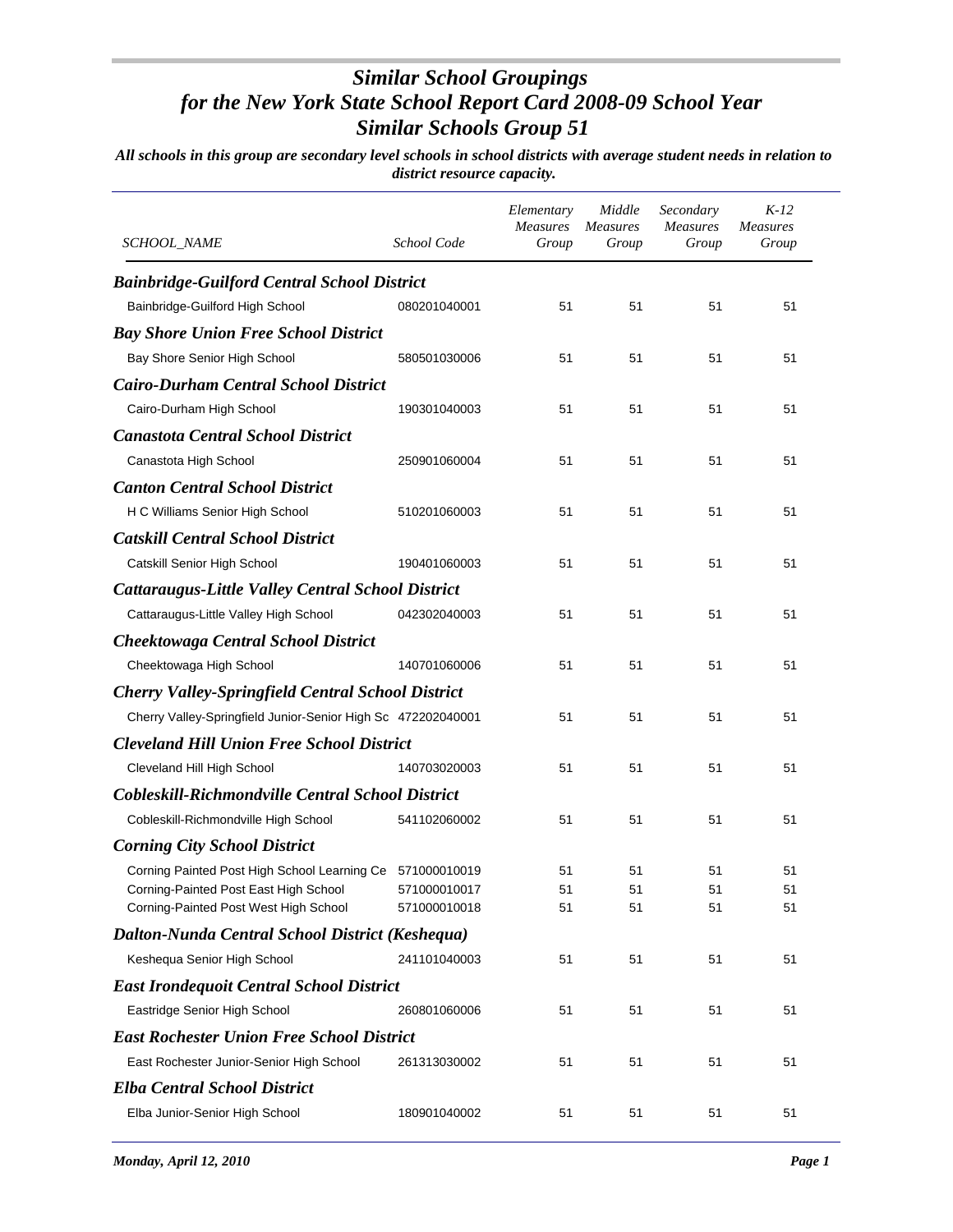| <i>SCHOOL_NAME</i>                                                                  | School Code                  | Elementary<br>Measures<br>Group | Middle<br><b>Measures</b><br>Group | Secondary<br><b>Measures</b><br>Group | $K-12$<br><b>Measures</b><br>Group |
|-------------------------------------------------------------------------------------|------------------------------|---------------------------------|------------------------------------|---------------------------------------|------------------------------------|
|                                                                                     |                              |                                 |                                    |                                       |                                    |
| <b>Elmsford Union Free School District</b><br>Alexander Hamilton High School        | 660409020003                 | 51                              | 51                                 | 51                                    | 51                                 |
| <b>Evans-Brant Central School District (Lake Shore)</b>                             |                              |                                 |                                    |                                       |                                    |
| Lake Shore Senior High School                                                       | 141401060003                 | 51                              | 51                                 | 51                                    | 51                                 |
| <b>Fonda-Fultonville Central School District</b>                                    |                              |                                 |                                    |                                       |                                    |
| Fonda-Fultonville Senior High School                                                | 270601040002                 | 51                              | 51                                 | 51                                    | 51                                 |
|                                                                                     |                              |                                 |                                    |                                       |                                    |
| <b>Frankfort-Schuyler Central School District</b>                                   | 210402060001                 | 51                              | 51                                 | 51                                    | 51                                 |
| Frankfort Schuyler Central High School                                              |                              |                                 |                                    |                                       |                                    |
| Gorham-Middlesex Central School District (Marcus Whitman)                           |                              |                                 |                                    |                                       |                                    |
| Marcus Whitman High School                                                          | 430901060001                 | 51                              | 51                                 | 51                                    | 51                                 |
| <b>Greece Central School District</b>                                               |                              |                                 |                                    |                                       |                                    |
| Arcadia High School<br>Olympia High School                                          | 260501060010<br>260501060008 | 51<br>51                        | 51<br>51                           | 51<br>51                              | 51<br>51                           |
| <b>Greenburgh Central School District</b>                                           |                              |                                 |                                    |                                       |                                    |
| Woodlands Senior High School                                                        | 660407060004                 | 51                              | 51                                 | 51                                    | 51                                 |
| <b>Greenport Union Free School District</b>                                         |                              |                                 |                                    |                                       |                                    |
| Greenport High School                                                               | 581010020001                 | 51                              | 51                                 | 51                                    | 51                                 |
| <b>Hammondsport Central School District</b>                                         |                              |                                 |                                    |                                       |                                    |
| Hammondsport Junior-Senior High School                                              | 572901040004                 | 51                              | 51                                 | 51                                    | 51                                 |
|                                                                                     |                              |                                 |                                    |                                       |                                    |
| <b>Harrisville Central School District</b><br>Harrisville Junior-Senior High School | 230301040002                 | 51                              | 51                                 | 51                                    | 51                                 |
|                                                                                     |                              |                                 |                                    |                                       |                                    |
| <b>Haverstraw-Stony Point Csd (North Rockland)</b>                                  |                              |                                 |                                    |                                       |                                    |
| North Rockland High School                                                          | 500201060009                 | 51                              | 51                                 | 51                                    | 51                                 |
| <b>Holley Central School District</b>                                               |                              |                                 |                                    |                                       |                                    |
| Holley Junior Senior High School                                                    | 450704040001                 | 51                              | 51                                 | 51                                    | 51                                 |
| <b>Hoosick Falls Central School District</b>                                        |                              |                                 |                                    |                                       |                                    |
| Hoosick Falls Junior/Senior High School                                             | 490501060003                 | 51                              | 51                                 | 51                                    | 51                                 |
| <b>Hunter-Tannersville Central School District</b>                                  |                              |                                 |                                    |                                       |                                    |
| Hunter-Tannersville Middle School High School 190901040001                          |                              | 51                              | 51                                 | 51                                    | 51                                 |
| <b>Huntington Union Free School District</b>                                        |                              |                                 |                                    |                                       |                                    |
| Huntington High School                                                              | 580403030013                 | 51                              | 51                                 | 51                                    | 51                                 |
| <b>Ithaca City School District</b>                                                  |                              |                                 |                                    |                                       |                                    |
| Ithaca Senior High School                                                           | 610600010017                 | 51                              | 51                                 | 51                                    | 51                                 |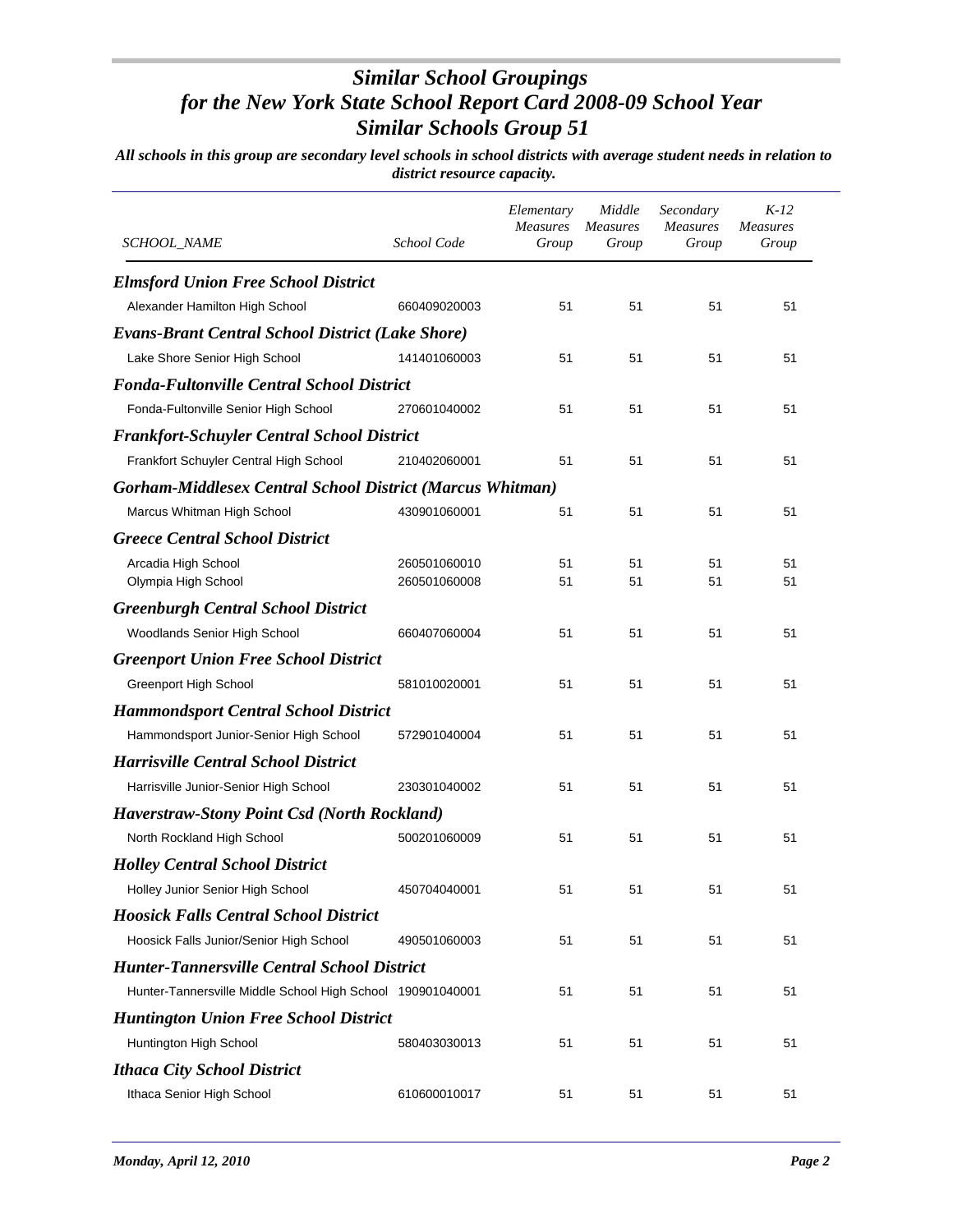| SCHOOL_NAME                                      | School Code  | Elementary<br><b>Measures</b><br>Group | Middle<br><b>Measures</b><br>Group | Secondary<br><b>Measures</b><br>Group | $K-12$<br><b>Measures</b><br>Group |
|--------------------------------------------------|--------------|----------------------------------------|------------------------------------|---------------------------------------|------------------------------------|
| Jordan-Elbridge Central School District          |              |                                        |                                    |                                       |                                    |
| Jordan-Elbridge High School                      | 420501060003 | 51                                     | 51                                 | 51                                    | 51                                 |
| <b>Kingston City School District</b>             |              |                                        |                                    |                                       |                                    |
| Kingston High School                             | 620600010022 | 51                                     | 51                                 | 51                                    | 51                                 |
| <b>Longwood Central School District</b>          |              |                                        |                                    |                                       |                                    |
| Longwood High School                             | 580212060005 | 51                                     | 51                                 | 51                                    | 51                                 |
| <b>Lyndonville Central School District</b>       |              |                                        |                                    |                                       |                                    |
| L A Webber Middle-High School                    | 451001040002 | 51                                     | 51                                 | 51                                    | 51                                 |
| <b>Mexico Central School District</b>            |              |                                        |                                    |                                       |                                    |
| Mexico High School                               | 460901060003 | 51                                     | 51                                 | 51                                    | 51                                 |
| <b>Middleburgh Central School District</b>       |              |                                        |                                    |                                       |                                    |
| Middleburgh High School                          | 541001040001 | 51                                     | 51                                 | 51                                    | 51                                 |
| <b>Naples Central School District</b>            |              |                                        |                                    |                                       |                                    |
| Naples High School                               | 431201040002 | 51                                     | 51                                 | 51                                    | 51                                 |
| <b>New Rochelle City School District</b>         |              |                                        |                                    |                                       |                                    |
| New Rochelle High School                         | 661100010016 | 51                                     | 51                                 | 51                                    | 51                                 |
| <b>New York Mills Union Free School District</b> |              |                                        |                                    |                                       |                                    |
| New York Mills Junior-Senior High School         | 411504020001 | 51                                     | 51                                 | 51                                    | 51                                 |
| <b>Northville Central School District</b>        |              |                                        |                                    |                                       |                                    |
| Northville High School                           | 170901040001 | 51                                     | 51                                 | 51                                    | 51                                 |
| <b>Nyack Union Free School District</b>          |              |                                        |                                    |                                       |                                    |
| Nyack Senior High School                         | 500304030006 | 51                                     | 51                                 | 51                                    | 51                                 |
| Oakfield-Alabama Central School District         |              |                                        |                                    |                                       |                                    |
| Oakfield-Alabama Middle School High School       | 181101040001 | 51                                     | 51                                 | 51                                    | 51                                 |
| <b>Ossining Union Free School District</b>       |              |                                        |                                    |                                       |                                    |
| Ossining High School                             | 661401030007 | 51                                     | 51                                 | 51                                    | 51                                 |
| <b>Oswego City School District</b>               |              |                                        |                                    |                                       |                                    |
| Oswego High School                               | 461300010008 | 51                                     | 51                                 | 51                                    | 51                                 |
| Owego-Apalachin Central School District          |              |                                        |                                    |                                       |                                    |
| Owego Free Academy                               | 600601060007 | 51                                     | 51                                 | 51                                    | 51                                 |
| <b>Phoenix Central School District</b>           |              |                                        |                                    |                                       |                                    |
| John C Birdlebough High School                   | 462001060006 | 51                                     | 51                                 | 51                                    | 51                                 |
| <b>Riverhead Central School District</b>         |              |                                        |                                    |                                       |                                    |
| Riverhead Senior High School                     | 580602040008 | 51                                     | 51                                 | 51                                    | 51                                 |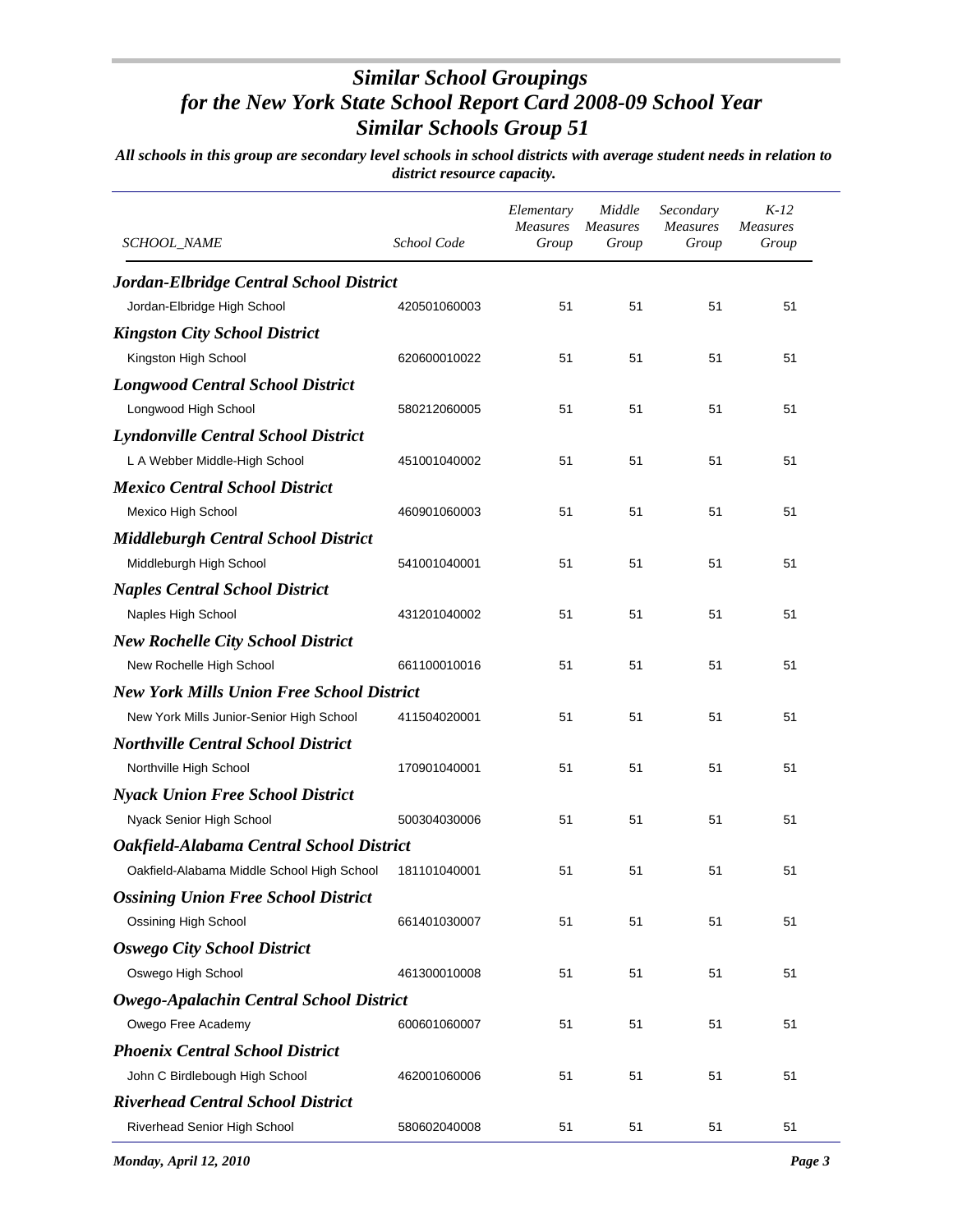| <i>SCHOOL_NAME</i>                                  | School Code  | Elementary<br><b>Measures</b><br>Group | Middle<br>Measures<br>Group | Secondary<br><b>Measures</b><br>Group | $K-12$<br>Measures<br>Group |
|-----------------------------------------------------|--------------|----------------------------------------|-----------------------------|---------------------------------------|-----------------------------|
| <b>Salem Central School District</b>                |              |                                        |                             |                                       |                             |
| Salem High School                                   | 641501040001 | 51                                     | 51                          | 51                                    | 51                          |
| <b>South Country Central School District</b>        |              |                                        |                             |                                       |                             |
| <b>Bellport Senior High School</b>                  | 580235060006 | 51                                     | 51                          | 51                                    | 51                          |
| <b>South Huntington Union Free School District</b>  |              |                                        |                             |                                       |                             |
| Walt Whitman High School                            | 580413030011 | 51                                     | 51                          | 51                                    | 51                          |
| <b>South Jefferson Central School District</b>      |              |                                        |                             |                                       |                             |
| South Jefferson High School                         | 220101040002 | 51                                     | 51                          | 51                                    | 51                          |
| <b>Southern Cayuga Central School District</b>      |              |                                        |                             |                                       |                             |
| Southern Cayuga High School                         | 050701040005 | 51                                     | 51                          | 51                                    | 51                          |
| <b>Union Free School District Of The Tarrytowns</b> |              |                                        |                             |                                       |                             |
| Sleepy Hollow High School                           | 660401030003 | 51                                     | 51                          | 51                                    | 51                          |
| <b>Warrensburg Central School District</b>          |              |                                        |                             |                                       |                             |
| Warrensburg Junior-Senior High School               | 631201040001 | 51                                     | 51                          | 51                                    | 51                          |
| <b>Waterville Central School District</b>           |              |                                        |                             |                                       |                             |
| Waterville Jr/Sr High School                        | 411902040003 | 51                                     | 51                          | 51                                    | 51                          |
| <b>West Seneca Central School District</b>          |              |                                        |                             |                                       |                             |
| Alternative Learning Center                         | 142801060004 | 51                                     | 51                          | 51                                    | 51                          |
| <b>Westmoreland Central School District</b>         |              |                                        |                             |                                       |                             |
| Westmoreland High School                            | 412801040003 | 51                                     | 51                          | 51                                    | 51                          |
| <b>White Plains City School District</b>            |              |                                        |                             |                                       |                             |
| New York Hospital Annex                             | 662200010014 | 51                                     | 51                          | 51                                    | 51                          |
| White Plains Senior High School                     | 662200010011 | 51                                     | 51                          | 51                                    | 51                          |
| <b>Williamson Central School District</b>           |              |                                        |                             |                                       |                             |
| Williamson Senior High School                       | 651402040002 | 51                                     | 51                          | 51                                    | 51                          |
| <b>York Central School District</b>                 |              |                                        |                             |                                       |                             |
| York Senior High School                             | 241701040004 | 51                                     | 51                          | 51                                    | 51                          |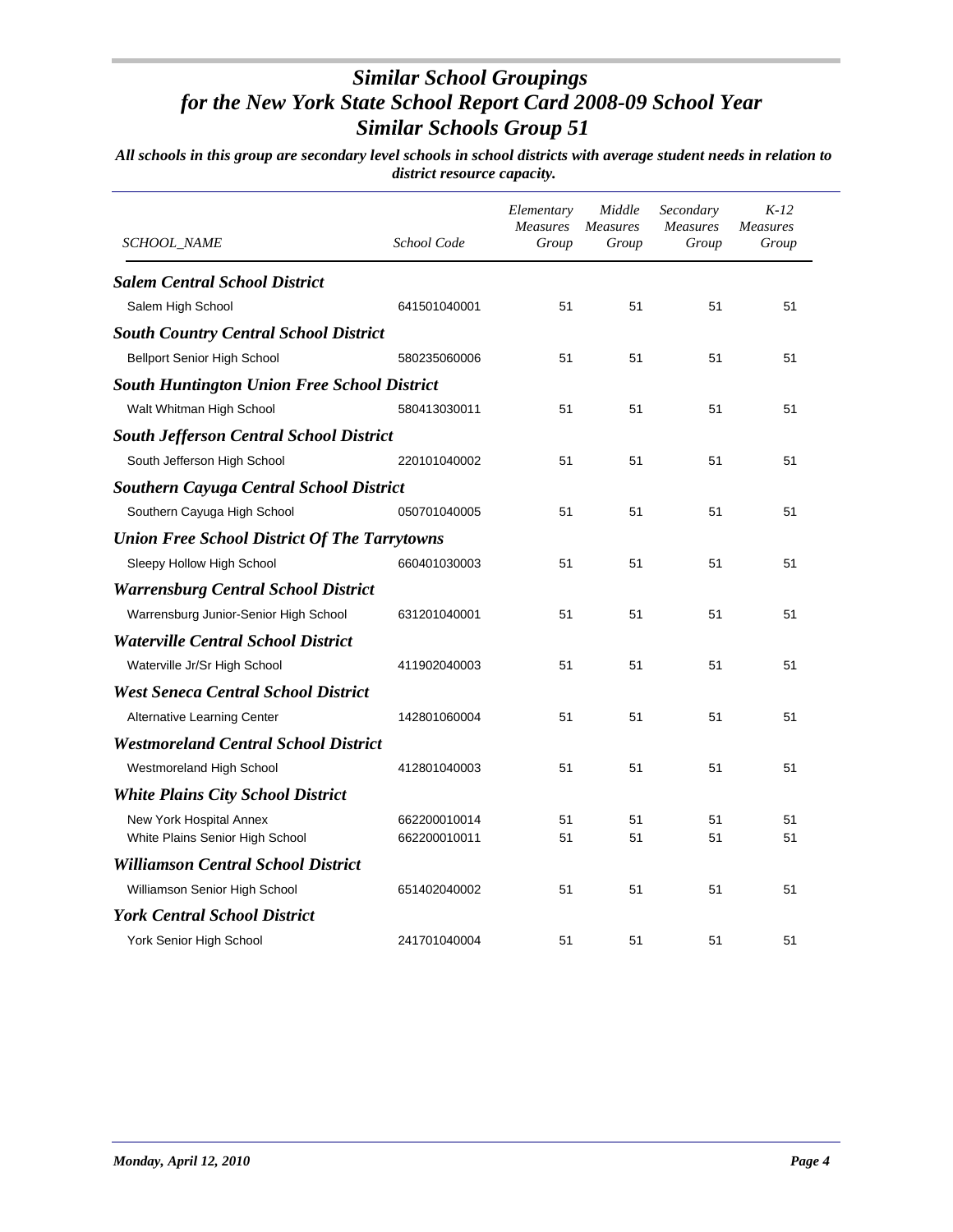| <i>SCHOOL_NAME</i>                                   | School Code  | Elementary<br>Measures<br>Group | Middle<br><i>Measures</i><br>Group | Secondary<br><b>Measures</b><br>Group | $K-12$<br><i>Measures</i><br>Group |
|------------------------------------------------------|--------------|---------------------------------|------------------------------------|---------------------------------------|------------------------------------|
| <b>Baldwin Union Free School District</b>            |              |                                 |                                    |                                       |                                    |
| Baldwin Senior High School                           | 280210030013 | 52                              | 52                                 | 52                                    | 52                                 |
| <b>Bellmore-Merrick Central High School District</b> |              |                                 |                                    |                                       |                                    |
| John F Kennedy High School                           | 280253070007 | 52                              | 52                                 | 52                                    | 52                                 |
| Sanford H Calhoun High School                        | 280253070005 | 52                              | 52                                 | 52                                    | 52                                 |
| Wellington C Mepham High School                      | 280253070006 | 52                              | 52                                 | 52                                    | 52                                 |
| <b>Blind Brook-Rye Union Free School District</b>    |              |                                 |                                    |                                       |                                    |
| <b>Blind Brook High School</b>                       | 661905020002 | 52                              | 52                                 | 52                                    | 52                                 |
| <b>Briarcliff Manor Union Free School District</b>   |              |                                 |                                    |                                       |                                    |
| <b>Briarcliff High School</b>                        | 661402020002 | 52                              | 52                                 | 52                                    | 52                                 |
| <b>Bronxville Union Free School District</b>         |              |                                 |                                    |                                       |                                    |
| <b>Bronxville High School</b>                        | 660303030002 | 52                              | 52                                 | 52                                    | 52                                 |
| <b>Byram Hills Central School District</b>           |              |                                 |                                    |                                       |                                    |
| Byram Hills High School                              | 661201060006 | 52                              | 52                                 | 52                                    | 52                                 |
| Chappaqua Central School District                    |              |                                 |                                    |                                       |                                    |
| Horace Greeley High School                           | 661004060004 | 52                              | 52                                 | 52                                    | 52                                 |
| <b>Cold Spring Harbor Central School District</b>    |              |                                 |                                    |                                       |                                    |
| Cold Spring Harbor High School                       | 580402060004 | 52                              | 52                                 | 52                                    | 52                                 |
| <b>Croton-Harmon Union Free School District</b>      |              |                                 |                                    |                                       |                                    |
| Croton-Harmon Senior High School                     | 660202030003 | 52                              | 52                                 | 52                                    | 52                                 |
| <b>East Williston Union Free School District</b>     |              |                                 |                                    |                                       |                                    |
| <b>Wheatley School</b>                               | 280402030003 | 52                              | 52                                 | 52                                    | 52                                 |
| <b>Eastchester Union Free School District</b>        |              |                                 |                                    |                                       |                                    |
| Eastchester Senior High School                       | 660301030006 | 52                              | 52                                 | 52                                    | 52                                 |
| <b>Edgemont Union Free School District</b>           |              |                                 |                                    |                                       |                                    |
| Edgemont Junior-Senior High School                   | 660406030003 | 52                              | 52                                 | 52                                    | 52                                 |
| <b>Garden City Union Free School District</b>        |              |                                 |                                    |                                       |                                    |
| Garden City High School                              | 280218030007 | 52                              | 52                                 | 52                                    | 52                                 |
|                                                      |              |                                 |                                    |                                       |                                    |
| <b>Great Neck Union Free School District</b>         |              |                                 |                                    |                                       |                                    |
| Village School                                       | 280407030016 | 52                              | 52                                 | 52                                    | 52                                 |
| <b>Hauppauge Union Free School District</b>          |              |                                 |                                    |                                       |                                    |
| Hauppauge High School                                | 580506030007 | 52                              | 52                                 | 52                                    | 52                                 |
| <b>Irvington Union Free School District</b>          |              |                                 |                                    |                                       |                                    |
| Irvington High School                                | 660402020001 | 52                              | 52                                 | 52                                    | 52                                 |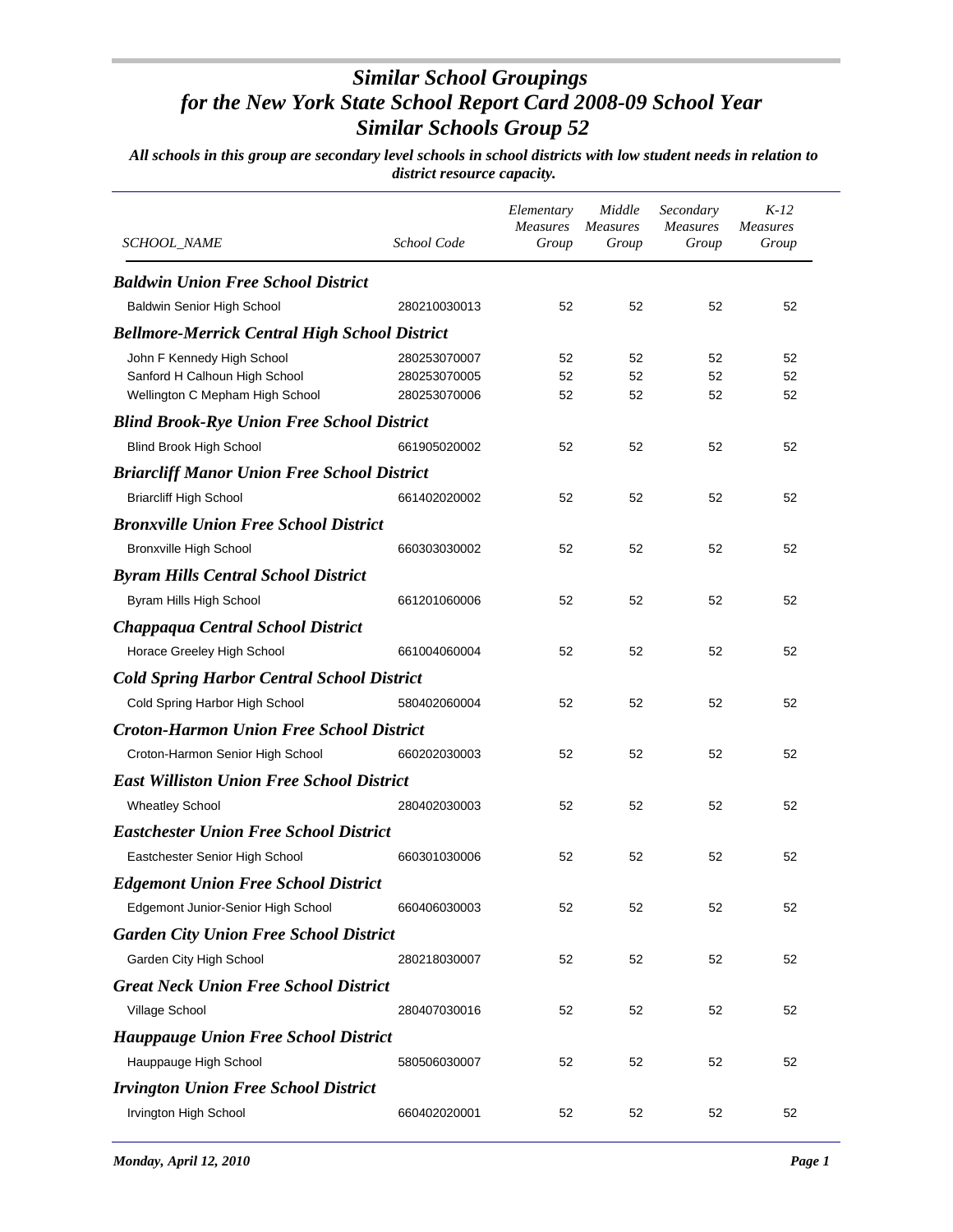| <i>SCHOOL NAME</i>                                    | School Code  | Elementary<br>Measures<br>Group | Middle<br>Measures<br>Group | Secondary<br>Measures<br>Group | $K-12$<br>Measures<br>Group |
|-------------------------------------------------------|--------------|---------------------------------|-----------------------------|--------------------------------|-----------------------------|
| Katonah-Lewisboro Union Free School District          |              |                                 |                             |                                |                             |
| John Jay High School                                  | 660101030004 | 52                              | 52                          | 52                             | 52                          |
| <b>Manhasset Union Free School District</b>           |              |                                 |                             |                                |                             |
| Manhasset Secondary School                            | 280406030002 | 52                              | 52                          | 52                             | 52                          |
| <b>Massapequa Union Free School District</b>          |              |                                 |                             |                                |                             |
| Massapequa High School                                | 280523030011 | 52                              | 52                          | 52                             | 52                          |
| Mhs Ames Campus                                       | 280523030014 | 52                              | 52                          | 52                             | 52                          |
| <b>North Salem Central School District</b>            |              |                                 |                             |                                |                             |
| North Salem Middle School/High School                 | 661301040003 | 52                              | 52                          | 52                             | 52                          |
| <b>Oceanside Union Free School District</b>           |              |                                 |                             |                                |                             |
| Castleton Academy High School Of Oceanside            | 280211030011 | 52                              | 52                          | 52                             | 52                          |
| <b>Pittsford Central School District</b>              |              |                                 |                             |                                |                             |
| Pittsford-Mendon High School                          | 261401060010 | 52                              | 52                          | 52                             | 52                          |
| <b>Plainview-Old Bethpage Central School District</b> |              |                                 |                             |                                |                             |
| Plainview-Old Bethpage/Jfk High School                | 280504060010 | 52                              | 52                          | 52                             | 52                          |
| <b>Scarsdale Union Free School District</b>           |              |                                 |                             |                                |                             |
| Scarsdale Senior High School                          | 662001030010 | 52                              | 52                          | 52                             | 52                          |
| <b>Seaford Union Free School District</b>             |              |                                 |                             |                                |                             |
| Seaford Senior High School                            | 280206030006 | 52                              | 52                          | 52                             | 52                          |
| <b>Smithtown Central School District</b>              |              |                                 |                             |                                |                             |
| Smithtown High School-West                            | 580801060022 | 52                              | 52                          | 52                             | 52                          |
| <b>Syosset Central School District</b>                |              |                                 |                             |                                |                             |
| Syosset Senior High School                            | 280502060014 | 52                              | 52                          | 52                             | 52                          |
| <b>Wantagh Union Free School District</b>             |              |                                 |                             |                                |                             |
| Wantagh Senior High School                            | 280223030005 | 52                              | 52                          | 52                             | 52                          |
| <b>West Islip Union Free School District</b>          |              |                                 |                             |                                |                             |
| West Islip Senior High School                         | 580509030012 | 52                              | 52                          | 52                             | 52                          |
|                                                       |              |                                 |                             |                                |                             |
| <b>Yorktown Central School District</b>               |              |                                 |                             |                                |                             |
| Yorktown High School                                  | 662402060001 | 52                              | 52                          | 52                             | 52                          |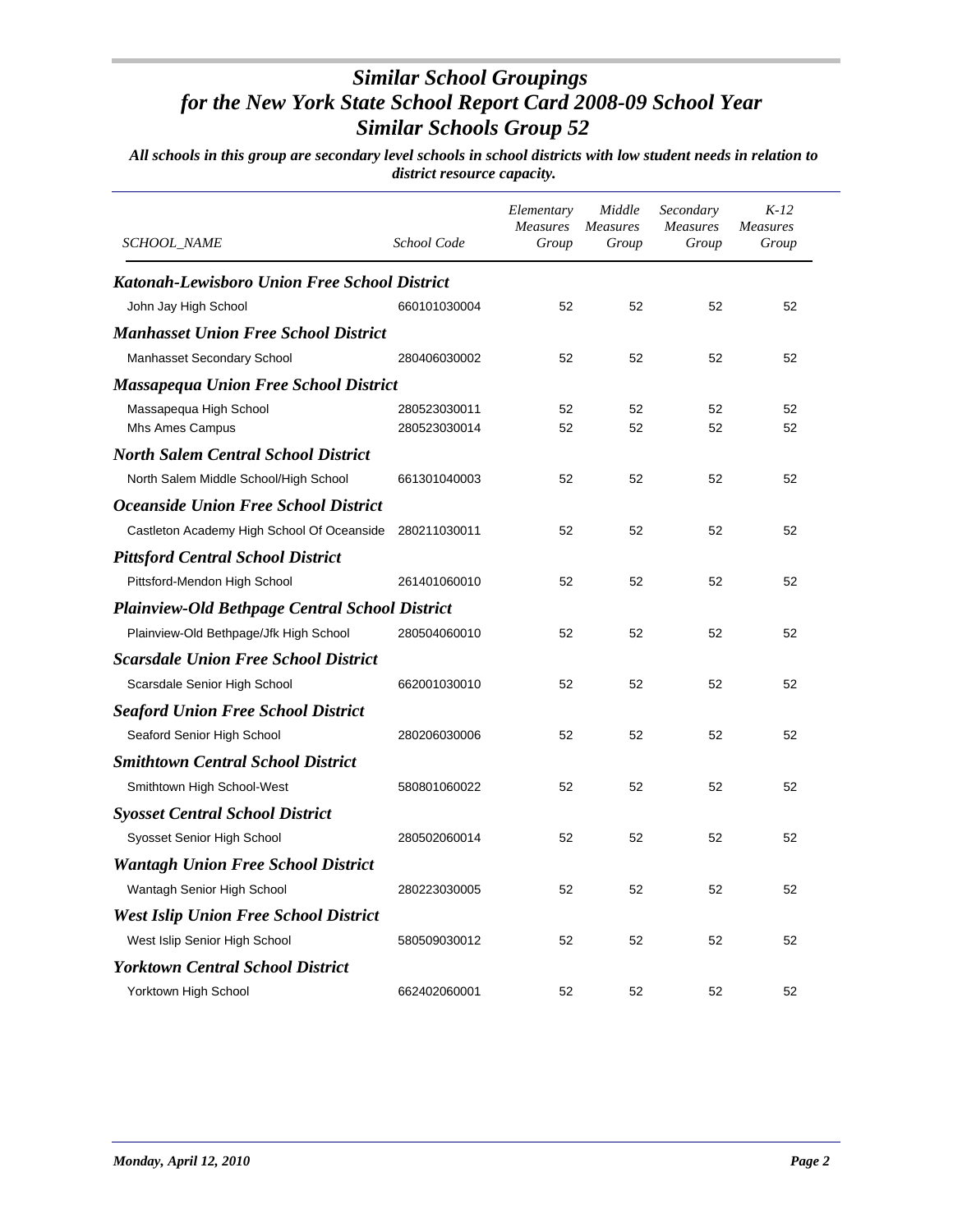| <b>SCHOOL_NAME</b>                                        | School Code  | Elementary<br><b>Measures</b><br>Group | Middle<br><i>Measures</i><br>Group | Secondary<br><b>Measures</b><br>Group | $K-12$<br><b>Measures</b><br>Group |
|-----------------------------------------------------------|--------------|----------------------------------------|------------------------------------|---------------------------------------|------------------------------------|
| <b>Ardsley Union Free School District</b>                 |              |                                        |                                    |                                       |                                    |
| Ardsley High School                                       | 660405030001 | 53                                     | 53                                 | 53                                    | 53                                 |
| <b>Babylon Union Free School District</b>                 |              |                                        |                                    |                                       |                                    |
| Babylon Junior-Senior High School                         | 580101030002 | 53                                     | 53                                 | 53                                    | 53                                 |
| <b>Bayport-Blue Point Union Free School District</b>      |              |                                        |                                    |                                       |                                    |
| Bayport-Blue Point High School                            | 580505020004 | 53                                     | 53                                 | 53                                    | 53                                 |
| <b>Bethlehem Central School District</b>                  |              |                                        |                                    |                                       |                                    |
| Bethlehem Central Senior High School                      | 010306060008 | 53                                     | 53                                 | 53                                    | 53                                 |
| <b>Bethpage Union Free School District</b>                |              |                                        |                                    |                                       |                                    |
| Bethpage Senior High School                               | 280521030006 | 53                                     | 53                                 | 53                                    | 53                                 |
| <b>Brewster Central School District</b>                   |              |                                        |                                    |                                       |                                    |
| <b>Brewster High School</b>                               | 480601060003 | 53                                     | 53                                 | 53                                    | 53                                 |
| <b>Burnt Hills-Ballston Lake Central School District</b>  |              |                                        |                                    |                                       |                                    |
| Burnt Hills-Ballston Lake Senior High School              | 520101060006 | 53                                     | 53                                 | 53                                    | 53                                 |
| <b>Carle Place Union Free School District</b>             |              |                                        |                                    |                                       |                                    |
| Carle Place Middle Senior High School                     | 280411030003 | 53                                     | 53                                 | 53                                    | 53                                 |
| <b>Clarence Central School District</b>                   |              |                                        |                                    |                                       |                                    |
| <b>Clarence Senior High School</b>                        | 140801060006 | 53                                     | 53                                 | 53                                    | 53                                 |
| <b>Clarkstown Central School District</b>                 |              |                                        |                                    |                                       |                                    |
| Clarkstown South Senior High School                       | 500101060019 | 53                                     | 53                                 | 53                                    | 53                                 |
| <b>Commack Union Free School District</b>                 |              |                                        |                                    |                                       |                                    |
| Commack High School                                       | 580410030017 | 53                                     | 53                                 | 53                                    | 53                                 |
| <b>Dobbs Ferry Union Free School District</b>             |              |                                        |                                    |                                       |                                    |
| Dobbs Ferry High School                                   | 660403030002 | 53                                     | 53                                 | 53                                    | 53                                 |
| <b>East Aurora Union Free School District</b>             |              |                                        |                                    |                                       |                                    |
| East Aurora High School                                   | 140301030005 | 53                                     | 53                                 | 53                                    | 53                                 |
| <b>East Meadow Union Free School District</b>             |              |                                        |                                    |                                       |                                    |
| East Meadow High School                                   | 280203030011 | 53                                     | 53                                 | 53                                    | 53                                 |
| <b>Eastport-South Manor Csd</b>                           |              |                                        |                                    |                                       |                                    |
| Eastport-South Manor Junior Senior High Scho 580912060001 |              | 53                                     | 53                                 | 53                                    | 53                                 |
| <b>Fayetteville-Manlius Central School District</b>       |              |                                        |                                    |                                       |                                    |
| Fayetteville-Manlius Senior High School                   | 421001060002 | 53                                     | 53                                 | 53                                    | 53                                 |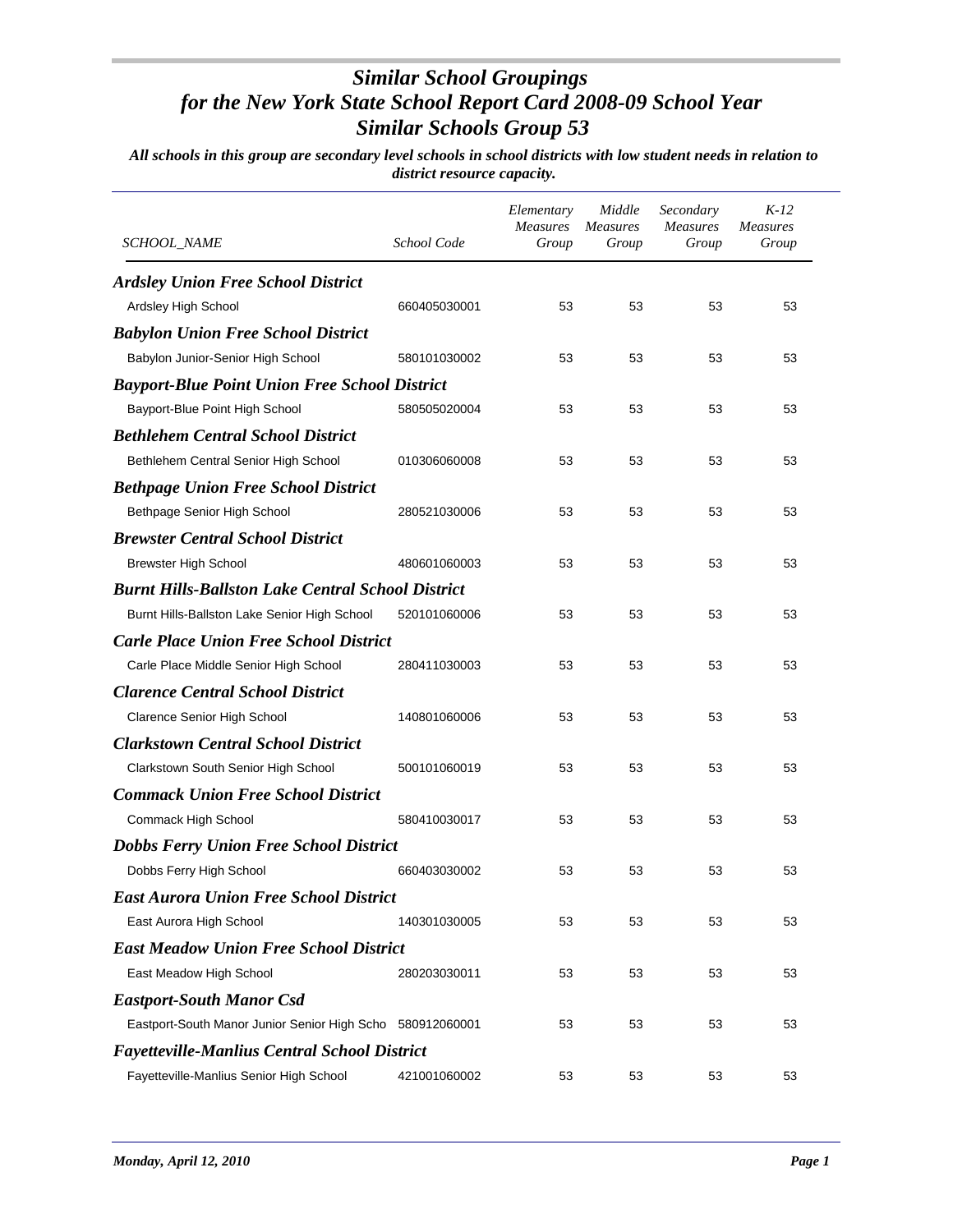| <b>SCHOOL_NAME</b>                                           | School Code                  | Elementary<br><b>Measures</b><br>Group | Middle<br><b>Measures</b><br>Group | Secondary<br><b>Measures</b><br>Group | $K-12$<br><b>Measures</b><br>Group |
|--------------------------------------------------------------|------------------------------|----------------------------------------|------------------------------------|---------------------------------------|------------------------------------|
| <b>Great Neck Union Free School District</b>                 |                              |                                        |                                    |                                       |                                    |
| Great Neck North High School<br>Great Neck South High School | 280407030015<br>280407030014 | 53<br>53                               | 53<br>53                           | 53<br>53                              | 53<br>53                           |
| <b>Guilderland Central School District</b>                   |                              |                                        |                                    |                                       |                                    |
| <b>Guilderland High School</b>                               | 010802060005                 | 53                                     | 53                                 | 53                                    | 53                                 |
| <b>Haldane Central School District</b>                       |                              |                                        |                                    |                                       |                                    |
| Haldane High School                                          | 480401040002                 | 53                                     | 53                                 | 53                                    | 53                                 |
| <b>Half Hollow Hills Central School District</b>             |                              |                                        |                                    |                                       |                                    |
| Half Hollow Hills High School West                           | 580405060016                 | 53                                     | 53                                 | 53                                    | 53                                 |
| <b>Harborfields Central School District</b>                  |                              |                                        |                                    |                                       |                                    |
| Harborfields High School                                     | 580406060007                 | 53                                     | 53                                 | 53                                    | 53                                 |
| <b>Harrison Central School District</b>                      |                              |                                        |                                    |                                       |                                    |
| Harrison High School                                         | 660501060004                 | 53                                     | 53                                 | 53                                    | 53                                 |
| <b>Hastings-On-Hudson Union Free School District</b>         |                              |                                        |                                    |                                       |                                    |
| Hastings High School                                         | 660404030003                 | 53                                     | 53                                 | 53                                    | 53                                 |
| <b>Herricks Union Free School District</b>                   |                              |                                        |                                    |                                       |                                    |
| <b>Herricks High School</b>                                  | 280409030008                 | 53                                     | 53                                 | 53                                    | 53                                 |
| <b>Hewlett-Woodmere Union Free School District</b>           |                              |                                        |                                    |                                       |                                    |
| George W Hewlett High School                                 | 280214030007                 | 53                                     | 53                                 | 53                                    | 53                                 |
| <b>Jericho Union Free School District</b>                    |                              |                                        |                                    |                                       |                                    |
| Jericho Senior High School                                   | 280515030005                 | 53                                     | 53                                 | 53                                    | 53                                 |
| <b>Kings Park Central School District</b>                    |                              |                                        |                                    |                                       |                                    |
| Kings Park High School                                       | 580805060004                 | 53                                     | 53                                 | 53                                    | 53                                 |
| <b>Lynbrook Union Free School District</b>                   |                              |                                        |                                    |                                       |                                    |
| Lynbrook Senior High School                                  | 280220030007                 | 53                                     | 53                                 | 53                                    | 53                                 |
| <b>Mahopac Central School District</b>                       |                              |                                        |                                    |                                       |                                    |
| Mahopac High School                                          | 480101060001                 | 53                                     | 53                                 | 53                                    | 53                                 |
| <b>Mattituck-Cutchogue Union Free School District</b>        |                              |                                        |                                    |                                       |                                    |
| Mattituck Junior-Senior High School                          | 581012020001                 | 53                                     | 53                                 | 53                                    | 53                                 |
| <b>Miller Place Union Free School District</b>               |                              |                                        |                                    |                                       |                                    |
| Miller Place High School                                     | 580208020003                 | 53                                     | 53                                 | 53                                    | 53                                 |
| <b>Mount Pleasant Central School District</b>                |                              |                                        |                                    |                                       |                                    |
| Westlake High School                                         | 660801060006                 | 53                                     | 53                                 | 53                                    | 53                                 |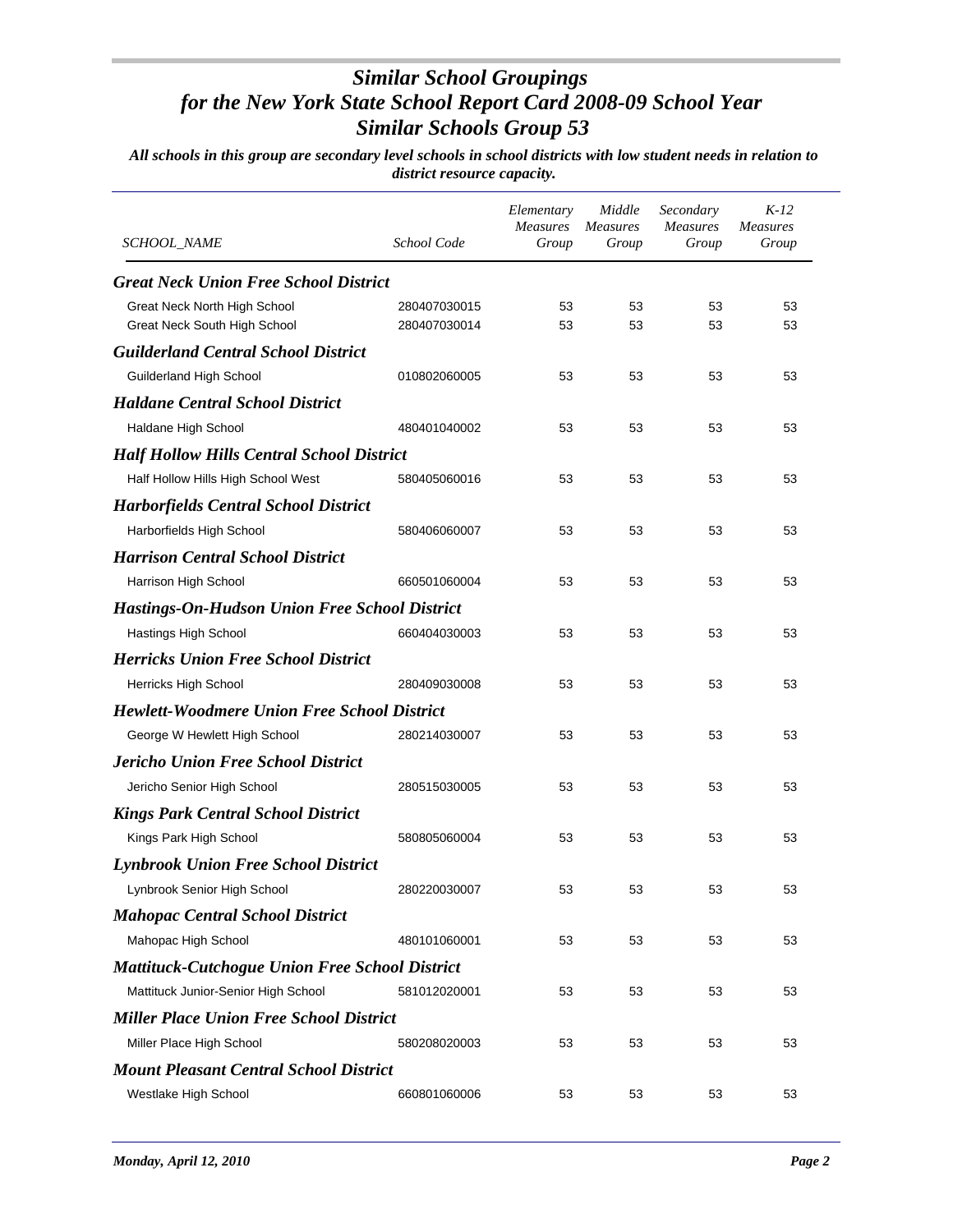| SCHOOL_NAME                                                | School Code  | Elementary<br><b>Measures</b><br>Group | Middle<br><b>Measures</b><br>Group | Secondary<br><b>Measures</b><br>Group | $K-12$<br><b>Measures</b><br>Group |
|------------------------------------------------------------|--------------|----------------------------------------|------------------------------------|---------------------------------------|------------------------------------|
| <b>Mount Sinai Union Free School District</b>              |              |                                        |                                    |                                       |                                    |
| Mount Sinai High School                                    | 580207020003 | 53                                     | 53                                 | 53                                    | 53                                 |
| <b>Nanuet Union Free School District</b>                   |              |                                        |                                    |                                       |                                    |
| Nanuet Senior High School                                  | 500108030004 | 53                                     | 53                                 | 53                                    | 53                                 |
| <b>New Hartford Central School District</b>                |              |                                        |                                    |                                       |                                    |
| New Hartford Senior High School                            | 411501060001 | 53                                     | 53                                 | 53                                    | 53                                 |
| Niskayuna Central School District                          |              |                                        |                                    |                                       |                                    |
| Niskayuna High School                                      | 530301060007 | 53                                     | 53                                 | 53                                    | 53                                 |
| <b>North Colonie Csd</b>                                   |              |                                        |                                    |                                       |                                    |
| Shaker High School                                         | 010623060010 | 53                                     | 53                                 | 53                                    | 53                                 |
| <b>North Shore Central School District</b>                 |              |                                        |                                    |                                       |                                    |
| North Shore Senior High School                             | 280501060004 | 53                                     | 53                                 | 53                                    | 53                                 |
| <b>Northport-East Northport Union Free School District</b> |              |                                        |                                    |                                       |                                    |
| Northport Senior High School                               | 580404030009 | 53                                     | 53                                 | 53                                    | 53                                 |
| <b>Orchard Park Central School District</b>                |              |                                        |                                    |                                       |                                    |
| Orchard Park High School                                   | 142301060006 | 53                                     | 53                                 | 53                                    | 53                                 |
| <b>Pawling Central School District</b>                     |              |                                        |                                    |                                       |                                    |
| Pawling High School                                        | 131201040002 | 53                                     | 53                                 | 53                                    | 53                                 |
| <b>Pearl River Union Free School District</b>              |              |                                        |                                    |                                       |                                    |
| Pearl River High School                                    | 500308030008 | 53                                     | 53                                 | 53                                    | 53                                 |
| <b>Pelham Union Free School District</b>                   |              |                                        |                                    |                                       |                                    |
| Pelham Memorial High School                                | 661601030005 | 53                                     | 53                                 | 53                                    | 53                                 |
| <b>Pittsford Central School District</b>                   |              |                                        |                                    |                                       |                                    |
| Pittsford Sutherland High School                           | 261401060006 | 53                                     | 53                                 | 53                                    | 53                                 |
| <b>Plainedge Union Free School District</b>                |              |                                        |                                    |                                       |                                    |
| Plainedge Senior High School                               | 280518030009 | 53                                     | 53                                 | 53                                    | 53                                 |
| <b>Pleasantville Union Free School District</b>            |              |                                        |                                    |                                       |                                    |
| Pleasantville High School                                  | 660809030003 | 53                                     | 53                                 | 53                                    | 53                                 |
| <b>Port Jefferson Union Free School District</b>           |              |                                        |                                    |                                       |                                    |
| Earl L Vandermeulen High School                            | 580206020003 | 53                                     | 53                                 | 53                                    | 53                                 |
| <b>Putnam Valley Central School District</b>               |              |                                        |                                    |                                       |                                    |
| Putnam Valley High School                                  | 480503040001 | 53                                     | 53                                 | 53                                    | 53                                 |
| <b>Rhinebeck Central School District</b>                   |              |                                        |                                    |                                       |                                    |
| Rhinebeck Senior High School                               | 131801040001 | 53                                     | 53                                 | 53                                    | 53                                 |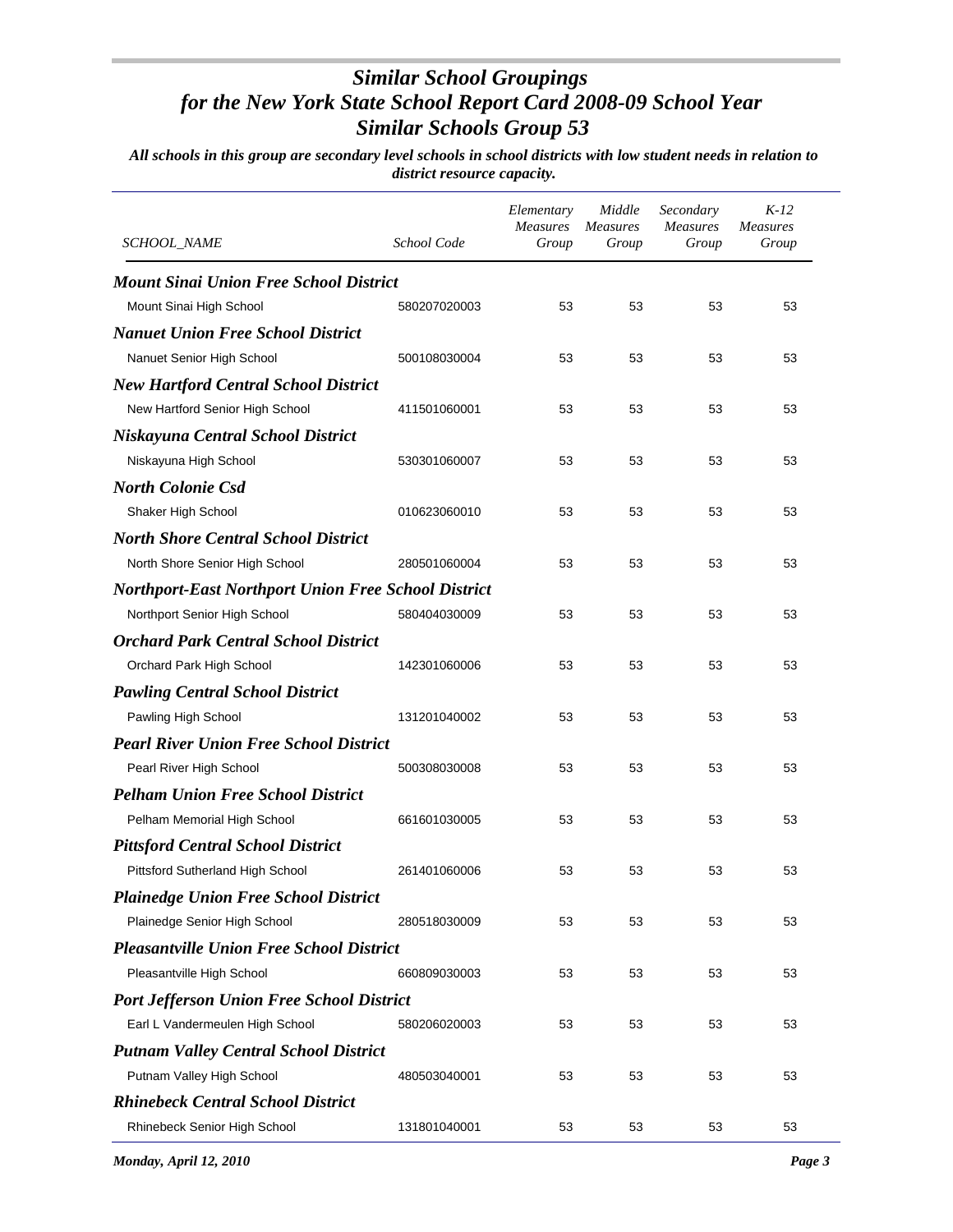| <i>SCHOOL_NAME</i>                                   | School Code  | Elementary<br>Measures<br>Group | Middle<br><b>Measures</b><br>Group | Secondary<br><b>Measures</b><br>Group | $K-12$<br>Measures<br>Group |
|------------------------------------------------------|--------------|---------------------------------|------------------------------------|---------------------------------------|-----------------------------|
| <b>Roslyn Union Free School District</b>             |              |                                 |                                    |                                       |                             |
| Roslyn High School                                   | 280403030008 | 53                              | 53                                 | 53                                    | 53                          |
| <b>Rye City School District</b>                      |              |                                 |                                    |                                       |                             |
| Rye High School                                      | 661800010004 | 53                              | 53                                 | 53                                    | 53                          |
| <b>Rye Neck Union Free School District</b>           |              |                                 |                                    |                                       |                             |
| Rye Neck Senior High School                          | 661901030002 | 53                              | 53                                 | 53                                    | 53                          |
| <b>Sag Harbor Union Free School District</b>         |              |                                 |                                    |                                       |                             |
| Pierson Middle/High School                           | 580305020004 | 53                              | 53                                 | 53                                    | 53                          |
| <b>Sayville Union Free School District</b>           |              |                                 |                                    |                                       |                             |
| Sayville High School                                 | 580504030004 | 53                              | 53                                 | 53                                    | 53                          |
| Sewanhaka Central High School District               |              |                                 |                                    |                                       |                             |
| New Hyde Park Memorial High School                   | 280252070005 | 53                              | 53                                 | 53                                    | 53                          |
| <b>Shoreham-Wading River Central School District</b> |              |                                 |                                    |                                       |                             |
| Shoreham-Wading River High School                    | 580601040005 | 53                              | 53                                 | 53                                    | 53                          |
| <b>Skaneateles Central School District</b>           |              |                                 |                                    |                                       |                             |
| Skaneateles Senior High School                       | 421601060002 | 53                              | 53                                 | 53                                    | 53                          |
| <b>Smithtown Central School District</b>             |              |                                 |                                    |                                       |                             |
| Smithtown High School East                           | 580801060014 | 53                              | 53                                 | 53                                    | 53                          |
| <b>Somers Central School District</b>                |              |                                 |                                    |                                       |                             |
| Somers Senior High School                            | 662101060001 | 53                              | 53                                 | 53                                    | 53                          |
| <b>South Orangetown Central School District</b>      |              |                                 |                                    |                                       |                             |
| Tappan Zee High School                               | 500301060007 | 53                              | 53                                 | 53                                    | 53                          |
| <b>Three Village Central School District</b>         |              |                                 |                                    |                                       |                             |
| Ward Melville Senior High School                     | 580201060005 | 53                              | 53                                 | 53                                    | 53                          |
| Valhalla Union Free School District                  |              |                                 |                                    |                                       |                             |
| Valhalla High School                                 | 660805030004 | 53                              | 53                                 | 53                                    | 53                          |
| <b>Valley Stream Central High School District</b>    |              |                                 |                                    |                                       |                             |
| Valley Stream Central High School                    | 280251070004 | 53                              | 53                                 | 53                                    | 53                          |
| Valley Stream South High School                      | 280251070003 | 53                              | 53                                 | 53                                    | 53                          |
| <b>Voorheesville Central School District</b>         |              |                                 |                                    |                                       |                             |
| C A Bouton Middle School High School                 | 011003060002 | 53                              | 53                                 | 53                                    | 53                          |
| <b>Westhampton Beach Union Free School District</b>  |              |                                 |                                    |                                       |                             |
| Westhampton Beach Senior High School                 | 580902020001 | 53                              | 53                                 | 53                                    | 53                          |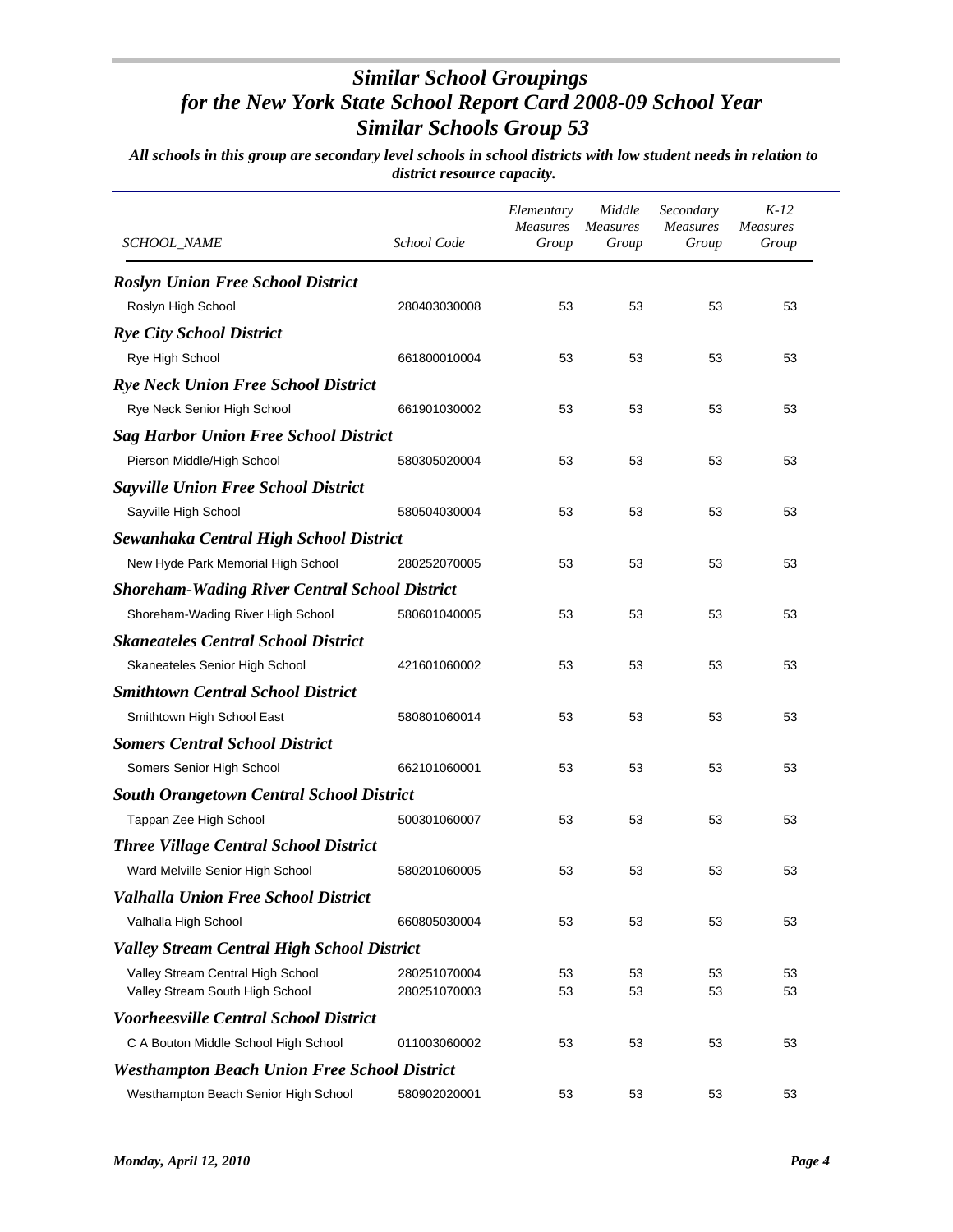| <b>SCHOOL_NAME</b>                                     | School Code  | Elementary<br>Measures<br>Group | Middle<br><b>Measures</b><br>Group | Secondary<br><b>Measures</b><br>Group | $K-12$<br><b>Measures</b><br>Group |
|--------------------------------------------------------|--------------|---------------------------------|------------------------------------|---------------------------------------|------------------------------------|
| <b>Bedford Central School District</b>                 |              |                                 |                                    |                                       |                                    |
| Fox Lane High School                                   | 660102060006 | 54                              | 54                                 | 54                                    | 54                                 |
| <b>Brighton Central School District</b>                |              |                                 |                                    |                                       |                                    |
| <b>Brighton High School</b>                            | 260101060004 | 54                              | 54                                 | 54                                    | 54                                 |
| <b>Clarkstown Central School District</b>              |              |                                 |                                    |                                       |                                    |
| Clarkstown North Senior High School                    | 500101060011 | 54                              | 54                                 | 54                                    | 54                                 |
| <b>East Hampton Union Free School District</b>         |              |                                 |                                    |                                       |                                    |
| East Hampton High School                               | 580301020002 | 54                              | 54                                 | 54                                    | 54                                 |
| <b>East Meadow Union Free School District</b>          |              |                                 |                                    |                                       |                                    |
| W Tresper Clarke High School                           | 280203030010 | 54                              | 54                                 | 54                                    | 54                                 |
| <b>Half Hollow Hills Central School District</b>       |              |                                 |                                    |                                       |                                    |
| Half Hollow Hills High School East                     | 580405060010 | 54                              | 54                                 | 54                                    | 54                                 |
| <b>Hendrick Hudson Central School District</b>         |              |                                 |                                    |                                       |                                    |
| Hendrick Hudson High School                            | 660203060005 | 54                              | 54                                 | 54                                    | 54                                 |
| <b>Locust Valley Central School District</b>           |              |                                 |                                    |                                       |                                    |
| Locust Valley High School                              | 280503060003 | 54                              | 54                                 | 54                                    | 54                                 |
| <b>Mamaroneck Union Free School District</b>           |              |                                 |                                    |                                       |                                    |
| Mamaroneck High School                                 | 660701030006 | 54                              | 54                                 | 54                                    | 54                                 |
| <b>Millbrook Central School District</b>               |              |                                 |                                    |                                       |                                    |
| Millbrook High School                                  | 132201040005 | 54                              | 54                                 | 54                                    | 54                                 |
| <b>Mineola Union Free School District</b>              |              |                                 |                                    |                                       |                                    |
| Mineola High School                                    | 280410030006 | 54                              | 54                                 | 54                                    | 54                                 |
| <b>Oceanside Union Free School District</b>            |              |                                 |                                    |                                       |                                    |
| School 7-Oceanside Senior High School                  | 280211030010 | 54                              | 54                                 | 54                                    | 54                                 |
| <b>Oyster Bay-East Norwich Central School District</b> |              |                                 |                                    |                                       |                                    |
| Oyster Bay High School                                 | 280506060002 | 54                              | 54                                 | 54                                    | 54                                 |
| <b>Port Washington Union Free School District</b>      |              |                                 |                                    |                                       |                                    |
| Paul D Schreiber Senior High School                    | 280404030009 | 54                              | 54                                 | 54                                    | 54                                 |
| Ramapo Central School District (Suffern)               |              |                                 |                                    |                                       |                                    |
| Suffern Senior High School                             | 500401060009 | 54                              | 54                                 | 54                                    | 54                                 |
| <b>Rockville Centre Union Free School District</b>     |              |                                 |                                    |                                       |                                    |
| South Side High School                                 | 280221030001 | 54                              | 54                                 | 54                                    | 54                                 |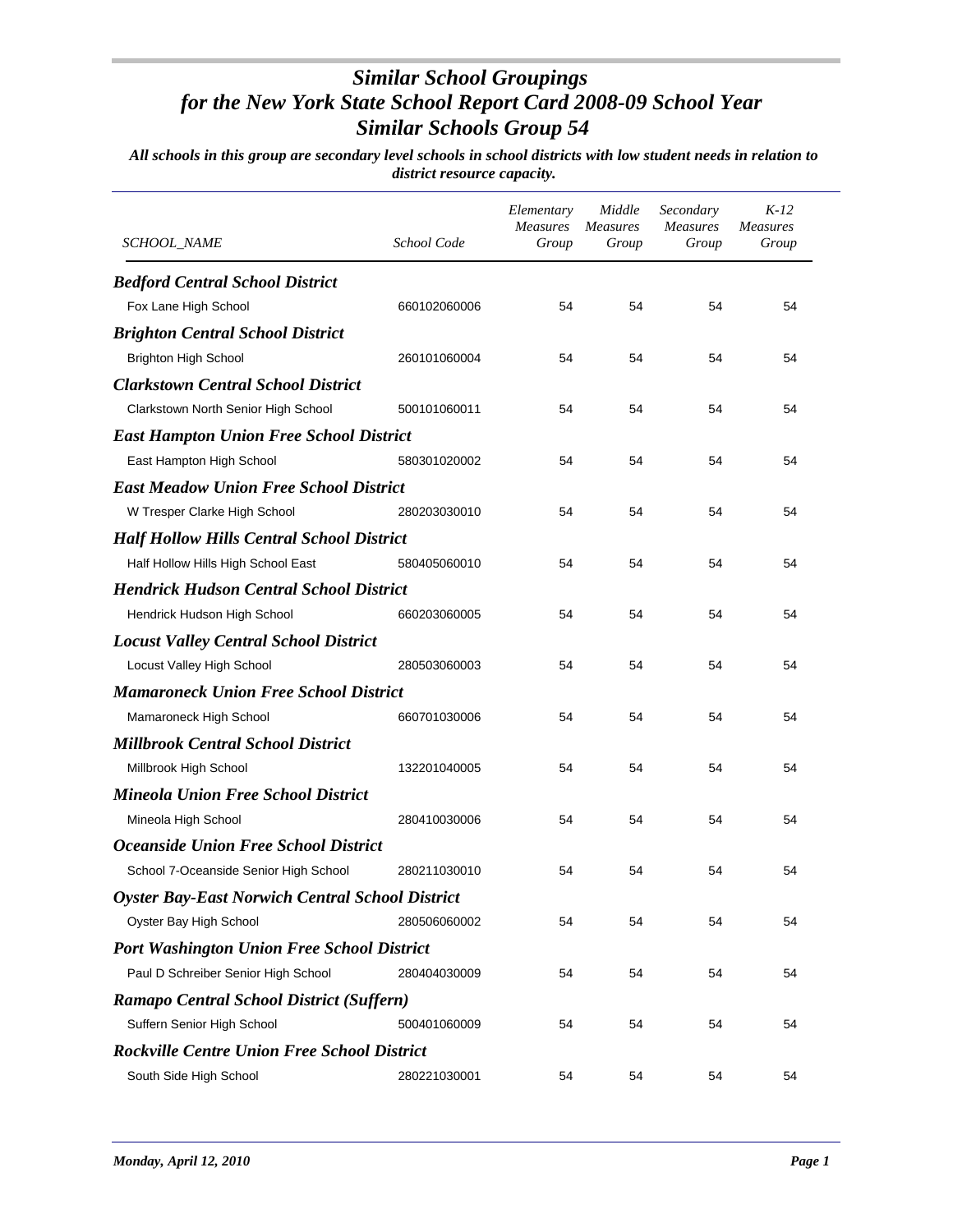| <b>SCHOOL NAME</b>                                | School Code  | Elementary<br><b>Measures</b><br>Group | Middle<br><b>Measures</b><br>Group | Secondary<br><b>Measures</b><br>Group | $K-12$<br><b>Measures</b><br>Group |
|---------------------------------------------------|--------------|----------------------------------------|------------------------------------|---------------------------------------|------------------------------------|
| Sewanhaka Central High School District            |              |                                        |                                    |                                       |                                    |
| <b>Elmont Memorial High School</b>                | 280252070002 | 54                                     | 54                                 | 54                                    | 54                                 |
| Floral Park Memorial High School                  | 280252070003 | 54                                     | 54                                 | 54                                    | 54                                 |
| H Frank Carey High School                         | 280252070004 | 54                                     | 54                                 | 54                                    | 54                                 |
| Sewanhaka High School                             | 280252070006 | 54                                     | 54                                 | 54                                    | 54                                 |
| <b>Southampton Union Free School District</b>     |              |                                        |                                    |                                       |                                    |
| Southampton High School                           | 580906030003 | 54                                     | 54                                 | 54                                    | 54                                 |
| <b>Southold Union Free School District</b>        |              |                                        |                                    |                                       |                                    |
| Southold Junior-Senior High School                | 581005020003 | 54                                     | 54                                 | 54                                    | 54                                 |
| <b>Tuckahoe Union Free School District</b>        |              |                                        |                                    |                                       |                                    |
| <b>Tuckahoe High School</b>                       | 660302030002 | 54                                     | 54                                 | 54                                    | 54                                 |
| <b>Tuxedo Union Free School District</b>          |              |                                        |                                    |                                       |                                    |
| George F Baker High School                        | 441903020001 | 54                                     | 54                                 | 54                                    | 54                                 |
| <b>Valley Stream Central High School District</b> |              |                                        |                                    |                                       |                                    |
| Valley Stream North High School                   | 280251070002 | 54                                     | 54                                 | 54                                    | 54                                 |
| <b>Warwick Valley Central School District</b>     |              |                                        |                                    |                                       |                                    |
| Warwick Valley High School                        | 442101060002 | 54                                     | 54                                 | 54                                    | 54                                 |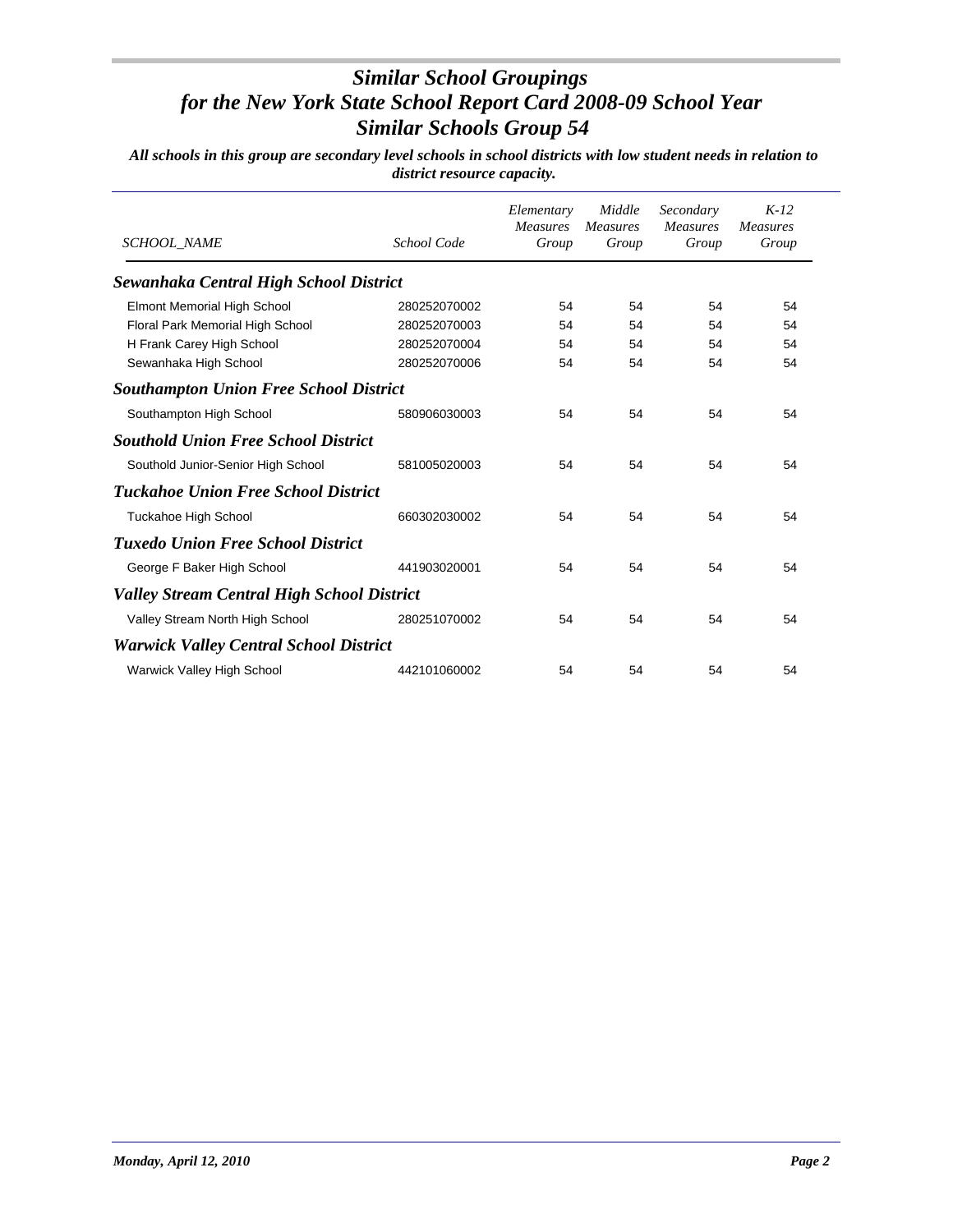*All schools in this group are in institutional school districts.*

| SCHOOL_NAME                                                      | School Code                  | Elementary<br><b>Measures</b><br>Group | Middle<br><b>Measures</b><br>Group | Secondary<br><b>Measures</b><br>Group | $K-12$<br><b>Measures</b><br>Group |
|------------------------------------------------------------------|------------------------------|----------------------------------------|------------------------------------|---------------------------------------|------------------------------------|
| <b>Abbott Union Free School District</b>                         |                              |                                        |                                    |                                       |                                    |
| Abbott School                                                    | 660413020002                 | 56                                     | 56                                 | 56                                    | 56                                 |
| <b>Berkshire Union Free School District</b>                      |                              |                                        |                                    |                                       |                                    |
| Berkshire Junior-Senior High School                              | 100308020001                 | 56                                     | 56                                 | 56                                    | 56                                 |
| <b>George Junior Republic Union Free School District</b>         |                              |                                        |                                    |                                       |                                    |
| George Junior Republic School                                    | 610327020002                 | 56                                     | 56                                 | 56                                    | 56                                 |
|                                                                  |                              |                                        |                                    |                                       |                                    |
| <b>Greenburgh Eleven Union Free School District</b>              |                              |                                        |                                    |                                       |                                    |
| Greenburgh Eleven Elementary School                              | 660411020002                 | 56                                     | 56                                 | 56                                    | 56                                 |
| Greenburgh Eleven High School<br>Greenburgh Eleven Middle School | 660411020004<br>660411020003 | 56<br>56                               | 56<br>56                           | 56<br>56                              | 56<br>56                           |
|                                                                  |                              |                                        |                                    |                                       |                                    |
| <b>Greenburgh-Graham Union Free School District</b>              |                              |                                        |                                    |                                       |                                    |
| Martin Luther King Jr High School                                | 660410020002                 | 56                                     | 56                                 | 56                                    | 56                                 |
| Ziccolella Elementary/Middle School                              | 660410020001                 | 56                                     | 56                                 | 56                                    | 56                                 |
| <b>Greenburgh-North Castle Union Free School District</b>        |                              |                                        |                                    |                                       |                                    |
| Clark Academy                                                    | 660412020003                 | 56                                     | 56                                 | 56                                    | 56                                 |
| Yonkers Campus                                                   | 660412020001                 | 56                                     | 56                                 | 56                                    | 56                                 |
| <b>Hawthorne-Cedar Knolls Union Free School District</b>         |                              |                                        |                                    |                                       |                                    |
| Geller House School                                              | 660803020004                 | 56                                     | 56                                 | 56                                    | 56                                 |
| Hawthorne Cedar Knolls Junior High School                        | 660803020002                 | 56                                     | 56                                 | 56                                    | 56                                 |
| Hawthorne Cedar Knolls Sr/Jr High School                         | 660803020001                 | 56                                     | 56                                 | 56                                    | 56                                 |
| Linden Hill School                                               | 660803020003                 | 56                                     | 56                                 | 56                                    | 56                                 |
| <b>Hopevale Union Free School District At Hamburg</b>            |                              |                                        |                                    |                                       |                                    |
| Hopevale School                                                  | 141603020001                 | 56                                     | 56                                 | 56                                    | 56                                 |
| <b>Little Flower Union Free School District</b>                  |                              |                                        |                                    |                                       |                                    |
| Little Flower School                                             | 580603020001                 | 56                                     | 56                                 | 56                                    | 56                                 |
| <b>Mount Pleasant-Blythedale Union Free School District</b>      |                              |                                        |                                    |                                       |                                    |
| <b>Blythedale School</b>                                         | 660806020001                 | 56                                     | 56                                 | 56                                    | 56                                 |
| <b>Mount Pleasant-Cottage Union Free School District</b>         |                              |                                        |                                    |                                       |                                    |
| <b>Edenwald School</b>                                           | 660804020003                 | 56                                     | 56                                 | 56                                    | 56                                 |
| Mount Pleasant Cottage School                                    | 660804020002                 | 56                                     | 56                                 | 56                                    | 56                                 |
| <b>Randolph Academy Union Free School District</b>               |                              |                                        |                                    |                                       |                                    |
| Randolph Academy                                                 | 043011020001                 | 56                                     | 56                                 | 56                                    | 56                                 |
| <b>West Park Union Free School District</b>                      |                              |                                        |                                    |                                       |                                    |
| <b>West Park School</b>                                          | 620202020001                 | 56                                     | 56                                 | 56                                    | 56                                 |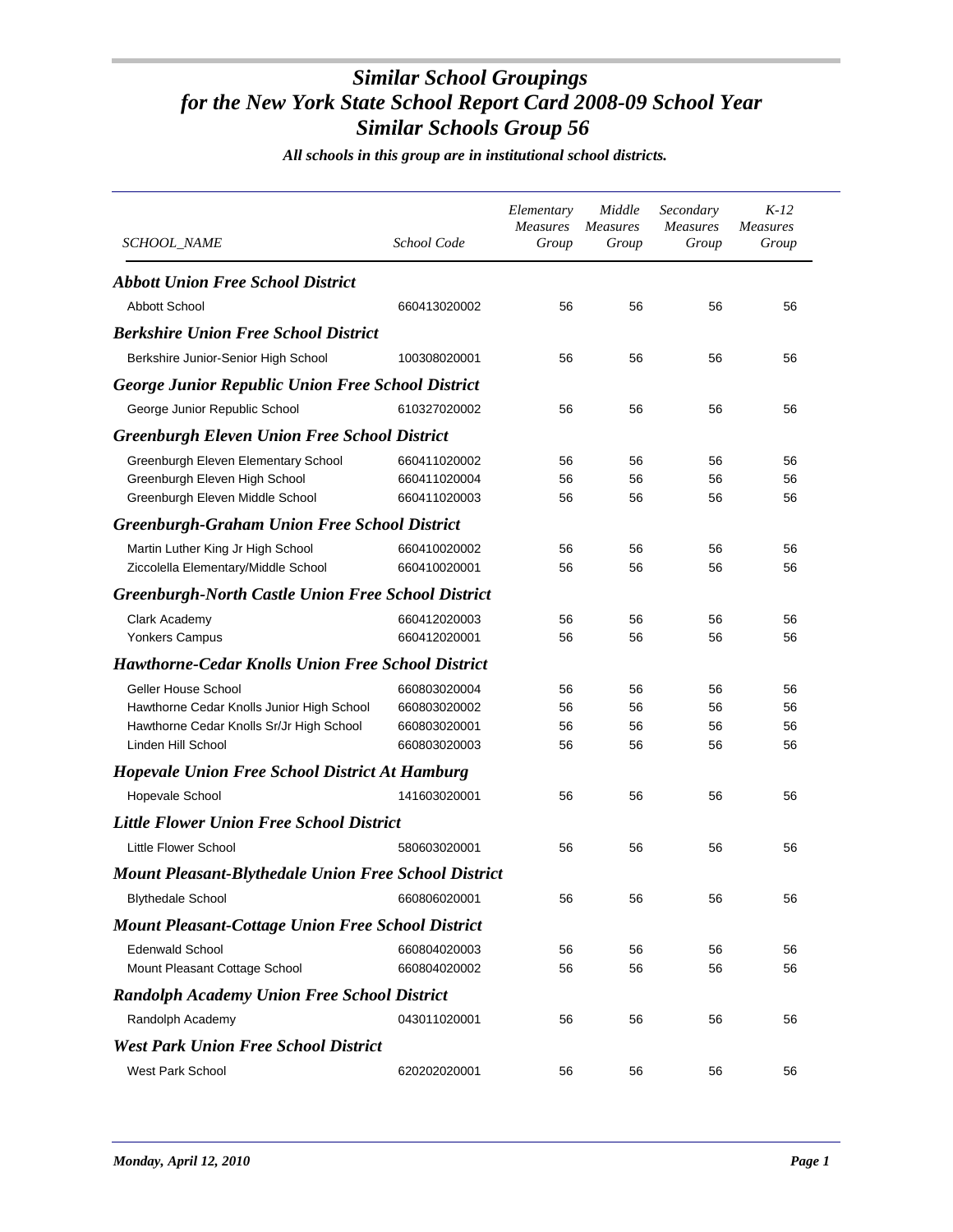| <i>SCHOOL_NAME</i>                                  | School Code  | Elementary<br><b>Measures</b><br>Group | Middle<br>Measures<br>Group | Secondary<br><i>Measures</i><br>Group | $K-12$<br><b>Measures</b><br>Group |
|-----------------------------------------------------|--------------|----------------------------------------|-----------------------------|---------------------------------------|------------------------------------|
| <b>Andes Central School District</b>                |              |                                        |                             |                                       |                                    |
| <b>Andes Central School</b>                         | 120102040001 | 15                                     | 33                          | 51                                    | 64                                 |
| <b>Andover Central School District</b>              |              |                                        |                             |                                       |                                    |
| Andover School                                      | 020601040001 | 10                                     | 28                          | 46                                    | 64                                 |
| <b>Arkport Central School District</b>              |              |                                        |                             |                                       |                                    |
| <b>Arkport Central School</b>                       | 571901040004 | 14                                     | 32                          | 50                                    | 64                                 |
| <b>Avoca Central School District</b>                |              |                                        |                             |                                       |                                    |
| Avoca Central School                                | 570201040002 | 10                                     | 28                          | 47                                    | 64                                 |
| <b>Belfast Central School District</b>              |              |                                        |                             |                                       |                                    |
| <b>Belfast School</b>                               | 020801040001 | 10                                     | 29                          | 47                                    | 64                                 |
| <b>Belleville Henderson Central School District</b> |              |                                        |                             |                                       |                                    |
| <b>Belleville Henderson Central School</b>          | 220909040010 | 10                                     | 28                          | 47                                    | 64                                 |
| <b>Bolton Central School District</b>               |              |                                        |                             |                                       |                                    |
| <b>Bolton Central School</b>                        | 630101040001 | 18                                     | 36                          | 54                                    | 64                                 |
| <b>Bradford Central School District</b>             |              |                                        |                             |                                       |                                    |
| <b>Bradford Central School</b>                      | 570401040001 | 12                                     | 30                          | 48                                    | 64                                 |
| <b>Bridgehampton Union Free School District</b>     |              |                                        |                             |                                       |                                    |
| <b>Bridgehampton School</b>                         | 580909020001 | 18                                     | 36                          | 54                                    | 64                                 |
| <b>Brookfield Central School District</b>           |              |                                        |                             |                                       |                                    |
| <b>Brookfield Central School</b>                    | 250109040001 | 11                                     | 29                          | 47                                    | 64                                 |
| <b>Canaseraga Central School District</b>           |              |                                        |                             |                                       |                                    |
| Canaseraga School                                   | 021102040001 | 10                                     | 28                          | 47                                    | 64                                 |
| <b>Charlotte Valley Central School District</b>     |              |                                        |                             |                                       |                                    |
| Charlotte Valley School                             | 120401040001 | 12                                     | 30                          | 48                                    | 64                                 |
| <b>Clarkstown Central School District</b>           |              |                                        |                             |                                       |                                    |
| <b>Birchwood School</b>                             | 500101060020 | 18                                     | 36                          | 54                                    | 64                                 |
| <b>Clymer Central School District</b>               |              |                                        |                             |                                       |                                    |
| <b>Clymer Central School</b>                        | 060701040003 | 15                                     | 33                          | 51                                    | 64                                 |
| <b>Copenhagen Central School District</b>           |              |                                        |                             |                                       |                                    |
| Copenhagen Central School                           | 230201040001 | 10                                     | 28                          | 46                                    | 64                                 |
| <b>Crown Point Central School District</b>          |              |                                        |                             |                                       |                                    |
| <b>Crown Point Central School</b>                   | 150203040001 | 11                                     | 30                          | 48                                    | 64                                 |
| <b>Downsville Central School District</b>           |              |                                        |                             |                                       |                                    |
| Downsville Central School                           | 120301040001 | 10                                     | 28                          | 47                                    | 64                                 |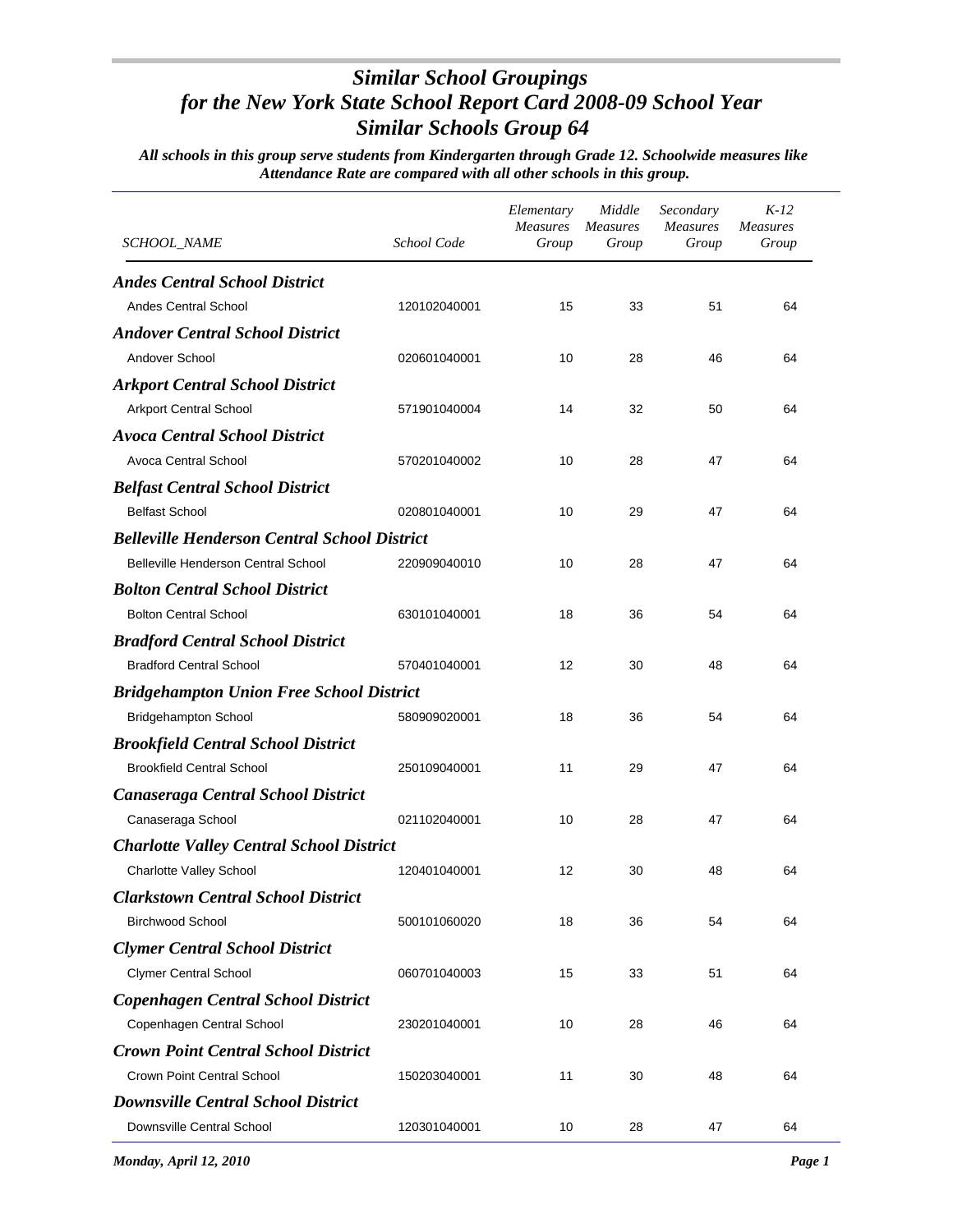| <i>SCHOOL_NAME</i>                                 | School Code  | Elementary<br><b>Measures</b><br>Group | Middle<br>Measures<br>Group | Secondary<br><b>Measures</b><br>Group | $K-12$<br><b>Measures</b><br>Group |
|----------------------------------------------------|--------------|----------------------------------------|-----------------------------|---------------------------------------|------------------------------------|
| <b>Edmeston Central School District</b>            |              |                                        |                             |                                       |                                    |
| <b>Edmeston Central School</b>                     | 470501040001 | 11                                     | 29                          | 47                                    | 64                                 |
| <b>Elizabethtown-Lewis Central School District</b> |              |                                        |                             |                                       |                                    |
| Elizabethtown-Lewis Central School                 | 150301040001 | 10                                     | 28                          | 47                                    | 64                                 |
| <b>Fillmore Central School District</b>            |              |                                        |                             |                                       |                                    |
| <b>Fillmore Central School</b>                     | 022001040001 | 10                                     | 29                          | 47                                    | 64                                 |
| <b>Fishers Island Union Free School District</b>   |              |                                        |                             |                                       |                                    |
| <b>Fishers Island School</b>                       | 581004020001 | 16                                     | 34                          | 52                                    | 64                                 |
| <b>Fort Ann Central School District</b>            |              |                                        |                             |                                       |                                    |
| Fort Ann Central School                            | 640502040001 | 14                                     | 32                          | 50                                    | 64                                 |
| <b>Fort Edward Union Free School District</b>      |              |                                        |                             |                                       |                                    |
| <b>Fort Edward School</b>                          | 640601020001 | 15                                     | 33                          | 51                                    | 64                                 |
| <b>Franklin Central School District</b>            |              |                                        |                             |                                       |                                    |
| <b>Franklin Central School</b>                     | 120701040001 | 10                                     | 29                          | 47                                    | 64                                 |
| <b>Friendship Central School District</b>          |              |                                        |                             |                                       |                                    |
| Friendship Central School                          | 021601040004 | 12                                     | 30                          | 48                                    | 64                                 |
| <b>Germantown Central School District</b>          |              |                                        |                             |                                       |                                    |
| <b>Germantown Central School</b>                   | 100902040001 | 14                                     | 32                          | 50                                    | 64                                 |
| <b>Gilboa-Conesville Central School District</b>   |              |                                        |                             |                                       |                                    |
| Gilboa Conesville Central School                   | 540801040001 | 15                                     | 33                          | 51                                    | 64                                 |
| <b>Green Island Union Free School District</b>     |              |                                        |                             |                                       |                                    |
| <b>Heatly School</b>                               | 010701030001 | $\overline{7}$                         | 25                          | 43                                    | 64                                 |
| <b>Hammond Central School District</b>             |              |                                        |                             |                                       |                                    |
| <b>Hammond Central School</b>                      | 511201040001 | 10                                     | 28                          | 46                                    | 64                                 |
| <b>Hartford Central School District</b>            |              |                                        |                             |                                       |                                    |
| <b>Hartford Central School</b>                     | 641001040001 | 14                                     | 32                          | 51                                    | 64                                 |
| <b>Hermon-Dekalb Central School District</b>       |              |                                        |                             |                                       |                                    |
| Hermon-Dekalb Central School                       | 511301040002 | 11                                     | 30                          | 48                                    | 64                                 |
| <b>Heuvelton Central School District</b>           |              |                                        |                             |                                       |                                    |
| <b>Heuvelton Central School</b>                    | 512404040001 | 10                                     | 28                          | 46                                    | 64                                 |
| <b>Hinsdale Central School District</b>            |              |                                        |                             |                                       |                                    |
| Hinsdale Central School                            | 041401040001 | 11                                     | 29                          | 48                                    | 64                                 |
| <b>Indian Lake Central School District</b>         |              |                                        |                             |                                       |                                    |
| Indian Lake Central School                         | 200401040001 | 14                                     | 32                          | 50                                    | 64                                 |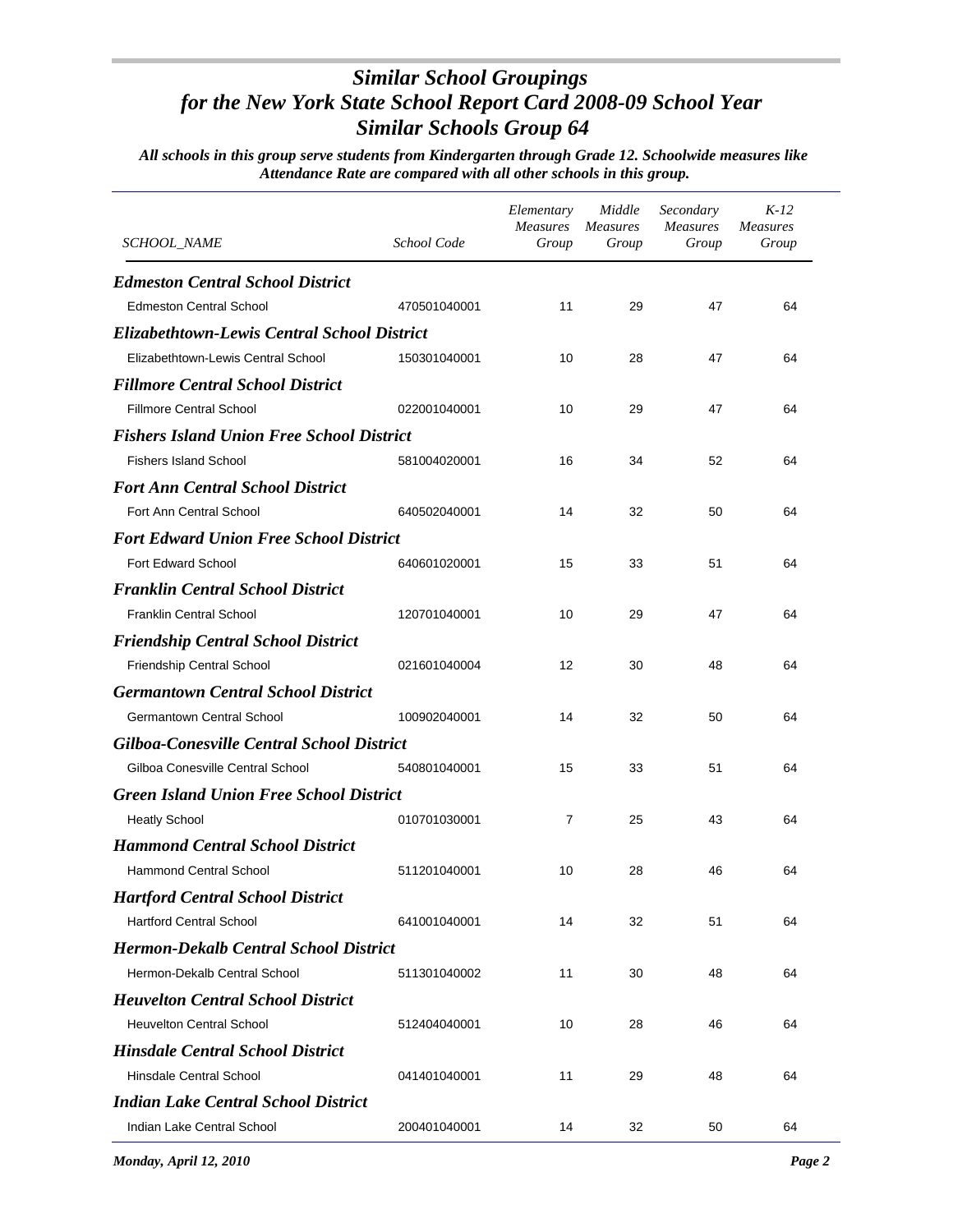| <i>SCHOOL_NAME</i>                                | School Code  | Elementary<br><b>Measures</b><br>Group | Middle<br><b>Measures</b><br>Group | Secondary<br><b>Measures</b><br>Group | $K-12$<br><b>Measures</b><br>Group |
|---------------------------------------------------|--------------|----------------------------------------|------------------------------------|---------------------------------------|------------------------------------|
| <b>Jefferson Central School District</b>          |              |                                        |                                    |                                       |                                    |
| Jefferson Central School                          | 540901040001 | 11                                     | 29                                 | 47                                    | 64                                 |
| <b>Johnsburg Central School District</b>          |              |                                        |                                    |                                       |                                    |
| Johnsburg Central School                          | 630601040001 | 14                                     | 33                                 | 51                                    | 64                                 |
| <b>Keene Central School District</b>              |              |                                        |                                    |                                       |                                    |
| <b>Keene Central School</b>                       | 150601040001 | 18                                     | 36                                 | 54                                    | 64                                 |
| La Fargeville Central School District             |              |                                        |                                    |                                       |                                    |
| La Fargeville Central School                      | 221401040001 | 10                                     | 29                                 | 47                                    | 64                                 |
| <b>Laurens Central School District</b>            |              |                                        |                                    |                                       |                                    |
| Laurens Central School                            | 470801040001 | 11                                     | 29                                 | 48                                    | 64                                 |
| <b>Lisbon Central School District</b>             |              |                                        |                                    |                                       |                                    |
| <b>Lisbon Central School</b>                      | 511602040002 | 10                                     | 28                                 | 46                                    | 64                                 |
| <b>Long Lake Central School District</b>          |              |                                        |                                    |                                       |                                    |
| Long Lake Central School                          | 200701040001 | 18                                     | 36                                 | 54                                    | 64                                 |
| <b>Lyme Central School District</b>               |              |                                        |                                    |                                       |                                    |
| Lyme Central School                               | 221301040001 | 11                                     | 29                                 | 48                                    | 64                                 |
| <b>Madison Central School District</b>            |              |                                        |                                    |                                       |                                    |
| <b>Madison Central School</b>                     | 251101040003 | 10                                     | 29                                 | 47                                    | 64                                 |
| <b>Margaretville Central School District</b>      |              |                                        |                                    |                                       |                                    |
| Margaretville Central School                      | 121401040001 | 11                                     | 30                                 | 48                                    | 64                                 |
| <b>Milford Central School District</b>            |              |                                        |                                    |                                       |                                    |
| <b>Milford Central School</b>                     | 471101040001 | 10                                     | 28                                 | 47                                    | 64                                 |
| <b>Minerva Central School District</b>            |              |                                        |                                    |                                       |                                    |
| Minerva Central School                            | 150801040001 | 14                                     | 33                                 | 51                                    | 64                                 |
| <b>Morris Central School District</b>             |              |                                        |                                    |                                       |                                    |
| <b>Morris Central School</b>                      | 471201040001 | 10                                     | 29                                 | 47                                    | 64                                 |
| <b>Morristown Central School District</b>         |              |                                        |                                    |                                       |                                    |
| <b>Morristown Central School</b>                  | 512101040001 | 11                                     | 30                                 | 48                                    | 64                                 |
| <b>Newcomb Central School District</b>            |              |                                        |                                    |                                       |                                    |
| Newcomb Central School                            | 151001040001 | 18                                     | 36                                 | 54                                    | 64                                 |
| <b>North Warren Central School District</b>       |              |                                        |                                    |                                       |                                    |
| North Warren Central School                       | 630202040001 | 14                                     | 33                                 | 51                                    | 64                                 |
| <b>Oppenheim-Ephratah Central School District</b> |              |                                        |                                    |                                       |                                    |
| Oppenheim-Ephratah Central School                 | 171001040001 | 11                                     | 29                                 | 47                                    | 64                                 |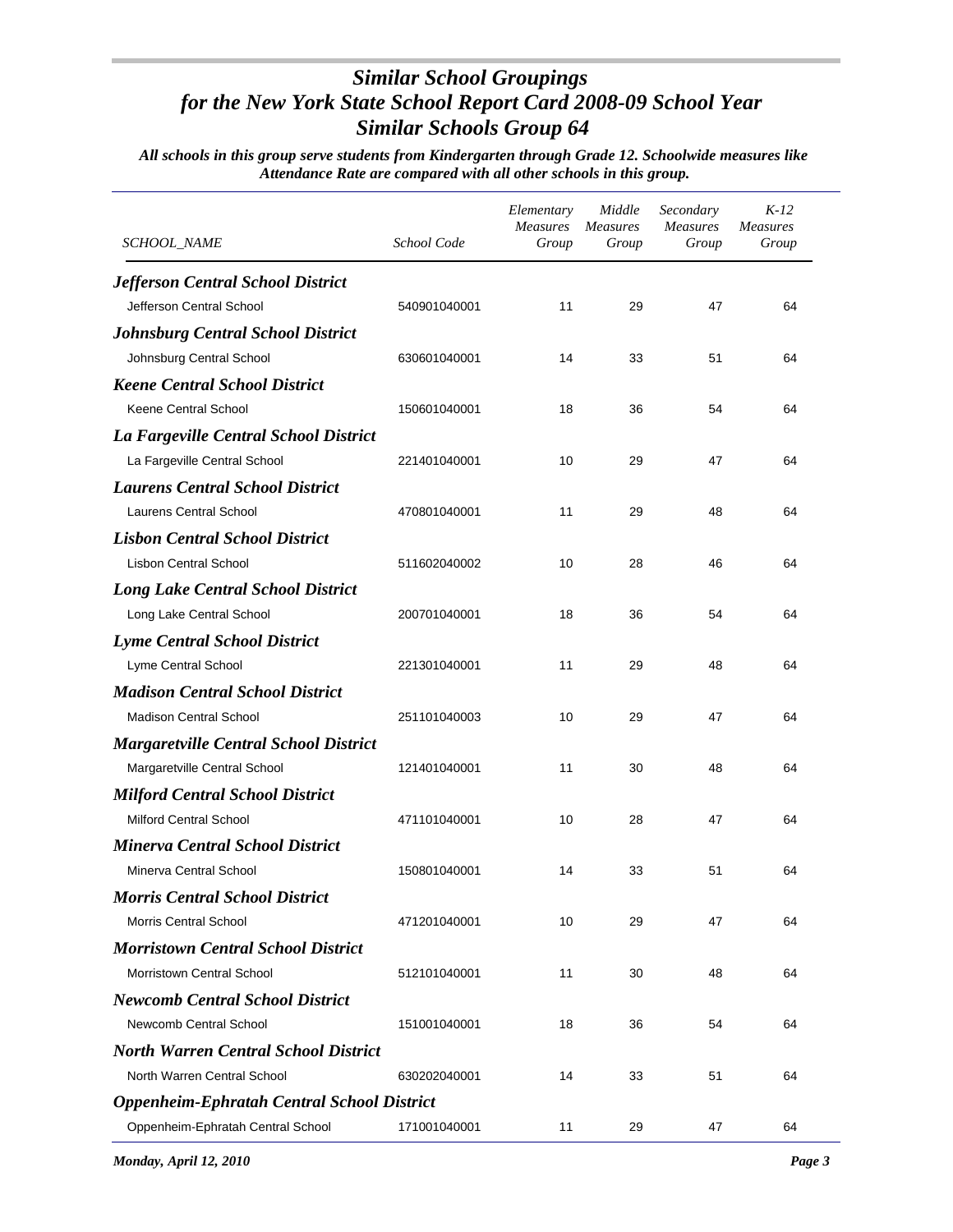| <i>SCHOOL_NAME</i>                                   | School Code  | Elementary<br><b>Measures</b><br>Group | Middle<br>Measures<br>Group | Secondary<br><i>Measures</i><br>Group | $K-12$<br><b>Measures</b><br>Group |
|------------------------------------------------------|--------------|----------------------------------------|-----------------------------|---------------------------------------|------------------------------------|
| <b>Prattsburgh Central School District</b>           |              |                                        |                             |                                       |                                    |
| Prattsburgh Central School                           | 572301040001 | 10                                     | 29                          | 47                                    | 64                                 |
| <b>Richfield Springs Central School District</b>     |              |                                        |                             |                                       |                                    |
| Richfield Springs Central School                     | 472001040001 | 11                                     | 29                          | 48                                    | 64                                 |
| <b>Ripley Central School District</b>                |              |                                        |                             |                                       |                                    |
| <b>Ripley Central School</b>                         | 062401040001 | 11                                     | 30                          | 48                                    | 64                                 |
| <b>Roscoe Central School District</b>                |              |                                        |                             |                                       |                                    |
| Roscoe Central School                                | 591301040001 | 14                                     | 33                          | 51                                    | 64                                 |
| <b>Roxbury Central School District</b>               |              |                                        |                             |                                       |                                    |
| Roxbury Central School                               | 121502040001 | 14                                     | 32                          | 51                                    | 64                                 |
| <b>Sackets Harbor Central School District</b>        |              |                                        |                             |                                       |                                    |
| Sackets Harbor Central School                        | 221001040001 | 14                                     | 32                          | 50                                    | 64                                 |
| <b>Saint Regis Falls Central School District</b>     |              |                                        |                             |                                       |                                    |
| Saint Regis Falls Central School                     | 161801040001 | 11                                     | 29                          | 48                                    | 64                                 |
| <b>Schenevus Central School District</b>             |              |                                        |                             |                                       |                                    |
| <b>Schenevus Central School</b>                      | 470901040001 | 14                                     | 33                          | 51                                    | 64                                 |
| <b>Schroon Lake Central School District</b>          |              |                                        |                             |                                       |                                    |
| Schroon Lake Central School                          | 151401040001 | 14                                     | 33                          | 51                                    | 64                                 |
| <b>Scio Central School District</b>                  |              |                                        |                             |                                       |                                    |
| Scio Central School                                  | 022401040003 | 11                                     | 30                          | 48                                    | 64                                 |
| <b>Sharon Springs Central School District</b>        |              |                                        |                             |                                       |                                    |
| Sharon Springs Central School                        | 541401040001 | 15                                     | 33                          | 51                                    | 64                                 |
| <b>Shelter Island Union Free School District</b>     |              |                                        |                             |                                       |                                    |
| Shelter Island School                                | 580701020001 | 18                                     | 36                          | 54                                    | 64                                 |
| <b>South Kortright Central School District</b>       |              |                                        |                             |                                       |                                    |
| South Kortright Central School                       | 121702040001 | 15                                     | 33                          | 51                                    | 64                                 |
| <b>Stamford Central School District</b>              |              |                                        |                             |                                       |                                    |
| <b>Stamford Central School</b>                       | 121701040001 | 10                                     | 28                          | 47                                    | 64                                 |
| <b>Stockbridge Valley Central School District</b>    |              |                                        |                             |                                       |                                    |
| Stockbridge Valley Central School                    | 251501040001 | 14                                     | 32                          | 51                                    | 64                                 |
| <b>Town Of Webb Union Free School District</b>       |              |                                        |                             |                                       |                                    |
| Town Of Webb School                                  | 211901020001 | 18                                     | 36                          | 54                                    | 64                                 |
| Van Hornesville-Owen D Young Central School District |              |                                        |                             |                                       |                                    |
| Owen D Young Central School                          | 211701040001 | 11                                     | 30                          | 48                                    | 64                                 |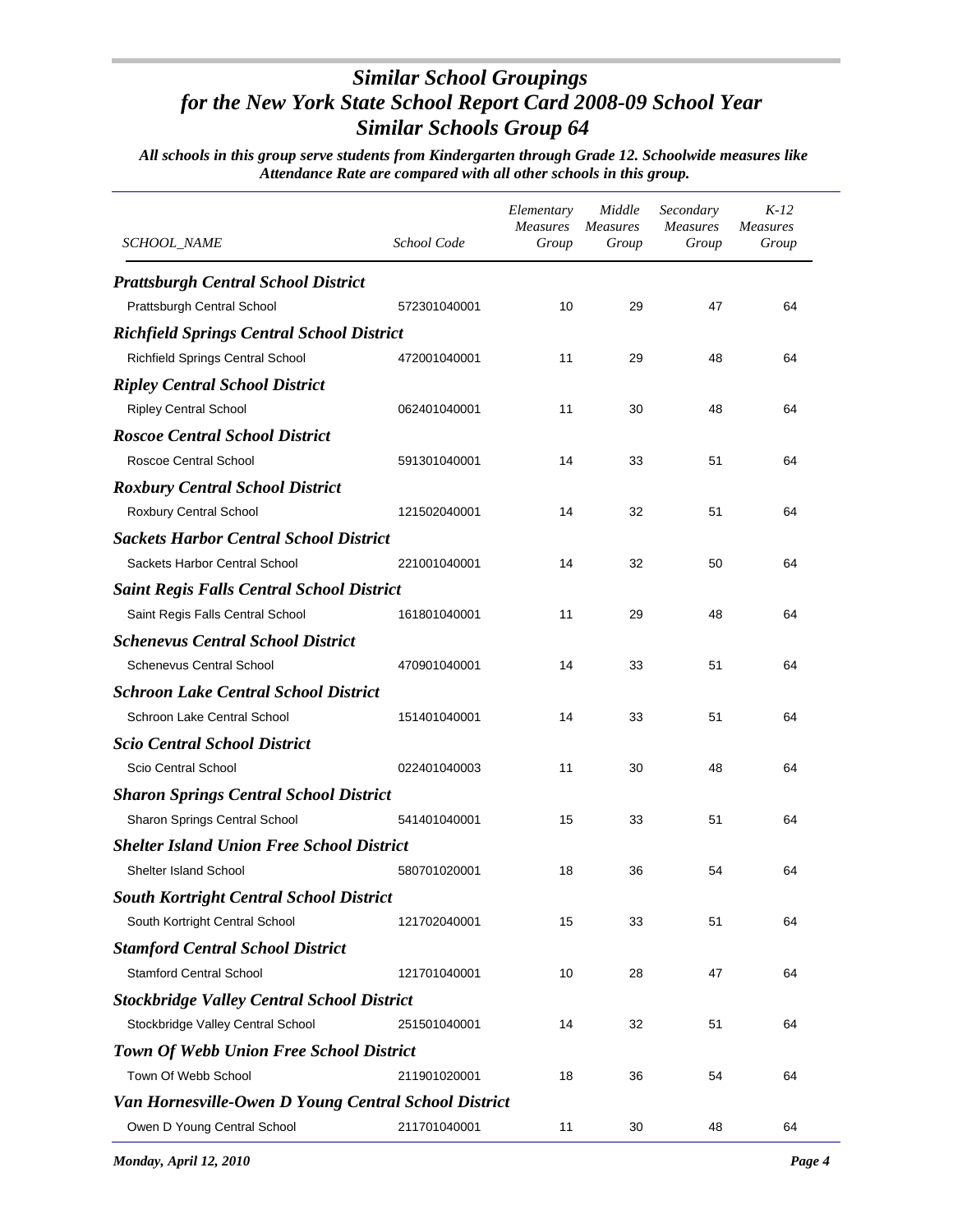| SCHOOL_NAME                                    | School Code  | Elementary<br><b>Measures</b><br>Group | Middle<br><i>Measures</i><br>Group | Secondary<br><i>Measures</i><br>Group | $K-12$<br><b>Measures</b><br>Group |
|------------------------------------------------|--------------|----------------------------------------|------------------------------------|---------------------------------------|------------------------------------|
| <b>Wells Central School District</b>           |              |                                        |                                    |                                       |                                    |
| <b>Wells School</b>                            | 200901040001 | 14                                     | 32                                 | 50                                    | 64                                 |
| <b>West Valley Central School District</b>     |              |                                        |                                    |                                       |                                    |
| West Valley Central School                     | 040204040001 | 14                                     | 32                                 | 51                                    | 64                                 |
| <b>Westport Central School District</b>        |              |                                        |                                    |                                       |                                    |
| <b>Westport Central School</b>                 | 151601040001 | 14                                     | 33                                 | 51                                    | 64                                 |
| <b>Whitesville Central School District</b>     |              |                                        |                                    |                                       |                                    |
| Whitesville Central School                     | 022101040001 | 10                                     | 28                                 | 46                                    | 64                                 |
| <b>Willsboro Central School District</b>       |              |                                        |                                    |                                       |                                    |
| <b>Willsboro Central School</b>                | 151701040001 | 14                                     | 33                                 | 51                                    | 64                                 |
| Windham-Ashland-Jewett Central School District |              |                                        |                                    |                                       |                                    |
| Windham Ashland Central School                 | 191401040001 | 14                                     | 32                                 | 51                                    | 64                                 |
| <b>Worcester Central School District</b>       |              |                                        |                                    |                                       |                                    |
| Worcester School                               | 472506040001 | 15                                     | 33                                 | 51                                    | 64                                 |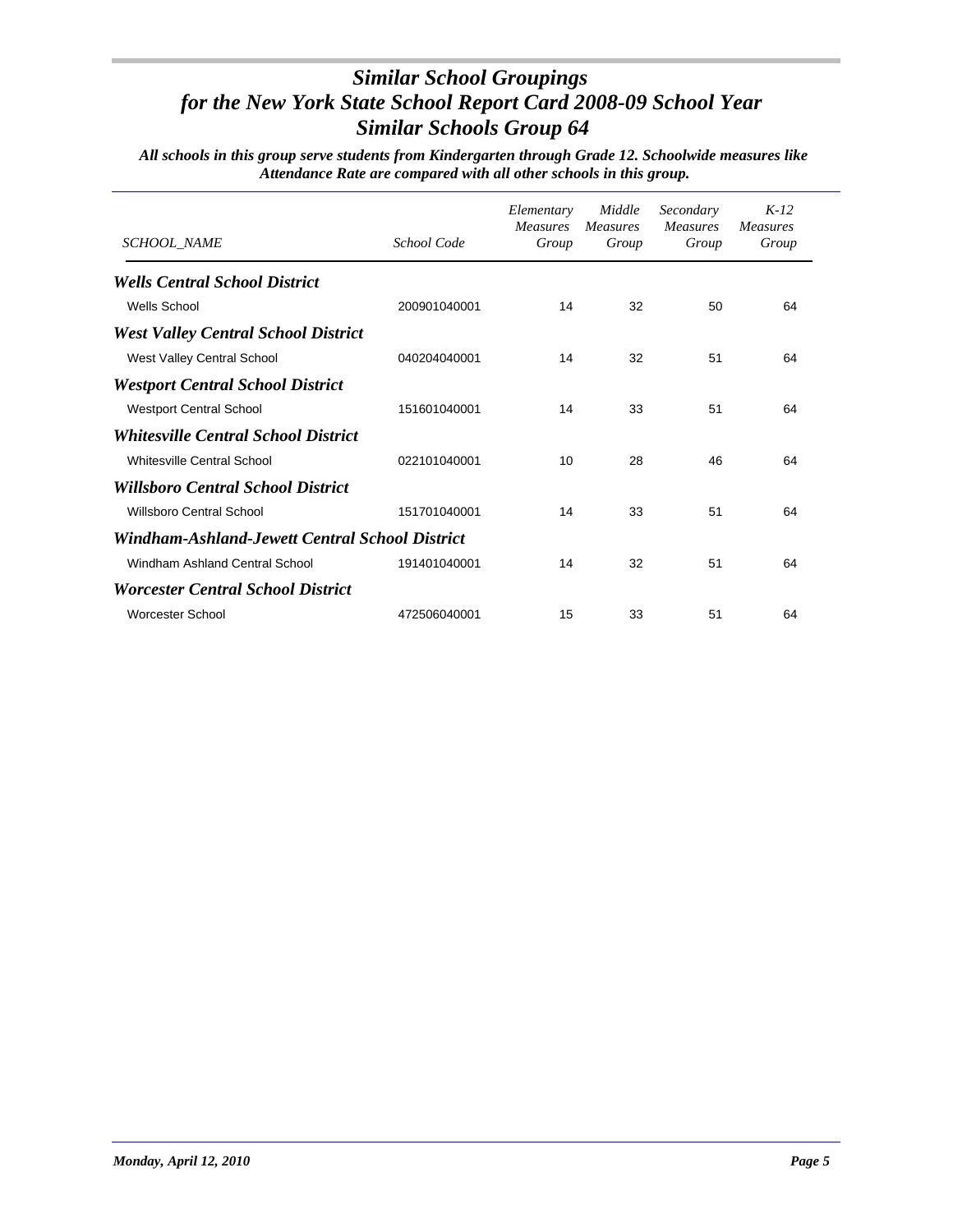| <i>SCHOOL NAME</i>                          | School Code  | Elementary<br>Measures<br>Group | Middle<br><b>Measures</b><br>Group | Secondary<br><b>Measures</b><br>Group | $K-12$<br><b>Measures</b><br>Group |
|---------------------------------------------|--------------|---------------------------------|------------------------------------|---------------------------------------|------------------------------------|
| <b>New York City Geographic District #1</b> |              |                                 |                                    |                                       |                                    |
| Ps 142 Amalia Castro                        | 310100010142 | 66                              | 66                                 | 66                                    | 66                                 |
| Ps 15 Roberto Clemente                      | 310100010015 | 66                              | 66                                 | 66                                    | 66                                 |
| <b>New York City Geographic District #2</b> |              |                                 |                                    |                                       |                                    |
| American Sign Language And English Lower S  | 310200010347 | 66                              | 66                                 | 66                                    | 66                                 |
| <b>New York City Geographic District #4</b> |              |                                 |                                    |                                       |                                    |
| Mosaic Preparatory Academy                  | 310400010375 | 66                              | 66                                 | 66                                    | 66                                 |
| Ps 102 Jacques Cartier                      | 310400010102 | 66                              | 66                                 | 66                                    | 66                                 |
| Ps 146 Ann M Short                          | 310400010146 | 66                              | 66                                 | 66                                    | 66                                 |
| Ps 155 William Paca                         | 310400010155 | 66                              | 66                                 | 66                                    | 66                                 |
| Ps 206 Jose Celso Barbosa                   | 310400010206 | 66                              | 66                                 | 66                                    | 66                                 |
| <b>Ps 72</b>                                | 310400010072 | 66                              | 66                                 | 66                                    | 66                                 |
| The Bilingual/Bicultural School             | 310400010182 | 66                              | 66                                 | 66                                    | 66                                 |
| <b>New York City Geographic District #5</b> |              |                                 |                                    |                                       |                                    |
| Ps 161 Pedro Albizu Campos                  | 310500010161 | 66                              | 66                                 | 66                                    | 66                                 |
| Ps 194 Countee Cullen                       | 310500010194 | 66                              | 66                                 | 66                                    | 66                                 |
| Ps 46 Arthur Tappan                         | 310500010046 | 66                              | 66                                 | 66                                    | 66                                 |
| New York City Geographic District #6        |              |                                 |                                    |                                       |                                    |
| Ps 115 Alexander Humboldt                   | 310600010115 | 66                              | 66                                 | 66                                    | 66                                 |
| Ps 128 Audubon                              | 310600010128 | 66                              | 66                                 | 66                                    | 66                                 |
| Ps 132 Juan Pablo Duarte                    | 310600010132 | 66                              | 66                                 | 66                                    | 66                                 |
| Ps 152 Dyckman Valley                       | 310600010152 | 66                              | 66                                 | 66                                    | 66                                 |
| Ps 153 Adam Clayton Powell                  | 310600010153 | 66                              | 66                                 | 66                                    | 66                                 |
| Ps 192 Jacob H Schiff                       | 310600010192 | 66                              | 66                                 | 66                                    | 66                                 |
| Ps 28 Wright Brothers                       | 310600010028 | 66                              | 66                                 | 66                                    | 66                                 |
| Ps 325                                      | 310600010325 | 66                              | 66                                 | 66                                    | 66                                 |
| Ps 4 Duke Ellington                         | 310600010004 | 66                              | 66                                 | 66                                    | 66                                 |
| Ps 48 Po Michael J Buczek                   | 310600010048 | 66                              | 66                                 | 66                                    | 66                                 |
| Ps 5 Ellen Lurie                            | 310600010005 | 66                              | 66                                 | 66                                    | 66                                 |
| Ps 8 Luis Belliard                          | 310600010008 | 66                              | 66                                 | 66                                    | 66                                 |
| Ps 98 Shorac Kappock                        | 310600010098 | 66                              | 66                                 | 66                                    | 66                                 |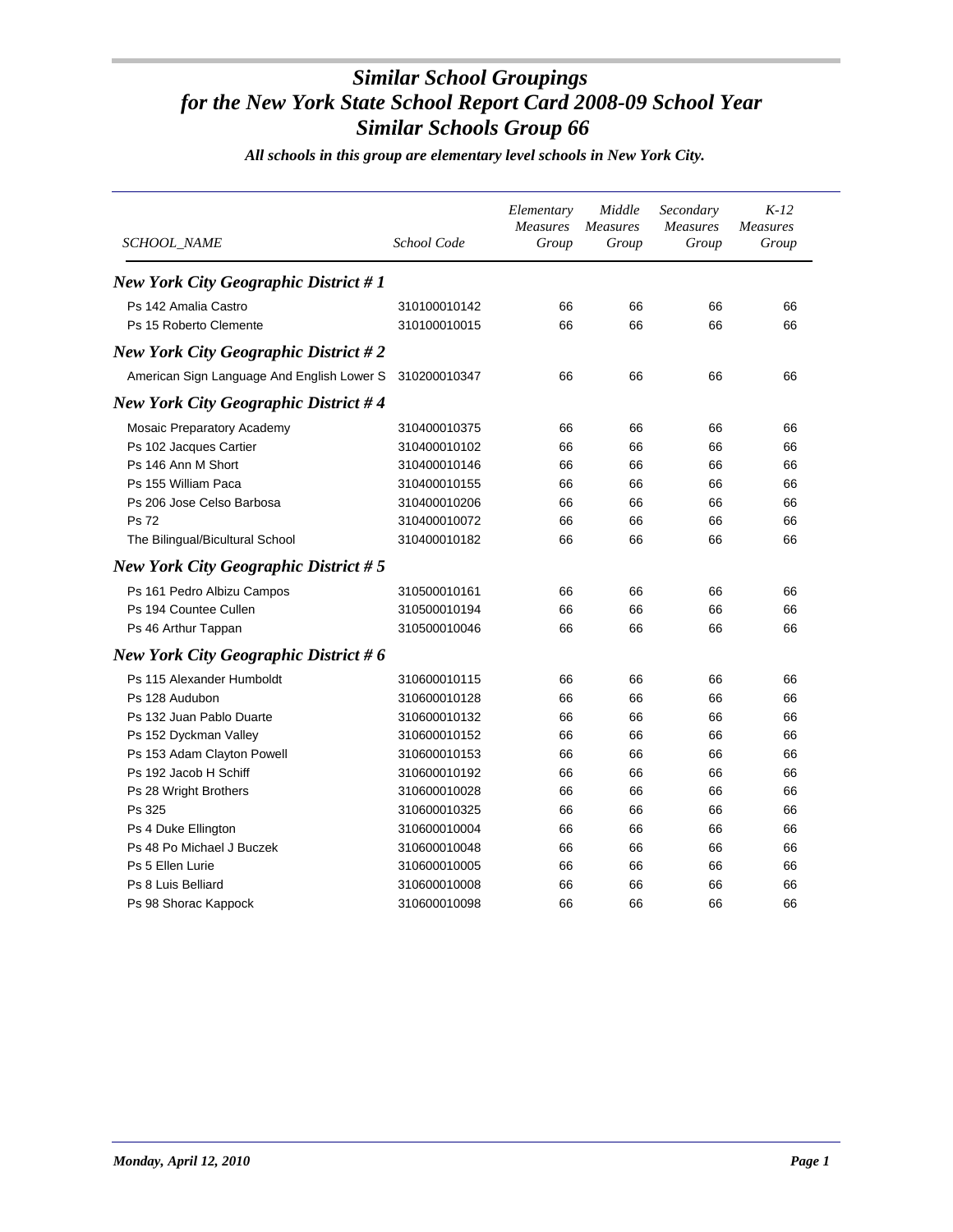| SCHOOL_NAME                                 | School Code  | Elementary<br><b>Measures</b><br>Group | Middle<br><i>Measures</i><br>Group | Secondary<br><b>Measures</b><br>Group | $K-12$<br><b>Measures</b><br>Group |
|---------------------------------------------|--------------|----------------------------------------|------------------------------------|---------------------------------------|------------------------------------|
| <b>New York City Geographic District #7</b> |              |                                        |                                    |                                       |                                    |
| Performance School                          | 320700010385 | 66                                     | 66                                 | 66                                    | 66                                 |
| Ps 1 Courtlandt                             | 320700010001 | 66                                     | 66                                 | 66                                    | 66                                 |
| Ps 154 Jonathan D Hyatt                     | 320700010154 | 66                                     | 66                                 | 66                                    | 66                                 |
| Ps 161 Ponce De Leon                        | 320700010161 | 66                                     | 66                                 | 66                                    | 66                                 |
| Ps 179                                      | 320700010179 | 66                                     | 66                                 | 66                                    | 66                                 |
| Ps 25 Bilingual                             | 320700010025 | 66                                     | 66                                 | 66                                    | 66                                 |
| Ps 277                                      | 320700010277 | 66                                     | 66                                 | 66                                    | 66                                 |
| Ps 30 Wilton                                | 320700010030 | 66                                     | 66                                 | 66                                    | 66                                 |
| Ps 43 Jonas Bronck                          | 320700010043 | 66                                     | 66                                 | 66                                    | 66                                 |
| Ps 49 Willis Avenue                         | 320700010049 | 66                                     | 66                                 | 66                                    | 66                                 |
| <b>Ps 5 Port Morris</b>                     | 320700010005 | 66                                     | 66                                 | 66                                    | 66                                 |
| Ps 65 Mother Hale Academy                   | 320700010065 | 66                                     | 66                                 | 66                                    | 66                                 |
| Young Leaders Elementary School             | 320700010369 | 66                                     | 66                                 | 66                                    | 66                                 |
| <b>New York City Geographic District #8</b> |              |                                        |                                    |                                       |                                    |
| New School #2 At Ps 60                      | 320800010335 | 66                                     | 66                                 | 66                                    | 66                                 |
| Ps 130 Abram Stevens Hewitt                 | 320800010130 | 66                                     | 66                                 | 66                                    | 66                                 |
| Ps 140 Eagle                                | 320800010140 | 66                                     | 66                                 | 66                                    | 66                                 |
| Ps 146 Edward Collins                       | 320800010146 | 66                                     | 66                                 | 66                                    | 66                                 |
| Ps 152 Evergreen                            | 320800010152 | 66                                     | 66                                 | 66                                    | 66                                 |
| Ps 48 Joseph R Drake                        | 320800010048 | 66                                     | 66                                 | 66                                    | 66                                 |
| Ps 62 Inocensio Casanova                    | 320800010062 | 66                                     | 66                                 | 66                                    | 66                                 |
| Ps 75                                       | 320800010075 | 66                                     | 66                                 | 66                                    | 66                                 |
| <b>New York City Geographic District #9</b> |              |                                        |                                    |                                       |                                    |
| Ps 109 Sedgwick                             | 320900010109 | 66                                     | 66                                 | 66                                    | 66                                 |
| Ps 11 Highbridge                            | 320900010011 | 66                                     | 66                                 | 66                                    | 66                                 |
| Ps 110 Theodore Schoenfeld                  | 320900010110 | 66                                     | 66                                 | 66                                    | 66                                 |
| Ps 114 Luis Lorens Torres                   | 320900010114 | 66                                     | 66                                 | 66                                    | 66                                 |
| Ps 126 Dr Marjorie H Dunbar                 | 320900010126 | 66                                     | 66                                 | 66                                    | 66                                 |
| Ps 132 Garrett A Morgan                     | 320900010132 | 66                                     | 66                                 | 66                                    | 66                                 |
| Ps 163 Arthur A Schomberg                   | 320900010163 | 66                                     | 66                                 | 66                                    | 66                                 |
| Ps 199 Shakespeare                          | 320900010199 | 66                                     | 66                                 | 66                                    | 66                                 |
| Ps 2 Morrisania                             | 320900010002 | 66                                     | 66                                 | 66                                    | 66                                 |
| Ps 204 Morris Heights                       | 320900010204 | 66                                     | 66                                 | 66                                    | 66                                 |
| Ps 28 Mount Hope                            | 320900010028 | 66                                     | 66                                 | 66                                    | 66                                 |
| Ps 35 Franz Siegel                          | 320900010035 | 66                                     | 66                                 | 66                                    | 66                                 |
| Ps 42 Claremont                             | 320900010042 | 66                                     | 66                                 | 66                                    | 66                                 |
| Ps 55 Benjamin Franklin                     | 320900010055 | 66                                     | 66                                 | 66                                    | 66                                 |
| Ps 58                                       | 320900010058 | 66                                     | 66                                 | 66                                    | 66                                 |
| Ps 63 Author'S Academy                      | 320900010063 | 66                                     | 66                                 | 66                                    | 66                                 |
| Ps 64 Pura Belpre                           | 320900010064 | 66                                     | 66                                 | 66                                    | 66                                 |
| Ps 73                                       | 320900010073 | 66                                     | 66                                 | 66                                    | 66                                 |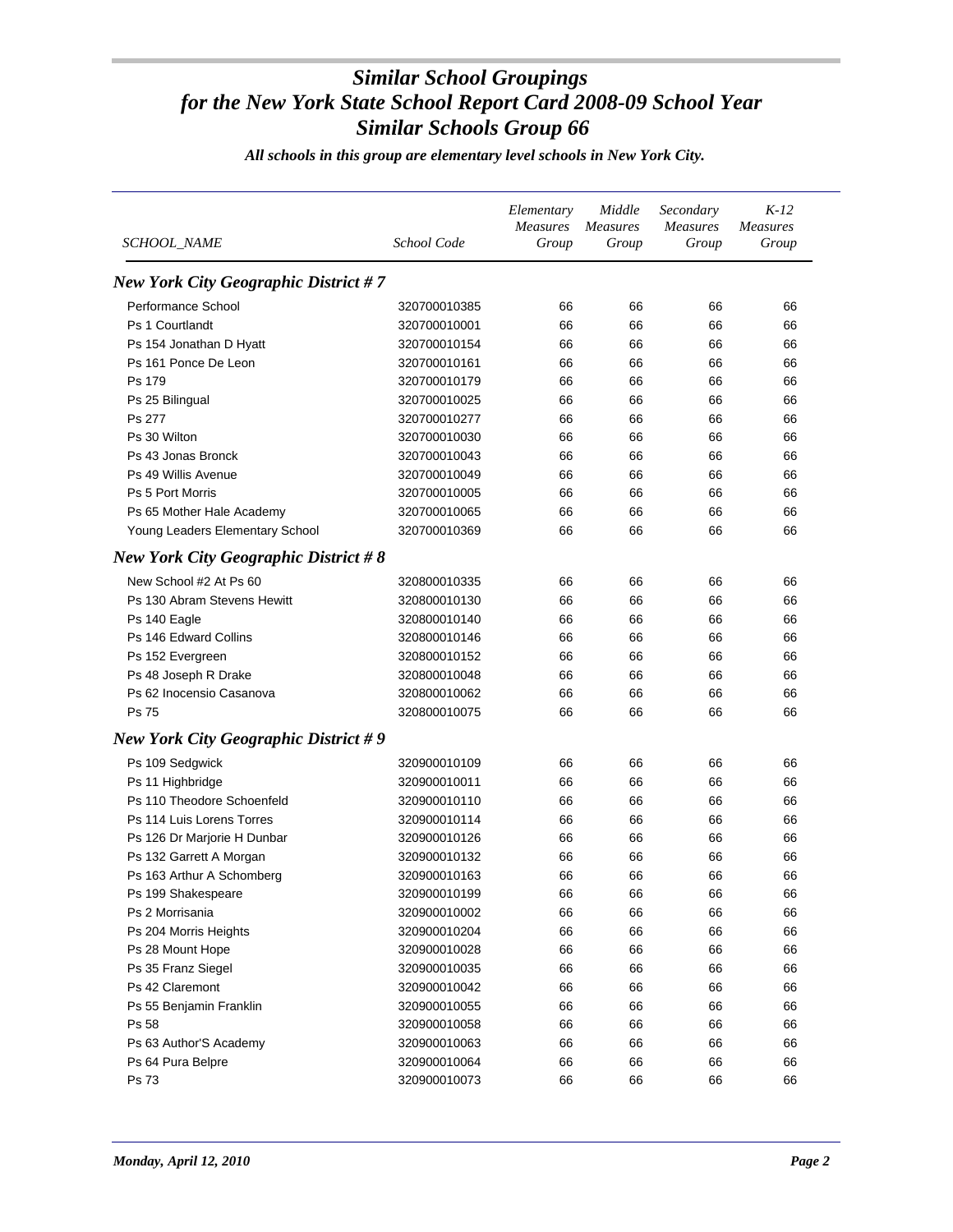| <i>SCHOOL_NAME</i>                           | School Code  | Elementary<br><b>Measures</b><br>Group | Middle<br><b>Measures</b><br>Group | Secondary<br><b>Measures</b><br>Group | $K-12$<br><b>Measures</b><br>Group |
|----------------------------------------------|--------------|----------------------------------------|------------------------------------|---------------------------------------|------------------------------------|
| <b>New York City Geographic District #10</b> |              |                                        |                                    |                                       |                                    |
| Ps 159 Luis Mumoz Marin Biling               | 321000010159 | 66                                     | 66                                 | 66                                    | 66                                 |
| Ps 246 Poe Center                            | 321000010246 | 66                                     | 66                                 | 66                                    | 66                                 |
| Ps 291                                       | 321000010291 | 66                                     | 66                                 | 66                                    | 66                                 |
| Ps 306                                       | 321000010306 | 66                                     | 66                                 | 66                                    | 66                                 |
| Ps 310 Marble Hill                           | 321000010310 | 66                                     | 66                                 | 66                                    | 66                                 |
| Ps 32 Belmont                                | 321000010032 | 66                                     | 66                                 | 66                                    | 66                                 |
| Ps 33 Timothy Dwight                         | 321000010033 | 66                                     | 66                                 | 66                                    | 66                                 |
| Ps 396                                       | 321000010396 | 66                                     | 66                                 | 66                                    | 66                                 |
| Ps 46 Edgar Allen Poe                        | 321000010046 | 66                                     | 66                                 | 66                                    | 66                                 |
| Ps 59 The Community School Of Technology     | 321000010059 | 66                                     | 66                                 | 66                                    | 66                                 |
| Ps 79 Creston                                | 321000010079 | 66                                     | 66                                 | 66                                    | 66                                 |
| Ps 85 Great Expectations                     | 321000010085 | 66                                     | 66                                 | 66                                    | 66                                 |
| Ps 86 Kingsbridge Heights                    | 321000010086 | 66                                     | 66                                 | 66                                    | 66                                 |
| Ps 9 Ryer Avenue                             | 321000010009 | 66                                     | 66                                 | 66                                    | 66                                 |
| <b>Ps/Is 54</b>                              | 321000010054 | 66                                     | 66                                 | 66                                    | 66                                 |
| <b>New York City Geographic District #12</b> |              |                                        |                                    |                                       |                                    |
| Ps 134 George F Bristow                      | 321200010134 | 66                                     | 66                                 | 66                                    | 66                                 |
| Ps 150 Charles James Fox                     | 321200010150 | 66                                     | 66                                 | 66                                    | 66                                 |
| Ps 198                                       | 321200010198 | 66                                     | 66                                 | 66                                    | 66                                 |
| Ps 50 Clara Barton                           | 321200010050 | 66                                     | 66                                 | 66                                    | 66                                 |
| Ps 57 Crescent                               | 321200010057 | 66                                     | 66                                 | 66                                    | 66                                 |
| Ps 61 Francisco Oller                        | 321200010061 | 66                                     | 66                                 | 66                                    | 66                                 |
| Ps 66 School Of Higher Expectations          | 321200010066 | 66                                     | 66                                 | 66                                    | 66                                 |
| Ps 67 Mohegan                                | 321200010067 | 66                                     | 66                                 | 66                                    | 66                                 |
| Ps 92                                        | 321200010092 | 66                                     | 66                                 | 66                                    | 66                                 |
| <b>New York City Geographic District #13</b> |              |                                        |                                    |                                       |                                    |
| Ps 287 Bailey K Ashford                      | 331300010287 | 66                                     | 66                                 | 66                                    | 66                                 |
| Ps 46 Edward C Blum                          | 331300010046 | 66                                     | 66                                 | 66                                    | 66                                 |
| <b>New York City Geographic District #14</b> |              |                                        |                                    |                                       |                                    |
|                                              |              |                                        |                                    |                                       |                                    |
| Ps 120 Carlos Tapia                          | 331400010120 | 66                                     | 66                                 | 66                                    | 66                                 |
| Ps 157 Benjamin Franklin                     | 331400010157 | 66                                     | 66                                 | 66                                    | 66                                 |
| Ps 19 Roberto Clemente                       | 331400010019 | 66                                     | 66                                 | 66                                    | 66                                 |
| Ps 257 John F Hylan                          | 331400010257 | 66                                     | 66                                 | 66                                    | 66                                 |
| <b>New York City Geographic District #15</b> |              |                                        |                                    |                                       |                                    |
| Ps 15 Patrick F Daly                         | 331500010015 | 66                                     | 66                                 | 66                                    | 66                                 |
| Ps 172 Beacon School Of Excellence           | 331500010172 | 66                                     | 66                                 | 66                                    | 66                                 |
| Ps 24                                        | 331500010024 | 66                                     | 66                                 | 66                                    | 66                                 |
| <b>New York City Geographic District #16</b> |              |                                        |                                    |                                       |                                    |
| Ps 243 Weeksville                            | 331600010243 | 66                                     | 66                                 | 66                                    | 66                                 |
| Young Scholars' Academy For Discovery And    | 331600010636 | 66                                     | 66                                 | 66                                    | 66                                 |
|                                              |              |                                        |                                    |                                       |                                    |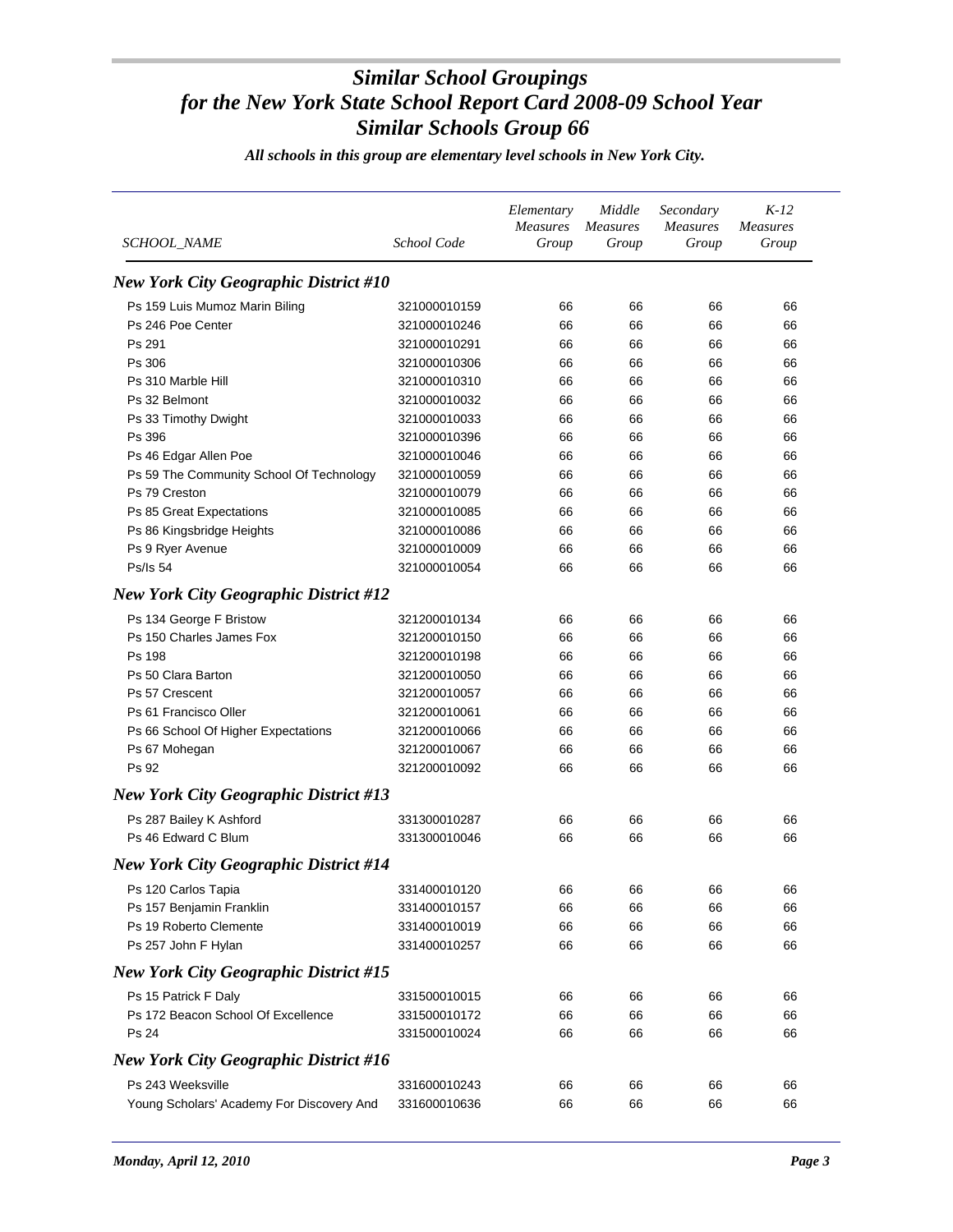| <b>SCHOOL_NAME</b>                           | School Code  | Elementary<br>Measures<br>Group | Middle<br>Measures<br>Group | Secondary<br><b>Measures</b><br>Group | $K-12$<br>Measures<br>Group |
|----------------------------------------------|--------------|---------------------------------|-----------------------------|---------------------------------------|-----------------------------|
| <b>New York City Geographic District #17</b> |              |                                 |                             |                                       |                             |
| <b>Ps 12</b>                                 | 331700010012 | 66                              | 66                          | 66                                    | 66                          |
| Ps 167 The Parkway                           | 331700010167 | 66                              | 66                          | 66                                    | 66                          |
| Ps 191 Paul Robeson                          | 331700010191 | 66                              | 66                          | 66                                    | 66                          |
| <b>Ps 22</b>                                 | 331700010022 | 66                              | 66                          | 66                                    | 66                          |
| Ps 316 Elijah Stroud                         | 331700010316 | 66                              | 66                          | 66                                    | 66                          |
| Ps 91 Albany Avenue                          | 331700010091 | 66                              | 66                          | 66                                    | 66                          |
| <b>New York City Geographic District #19</b> |              |                                 |                             |                                       |                             |
| Ps 190 Sheffield                             | 331900010190 | 66                              | 66                          | 66                                    | 66                          |
| <b>New York City Geographic District #24</b> |              |                                 |                             |                                       |                             |
| Ps 143 Louis Armstrong                       | 342400010143 | 66                              | 66                          | 66                                    | 66                          |
| <b>New York City Geographic District #27</b> |              |                                 |                             |                                       |                             |
| Ps 197 The Ocean                             | 342700010197 | 66                              | 66                          | 66                                    | 66                          |
| <b>New York City Geographic District #30</b> |              |                                 |                             |                                       |                             |
| Ps 92 Harry T Stewart Sr                     | 343000010092 | 66                              | 66                          | 66                                    | 66                          |
| <b>New York City Geographic District #31</b> |              |                                 |                             |                                       |                             |
| Ps 18 John G Whittier                        | 353100010018 | 66                              | 66                          | 66                                    | 66                          |
| Ps 20 Port Richmond                          | 353100010020 | 66                              | 66                          | 66                                    | 66                          |
| <b>New York City Geographic District #32</b> |              |                                 |                             |                                       |                             |
| Ps 106 Edward Everett Hale                   | 333200010106 | 66                              | 66                          | 66                                    | 66                          |
| Ps 116 Elizabeth L Farrell                   | 333200010116 | 66                              | 66                          | 66                                    | 66                          |
| Ps 123 Suydam                                | 333200010123 | 66                              | 66                          | 66                                    | 66                          |
| Ps 145 Andrew Jackson                        | 333200010145 | 66                              | 66                          | 66                                    | 66                          |
| Ps 274 Kosciusko                             | 333200010274 | 66                              | 66                          | 66                                    | 66                          |
| Ps 376                                       | 333200010376 | 66                              | 66                          | 66                                    | 66                          |
| Ps 45 Horace E Greene                        | 333200010045 | 66                              | 66                          | 66                                    | 66                          |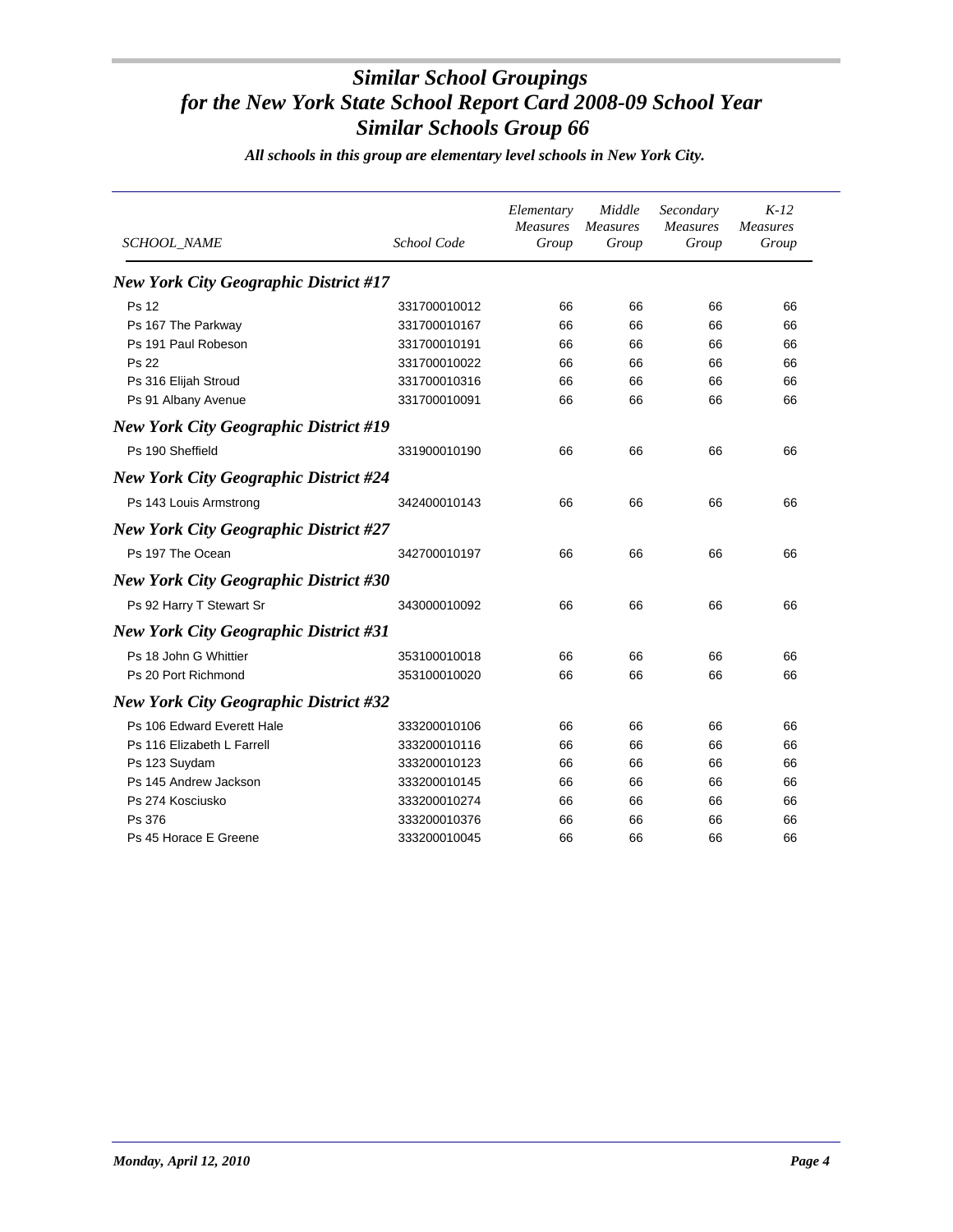| SCHOOL_NAME                                                                                                                                                                                            | School Code                                                                                                                  | Elementary<br><b>Measures</b><br>Group       | Middle<br><b>Measures</b><br>Group           | Secondary<br><b>Measures</b><br>Group        | $K-12$<br><i>Measures</i><br>Group           |
|--------------------------------------------------------------------------------------------------------------------------------------------------------------------------------------------------------|------------------------------------------------------------------------------------------------------------------------------|----------------------------------------------|----------------------------------------------|----------------------------------------------|----------------------------------------------|
| <b>New York City Geographic District #1</b>                                                                                                                                                            |                                                                                                                              |                                              |                                              |                                              |                                              |
| Ps 137 John L Bernstein<br>Ps 64 Robert Simon                                                                                                                                                          | 310100010137<br>310100010064                                                                                                 | 67<br>67                                     | 67<br>67                                     | 67<br>67                                     | 67<br>67                                     |
| <b>New York City Geographic District #3</b>                                                                                                                                                            |                                                                                                                              |                                              |                                              |                                              |                                              |
| Ps 145 Bloomingdale<br>Ps 165 Robert E Simon<br>Ps 208 Alaine L Locke<br>Ps 76 A Phillip Randolph                                                                                                      | 310300010145<br>310300010165<br>310300010208<br>310300010076                                                                 | 67<br>67<br>67<br>67                         | 67<br>67<br>67<br>67                         | 67<br>67<br>67<br>67                         | 67<br>67<br>67<br>67                         |
| <b>New York City Geographic District #4</b>                                                                                                                                                            |                                                                                                                              |                                              |                                              |                                              |                                              |
| Ps 38 Roberto Clemente                                                                                                                                                                                 | 310400010038                                                                                                                 | 67                                           | 67                                           | 67                                           | 67                                           |
| <b>New York City Geographic District #5</b>                                                                                                                                                            |                                                                                                                              |                                              |                                              |                                              |                                              |
| Ps 123 Mahalia Jackson<br>Ps 125 Ralph Bunche<br>Ps 129 John H Finley<br>Ps 133 Fred R Moore<br>Ps 154 Harriet Tubman<br>Ps 197 John B Russwurm<br>Ps 30 Hernandez/Hughes<br>Ps 92 Mary Mcleod Bethune | 310500010123<br>310500010125<br>310500010129<br>310500010133<br>310500010154<br>310500010197<br>310500010030<br>310500010092 | 67<br>67<br>67<br>67<br>67<br>67<br>67<br>67 | 67<br>67<br>67<br>67<br>67<br>67<br>67<br>67 | 67<br>67<br>67<br>67<br>67<br>67<br>67<br>67 | 67<br>67<br>67<br>67<br>67<br>67<br>67<br>67 |
| New York City Geographic District #6                                                                                                                                                                   |                                                                                                                              |                                              |                                              |                                              |                                              |
| Ps 173<br>Ps 189                                                                                                                                                                                       | 310600010173<br>310600010189                                                                                                 | 67<br>67                                     | 67<br>67                                     | 67<br>67                                     | 67<br>67                                     |
| <b>New York City Geographic District #7</b>                                                                                                                                                            |                                                                                                                              |                                              |                                              |                                              |                                              |
| Ps 157 Grove Hill<br>Ps 18 John Peter Zenger                                                                                                                                                           | 320700010157<br>320700010018                                                                                                 | 67<br>67                                     | 67<br>67                                     | 67<br>67                                     | 67<br>67                                     |
| <b>New York City Geographic District #8</b>                                                                                                                                                            |                                                                                                                              |                                              |                                              |                                              |                                              |
| Ps 100 Isaac Clason<br>Ps 107<br>Ps 138 Samuel Randall<br>Ps 69 New Visions<br>Ps 72 Dr William Dorney<br>Ps 93 Albert G Oliver                                                                        | 320800010100<br>320800010107<br>320800010138<br>320800010069<br>320800010072<br>320800010093                                 | 67<br>67<br>67<br>67<br>67<br>67             | 67<br>67<br>67<br>67<br>67<br>67             | 67<br>67<br>67<br>67<br>67<br>67             | 67<br>67<br>67<br>67<br>67<br>67             |
| <b>New York City Geographic District #9</b>                                                                                                                                                            |                                                                                                                              |                                              |                                              |                                              |                                              |
| Ps 230 Dr Roland N Patterson<br>Ps 53 Basheer Quisim<br>Ps 70 Max Schoenfeld<br>Ps 90 George Meany                                                                                                     | 320900010230<br>320900010053<br>320900010070<br>320900010090                                                                 | 67<br>67<br>67<br>67                         | 67<br>67<br>67<br>67                         | 67<br>67<br>67<br>67                         | 67<br>67<br>67<br>67                         |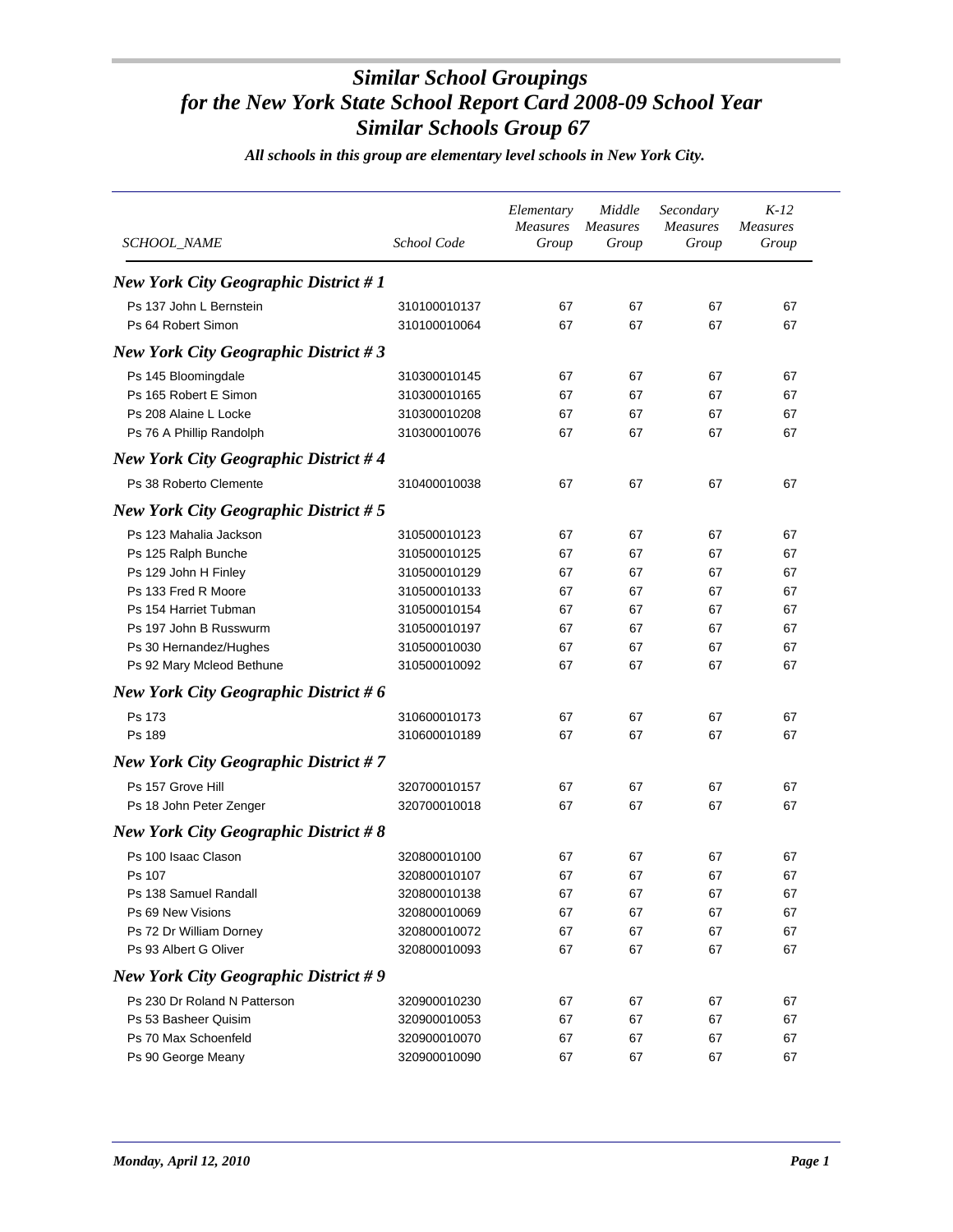| SCHOOL_NAME                                  | School Code  | Elementary<br><b>Measures</b><br>Group | Middle<br><b>Measures</b><br>Group | Secondary<br><b>Measures</b><br>Group | $K-12$<br><i>Measures</i><br>Group |
|----------------------------------------------|--------------|----------------------------------------|------------------------------------|---------------------------------------|------------------------------------|
| <b>New York City Geographic District #10</b> |              |                                        |                                    |                                       |                                    |
|                                              |              |                                        |                                    |                                       |                                    |
| Ps 205 Fiorello Laguardia                    | 321000010205 | 67                                     | 67                                 | 67                                    | 67                                 |
| Ps 226                                       | 321000010226 | 67                                     | 67                                 | 67                                    | 67                                 |
| Ps 307 Eames Place                           | 321000010307 | 67                                     | 67                                 | 67                                    | 67                                 |
| Ps 340                                       | 321000010340 | 67                                     | 67                                 | 67                                    | 67                                 |
| Ps 360                                       | 321000010360 | 67                                     | 67                                 | 67                                    | 67                                 |
| Ps 7 Kingsbridge                             | 321000010007 | 67                                     | 67                                 | 67                                    | 67                                 |
| Ps 91                                        | 321000010091 | 67                                     | 67                                 | 67                                    | 67                                 |
| <b>New York City Geographic District #11</b> |              |                                        |                                    |                                       |                                    |
| Ps 103 Hector Fontanez                       | 321100010103 | 67                                     | 67                                 | 67                                    | 67                                 |
| Ps 111 Seton Falls                           | 321100010111 | 67                                     | 67                                 | 67                                    | 67                                 |
| Ps 112 Bronxwood                             | 321100010112 | 67                                     | 67                                 | 67                                    | 67                                 |
| Ps 21 Philip H Sheridan                      | 321100010021 | 67                                     | 67                                 | 67                                    | 67                                 |
| Ps 41 Gun Hill Road                          | 321100010041 | 67                                     | 67                                 | 67                                    | 67                                 |
| Ps 68                                        | 321100010068 | 67                                     | 67                                 | 67                                    | 67                                 |
| Ps 76 Bennington                             | 321100010076 | 67                                     | 67                                 | 67                                    | 67                                 |
| <b>New York City Geographic District #12</b> |              |                                        |                                    |                                       |                                    |
| Ps 102 Joseph O Loretan                      | 321200010102 | 67                                     | 67                                 | 67                                    | 67                                 |
| Ps 195                                       | 321200010195 | 67                                     | 67                                 | 67                                    | 67                                 |
| Ps 196                                       | 321200010196 | 67                                     | 67                                 | 67                                    | 67                                 |
| Ps 44 David C Farragut                       | 321200010044 | 67                                     | 67                                 | 67                                    | 67                                 |
| Ps 6 West Farms                              | 321200010006 | 67                                     | 67                                 | 67                                    | 67                                 |
| <b>New York City Geographic District #13</b> |              |                                        |                                    |                                       |                                    |
| Ps 133 William A Butler                      | 331300010133 | 67                                     | 67                                 | 67                                    | 67                                 |
| Ps 270 Joanne Dekalb                         | 331300010270 | 67                                     | 67                                 | 67                                    | 67                                 |
| Ps 305 Dr Peter Ray                          | 331300010305 | 67                                     | 67                                 | 67                                    | 67                                 |
| Ps 307 Daniel Hale Williams                  | 331300010307 | 67                                     | 67                                 | 67                                    | 67                                 |
| Ps 44 Marcus Garvey                          | 331300010044 | 67                                     | 67                                 | 67                                    | 67                                 |
| Ps 54 Samuel C Barnes                        | 331300010054 | 67                                     | 67                                 | 67                                    | 67                                 |
| Ps 56 Lewis H Latimer                        | 331300010056 | 67                                     | 67                                 | 67                                    | 67                                 |
| Ps 67 Charles A Dorsey                       | 331300010067 | 67                                     | 67                                 | 67                                    | 67                                 |
| <b>New York City Geographic District #14</b> |              |                                        |                                    |                                       |                                    |
| Ps 147 Issac Remsen                          | 331400010147 | 67                                     | 67                                 | 67                                    | 67                                 |
| Ps 16 Leonard Dunkly                         | 331400010016 | 67                                     | 67                                 | 67                                    | 67                                 |
| Ps 17 Henry D Woodworth                      | 331400010017 | 67                                     | 67                                 | 67                                    | 67                                 |
| Ps 18 Edward Bush                            | 331400010018 | 67                                     | 67                                 | 67                                    | 67                                 |
| Ps 196 Ten Eyck                              | 331400010196 | 67                                     | 67                                 | 67                                    | 67                                 |
| Ps 23 Carter G Woodson                       | 331400010023 | 67                                     | 67                                 | 67                                    | 67                                 |
| Ps 297 Abraham Stockton                      | 331400010297 | 67                                     | 67                                 | 67                                    | 67                                 |
| Ps 380 John Wayne Elementary                 | 331400010380 | 67                                     | 67                                 | 67                                    | 67                                 |
| Ps 59 William Floyd                          | 331400010059 | 67                                     | 67                                 | 67                                    | 67                                 |
| Ps 84 Jose De Diego                          | 331400010084 | 67                                     | 67                                 | 67                                    | 67                                 |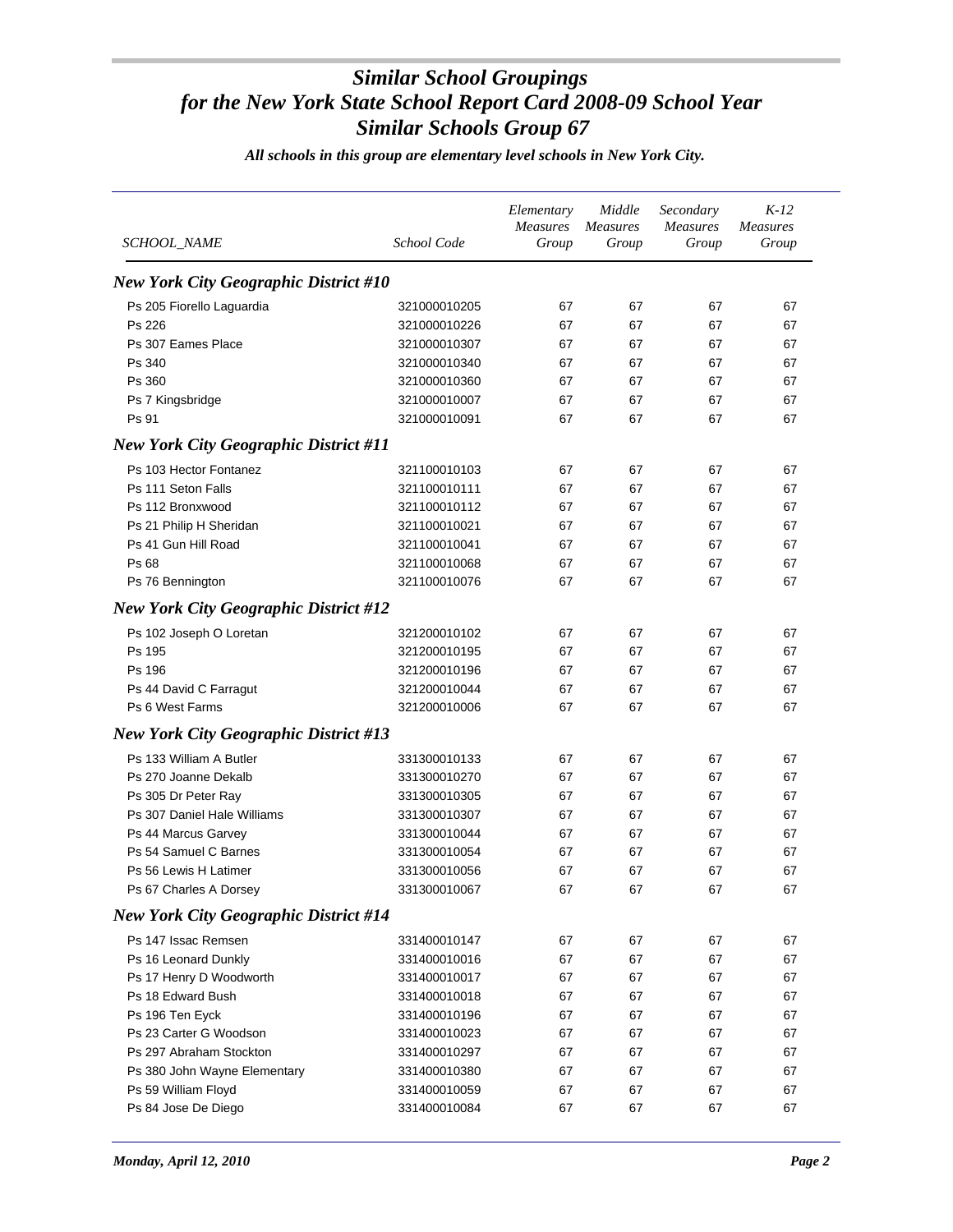| <b>SCHOOL_NAME</b>                           | School Code  | Elementary<br><b>Measures</b><br>Group | Middle<br><b>Measures</b><br>Group | Secondary<br><b>Measures</b><br>Group | $K-12$<br><b>Measures</b><br>Group |
|----------------------------------------------|--------------|----------------------------------------|------------------------------------|---------------------------------------|------------------------------------|
| <b>New York City Geographic District #15</b> |              |                                        |                                    |                                       |                                    |
| Ps 1 The Bergen                              | 331500010001 | 67                                     | 67                                 | 67                                    | 67                                 |
| Ps 32 Samuels Mills Sprole                   | 331500010032 | 67                                     | 67                                 | 67                                    | 67                                 |
| <b>New York City Geographic District #16</b> |              |                                        |                                    |                                       |                                    |
| Ps 25 Eubie Blake                            | 331600010025 | 67                                     | 67                                 | 67                                    | 67                                 |
| Ps 26 Jesse Owens                            | 331600010026 | 67                                     | 67                                 | 67                                    | 67                                 |
| Ps 262 El Hajj Malik El Shabazz              | 331600010262 | 67                                     | 67                                 | 67                                    | 67                                 |
| Ps 28 The Warren Prep Academy                | 331600010028 | 67                                     | 67                                 | 67                                    | 67                                 |
| Ps 335 Granville T Woods                     | 331600010335 | 67                                     | 67                                 | 67                                    | 67                                 |
| Ps 40 George W Carver                        | 331600010040 | 67                                     | 67                                 | 67                                    | 67                                 |
| Ps 5 Dr Ronald E Mcnair                      | 331600010005 | 67                                     | 67                                 | 67                                    | 67                                 |
| Ps 81 Thaddeus Stevens                       | 331600010081 | 67                                     | 67                                 | 67                                    | 67                                 |
| <b>New York City Geographic District #17</b> |              |                                        |                                    |                                       |                                    |
|                                              |              |                                        |                                    |                                       |                                    |
| Ps 241 Emma L Johnston                       | 331700010241 | 67                                     | 67                                 | 67                                    | 67                                 |
| Ps 289 George V Brower                       | 331700010289 | 67                                     | 67                                 | 67                                    | 67                                 |
| Ps 375 Jackie Robinson                       | 331700010375 | 67                                     | 67                                 | 67                                    | 67                                 |
| Ps 398 Walter Weaver                         | 331700010398 | 67                                     | 67                                 | 67                                    | 67                                 |
| Ps 399 Stanley Eugene Clarke                 | 331700010399 | 67                                     | 67                                 | 67                                    | 67                                 |
| Ps <sub>6</sub>                              | 331700010006 | 67                                     | 67                                 | 67                                    | 67                                 |
| Ps 92 Adrian Hegeman                         | 331700010092 | 67                                     | 67                                 | 67                                    | 67                                 |
| <b>New York City Geographic District #18</b> |              |                                        |                                    |                                       |                                    |
| Ps 219 Kennedy-King                          | 331800010219 | 67                                     | 67                                 | 67                                    | 67                                 |
| <b>New York City Geographic District #19</b> |              |                                        |                                    |                                       |                                    |
| Ps 13 Roberto Clemente                       | 331900010013 | 67                                     | 67                                 | 67                                    | 67                                 |
| Ps 149 Danny Kaye                            | 331900010149 | 67                                     | 67                                 | 67                                    | 67                                 |
| Ps 158 Warwick                               | 331900010158 | 67                                     | 67                                 | 67                                    | 67                                 |
| Ps 213 New Lots                              | 331900010213 | 67                                     | 67                                 | 67                                    | 67                                 |
| Ps 224 Hale A Woodruff                       | 331900010224 | 67                                     | 67                                 | 67                                    | 67                                 |
| Ps 290 Juan Morel Campos                     | 331900010290 | 67                                     | 67                                 | 67                                    | 67                                 |
| Ps 345 Patrolman Robert Bolden               | 331900010345 | 67                                     | 67                                 | 67                                    | 67                                 |
| <b>New York City Geographic District #20</b> |              |                                        |                                    |                                       |                                    |
| Ps 503 School Of Discovery                   | 332000010503 | 67                                     | 67                                 | 67                                    | 67                                 |
| <b>New York City Geographic District #22</b> |              |                                        |                                    |                                       |                                    |
| Ps 269 Nostrand                              | 332200010269 | 67                                     | 67                                 | 67                                    | 67                                 |
| <b>New York City Geographic District #23</b> |              |                                        |                                    |                                       |                                    |
| General D Chappie James Elementary School    | 332300010631 | 67                                     | 67                                 | 67                                    | 67                                 |
| Ps 156 Waverly                               | 332300010156 | 67                                     | 67                                 | 67                                    | 67                                 |
| <b>New York City Geographic District #24</b> |              |                                        |                                    |                                       |                                    |
| Ps 19 Marino P Jeantet                       | 342400010019 | 67                                     | 67                                 | 67                                    | 67                                 |
|                                              |              |                                        |                                    |                                       |                                    |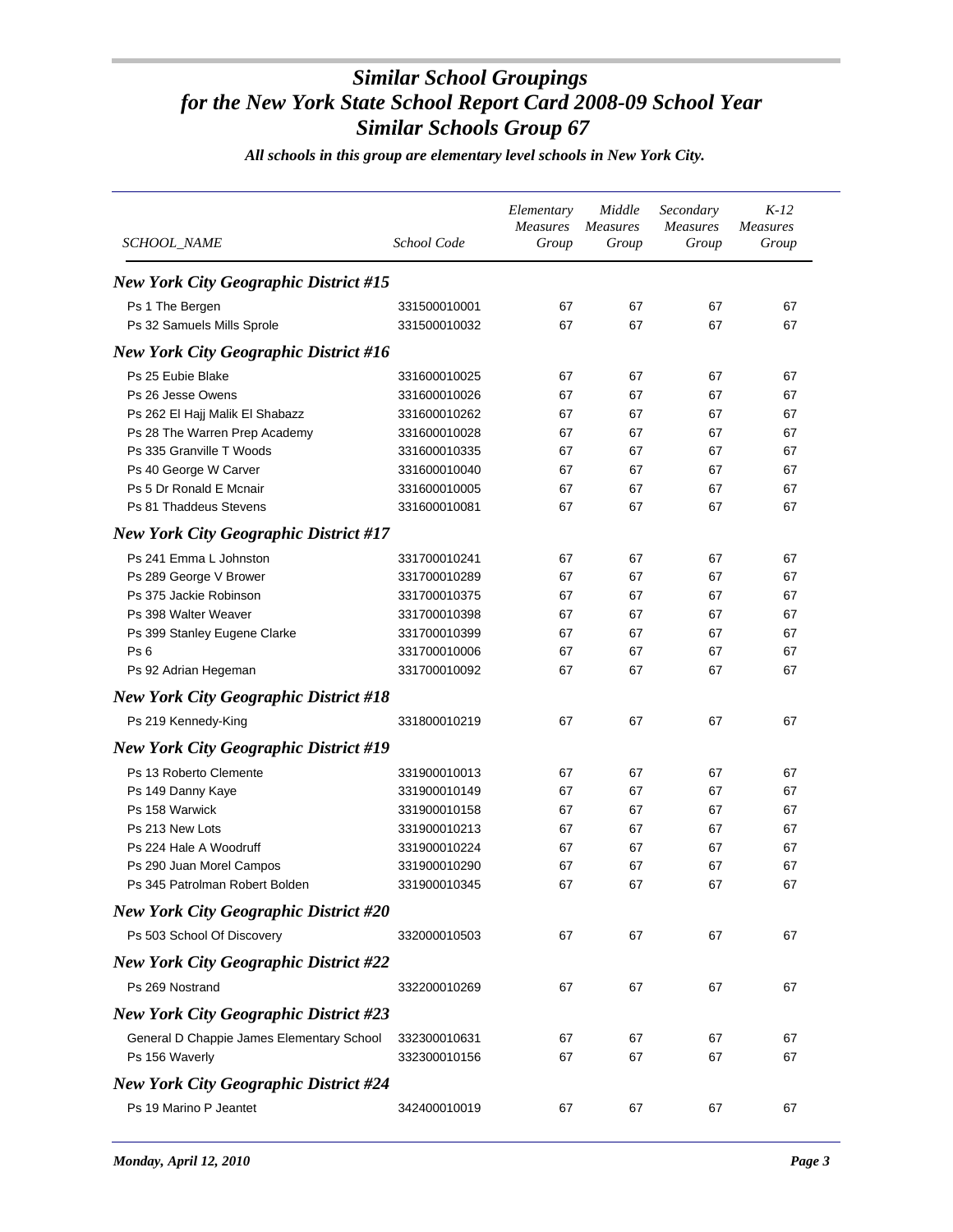| <b>SCHOOL_NAME</b>                                        | School Code  | Elementary<br><b>Measures</b><br>Group | Middle<br><b>Measures</b><br>Group | Secondary<br>Measures<br>Group | $K-12$<br><b>Measures</b><br>Group |
|-----------------------------------------------------------|--------------|----------------------------------------|------------------------------------|--------------------------------|------------------------------------|
| <b>New York City Geographic District #25</b>              |              |                                        |                                    |                                |                                    |
| Ps 201 Discovery School For Inquiry And Rese 342500010201 |              | 67                                     | 67                                 | 67                             | 67                                 |
| <b>New York City Geographic District #27</b>              |              |                                        |                                    |                                |                                    |
| Ps 104 Bays Water                                         | 342700010104 | 67                                     | 67                                 | 67                             | 67                                 |
| Ps 123                                                    | 342700010123 | 67                                     | 67                                 | 67                             | 67                                 |
| Ps 215 Lucretia Mott                                      | 342700010215 | 67                                     | 67                                 | 67                             | 67                                 |
| Ps 253                                                    | 342700010253 | 67                                     | 67                                 | 67                             | 67                                 |
| <b>New York City Geographic District #28</b>              |              |                                        |                                    |                                |                                    |
| Ps 160 Walter Francis Bishop                              | 342800010160 | 67                                     | 67                                 | 67                             | 67                                 |
| Ps 40 Samuel Huntington                                   | 342800010040 | 67                                     | 67                                 | 67                             | 67                                 |
| Ps 80 Thurgood Marshall Magnet                            | 342800010080 | 67                                     | 67                                 | 67                             | 67                                 |
| <b>New York City Geographic District #29</b>              |              |                                        |                                    |                                |                                    |
| Ps 118 Lorraine Hansberry                                 | 342900010118 | 67                                     | 67                                 | 67                             | 67                                 |
| Ps 181 Brookfield                                         | 342900010181 | 67                                     | 67                                 | 67                             | 67                                 |
| <b>New York City Geographic District #30</b>              |              |                                        |                                    |                                |                                    |
| Ps 149 Christa Mcauliffe                                  | 343000010149 | 67                                     | 67                                 | 67                             | 67                                 |
| Ps 76 William Hallett                                     | 343000010076 | 67                                     | 67                                 | 67                             | 67                                 |
| <b>New York City Geographic District #31</b>              |              |                                        |                                    |                                |                                    |
| Ps 14 Cornelius Vanderbilt                                | 353100010014 | 67                                     | 67                                 | 67                             | 67                                 |
| Ps 31 William T Davis                                     | 353100010031 | 67                                     | 67                                 | 67                             | 67                                 |
| Ps 44 Thomas C Brown                                      | 353100010044 | 67                                     | 67                                 | 67                             | 67                                 |
| Ps 57 Hubert H Humphrey                                   | 353100010057 | 67                                     | 67                                 | 67                             | 67                                 |
| <b>New York City Geographic District #32</b>              |              |                                        |                                    |                                |                                    |
| Ps 151 Lyndon B Johnson                                   | 333200010151 | 67                                     | 67                                 | 67                             | 67                                 |
| Ps 299 Thomas Warren Field School                         | 333200010299 | 67                                     | 67                                 | 67                             | 67                                 |
| Ps 75 Mayda Cortiella                                     | 333200010075 | 67                                     | 67                                 | 67                             | 67                                 |
| Ps 86 The Irvington                                       | 333200010086 | 67                                     | 67                                 | 67                             | 67                                 |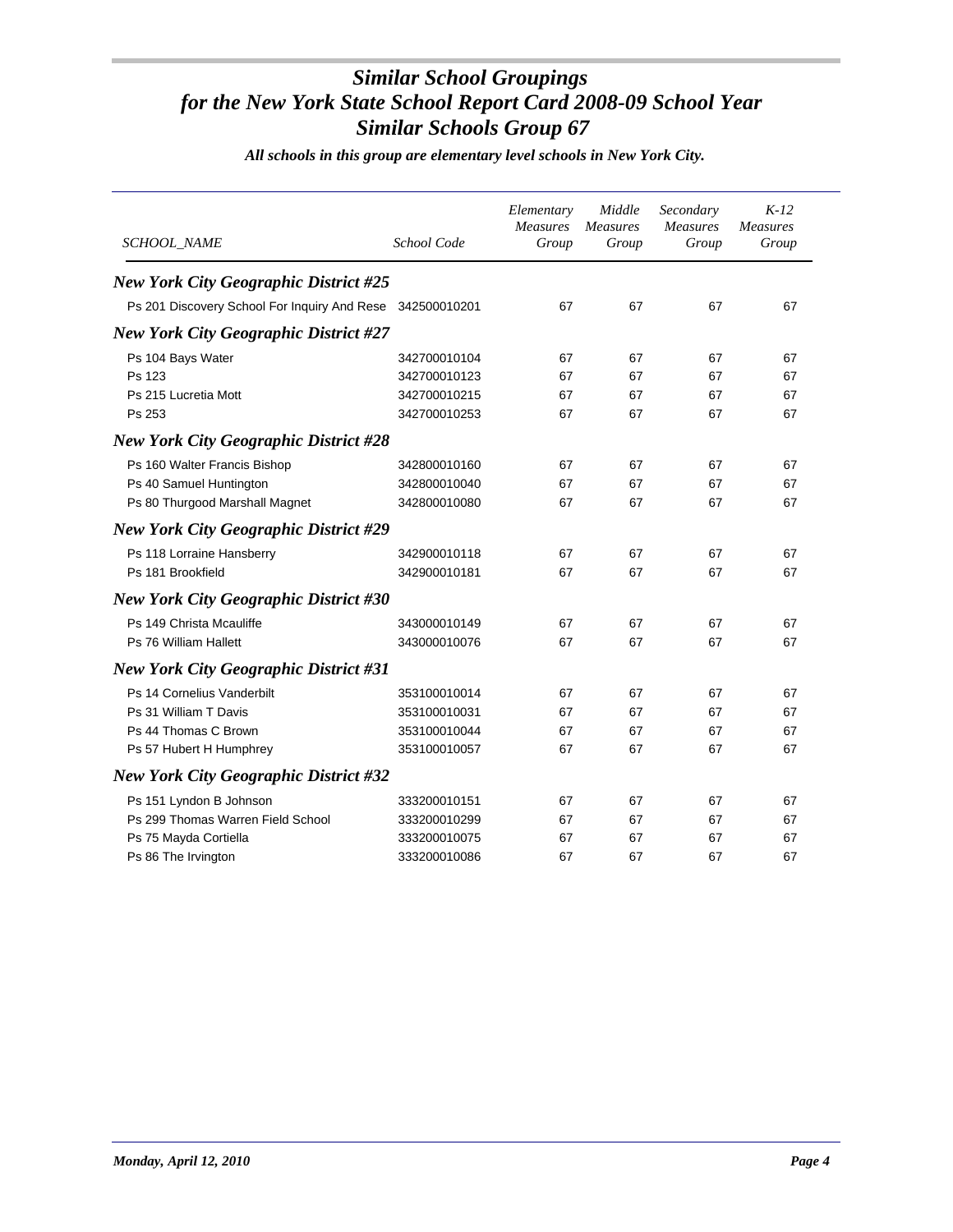| SCHOOL_NAME                                  | School Code  | Elementary<br><b>Measures</b><br>Group | Middle<br><i>Measures</i><br>Group | Secondary<br><b>Measures</b><br>Group | $K-12$<br><i>Measures</i><br>Group |
|----------------------------------------------|--------------|----------------------------------------|------------------------------------|---------------------------------------|------------------------------------|
| <b>New York City Geographic District #1</b>  |              |                                        |                                    |                                       |                                    |
| Ps 134 Henrietta Szold                       | 310100010134 | 68                                     | 68                                 | 68                                    | 68                                 |
| Ps 19 Asher Levy                             | 310100010019 | 68                                     | 68                                 | 68                                    | 68                                 |
| Ps 20 Anna Silver                            | 310100010020 | 68                                     | 68                                 | 68                                    | 68                                 |
| Ps 63 William Mckinley                       | 310100010063 | 68                                     | 68                                 | 68                                    | 68                                 |
| <b>New York City Geographic District #2</b>  |              |                                        |                                    |                                       |                                    |
| Ps 33 Chelsea Prep                           | 310200010033 | 68                                     | 68                                 | 68                                    | 68                                 |
| <b>New York City Geographic District #3</b>  |              |                                        |                                    |                                       |                                    |
| Ps 242 Gwendolyn Powell Brown Computer Sc    | 310300010242 | 68                                     | 68                                 | 68                                    | 68                                 |
| Ps 84 Lilian Weber                           | 310300010084 | 68                                     | 68                                 | 68                                    | 68                                 |
| <b>New York City Geographic District #4</b>  |              |                                        |                                    |                                       |                                    |
| Central Park East li                         | 310400010964 | 68                                     | 68                                 | 68                                    | 68                                 |
| Ps 83 Luis Munoz Rivera                      | 310400010083 | 68                                     | 68                                 | 68                                    | 68                                 |
| <b>River East Elementary</b>                 | 310400010037 | 68                                     | 68                                 | 68                                    | 68                                 |
| <b>New York City Geographic District #5</b>  |              |                                        |                                    |                                       |                                    |
| Ps 175 Henry H Garnet                        | 310500010175 | 68                                     | 68                                 | 68                                    | 68                                 |
| Ps 200 James Mccune Smith                    | 310500010200 | 68                                     | 68                                 | 68                                    | 68                                 |
| Thurgood Marshall Academy Lower School       | 310500010318 | 68                                     | 68                                 | 68                                    | 68                                 |
| <b>New York City Geographic District #8</b>  |              |                                        |                                    |                                       |                                    |
| Ps 119                                       | 320800010119 | 68                                     | 68                                 | 68                                    | 68                                 |
| Ps 182                                       | 320800010182 | 68                                     | 68                                 | 68                                    | 68                                 |
| Ps 36 Unionport                              | 320800010036 | 68                                     | 68                                 | 68                                    | 68                                 |
| <b>New York City Geographic District #10</b> |              |                                        |                                    |                                       |                                    |
| Ps 51 Bronx New School                       | 321000010051 | 68                                     | 68                                 | 68                                    | 68                                 |
| Ps 56 Norwood Heights                        | 321000010056 | 68                                     | 68                                 | 68                                    | 68                                 |
| Ps 8 Issac Varian                            | 321000010008 | 68                                     | 68                                 | 68                                    | 68                                 |
| Ps 94 Kings College                          | 321000010094 | 68                                     | 68                                 | 68                                    | 68                                 |
| <b>New York City Geographic District #11</b> |              |                                        |                                    |                                       |                                    |
| Cornerstone Academy For Social Action        | 321100010189 | 68                                     | 68                                 | 68                                    | 68                                 |
| Ps 105 Senator Abraham Bernstein             | 321100010105 | 68                                     | 68                                 | 68                                    | 68                                 |
| Ps 106 Parkchester                           | 321100010106 | 68                                     | 68                                 | 68                                    | 68                                 |
| Ps 121 Throop                                | 321100010121 | 68                                     | 68                                 | 68                                    | 68                                 |
| Ps 16 Wakefield                              | 321100010016 | 68                                     | 68                                 | 68                                    | 68                                 |
| Ps 160 Walt Disney                           | 321100010160 | 68                                     | 68                                 | 68                                    | 68                                 |
| Ps 178 Dr Selman Waksman                     | 321100010178 | 68                                     | 68                                 | 68                                    | 68                                 |
| Ps 78 Anne Hutchinson                        | 321100010078 | 68                                     | 68                                 | 68                                    | 68                                 |
| Ps 87                                        | 321100010087 | 68                                     | 68                                 | 68                                    | 68                                 |
| Ps 96 Richard Rodgers                        | 321100010096 | 68                                     | 68                                 | 68                                    | 68                                 |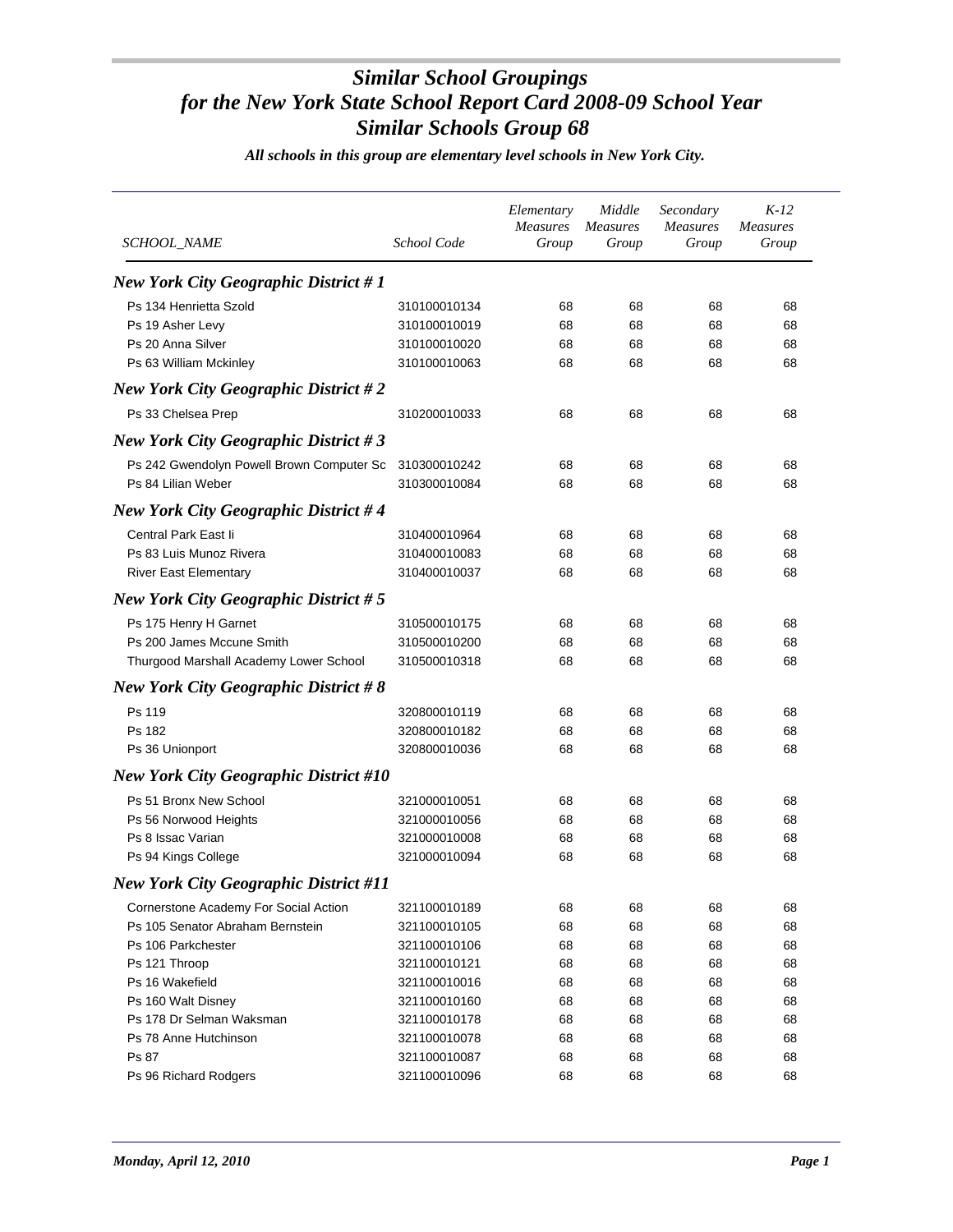| <i>SCHOOL NAME</i>                           | School Code  | Elementary<br><b>Measures</b><br>Group | Middle<br><b>Measures</b><br>Group | Secondary<br><b>Measures</b><br>Group | $K-12$<br><b>Measures</b><br>Group |
|----------------------------------------------|--------------|----------------------------------------|------------------------------------|---------------------------------------|------------------------------------|
|                                              |              |                                        |                                    |                                       |                                    |
| <b>New York City Geographic District #12</b> |              |                                        |                                    |                                       |                                    |
| <b>Bronx Little School</b>                   | 321200011691 | 68                                     | 68                                 | 68                                    | 68                                 |
| Ps 47 John Randolph                          | 321200010047 | 68                                     | 68                                 | 68                                    | 68                                 |
| School Of Science And Applied Learning       | 321200010300 | 68                                     | 68                                 | 68                                    | 68                                 |
| <b>New York City Geographic District #13</b> |              |                                        |                                    |                                       |                                    |
| Ps 11 Purvis J Behan                         | 331300010011 | 68                                     | 68                                 | 68                                    | 68                                 |
| Ps 256 Benjamin Banneker                     | 331300010256 | 68                                     | 68                                 | 68                                    | 68                                 |
| Ps 3 The Bedford Village                     | 331300010003 | 68                                     | 68                                 | 68                                    | 68                                 |
| Ps 9 Teunis G Bergen                         | 331300010009 | 68                                     | 68                                 | 68                                    | 68                                 |
| Ps 93 William H Prescott                     | 331300010093 | 68                                     | 68                                 | 68                                    | 68                                 |
| <b>New York City Geographic District #15</b> |              |                                        |                                    |                                       |                                    |
| Magnet School Of Math, Science & Design Tec  | 331500010010 | 68                                     | 68                                 | 68                                    | 68                                 |
| Ps 124 Silas B Dutcher                       | 331500010124 | 68                                     | 68                                 | 68                                    | 68                                 |
| Ps 131                                       | 331500010131 | 68                                     | 68                                 | 68                                    | 68                                 |
| Ps 169 Sunset Park                           | 331500010169 | 68                                     | 68                                 | 68                                    | 68                                 |
| Ps 38 The Pacific                            | 331500010038 | 68                                     | 68                                 | 68                                    | 68                                 |
| Ps 94 The Henry Longfellow                   | 331500010094 | 68                                     | 68                                 | 68                                    | 68                                 |
| <b>New York City Geographic District #16</b> |              |                                        |                                    |                                       |                                    |
|                                              |              |                                        |                                    |                                       |                                    |
| Ps 21 Crispus Attucks                        | 331600010021 | 68                                     | 68                                 | 68                                    | 68                                 |
| Ps 309 George E Wibecan                      | 331600010309 | 68                                     | 68                                 | 68                                    | 68                                 |
| <b>New York City Geographic District #17</b> |              |                                        |                                    |                                       |                                    |
| Ps 221 Tossaint L'Ouverture                  | 331700010221 | 68                                     | 68                                 | 68                                    | 68                                 |
| Ps 397 Foster-Laurie                         | 331700010397 | 68                                     | 68                                 | 68                                    | 68                                 |
| <b>New York City Geographic District #18</b> |              |                                        |                                    |                                       |                                    |
| Ps 114 Ryder Elementary                      | 331800010114 | 68                                     | 68                                 | 68                                    | 68                                 |
| Ps 115 Daniel Mucatel                        | 331800010115 | 68                                     | 68                                 | 68                                    | 68                                 |
| Ps 135 Sheldon A Brookner                    | 331800010135 | 68                                     | 68                                 | 68                                    | 68                                 |
| Ps 208 Elsa Ebeling                          | 331800010208 | 68                                     | 68                                 | 68                                    | 68                                 |
| Ps 233 Langston Hughes                       | 331800010233 | 68                                     | 68                                 | 68                                    | 68                                 |
| Ps 244 Richard R Green                       | 331800010244 | 68                                     | 68                                 | 68                                    | 68                                 |
| Ps 268 Emma Lazarus                          | 331800010268 | 68                                     | 68                                 | 68                                    | 68                                 |
| Ps 272 Curtis Estabrook                      | 331800010272 | 68                                     | 68                                 | 68                                    | 68                                 |
| Ps 276 Louis Marshall                        | 331800010276 | 68                                     | 68                                 | 68                                    | 68                                 |
| <b>New York City Geographic District #19</b> |              |                                        |                                    |                                       |                                    |
| Ps 108 Sal Abbracciamento                    | 331900010108 | 68                                     | 68                                 | 68                                    | 68                                 |
| Ps 159 Isaac Pitkin                          | 331900010159 | 68                                     | 68                                 | 68                                    | 68                                 |
| Ps 260 Breuckelen                            | 331900010260 | 68                                     | 68                                 | 68                                    | 68                                 |
| Ps 273 Wortman                               | 331900010273 | 68                                     | 68                                 | 68                                    | 68                                 |
| Ps 346 Abe Stark                             | 331900010346 | 68                                     | 68                                 | 68                                    | 68                                 |
| Ps 65 The Little Red School House            | 331900010065 | 68                                     | 68                                 | 68                                    | 68                                 |
| Ps 7 Abraham Lincoln                         | 331900010007 | 68                                     | 68                                 | 68                                    | 68                                 |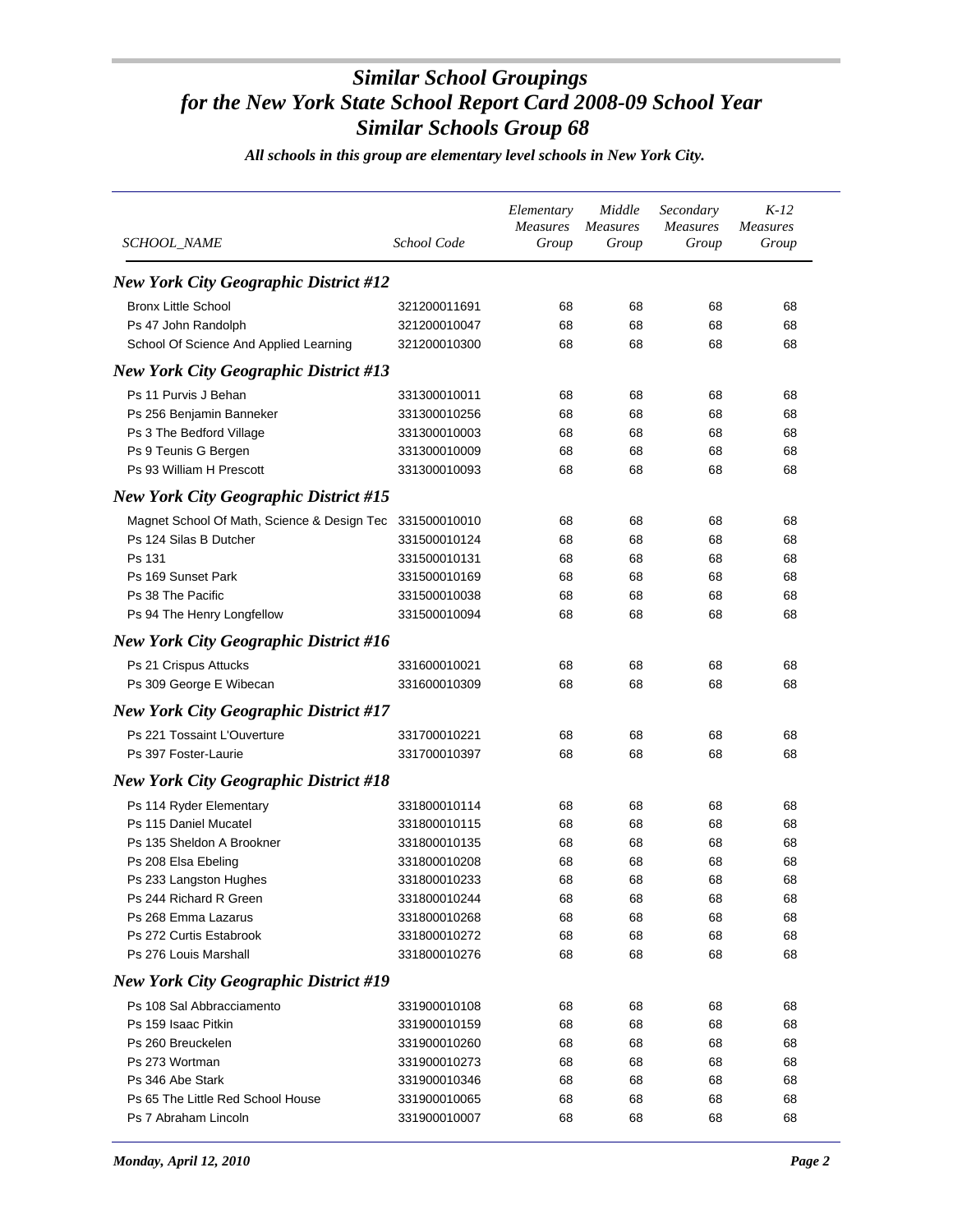| SCHOOL_NAME                                  | School Code  | Elementary<br>Measures<br>Group | Middle<br><b>Measures</b><br>Group | Secondary<br><b>Measures</b><br>Group | $K-12$<br><b>Measures</b><br>Group |
|----------------------------------------------|--------------|---------------------------------|------------------------------------|---------------------------------------|------------------------------------|
| <b>New York City Geographic District #20</b> |              |                                 |                                    |                                       |                                    |
| Ps 164 Caesar Rodney                         | 332000010164 | 68                              | 68                                 | 68                                    | 68                                 |
| Ps 506 School Of Journalism And Technology   | 332000010506 | 68                              | 68                                 | 68                                    | 68                                 |
| <b>New York City Geographic District #21</b> |              |                                 |                                    |                                       |                                    |
| Ps 188 Michael E Berdy                       | 332100010188 | 68                              | 68                                 | 68                                    | 68                                 |
| Ps 329 Surfside                              | 332100010329 | 68                              | 68                                 | 68                                    | 68                                 |
| Ps 90 Edna Cohen                             | 332100010090 | 68                              | 68                                 | 68                                    | 68                                 |
| <b>New York City Geographic District #22</b> |              |                                 |                                    |                                       |                                    |
| Ps 139 Alexine A Fenty                       | 332200010139 | 68                              | 68                                 | 68                                    | 68                                 |
| Ps 194 Raoul Wallenberg                      | 332200010194 | 68                              | 68                                 | 68                                    | 68                                 |
| Ps 198                                       | 332200010198 | 68                              | 68                                 | 68                                    | 68                                 |
| Ps 203 Floyd Bennett                         | 332200010203 | 68                              | 68                                 | 68                                    | 68                                 |
| Ps 245                                       | 332200010245 | 68                              | 68                                 | 68                                    | 68                                 |
| Ps 251 Paedergat                             | 332200010251 | 68                              | 68                                 | 68                                    | 68                                 |
| Ps K134                                      | 332200010134 | 68                              | 68                                 | 68                                    | 68                                 |
| Ps K315                                      | 332200010315 | 68                              | 68                                 | 68                                    | 68                                 |
| School Of Science And Technology             | 332200010152 | 68                              | 68                                 | 68                                    | 68                                 |
| <b>New York City Geographic District #24</b> |              |                                 |                                    |                                       |                                    |
| Ps 14 Fairview                               | 342400010014 | 68                              | 68                                 | 68                                    | 68                                 |
| Ps 16                                        | 342400010016 | 68                              | 68                                 | 68                                    | 68                                 |
| Ps 239                                       | 342400010239 | 68                              | 68                                 | 68                                    | 68                                 |
| Ps 68 Cambridge                              | 342400010068 | 68                              | 68                                 | 68                                    | 68                                 |
| Ps 81 Jean Paul Richter                      | 342400010081 | 68                              | 68                                 | 68                                    | 68                                 |
| Ps 89 Elmhurst                               | 342400010089 | 68                              | 68                                 | 68                                    | 68                                 |
| <b>New York City Geographic District #27</b> |              |                                 |                                    |                                       |                                    |
| Goldie Maple Academy                         | 342700010333 | 68                              | 68                                 | 68                                    | 68                                 |
| Ps 106                                       | 342700010106 | 68                              | 68                                 | 68                                    | 68                                 |
| Ps 223 Lyndon B Johnson                      | 342700010223 | 68                              | 68                                 | 68                                    | 68                                 |
| Ps 45 Clarence Witherspoon                   | 342700010045 | 68                              | 68                                 | 68                                    | 68                                 |
| Ps 66 Jacqueline Kennedy-Onassis             | 342700010066 | 68                              | 68                                 | 68                                    | 68                                 |
| Ps 97 Forest Park                            | 342700010097 | 68                              | 68                                 | 68                                    | 68                                 |
| <b>New York City Geographic District #28</b> |              |                                 |                                    |                                       |                                    |
| Ps 140 Edward K Ellington                    | 342800010140 | 68                              | 68                                 | 68                                    | 68                                 |
| Ps 30                                        | 342800010030 | 68                              | 68                                 | 68                                    | 68                                 |
| Ps 48 William Wordsworth                     | 342800010048 | 68                              | 68                                 | 68                                    | 68                                 |
| Ps 82 Hammond                                | 342800010082 | 68                              | 68                                 | 68                                    | 68                                 |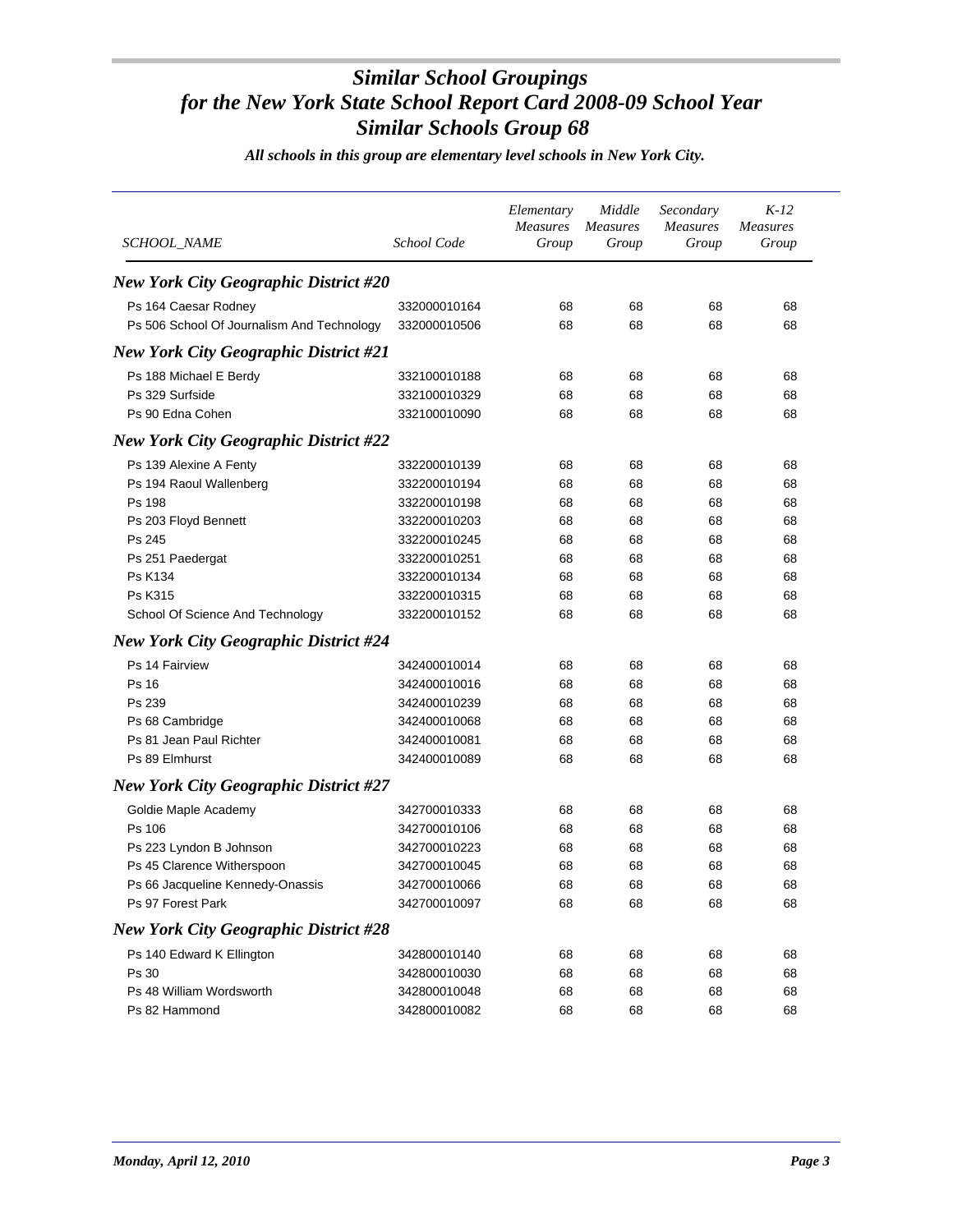| <b>SCHOOL_NAME</b>                           | School Code  | Elementary<br><b>Measures</b><br>Group | Middle<br><b>Measures</b><br>Group | Secondary<br><b>Measures</b><br>Group | $K-12$<br><b>Measures</b><br>Group |
|----------------------------------------------|--------------|----------------------------------------|------------------------------------|---------------------------------------|------------------------------------|
| <b>New York City Geographic District #29</b> |              |                                        |                                    |                                       |                                    |
| Cynthia Jenkins School                       | 342900010037 | 68                                     | 68                                 | 68                                    | 68                                 |
| Ps 132 Ralph Bunche                          | 342900010132 | 68                                     | 68                                 | 68                                    | 68                                 |
| Ps 134 Hollis                                | 342900010134 | 68                                     | 68                                 | 68                                    | 68                                 |
| Ps 136 Roy Wilkins                           | 342900010136 | 68                                     | 68                                 | 68                                    | 68                                 |
| Ps 15 Jackie Robinson                        | 342900010015 | 68                                     | 68                                 | 68                                    | 68                                 |
| Ps 176 Cambria Heights                       | 342900010176 | 68                                     | 68                                 | 68                                    | 68                                 |
| Ps 195 William Haberle                       | 342900010195 | 68                                     | 68                                 | 68                                    | 68                                 |
| Ps 34 John Harvard                           | 342900010034 | 68                                     | 68                                 | 68                                    | 68                                 |
| Ps 36 St Albans                              | 342900010036 | 68                                     | 68                                 | 68                                    | 68                                 |
| Ps 38 Rosedale                               | 342900010038 | 68                                     | 68                                 | 68                                    | 68                                 |
| Ps 52                                        | 342900010052 | 68                                     | 68                                 | 68                                    | 68                                 |
| <b>New York City Geographic District #30</b> |              |                                        |                                    |                                       |                                    |
| Ps 112 Dutch Kills                           | 343000010112 | 68                                     | 68                                 | 68                                    | 68                                 |
| Ps 148                                       | 343000010148 | 68                                     | 68                                 | 68                                    | 68                                 |
| Ps 151 Mary D Carter                         | 343000010151 | 68                                     | 68                                 | 68                                    | 68                                 |
| Ps 17 Henry David Thoreau                    | 343000010017 | 68                                     | 68                                 | 68                                    | 68                                 |
| Ps 171 Peter G Van Alst                      | 343000010171 | 68                                     | 68                                 | 68                                    | 68                                 |
| Ps 212                                       | 343000010212 | 68                                     | 68                                 | 68                                    | 68                                 |
| <b>New York City Geographic District #31</b> |              |                                        |                                    |                                       |                                    |
| Ps 16 John J Driscoll                        | 353100010016 | 68                                     | 68                                 | 68                                    | 68                                 |
| Ps 19 Curtis School                          | 353100010019 | 68                                     | 68                                 | 68                                    | 68                                 |
| Ps 21 Margaret Emery-Elm Park                | 353100010021 | 68                                     | 68                                 | 68                                    | 68                                 |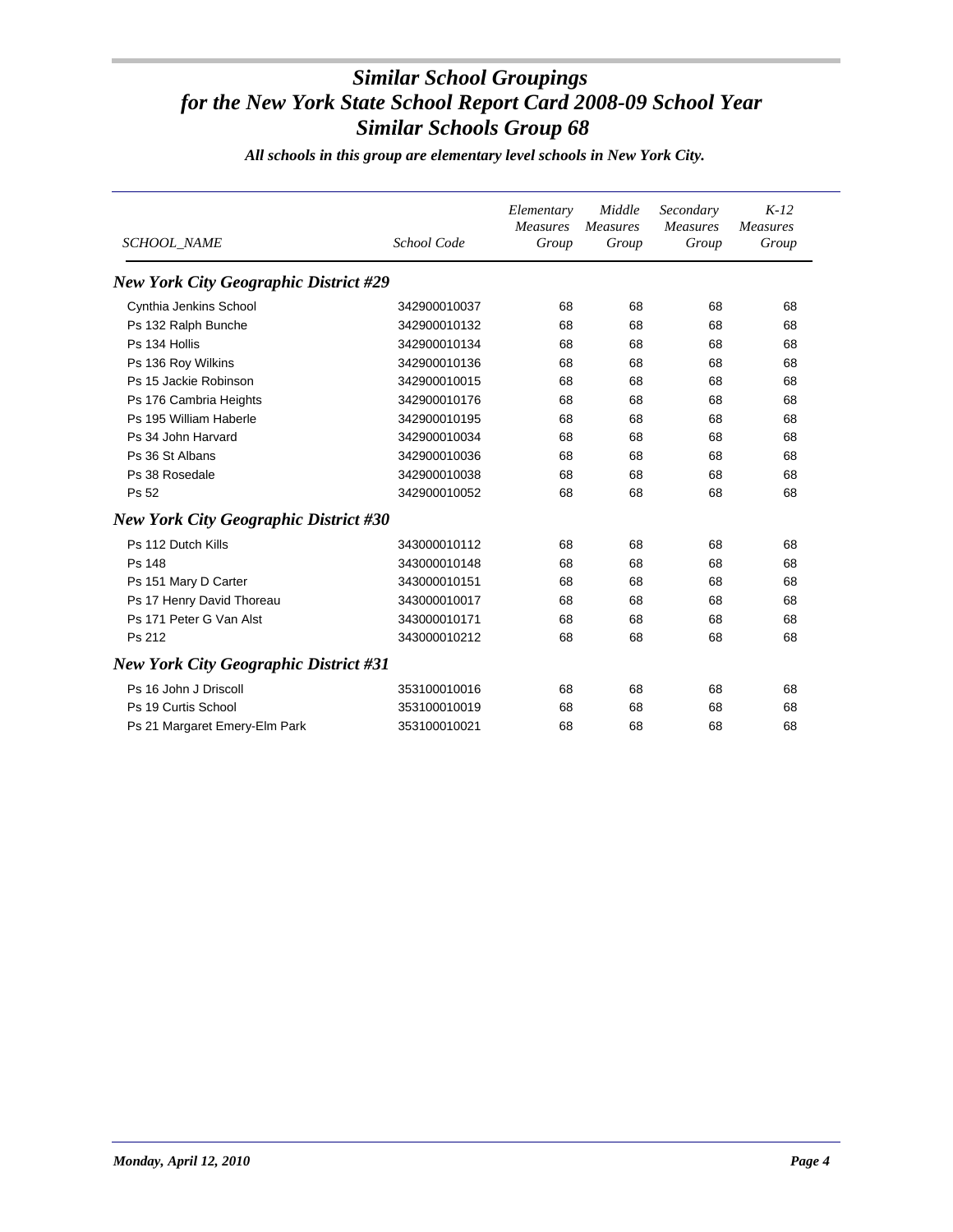| <i>SCHOOL NAME</i>                           | School Code  | Elementary<br><b>Measures</b><br>Group | Middle<br><i>Measures</i><br>Group | Secondary<br><b>Measures</b><br>Group | $K-12$<br><i>Measures</i><br>Group |
|----------------------------------------------|--------------|----------------------------------------|------------------------------------|---------------------------------------|------------------------------------|
| <b>New York City Geographic District #1</b>  |              |                                        |                                    |                                       |                                    |
| Children'S Workshop School                   | 310100010361 | 69                                     | 69                                 | 69                                    | 69                                 |
| Earth School                                 | 310100010364 | 69                                     | 69                                 | 69                                    | 69                                 |
| East Village Community School                | 310100010315 | 69                                     | 69                                 | 69                                    | 69                                 |
| Ps 110 Florence Nightingale                  | 310100010110 | 69                                     | 69                                 | 69                                    | 69                                 |
| <b>New York City Geographic District #2</b>  |              |                                        |                                    |                                       |                                    |
| Ps 1 Alfred E Smith                          | 310200010001 | 69                                     | 69                                 | 69                                    | 69                                 |
| Ps 11 William T Harris                       | 310200010011 | 69                                     | 69                                 | 69                                    | 69                                 |
| Ps 198 Isador E Ida Straus                   | 310200010198 | 69                                     | 69                                 | 69                                    | 69                                 |
| Ps 2 Meyer London                            | 310200010002 | 69                                     | 69                                 | 69                                    | 69                                 |
| Ps 42 Benjamin Altman                        | 310200010042 | 69                                     | 69                                 | 69                                    | 69                                 |
| Ps 51 Elias Howe                             | 310200010051 | 69                                     | 69                                 | 69                                    | 69                                 |
| <b>New York City Geographic District #3</b>  |              |                                        |                                    |                                       |                                    |
| Ps 163 Alfred E Smith                        | 310300010163 | 69                                     | 69                                 | 69                                    | 69                                 |
| Ps 75 Emily Dickinson                        | 310300010075 | 69                                     | 69                                 | 69                                    | 69                                 |
| <b>New York City Geographic District #4</b>  |              |                                        |                                    |                                       |                                    |
| <b>Central Park East I</b>                   | 310400010497 | 69                                     | 69                                 | 69                                    | 69                                 |
| <b>New York City Geographic District #6</b>  |              |                                        |                                    |                                       |                                    |
| Hamilton Heights School                      | 310600010368 | 69                                     | 69                                 | 69                                    | 69                                 |
| Muscota                                      | 310600010314 | 69                                     | 69                                 | 69                                    | 69                                 |
| Washington Heights Academy                   | 310600010366 | 69                                     | 69                                 | 69                                    | 69                                 |
| <b>New York City Geographic District #8</b>  |              |                                        |                                    |                                       |                                    |
| Ps 14 Senator John Calandra                  | 320800010014 | 69                                     | 69                                 | 69                                    | 69                                 |
| Ps 304 Early Childhood School                | 320800010304 | 69                                     | 69                                 | 69                                    | 69                                 |
| <b>New York City Geographic District #11</b> |              |                                        |                                    |                                       |                                    |
| Ps 153 Helen Keller                          | 321100010153 | 69                                     | 69                                 | 69                                    | 69                                 |
| Ps 97                                        | 321100010097 | 69                                     | 69                                 | 69                                    | 69                                 |
| <b>New York City Geographic District #13</b> |              |                                        |                                    |                                       |                                    |
| Ps 20 Clinton Hill                           | 331300010020 | 69                                     | 69                                 | 69                                    | 69                                 |
| Ps 282 Park Slope                            | 331300010282 | 69                                     | 69                                 | 69                                    | 69                                 |
| <b>New York City Geographic District #14</b> |              |                                        |                                    |                                       |                                    |
| Ps 110 The Monitor                           | 331400010110 | 69                                     | 69                                 | 69                                    | 69                                 |
| Ps 132 The Conselyea                         | 331400010132 | 69                                     | 69                                 | 69                                    | 69                                 |
| Ps 250 George H Lindsey                      | 331400010250 | 69                                     | 69                                 | 69                                    | 69                                 |
| Ps 31 Samuel F Dupont                        | 331400010031 | 69                                     | 69                                 | 69                                    | 69                                 |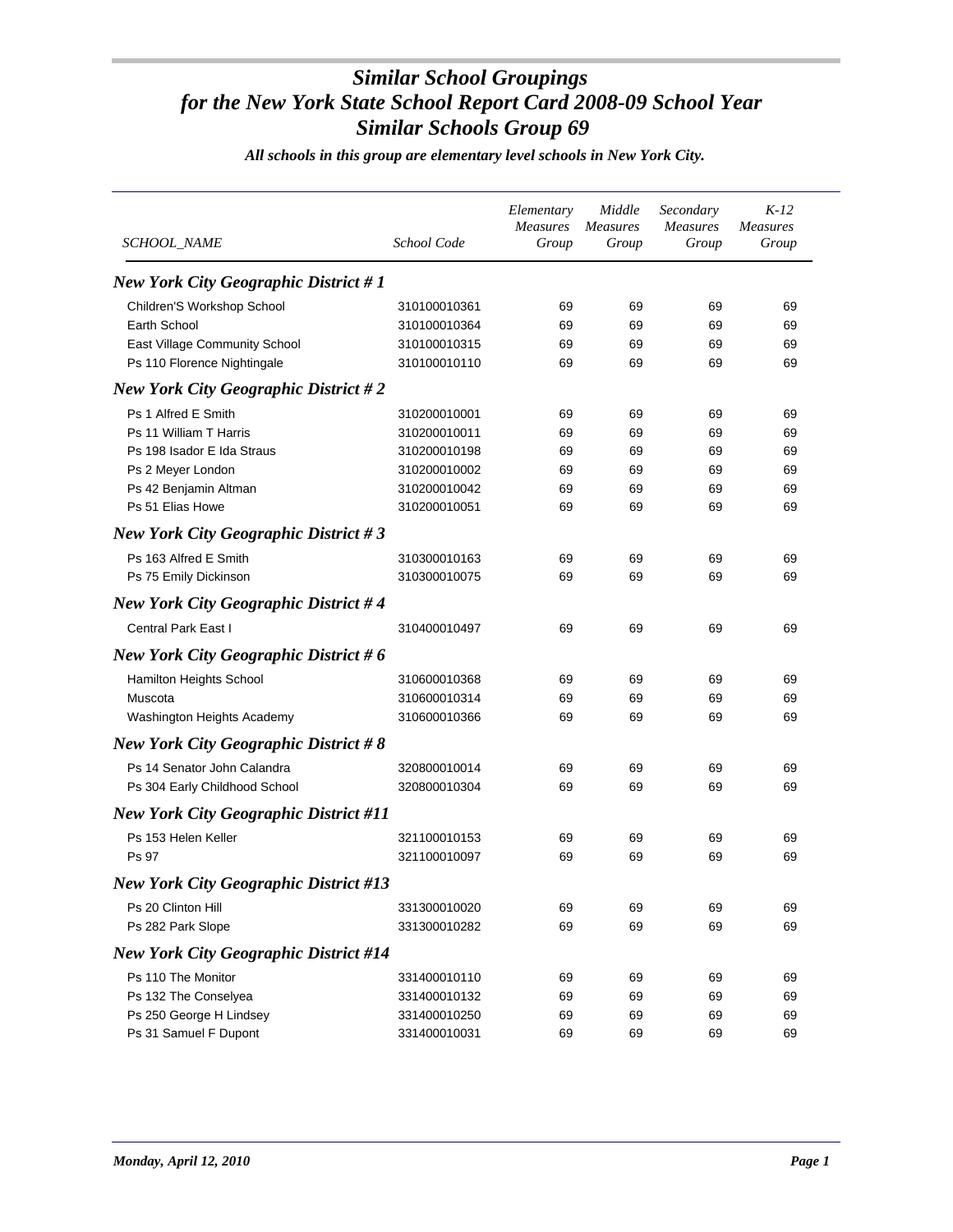| <b>SCHOOL NAME</b>                           | School Code  | Elementary<br>Measures<br>Group | Middle<br>Measures<br>Group | Secondary<br><b>Measures</b><br>Group | $K-12$<br><b>Measures</b><br>Group |
|----------------------------------------------|--------------|---------------------------------|-----------------------------|---------------------------------------|------------------------------------|
| <b>New York City Geographic District #15</b> |              |                                 |                             |                                       |                                    |
| Ps 130 The Parkside                          | 331500010130 | 69                              | 69                          | 69                                    | 69                                 |
| Ps 230 Doris L Cohen                         | 331500010230 | 69                              | 69                          | 69                                    | 69                                 |
| Ps 261 Philip Livingston                     | 331500010261 | 69                              | 69                          | 69                                    | 69                                 |
| Ps 295                                       | 331500010295 | 69                              | 69                          | 69                                    | 69                                 |
| Ps 39 Henry Bristow                          | 331500010039 | 69                              | 69                          | 69                                    | 69                                 |
| <b>New York City Geographic District #18</b> |              |                                 |                             |                                       |                                    |
| Ps 279 Herman Schreiber                      | 331800010279 | 69                              | 69                          | 69                                    | 69                                 |
| <b>New York City Geographic District #19</b> |              |                                 |                             |                                       |                                    |
| Ps 214 Michael Friedsam                      | 331900010214 | 69                              | 69                          | 69                                    | 69                                 |
| <b>New York City Geographic District #20</b> |              |                                 |                             |                                       |                                    |
| Ps 105 The Blythebourne                      | 332000010105 | 69                              | 69                          | 69                                    | 69                                 |
| Ps 160 William T Sampson                     | 332000010160 | 69                              | 69                          | 69                                    | 69                                 |
| Ps 163 Bath Beach                            | 332000010163 | 69                              | 69                          | 69                                    | 69                                 |
| Ps 179 Kensington                            | 332000010179 | 69                              | 69                          | 69                                    | 69                                 |
| Ps 205 Clarion                               | 332000010205 | 69                              | 69                          | 69                                    | 69                                 |
| Ps 48 Mapleton                               | 332000010048 | 69                              | 69                          | 69                                    | 69                                 |
| Ps 69 Vincent D Grippo                       | 332000010069 | 69                              | 69                          | 69                                    | 69                                 |
| Ralph A Fabrizio School                      | 332000010170 | 69                              | 69                          | 69                                    | 69                                 |
| <b>New York City Geographic District #21</b> |              |                                 |                             |                                       |                                    |
| Ps 128 Bensonhurst                           | 332100010128 | 69                              | 69                          | 69                                    | 69                                 |
| Ps 153 Homecrest                             | 332100010153 | 69                              | 69                          | 69                                    | 69                                 |
| Ps 177 The Marlboro                          | 332100010177 | 69                              | 69                          | 69                                    | 69                                 |
| Ps 212 Lady Deborah Moody                    | 332100010212 | 69                              | 69                          | 69                                    | 69                                 |
| Ps 216 Arturo Toscanini                      | 332100010216 | 69                              | 69                          | 69                                    | 69                                 |
| Ps 253                                       | 332100010253 | 69                              | 69                          | 69                                    | 69                                 |
| <b>New York City Geographic District #22</b> |              |                                 |                             |                                       |                                    |
| Ps 119 Amersfort                             | 332200010119 | 69                              | 69                          | 69                                    | 69                                 |
| Ps 193 Gil Hodges                            | 332200010193 | 69                              | 69                          | 69                                    | 69                                 |
| Ps 197                                       | 332200010197 | 69                              | 69                          | 69                                    | 69                                 |
| Ps 217 Col David Marcus                      | 332200010217 | 69                              | 69                          | 69                                    | 69                                 |
| Ps 255 Barbara Reing                         | 332200010255 | 69                              | 69                          | 69                                    | 69                                 |
| Ps 52 Sheepshead Bay                         | 332200010052 | 69                              | 69                          | 69                                    | 69                                 |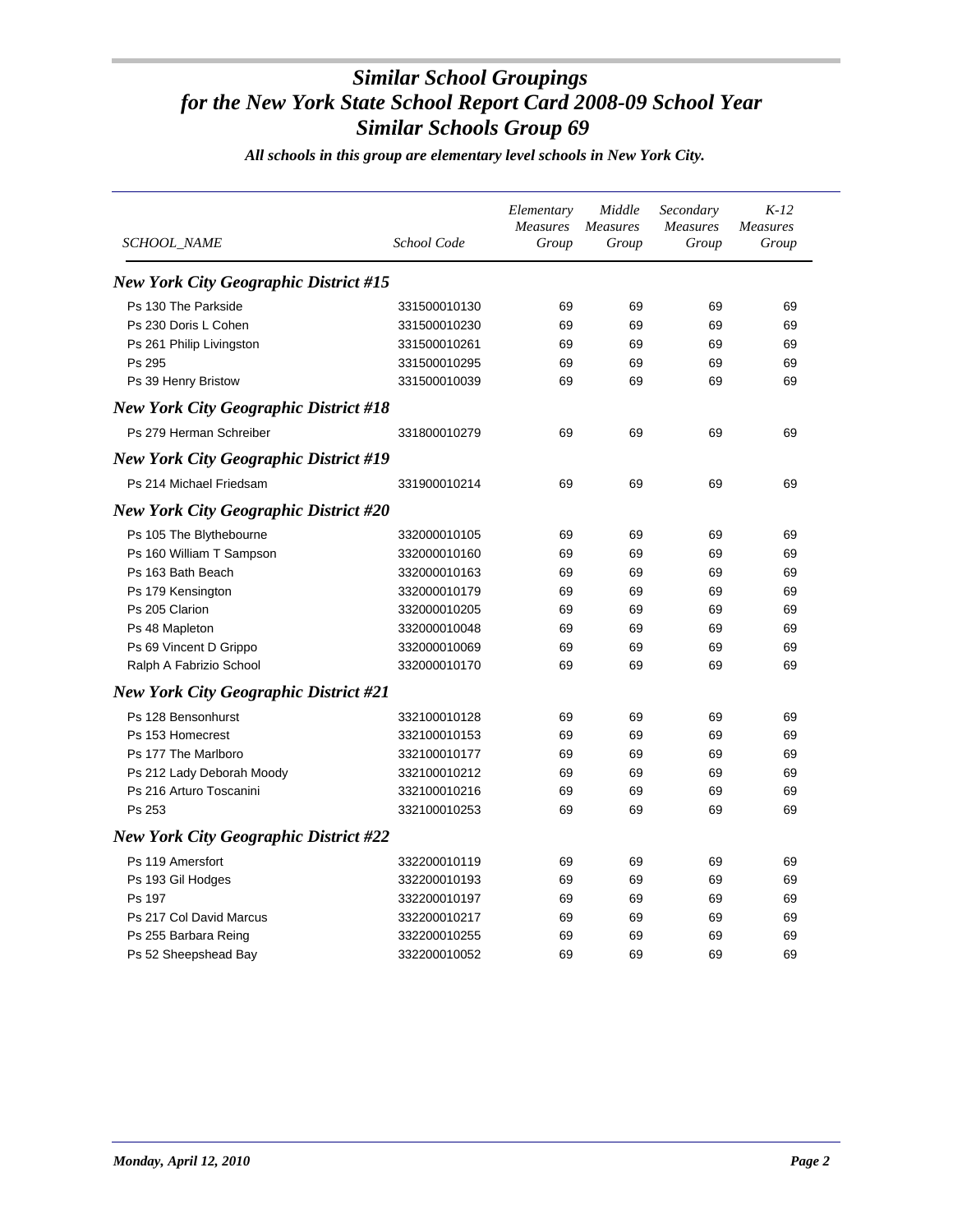| <i>SCHOOL NAME</i>                           | School Code  | Elementary<br><b>Measures</b><br>Group | Middle<br><b>Measures</b><br>Group | Secondary<br><b>Measures</b><br>Group | $K-12$<br>Measures<br>Group |
|----------------------------------------------|--------------|----------------------------------------|------------------------------------|---------------------------------------|-----------------------------|
| <b>New York City Geographic District #24</b> |              |                                        |                                    |                                       |                             |
| 51st Avenue Academy                          | 342400010877 | 69                                     | 69                                 | 69                                    | 69                          |
| Ps 102 Bayview                               | 342400010102 | 69                                     | 69                                 | 69                                    | 69                          |
| Ps 12 James B Colgate                        | 342400010012 | 69                                     | 69                                 | 69                                    | 69                          |
| Ps 13 Clement C Moore                        | 342400010013 | 69                                     | 69                                 | 69                                    | 69                          |
| Ps 153 Maspeth                               | 342400010153 | 69                                     | 69                                 | 69                                    | 69                          |
| Ps 199 Maurice A Fitzgerald                  | 342400010199 | 69                                     | 69                                 | 69                                    | 69                          |
| Ps 229 Emanuel Kaplan                        | 342400010229 | 69                                     | 69                                 | 69                                    | 69                          |
| Ps 71 Forest                                 | 342400010071 | 69                                     | 69                                 | 69                                    | 69                          |
| Ps 88 Seneca                                 | 342400010088 | 69                                     | 69                                 | 69                                    | 69                          |
| Ps 91 Richard Arkwright                      | 342400010091 | 69                                     | 69                                 | 69                                    | 69                          |
| <b>New York City Geographic District #25</b> |              |                                        |                                    |                                       |                             |
| Ps 129 Patricia Larkin                       | 342500010129 | 69                                     | 69                                 | 69                                    | 69                          |
| Ps 154                                       | 342500010154 | 69                                     | 69                                 | 69                                    | 69                          |
| Ps 165 Edith K Bergtraum                     | 342500010165 | 69                                     | 69                                 | 69                                    | 69                          |
| Ps 20 John Bowne                             | 342500010020 | 69                                     | 69                                 | 69                                    | 69                          |
| Ps 21 Edward Hart                            | 342500010021 | 69                                     | 69                                 | 69                                    | 69                          |
| Ps 214 Cadwallader Colden                    | 342500010214 | 69                                     | 69                                 | 69                                    | 69                          |
| Ps 22 Thomas Jefferson                       | 342500010022 | 69                                     | 69                                 | 69                                    | 69                          |
| Ps 24 Andrew Jackson                         | 342500010024 | 69                                     | 69                                 | 69                                    | 69                          |
| Ps 29                                        | 342500010029 | 69                                     | 69                                 | 69                                    | 69                          |
| <b>New York City Geographic District #27</b> |              |                                        |                                    |                                       |                             |
| Ps 100 Glen Morris                           | 342700010100 | 69                                     | 69                                 | 69                                    | 69                          |
| Ps 155                                       | 342700010155 | 69                                     | 69                                 | 69                                    | 69                          |
| Ps 254                                       | 342700010254 | 69                                     | 69                                 | 69                                    | 69                          |
| Ps 56 Harry Eichler                          | 342700010056 | 69                                     | 69                                 | 69                                    | 69                          |
| Ps 60 Woodhaven                              | 342700010060 | 69                                     | 69                                 | 69                                    | 69                          |
| Ps 62 Chester Park                           | 342700010062 | 69                                     | 69                                 | 69                                    | 69                          |
| Ps 63 Old South                              | 342700010063 | 69                                     | 69                                 | 69                                    | 69                          |
| Ps 64 Joseph P Addabbo                       | 342700010064 | 69                                     | 69                                 | 69                                    | 69                          |
| Ps 65 Raymond York                           | 342700010065 | 69                                     | 69                                 | 69                                    | 69                          |
| Ps 90 Horace Mann                            | 342700010090 | 69                                     | 69                                 | 69                                    | 69                          |
| Ps 96                                        | 342700010096 | 69                                     | 69                                 | 69                                    | 69                          |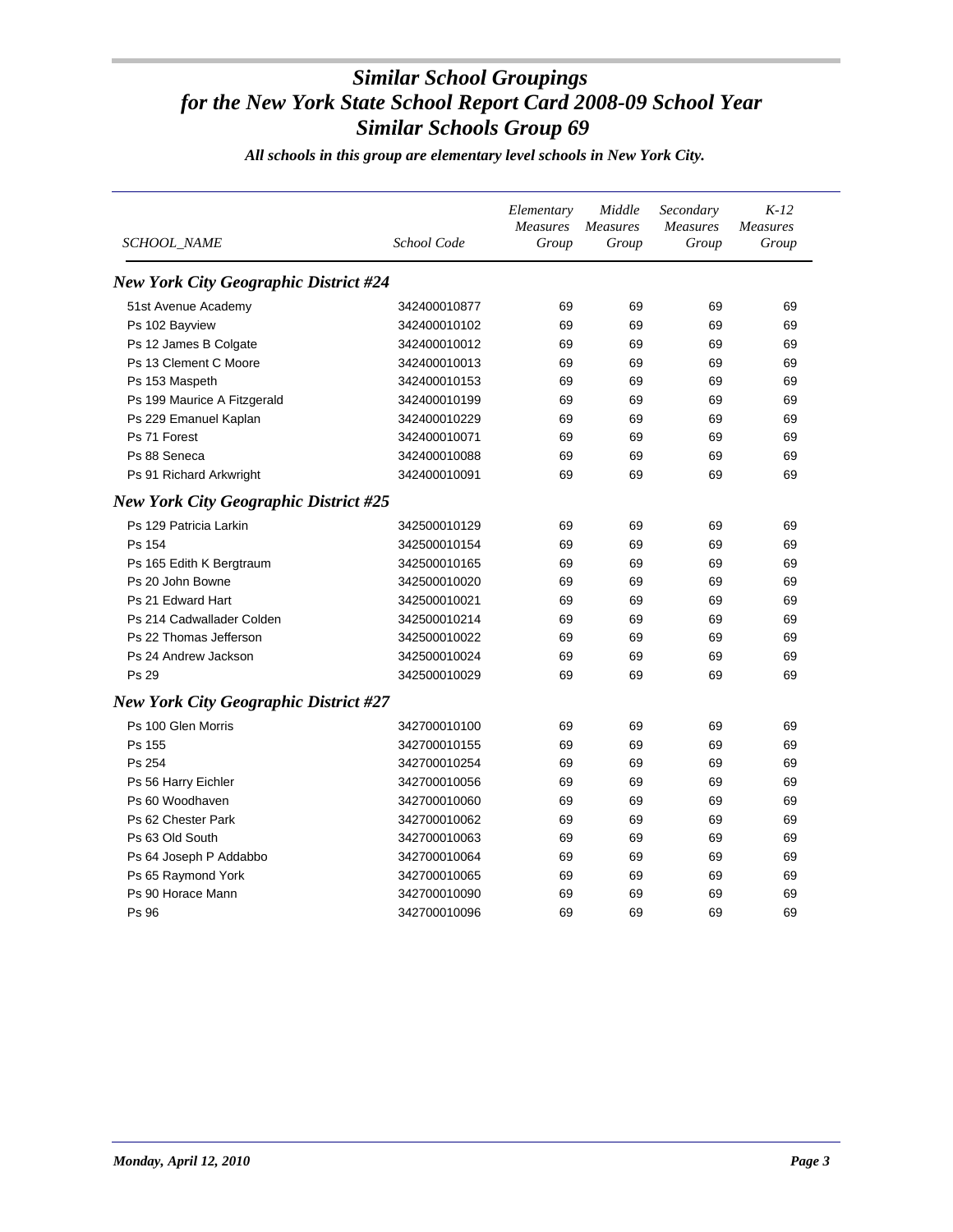| SCHOOL_NAME                                  | School Code  | Elementary<br><b>Measures</b><br>Group | Middle<br><b>Measures</b><br>Group | Secondary<br><b>Measures</b><br>Group | $K-12$<br><b>Measures</b><br>Group |
|----------------------------------------------|--------------|----------------------------------------|------------------------------------|---------------------------------------|------------------------------------|
| <b>New York City Geographic District #28</b> |              |                                        |                                    |                                       |                                    |
| Ps 117 J Keld/Briarwood                      | 342800010117 | 69                                     | 69                                 | 69                                    | 69                                 |
| Ps 121                                       | 342800010121 | 69                                     | 69                                 | 69                                    | 69                                 |
| Ps 161 Arthur Ashe                           | 342800010161 | 69                                     | 69                                 | 69                                    | 69                                 |
| Ps 206 Horace Harding                        | 342800010206 | 69                                     | 69                                 | 69                                    | 69                                 |
| Ps 220 Edward Mandel                         | 342800010220 | 69                                     | 69                                 | 69                                    | 69                                 |
| Ps 50 Talfourd Lawn                          | 342800010050 | 69                                     | 69                                 | 69                                    | 69                                 |
| Ps 54 Hillside                               | 342800010054 | 69                                     | 69                                 | 69                                    | 69                                 |
| Ps 55 Maure                                  | 342800010055 | 69                                     | 69                                 | 69                                    | 69                                 |
| Ps 86                                        | 342800010086 | 69                                     | 69                                 | 69                                    | 69                                 |
| Ps 99 Kew Gardens                            | 342800010099 | 69                                     | 69                                 | 69                                    | 69                                 |
| <b>New York City Geographic District #29</b> |              |                                        |                                    |                                       |                                    |
| Ps 131 Abigail Adams                         | 342900010131 | 69                                     | 69                                 | 69                                    | 69                                 |
| Ps 33 Edward M Funk                          | 342900010033 | 69                                     | 69                                 | 69                                    | 69                                 |
| Ps 35 Nathaniel Woodhull                     | 342900010035 | 69                                     | 69                                 | 69                                    | 69                                 |
| Ps 95 Eastwood                               | 342900010095 | 69                                     | 69                                 | 69                                    | 69                                 |
| The Bellaire School                          | 342900010135 | 69                                     | 69                                 | 69                                    | 69                                 |
| <b>New York City Geographic District #30</b> |              |                                        |                                    |                                       |                                    |
| Ps 11 Kathryn Phelan                         | 343000010011 | 69                                     | 69                                 | 69                                    | 69                                 |
| Ps 150                                       | 343000010150 | 69                                     | 69                                 | 69                                    | 69                                 |
| Ps 152 Gwendolyn Alleyne                     | 343000010152 | 69                                     | 69                                 | 69                                    | 69                                 |
| Ps 166 Henry Gradstein                       | 343000010166 | 69                                     | 69                                 | 69                                    | 69                                 |
| Ps 2 Alfred Zimberg                          | 343000010002 | 69                                     | 69                                 | 69                                    | 69                                 |
| Ps 234                                       | 343000010234 | 69                                     | 69                                 | 69                                    | 69                                 |
| Ps 69 Jackson Heights                        | 343000010069 | 69                                     | 69                                 | 69                                    | 69                                 |
| Ps 70                                        | 343000010070 | 69                                     | 69                                 | 69                                    | 69                                 |
| <b>Ps 78</b>                                 | 343000010078 | 69                                     | 69                                 | 69                                    | 69                                 |
| Ps 85 Judge Charles Vallone                  | 343000010085 | 69                                     | 69                                 | 69                                    | 69                                 |
| <b>New York City Geographic District #31</b> |              |                                        |                                    |                                       |                                    |
| Ps 11 Thomas Dongan                          | 353100010011 | 69                                     | 69                                 | 69                                    | 69                                 |
| Ps 13 M L Lindenmeyer                        | 353100010013 | 69                                     | 69                                 | 69                                    | 69                                 |
| Ps 22 Graniteville                           | 353100010022 | 69                                     | 69                                 | 69                                    | 69                                 |
| Ps 26 Carteret                               | 353100010026 | 69                                     | 69                                 | 69                                    | 69                                 |
| Ps 38 George Cromwell                        | 353100010038 | 69                                     | 69                                 | 69                                    | 69                                 |
| Ps 45 John Tyler                             | 353100010045 | 69                                     | 69                                 | 69                                    | 69                                 |
| Ps 46 Albert V Maniscalco                    | 353100010046 | 69                                     | 69                                 | 69                                    | 69                                 |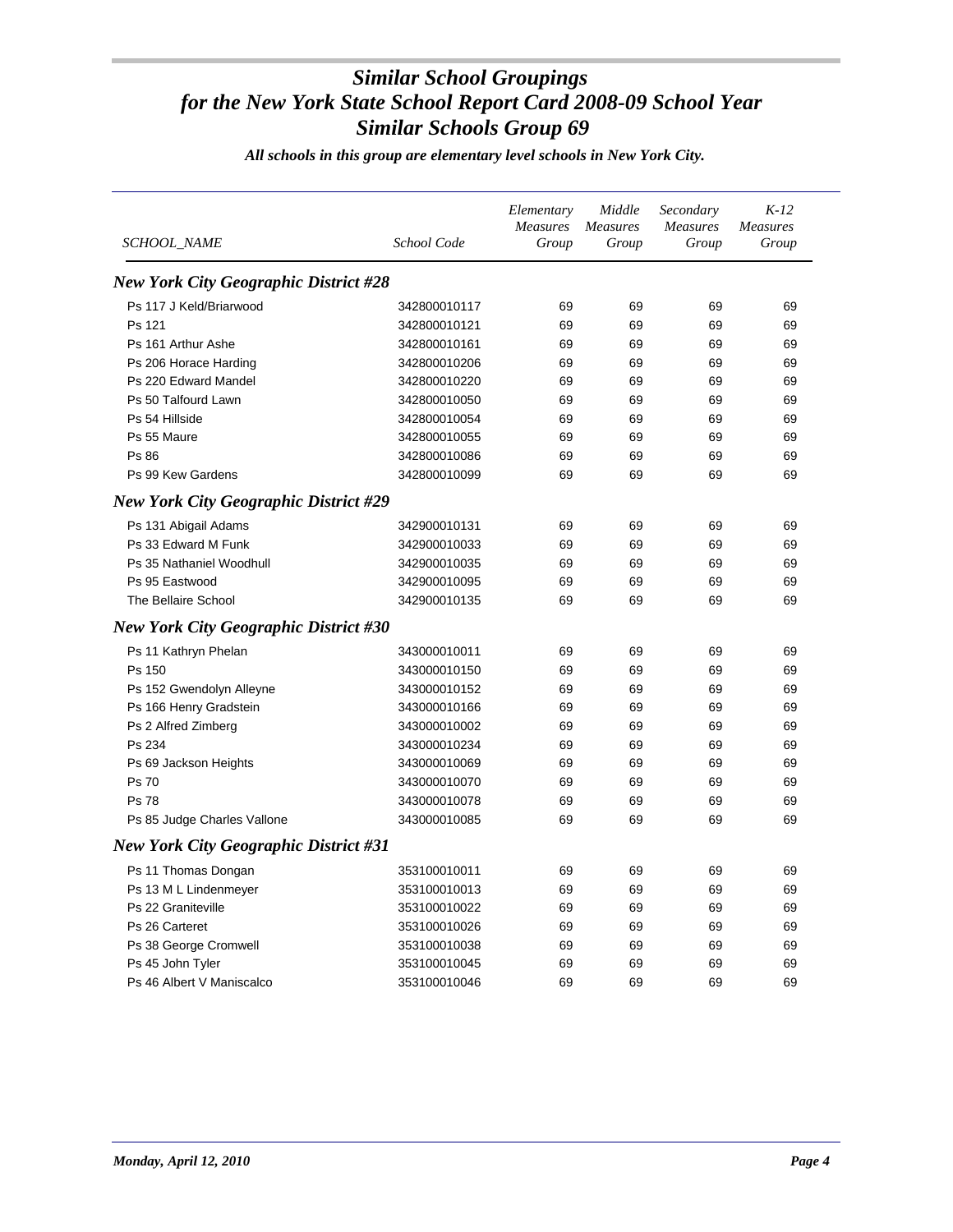| <b>SCHOOL_NAME</b>                           | School Code  | Elementary<br><b>Measures</b><br>Group | Middle<br><b>Measures</b><br>Group | Secondary<br><b>Measures</b><br>Group | $K-12$<br><b>Measures</b><br>Group |
|----------------------------------------------|--------------|----------------------------------------|------------------------------------|---------------------------------------|------------------------------------|
| <b>New York City Geographic District #1</b>  |              |                                        |                                    |                                       |                                    |
| Neighborhood School                          | 310100010363 | 70                                     | 70                                 | 70                                    | 70                                 |
| <b>New York City Geographic District #2</b>  |              |                                        |                                    |                                       |                                    |
| Ps 116 Mary Lindley Murray                   | 310200010116 | 70                                     | 70                                 | 70                                    | 70                                 |
| Ps 124 Yung Wing                             | 310200010124 | 70                                     | 70                                 | 70                                    | 70                                 |
| Ps 130 Hernando Desoto                       | 310200010130 | 70                                     | 70                                 | 70                                    | 70                                 |
| Ps 150                                       | 310200010150 | 70                                     | 70                                 | 70                                    | 70                                 |
| Ps 158 Baylard Taylor                        | 310200010158 | 70                                     | 70                                 | 70                                    | 70                                 |
| Ps 183 Robert L Stevenson                    | 310200010183 | 70                                     | 70                                 | 70                                    | 70                                 |
| Ps 212 Midtown West                          | 310200010212 | 70                                     | 70                                 | 70                                    | 70                                 |
| Ps 234 Independence School                   | 310200010234 | 70                                     | 70                                 | 70                                    | 70                                 |
| Ps 290 Manhattan New School                  | 310200010290 | 70                                     | 70                                 | 70                                    | 70                                 |
| Ps 3 Charrette                               | 310200010003 | 70                                     | 70                                 | 70                                    | 70                                 |
| Ps 40 Augustus Saint-Gaudens                 | 310200010040 | 70                                     | 70                                 | 70                                    | 70                                 |
| Ps 41 Greenwich Village                      | 310200010041 | 70                                     | 70                                 | 70                                    | 70                                 |
| Ps 59 Beekman Hill International             | 310200010059 | 70                                     | 70                                 | 70                                    | 70                                 |
| Ps 6 Lillie D Blake                          | 310200010006 | 70                                     | 70                                 | 70                                    | 70                                 |
| Ps 77 Lower Lab                              | 310200010077 | 70                                     | 70                                 | 70                                    | 70                                 |
| Ps 89                                        | 310200010089 | 70                                     | 70                                 | 70                                    | 70                                 |
| <b>New York City Geographic District #3</b>  |              |                                        |                                    |                                       |                                    |
| Ps 166 Richard Rogers School For The Arts &  | 310300010166 | 70                                     | 70                                 | 70                                    | 70                                 |
| Ps 87 William Sherman                        | 310300010087 | 70                                     | 70                                 | 70                                    | 70                                 |
| Ps 9 Sarah Anderson                          | 310300010009 | 70                                     | 70                                 | 70                                    | 70                                 |
| <b>New York City Geographic District #10</b> |              |                                        |                                    |                                       |                                    |
|                                              |              |                                        |                                    |                                       |                                    |
| Ps 24 Spuyten Duyvil                         | 321000010024 | 70                                     | 70                                 | 70                                    | 70                                 |
| Ps 81 Robert J Christen                      | 321000010081 | 70                                     | 70                                 | 70                                    | 70                                 |
| <b>New York City Geographic District #11</b> |              |                                        |                                    |                                       |                                    |
| Ps 108 Philip J Abinanti                     | 321100010108 | 70                                     | 70                                 | 70                                    | 70                                 |
| <b>New York City Geographic District #13</b> |              |                                        |                                    |                                       |                                    |
| Ps 8 Robert Fulton                           | 331300010008 | 70                                     | 70                                 | 70                                    | 70                                 |
| <b>New York City Geographic District #14</b> |              |                                        |                                    |                                       |                                    |
| Ps 34 Oliver H Perry                         | 331400010034 | 70                                     | 70                                 | 70                                    | 70                                 |
| <b>New York City Geographic District #15</b> |              |                                        |                                    |                                       |                                    |
| Magnet School For Science And Technology     | 331500010154 | 70                                     | 70                                 | 70                                    | 70                                 |
| Ps 107 John W Kimball                        | 331500010107 | 70                                     | 70                                 | 70                                    | 70                                 |
| Ps 146                                       | 331500010146 | 70                                     | 70                                 | 70                                    | 70                                 |
| Ps 29 John M Harrigan                        | 331500010029 | 70                                     | 70                                 | 70                                    | 70                                 |
| Ps 321 William Penn                          | 331500010321 | 70                                     | 70                                 | 70                                    | 70                                 |
| Ps 58 The Carroll                            | 331500010058 | 70                                     | 70                                 | 70                                    | 70                                 |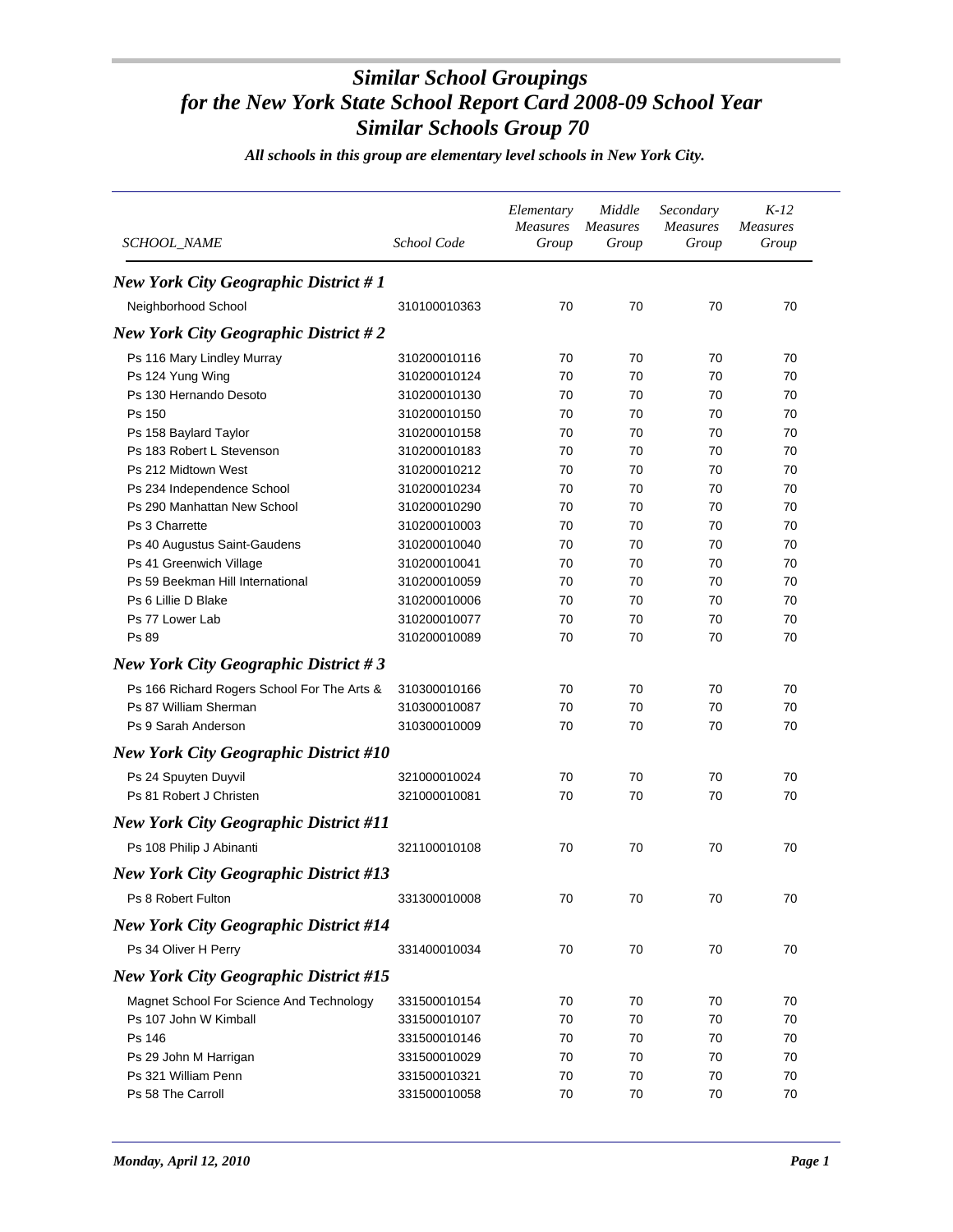| SCHOOL_NAME                                  | School Code  | Elementary<br><b>Measures</b><br>Group | Middle<br>Measures<br>Group | Secondary<br><b>Measures</b><br>Group | $K-12$<br><b>Measures</b><br>Group |
|----------------------------------------------|--------------|----------------------------------------|-----------------------------|---------------------------------------|------------------------------------|
| <b>New York City Geographic District #20</b> |              |                                        |                             |                                       |                                    |
| Ps 102 The Bayview                           | 332000010102 | 70                                     | 70                          | 70                                    | 70                                 |
| Ps 112 Lefferts Park                         | 332000010112 | 70                                     | 70                          | 70                                    | 70                                 |
| Ps 127 Mckinley Park                         | 332000010127 | 70                                     | 70                          | 70                                    | 70                                 |
| Ps 176 Ovington                              | 332000010176 | 70                                     | 70                          | 70                                    | 70                                 |
| Ps 185 Walter Kassenbrock                    | 332000010185 | 70                                     | 70                          | 70                                    | 70                                 |
| Ps 186 Dr Irving A Gladstone                 | 332000010186 | 70                                     | 70                          | 70                                    | 70                                 |
| Ps 200 Benson                                | 332000010200 | 70                                     | 70                          | 70                                    | 70                                 |
| Ps 204 Vince Lombardi                        | 332000010204 | 70                                     | 70                          | 70                                    | 70                                 |
| Ps 229 Dyker                                 | 332000010229 | 70                                     | 70                          | 70                                    | 70                                 |
| Ps 247                                       | 332000010247 | 70                                     | 70                          | 70                                    | 70                                 |
| <b>New York City Geographic District #21</b> |              |                                        |                             |                                       |                                    |
| Ps 100 The Coney Island                      | 332100010100 | 70                                     | 70                          | 70                                    | 70                                 |
| Ps 101 The Verrazano                         | 332100010101 | 70                                     | 70                          | 70                                    | 70                                 |
| Ps 199 Frederick Wachtel                     | 332100010199 | 70                                     | 70                          | 70                                    | 70                                 |
| Ps 215 Morris H Weiss                        | 332100010215 | 70                                     | 70                          | 70                                    | 70                                 |
| Ps 97 The Highlawn                           | 332100010097 | 70                                     | 70                          | 70                                    | 70                                 |
| <b>New York City Geographic District #22</b> |              |                                        |                             |                                       |                                    |
| Ps 195 Manhattan Beach                       | 332200010195 | 70                                     | 70                          | 70                                    | 70                                 |
| Ps 222 Katherine R Snyder                    | 332200010222 | 70                                     | 70                          | 70                                    | 70                                 |
| Ps 236 Mill Basin                            | 332200010236 | 70                                     | 70                          | 70                                    | 70                                 |
| Ps 254 Dag Hammarskjold                      | 332200010254 | 70                                     | 70                          | 70                                    | 70                                 |
| Ps 277 Gerritsen Beach                       | 332200010277 | 70                                     | 70                          | 70                                    | 70                                 |
| Ps 312 Bergen Beach                          | 332200010312 | 70                                     | 70                          | 70                                    | 70                                 |
| <b>New York City Geographic District #24</b> |              |                                        |                             |                                       |                                    |
|                                              |              |                                        |                             |                                       |                                    |
| Ps 113 Isaac Chauncey                        | 342400010113 | 70                                     | 70                          | 70                                    | 70                                 |
| Ps 128 Juniper Valley                        | 342400010128 | 70                                     | 70                          | 70                                    | 70                                 |
| Ps 49 Dorothy Bonawit Kole                   | 342400010049 | 70                                     | 70                          | 70                                    | 70                                 |
| Ps 58 School Of Heroes                       | 342400010058 | 70                                     | 70                          | 70                                    | 70                                 |
| <b>New York City Geographic District #25</b> |              |                                        |                             |                                       |                                    |
| Ps 107 Thomas A Dooley                       | 342500010107 | 70                                     | 70                          | 70                                    | 70                                 |
| Ps 120                                       | 342500010120 | 70                                     | 70                          | 70                                    | 70                                 |
| Ps 163 Flushing Heights                      | 342500010163 | 70                                     | 70                          | 70                                    | 70                                 |
| Ps 169 Bay Terrace                           | 342500010169 | 70                                     | 70                          | 70                                    | 70                                 |
| Ps 184 Flushing Manor                        | 342500010184 | 70                                     | 70                          | 70                                    | 70                                 |
| Ps 193 Alfred J Kennedy                      | 342500010193 | 70                                     | 70                          | 70                                    | 70                                 |
| Ps 209 Clearview Gardens                     | 342500010209 | 70                                     | 70                          | 70                                    | 70                                 |
| Ps 32 State Street                           | 342500010032 | 70                                     | 70                          | 70                                    | 70                                 |
| Ps 79 Francis Lewis                          | 342500010079 | 70                                     | 70                          | $70\,$                                | 70                                 |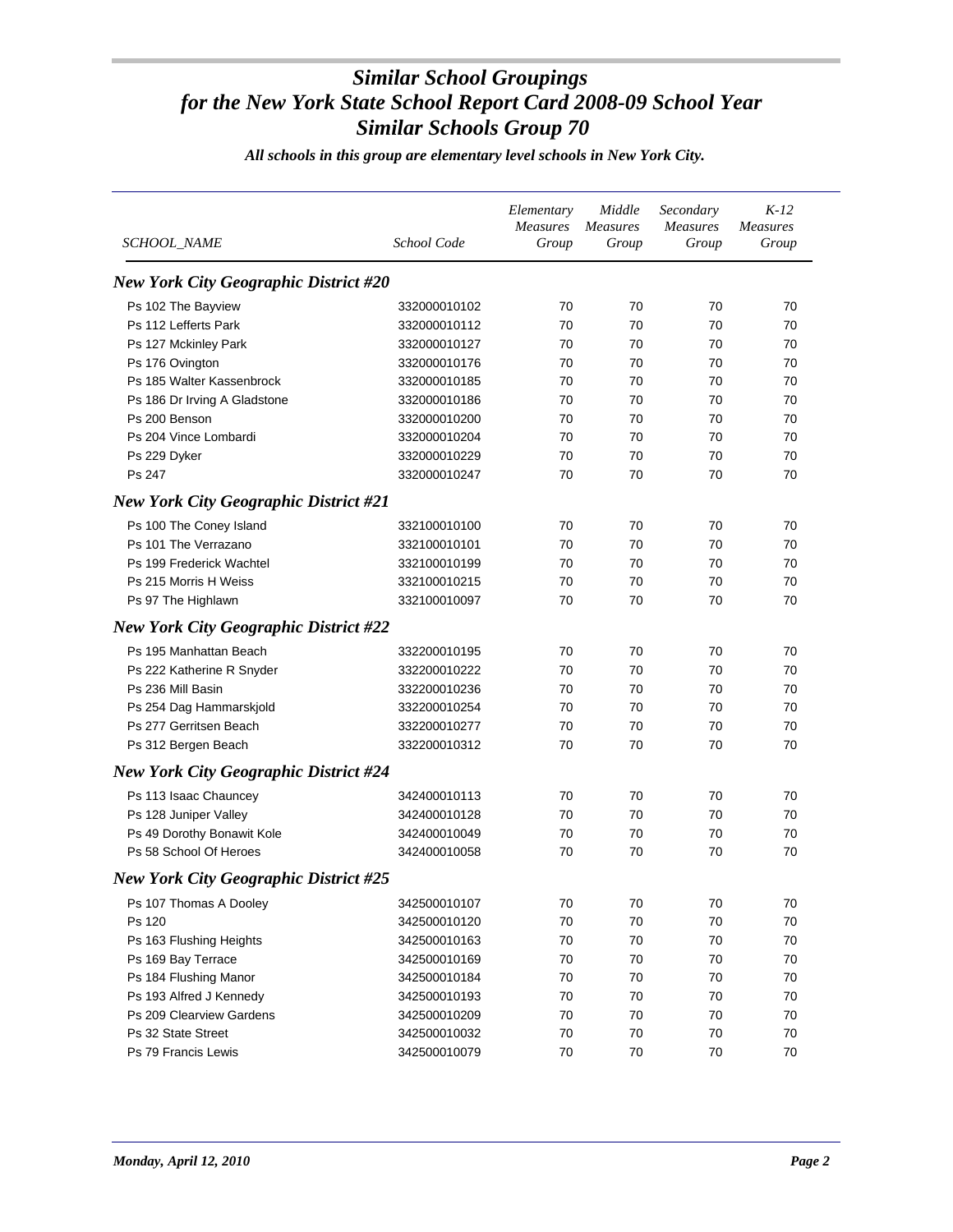| <b>SCHOOL_NAME</b>                           | School Code  | Elementary<br><b>Measures</b><br>Group | Middle<br><b>Measures</b><br>Group | Secondary<br>Measures<br>Group | $K-12$<br><b>Measures</b><br>Group |
|----------------------------------------------|--------------|----------------------------------------|------------------------------------|--------------------------------|------------------------------------|
| <b>New York City Geographic District #26</b> |              |                                        |                                    |                                |                                    |
| Ps 115 Glen Oaks                             | 342600010115 | 70                                     | 70                                 | 70                             | 70                                 |
| Ps 133                                       | 342600010133 | 70                                     | 70                                 | 70                             | 70                                 |
| Ps 159                                       | 342600010159 | 70                                     | 70                                 | 70                             | 70                                 |
| Ps 162 John Golden                           | 342600010162 | 70                                     | 70                                 | 70                             | 70                                 |
| Ps 173 Fresh Meadow                          | 342600010173 | 70                                     | 70                                 | 70                             | 70                                 |
| Ps 18 Winchester                             | 342600010018 | 70                                     | 70                                 | 70                             | 70                                 |
| Ps 186 Castlewood                            | 342600010186 | 70                                     | 70                                 | 70                             | 70                                 |
| Ps 188 Kingsbury                             | 342600010188 | 70                                     | 70                                 | 70                             | 70                                 |
| Ps 191 Mayflower                             | 342600010191 | 70                                     | 70                                 | 70                             | 70                                 |
| Ps 203 Oakland Gardens                       | 342600010203 | 70                                     | 70                                 | 70                             | 70                                 |
| Ps 205 Alexander Graham Bell                 | 342600010205 | 70                                     | 70                                 | 70                             | 70                                 |
| Ps 213 Carl Ullman                           | 342600010213 | 70                                     | 70                                 | 70                             | 70                                 |
| Ps 221 North Hills                           | 342600010221 | 70                                     | 70                                 | 70                             | 70                                 |
| Ps 26 Rufus King                             | 342600010026 | 70                                     | 70                                 | 70                             | 70                                 |
| Ps 31                                        | 342600010031 | 70                                     | 70                                 | 70                             | 70                                 |
| Ps 41 Crocheron                              | 342600010041 | 70                                     | 70                                 | 70                             | 70                                 |
| Ps 46 Alley Pond                             | 342600010046 | 70                                     | 70                                 | 70                             | 70                                 |
| Ps 94 David D Porter                         | 342600010094 | 70                                     | 70                                 | 70                             | 70                                 |
| Ps 98 Douglaston School                      | 342600010098 | 70                                     | 70                                 | 70                             | 70                                 |
| <b>New York City Geographic District #27</b> |              |                                        |                                    |                                |                                    |
| Ps 108 Capt Vincent G Fowler                 | 342700010108 | 70                                     | 70                                 | 70                             | 70                                 |
| <b>New York City Geographic District #28</b> |              |                                        |                                    |                                |                                    |
| Ps 101 School In The Gardens                 | 342800010101 | 70                                     | 70                                 | 70                             | 70                                 |
| Ps 139 Rego Park                             | 342800010139 | 70                                     | 70                                 | 70                             | 70                                 |
| Ps 144 Col Jeromus Remsen                    | 342800010144 | 70                                     | 70                                 | 70                             | 70                                 |
| Ps 174 William Sidney Mount                  | 342800010174 | 70                                     | 70                                 | 70                             | 70                                 |
| Ps 175 Lynn Gross Discovery                  | 342800010175 | 70                                     | 70                                 | 70                             | 70                                 |
| Ps 196 Grand Central Parkway                 | 342800010196 | 70                                     | 70                                 | 70                             | 70                                 |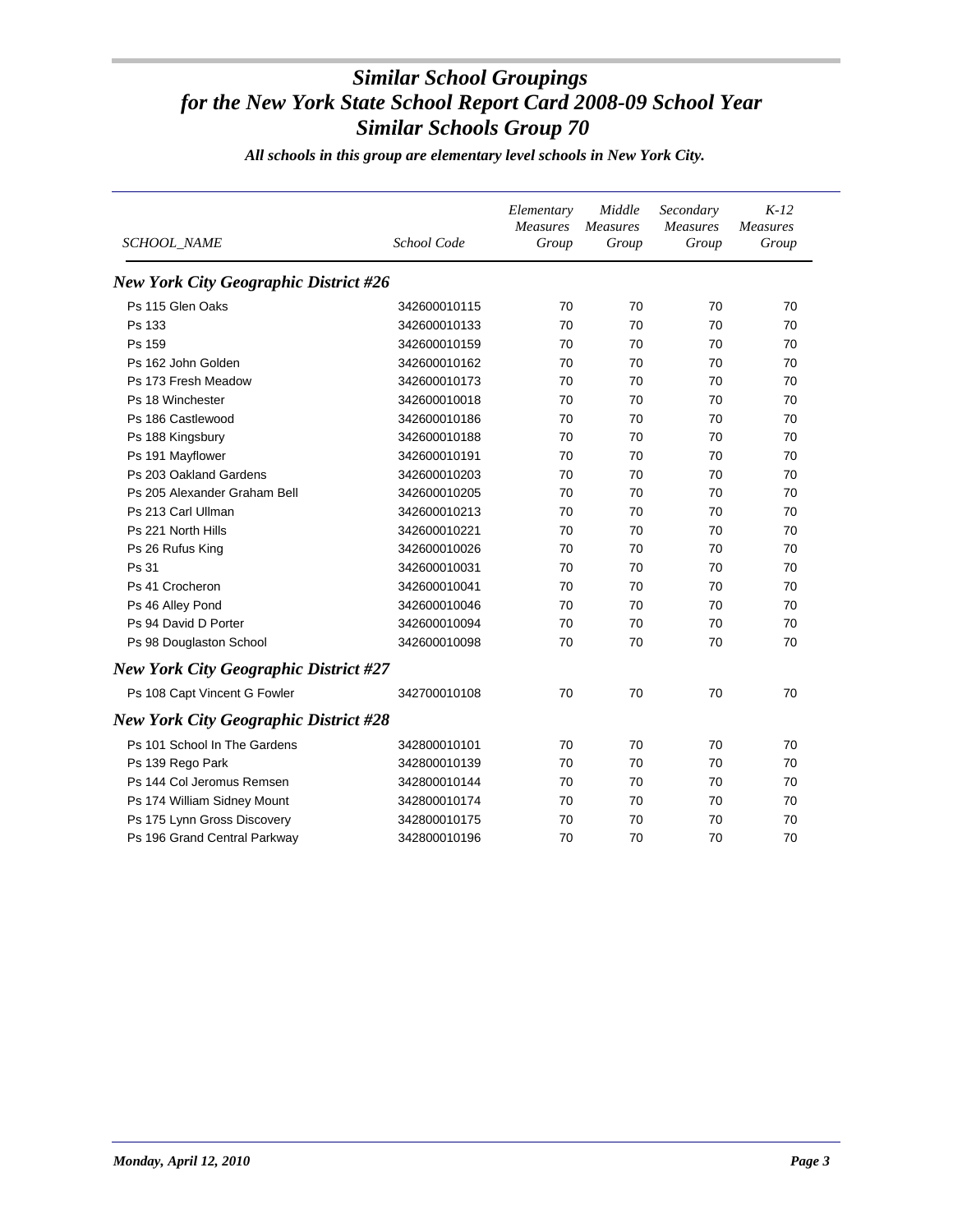| <b>SCHOOL_NAME</b>                    | School Code  | Elementary<br><b>Measures</b><br>Group | Middle<br><b>Measures</b><br>Group | Secondary<br>Measures<br>Group | $K-12$<br><b>Measures</b><br>Group |
|---------------------------------------|--------------|----------------------------------------|------------------------------------|--------------------------------|------------------------------------|
| New York City Geographic District #31 |              |                                        |                                    |                                |                                    |
| Ps 1 Tottenville                      | 353100010001 | 70                                     | 70                                 | 70                             | 70                                 |
| Ps 23 Richmondtown                    | 353100010023 | 70                                     | 70                                 | 70                             | 70                                 |
| Ps 29 Bardwell                        | 353100010029 | 70                                     | 70                                 | 70                             | 70                                 |
| Ps 3 Margaret Gioiosa                 | 353100010003 | 70                                     | 70                                 | 70                             | 70                                 |
| Ps 30 Westerleigh                     | 353100010030 | 70                                     | 70                                 | 70                             | 70                                 |
| Ps 32 Gifford School                  | 353100010032 | 70                                     | 70                                 | 70                             | 70                                 |
| Ps 35 Clove Valley                    | 353100010035 | 70                                     | 70                                 | 70                             | 70                                 |
| Ps 36 J C Drumgoole                   | 353100010036 | 70                                     | 70                                 | 70                             | 70                                 |
| Ps 39 Francis J Murphy Jr             | 353100010039 | 70                                     | 70                                 | 70                             | 70                                 |
| Ps 4 Maurice Wollin                   | 353100010004 | 70                                     | 70                                 | 70                             | 70                                 |
| Ps 41 New Dorp                        | 353100010041 | 70                                     | 70                                 | 70                             | 70                                 |
| Ps 42 Eltingville                     | 353100010042 | 70                                     | 70                                 | 70                             | 70                                 |
| Ps 48 William C Wilcox                | 353100010048 | 70                                     | 70                                 | 70                             | 70                                 |
| Ps 5 Huguenot                         | 353100010005 | 70                                     | 70                                 | 70                             | 70                                 |
| Ps 50 Frank Hankinson                 | 353100010050 | 70                                     | 70                                 | 70                             | 70                                 |
| Ps 52 John C Thompson                 | 353100010052 | 70                                     | 70                                 | 70                             | 70                                 |
| Ps 53 Bay Terrace                     | 353100010053 | 70                                     | 70                                 | 70                             | 70                                 |
| Ps 54 Charles W Leng                  | 353100010054 | 70                                     | 70                                 | 70                             | 70                                 |
| Ps 55 Henry M Boehm                   | 353100010055 | 70                                     | 70                                 | 70                             | 70                                 |
| Ps 56 Louis Desario                   | 353100010056 | 70                                     | 70                                 | 70                             | 70                                 |
| Ps 6 Cpl Allan F Kivlehan             | 353100010006 | 70                                     | 70                                 | 70                             | 70                                 |
| Ps 60 Alice Austen                    | 353100010060 | 70                                     | 70                                 | 70                             | 70                                 |
| Ps 69 Daniel D Tompkins               | 353100010069 | 70                                     | 70                                 | 70                             | 70                                 |
| Ps 8 Shirlee Solomon                  | 353100010008 | 70                                     | 70                                 | 70                             | 70                                 |
| Space Shuttle Columbia School         | 353100010058 | 70                                     | 70                                 | 70                             | 70                                 |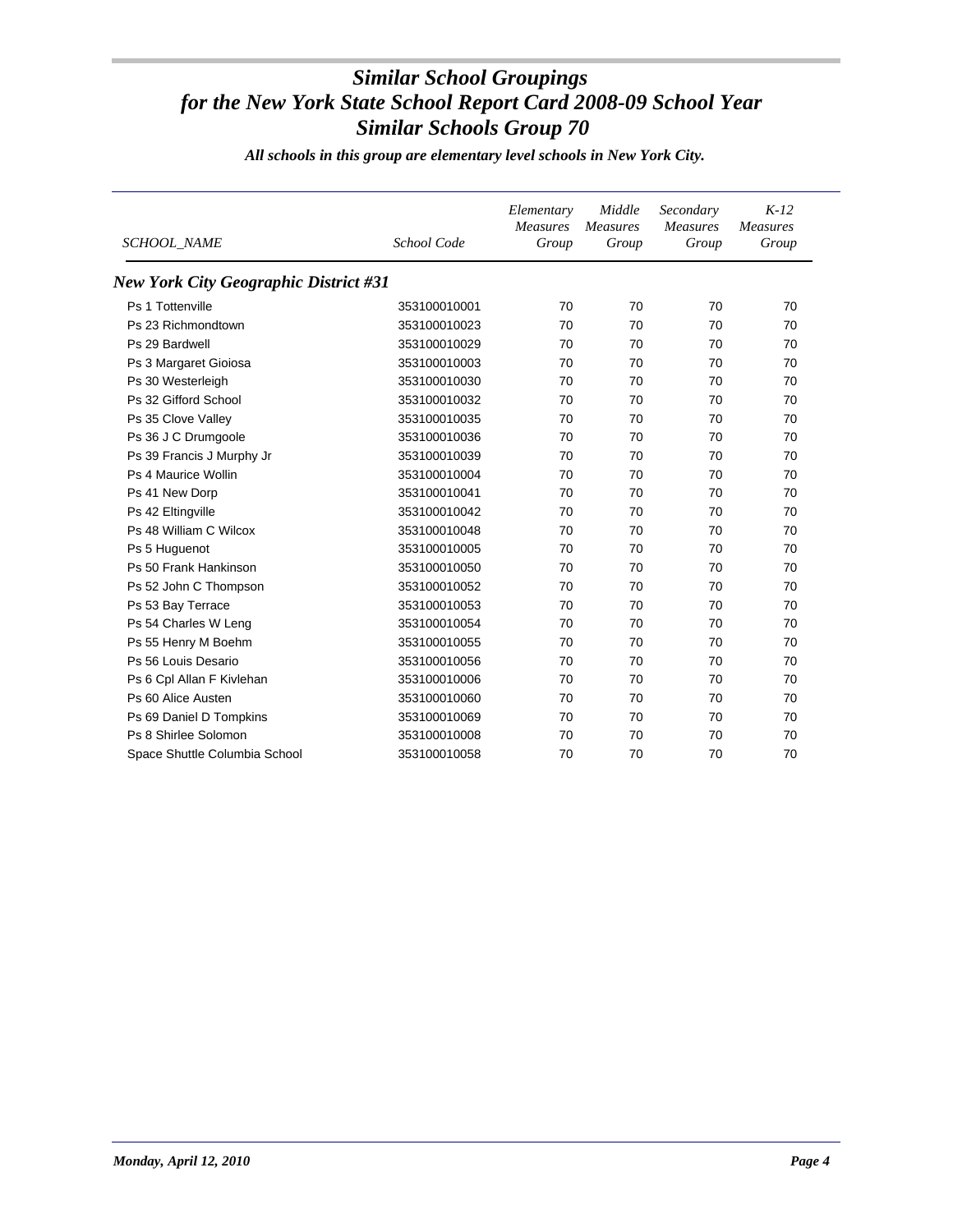| <i>SCHOOL NAME</i>                           | School Code                  | Elementary<br><b>Measures</b><br>Group | Middle<br><i>Measures</i><br>Group | Secondary<br><b>Measures</b><br>Group | $K-12$<br>Measures<br>Group |
|----------------------------------------------|------------------------------|----------------------------------------|------------------------------------|---------------------------------------|-----------------------------|
| <b>New York City Geographic District #2</b>  |                              |                                        |                                    |                                       |                             |
| East Side Middle School                      | 310200010114                 | 71                                     | 71                                 | 71                                    | 71                          |
| Institute For Collaborative Education        | 310200011407                 | 71                                     | 71                                 | 76                                    | 71                          |
| <b>Is 289</b>                                | 310200010289                 | 71                                     | 71                                 | 71                                    | 71                          |
| Jhs 104 Simon Baruch                         | 310200010104                 | 71                                     | 71                                 | 71                                    | 71                          |
| Jhs 167 Robert F Wagner                      | 310200010167                 | 71                                     | 71                                 | 71                                    | 71                          |
| Ms 255 Salk School Of Science                | 310200010255                 | 71                                     | 71                                 | 71                                    | 71                          |
| Ms 260 Clinton School Writers & Artists      | 310200010260                 | 71                                     | 71                                 | 71                                    | 71                          |
| Nyc Lab Ms For Collaborative Studies         | 310200010312                 | 71                                     | 71                                 | 71                                    | 71                          |
| Professional Performing Arts High School     | 310200011408                 | 71                                     | 71                                 | 76                                    | 71                          |
| School Of The Future High School             | 310200010413                 | 71                                     | 71                                 | 76                                    | 71                          |
| <b>New York City Geographic District #3</b>  |                              |                                        |                                    |                                       |                             |
| Jhs 54 Booker T Washington                   | 310300010054                 | 71                                     | 71                                 | 71                                    | 71                          |
| Mott Hall li                                 | 310300010862                 | 71                                     | 71                                 | 71                                    | 71                          |
| Ms 243 Center School                         | 310300010243                 | 71                                     | 71                                 | 71                                    | 71                          |
| Ms 245 The Computer School                   | 310300010245                 | 71                                     | 71                                 | 71                                    | 71                          |
| <b>New York City Geographic District #4</b>  |                              |                                        |                                    |                                       |                             |
| Ms 224 Manhattan East                        | 310400010224                 | 71                                     | 71                                 | 71                                    | 71                          |
| Young Women'S Leadership School              | 310400011610                 | 71                                     | 71                                 | 76                                    | 71                          |
| New York City Geographic District $# 5$      |                              |                                        |                                    |                                       |                             |
| Columbia Secondary School                    | 310500011362                 | 71                                     | 71                                 | 71                                    | 71                          |
| Frederick Douglass Academy                   | 310500011499                 | 71                                     | 71                                 | 76                                    | 71                          |
| New York City Geographic District # $6$      |                              |                                        |                                    |                                       |                             |
| The Mott Hall School                         | 310600010223                 | 71                                     | 71                                 | 71                                    | 71                          |
| <b>New York City Geographic District #8</b>  |                              |                                        |                                    |                                       |                             |
| Ms 101 Edward R Byrne                        | 320800010101                 | 71                                     | 71                                 | 71                                    | 71                          |
| <b>New York City Geographic District #9</b>  |                              |                                        |                                    |                                       |                             |
| Mott Hall lii                                | 320900010128                 | 71                                     | 71                                 | 71                                    | 71                          |
| <b>New York City Geographic District #10</b> |                              |                                        |                                    |                                       |                             |
| Riverdale/Kingsbridge Academy                | 321000011141                 | 71                                     | 71                                 | 77                                    | 71                          |
| <b>New York City Geographic District #14</b> |                              |                                        |                                    |                                       |                             |
| Jhs 318 Eugeno Maria Dehostos                | 331400010318                 | 71                                     | 71                                 | 71                                    | 71                          |
| <b>New York City Geographic District #15</b> |                              |                                        |                                    |                                       |                             |
| Math And Science Exploratory School          |                              | 71                                     | 71                                 | 71                                    | 71                          |
| Ms 51 William Alexander                      | 331500010447<br>331500010051 | 71                                     | 71                                 | 71                                    | 71                          |
| <b>New York City Geographic District #16</b> |                              |                                        |                                    |                                       |                             |
|                                              |                              |                                        |                                    |                                       |                             |
| Frederick Douglass Academy Iv Secondary Sc   | 331600010393                 | 71                                     | 71                                 | 77                                    | 71                          |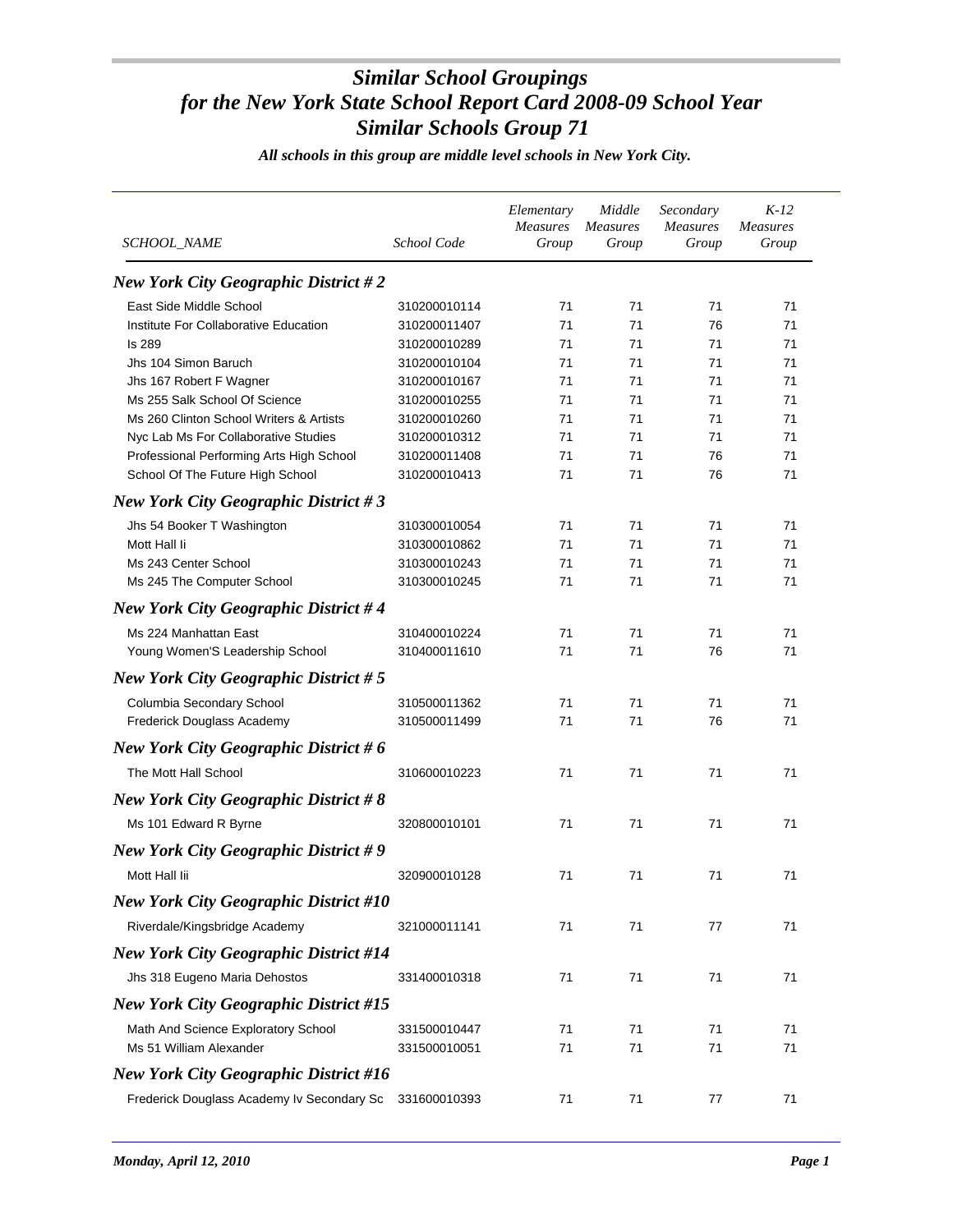| SCHOOL_NAME                                  | School Code  | Elementary<br>Measures<br>Group | Middle<br><b>Measures</b><br>Group | Secondary<br><b>Measures</b><br>Group | $K-12$<br><i>Measures</i><br>Group |
|----------------------------------------------|--------------|---------------------------------|------------------------------------|---------------------------------------|------------------------------------|
| <b>New York City Geographic District #17</b> |              |                                 |                                    |                                       |                                    |
| <b>Is 340</b>                                | 331700010340 | 71                              | 71                                 | 71                                    | 71                                 |
| Medgar Evers College Preperatory School      | 331700011590 | 71                              | 71                                 | 76                                    | 71                                 |
| Science, Tech & Research High School         | 331700011543 | 71                              | 71                                 | 76                                    | 71                                 |
| <b>New York City Geographic District #19</b> |              |                                 |                                    |                                       |                                    |
| East New York Family Academy                 | 331900011409 | 71                              | 71                                 | 76                                    | 71                                 |
| Frederick Doughlass Academy Viii Middle Sch  | 331900010452 | 71                              | 71                                 | 71                                    | 71                                 |
| <b>New York City Geographic District #20</b> |              |                                 |                                    |                                       |                                    |
| Is 187                                       | 332000010187 | 71                              | 71                                 | 71                                    | 71                                 |
| Jhs 201 The Dyker Heights                    | 332000010201 | 71                              | 71                                 | 71                                    | 71                                 |
| <b>New York City Geographic District #21</b> |              |                                 |                                    |                                       |                                    |
| Is 98 Bay Academy                            | 332100010098 | 71                              | 71                                 | 71                                    | 71                                 |
| Mark Twain Is 239 For The Gifted And Talente | 332100010239 | 71                              | 71                                 | 71                                    | 71                                 |
| <b>New York City Geographic District #22</b> |              |                                 |                                    |                                       |                                    |
| Jhs 234 Arthur W Cunningham                  | 332200010234 | 71                              | 71                                 | 71                                    | 71                                 |
| <b>New York City Geographic District #23</b> |              |                                 |                                    |                                       |                                    |
| Is 392                                       | 332300010392 | 71                              | 71                                 | 71                                    | 71                                 |
| <b>New York City Geographic District #24</b> |              |                                 |                                    |                                       |                                    |
| Is 119 The Glendale                          | 342400010119 | 71                              | 71                                 | 71                                    | 71                                 |
| Robert F Wagner Jr Secondary School          | 342400011560 | 71                              | 71                                 | 77                                    | 71                                 |
| <b>New York City Geographic District #25</b> |              |                                 |                                    |                                       |                                    |
| <b>Bell Academy</b>                          | 342500010294 | 71                              | 71                                 | 71                                    | 71                                 |
| East-West School Of International Studies    | 342500011281 | 71                              | 71                                 | 76                                    | 71                                 |
| <b>Is 237</b>                                | 342500010237 | 71                              | 71                                 | 71                                    | 71                                 |
| Is 25 Adrien Block                           | 342500010025 | 71                              | 71                                 | 71                                    | 71                                 |
| Jhs 185 Edward Bleeker                       | 342500010185 | 71                              | 71                                 | 71                                    | 71                                 |
| Jhs 189 Daniel Carter Beard                  | 342500010189 | 71                              | 71                                 | 71                                    | 71                                 |
| Jhs 194 William Carr                         | 342500010194 | 71                              | 71                                 | $71$                                  | $71$                               |
| Queens School Of Inquiry                     | 342500011252 | 71                              | 71                                 | 76                                    | 71                                 |
| World Journalism Preparatory                 | 342500011285 | 71                              | 71                                 | 76                                    | 71                                 |
| <b>New York City Geographic District #26</b> |              |                                 |                                    |                                       |                                    |
| Irwin Altman Middle School 172               | 342600010172 | 71                              | 71                                 | 71                                    | 71                                 |
| Jhs 216 George J Ryan                        | 342600010216 | 71                              | 71                                 | 71                                    | 71                                 |
| Jhs 67 Louis Pasteur                         | 342600010067 | 71                              | 71                                 | 71                                    | 71                                 |
| Jhs 74 Nathaniel Hawthorne                   | 342600010074 | 71                              | 71                                 | 71                                    | 71                                 |
| Ms 158 Marie Curie                           | 342600010158 | 71                              | 71                                 | 71                                    | 71                                 |
| <b>New York City Geographic District #27</b> |              |                                 |                                    |                                       |                                    |
| Channel View School For Research             | 342700011262 | 71                              | 71                                 | 76                                    | 71                                 |
| Scholar'S Academy                            | 342700010323 | 71                              | 71                                 | 76                                    | 71                                 |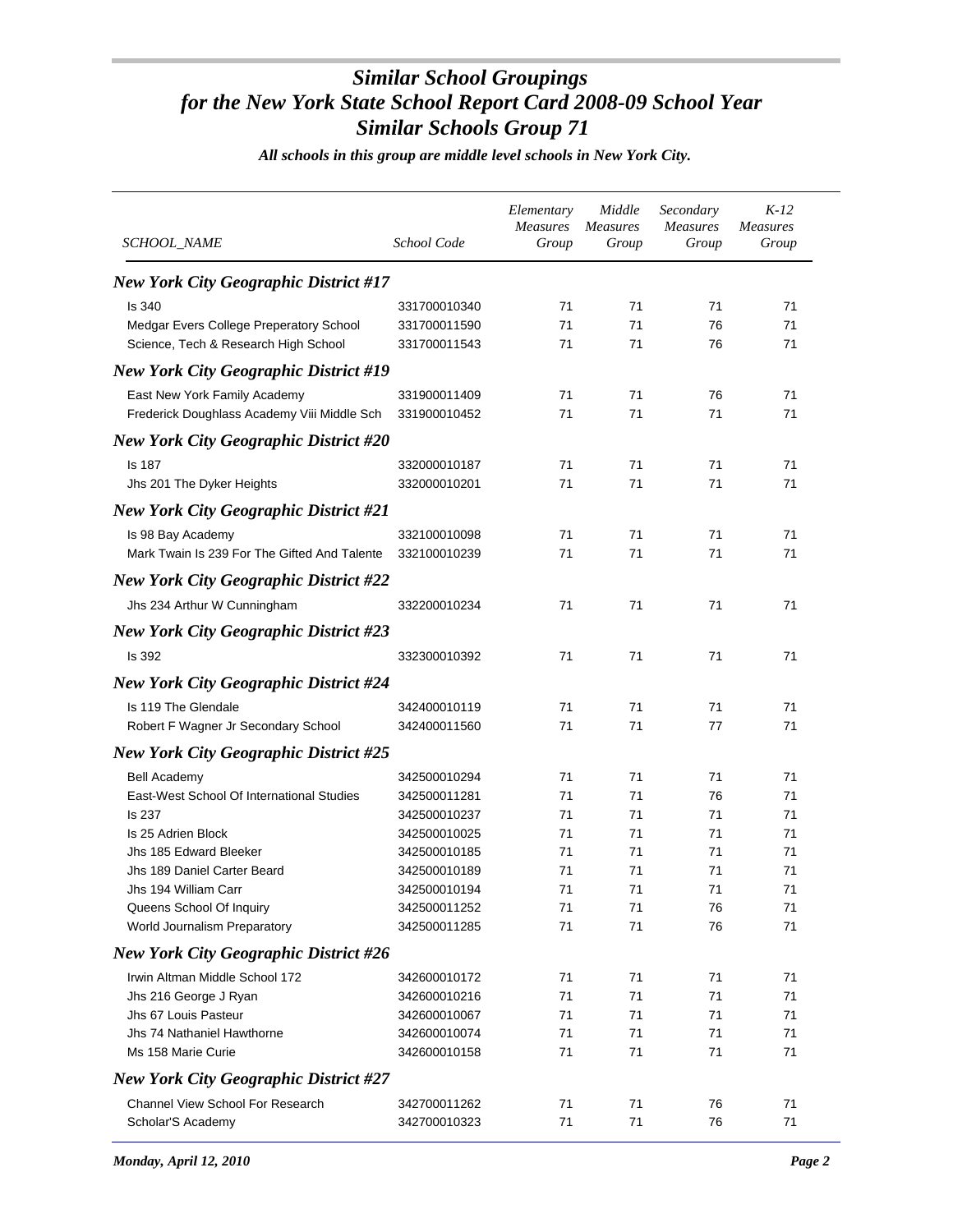| <b>SCHOOL NAME</b>                           | School Code  | Elementary<br><b>Measures</b><br>Group | Middle<br>Measures<br>Group | Secondary<br><b>Measures</b><br>Group | $K-12$<br><b>Measures</b><br>Group |
|----------------------------------------------|--------------|----------------------------------------|-----------------------------|---------------------------------------|------------------------------------|
| <b>New York City Geographic District #28</b> |              |                                        |                             |                                       |                                    |
| Jhs 157 Stephen A Halsey                     | 342800010157 | 71                                     | 71                          | 79                                    | 71                                 |
| Jhs 190 Russell Sage                         | 342800010190 | 71                                     | 71                          | 77                                    | 71                                 |
| Queens Gateway To Health Sciences Second     | 342800011680 | 71                                     | 71                          | 76                                    | 71                                 |
| York Early College Academy                   | 342800011284 | 71                                     | 71                          | 71                                    | 71                                 |
| Young Women'S Leadership School Of Queen     | 342800011896 | 71                                     | 71                          | 76                                    | 71                                 |
| <b>New York City Geographic District #30</b> |              |                                        |                             |                                       |                                    |
| Baccalaureate School For Global Education    | 343000011580 | 71                                     | 71                          | 76                                    | 71                                 |
| Is 227 Louis Armstrong                       | 343000011227 | 71                                     | 71                          | 71                                    | 71                                 |
| Young Womens Leadership School               | 343000011286 | 71                                     | 71                          | 71                                    | 71                                 |
| <b>New York City Geographic District #31</b> |              |                                        |                             |                                       |                                    |
| Is 24 Myra S Barnes                          | 353100010024 | 71                                     | 71                          | 71                                    | 71                                 |
| Is 34 Tottenville                            | 353100010034 | 71                                     | 71                          | 71                                    | 71                                 |
| Is 7 Elias Bernstein                         | 353100010007 | 71                                     | 71                          | 71                                    | 71                                 |
| Is 75 Frank D Paulo                          | 353100010075 | 71                                     | 71                          | 71                                    | 71                                 |
| <b>New York City Geographic District #32</b> |              |                                        |                             |                                       |                                    |
| All City Leadership Secondary School         | 333200011554 | 71                                     | 71                          | 77                                    | 71                                 |
| Jhs 383 Philippa Schuyler                    | 333200010383 | 71                                     | 71                          | 71                                    | 71                                 |
|                                              |              |                                        |                             |                                       |                                    |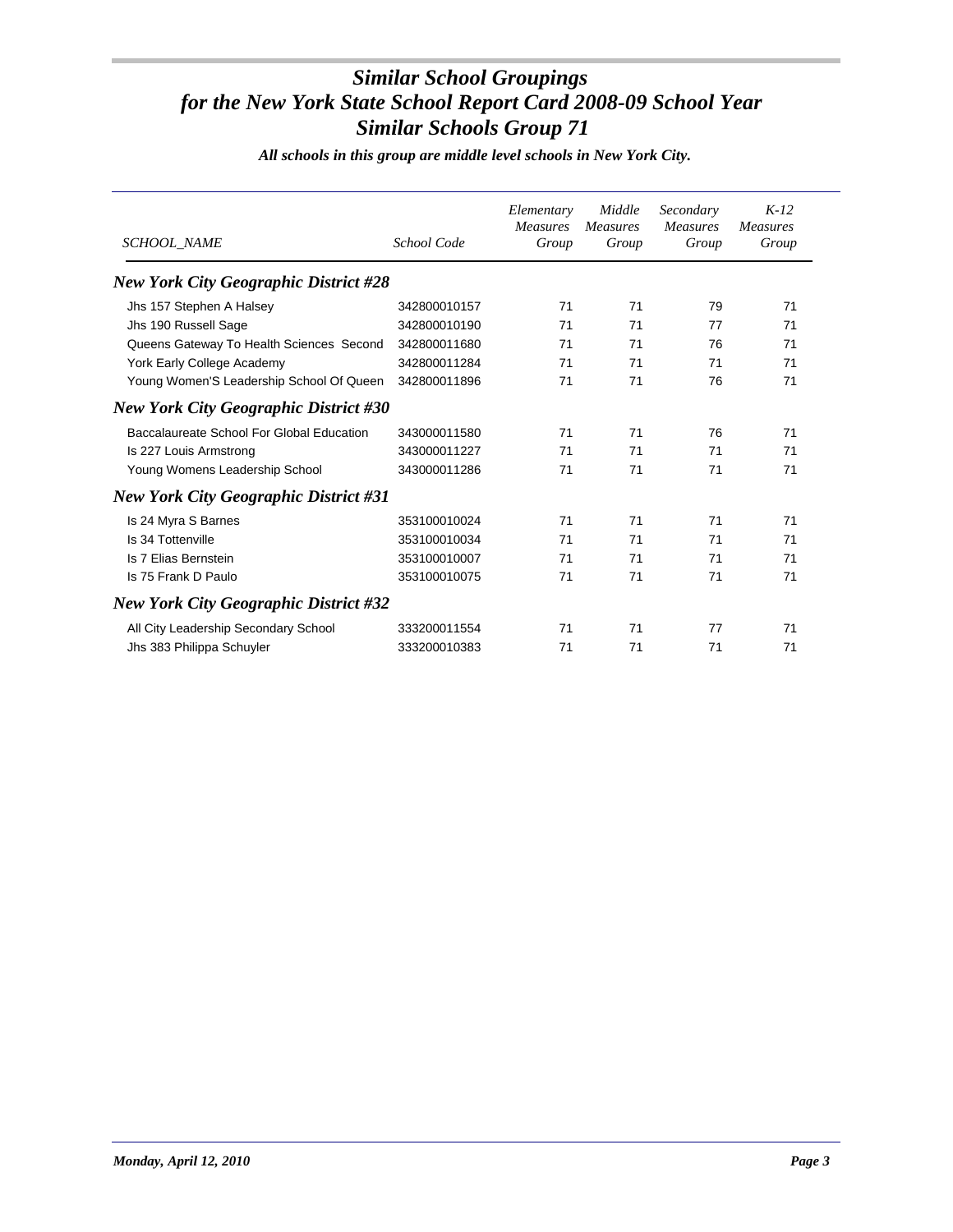| SCHOOL_NAME                                  | School Code  | Elementary<br><b>Measures</b><br>Group | Middle<br><b>Measures</b><br>Group | Secondary<br>Measures<br>Group | $K-12$<br><b>Measures</b><br>Group |
|----------------------------------------------|--------------|----------------------------------------|------------------------------------|--------------------------------|------------------------------------|
| <b>New York City Geographic District #1</b>  |              |                                        |                                    |                                |                                    |
| Collaborative Acad Of Science, Technology An | 310100010345 | 72                                     | 72                                 | 72                             | 72                                 |
| Marta Valle Secondary School                 | 310100011509 | 72                                     | 72                                 | 79                             | 72                                 |
| Tompkins Square Middle School                | 310100010839 | 72                                     | 72                                 | 72                             | 72                                 |
| <b>New York City Geographic District #2</b>  |              |                                        |                                    |                                |                                    |
| Greenwich Village Middle School              | 310200010896 | 72                                     | 72                                 | 72                             | 72                                 |
| <b>Is 131</b>                                | 310200010131 | 72                                     | 72                                 | 72                             | 72                                 |
| Life Sciences Secondary School               | 310200011655 | 72                                     | 72                                 | 78                             | 72                                 |
| New York City Geographic District $# 5$      |              |                                        |                                    |                                |                                    |
| Knowledge And Power Prep Academy Iv          | 310500010302 | 72                                     | 72                                 | 72                             | 72                                 |
| Thurgood Marshall Academy For Learning & S   | 310500011670 | 72                                     | 72                                 | 77                             | 72                                 |
| <b>New York City Geographic District #8</b>  |              |                                        |                                    |                                |                                    |
| Is 192 Piagentini Jones                      | 320800010192 | 72                                     | 72                                 | 72                             | 72                                 |
| Women'S Academy Of Excellence                | 320800011282 | 72                                     | 72                                 | 77                             | 72                                 |
| <b>New York City Geographic District #9</b>  |              |                                        |                                    |                                |                                    |
| Bronx High School For Medical Science        | 320900011413 | 72                                     | 72                                 | 77                             | 72                                 |
| Bronx School For Law Government And Justic   | 320900011505 | 72                                     | 72                                 | 77                             | 72                                 |
| Eximius College Preparatory Academy          | 320900011250 | 72                                     | 72                                 | 77                             | 72                                 |
| Kappa                                        | 320900010215 | 72                                     | 72                                 | 72                             | 72                                 |
| <b>New York City Geographic District #10</b> |              |                                        |                                    |                                |                                    |
| Jhs 118 William W Niles                      | 321000010118 | 72                                     | 72                                 | 72                             | 72                                 |
| Marie Curie High Sch-Nursing, Medicine & App | 321000011237 | 72                                     | 72                                 | 78                             | 72                                 |
| Theatre Arts Production Company School       | 321000010225 | 72                                     | 72                                 | 77                             | 72                                 |
| <b>New York City Geographic District #11</b> |              |                                        |                                    |                                |                                    |
| Aspire Preparatory Middle School             | 321100010322 | 72                                     | 72                                 | 72                             | 72                                 |
| Ms 180 Dr Daniel Hale Williams               | 321100010180 | 72                                     | 72                                 | 72                             | 72                                 |
| <b>New York City Geographic District #13</b> |              |                                        |                                    |                                |                                    |
| Ms 113 Ronald Edmonds Learning Center        | 331300010113 | 72                                     | 72                                 | 72                             | 72                                 |
| Ms 266 Park Place Community                  | 331300010266 | 72                                     | 72                                 | 72                             | 72                                 |
| Urban Assembly Academy Of Arts And Letters   | 331300011492 | 72                                     | 72                                 | 72                             | 72                                 |
| <b>New York City Geographic District #14</b> |              |                                        |                                    |                                |                                    |
| Conselyea Preparatory School                 | 331400010577 | 72                                     | 72                                 | 72                             | 72                                 |
| Ms 582                                       | 331400010582 | 72                                     | 72                                 | 72                             | 72                                 |
| <b>New York City Geographic District #15</b> |              |                                        |                                    |                                |                                    |
| New Voices School Of Academic And Creative   | 331500010443 | 72                                     | 72                                 | 72                             | 72                                 |
| <b>Sunset Park Prep</b>                      | 331500010821 | 72                                     | 72                                 | 72                             | 72                                 |
| <b>New York City Geographic District #18</b> |              |                                        |                                    |                                |                                    |
| Is 285 Meyer Levin                           | 331800010285 | 72                                     | 72                                 | 72                             | 72                                 |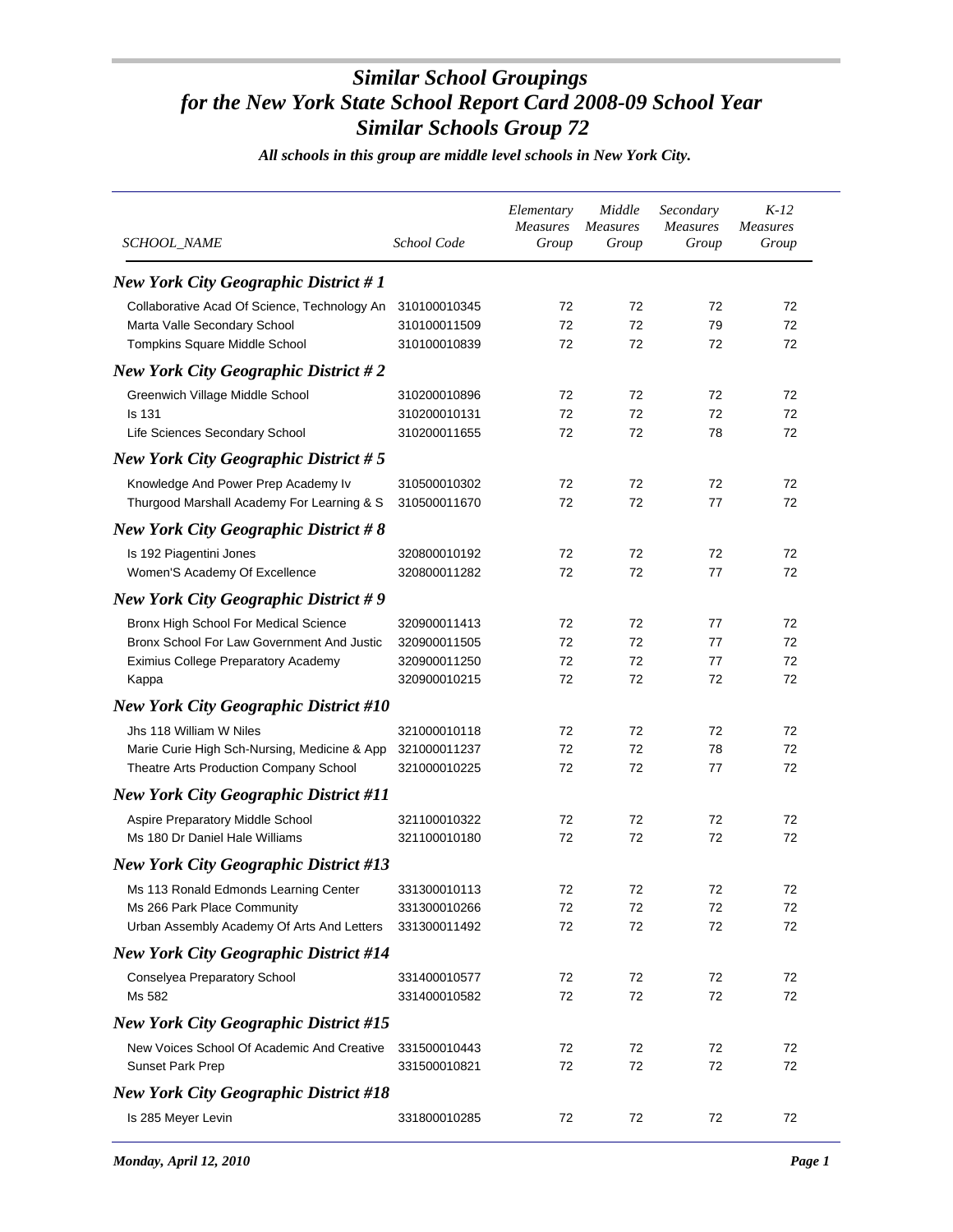| SCHOOL_NAME                                  | School Code  | Elementary<br>Measures<br>Group | Middle<br>Measures<br>Group | Secondary<br><b>Measures</b><br>Group | $K-12$<br><b>Measures</b><br>Group |
|----------------------------------------------|--------------|---------------------------------|-----------------------------|---------------------------------------|------------------------------------|
| <b>New York City Geographic District #20</b> |              |                                 |                             |                                       |                                    |
| Is 30 Mary White Ovington                    | 332000010030 | 72                              | 72                          | 72                                    | 72                                 |
| Jhs 227 Edward B Shallow                     | 332000010227 | 72                              | 72                          | 72                                    | 72                                 |
| Jhs 259 William Mckinley                     | 332000010259 | 72                              | 72                          | 72                                    | 72                                 |
| Urban Assembly School For Criminal Justice   | 332000011609 | 72                              | 72                          | 72                                    | 72                                 |
| <b>New York City Geographic District #21</b> |              |                                 |                             |                                       |                                    |
| Brooklyn Studio Secondary School             | 332100011690 | 72                              | 72                          | 78                                    | 72                                 |
| Is 228 David A Boody                         | 332100010228 | 72                              | 72                          | 72                                    | 72                                 |
| Is 281 Joseph B Cavallaro                    | 332100010281 | 72                              | 72                          | 72                                    | 72                                 |
| Is 303 Herbert S Eisenberg                   | 332100010303 | 72                              | 72                          | 72                                    | 72                                 |
| Is 96 Seth Low                               | 332100010096 | 72                              | 72                          | 72                                    | 72                                 |
| <b>New York City Geographic District #22</b> |              |                                 |                             |                                       |                                    |
| Andries Hudde School                         | 332200010240 | 72                              | 72                          | 72                                    | 72                                 |
| <b>Brooklyn College Academy</b>              | 332200011555 | 72                              | 72                          | 76                                    | 72                                 |
| <b>Is 381</b>                                | 332200010381 | 72                              | 72                          | 72                                    | 72                                 |
| Jhs 278 Marine Park                          | 332200010278 | 72                              | 72                          | 72                                    | 72                                 |
| Jhs 78 Roy H Mann                            | 332200010078 | 72                              | 72                          | 72                                    | 72                                 |
| Kingsborough Early College School            | 332200011468 | 72                              | 72                          | 72                                    | 72                                 |
| <b>New York City Geographic District #23</b> |              |                                 |                             |                                       |                                    |
| Brooklyn Collegiate-A College Board School   | 332300011493 | 72                              | 72                          | 78                                    | 72                                 |
| Mott Hall Iv                                 | 332300010522 | 72                              | 72                          | 72                                    | 72                                 |
| <b>Teachers Preperatory High School</b>      | 332300011697 | 72                              | 72                          | 77                                    | 72                                 |
| <b>New York City Geographic District #24</b> |              |                                 |                             |                                       |                                    |
|                                              |              |                                 |                             |                                       |                                    |
| Is 125 Thomas J Mccann Woodside              | 342400010125 | 72                              | 72                          | 72                                    | 72                                 |
| Is 5 Walter Crowley                          | 342400010005 | 72                              | 72<br>72                    | 72                                    | 72<br>72                           |
| Is 73 Frank Sansivieri                       | 342400010073 | 72                              |                             | 72                                    |                                    |
| <b>New York City Geographic District #25</b> |              |                                 |                             |                                       |                                    |
| Is 250 The Robert F Kennedy                  | 342500010250 | 72                              | 72                          | 72                                    | 72                                 |
| <b>New York City Geographic District #27</b> |              |                                 |                             |                                       |                                    |
| Acadey Of Medical Technology - A College Bo  | 342700011309 | 72                              | 72                          | 79                                    | 72                                 |
| Jhs 202 Robert H Goddard                     | 342700010202 | 72                              | 72                          | 72                                    | 72                                 |
| Jhs 210 Elizabeth Blackwell                  | 342700010210 | 72                              | 72                          | 72                                    | 72                                 |
| Kappa Vi                                     | 342700010282 | 72                              | 72                          | 72                                    | 72                                 |
| Ms 137 America'S School Of Heroes            | 342700010137 | 72                              | 72                          | 72                                    | 72                                 |
| <b>New York City Geographic District #28</b> |              |                                 |                             |                                       |                                    |
| Jhs 217 Robert A Van Wyck                    | 342800010217 | 72                              | 72                          | 72                                    | 72                                 |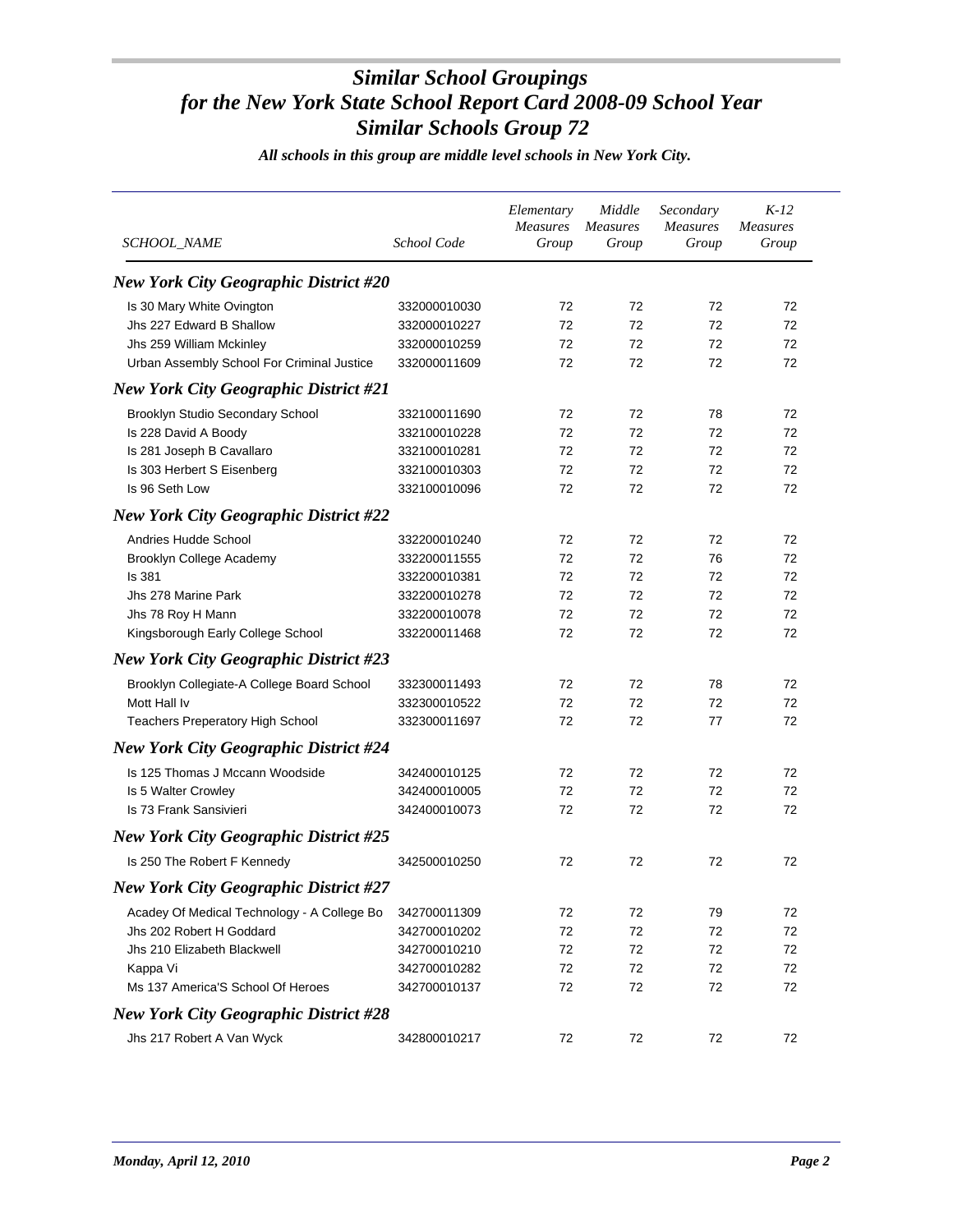| <b>SCHOOL_NAME</b>                                        | School Code  | Elementary<br><i>Measures</i><br>Group | Middle<br><i>Measures</i><br>Group | Secondary<br><b>Measures</b><br>Group | $K-12$<br><b>Measures</b><br>Group |
|-----------------------------------------------------------|--------------|----------------------------------------|------------------------------------|---------------------------------------|------------------------------------|
| <b>New York City Geographic District #29</b>              |              |                                        |                                    |                                       |                                    |
| Is 238 Susan B Anthony                                    | 342900010238 | 72                                     | 72                                 | 72                                    | 72                                 |
| Jean Nuzzi Intermediate School                            | 342900010109 | 72                                     | 72                                 | 72                                    | 72                                 |
| Pathways College Preparatory School                       | 342900011259 | 72                                     | 72                                 | 78                                    | 72                                 |
| Preparatory Academy For Writers                           | 342900011283 | 72                                     | 72                                 | 77                                    | 72                                 |
| <b>New York City Geographic District #30</b>              |              |                                        |                                    |                                       |                                    |
| Is 10 Horace Greeley                                      | 343000010010 | 72                                     | 72                                 | 72                                    | 72                                 |
| Is 141 Steinway                                           | 343000010141 | 72                                     | 72                                 | 72                                    | 72                                 |
| <b>Is 230</b>                                             | 343000010230 | 72                                     | 72                                 | 72                                    | 72                                 |
| <b>New York City Geographic District #31</b>              |              |                                        |                                    |                                       |                                    |
| Is 2 George L Egbert                                      | 353100010002 | 72                                     | 72                                 | 72                                    | 72                                 |
| Is 61 William A Morris                                    | 353100010061 | 72                                     | 72                                 | 72                                    | 72                                 |
| Is 72 Rocco Laurie                                        | 353100010072 | 72                                     | 72                                 | 72                                    | 72                                 |
| Marsh Avenue School For Expeditionary Learni 353100010063 |              | 72                                     | 72                                 | 72                                    | 72                                 |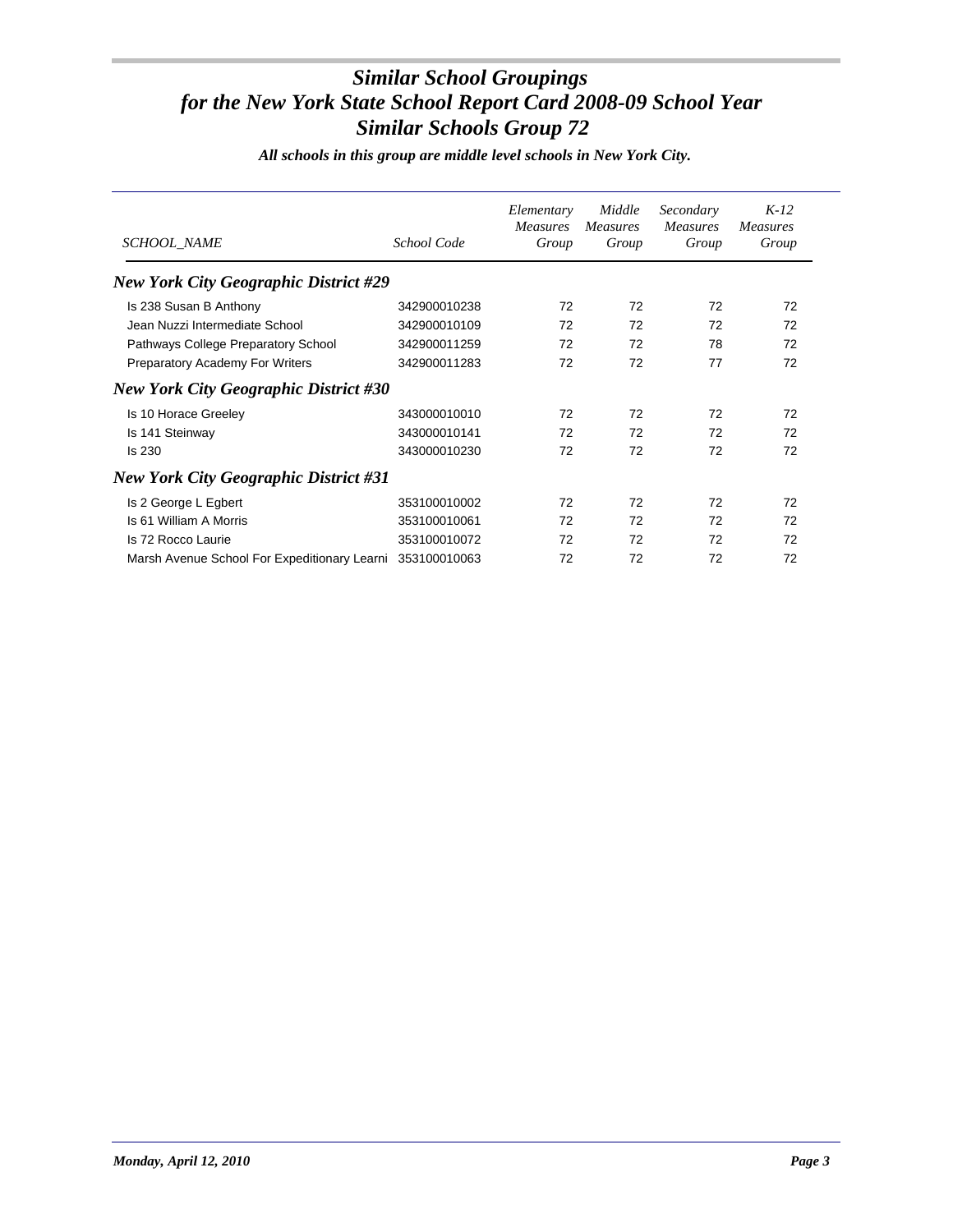| <i>SCHOOL_NAME</i>                                       | School Code  | Elementary<br><b>Measures</b><br>Group | Middle<br><b>Measures</b><br>Group | Secondary<br><b>Measures</b><br>Group | $K-12$<br><b>Measures</b><br>Group |
|----------------------------------------------------------|--------------|----------------------------------------|------------------------------------|---------------------------------------|------------------------------------|
| New York City Geographic District $#3$                   |              |                                        |                                    |                                       |                                    |
| Frederick Douglas Academy li                             | 310300011860 | 73                                     | 73                                 | 77                                    | 73                                 |
| Ms 250 West Side Collaborative                           | 310300010250 | 73                                     | 73                                 | 73                                    | 73                                 |
| Ms 258 Community Action                                  | 310300010258 | 73                                     | 73                                 | 73                                    | 73                                 |
| <b>New York City Geographic District #4</b>              |              |                                        |                                    |                                       |                                    |
| Academy Of Environmental Science Secondar                | 310400011635 | 73                                     | 73                                 | 79                                    | 73                                 |
| <b>Isaac Newton Ms For Science And Math</b>              | 310400010825 | 73                                     | 73                                 | 73                                    | 73                                 |
| <b>New York City Geographic District #5</b>              |              |                                        |                                    |                                       |                                    |
| Academy For Social Action-A College Board S              | 310500011367 | 73                                     | 73                                 | 77                                    | 73                                 |
| Knowledge And Power Preparatory Academy li               | 310500010317 | 73                                     | 73                                 | 73                                    | 73                                 |
| <b>New York City Geographic District #6</b>              |              |                                        |                                    |                                       |                                    |
| City College Academy Of The Arts                         | 310600011293 | 73                                     | 73                                 | 77                                    | 73                                 |
| Is 528 Bea Fuller Rogers                                 | 310600010528 | 73                                     | 73                                 | 73                                    | 73                                 |
| Jhs 52 Inwood                                            | 310600010052 | 73                                     | 73                                 | 73                                    | 73                                 |
| <b>New York City Geographic District #7</b>              |              |                                        |                                    |                                       |                                    |
| Hostos-Lincoln Academy Of Science                        | 320700011500 | 73                                     | 73                                 | 76                                    | 73                                 |
| Jhs 162 Lola Rodriguez De Tio                            | 320700010162 | 73                                     | 73                                 | 73                                    | 73                                 |
| Ms 223 Laboratory School Of Finance                      | 320700010223 | 73                                     | 73                                 | 73                                    | 73                                 |
| <b>New York City Geographic District #8</b>              |              |                                        |                                    |                                       |                                    |
| <b>Bronx Mathematics Preparatory School</b>              | 320800010375 | 73                                     | 73                                 | 73                                    | 73                                 |
| Is 174 Eugene T Maleska                                  | 320800010174 | 73                                     | 73                                 | 73                                    | 73                                 |
| Jhs 125 Henry Hudson                                     | 320800010125 | 73                                     | 73                                 | 73                                    | 73                                 |
| Jhs 131 Albert Einstein                                  | 320800010131 | 73                                     | 73                                 | 73                                    | 73                                 |
| Urban Institute Of Mathematics                           | 320800010371 | 73                                     | 73                                 | 73                                    | 73                                 |
| <b>New York City Geographic District #9</b>              |              |                                        |                                    |                                       |                                    |
| Comprehensive Model School Project                       | 320900010327 | 73                                     | 73                                 | 73                                    | 73                                 |
| Frederick Douglas Academy lii Secondary Sch              | 320900011517 | 73                                     | 73                                 | 77                                    | 73                                 |
| Is 303 Leadership & Comm Service                         | 320900010303 | 73                                     | 73                                 | 73                                    | 73                                 |
| Urban Assembly School For Applied Math And               | 320900011241 | 73                                     | 73                                 | 76                                    | 73                                 |
| <b>New York City Geographic District #10</b>             |              |                                        |                                    |                                       |                                    |
| Bronx Early College Academy For Teaching An 321000011324 |              | 73                                     | 73                                 | 73                                    | 73                                 |
| In Tech Academy                                          | 321000010368 | 73                                     | 73                                 | 77                                    | 73                                 |
| Jhs 45 Thomas C Giordano                                 | 321000010045 | 73                                     | 73                                 | 73                                    | 73                                 |
| Jonas Bronck Academy                                     | 321000010228 | 73                                     | 73                                 | 73                                    | 73                                 |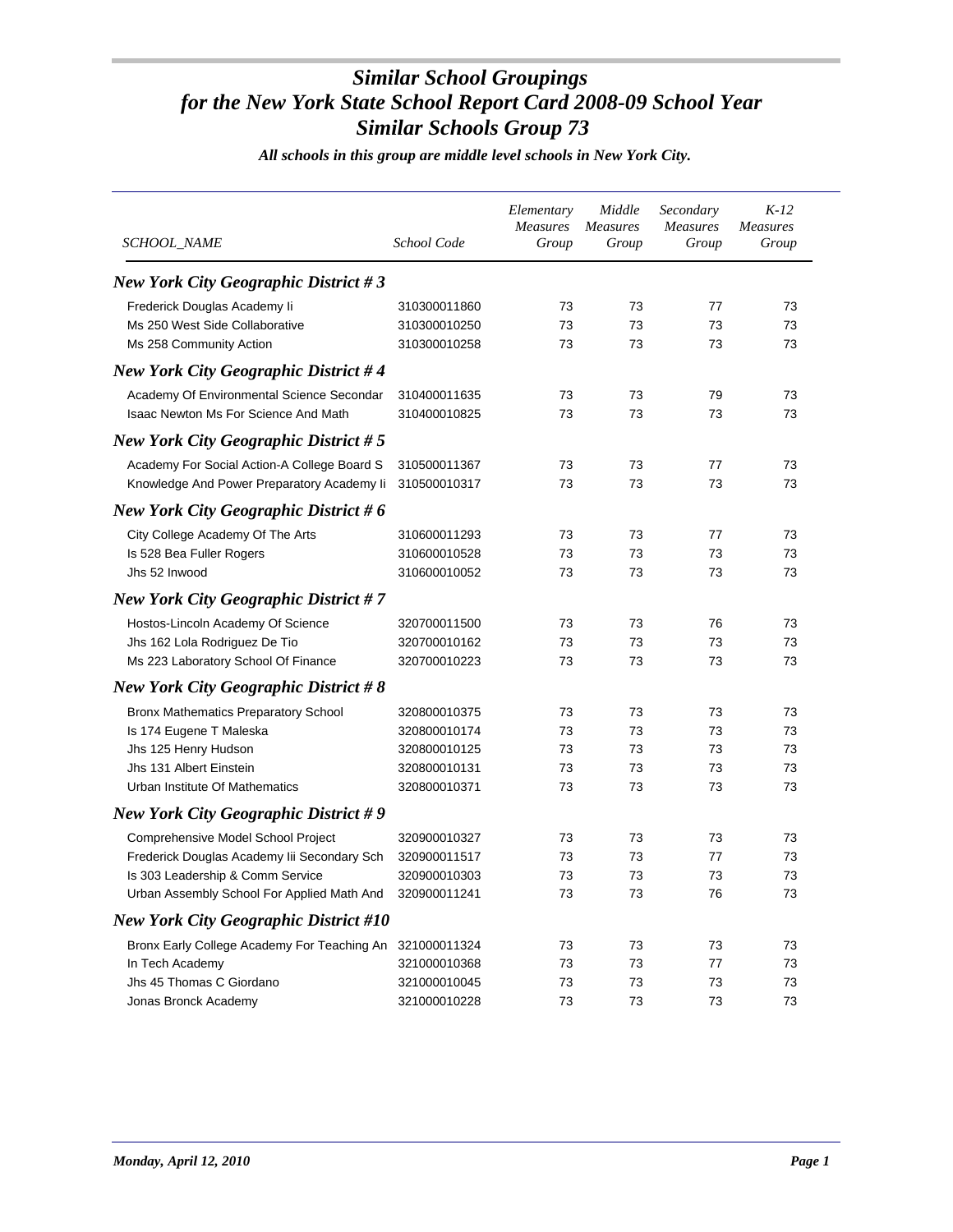| <i>SCHOOL_NAME</i>                                        | School Code  | Elementary<br>Measures<br>Group | Middle<br><b>Measures</b><br>Group | Secondary<br><b>Measures</b><br>Group | $K-12$<br><b>Measures</b><br>Group |
|-----------------------------------------------------------|--------------|---------------------------------|------------------------------------|---------------------------------------|------------------------------------|
| <b>New York City Geographic District #11</b>              |              |                                 |                                    |                                       |                                    |
| <b>Bronx Green Middle School</b>                          | 321100010326 | 73                              | 73                                 | 73                                    | 73                                 |
| <b>Forward School</b>                                     | 321100010287 | 73                              | 73                                 | 73                                    | 73                                 |
| Globe School For Environmental Research                   | 321100011272 | 73                              | 73                                 | 73                                    | 73                                 |
| Is 181 Pablo Casals                                       | 321100010181 | 73                              | 73                                 | 73                                    | 73                                 |
| Jhs 127 Castle Hill                                       | 321100010127 | 73                              | 73                                 | 73                                    | 73                                 |
| Urban Assembly School For Wildlife Conservat              | 321100010372 | 73                              | 73                                 | 73                                    | 73                                 |
| Young Scholars Academy Of The Bronx                       | 321100010289 | 73                              | 73                                 | 73                                    | 73                                 |
| <b>New York City Geographic District #12</b>              |              |                                 |                                    |                                       |                                    |
| Frederick Douglas Academy V Middle School                 | 321200010273 | 73                              | 73                                 | 73                                    | 73                                 |
| Knowledge And Power Preparatory Academy lii 321200010316  |              | 73                              | 73                                 | 73                                    | 73                                 |
| Mott Hall V                                               | 321200010242 | 73                              | 73                                 | 73                                    | 73                                 |
| <b>New York City Geographic District #13</b>              |              |                                 |                                    |                                       |                                    |
| Satellite East Middle School                              | 331300010301 | 73                              | 73                                 | 73                                    | 73                                 |
| Satellite Three                                           | 331300010103 | 73                              | 73                                 | 73                                    | 73                                 |
| Satellite West Middle School                              | 331300010313 | 73                              | 73                                 | 73                                    | 73                                 |
| <b>New York City Geographic District #15</b>              |              |                                 |                                    |                                       |                                    |
| <b>Brooklyn School For Global Studies</b>                 | 331500011429 | 73                              | 73                                 | 79                                    | 73                                 |
| Brooklyn Secondary School For Collaborative               | 331500010448 | 73                              | 73                                 | 79                                    | 73                                 |
| Jhs 88 Peter Rouget                                       | 331500010088 | 73                              | 73                                 | 73                                    | 73                                 |
| Khalil Gibran International Academy                       | 331500011592 | 73                              | 73                                 | 73                                    | 73                                 |
| <b>School For International Studies</b>                   | 331500011497 | 73                              | 73                                 | 78                                    | 73                                 |
| <b>New York City Geographic District #17</b>              |              |                                 |                                    |                                       |                                    |
| Acad For College Prep & Career Exploration: A             | 331700011382 | 73                              | 73                                 | 77                                    | 73                                 |
| Ms 61 Gladstone H Atwell                                  | 331700010061 | 73                              | 73                                 | 73                                    | 73                                 |
| School For Democracy And Leadership                       | 331700011533 | 73                              | 73                                 | 78                                    | 73                                 |
| Urban Assembly Institute Of Math And Science 331700011527 |              | 73                              | 73                                 | 73                                    | 73                                 |
| <b>New York City Geographic District #18</b>              |              |                                 |                                    |                                       |                                    |
| Is 232 The Winthrop                                       | 331800010232 | 73                              | 73                                 | 73                                    | 73                                 |
| <b>New York City Geographic District #19</b>              |              |                                 |                                    |                                       |                                    |
| Essence School                                            | 331900010311 | 73                              | 73                                 | 73                                    | 73                                 |
| Is 171 Abraham Lincoln                                    | 331900010171 | 73                              | 73                                 | 73                                    | 73                                 |
| Is 364 Gateway                                            | 331900010364 | 73                              | 73                                 | 73                                    | 73                                 |
| Jhs 292 Margaret S Douglas                                | 331900010292 | 73                              | 73                                 | 73                                    | 73                                 |
| Jhs 302 Rafael Cordero                                    | 331900010302 | 73                              | 73                                 | 73                                    | 73                                 |
| <b>New York City Geographic District #20</b>              |              |                                 |                                    |                                       |                                    |
| Jhs 220 John J Pershing                                   | 332000010220 | 73                              | 73                                 | 73                                    | 73                                 |
| Jhs 62 Ditmas                                             | 332000010062 | 73                              | 73                                 | 73                                    | 73                                 |
| <b>New York City Geographic District #22</b>              |              |                                 |                                    |                                       |                                    |
| Jhs 14 Shell Bank                                         | 332200010014 | 73                              | 73                                 | 73                                    | 73                                 |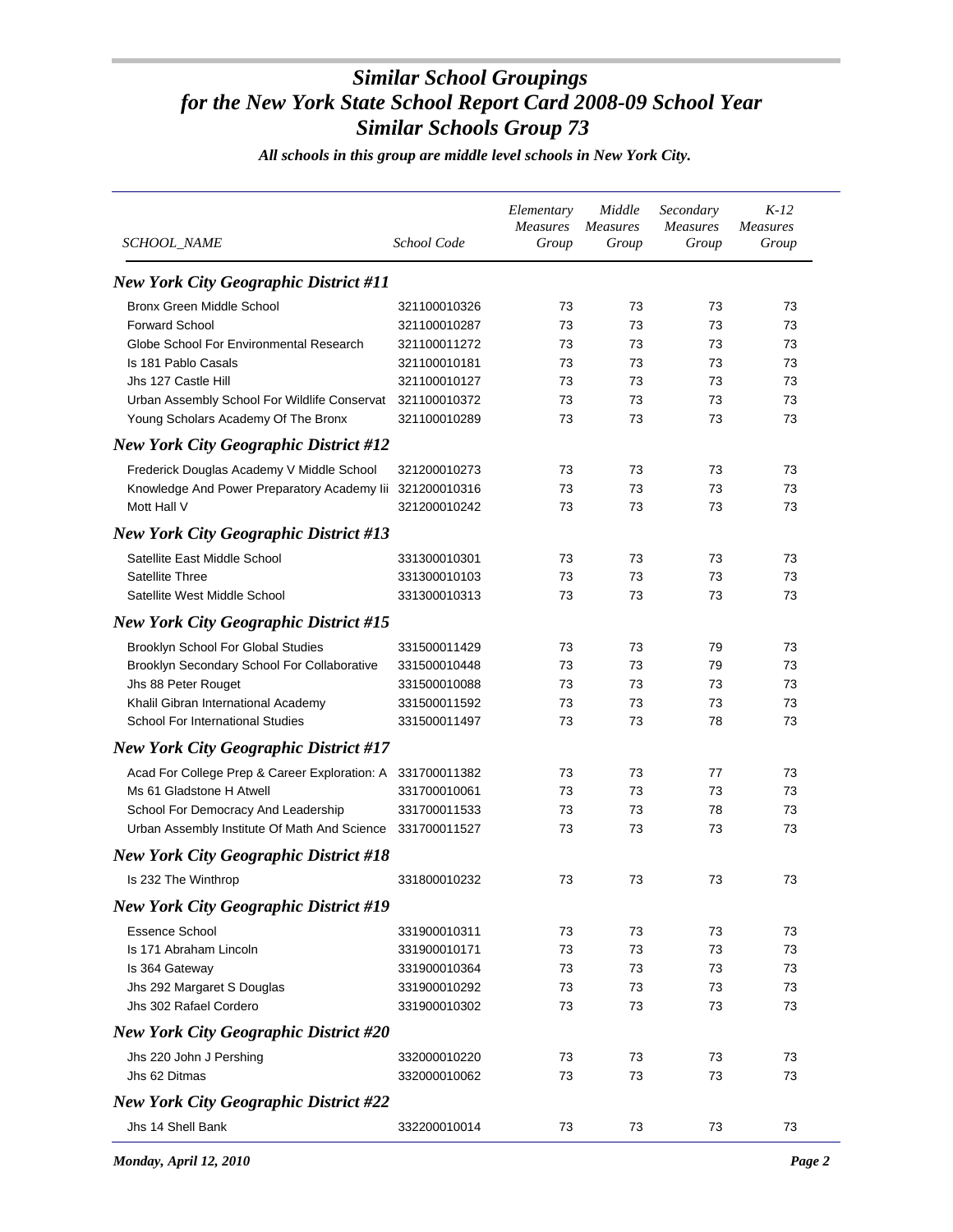| <i>SCHOOL_NAME</i>                           | School Code  | Elementary<br><b>Measures</b><br>Group | Middle<br><b>Measures</b><br>Group | Secondary<br><b>Measures</b><br>Group | $K-12$<br><b>Measures</b><br>Group |
|----------------------------------------------|--------------|----------------------------------------|------------------------------------|---------------------------------------|------------------------------------|
| <b>New York City Geographic District #23</b> |              |                                        |                                    |                                       |                                    |
| Knowledge And Power Prep Academy V           | 332300010518 | 73                                     | 73                                 | 73                                    | 73                                 |
| <b>New York City Geographic District #24</b> |              |                                        |                                    |                                       |                                    |
| Is 61 Leonardo Da Vinci                      | 342400010061 | 73                                     | 73                                 | 73                                    | 73                                 |
| <b>Is 77</b>                                 | 342400010077 | 73                                     | 73                                 | 73                                    | 73                                 |
| Is 93 Ridgewood                              | 342400010093 | 73                                     | 73                                 | 73                                    | 73                                 |
| <b>New York City Geographic District #27</b> |              |                                        |                                    |                                       |                                    |
| Jhs 226 Virgil I Grisson                     | 342700010226 | 73                                     | 73                                 | 73                                    | 73                                 |
| <b>New York City Geographic District #28</b> |              |                                        |                                    |                                       |                                    |
| Catherine And Count Basie Middle School      | 342800010072 | 73                                     | 73                                 | 73                                    | 73                                 |
| Jhs 8 Richard S Grossley                     | 342800010008 | 73                                     | 73                                 | 73                                    | 73                                 |
| <b>New York City Geographic District #29</b> |              |                                        |                                    |                                       |                                    |
| Is 231 Magnetech 2000                        | 342900010231 | 73                                     | 73                                 | 73                                    | 73                                 |
| Is 59 Springfield Gardens                    | 342900010059 | 73                                     | 73                                 | 73                                    | 73                                 |
| <b>New York City Geographic District #30</b> |              |                                        |                                    |                                       |                                    |
| Is 145 Joseph Pulitzer                       | 343000010145 | 73                                     | 73                                 | 73                                    | 73                                 |
| Is 204 Oliver W Holmes                       | 343000010204 | 73                                     | 73                                 | 73                                    | 73                                 |
| <b>New York City Geographic District #31</b> |              |                                        |                                    |                                       |                                    |
| Is 27 Anning S Prall                         | 353100010027 | 73                                     | 73                                 | 73                                    | 73                                 |
| Is 49 Bertha A Dreyfus                       | 353100010049 | 73                                     | 73                                 | 73                                    | 73                                 |
| Is 51 Edwin Markham                          | 353100010051 | 73                                     | 73                                 | 73                                    | 73                                 |
| <b>New York City Geographic District #32</b> |              |                                        |                                    |                                       |                                    |
| Jhs 162 The Willoughby                       | 333200010162 | 73                                     | 73                                 | 73                                    | 73                                 |
| Jhs 296 The Halsey                           | 333200010296 | 73                                     | 73                                 | 73                                    | 73                                 |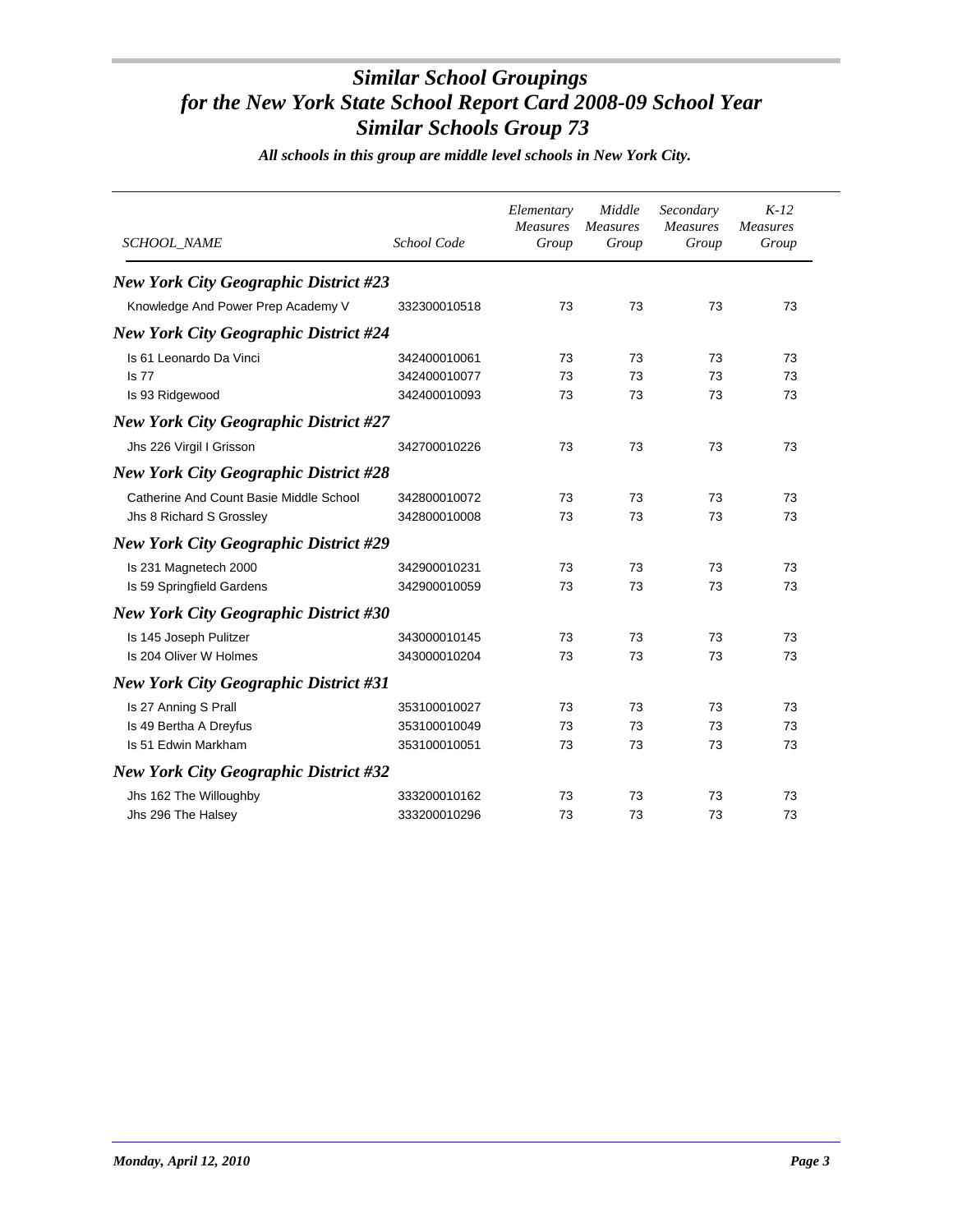| <i>SCHOOL_NAME</i>                            | School Code  | Elementary<br><b>Measures</b><br>Group | Middle<br><b>Measures</b><br>Group | Secondary<br><b>Measures</b><br>Group | $K-12$<br><b>Measures</b><br>Group |
|-----------------------------------------------|--------------|----------------------------------------|------------------------------------|---------------------------------------|------------------------------------|
| <b>New York City Geographic District #1</b>   |              |                                        |                                    |                                       |                                    |
| East Side Community School                    | 310100011450 | 74                                     | 74                                 | 78                                    | 74                                 |
| Henry Street School For International Studies | 310100011292 | 74                                     | 74                                 | 79                                    | 74                                 |
| <b>School For Global Leaders</b>              | 310100010378 | 74                                     | 74                                 | 74                                    | 74                                 |
| Technology Arts And Sciences Studio School    | 310100010301 | 74                                     | 74                                 | 74                                    | 74                                 |
| University Neighborhood Middle School         | 310100010332 | 74                                     | 74                                 | 74                                    | 74                                 |
| <b>New York City Geographic District #2</b>   |              |                                        |                                    |                                       |                                    |
| American Sign Language & English School       | 310200010047 | 74                                     | 74                                 | 80                                    | 74                                 |
| <b>New York City Geographic District #3</b>   |              |                                        |                                    |                                       |                                    |
| Ms 247 Dual Language Middle School            | 310300010247 | 74                                     | 74                                 | 74                                    | 74                                 |
| Ms 256 Academic And Athletic Excellence       | 310300010256 | 74                                     | 74                                 | 74                                    | 74                                 |
| <b>New York City Geographic District #4</b>   |              |                                        |                                    |                                       |                                    |
| Global Neighborhood Secondary School          | 310400011381 | 74                                     | 74                                 | 74                                    | 74                                 |
| <b>Tito Puento Education Complex</b>          | 310400010117 | 74                                     | 74                                 | 74                                    | 74                                 |
| <b>New York City Geographic District #5</b>   |              |                                        |                                    |                                       |                                    |
| Academy Of Collaborative Education            | 310500010344 | 74                                     | 74                                 | 74                                    | 74                                 |
| Is 195 Roberto Clemente                       | 310500010195 | 74                                     | 74                                 | 74                                    | 74                                 |
| <b>New York City Geographic District #6</b>   |              |                                        |                                    |                                       |                                    |
| Community Health Academy Of The Heights       | 310600011346 | 74                                     | 74                                 | 79                                    | 74                                 |
| Is 218 Salome Urena                           | 310600010218 | 74                                     | 74                                 | 74                                    | 74                                 |
| Jhs 143 Eleanor Roosevelt                     | 310600010143 | 74                                     | 74                                 | 74                                    | 74                                 |
| Washington Heights Expeditionary Learning Sc  | 310600011348 | 74                                     | 74                                 | 80                                    | 74                                 |
| <b>New York City Geographic District #7</b>   |              |                                        |                                    |                                       |                                    |
| South Bronx Preparatory - A College Board Sc  | 320700011221 | 74                                     | 74                                 | 78                                    | 74                                 |
| <b>New York City Geographic District #8</b>   |              |                                        |                                    |                                       |                                    |
| Antonia Pantoja Preperatory Academy           | 320800011376 | 74                                     | 74                                 | 74                                    | 74                                 |
| Archimedes Academy For Math, Science And      | 320800011367 | 74                                     | 74                                 | 74                                    | 74                                 |
| The Hunts Point School                        | 320800010424 | 74                                     | 74                                 | 74                                    | 74                                 |
| Urban Assembly For Civic Engagement           | 320800010366 | 74                                     | 74                                 | 74                                    | 74                                 |
| <b>New York City Geographic District #9</b>   |              |                                        |                                    |                                       |                                    |
| Is 117 Joseph H Wade                          | 320900010117 | 74                                     | 74                                 | 74                                    | 74                                 |
| Jhs 166 Roberto Clemente                      | 320900010166 | 74                                     | 74                                 | 74                                    | 74                                 |
| <b>New York City Geographic District #10</b>  |              |                                        |                                    |                                       |                                    |
| Angelo Patri Middle School                    | 321000010391 | 74                                     | 74                                 | 74                                    | 74                                 |
| Bronx Dance Academy School                    | 321000010308 | 74                                     | 74                                 | 74                                    | 74                                 |
| Is 206 Ann Mersereau                          | 321000010206 | 74                                     | 74                                 | 74                                    | 74                                 |
| Ms 399                                        | 321000010399 | 74                                     | 74                                 | 74                                    | 74                                 |
| West Bronx Academy For The Future             | 321000011243 | 74                                     | 74                                 | 80                                    | 74                                 |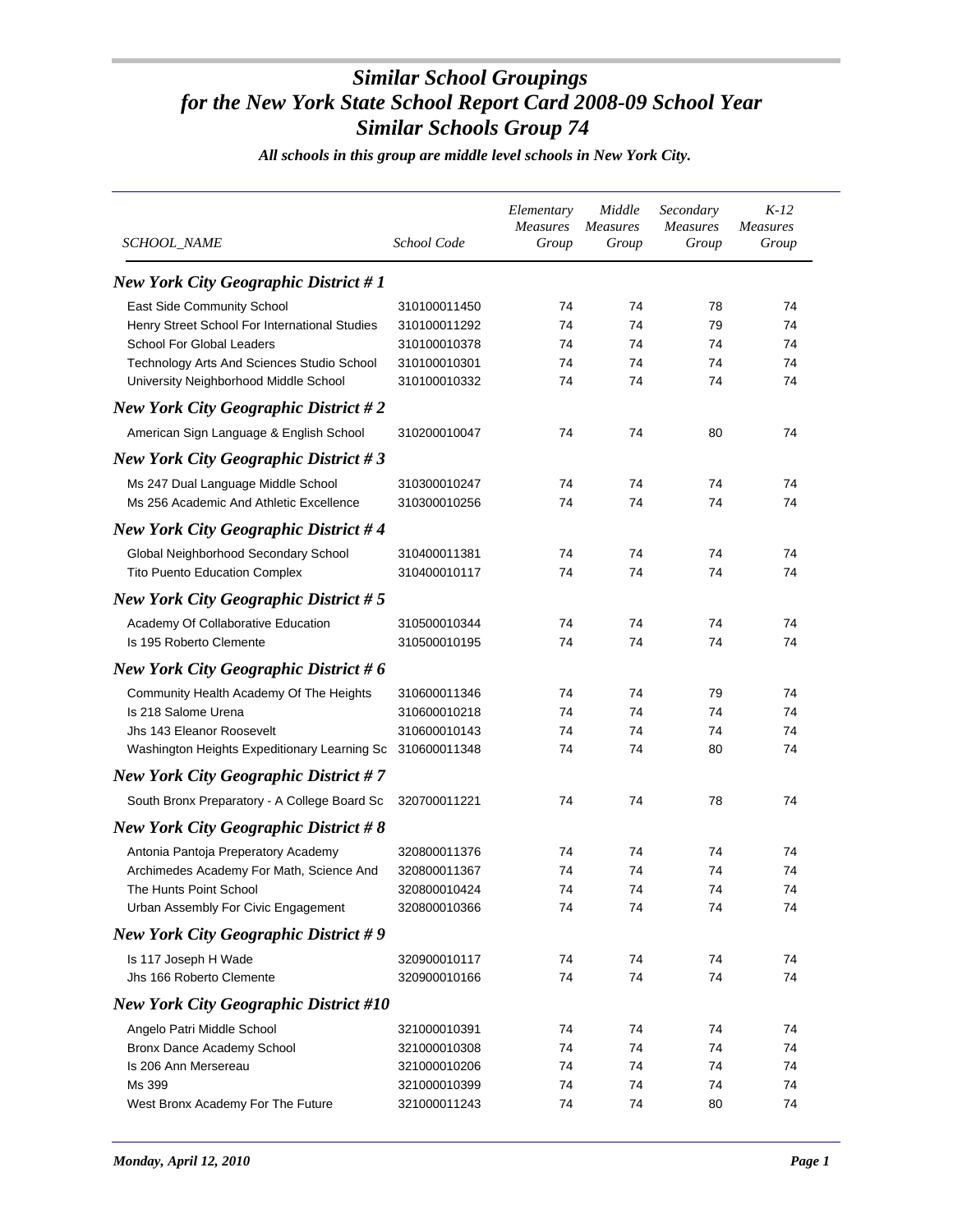| SCHOOL_NAME                                  | School Code  | Elementary<br><b>Measures</b><br>Group | Middle<br><b>Measures</b><br>Group | Secondary<br>Measures<br>Group | $K-12$<br><b>Measures</b><br>Group |
|----------------------------------------------|--------------|----------------------------------------|------------------------------------|--------------------------------|------------------------------------|
| <b>New York City Geographic District #11</b> |              |                                        |                                    |                                |                                    |
| Jhs 144 Michelangelo                         | 321100010144 | 74                                     | 74                                 | 74                             | 74                                 |
| Ms 142 John Philip Sousa                     | 321100010142 | 74                                     | 74                                 | 74                             | 74                                 |
| School Of Diplomacy                          | 321100010370 | 74                                     | 74                                 | 74                             | 74                                 |
| <b>New York City Geographic District #12</b> |              |                                        |                                    |                                |                                    |
| Academy For Scholarship And Entreneurship    | 321200011270 | 74                                     | 74                                 | 78                             | 74                                 |
| Accion Academy                               | 321200010341 | 74                                     | 74                                 | 74                             | 74                                 |
| <b>Bronx Latin School</b>                    | 321200011267 | 74                                     | 74                                 | 77                             | 74                                 |
| Bronx Studio School For Writers And Artists  | 321200011269 | 74                                     | 74                                 | 74                             | 74                                 |
| East Bronx Academy For The Future            | 321200011271 | 74                                     | 74                                 | 80                             | 74                                 |
| <b>Emolior Academy</b>                       | 321200010383 | 74                                     | 74                                 | 74                             | 74                                 |
| Entrada Academy                              | 321200010384 | 74                                     | 74                                 | 74                             | 74                                 |
| Esmt-Is 190                                  | 321200010190 | 74                                     | 74                                 | 74                             | 74                                 |
| Fannie Lou Hamer Middle School               | 321200010286 | 74                                     | 74                                 | 74                             | 74                                 |
| Is 318 Math, Science & Tech Through Arts Sch | 321200010318 | 74                                     | 74                                 | 74                             | 74                                 |
| Jhs 98 Herman Ridder                         | 321200010098 | 74                                     | 74                                 | 74                             | 74                                 |
| School Of Performing Arts                    | 321200010217 | 74                                     | 74                                 | 74                             | 74                                 |
| <b>New York City Geographic District #13</b> |              |                                        |                                    |                                |                                    |
| Academy Of Business And Community Develo     | 331300011336 | 74                                     | 74                                 | 80                             | 74                                 |
| Knowledge And Power Preparatory Vii Middle   | 331300010596 | 74                                     | 74                                 | 74                             | 74                                 |
| <b>New York City Geographic District #14</b> |              |                                        |                                    |                                |                                    |
| Jhs 49 William J Gaynor                      | 331400010049 | 74                                     | 74                                 | 74                             | 74                                 |
| Jhs 50 John D Wells                          | 331400010050 | 74                                     | 74                                 | 74                             | 74                                 |
| John Ericsson Middle School 126              | 331400010126 | 74                                     | 74                                 | 74                             | 74                                 |
| Juan Morel Campos Secondary School           | 331400011071 | 74                                     | 74                                 | 79                             | 74                                 |
| Urban Assembly School For Urban Environme    | 331400011330 | 74                                     | 74                                 | 74                             | 74                                 |
| Young Women'S Leadership School Of Brookl    | 331400011614 | 74                                     | 74                                 | 74                             | 74                                 |
| <b>New York City Geographic District #15</b> |              |                                        |                                    |                                |                                    |
| <b>New Horizons School</b>                   | 331500010442 | 74                                     | 74                                 | 74                             | 74                                 |
| Secondary School For Journalism              | 331500011463 | 74                                     | 74                                 | 77                             | 74                                 |
| Secondary School For Research                | 331500011464 | 74                                     | 74                                 | 78                             | 74                                 |
| <b>New York City Geographic District #16</b> |              |                                        |                                    |                                |                                    |
| Ms 584                                       | 331600010584 | 74                                     | 74                                 | 74                             | 74                                 |
| <b>New York City Geographic District #17</b> |              |                                        |                                    |                                |                                    |
|                                              |              |                                        |                                    |                                |                                    |
| Elijah Stroud Middle School                  | 331700010353 | 74                                     | 74                                 | 74                             | 74                                 |
| School For Human Rights (The)                | 331700011531 | 74                                     | 74                                 | 79                             | 74                                 |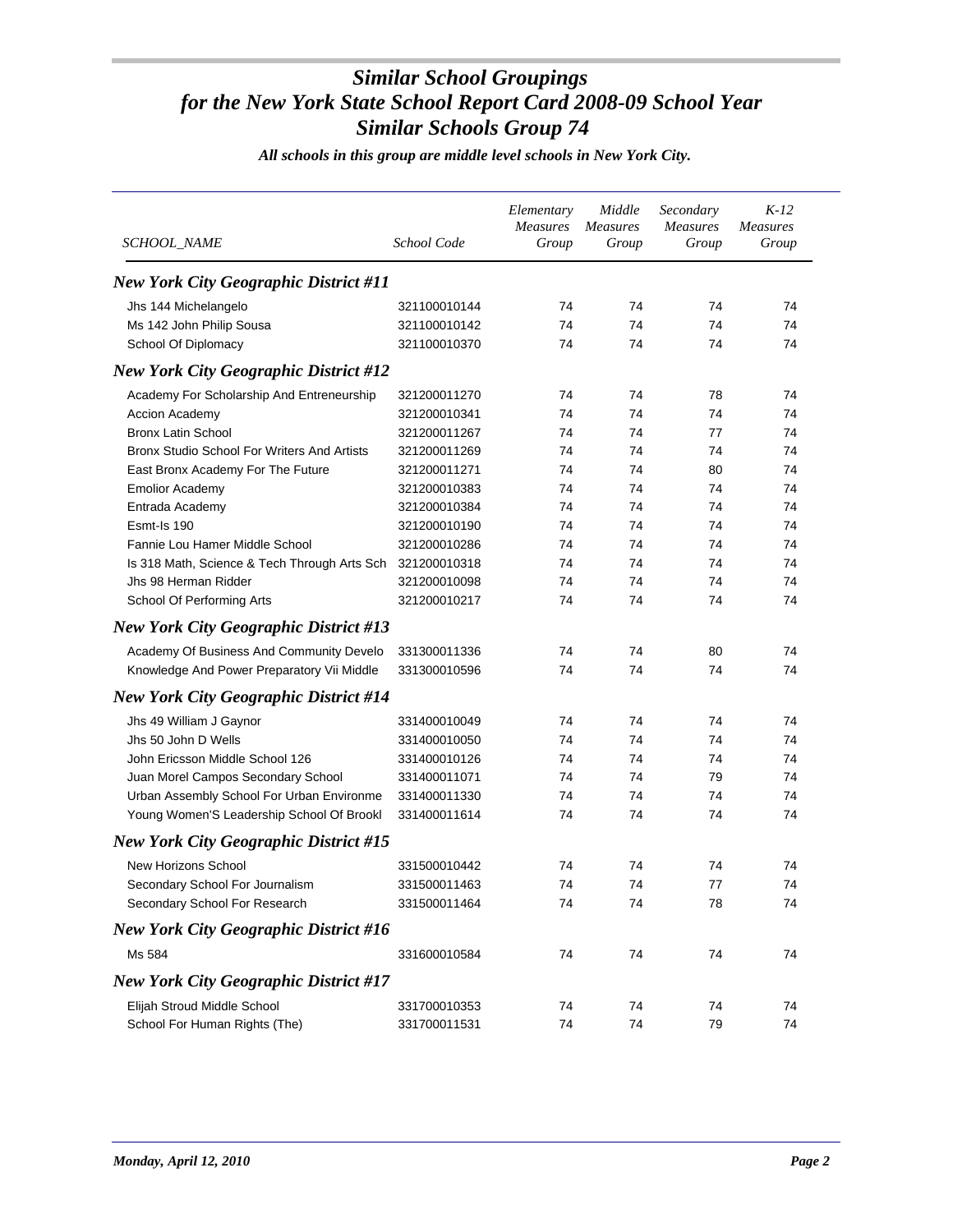| <b>SCHOOL NAME</b>                            | School Code  | Elementary<br><b>Measures</b><br>Group | Middle<br>Measures<br>Group | Secondary<br><b>Measures</b><br>Group | $K-12$<br><b>Measures</b><br>Group |
|-----------------------------------------------|--------------|----------------------------------------|-----------------------------|---------------------------------------|------------------------------------|
| <b>New York City Geographic District #18</b>  |              |                                        |                             |                                       |                                    |
| Is 211 John Wilson                            | 331800010211 | 74                                     | 74                          | 74                                    | 74                                 |
| Is 252 Arthur S Sommers                       | 331800010252 | 74                                     | 74                          | 74                                    | 74                                 |
| Is 68 Isaac Bildersee                         | 331800010068 | 74                                     | 74                          | 74                                    | 74                                 |
| Middle School For Art And Philosphy           | 331800010588 | 74                                     | 74                          | 74                                    | 74                                 |
| <b>New York City Geographic District #19</b>  |              |                                        |                             |                                       |                                    |
| Jhs 218 James P Sinnott                       | 331900010218 | 74                                     | 74                          | 74                                    | 74                                 |
| <b>New York City Geographic District #20</b>  |              |                                        |                             |                                       |                                    |
| Jhs 223 The Montauk                           | 332000010223 | 74                                     | 74                          | 74                                    | 74                                 |
| <b>New York City Geographic District #27</b>  |              |                                        |                             |                                       |                                    |
| Ms 53 Brian Piccolo                           | 342700010053 | 74                                     | 74                          | 74                                    | 74                                 |
| <b>New York City Geographic District #29</b>  |              |                                        |                             |                                       |                                    |
| Is 192 The Linden                             | 342900010192 | 74                                     | 74                          | 74                                    | 74                                 |
| <b>New York City Geographic District #30</b>  |              |                                        |                             |                                       |                                    |
| <b>Academy For New Americans</b>              | 343000010235 | 74                                     | 74                          | 74                                    | 74                                 |
| Albert Shanker School For Visual And Performi | 343000010126 | 74                                     | 74                          | 74                                    | 74                                 |
| <b>New York City Geographic District #32</b>  |              |                                        |                             |                                       |                                    |
| Is 347 School Of Humanities                   | 333200010347 | 74                                     | 74                          | 74                                    | 74                                 |
| Is 349 Math, Science And Technology           | 333200010349 | 74                                     | 74                          | 74                                    | 74                                 |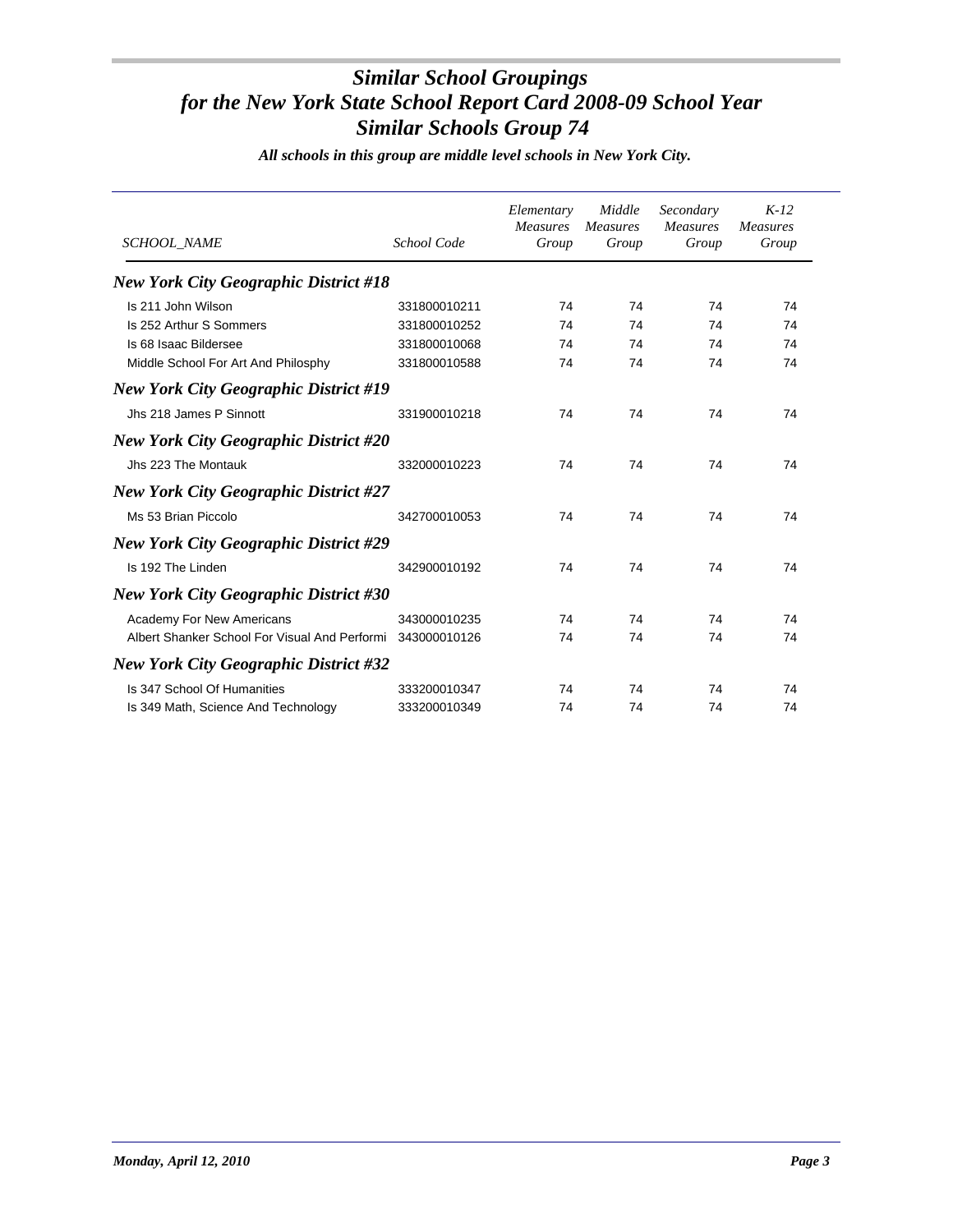| <i>SCHOOL_NAME</i>                                      | School Code  | Elementary<br>Measures<br>Group | Middle<br><b>Measures</b><br>Group | Secondary<br>Measures<br>Group | $K-12$<br><b>Measures</b><br>Group |
|---------------------------------------------------------|--------------|---------------------------------|------------------------------------|--------------------------------|------------------------------------|
| <b>New York City Geographic District #3</b>             |              |                                 |                                    |                                |                                    |
| Jhs 44 William J O'Shea                                 | 310300010044 | 75                              | 75                                 | 75                             | 75                                 |
| Ms 246 Crossroads                                       | 310300010246 | 75                              | 75                                 | 75                             | 75                                 |
| Wadleigh Secondary School For Performing Ar             | 310300011415 | 75                              | 75                                 | 79                             | 75                                 |
| <b>New York City Geographic District #4</b>             |              |                                 |                                    |                                |                                    |
| Esperanza Prepatory Academy                             | 310400010372 | 75                              | 75                                 | 75                             | 75                                 |
| Jhs 13 Jackie Robinson                                  | 310400010013 | 75                              | 75                                 | 75                             | 75                                 |
| Jhs 45 John S Roberts                                   | 310400010045 | 75                              | 75                                 | 75                             | 75                                 |
| Renaissance School Of The Arts                          | 310400010377 | 75                              | 75                                 | 75                             | 75                                 |
| <b>New York City Geographic District #5</b>             |              |                                 |                                    |                                |                                    |
| Choir Academy Of Harlem                                 | 310500011469 | 75                              | 75                                 | 78                             | 75                                 |
| Is 286 Renaissance Military Leadership Acade            | 310500010286 | 75                              | 75                                 | 75                             | 75                                 |
| Powell Middle School For Law And Social Justi           | 310500010172 | 75                              | 75                                 | 75                             | 75                                 |
| New York City Geographic District #6                    |              |                                 |                                    |                                |                                    |
| Harbor Heights Middle School                            | 310600010349 | 75                              | 75                                 | 75                             | 75                                 |
| Middle School 322                                       | 310600010322 | 75                              | 75                                 | 75                             | 75                                 |
| Ms 319 Marie Teresa                                     | 310600010319 | 75                              | 75                                 | 75                             | 75                                 |
| Ms 321 Minerva                                          | 310600010321 | 75                              | 75                                 | 75                             | 75                                 |
| Ms 324 Patria                                           | 310600010324 | 75                              | 75                                 | 75                             | 75                                 |
| Ms 326 Writers Today & Leaders Tomorrow                 | 310600010326 | 75                              | 75                                 | 75                             | 75                                 |
| Ms 328 Manhattan Middle School For Scientific           | 310600010328 | 75                              | 75                                 | 75                             | 75                                 |
| <b>New York City Geographic District #7</b>             |              |                                 |                                    |                                |                                    |
| Academy Of Applied Mathematics And Technol 320700010343 |              | 75                              | 75                                 | 75                             | 75                                 |
| Academy Of Public Relations                             | 320700010298 | 75                              | 75                                 | 75                             | 75                                 |
| Bronx Academy Of Letters                                | 320700011551 | 75                              | 75                                 | 77                             | 75                                 |
| Jhs 151 Lou Gehrig                                      | 320700010151 | 75                              | 75                                 | 75                             | 75                                 |
| Ms 203                                                  | 320700010203 | 75                              | 75                                 | 75                             | 75                                 |
| Ps/Is 224                                               | 320700010224 | 75                              | 75                                 | 75                             | 75                                 |
| South Bronx Academy For Applied Media                   | 320700010296 | 75                              | 75                                 | 75                             | 75                                 |
| New York City Geographic District $#8$                  |              |                                 |                                    |                                |                                    |
| Jhs 123 James M Kiernan                                 | 320800010123 | 75                              | 75                                 | 75                             | 75                                 |
| Ms 301 Paul L Dunbar                                    | 320800010301 | 75                              | 75                                 | 75                             | 75                                 |
| Ms 302 Luisa Dessus Cruz                                | 320800010302 | 75                              | 75                                 | 75                             | 75                                 |
| School For Inquiry And Social Justice                   | 320800010337 | 75                              | 75                                 | 75                             | 75                                 |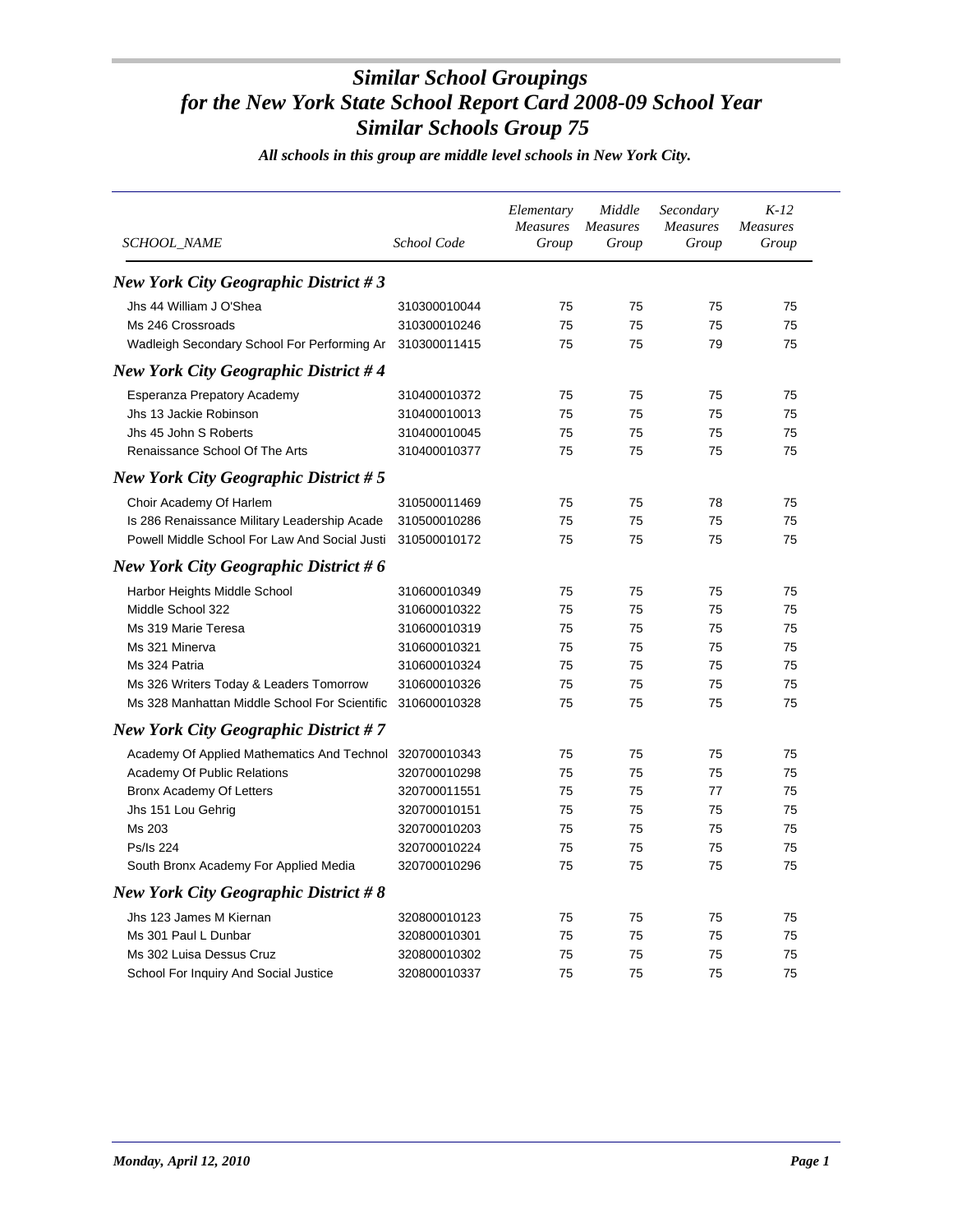| <b>New York City Geographic District #9</b><br><b>Bronx Writing Academy</b><br>75<br>75<br>75<br>75<br>320900010323<br>Is 219 New Venture<br>320900010219<br>75<br>75<br>75<br>75<br>Is 229 Roland Patterson<br>320900010229<br>75<br>75<br>75<br>75<br><b>Is 232</b><br>320900010232<br>75<br>75<br>75<br>75<br>Is 313 School Of Leadership Development<br>320900010313<br>75<br>75<br>75<br>75<br><b>Is 339</b><br>320900010339<br>75<br>75<br>75<br>75<br>Jhs 145 Arturo Toscanini<br>320900010145<br>75<br>75<br>75<br>75<br>Jhs 22 Jordan L Mott<br>320900010022<br>75<br>75<br>75<br>75<br>New Millennium Business Academy Middle Sc<br>320900010328<br>75<br>75<br>75<br>75<br>Urban Science Academy<br>320900010325<br>75<br>75<br>75<br>75<br><b>New York City Geographic District #10</b><br>Bronx School Of Science Inquiry & Investigatio<br>75<br>75<br>321000010331<br>75<br>75<br>International School For Liberal Arts<br>75<br>75<br>79<br>75<br>321000011342<br>Is 254<br>75<br>75<br>75<br>75<br>321000010254<br>321000010080<br>75<br>75<br>75<br>75<br>Jhs 80 Mosholu Parkway<br>Ms 390<br>321000010390<br>75<br>75<br>75<br>75<br>New School For Leadership And Journalism<br>321000010244<br>75<br>75<br>75<br>75<br><b>New York City Geographic District #12</b><br><b>Business School For Entreprenurial Studies</b><br>321200010216<br>75<br>75<br>75<br>75<br>321200011245<br>75<br>75<br>80<br>75<br>New Day Academy<br>Ps 129 Twins Parks Upper<br>321200010129<br>75<br>75<br>75<br>75<br><b>New York City Geographic District #13</b><br>Dr Susan S Mckinney Secondary School<br>75<br>75<br>77<br>75<br>331300010265<br>Jhs 117 Francis Scott Key<br>331300010117<br>75<br>75<br>75<br>75<br>331300010258<br>75<br>75<br>75<br>75<br>Jhs 258 David Ruggles<br>Ms 571<br>331300010571<br>75<br>75<br>75<br>75<br><b>New York City Geographic District #14</b><br>Lyons Community School<br>331400011586<br>75<br>75<br>78<br>75<br><b>New York City Geographic District #15</b><br>Is 136 Charles O Dewey<br>75<br>75<br>75<br>75<br>331500010136<br>Secondary School For Law<br>75<br>75<br>76<br>75<br>331500011462<br><b>New York City Geographic District #16</b><br>Jhs 57 Whitelaw Reid<br>75<br>75<br>331600010057<br>75<br>75<br>Ms 267 Math Science & Technology<br>75<br>75<br>75<br>75<br>331600010267<br>75<br>75<br>Ps 35 Stephen Decatur<br>331600010035<br>75<br>75<br>School Of Business Finance & Entrepreneurshi<br>331600010385<br>75<br>75<br>75<br>75<br>Upper School At Ps 25<br>331600010534<br>75<br>75<br>75<br>75 | SCHOOL_NAME | School Code | Elementary<br><b>Measures</b><br>Group | Middle<br><b>Measures</b><br>Group | Secondary<br><b>Measures</b><br>Group | $K-12$<br><b>Measures</b><br>Group |
|----------------------------------------------------------------------------------------------------------------------------------------------------------------------------------------------------------------------------------------------------------------------------------------------------------------------------------------------------------------------------------------------------------------------------------------------------------------------------------------------------------------------------------------------------------------------------------------------------------------------------------------------------------------------------------------------------------------------------------------------------------------------------------------------------------------------------------------------------------------------------------------------------------------------------------------------------------------------------------------------------------------------------------------------------------------------------------------------------------------------------------------------------------------------------------------------------------------------------------------------------------------------------------------------------------------------------------------------------------------------------------------------------------------------------------------------------------------------------------------------------------------------------------------------------------------------------------------------------------------------------------------------------------------------------------------------------------------------------------------------------------------------------------------------------------------------------------------------------------------------------------------------------------------------------------------------------------------------------------------------------------------------------------------------------------------------------------------------------------------------------------------------------------------------------------------------------------------------------------------------------------------------------------------------------------------------------------------------------------------------------------------------------------------------------------------------------------------------------------------------------------------------------------------------------------------------------|-------------|-------------|----------------------------------------|------------------------------------|---------------------------------------|------------------------------------|
|                                                                                                                                                                                                                                                                                                                                                                                                                                                                                                                                                                                                                                                                                                                                                                                                                                                                                                                                                                                                                                                                                                                                                                                                                                                                                                                                                                                                                                                                                                                                                                                                                                                                                                                                                                                                                                                                                                                                                                                                                                                                                                                                                                                                                                                                                                                                                                                                                                                                                                                                                                            |             |             |                                        |                                    |                                       |                                    |
|                                                                                                                                                                                                                                                                                                                                                                                                                                                                                                                                                                                                                                                                                                                                                                                                                                                                                                                                                                                                                                                                                                                                                                                                                                                                                                                                                                                                                                                                                                                                                                                                                                                                                                                                                                                                                                                                                                                                                                                                                                                                                                                                                                                                                                                                                                                                                                                                                                                                                                                                                                            |             |             |                                        |                                    |                                       |                                    |
|                                                                                                                                                                                                                                                                                                                                                                                                                                                                                                                                                                                                                                                                                                                                                                                                                                                                                                                                                                                                                                                                                                                                                                                                                                                                                                                                                                                                                                                                                                                                                                                                                                                                                                                                                                                                                                                                                                                                                                                                                                                                                                                                                                                                                                                                                                                                                                                                                                                                                                                                                                            |             |             |                                        |                                    |                                       |                                    |
|                                                                                                                                                                                                                                                                                                                                                                                                                                                                                                                                                                                                                                                                                                                                                                                                                                                                                                                                                                                                                                                                                                                                                                                                                                                                                                                                                                                                                                                                                                                                                                                                                                                                                                                                                                                                                                                                                                                                                                                                                                                                                                                                                                                                                                                                                                                                                                                                                                                                                                                                                                            |             |             |                                        |                                    |                                       |                                    |
|                                                                                                                                                                                                                                                                                                                                                                                                                                                                                                                                                                                                                                                                                                                                                                                                                                                                                                                                                                                                                                                                                                                                                                                                                                                                                                                                                                                                                                                                                                                                                                                                                                                                                                                                                                                                                                                                                                                                                                                                                                                                                                                                                                                                                                                                                                                                                                                                                                                                                                                                                                            |             |             |                                        |                                    |                                       |                                    |
|                                                                                                                                                                                                                                                                                                                                                                                                                                                                                                                                                                                                                                                                                                                                                                                                                                                                                                                                                                                                                                                                                                                                                                                                                                                                                                                                                                                                                                                                                                                                                                                                                                                                                                                                                                                                                                                                                                                                                                                                                                                                                                                                                                                                                                                                                                                                                                                                                                                                                                                                                                            |             |             |                                        |                                    |                                       |                                    |
|                                                                                                                                                                                                                                                                                                                                                                                                                                                                                                                                                                                                                                                                                                                                                                                                                                                                                                                                                                                                                                                                                                                                                                                                                                                                                                                                                                                                                                                                                                                                                                                                                                                                                                                                                                                                                                                                                                                                                                                                                                                                                                                                                                                                                                                                                                                                                                                                                                                                                                                                                                            |             |             |                                        |                                    |                                       |                                    |
|                                                                                                                                                                                                                                                                                                                                                                                                                                                                                                                                                                                                                                                                                                                                                                                                                                                                                                                                                                                                                                                                                                                                                                                                                                                                                                                                                                                                                                                                                                                                                                                                                                                                                                                                                                                                                                                                                                                                                                                                                                                                                                                                                                                                                                                                                                                                                                                                                                                                                                                                                                            |             |             |                                        |                                    |                                       |                                    |
|                                                                                                                                                                                                                                                                                                                                                                                                                                                                                                                                                                                                                                                                                                                                                                                                                                                                                                                                                                                                                                                                                                                                                                                                                                                                                                                                                                                                                                                                                                                                                                                                                                                                                                                                                                                                                                                                                                                                                                                                                                                                                                                                                                                                                                                                                                                                                                                                                                                                                                                                                                            |             |             |                                        |                                    |                                       |                                    |
|                                                                                                                                                                                                                                                                                                                                                                                                                                                                                                                                                                                                                                                                                                                                                                                                                                                                                                                                                                                                                                                                                                                                                                                                                                                                                                                                                                                                                                                                                                                                                                                                                                                                                                                                                                                                                                                                                                                                                                                                                                                                                                                                                                                                                                                                                                                                                                                                                                                                                                                                                                            |             |             |                                        |                                    |                                       |                                    |
|                                                                                                                                                                                                                                                                                                                                                                                                                                                                                                                                                                                                                                                                                                                                                                                                                                                                                                                                                                                                                                                                                                                                                                                                                                                                                                                                                                                                                                                                                                                                                                                                                                                                                                                                                                                                                                                                                                                                                                                                                                                                                                                                                                                                                                                                                                                                                                                                                                                                                                                                                                            |             |             |                                        |                                    |                                       |                                    |
|                                                                                                                                                                                                                                                                                                                                                                                                                                                                                                                                                                                                                                                                                                                                                                                                                                                                                                                                                                                                                                                                                                                                                                                                                                                                                                                                                                                                                                                                                                                                                                                                                                                                                                                                                                                                                                                                                                                                                                                                                                                                                                                                                                                                                                                                                                                                                                                                                                                                                                                                                                            |             |             |                                        |                                    |                                       |                                    |
|                                                                                                                                                                                                                                                                                                                                                                                                                                                                                                                                                                                                                                                                                                                                                                                                                                                                                                                                                                                                                                                                                                                                                                                                                                                                                                                                                                                                                                                                                                                                                                                                                                                                                                                                                                                                                                                                                                                                                                                                                                                                                                                                                                                                                                                                                                                                                                                                                                                                                                                                                                            |             |             |                                        |                                    |                                       |                                    |
|                                                                                                                                                                                                                                                                                                                                                                                                                                                                                                                                                                                                                                                                                                                                                                                                                                                                                                                                                                                                                                                                                                                                                                                                                                                                                                                                                                                                                                                                                                                                                                                                                                                                                                                                                                                                                                                                                                                                                                                                                                                                                                                                                                                                                                                                                                                                                                                                                                                                                                                                                                            |             |             |                                        |                                    |                                       |                                    |
|                                                                                                                                                                                                                                                                                                                                                                                                                                                                                                                                                                                                                                                                                                                                                                                                                                                                                                                                                                                                                                                                                                                                                                                                                                                                                                                                                                                                                                                                                                                                                                                                                                                                                                                                                                                                                                                                                                                                                                                                                                                                                                                                                                                                                                                                                                                                                                                                                                                                                                                                                                            |             |             |                                        |                                    |                                       |                                    |
|                                                                                                                                                                                                                                                                                                                                                                                                                                                                                                                                                                                                                                                                                                                                                                                                                                                                                                                                                                                                                                                                                                                                                                                                                                                                                                                                                                                                                                                                                                                                                                                                                                                                                                                                                                                                                                                                                                                                                                                                                                                                                                                                                                                                                                                                                                                                                                                                                                                                                                                                                                            |             |             |                                        |                                    |                                       |                                    |
|                                                                                                                                                                                                                                                                                                                                                                                                                                                                                                                                                                                                                                                                                                                                                                                                                                                                                                                                                                                                                                                                                                                                                                                                                                                                                                                                                                                                                                                                                                                                                                                                                                                                                                                                                                                                                                                                                                                                                                                                                                                                                                                                                                                                                                                                                                                                                                                                                                                                                                                                                                            |             |             |                                        |                                    |                                       |                                    |
|                                                                                                                                                                                                                                                                                                                                                                                                                                                                                                                                                                                                                                                                                                                                                                                                                                                                                                                                                                                                                                                                                                                                                                                                                                                                                                                                                                                                                                                                                                                                                                                                                                                                                                                                                                                                                                                                                                                                                                                                                                                                                                                                                                                                                                                                                                                                                                                                                                                                                                                                                                            |             |             |                                        |                                    |                                       |                                    |
|                                                                                                                                                                                                                                                                                                                                                                                                                                                                                                                                                                                                                                                                                                                                                                                                                                                                                                                                                                                                                                                                                                                                                                                                                                                                                                                                                                                                                                                                                                                                                                                                                                                                                                                                                                                                                                                                                                                                                                                                                                                                                                                                                                                                                                                                                                                                                                                                                                                                                                                                                                            |             |             |                                        |                                    |                                       |                                    |
|                                                                                                                                                                                                                                                                                                                                                                                                                                                                                                                                                                                                                                                                                                                                                                                                                                                                                                                                                                                                                                                                                                                                                                                                                                                                                                                                                                                                                                                                                                                                                                                                                                                                                                                                                                                                                                                                                                                                                                                                                                                                                                                                                                                                                                                                                                                                                                                                                                                                                                                                                                            |             |             |                                        |                                    |                                       |                                    |
|                                                                                                                                                                                                                                                                                                                                                                                                                                                                                                                                                                                                                                                                                                                                                                                                                                                                                                                                                                                                                                                                                                                                                                                                                                                                                                                                                                                                                                                                                                                                                                                                                                                                                                                                                                                                                                                                                                                                                                                                                                                                                                                                                                                                                                                                                                                                                                                                                                                                                                                                                                            |             |             |                                        |                                    |                                       |                                    |
|                                                                                                                                                                                                                                                                                                                                                                                                                                                                                                                                                                                                                                                                                                                                                                                                                                                                                                                                                                                                                                                                                                                                                                                                                                                                                                                                                                                                                                                                                                                                                                                                                                                                                                                                                                                                                                                                                                                                                                                                                                                                                                                                                                                                                                                                                                                                                                                                                                                                                                                                                                            |             |             |                                        |                                    |                                       |                                    |
|                                                                                                                                                                                                                                                                                                                                                                                                                                                                                                                                                                                                                                                                                                                                                                                                                                                                                                                                                                                                                                                                                                                                                                                                                                                                                                                                                                                                                                                                                                                                                                                                                                                                                                                                                                                                                                                                                                                                                                                                                                                                                                                                                                                                                                                                                                                                                                                                                                                                                                                                                                            |             |             |                                        |                                    |                                       |                                    |
|                                                                                                                                                                                                                                                                                                                                                                                                                                                                                                                                                                                                                                                                                                                                                                                                                                                                                                                                                                                                                                                                                                                                                                                                                                                                                                                                                                                                                                                                                                                                                                                                                                                                                                                                                                                                                                                                                                                                                                                                                                                                                                                                                                                                                                                                                                                                                                                                                                                                                                                                                                            |             |             |                                        |                                    |                                       |                                    |
|                                                                                                                                                                                                                                                                                                                                                                                                                                                                                                                                                                                                                                                                                                                                                                                                                                                                                                                                                                                                                                                                                                                                                                                                                                                                                                                                                                                                                                                                                                                                                                                                                                                                                                                                                                                                                                                                                                                                                                                                                                                                                                                                                                                                                                                                                                                                                                                                                                                                                                                                                                            |             |             |                                        |                                    |                                       |                                    |
|                                                                                                                                                                                                                                                                                                                                                                                                                                                                                                                                                                                                                                                                                                                                                                                                                                                                                                                                                                                                                                                                                                                                                                                                                                                                                                                                                                                                                                                                                                                                                                                                                                                                                                                                                                                                                                                                                                                                                                                                                                                                                                                                                                                                                                                                                                                                                                                                                                                                                                                                                                            |             |             |                                        |                                    |                                       |                                    |
|                                                                                                                                                                                                                                                                                                                                                                                                                                                                                                                                                                                                                                                                                                                                                                                                                                                                                                                                                                                                                                                                                                                                                                                                                                                                                                                                                                                                                                                                                                                                                                                                                                                                                                                                                                                                                                                                                                                                                                                                                                                                                                                                                                                                                                                                                                                                                                                                                                                                                                                                                                            |             |             |                                        |                                    |                                       |                                    |
|                                                                                                                                                                                                                                                                                                                                                                                                                                                                                                                                                                                                                                                                                                                                                                                                                                                                                                                                                                                                                                                                                                                                                                                                                                                                                                                                                                                                                                                                                                                                                                                                                                                                                                                                                                                                                                                                                                                                                                                                                                                                                                                                                                                                                                                                                                                                                                                                                                                                                                                                                                            |             |             |                                        |                                    |                                       |                                    |
|                                                                                                                                                                                                                                                                                                                                                                                                                                                                                                                                                                                                                                                                                                                                                                                                                                                                                                                                                                                                                                                                                                                                                                                                                                                                                                                                                                                                                                                                                                                                                                                                                                                                                                                                                                                                                                                                                                                                                                                                                                                                                                                                                                                                                                                                                                                                                                                                                                                                                                                                                                            |             |             |                                        |                                    |                                       |                                    |
|                                                                                                                                                                                                                                                                                                                                                                                                                                                                                                                                                                                                                                                                                                                                                                                                                                                                                                                                                                                                                                                                                                                                                                                                                                                                                                                                                                                                                                                                                                                                                                                                                                                                                                                                                                                                                                                                                                                                                                                                                                                                                                                                                                                                                                                                                                                                                                                                                                                                                                                                                                            |             |             |                                        |                                    |                                       |                                    |
|                                                                                                                                                                                                                                                                                                                                                                                                                                                                                                                                                                                                                                                                                                                                                                                                                                                                                                                                                                                                                                                                                                                                                                                                                                                                                                                                                                                                                                                                                                                                                                                                                                                                                                                                                                                                                                                                                                                                                                                                                                                                                                                                                                                                                                                                                                                                                                                                                                                                                                                                                                            |             |             |                                        |                                    |                                       |                                    |
|                                                                                                                                                                                                                                                                                                                                                                                                                                                                                                                                                                                                                                                                                                                                                                                                                                                                                                                                                                                                                                                                                                                                                                                                                                                                                                                                                                                                                                                                                                                                                                                                                                                                                                                                                                                                                                                                                                                                                                                                                                                                                                                                                                                                                                                                                                                                                                                                                                                                                                                                                                            |             |             |                                        |                                    |                                       |                                    |
|                                                                                                                                                                                                                                                                                                                                                                                                                                                                                                                                                                                                                                                                                                                                                                                                                                                                                                                                                                                                                                                                                                                                                                                                                                                                                                                                                                                                                                                                                                                                                                                                                                                                                                                                                                                                                                                                                                                                                                                                                                                                                                                                                                                                                                                                                                                                                                                                                                                                                                                                                                            |             |             |                                        |                                    |                                       |                                    |
|                                                                                                                                                                                                                                                                                                                                                                                                                                                                                                                                                                                                                                                                                                                                                                                                                                                                                                                                                                                                                                                                                                                                                                                                                                                                                                                                                                                                                                                                                                                                                                                                                                                                                                                                                                                                                                                                                                                                                                                                                                                                                                                                                                                                                                                                                                                                                                                                                                                                                                                                                                            |             |             |                                        |                                    |                                       |                                    |
|                                                                                                                                                                                                                                                                                                                                                                                                                                                                                                                                                                                                                                                                                                                                                                                                                                                                                                                                                                                                                                                                                                                                                                                                                                                                                                                                                                                                                                                                                                                                                                                                                                                                                                                                                                                                                                                                                                                                                                                                                                                                                                                                                                                                                                                                                                                                                                                                                                                                                                                                                                            |             |             |                                        |                                    |                                       |                                    |
|                                                                                                                                                                                                                                                                                                                                                                                                                                                                                                                                                                                                                                                                                                                                                                                                                                                                                                                                                                                                                                                                                                                                                                                                                                                                                                                                                                                                                                                                                                                                                                                                                                                                                                                                                                                                                                                                                                                                                                                                                                                                                                                                                                                                                                                                                                                                                                                                                                                                                                                                                                            |             |             |                                        |                                    |                                       |                                    |
|                                                                                                                                                                                                                                                                                                                                                                                                                                                                                                                                                                                                                                                                                                                                                                                                                                                                                                                                                                                                                                                                                                                                                                                                                                                                                                                                                                                                                                                                                                                                                                                                                                                                                                                                                                                                                                                                                                                                                                                                                                                                                                                                                                                                                                                                                                                                                                                                                                                                                                                                                                            |             |             |                                        |                                    |                                       |                                    |
|                                                                                                                                                                                                                                                                                                                                                                                                                                                                                                                                                                                                                                                                                                                                                                                                                                                                                                                                                                                                                                                                                                                                                                                                                                                                                                                                                                                                                                                                                                                                                                                                                                                                                                                                                                                                                                                                                                                                                                                                                                                                                                                                                                                                                                                                                                                                                                                                                                                                                                                                                                            |             |             |                                        |                                    |                                       |                                    |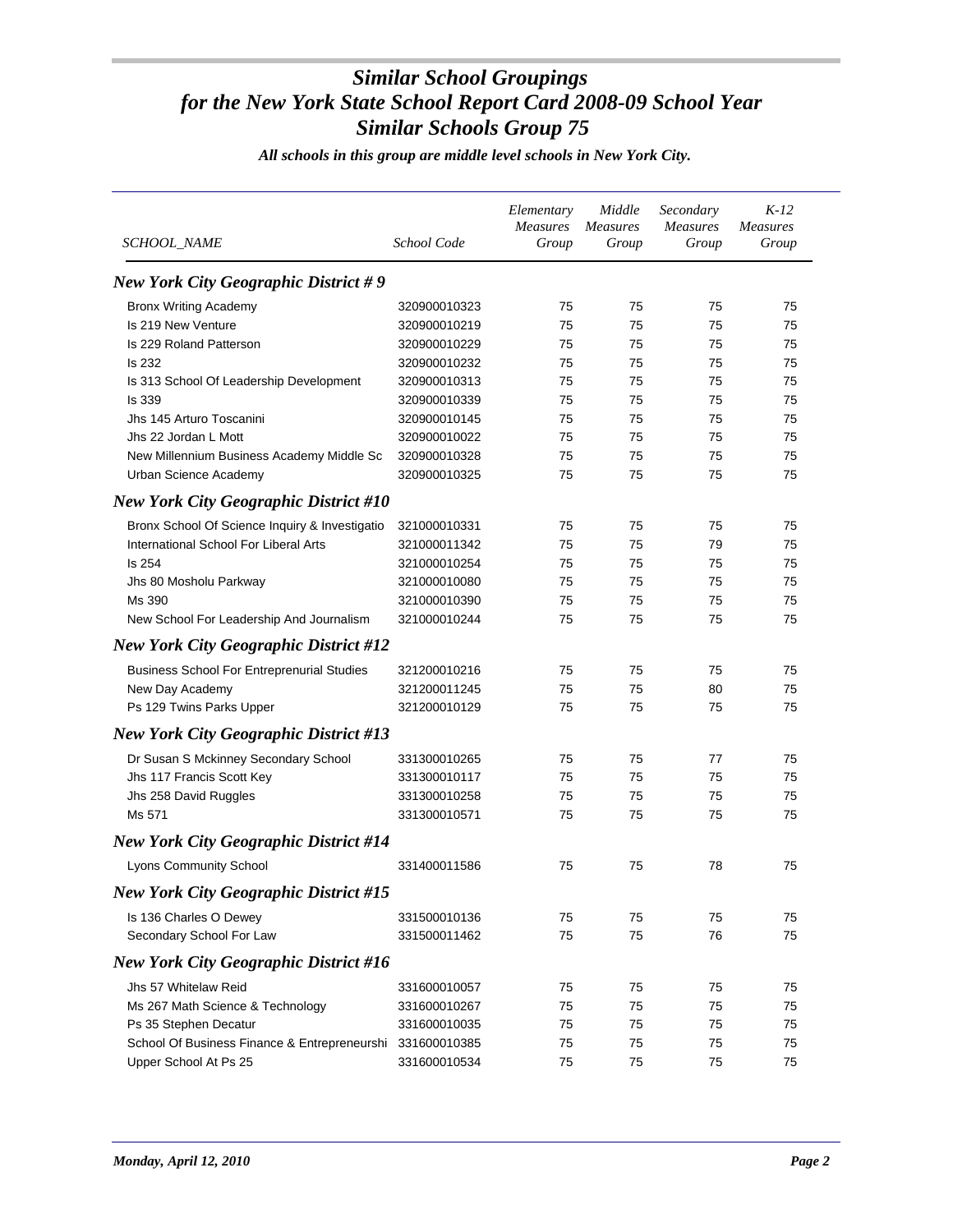| <b>SCHOOL_NAME</b>                           | School Code  | Elementary<br><b>Measures</b><br>Group | Middle<br><b>Measures</b><br>Group | Secondary<br><b>Measures</b><br>Group | $K-12$<br><b>Measures</b><br>Group |
|----------------------------------------------|--------------|----------------------------------------|------------------------------------|---------------------------------------|------------------------------------|
| <b>New York City Geographic District #17</b> |              |                                        |                                    |                                       |                                    |
| Ebbetts Field Middle School                  | 331700010352 | 75                                     | 75                                 | 75                                    | 75                                 |
| Middle School For Academic And Social Excell | 331700010334 | 75                                     | 75                                 | 75                                    | 75                                 |
| Middle School For The Arts                   | 331700010587 | 75                                     | 75                                 | 75                                    | 75                                 |
| Ms <sub>2</sub>                              | 331700010002 | 75                                     | 75                                 | 75                                    | 75                                 |
| Ms 246 Walt Whitman                          | 331700010246 | 75                                     | 75                                 | 75                                    | 75                                 |
| School Of Integrated Learning                | 331700010354 | 75                                     | 75                                 | 75                                    | 75                                 |
| <b>New York City Geographic District #18</b> |              |                                        |                                    |                                       |                                    |
| East Flatbush Community Research School      | 331800010581 | 75                                     | 75                                 | 75                                    | 75                                 |
| Middle School Of Marketing And Legal Studies | 331800010598 | 75                                     | 75                                 | 75                                    | 75                                 |
| <b>New York City Geographic District #19</b> |              |                                        |                                    |                                       |                                    |
| Jhs 166 George Gershwin                      | 331900010166 | 75                                     | 75                                 | 75                                    | 75                                 |
| <b>New York City Geographic District #23</b> |              |                                        |                                    |                                       |                                    |
| Eagle Academy For Young Men li               | 332300011644 | 75                                     | 75                                 | 75                                    | 75                                 |
| General D Chappie James Middle School Of S   | 332300010634 | 75                                     | 75                                 | 75                                    | 75                                 |
| Ronald Edmonds Learning Ctr Ii               | 332300010484 | 75                                     | 75                                 | 75                                    | 75                                 |
| <b>New York City Geographic District #32</b> |              |                                        |                                    |                                       |                                    |
| Jhs 291 Roland Hayes                         | 333200010291 | 75                                     | 75                                 | 75                                    | 75                                 |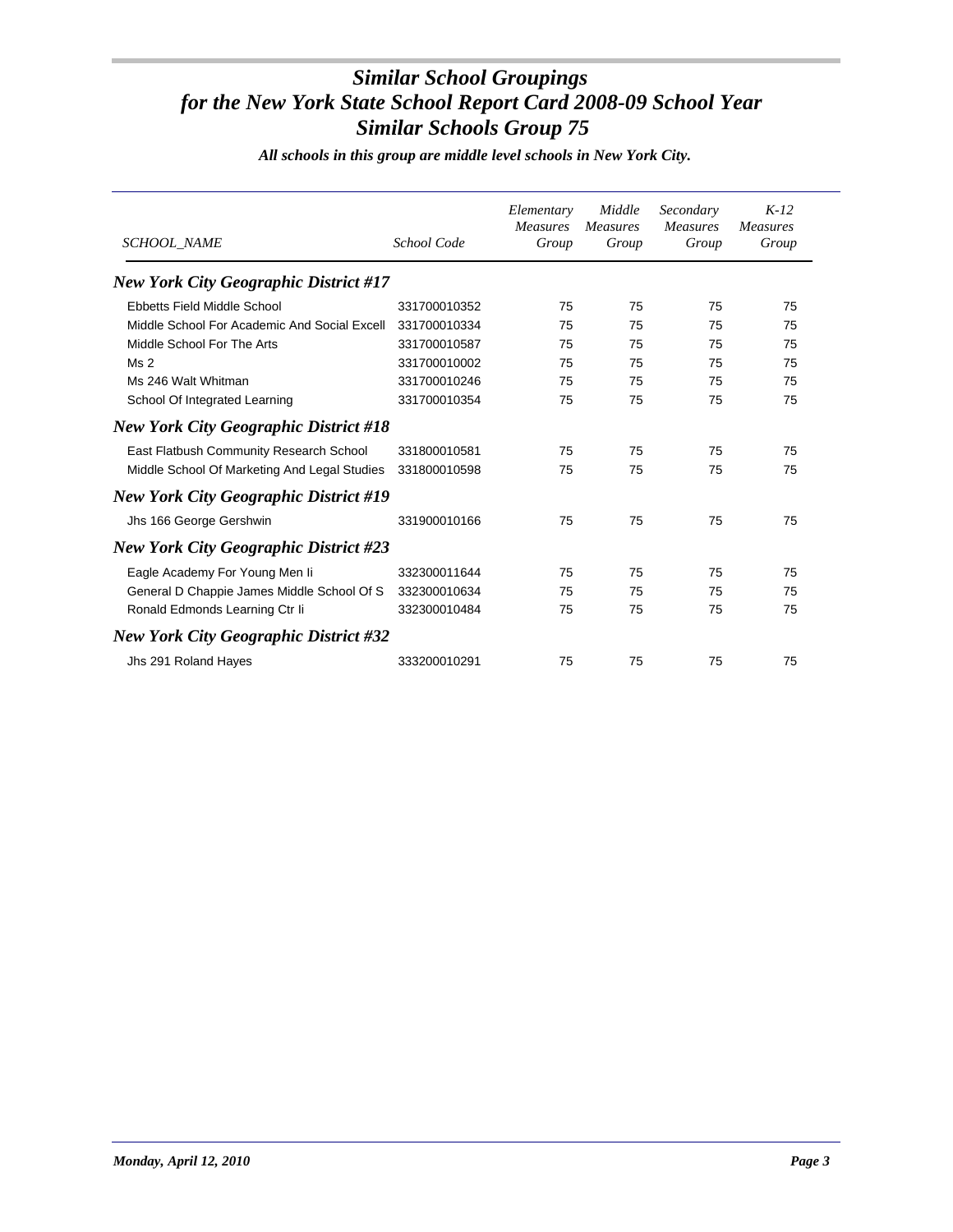| <b>New York City Geographic District #1</b><br>Bard High School Early College<br>76<br>76<br>76<br>76<br>310100011696<br><b>New York City Geographic District #2</b><br>Baruch College Campus High School<br>310200011411<br>76<br>76<br>76<br>76<br>76<br>76<br>76<br>76<br>Eleanor Roosevelt High School<br>310200010416<br>High School For Dual Language And Asian Stu<br>76<br>310200011545<br>76<br>76<br>76<br>High School For Health Professions & Human<br>310200011420<br>76<br>76<br>76<br>76<br>High School Of Economics & Finance<br>76<br>76<br>76<br>76<br>310200011489 | $K-12$<br><b>Measures</b><br>Group |
|---------------------------------------------------------------------------------------------------------------------------------------------------------------------------------------------------------------------------------------------------------------------------------------------------------------------------------------------------------------------------------------------------------------------------------------------------------------------------------------------------------------------------------------------------------------------------------------|------------------------------------|
|                                                                                                                                                                                                                                                                                                                                                                                                                                                                                                                                                                                       |                                    |
|                                                                                                                                                                                                                                                                                                                                                                                                                                                                                                                                                                                       |                                    |
|                                                                                                                                                                                                                                                                                                                                                                                                                                                                                                                                                                                       |                                    |
|                                                                                                                                                                                                                                                                                                                                                                                                                                                                                                                                                                                       |                                    |
|                                                                                                                                                                                                                                                                                                                                                                                                                                                                                                                                                                                       |                                    |
|                                                                                                                                                                                                                                                                                                                                                                                                                                                                                                                                                                                       |                                    |
|                                                                                                                                                                                                                                                                                                                                                                                                                                                                                                                                                                                       |                                    |
|                                                                                                                                                                                                                                                                                                                                                                                                                                                                                                                                                                                       |                                    |
| High School Of Fashion Industries<br>76<br>76<br>310200011600<br>76<br>76                                                                                                                                                                                                                                                                                                                                                                                                                                                                                                             |                                    |
| 76<br>Manhattan Village Academy<br>310200011439<br>76<br>76<br>76                                                                                                                                                                                                                                                                                                                                                                                                                                                                                                                     |                                    |
| Millennium High School<br>310200010418<br>76<br>76<br>76<br>76                                                                                                                                                                                                                                                                                                                                                                                                                                                                                                                        |                                    |
| Nyc Lab High School For Collaborative Studies<br>310200010412<br>76<br>76<br>76<br>76                                                                                                                                                                                                                                                                                                                                                                                                                                                                                                 |                                    |
| Nyc Museum School<br>310200010414<br>76<br>76<br>76<br>76                                                                                                                                                                                                                                                                                                                                                                                                                                                                                                                             |                                    |
| Nyci School<br>76<br>310200011376<br>76<br>76<br>76                                                                                                                                                                                                                                                                                                                                                                                                                                                                                                                                   |                                    |
| Pace High School<br>76<br>76<br>76<br>76<br>310200011298                                                                                                                                                                                                                                                                                                                                                                                                                                                                                                                              |                                    |
| Stuyvesant High School<br>310200011475<br>76<br>76<br>76<br>76                                                                                                                                                                                                                                                                                                                                                                                                                                                                                                                        |                                    |
| <b>Talent Unlimited High School</b><br>310200011519<br>76<br>76<br>76<br>76                                                                                                                                                                                                                                                                                                                                                                                                                                                                                                           |                                    |
| <b>New York City Geographic District #3</b>                                                                                                                                                                                                                                                                                                                                                                                                                                                                                                                                           |                                    |
| Beacon High School<br>310300011479<br>76<br>76<br>76<br>76                                                                                                                                                                                                                                                                                                                                                                                                                                                                                                                            |                                    |
| Fiorello H Laguardia High School Of Music<br>76<br>310300011485<br>76<br>76<br>76                                                                                                                                                                                                                                                                                                                                                                                                                                                                                                     |                                    |
| Manhattan/Hunter Science High School<br>76<br>76<br>310300011541<br>76<br>76                                                                                                                                                                                                                                                                                                                                                                                                                                                                                                          |                                    |
| <b>New York City Geographic District #4</b>                                                                                                                                                                                                                                                                                                                                                                                                                                                                                                                                           |                                    |
| Manhattan Center For Science & Mathematics<br>76<br>76<br>76<br>76<br>310400011435                                                                                                                                                                                                                                                                                                                                                                                                                                                                                                    |                                    |
| <b>New York City Geographic District #5</b>                                                                                                                                                                                                                                                                                                                                                                                                                                                                                                                                           |                                    |
| 76<br>High School Math Science And Engineering At<br>310500011692<br>76<br>76<br>76                                                                                                                                                                                                                                                                                                                                                                                                                                                                                                   |                                    |
| New York City Geographic District # $6$                                                                                                                                                                                                                                                                                                                                                                                                                                                                                                                                               |                                    |
| A Philip Randolph Campus High School<br>76<br>76<br>76<br>76<br>310600011540                                                                                                                                                                                                                                                                                                                                                                                                                                                                                                          |                                    |
| <b>New York City Geographic District #9</b>                                                                                                                                                                                                                                                                                                                                                                                                                                                                                                                                           |                                    |
| Bronx Center For Science And Mathematics<br>320900011260<br>76<br>76<br>76<br>76                                                                                                                                                                                                                                                                                                                                                                                                                                                                                                      |                                    |
| <b>New York City Geographic District #10</b>                                                                                                                                                                                                                                                                                                                                                                                                                                                                                                                                          |                                    |
| Bronx High School Of Science<br>321000011445<br>76<br>76<br>76<br>76                                                                                                                                                                                                                                                                                                                                                                                                                                                                                                                  |                                    |
| 76<br>76<br>76<br>76<br>High School Of American Studies At Lehman C<br>321000011696                                                                                                                                                                                                                                                                                                                                                                                                                                                                                                   |                                    |
| Knowledge And Power Prep Academy Internati<br>76<br>76<br>76<br>76<br>321000011374                                                                                                                                                                                                                                                                                                                                                                                                                                                                                                    |                                    |
| <b>New York City Geographic District #11</b>                                                                                                                                                                                                                                                                                                                                                                                                                                                                                                                                          |                                    |
| Pelham Preparatory Academy<br>76<br>76<br>76<br>76<br>321100011542                                                                                                                                                                                                                                                                                                                                                                                                                                                                                                                    |                                    |
| <b>New York City Geographic District #13</b>                                                                                                                                                                                                                                                                                                                                                                                                                                                                                                                                          |                                    |
| Bedford Academy High School<br>76<br>76<br>76<br>76<br>331300011595                                                                                                                                                                                                                                                                                                                                                                                                                                                                                                                   |                                    |
| Benjamin Banneker Academy<br>76<br>76<br>76<br>331300011670<br>76                                                                                                                                                                                                                                                                                                                                                                                                                                                                                                                     |                                    |
| Brooklyn Technical High School<br>331300011430<br>76<br>76<br>76<br>76                                                                                                                                                                                                                                                                                                                                                                                                                                                                                                                |                                    |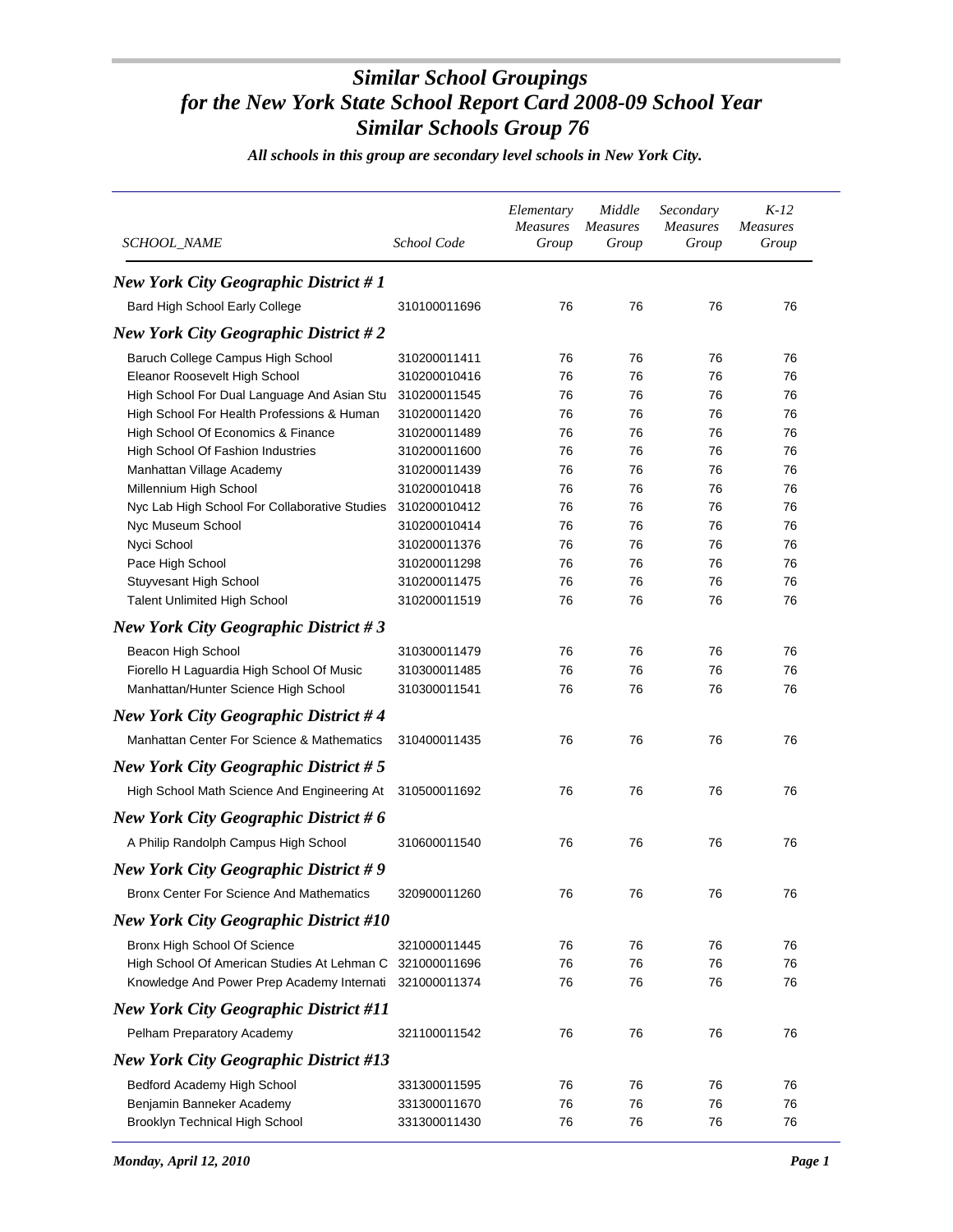| SCHOOL_NAME                                  | School Code  | Elementary<br>Measures<br>Group | Middle<br><i>Measures</i><br>Group | Secondary<br><b>Measures</b><br>Group | $K-12$<br><b>Measures</b><br>Group |
|----------------------------------------------|--------------|---------------------------------|------------------------------------|---------------------------------------|------------------------------------|
| <b>New York City Geographic District #14</b> |              |                                 |                                    |                                       |                                    |
| Brooklyn Latin School (The)                  | 331400011449 | 76                              | 76                                 | 76                                    | 76                                 |
| <b>New York City Geographic District #15</b> |              |                                 |                                    |                                       |                                    |
| Brooklyn High School Of The Arts             | 331500011656 | 76                              | 76                                 | 76                                    | 76                                 |
| <b>New York City Geographic District #17</b> |              |                                 |                                    |                                       |                                    |
| Hs For Public Service-Heroes Of Tomorrow     | 331700011546 | 76                              | 76                                 | 76                                    | 76                                 |
|                                              |              |                                 |                                    |                                       |                                    |
| New York City Geographic District #21        |              |                                 |                                    |                                       |                                    |
| Edward R Murrow High School                  | 332100011525 | 76                              | 76                                 | 76                                    | 76                                 |
| <b>New York City Geographic District #22</b> |              |                                 |                                    |                                       |                                    |
| James Madison High School                    | 332200011425 | 76                              | 76                                 | 76                                    | 76                                 |
| Leon M Goldstein High School For The Scienc  | 332200011535 | 76                              | 76                                 | 76                                    | 76                                 |
| Midwood High School                          | 332200011405 | 76                              | 76                                 | 76                                    | 76                                 |
| <b>New York City Geographic District #24</b> |              |                                 |                                    |                                       |                                    |
| Academy Of Finance And Enterprise            | 342400011264 | 76                              | 76                                 | 76                                    | 76                                 |
| Aviation Career And Technical High School    | 342400011610 | 76                              | 76                                 | 76                                    | 76                                 |
| Bard High School Early College li            | 342400011299 | 76                              | 76                                 | 76                                    | 76                                 |
| Frank Sinatra School Of The Arts High School | 342400011501 | 76                              | 76                                 | 76                                    | 76                                 |
| <b>New York City Geographic District #25</b> |              |                                 |                                    |                                       |                                    |
| Townsend Harris High School                  | 342500011525 | 76                              | 76                                 | 76                                    | 76                                 |
| <b>New York City Geographic District #26</b> |              |                                 |                                    |                                       |                                    |
| Bayside High School                          | 342600011495 | 76                              | 76                                 | 76                                    | 76                                 |
| Benjamin N Cardozo High School               | 342600011415 | 76                              | 76                                 | 76                                    | 76                                 |
| Francis Lewis High School                    | 342600011430 | 76                              | 76                                 | 76                                    | 76                                 |
| Queens High School Of Teaching               | 342600011566 | 76                              | 76                                 | 76                                    | 76                                 |
| <b>New York City Geographic District #27</b> |              |                                 |                                    |                                       |                                    |
| High Sch-Construction, Trades, Engineering & | 342700011650 | 76                              | 76                                 | 76                                    | 76                                 |
| New York City Geographic District #28        |              |                                 |                                    |                                       |                                    |
| Forest Hills High School                     | 342800011440 | 76                              | 76                                 | 76                                    | 76                                 |
| Queens High School For The Sciences At York  | 342800011687 | 76                              | 76                                 | 76                                    | 76                                 |
| Thomas A Edison Career And Technical High    | 342800011620 | 76                              | 76                                 | 76                                    | 76                                 |
| <b>New York City Geographic District #30</b> |              |                                 |                                    |                                       |                                    |
| Academy Of American Studies                  | 343000011575 | 76                              | 76                                 | 76                                    | 76                                 |
| <b>New York City Geographic District #31</b> |              |                                 |                                    |                                       |                                    |
| Csi High School For International Studies    | 353100011047 | 76                              | 76                                 | 76                                    | 76                                 |
| Staten Island Technical High School          | 353100011605 | 76                              | 76                                 | 76                                    | 76                                 |
| Tottenville High School                      | 353100011455 | 76                              | 76                                 | 76                                    | 76                                 |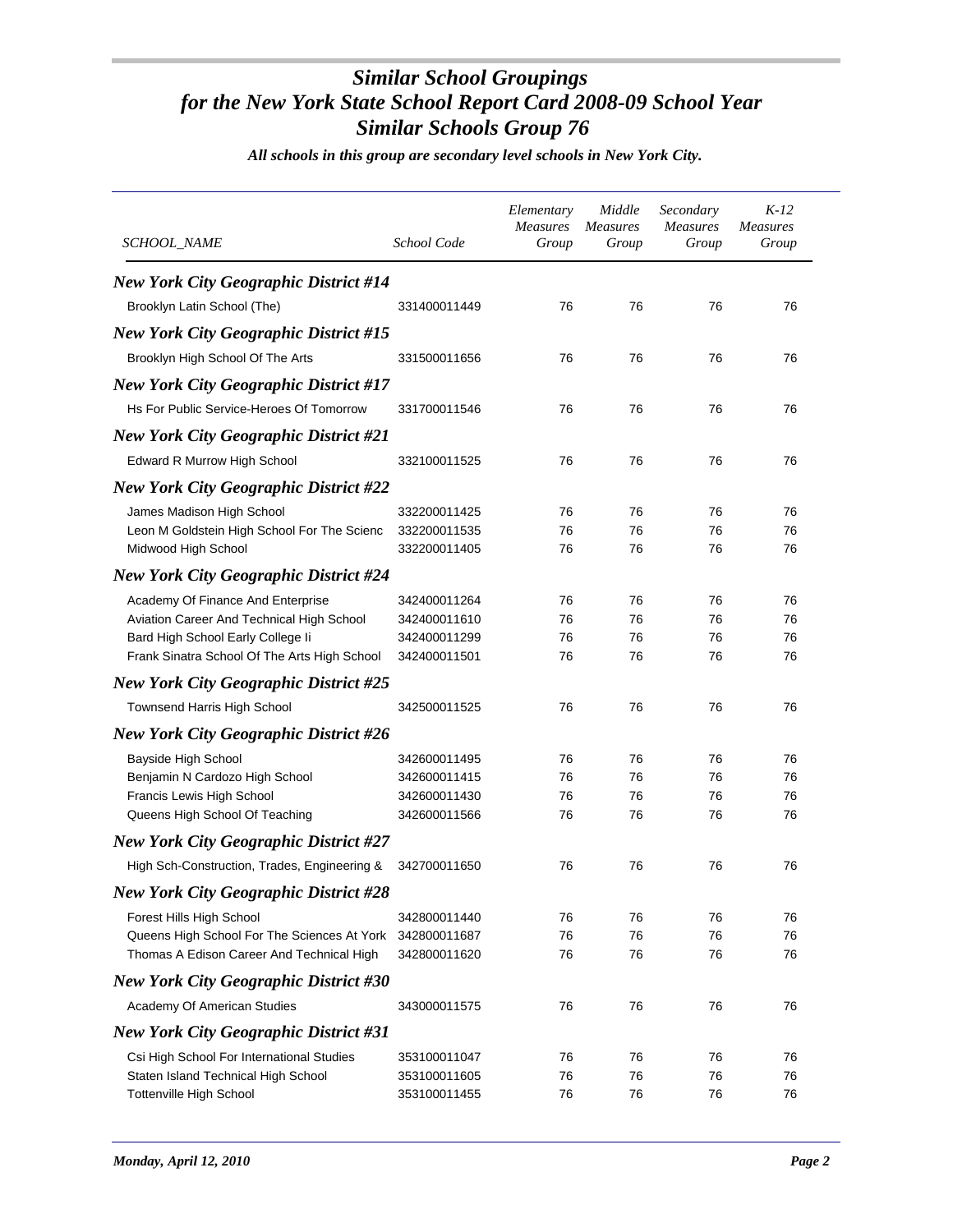| <b>SCHOOL_NAME</b>                                       | School Code  | Elementary<br><b>Measures</b><br>Group | Middle<br><i>Measures</i><br>Group | Secondary<br><b>Measures</b><br>Group | $K-12$<br><i>Measures</i><br>Group |
|----------------------------------------------------------|--------------|----------------------------------------|------------------------------------|---------------------------------------|------------------------------------|
| New York City Geographic District $#2$                   |              |                                        |                                    |                                       |                                    |
| Art And Design High School                               | 310200011630 | 77                                     | 77                                 | 77                                    | 77                                 |
| High School For Environmental Studies                    | 310200011400 | 77                                     | 77                                 | 77                                    | 77                                 |
| High School Of Hospitality Management                    | 310200011296 | 77                                     | 77                                 | 77                                    | 77                                 |
| Jacqueline Kennedy-Onassis High School                   | 310200011529 | 77                                     | 77                                 | 77                                    | 77                                 |
| Manhattan International High School                      | 310200011459 | 77                                     | 77                                 | 77                                    | 77                                 |
| Murry Bergtraum High School For Business Ca              | 310200011520 | 77                                     | 77                                 | 77                                    | 77                                 |
| Repertory Company High School For Theatre A 310200011531 |              | 77                                     | 77                                 | 77                                    | 77                                 |
| Urban Assembly Academy Of Government And                 | 310200011305 | 77                                     | 77                                 | 77                                    | 77                                 |
| Urban Assembly School Of Design And Constr               | 310200011300 | 77                                     | 77                                 | 77                                    | 77                                 |
| New York City Geographic District $# 5$                  |              |                                        |                                    |                                       |                                    |
| Mott Hall High School                                    | 310500011304 | 77                                     | 77                                 | 77                                    | 77                                 |
| <b>New York City Geographic District #7</b>              |              |                                        |                                    |                                       |                                    |
| Urban Assembly School For Careers In Sports              | 320700011548 | 77                                     | 77                                 | 77                                    | 77                                 |
| <b>New York City Geographic District #9</b>              |              |                                        |                                    |                                       |                                    |
| Mott Hall Bronx High School                              | 320900011252 | 77                                     | 77                                 | 77                                    | 77                                 |
| <b>New York City Geographic District #10</b>             |              |                                        |                                    |                                       |                                    |
| Bronx School Of Law And Finance                          | 321000011284 | 77                                     | 77                                 | 77                                    | 77                                 |
| Celia Cruz Bronx High School Of Music School             | 321000011442 | 77                                     | 77                                 | 77                                    | 77                                 |
| Dewitt Clinton High School                               | 321000011440 | 77                                     | 77                                 | 77                                    | 77                                 |
| Marble Hill High School Of International Studie          | 321000011477 | 77                                     | 77                                 | 77                                    | 77                                 |
| University Heights Secondary School                      | 321000011495 | 77                                     | 77                                 | 77                                    | 77                                 |
| <b>New York City Geographic District #11</b>             |              |                                        |                                    |                                       |                                    |
| Collegiate Institute Of Math And Science                 | 321100011288 | 77                                     | 77                                 | 77                                    | 77                                 |
| <b>New York City Geographic District #13</b>             |              |                                        |                                    |                                       |                                    |
| Brooklyn International High School                       | 331300011439 | 77                                     | 77                                 | 77                                    | 77                                 |
| Science Skills Center High School                        | 331300011419 | 77                                     | 77                                 | 77                                    | 77                                 |
| Urban Assembly School For Law And Justice                | 331300011483 | 77                                     | 77                                 | 77                                    | 77                                 |
| <b>New York City Geographic District #14</b>             |              |                                        |                                    |                                       |                                    |
| Academy For Young Writers                                | 331400011404 | 77                                     | 77                                 | 77                                    | 77                                 |
| Williamsburg High School For Architecture And            | 331400011558 | 77                                     | 77                                 | 77                                    | 77                                 |
| Williamsburg Preparatory School                          | 331400011561 | 77                                     | 77                                 | 77                                    | 77                                 |
| <b>New York City Geographic District #16</b>             |              |                                        |                                    |                                       |                                    |
| Gotham Professional Arts Academy                         | 331600011594 | 77                                     | 77                                 | 77                                    | 77                                 |
| <b>New York City Geographic District #17</b>             |              |                                        |                                    |                                       |                                    |
| Brooklyn Academy Of Science And The Enviro               | 331700011547 | 77                                     | 77                                 | 77                                    | 77                                 |
| Brooklyn School For Music & Theater                      | 331700011548 | 77                                     | 77                                 | 77                                    | 77                                 |
| Clara Barton High School                                 | 331700011600 | 77                                     | 77                                 | 77                                    | 77                                 |
| International Arts Business School                       | 331700011544 | 77                                     | 77                                 | 77                                    | 77                                 |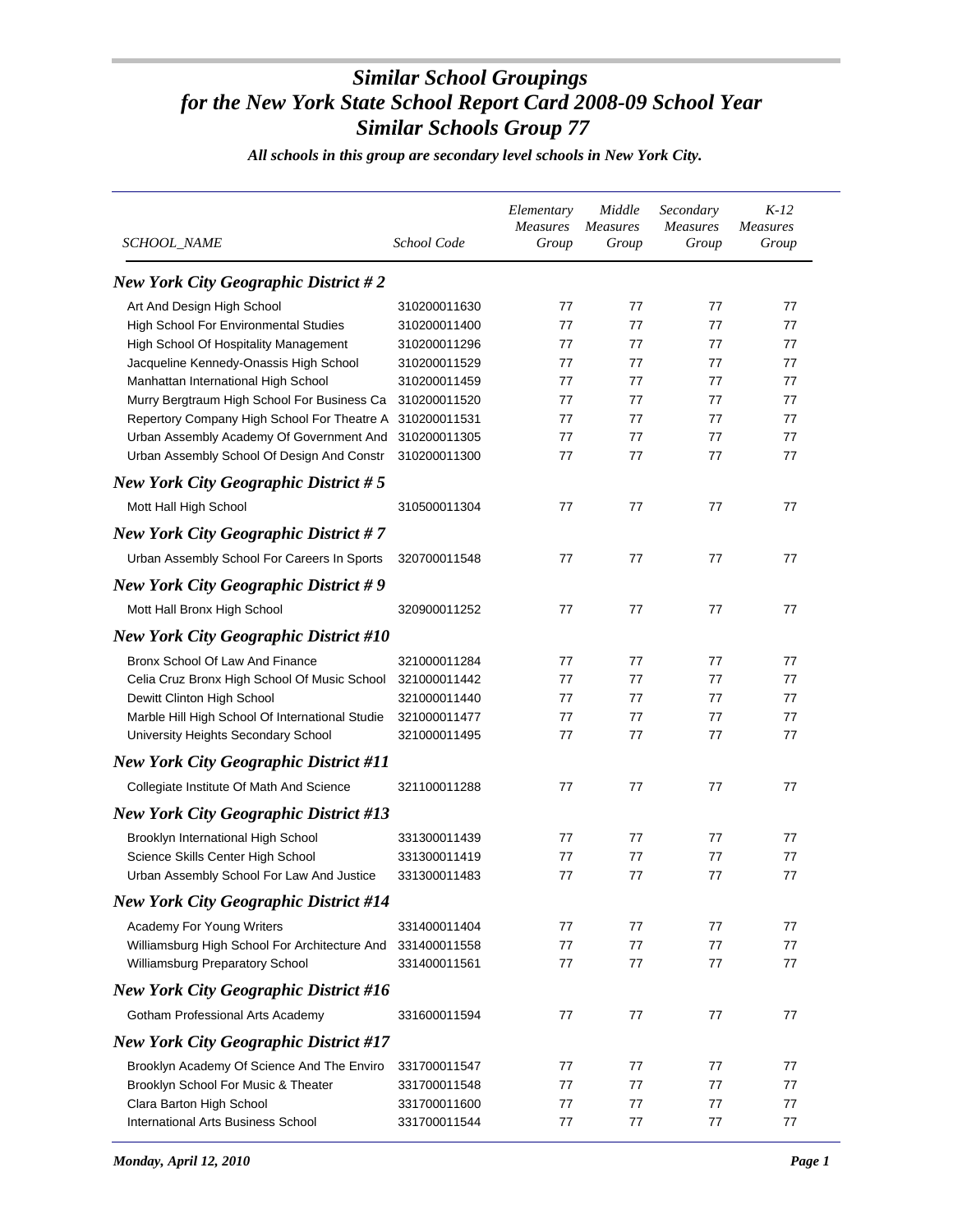| SCHOOL_NAME                                                           | School Code                  | Elementary<br>Measures<br>Group | Middle<br><b>Measures</b><br>Group | Secondary<br><b>Measures</b><br>Group | $K-12$<br><b>Measures</b><br>Group |
|-----------------------------------------------------------------------|------------------------------|---------------------------------|------------------------------------|---------------------------------------|------------------------------------|
| <b>New York City Geographic District #18</b>                          |                              |                                 |                                    |                                       |                                    |
| High School For Medical Professions<br>Victory Collegiate High School | 331800011633<br>331800011576 | 77<br>77                        | 77<br>77                           | 77<br>77                              | 77<br>77                           |
| <b>New York City Geographic District #19</b>                          |                              |                                 |                                    |                                       |                                    |
| <b>Transit Tech Career And Technical Education</b>                    | 331900011615                 | 77                              | 77                                 | 77                                    | 77                                 |
| <b>New York City Geographic District #20</b>                          |                              |                                 |                                    |                                       |                                    |
| Fort Hamilton High School                                             | 332000011490                 | 77                              | 77                                 | 77                                    | 77                                 |
| High School Of Telecommunications                                     | 332000011485                 | 77                              | 77                                 | 77                                    | 77                                 |
| New Utrecht High School                                               | 332000011445                 | 77                              | 77                                 | 77                                    | 77                                 |
| <b>New York City Geographic District #21</b>                          |                              |                                 |                                    |                                       |                                    |
| John Dewey High School                                                | 332100011540                 | 77                              | 77                                 | 77                                    | 77                                 |
| Rachel Carson High School For Coastal Studie 332100011344             |                              | 77                              | 77                                 | 77                                    | 77                                 |
| <b>New York City Geographic District #23</b>                          |                              |                                 |                                    |                                       |                                    |
| Frederick Douglas Academy Vii                                         | 332300010514                 | 77                              | 77                                 | 77                                    | 77                                 |
| <b>New York City Geographic District #24</b>                          |                              |                                 |                                    |                                       |                                    |
| Civic Leadership Academy                                              | 342400011293                 | 77                              | 77                                 | 77                                    | 77                                 |
| International High School At Laguardia                                | 342400011530                 | 77                              | 77                                 | 77                                    | 77                                 |
| Middle College High School At Laguardia                               | 342400011520                 | 77                              | 77                                 | 77                                    | 77                                 |
| Queens Vocational And Technical High School                           | 342400011600                 | 77                              | 77                                 | 77                                    | 77                                 |
| <b>New York City Geographic District #25</b>                          |                              |                                 |                                    |                                       |                                    |
| Robert F Kennedy Community High School                                | 342500011670                 | 77                              | 77                                 | 77                                    | 77                                 |
| <b>New York City Geographic District #26</b>                          |                              |                                 |                                    |                                       |                                    |
| Martin Van Buren High School                                          | 342600011435                 | 77                              | 77                                 | 77                                    | 77                                 |
| <b>New York City Geographic District #27</b>                          |                              |                                 |                                    |                                       |                                    |
| Frederick Douglas Academy Vi High School                              | 342700011260                 | 77                              | 77                                 | 77                                    | 77                                 |
| Robert H Goddard High School For Communic                             | 342700011308                 | 77                              | 77                                 | 77                                    | 77                                 |
| New York City Geographic District #28                                 |                              |                                 |                                    |                                       |                                    |
| Hillcrest High School                                                 | 342800011505                 | 77                              | 77                                 | 77                                    | 77                                 |
| Hs For Law Enforcement And Public Safety                              | 342800011690                 | 77                              | 77                                 | 77                                    | 77                                 |
| Queens Collegiate - A College Board School                            | 342800011310                 | 77                              | 77                                 | 77                                    | 77                                 |
| <b>New York City Geographic District #29</b>                          |                              |                                 |                                    |                                       |                                    |
| George Washington Carver High School                                  | 342900011272                 | 77                              | 77                                 | 77                                    | 77                                 |
| Math/Science Research Technical Ctr                                   | 342900011492                 | 77                              | 77                                 | 77                                    | 77                                 |
| <b>New York City Geographic District #30</b>                          |                              |                                 |                                    |                                       |                                    |
| Academy For Careers In Television And Film                            | 343000011301                 | 77                              | 77                                 | 77                                    | 77                                 |
| Information Technology High School                                    | 343000011502                 | 77                              | 77                                 | 77                                    | 77                                 |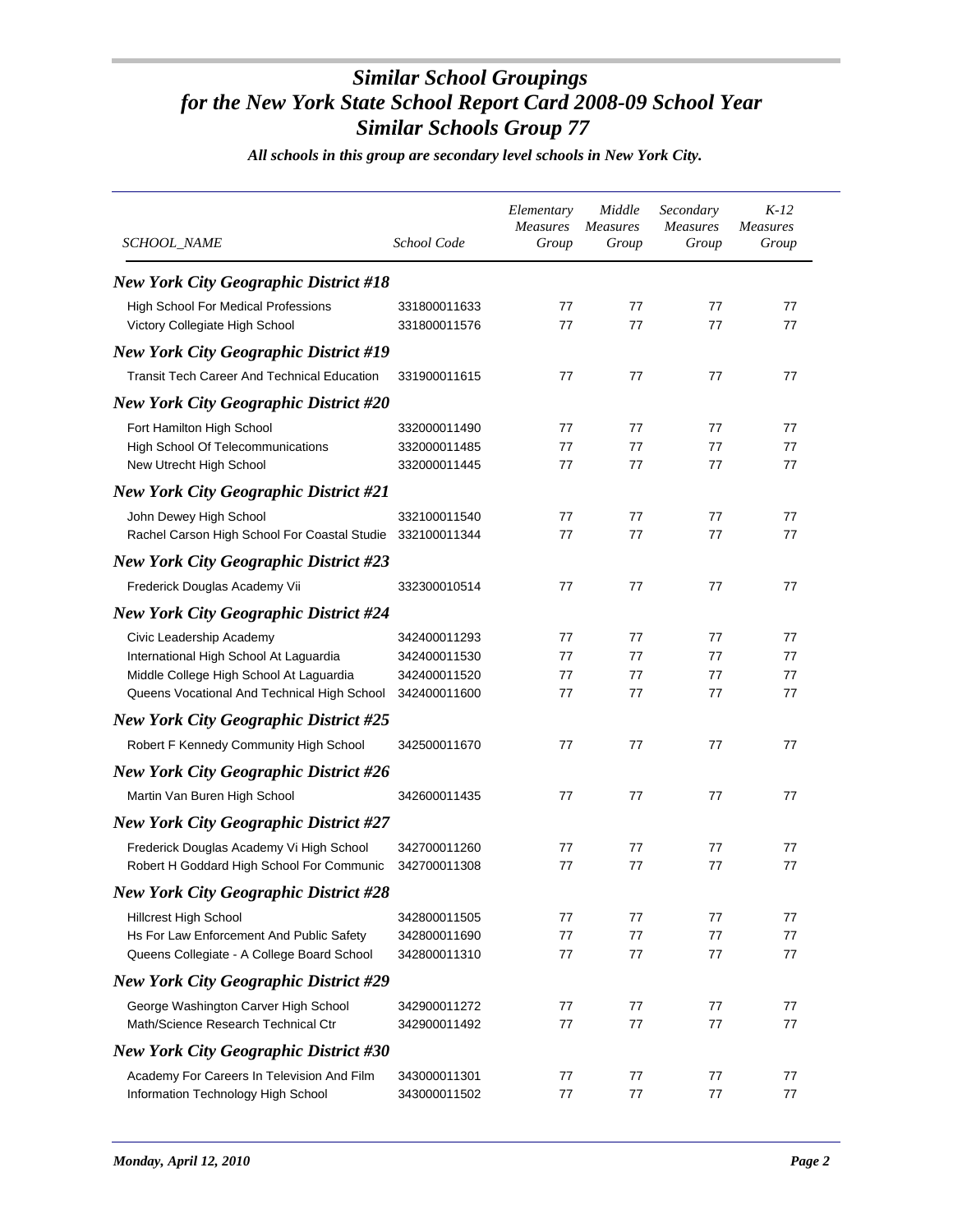| <b>SCHOOL NAME</b>                                                         | School Code  | Elementary<br><i>Measures</i><br>Group | Middle<br><i>Measures</i><br>Group | Secondary<br><i>Measures</i><br>Group | $K-12$<br><i>Measures</i><br>Group |
|----------------------------------------------------------------------------|--------------|----------------------------------------|------------------------------------|---------------------------------------|------------------------------------|
| <b>New York City Geographic District #31</b><br>Susan E Wagner High School | 353100011460 | 77                                     | 77                                 | 77                                    | 77                                 |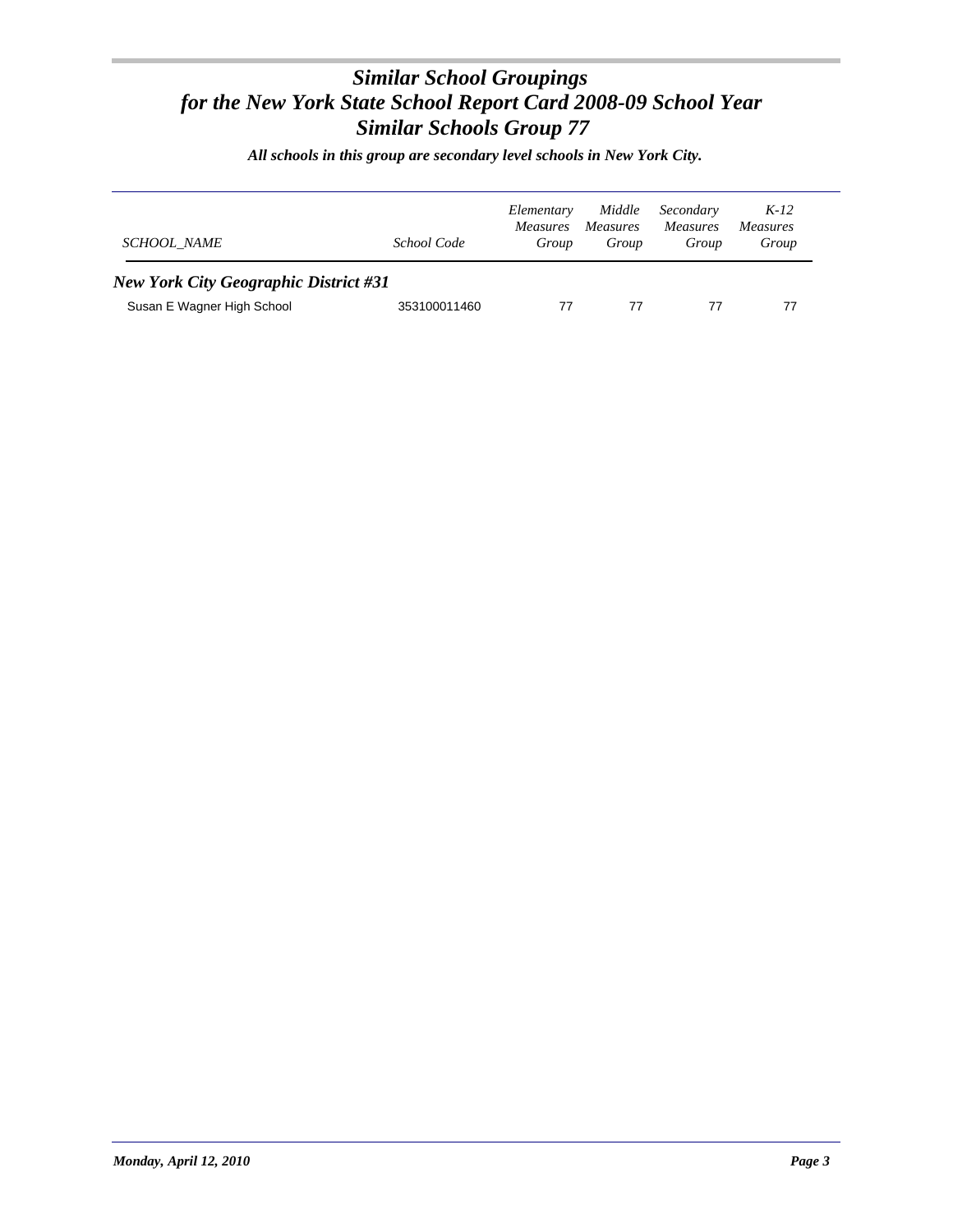| SCHOOL_NAME                                                                                                                                                                 | School Code                                                                  | Elementary<br>Measures<br>Group | Middle<br><i>Measures</i><br>Group | Secondary<br><b>Measures</b><br>Group | $K-12$<br><b>Measures</b><br>Group |
|-----------------------------------------------------------------------------------------------------------------------------------------------------------------------------|------------------------------------------------------------------------------|---------------------------------|------------------------------------|---------------------------------------|------------------------------------|
| <b>New York City Geographic District #1</b>                                                                                                                                 |                                                                              |                                 |                                    |                                       |                                    |
| University Neighborhood High School<br>Urban Assembly School Of Business For Youn                                                                                           | 310100011448<br>310100011316                                                 | 78<br>78                        | 78<br>78                           | 78<br>78                              | 78<br>78                           |
| <b>New York City Geographic District #2</b>                                                                                                                                 |                                                                              |                                 |                                    |                                       |                                    |
| <b>Essex Street Academy</b><br>Food And Finance High School<br>Leadership & Public Service High School<br>New Design High School<br>Richard R Green High School Of Teaching | 310200011294<br>310200011288<br>310200011425<br>310200011543<br>310200011580 | 78<br>78<br>78<br>78<br>78      | 78<br>78<br>78<br>78<br>78         | 78<br>78<br>78<br>78<br>78            | 78<br>78<br>78<br>78<br>78         |
| <b>New York City Geographic District #3</b>                                                                                                                                 |                                                                              |                                 |                                    |                                       |                                    |
| High School Of Arts And Technology<br>Urban Assembly School For Media Studies                                                                                               | 310300011494<br>310300011307                                                 | 78<br>78                        | 78<br>78                           | 78<br>78                              | 78<br>78                           |
| <b>New York City Geographic District #5</b>                                                                                                                                 |                                                                              |                                 |                                    |                                       |                                    |
| Urban Assembly For The Performing Arts                                                                                                                                      | 310500011369                                                                 | 78                              | 78                                 | 78                                    | 78                                 |
| New York City Geographic District #6                                                                                                                                        |                                                                              |                                 |                                    |                                       |                                    |
| High School For Law & Public Service                                                                                                                                        | 310600011467                                                                 | 78                              | 78                                 | 78                                    | 78                                 |
| <b>New York City Geographic District #7</b>                                                                                                                                 |                                                                              |                                 |                                    |                                       |                                    |
| Foreign Language Academy Of Global Studies<br>Health Opportunities High School                                                                                              | 320700011520<br>320700011670                                                 | 78<br>78                        | 78<br>78                           | 78<br>78                              | 78<br>78                           |
| <b>New York City Geographic District #8</b>                                                                                                                                 |                                                                              |                                 |                                    |                                       |                                    |
| Renaissance High School For Musical Theater                                                                                                                                 | 320800011293                                                                 | 78                              | 78                                 | 78                                    | 78                                 |
| New York City Geographic District #9                                                                                                                                        |                                                                              |                                 |                                    |                                       |                                    |
| Bronx Leadership Academy High School<br>Eagle Academy For Young Men                                                                                                         | 320900011525<br>320900011231                                                 | 78<br>78                        | 78<br>78                           | 78<br>78                              | 78<br>78                           |
| <b>New York City Geographic District #10</b>                                                                                                                                |                                                                              |                                 |                                    |                                       |                                    |
| Bronx Engineering And Technology Academy<br><b>Bronx Theatre High School</b>                                                                                                | 321000011213<br>321000011546                                                 | 78<br>78                        | 78<br>78                           | 78<br>78                              | 78<br>78                           |
| <b>New York City Geographic District #11</b>                                                                                                                                |                                                                              |                                 |                                    |                                       |                                    |
| Bronx Aerospace High School<br>Bronx Health Sciences High School<br><b>Bronx Lab School</b><br>High School Of Computers And Technology                                      | 321100011545<br>321100011249<br>321100011265<br>321100011275                 | 78<br>78<br>78<br>78            | 78<br>78<br>78<br>78               | 78<br>78<br>78<br>78                  | 78<br>78<br>78<br>78               |
| <b>New York City Geographic District #13</b>                                                                                                                                |                                                                              |                                 |                                    |                                       |                                    |
| Freedom Academy High School<br>Urban Assembly School Of Music And Art                                                                                                       | 331300011509<br>331300011350                                                 | 78<br>78                        | 78<br>78                           | 78<br>78                              | 78<br>78                           |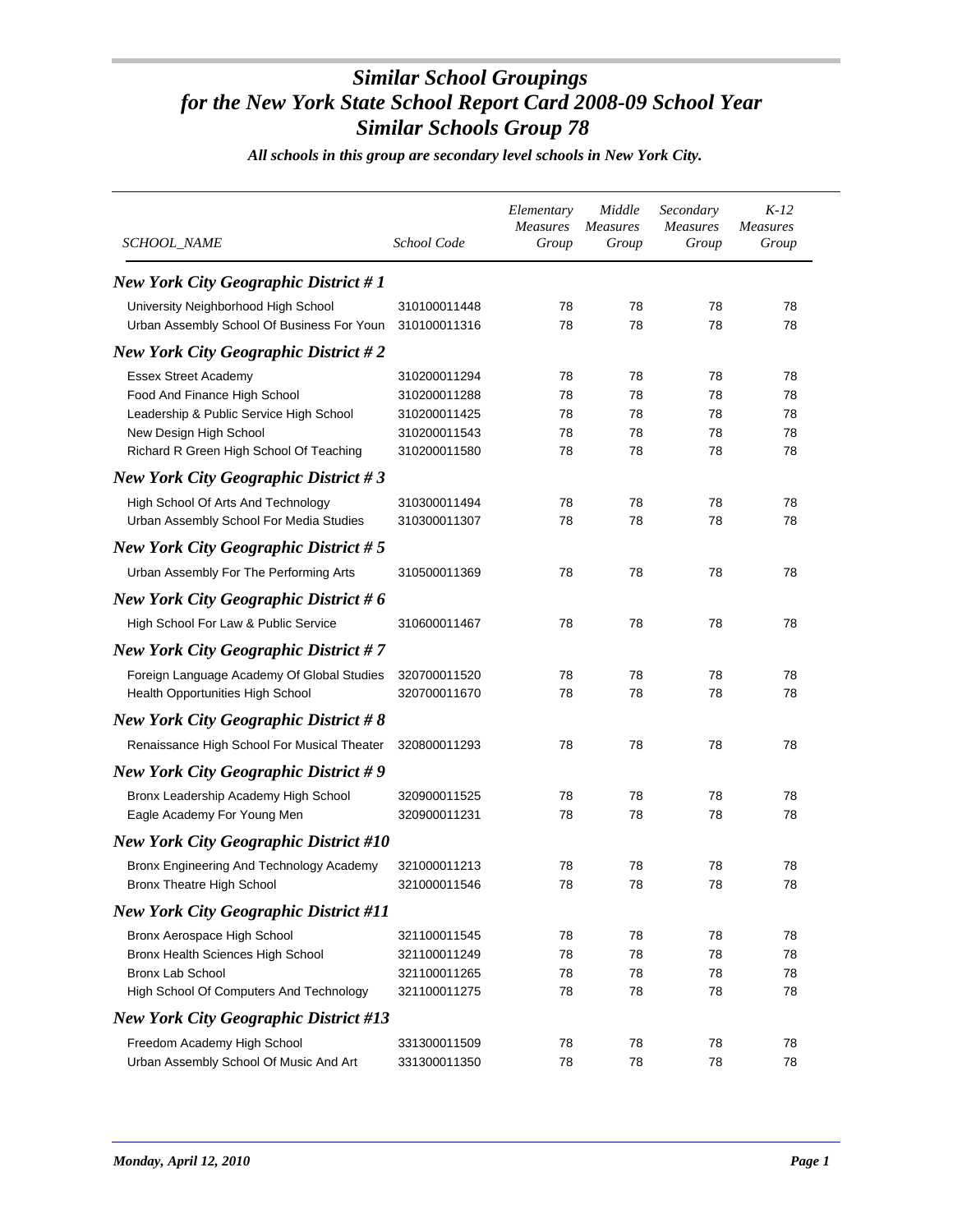| <b>SCHOOL NAME</b>                                         | School Code  | Elementary<br><b>Measures</b><br>Group | Middle<br><i>Measures</i><br>Group | Secondary<br><b>Measures</b><br>Group | $K-12$<br><i>Measures</i><br>Group |
|------------------------------------------------------------|--------------|----------------------------------------|------------------------------------|---------------------------------------|------------------------------------|
| <b>New York City Geographic District #14</b>               |              |                                        |                                    |                                       |                                    |
| Brooklyn Preparatory High School                           | 331400011488 | 78                                     | 78                                 | 78                                    | 78                                 |
| <b>Foundations Academy</b>                                 | 331400011322 | 78                                     | 78                                 | 78                                    | 78                                 |
| Green School: An Academy For Environmental                 | 331400011454 | 78                                     | 78                                 | 78                                    | 78                                 |
| High School For Legal Studies                              | 331400011477 | 78                                     | 78                                 | 78                                    | 78                                 |
| High School Of Enterprise, Business & Technol 331400011478 |              | 78                                     | 78                                 | 78                                    | 78                                 |
| Progress High School For Professional Career               | 331400011474 | 78                                     | 78                                 | 78                                    | 78                                 |
| <b>New York City Geographic District #17</b>               |              |                                        |                                    |                                       |                                    |
| Academy Of Hospitality And Tourism                         | 331700011408 | 78                                     | 78                                 | 78                                    | 78                                 |
| High School For Global Citizenship                         | 331700011528 | 78                                     | 78                                 | 78                                    | 78                                 |
| <b>New York City Geographic District #18</b>               |              |                                        |                                    |                                       |                                    |
| Brooklyn Theatre Arts High School                          | 331800011567 | 78                                     | 78                                 | 78                                    | 78                                 |
| It Takes A Village Academy                                 | 331800011563 | 78                                     | 78                                 | 78                                    | 78                                 |
| Kurt Hahn Expeditionary Learning School                    | 331800011569 | 78                                     | 78                                 | 78                                    | 78                                 |
| <b>New York City Geographic District #19</b>               |              |                                        |                                    |                                       |                                    |
| <b>Cypress Hills Collegiate Preparatory School</b>         | 331900011659 | 78                                     | 78                                 | 78                                    | 78                                 |
| Performing Arts And Technology High School                 | 331900011507 | 78                                     | 78                                 | 78                                    | 78                                 |
| World Academy For Total Community Health                   | 331900011510 | 78                                     | 78                                 | 78                                    | 78                                 |
| <b>New York City Geographic District #20</b>               |              |                                        |                                    |                                       |                                    |
| Franklin D Roosevelt High School                           | 332000011505 | 78                                     | 78                                 | 78                                    | 78                                 |
| <b>New York City Geographic District #21</b>               |              |                                        |                                    |                                       |                                    |
| Abraham Lincoln High School                                | 332100011410 | 78                                     | 78                                 | 78                                    | 78                                 |
| High School Of Sports Management                           | 332100011348 | 78                                     | 78                                 | 78                                    | 78                                 |
| Life Academy High School For Film And Music                | 332100011559 | 78                                     | 78                                 | 78                                    | 78                                 |
| <b>New York City Geographic District #24</b>               |              |                                        |                                    |                                       |                                    |
| Grover Cleveland High School                               | 342400011485 | 78                                     | 78                                 | 78                                    | 78                                 |
| High School For Arts And Business                          | 342400011550 | 78                                     | 78                                 | 78                                    | 78                                 |
| High School Of Applied Communications                      | 342400011267 | 78                                     | 78                                 | 78                                    | 78                                 |
| Newtown High School                                        | 342400011455 | 78                                     | 78                                 | 78                                    | 78                                 |
| <b>New York City Geographic District #25</b>               |              |                                        |                                    |                                       |                                    |
| Flushing High School                                       | 342500011460 | 78                                     | 78                                 | 78                                    | 78                                 |
| Flushing International High School                         | 342500011263 | 78                                     | 78                                 | 78                                    | 78                                 |
| John Bowne High School                                     | 342500011425 | 78                                     | 78                                 | 78                                    | 78                                 |
| <b>New York City Geographic District #27</b>               |              |                                        |                                    |                                       |                                    |
| John Adams High School                                     | 342700011480 | 78                                     | 78                                 | 78                                    | 78                                 |
| Richmond Hill High School                                  | 342700011475 | 78                                     | 78                                 | 78                                    | 78                                 |
| <b>New York City Geographic District #28</b>               |              |                                        |                                    |                                       |                                    |
| Jamaica High School                                        | 342800011470 | 78                                     | 78                                 | 78                                    | 78                                 |
|                                                            |              |                                        |                                    |                                       |                                    |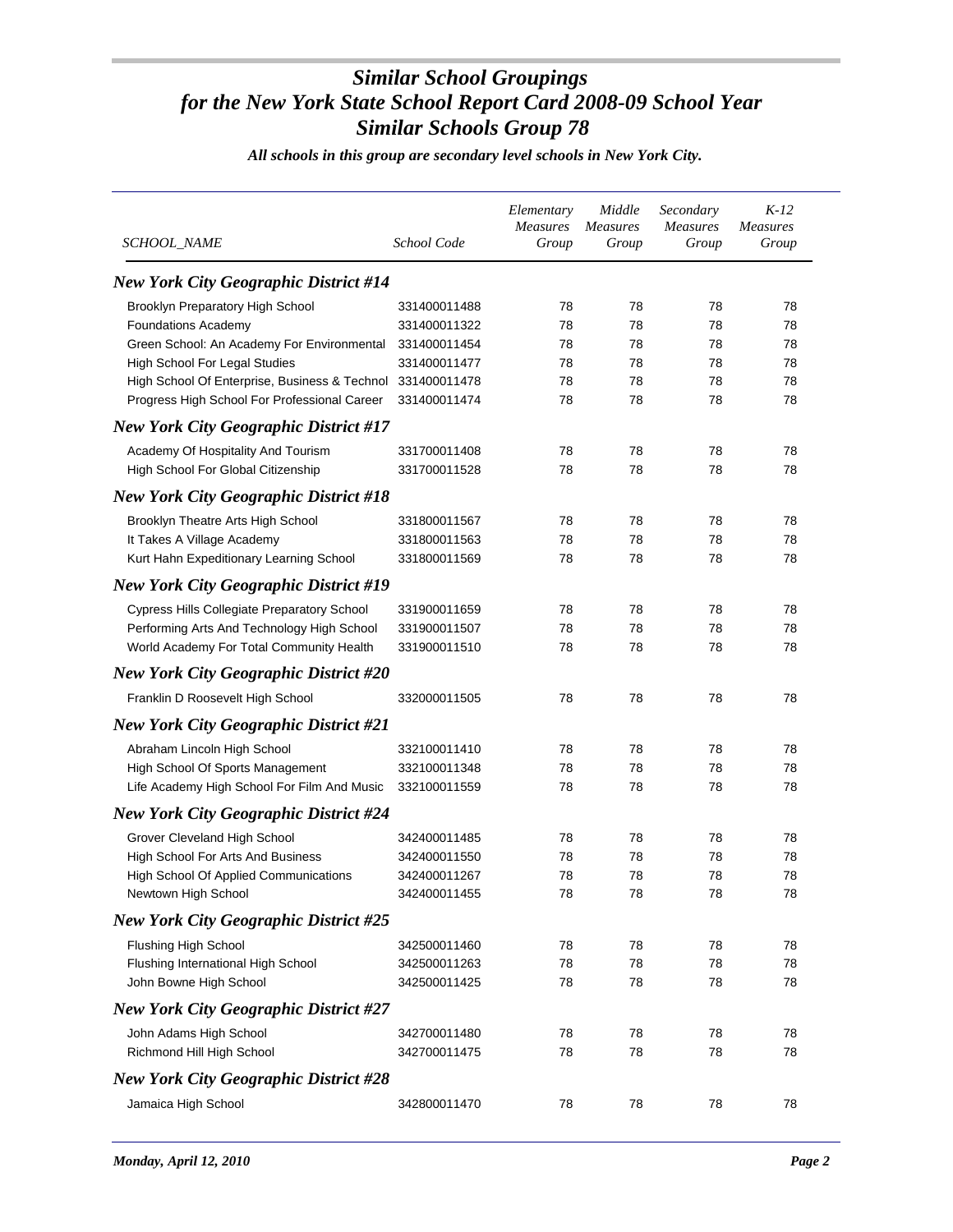| SCHOOL_NAME                                  | School Code  | Elementary<br><b>Measures</b><br>Group | Middle<br><i>Measures</i><br>Group | Secondary<br><b>Measures</b><br>Group | $K-12$<br><b>Measures</b><br>Group |
|----------------------------------------------|--------------|----------------------------------------|------------------------------------|---------------------------------------|------------------------------------|
| <b>New York City Geographic District #29</b> |              |                                        |                                    |                                       |                                    |
| <b>Excelsior Preparatorty High School</b>    | 342900011265 | 78                                     | 78                                 | 78                                    | 78                                 |
| Humanities And Arts Magnet High School       | 342900011498 | 78                                     | 78                                 | 78                                    | 78                                 |
| Law, Government And Community Magnet Sch     | 342900011494 | 78                                     | 78                                 | 78                                    | 78                                 |
| Queens Preparatory Academy                   | 342900011248 | 78                                     | 78                                 | 78                                    | 78                                 |
| <b>New York City Geographic District #30</b> |              |                                        |                                    |                                       |                                    |
| Long Island City High School                 | 343000011450 | 78                                     | 78                                 | 78                                    | 78                                 |
| William Cullen Bryant High School            | 343000011445 | 78                                     | 78                                 | 78                                    | 78                                 |
| <b>New York City Geographic District #31</b> |              |                                        |                                    |                                       |                                    |
| <b>Curtis High School</b>                    | 353100011450 | 78                                     | 78                                 | 78                                    | 78                                 |
| New Dorp High School                         | 353100011440 | 78                                     | 78                                 | 78                                    | 78                                 |
| Port Richmond High School                    | 353100011445 | 78                                     | 78                                 | 78                                    | 78                                 |
| <b>New York City Geographic District #32</b> |              |                                        |                                    |                                       |                                    |
| Academy For Environmental Leadership         | 333200011403 | 78                                     | 78                                 | 78                                    | 78                                 |
| Ebc High School For Public Service           | 333200011545 | 78                                     | 78                                 | 78                                    | 78                                 |
| New York Harbor School                       | 333200011551 | 78                                     | 78                                 | 78                                    | 78                                 |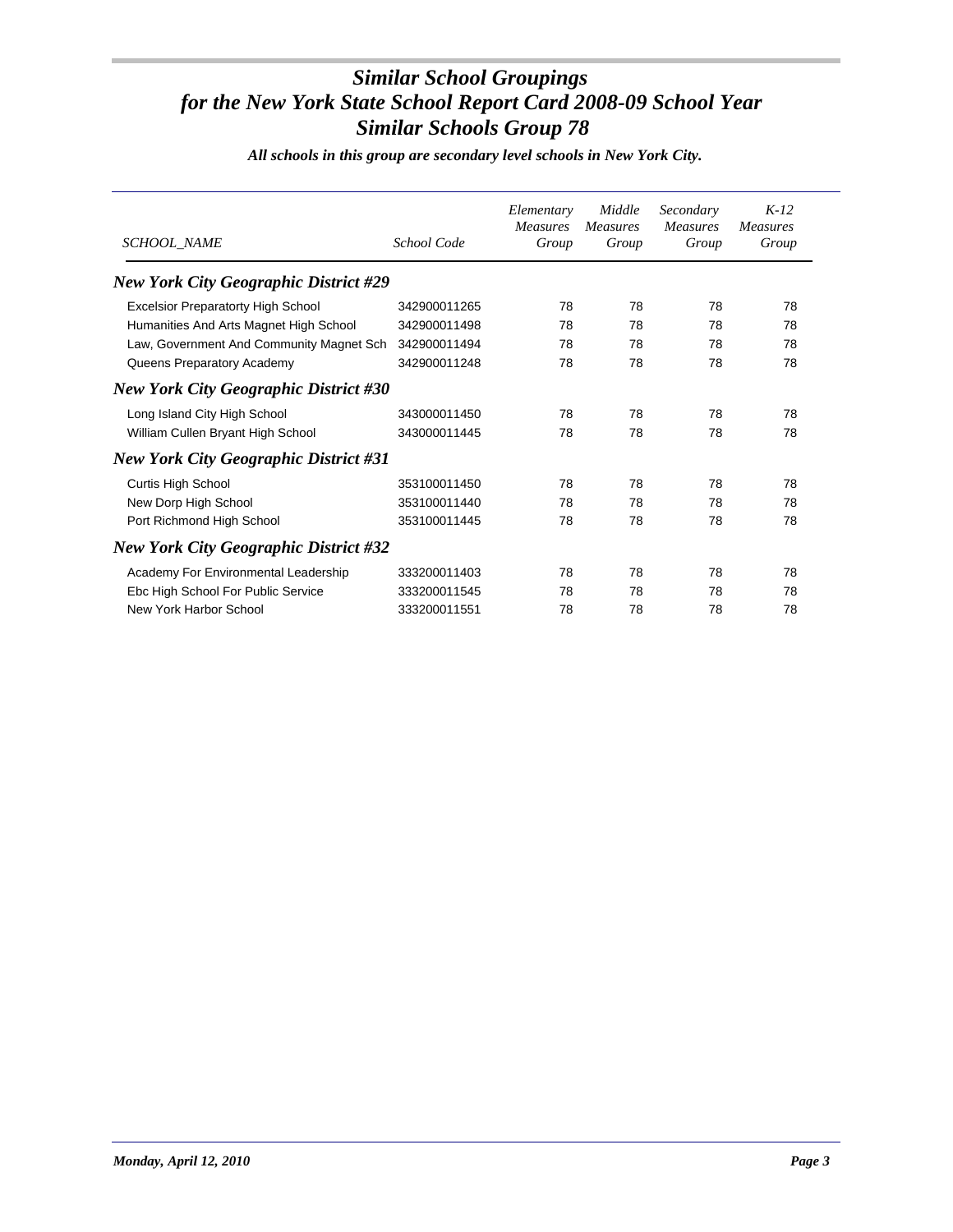| SCHOOL_NAME                                    | School Code  | Elementary<br><b>Measures</b><br>Group | Middle<br><b>Measures</b><br>Group | Secondary<br><b>Measures</b><br>Group | $K-12$<br><b>Measures</b><br>Group |
|------------------------------------------------|--------------|----------------------------------------|------------------------------------|---------------------------------------|------------------------------------|
| <b>New York City Geographic District #2</b>    |              |                                        |                                    |                                       |                                    |
| Chelsea Career And Technical Education High    | 310200011615 | 79                                     | 79                                 | 79                                    | 79                                 |
| Coalition School For Social Change             | 310200011409 | 79                                     | 79                                 | 79                                    | 79                                 |
| <b>Gramercy Arts High School</b>               | 310200011374 | 79                                     | 79                                 | 79                                    | 79                                 |
| Landmark High School                           | 310200011419 | 79                                     | 79                                 | 79                                    | 79                                 |
| Lower Manhattan Arts Academy                   | 310200011308 | 79                                     | 79                                 | 79                                    | 79                                 |
| Manhattan Bridges High School                  | 310200011542 | 79                                     | 79                                 | 79                                    | 79                                 |
| Norman Thomas High School                      | 310200011620 | 79                                     | 79                                 | 79                                    | 79                                 |
| Vanguard High School                           | 310200011449 | 79                                     | 79                                 | 79                                    | 79                                 |
| Washington Irving High School                  | 310200011460 | 79                                     | 79                                 | 79                                    | 79                                 |
| <b>New York City Geographic District #3</b>    |              |                                        |                                    |                                       |                                    |
| High School For Arts, Imagination And Inquiry  | 310300011299 | 79                                     | 79                                 | 79                                    | 79                                 |
| High School For Law, Advocacy And Communi      | 310300011492 | 79                                     | 79                                 | 79                                    | 79                                 |
| Manhattan Theatre Lab High School              | 310300011283 | 79                                     | 79                                 | 79                                    | 79                                 |
| <b>New York City Geographic District #4</b>    |              |                                        |                                    |                                       |                                    |
| Park East High School                          | 310400011495 | 79                                     | 79                                 | 79                                    | 79                                 |
| <b>New York City Geographic District #6</b>    |              |                                        |                                    |                                       |                                    |
| High School For Health Careers & Sciences      | 310600011468 | 79                                     | 79                                 | 79                                    | 79                                 |
| High School For International-Business & Fina  | 310600011462 | 79                                     | 79                                 | 79                                    | 79                                 |
| High School For Media & Communications         | 310600011463 | 79                                     | 79                                 | 79                                    | 79                                 |
| <b>New York City Geographic District #7</b>    |              |                                        |                                    |                                       |                                    |
| <b>Community School For Social Justice</b>     | 320700011427 | 79                                     | 79                                 | 79                                    | 79                                 |
| New Explorers High School                      | 320700011547 | 79                                     | 79                                 | 79                                    | 79                                 |
| <b>New York City Geographic District #8</b>    |              |                                        |                                    |                                       |                                    |
| Banana Kelly High School                       | 320800011530 | 79                                     | 79                                 | 79                                    | 79                                 |
| Felisa Rincon De Gautier Institute For Law And | 320800011519 | 79                                     | 79                                 | 79                                    | 79                                 |
| Herbert H Lehman High School                   | 320800011405 | 79                                     | 79                                 | 79                                    | 79                                 |
| Holcombe L Rucker School Of Community Res      | 320800011332 | 79                                     | 79                                 | 79                                    | 79                                 |
| Millenium Art Academy                          | 320800010312 | 79                                     | 79                                 | 79                                    | 79                                 |
| <b>New York City Geographic District #9</b>    |              |                                        |                                    |                                       |                                    |
| Bronx High School Of Business                  | 320900011412 | 79                                     | 79                                 | 79                                    | 79                                 |
| Bronx Leadership Academy li High School        | 320900011527 | 79                                     | 79                                 | 79                                    | 79                                 |
| Dreamyard Preparatory School                   | 320900011329 | 79                                     | 79                                 | 79                                    | 79                                 |
| School For Excellence                          | 320900011404 | 79                                     | 79                                 | 79                                    | 79                                 |
| Validus Preparatory Academy                    | 320900011263 | 79                                     | 79                                 | 79                                    | 79                                 |
| <b>New York City Geographic District #10</b>   |              |                                        |                                    |                                       |                                    |
| High School For Teaching And The Profession    | 321000011433 | 79                                     | 79                                 | 79                                    | 79                                 |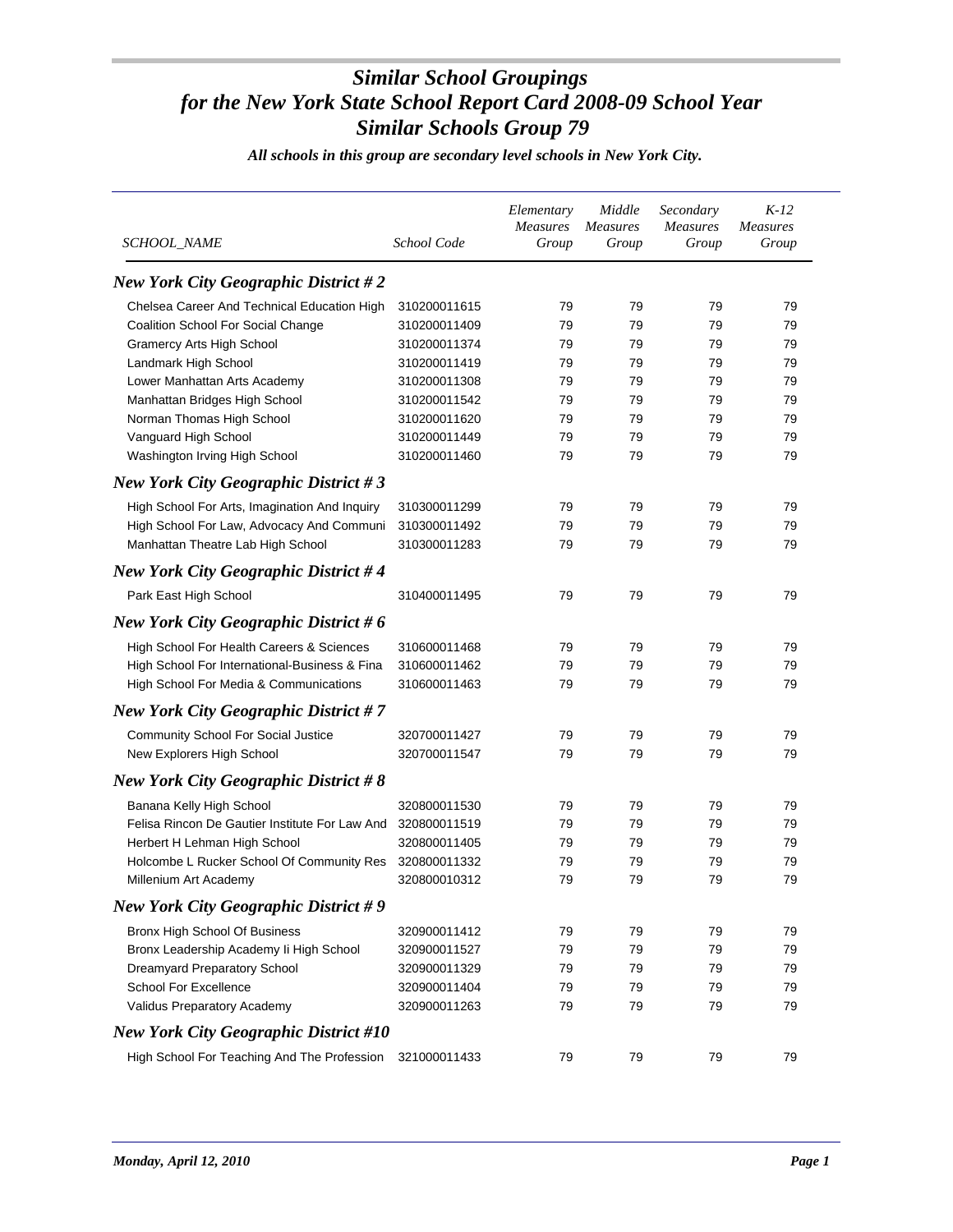| SCHOOL_NAME                                   | School Code  | Elementary<br>Measures<br>Group | Middle<br><b>Measures</b><br>Group | Secondary<br><b>Measures</b><br>Group | $K-12$<br><b>Measures</b><br>Group |
|-----------------------------------------------|--------------|---------------------------------|------------------------------------|---------------------------------------|------------------------------------|
| <b>New York City Geographic District #11</b>  |              |                                 |                                    |                                       |                                    |
| Astor Collegiate Academy                      | 321100011299 | 79                              | 79                                 | 79                                    | 79                                 |
| Bronx Academy Of Health Careers               | 321100011290 | 79                              | 79                                 | 79                                    | 79                                 |
| Bronx High School For Writing And Communic    | 321100011253 | 79                              | 79                                 | 79                                    | 79                                 |
| High School Of Contemporary Arts              | 321100011544 | 79                              | 79                                 | 79                                    | 79                                 |
| Peace And Diversity Academy                   | 321100011278 | 79                              | 79                                 | 79                                    | 79                                 |
| <b>New York City Geographic District #12</b>  |              |                                 |                                    |                                       |                                    |
| High School Of World Cultures                 | 321200011550 | 79                              | 79                                 | 79                                    | 79                                 |
| Metropolitan High School                      | 321200011248 | 79                              | 79                                 | 79                                    | 79                                 |
| Monroe Academy For Business & Law             | 321200011690 | 79                              | 79                                 | 79                                    | 79                                 |
| Performance Conservatory High School          | 321200011262 | 79                              | 79                                 | 79                                    | 79                                 |
| Wings Academy                                 | 321200011684 | 79                              | 79                                 | 79                                    | 79                                 |
| <b>New York City Geographic District #13</b>  |              |                                 |                                    |                                       |                                    |
| Acorn Community High School                   | 331300011499 | 79                              | 79                                 | 79                                    | 79                                 |
| Brooklyn Community High Sch-Communication     | 331300011412 | 79                              | 79                                 | 79                                    | 79                                 |
| George Westinghouse Career & Technical Ed     | 331300011605 | 79                              | 79                                 | 79                                    | 79                                 |
| <b>New York City Geographic District #14</b>  |              |                                 |                                    |                                       |                                    |
| Automotive High School                        | 331400011610 | 79                              | 79                                 | 79                                    | 79                                 |
| El Puente Academy For Peace And Justice       | 331400011685 | 79                              | 79                                 | 79                                    | 79                                 |
| <b>New York City Geographic District #15</b>  |              |                                 |                                    |                                       |                                    |
| Metropolitan Corporate Academy                | 331500011530 | 79                              | 79                                 | 79                                    | 79                                 |
| <b>New York City Geographic District #17</b>  |              |                                 |                                    |                                       |                                    |
| High School For Service And Learning          | 331700011539 | 79                              | 79                                 | 79                                    | 79                                 |
| High School For Youth And Community Develo    | 331700011537 | 79                              | 79                                 | 79                                    | 79                                 |
| International High School At Prospect Heights | 331700011524 | 79                              | 79                                 | 79                                    | 79                                 |
| Paul Robeson High School                      | 331700011625 | 79                              | 79                                 | 79                                    | 79                                 |
| <b>New York City Geographic District #18</b>  |              |                                 |                                    |                                       |                                    |
| Arts And Media Preparatory Academy            | 331800011589 | 79                              | 79                                 | 79                                    | 79                                 |
| <b>Brooklyn Generation School</b>             | 331800011566 | 79                              | 79                                 | 79                                    | 79                                 |
| Cultural Academy For The Arts And Sciences    | 331800011629 | 79                              | 79                                 | 79                                    | 79                                 |
| High School For Innovation In Advertising And | 331800011617 | 79                              | 79                                 | 79                                    | 79                                 |
| International High School At Lafayette        | 331800011337 | 79                              | 79                                 | 79                                    | 79                                 |
| Urban Action Academy                          | 331800011642 | 79                              | 79                                 | 79                                    | 79                                 |
| <b>New York City Geographic District #19</b>  |              |                                 |                                    |                                       |                                    |
| Academy Of Innovative Technology              | 331900011618 | 79                              | 79                                 | 79                                    | 79                                 |
| Brooklyn Lab School                           | 331900011639 | 79                              | 79                                 | 79                                    | 79                                 |
| Fdny High School For Fire And Life Safety     | 331900011502 | 79                              | 79                                 | 79                                    | 79                                 |
| High School For Civil Rights                  | 331900011504 | 79                              | 79                                 | 79                                    | 79                                 |
| <b>New York City Geographic District #22</b>  |              |                                 |                                    |                                       |                                    |
| Sheepshead Bay High School                    | 332200011495 | 79                              | 79                                 | 79                                    | 79                                 |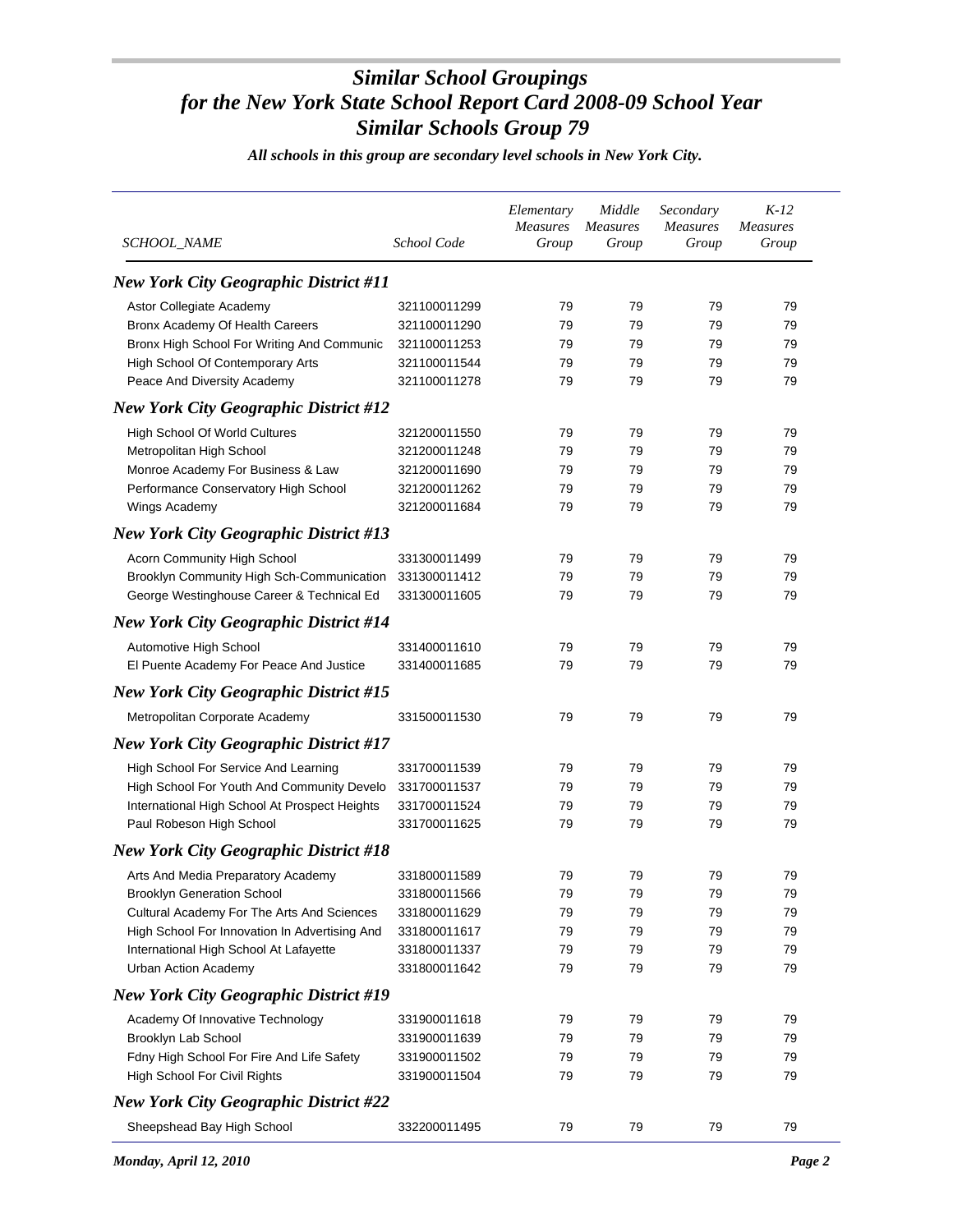| <b>SCHOOL NAME</b>                                       | School Code  | Elementary<br><i>Measures</i><br>Group | Middle<br><i>Measures</i><br>Group | Secondary<br><i>Measures</i><br>Group | $K-12$<br><i>Measures</i><br>Group |
|----------------------------------------------------------|--------------|----------------------------------------|------------------------------------|---------------------------------------|------------------------------------|
| <b>New York City Geographic District #27</b>             |              |                                        |                                    |                                       |                                    |
| August Martin High School                                | 342700011400 | 79                                     | 79                                 | 79                                    | 79                                 |
| Beach Channel High School                                | 342700011410 | 79                                     | 79                                 | 79                                    | 79                                 |
| Queens High School For Information And Rese              | 342700011302 | 79                                     | 79                                 | 79                                    | 79                                 |
| <b>New York City Geographic District #29</b>             |              |                                        |                                    |                                       |                                    |
| <b>Business/Computer Applications High School</b>        | 342900011496 | 79                                     | 79                                 | 79                                    | 79                                 |
| <b>New York City Geographic District #31</b>             |              |                                        |                                    |                                       |                                    |
| Gaynor Mccown Expeditionary Learning School 353100011064 |              | 79                                     | 79                                 | 79                                    | 79                                 |
| <b>New York City Geographic District #32</b>             |              |                                        |                                    |                                       |                                    |
| Bushwick Leaders' Hs For Academic Excellenc              | 333200011556 | 79                                     | 79                                 | 79                                    | 79                                 |
| <b>Bushwick School For Social Justice</b>                | 333200011549 | 79                                     | 79                                 | 79                                    | 79                                 |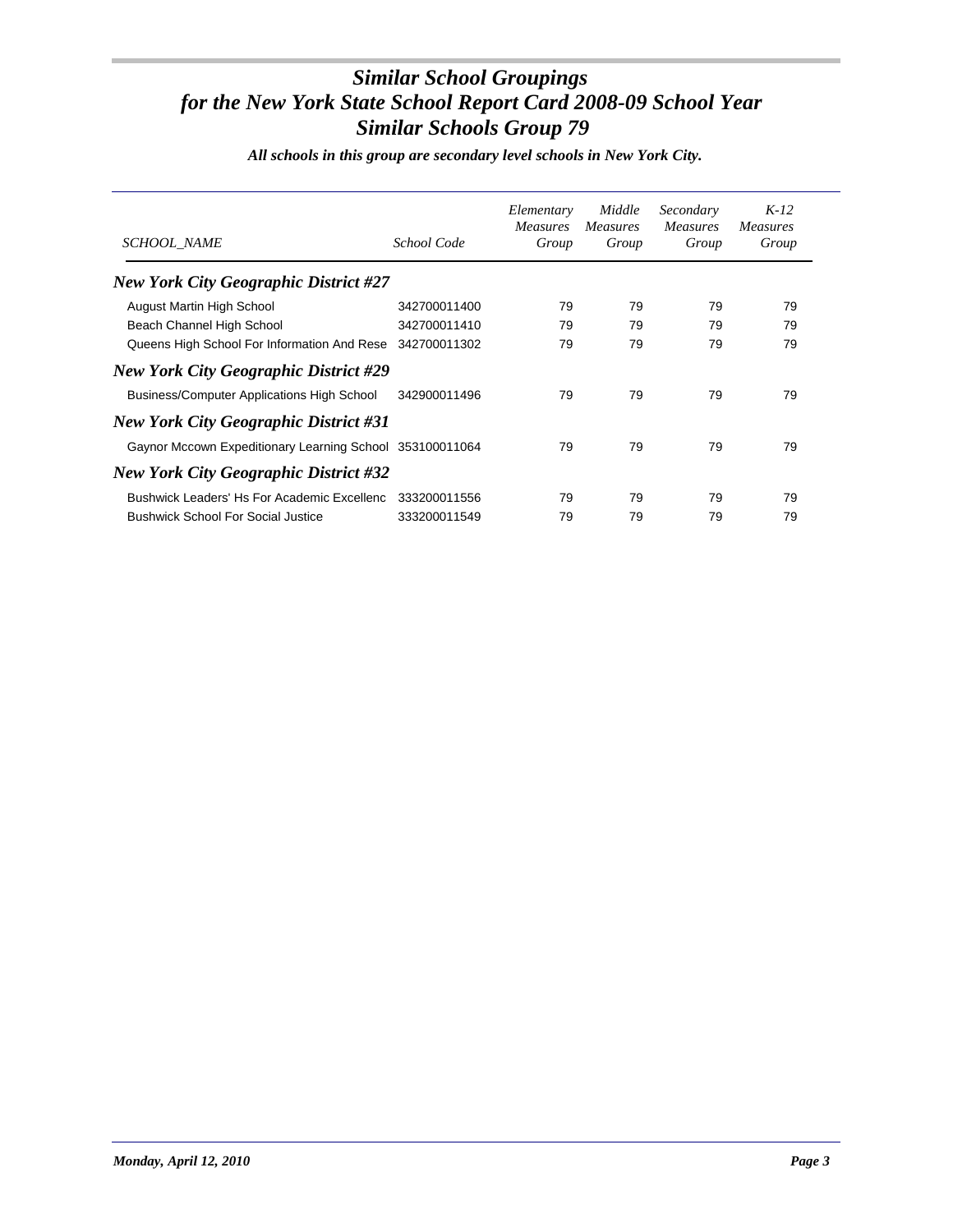| <b>SCHOOL_NAME</b>                           | School Code  | Elementary<br>Measures<br>Group | Middle<br><b>Measures</b><br>Group | Secondary<br><b>Measures</b><br>Group | $K-12$<br>Measures<br>Group |
|----------------------------------------------|--------------|---------------------------------|------------------------------------|---------------------------------------|-----------------------------|
| <b>New York City Geographic District #2</b>  |              |                                 |                                    |                                       |                             |
| <b>Bayard Rustin Educational Complex</b>     | 310200011440 | 80                              | 80                                 | 80                                    | 80                          |
| Facing History School (The)                  | 310200011303 | 80                              | 80                                 | 80                                    | 80                          |
| High School Of Graphic Communication Arts    | 310200011625 | 80                              | 80                                 | 80                                    | 80                          |
| Legacy School For Integrated Studies         | 310200011429 | 80                              | 80                                 | 80                                    | 80                          |
| School For The Physical City High School     | 310200011690 | 80                              | 80                                 | 80                                    | 80                          |
| Unity Center For Urban Technologies          | 310200011500 | 80                              | 80                                 | 80                                    | 80                          |
| <b>New York City Geographic District #3</b>  |              |                                 |                                    |                                       |                             |
| Louis D Brandeis High School                 | 310300011470 | 80                              | 80                                 | 80                                    | 80                          |
| <b>New York City Geographic District #4</b>  |              |                                 |                                    |                                       |                             |
| Central Park East High School                | 310400011555 | 80                              | 80                                 | 80                                    | 80                          |
| Heritage School (The)                        | 310400011680 | 80                              | 80                                 | 80                                    | 80                          |
| Urban Peace Academy                          | 310400011695 | 80                              | 80                                 | 80                                    | 80                          |
| <b>New York City Geographic District #5</b>  |              |                                 |                                    |                                       |                             |
| Bread & Roses Integrated Arts High School    | 310500011685 | 80                              | 80                                 | 80                                    | 80                          |
| New York City Geographic District # $6$      |              |                                 |                                    |                                       |                             |
| Gregorio Luperon High Sch Of Math & Science  | 310600011552 | 80                              | 80                                 | 80                                    | 80                          |
| <b>New York City Geographic District #7</b>  |              |                                 |                                    |                                       |                             |
|                                              |              |                                 |                                    |                                       |                             |
| Alfred E Smith Career And Technical High Sch | 320700011600 | 80                              | 80                                 | 80                                    | 80                          |
| Mott Haven Village Prep High School          | 320700011473 | 80                              | 80                                 | 80                                    | 80                          |
| Samuel Gompers Career And Technical Educa    | 320700011655 | 80                              | 80                                 | 80                                    | 80                          |
| <b>New York City Geographic District #8</b>  |              |                                 |                                    |                                       |                             |
| Adlai E Stevenson High School                | 320800011450 | 80                              | 80                                 | 80                                    | 80                          |
| Bronx Guild High School                      | 320800011452 | 80                              | 80                                 | 80                                    | 80                          |
| Gateway School For Environmental Research    | 320800011295 | 80                              | 80                                 | 80                                    | 80                          |
| International Community High School          | 320800011334 | 80                              | 80                                 | 80                                    | 80                          |
| Jane Addams High School For Academic Care    | 320800011650 | 80                              | 80                                 | 80                                    | 80                          |
| New School For Arts And Sciences             | 320800011686 | 80                              | 80                                 | 80                                    | 80                          |
| Pablo Neruda Academy For Architecture And    | 320800011305 | 80                              | 80                                 | 80                                    | 80                          |
| School For Community Research And Learning   | 320800011540 | 80                              | 80                                 | 80                                    | 80                          |
| <b>New York City Geographic District #9</b>  |              |                                 |                                    |                                       |                             |
| Academy For Language And Technology          | 320900011365 | 80                              | 80                                 | 80                                    | 80                          |
| Bronx Expeditionary Learning High School     | 320900011227 | 80                              | 80                                 | 80                                    | 80                          |
| Bronx International High School              | 320900011403 | 80                              | 80                                 | 80                                    | 80                          |
| <b>Explorations Academy</b>                  | 320900011251 | 80                              | 80                                 | 80                                    | 80                          |
| High School For Violin And Dance             | 320900011543 | 80                              | 80                                 | 80                                    | 80                          |
| Jonathan Levin Hs Of Media And Communicati   | 320900011414 | 80                              | 80                                 | 80                                    | 80                          |
| Leadership Institute                         | 320900011276 | 80                              | 80                                 | 80                                    | 80                          |
| Morris Academy For Collaborative Studies     | 320900011297 | 80                              | 80                                 | 80                                    | 80                          |
| Urban Assembly Acad-History And Citizenship  | 320900011239 | 80                              | 80                                 | 80                                    | 80                          |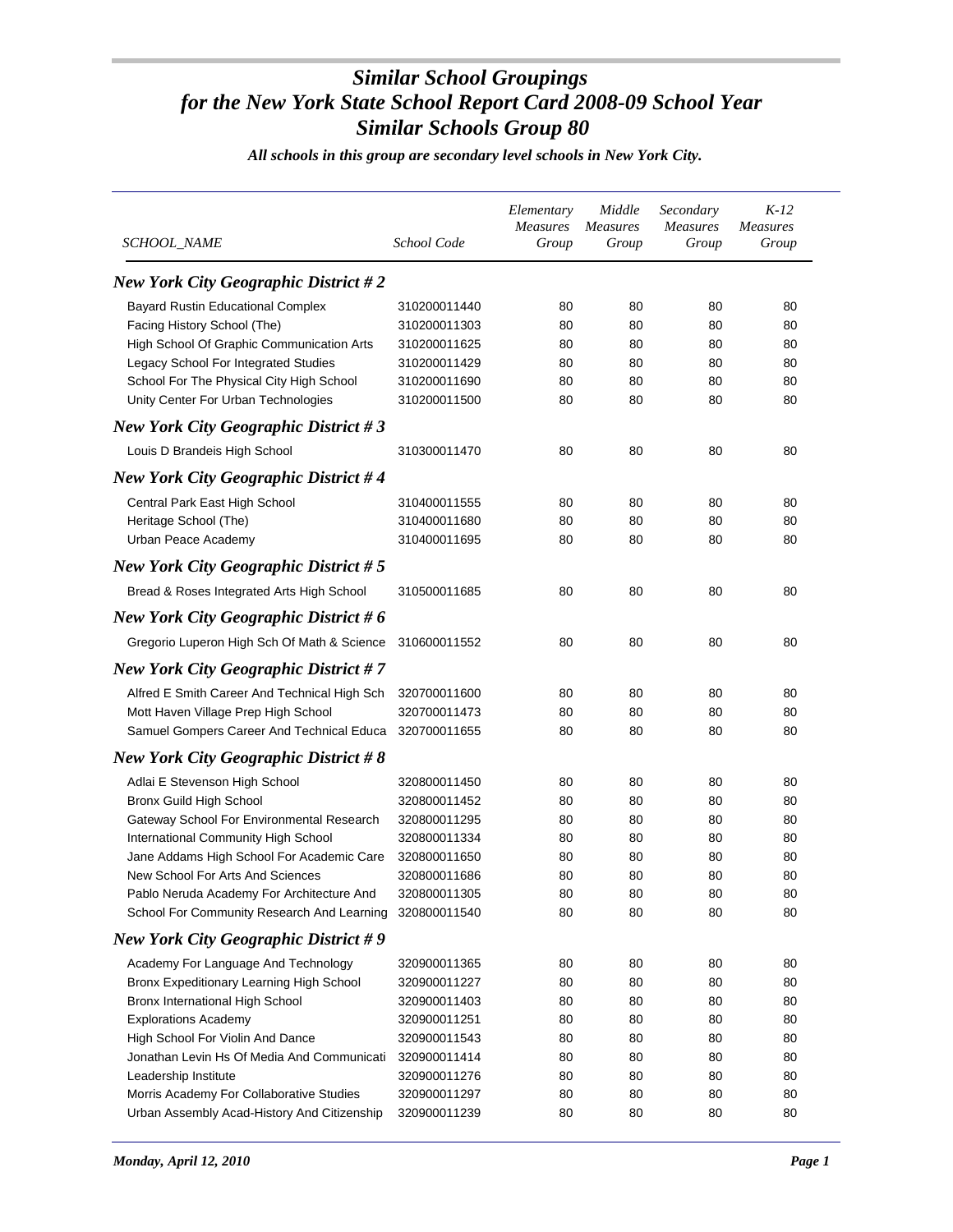| SCHOOL_NAME                                  | School Code  | Elementary<br><b>Measures</b><br>Group | Middle<br><b>Measures</b><br>Group | Secondary<br><b>Measures</b><br>Group | $K-12$<br><b>Measures</b><br>Group |
|----------------------------------------------|--------------|----------------------------------------|------------------------------------|---------------------------------------|------------------------------------|
| <b>New York City Geographic District #10</b> |              |                                        |                                    |                                       |                                    |
| Belmont Prep High School                     | 321000011434 | 80                                     | 80                                 | 80                                    | 80                                 |
| Bronx High School-Law And Community Servic   | 321000011439 | 80                                     | 80                                 | 80                                    | 80                                 |
| Discovery High School                        | 321000011549 | 80                                     | 80                                 | 80                                    | 80                                 |
| Fordham High School For The Arts             | 321000011437 | 80                                     | 80                                 | 80                                    | 80                                 |
| Fordham Leadership Academy                   | 321000011438 | 80                                     | 80                                 | 80                                    | 80                                 |
| Grace H Dodge Career And Technical High Sc   | 321000011660 | 80                                     | 80                                 | 80                                    | 80                                 |
| John F Kennedy High School                   | 321000011475 | 80                                     | 80                                 | 80                                    | 80                                 |
| Kingsbridge International High School        | 321000011268 | 80                                     | 80                                 | 80                                    | 80                                 |
| <b>New York City Geographic District #11</b> |              |                                        |                                    |                                       |                                    |
| Bronx High School For The Visual Arts        | 321100011418 | 80                                     | 80                                 | 80                                    | 80                                 |
| <b>Bronx Preparatory Academy</b>             | 321100011514 | 80                                     | 80                                 | 80                                    | 80                                 |
| Christopher Columbus High School             | 321100011415 | 80                                     | 80                                 | 80                                    | 80                                 |
| Global Enterprise High School                | 321100011541 | 80                                     | 80                                 | 80                                    | 80                                 |
| Harry S Truman High School                   | 321100011455 | 80                                     | 80                                 | 80                                    | 80                                 |
| New World High School                        | 321100011513 | 80                                     | 80                                 | 80                                    | 80                                 |
| <b>New York City Geographic District #12</b> |              |                                        |                                    |                                       |                                    |
| <b>Bronx Coalition Community High School</b> | 321200011680 | 80                                     | 80                                 | 80                                    | 80                                 |
| Fannie Lou Hamer Freedom School              | 321200011682 | 80                                     | 80                                 | 80                                    | 80                                 |
| Monroe Academy For Visual Arts & Design      | 321200011692 | 80                                     | 80                                 | 80                                    | 80                                 |
| Pan American International High School At Mo | 321200011388 | 80                                     | 80                                 | 80                                    | 80                                 |
| <b>New York City Geographic District #14</b> |              |                                        |                                    |                                       |                                    |
| Frances Perkins Academy                      | 331400011632 | 80                                     | 80                                 | 80                                    | 80                                 |
| <b>New York City Geographic District #15</b> |              |                                        |                                    |                                       |                                    |
| Acorn High School For Social Justice         | 331500011498 | 80                                     | 80                                 | 80                                    | 80                                 |
| Cobble Hill School Of American Studies       | 331500011519 | 80                                     | 80                                 | 80                                    | 80                                 |
| <b>New York City Geographic District #16</b> |              |                                        |                                    |                                       |                                    |
| Boys And Girls High School                   | 331600011455 | 80                                     | 80                                 | 80                                    | 80                                 |
| <b>New York City Geographic District #18</b> |              |                                        |                                    |                                       |                                    |
| Academy For Conservation And The Environm    | 331800011637 | 80                                     | 80                                 | 80                                    | 80                                 |
| Canarsie High School                         | 331800011500 | 80                                     | 80                                 | 80                                    | 80                                 |
| Samuel J Tilden High School                  | 331800011415 | 80                                     | 80                                 | 80                                    | 80                                 |
| South Shore High School                      | 331800011515 | 80                                     | 80                                 | 80                                    | 80                                 |
| <b>New York City Geographic District #19</b> |              |                                        |                                    |                                       |                                    |
| Franklin K Lane High School                  | 331900011420 | 80                                     | 80                                 | 80                                    | 80                                 |
| Multicultural High School                    | 331900011583 | 80                                     | 80                                 | 80                                    | 80                                 |
| W H Maxwell Career And Technical Education   | 331900011660 | 80                                     | 80                                 | 80                                    | 80                                 |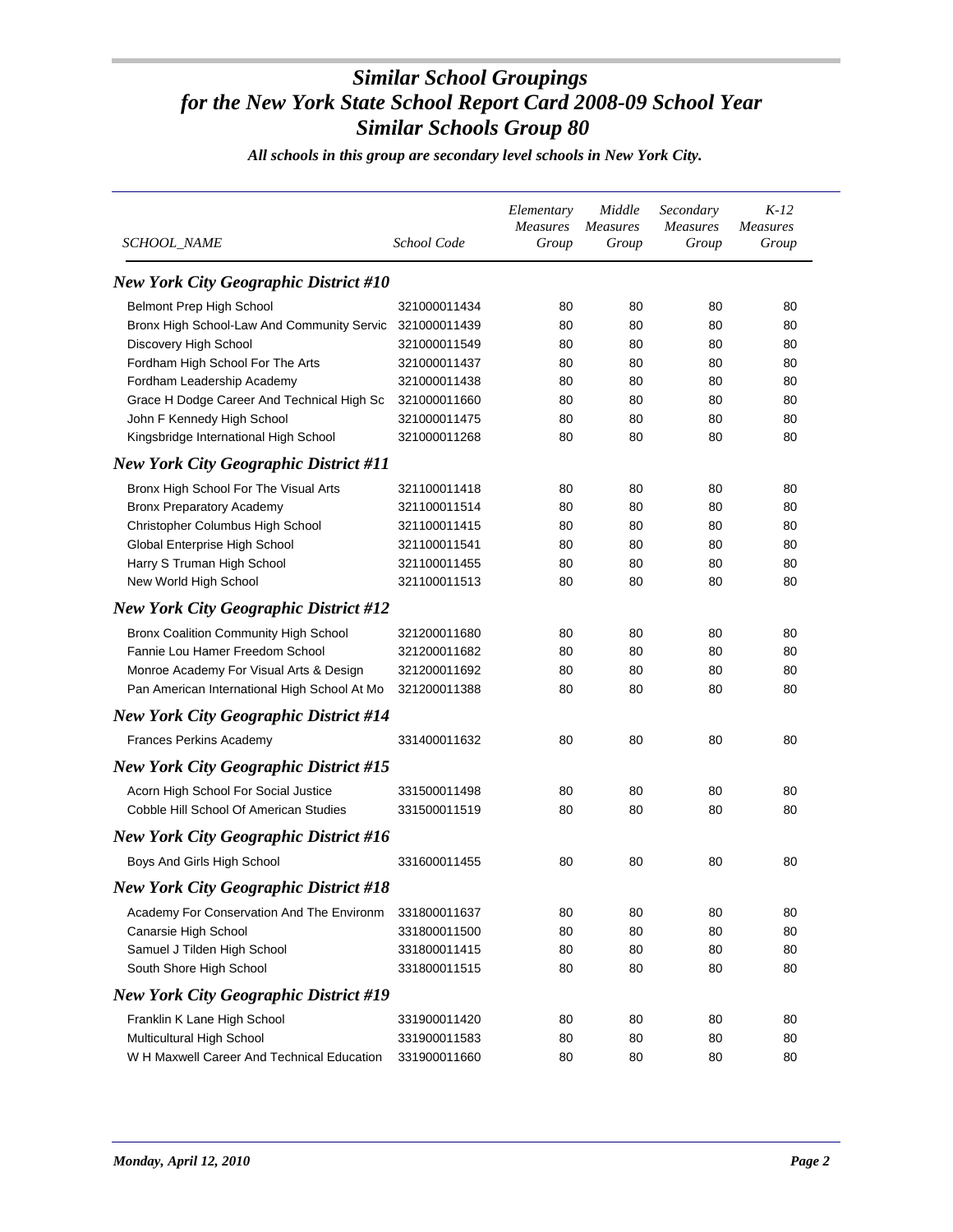| SCHOOL_NAME                                        | School Code  | Elementary<br><b>Measures</b><br>Group | Middle<br><b>Measures</b><br>Group | Secondary<br><b>Measures</b><br>Group | $K-12$<br><b>Measures</b><br>Group |
|----------------------------------------------------|--------------|----------------------------------------|------------------------------------|---------------------------------------|------------------------------------|
| <b>New York City Geographic District #21</b>       |              |                                        |                                    |                                       |                                    |
| <b>Expeditionary Learning School For Community</b> | 332100011572 | 80                                     | 80                                 | 80                                    | 80                                 |
| Lafayette High School                              | 332100011400 | 80                                     | 80                                 | 80                                    | 80                                 |
| William E Grady Career And Technical High Sc       | 332100011620 | 80                                     | 80                                 | 80                                    | 80                                 |
| <b>New York City Geographic District #23</b>       |              |                                        |                                    |                                       |                                    |
| Ebc/Eny High School For Public Safety              | 332300011645 | 80                                     | 80                                 | 80                                    | 80                                 |
| <b>New York City Geographic District #24</b>       |              |                                        |                                    |                                       |                                    |
| Pan American International High School-Quee        | 342400011296 | 80                                     | 80                                 | 80                                    | 80                                 |
| <b>New York City Geographic District #27</b>       |              |                                        |                                    |                                       |                                    |
| Far Rockaway High School                           | 342700011465 | 80                                     | 80                                 | 80                                    | 80                                 |
| <b>New York City Geographic District #30</b>       |              |                                        |                                    |                                       |                                    |
| Newcomers High School                              | 343000011555 | 80                                     | 80                                 | 80                                    | 80                                 |
| <b>New York City Geographic District #31</b>       |              |                                        |                                    |                                       |                                    |
| Ralph R Mckee Career And Technical High Sc         | 353100011600 | 80                                     | 80                                 | 80                                    | 80                                 |
| <b>New York City Geographic District #32</b>       |              |                                        |                                    |                                       |                                    |
| Academy Of Urban Planning                          | 333200011552 | 80                                     | 80                                 | 80                                    | 80                                 |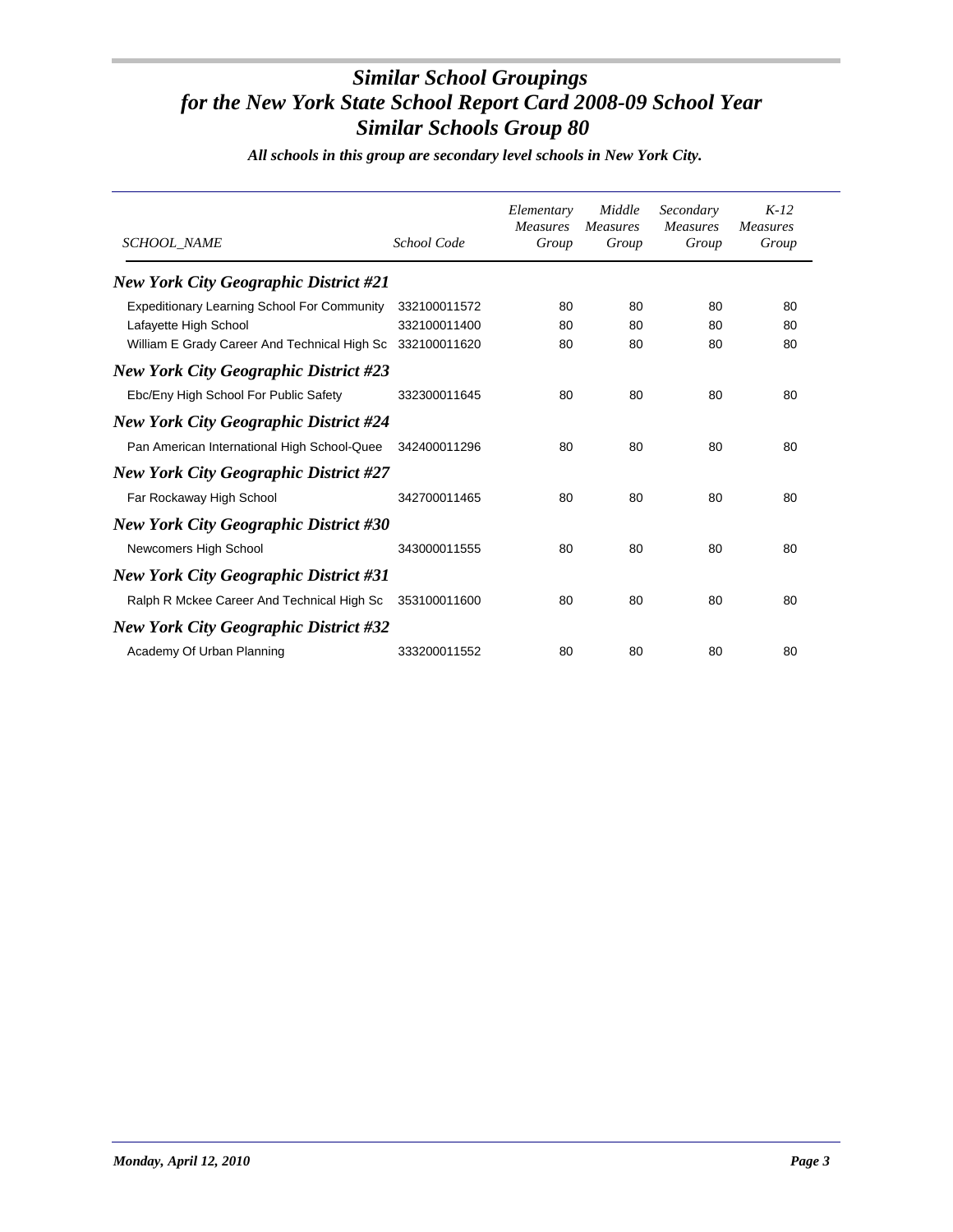*All schools in this group are New York City alternative public schools.*

| SCHOOL_NAME                                              | School Code  | Elementary<br>Measures<br>Group | Middle<br><b>Measures</b><br>Group | Secondary<br><b>Measures</b><br>Group | $K-12$<br><b>Measures</b><br>Group |
|----------------------------------------------------------|--------------|---------------------------------|------------------------------------|---------------------------------------|------------------------------------|
| <b>New York City Geographic District #1</b>              |              |                                 |                                    |                                       |                                    |
| Cascades High School                                     | 310100011650 | 81                              | 81                                 | 81                                    | 81                                 |
| Lower East Side Preparatory High School                  | 310100011515 | 81                              | 81                                 | 81                                    | 81                                 |
| <b>New York City Geographic District #2</b>              |              |                                 |                                    |                                       |                                    |
| Harvey Milk High School                                  | 310200011586 | 81                              | 81                                 | 81                                    | 81                                 |
| Hs 560 City-As-School                                    | 310200011560 | 81                              | 81                                 | 81                                    | 81                                 |
| Humanities Preparatory Academy                           | 310200011605 | 81                              | 81                                 | 81                                    | 81                                 |
| Independence High School                                 | 310200011544 | 81                              | 81                                 | 81                                    | 81                                 |
| James Baldwin School                                     | 310200011313 | 81                              | 81                                 | 81                                    | 81                                 |
| Liberty High School Academy For Newcomers                | 310200011550 | 81                              | 81                                 | 81                                    | 81                                 |
| Manhattan Comprehensive Night And Day High               | 310200011575 | 81                              | 81                                 | 81                                    | 81                                 |
| Satellite Academy High School                            | 310200011570 | 81                              | 81                                 | 81                                    | 81                                 |
| Urban Academy Laboratory High School                     | 310200011565 | 81                              | 81                                 | 81                                    | 81                                 |
| <b>New York City Geographic District #3</b>              |              |                                 |                                    |                                       |                                    |
| Edward A Reynolds West Side High School                  | 310300011505 | 81                              | 81                                 | 81                                    | 81                                 |
| <b>New York City Geographic District #5</b>              |              |                                 |                                    |                                       |                                    |
| Harlem Renaissence High School                           | 310500011285 | 81                              | 81                                 | 81                                    | 81                                 |
| <b>New York City Geographic District #7</b>              |              |                                 |                                    |                                       |                                    |
| Crotona Academy High School                              | 320700011321 | 81                              | 81                                 | 81                                    | 81                                 |
| Jill Chaifetz Transfer High School                       | 320700011379 | 81                              | 81                                 | 81                                    | 81                                 |
| <b>New York City Geographic District #8</b>              |              |                                 |                                    |                                       |                                    |
| Bronx Academy High School                                | 320800011560 | 81                              | 81                                 | 81                                    | 81                                 |
| Bronx Community High School                              | 320800011377 | 81                              | 81                                 | 81                                    | 81                                 |
| Bronx Haven High School                                  | 320800011381 | 81                              | 81                                 | 81                                    | 81                                 |
| <b>New York City Geographic District #10</b>             |              |                                 |                                    |                                       |                                    |
| Pulse High School                                        | 321000011319 | 81                              | 81                                 | 81                                    | 81                                 |
| <b>New York City Geographic District #12</b>             |              |                                 |                                    |                                       |                                    |
| Bronx Regional High School                               | 321200011480 | 81                              | 81                                 | 81                                    | 81                                 |
| <b>New York City Geographic District #13</b>             |              |                                 |                                    |                                       |                                    |
| Bedford Stuyvesant Prep High School                      | 331300011575 | 81                              | 81                                 | 81                                    | 81                                 |
| Brooklyn Academy High School                             | 331300011553 | 81                              | 81                                 | 81                                    | 81                                 |
| Brooklyn High School For Leadership And Com 331300011616 |              | 81                              | 81                                 | 81                                    | 81                                 |
| <b>New York City Geographic District #15</b>             |              |                                 |                                    |                                       |                                    |
| Pacific High School                                      | 331500011520 | 81                              | 81                                 | 81                                    | 81                                 |
| South Brooklyn Community High School                     | 331500011698 | 81                              | 81                                 | 81                                    | 81                                 |
| West Brooklyn Community High School                      | 331500011529 | 81                              | 81                                 | 81                                    | 81                                 |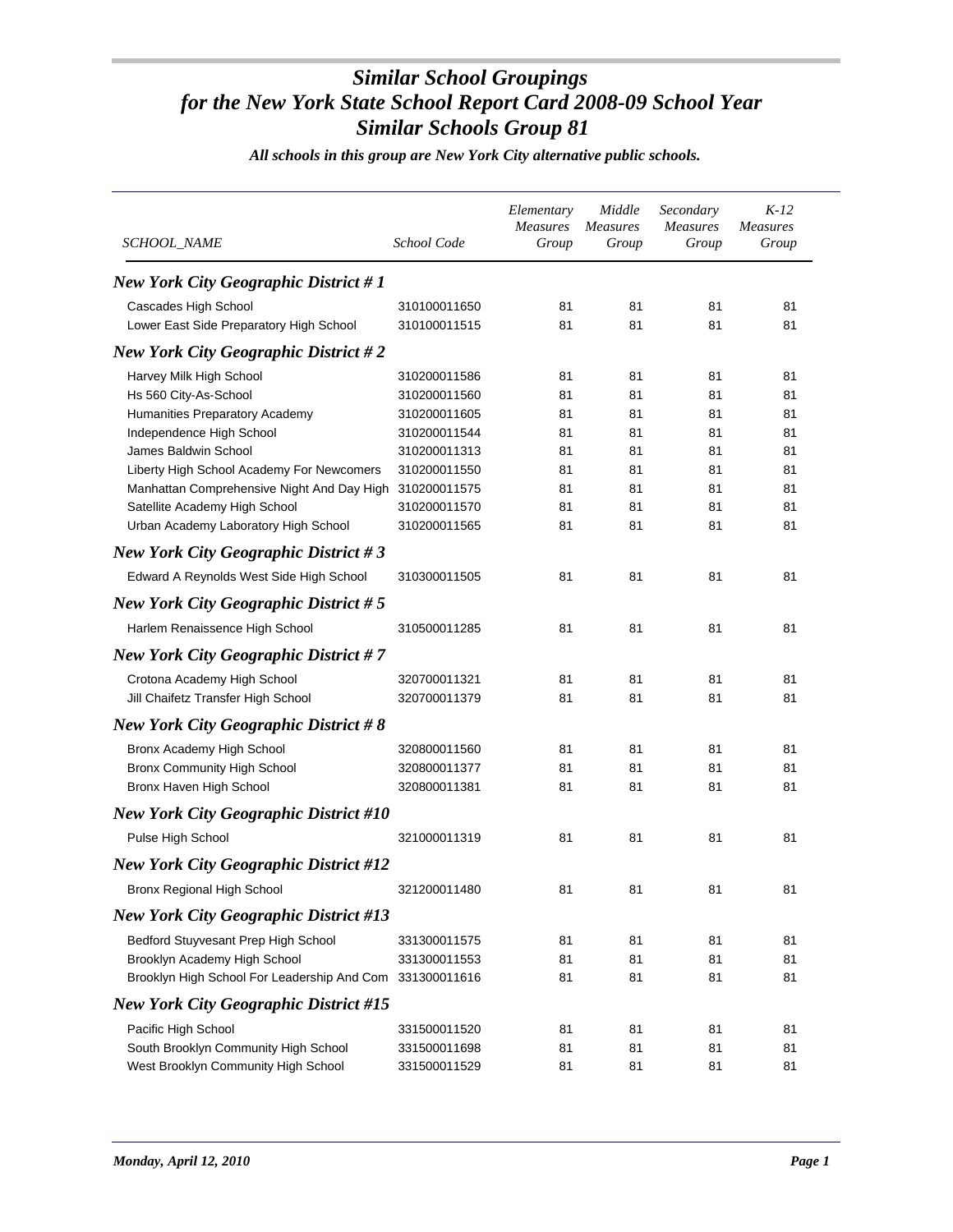*All schools in this group are New York City alternative public schools.*

| <b>SCHOOL_NAME</b>                           | School Code  | Elementary<br><b>Measures</b><br>Group | Middle<br><b>Measures</b><br>Group | Secondary<br><b>Measures</b><br>Group | $K-12$<br><b>Measures</b><br>Group |
|----------------------------------------------|--------------|----------------------------------------|------------------------------------|---------------------------------------|------------------------------------|
| <b>New York City Geographic District #17</b> |              |                                        |                                    |                                       |                                    |
| Brownsville Academy High School              | 331700011568 | 81                                     | 81                                 | 81                                    | 81                                 |
| W E B Dubois Academic High School            | 331700011489 | 81                                     | 81                                 | 81                                    | 81                                 |
| <b>New York City Geographic District #18</b> |              |                                        |                                    |                                       |                                    |
| Brooklyn Bridge Academy                      | 331800011578 | 81                                     | 81                                 | 81                                    | 81                                 |
| Olympus Academy                              | 331800011635 | 81                                     | 81                                 | 81                                    | 81                                 |
| <b>New York City Geographic District #21</b> |              |                                        |                                    |                                       |                                    |
| <b>Liberation Diploma Plus</b>               | 332100011728 | 81                                     | 81                                 | 81                                    | 81                                 |
| <b>New York City Geographic District #23</b> |              |                                        |                                    |                                       |                                    |
| Aspirations Diploma Plus High School         | 332300011646 | 81                                     | 81                                 | 81                                    | 81                                 |
| Brooklyn Democracy Academy                   | 332300011643 | 81                                     | 81                                 | 81                                    | 81                                 |
| Metropolitan Diploma Plus High School        | 332300011647 | 81                                     | 81                                 | 81                                    | 81                                 |
| <b>New York City Geographic District #24</b> |              |                                        |                                    |                                       |                                    |
| <b>Voyages Preparatory</b>                   | 342400011744 | 81                                     | 81                                 | 81                                    | 81                                 |
| <b>New York City Geographic District #25</b> |              |                                        |                                    |                                       |                                    |
| North Queens Community High School           | 342500011792 | 81                                     | 81                                 | 81                                    | 81                                 |
| Queens Academy High School                   | 342500011540 | 81                                     | 81                                 | 81                                    | 81                                 |
| <b>New York City Geographic District #31</b> |              |                                        |                                    |                                       |                                    |
| Concord High School                          | 353100011470 | 81                                     | 81                                 | 81                                    | 81                                 |
| <b>New York City Geographic District #32</b> |              |                                        |                                    |                                       |                                    |
| <b>Bushwick Community High School</b>        | 333200010564 | 81                                     | 81                                 | 81                                    | 81                                 |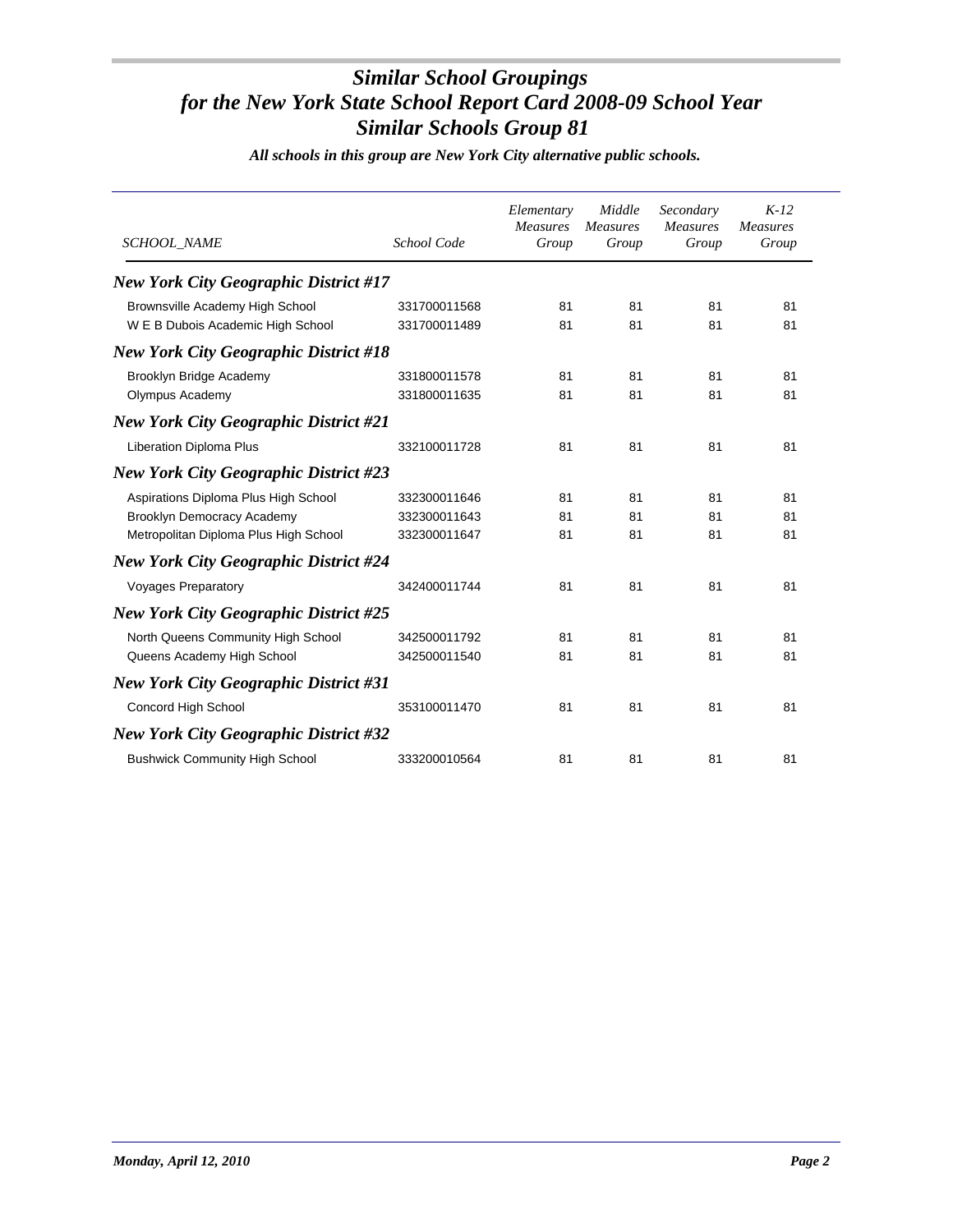*All schools in this group are New York City special schools.*

| SCHOOL_NAME                                 | School Code                  | Elementary<br><b>Measures</b><br>Group | Middle<br>Measures<br>Group | Secondary<br><b>Measures</b><br>Group | $K-12$<br><b>Measures</b><br>Group |
|---------------------------------------------|------------------------------|----------------------------------------|-----------------------------|---------------------------------------|------------------------------------|
| <b>Nyc Special Schools - District 75</b>    |                              |                                        |                             |                                       |                                    |
| <b>Hospital Schools</b>                     | 307500011401                 | 82                                     | 82                          | 82                                    | 82                                 |
| Jm Rapport School For Career Development    | 307500012754                 | 82                                     | 82                          | 82                                    | 82                                 |
| Manhattan School For Career Development     | 307500011751                 | 82                                     | 82                          | 82                                    | 82                                 |
| Ps 10                                       | 307500012010                 | 82                                     | 82                          | 82                                    | 82                                 |
| Ps 12 Lewis And Clark School                | 307500012012                 | 82                                     | 82                          | 82                                    | 82                                 |
| Ps 138                                      | 307500011138                 | 82                                     | 82                          | 82                                    | 82                                 |
| Ps 168                                      | 307500012168                 | 82                                     | 82                          | 82                                    | 82                                 |
| Ps 169 Robert F Kennedy                     | 307500011169                 | 82                                     | 82                          | 82                                    | 82                                 |
| Ps 17                                       | 307500012017                 | 82                                     | 82                          | 82                                    | 82                                 |
| Ps 176                                      | 307500012176                 | 82                                     | 82                          | 82                                    | 82                                 |
| Ps 177                                      | 307500014177                 | 82                                     | 82                          | 82                                    | 82                                 |
| Ps 186 Walter J Damrosch                    | 307500012186                 | 82                                     | 82                          | 82                                    | 82                                 |
| Ps 188                                      | 307500012188                 | 82                                     | 82                          | 82                                    | 82                                 |
| Ps 224                                      | 307500014224                 | 82                                     | 82                          | 82                                    | 82                                 |
| Ps 226                                      | 307500011226                 | 82                                     | 82                          | 82                                    | 82                                 |
| Ps 23 At Queens Children Center             | 307500014023                 | 82                                     | 82                          | 82                                    | 82                                 |
| Ps 233                                      | 307500014233                 | 82                                     | 82                          | 82                                    | 82                                 |
| Ps 255                                      |                              | 82                                     | 82                          | 82                                    | 82                                 |
| Ps 256                                      | 307500014255<br>307500014256 | 82                                     | 82                          | 82                                    | 82                                 |
|                                             |                              |                                        |                             |                                       | 82                                 |
| Ps 35                                       | 307500011035                 | 82<br>82                               | 82<br>82                    | 82<br>82                              | 82                                 |
| Ps 368                                      | 307500013368                 | 82                                     | 82                          |                                       | 82                                 |
| Ps 369 Coy L Cox                            | 307500013369                 |                                        |                             | 82                                    |                                    |
| Ps 37                                       | 307500015037                 | 82                                     | 82                          | 82                                    | 82                                 |
| Ps 370                                      | 307500013370                 | 82                                     | 82                          | 82                                    | 82                                 |
| Ps 371 Lillian L Rashkis                    | 307500013371                 | 82                                     | 82                          | 82                                    | 82                                 |
| Ps 372 Children'S School                    | 307500013372                 | 82                                     | 82                          | 82                                    | 82                                 |
| Ps 373                                      | 307500015373                 | 82                                     | 82                          | 82                                    | 82                                 |
| Ps 373 Brooklyn Transition Center           | 307500013373                 | 82                                     | 82                          | 82                                    | 82                                 |
| Ps 4                                        | 307500014004                 | 82                                     | 82                          | 82                                    | 82                                 |
| Ps 721 Brooklyn Occupational Training       | 307500013721                 | 82                                     | 82                          | 82                                    | 82                                 |
| Ps 721 Manhattan Occupational Training Cent | 307500011721                 | 82                                     | 82                          | 82                                    | 82                                 |
| Ps 721 Queens Occupational Training Ctr     | 307500014721                 | 82                                     | 82                          | 82                                    | 82                                 |
| Ps 721 Steven Mcsweeney                     | 307500012721                 | 82                                     | 82                          | 82                                    | 82                                 |
| Ps 753 School For Career Development        | 307500013753                 | 82                                     | 82                          | 82                                    | 82                                 |
| Ps 771                                      | 307500013771                 | 82                                     | 82                          | 82                                    | 82                                 |
| Ps 79 Horan                                 | 307500011079                 | 82                                     | 82                          | 82                                    | 82                                 |
| Ps 811                                      | 307500012811                 | 82                                     | 82                          | 82                                    | 82                                 |
| Ps 811                                      | 307500014811                 | 82                                     | 82                          | 82                                    | 82                                 |
| Ps 811 Connie Lekas                         | 307500013811                 | 82                                     | 82                          | 82                                    | 82                                 |
| Ps 811 Mickey Mantle                        | 307500011811                 | 82                                     | 82                          | 82                                    | 82                                 |
| Ps 9                                        | 307500014009                 | 82                                     | 82                          | 82                                    | 82                                 |
| Ps 94                                       | 307500011094                 | 82                                     | 82                          | 82                                    | 82                                 |
| Ps 993                                      | 307500014993                 | 82                                     | 82                          | 82                                    | 82                                 |
| <b>Ps K004</b>                              | 307500013004                 | 82                                     | 82                          | 82                                    | 82                                 |
| Ps K036                                     | 307500013036                 | 82                                     | 82                          | 82                                    | 82                                 |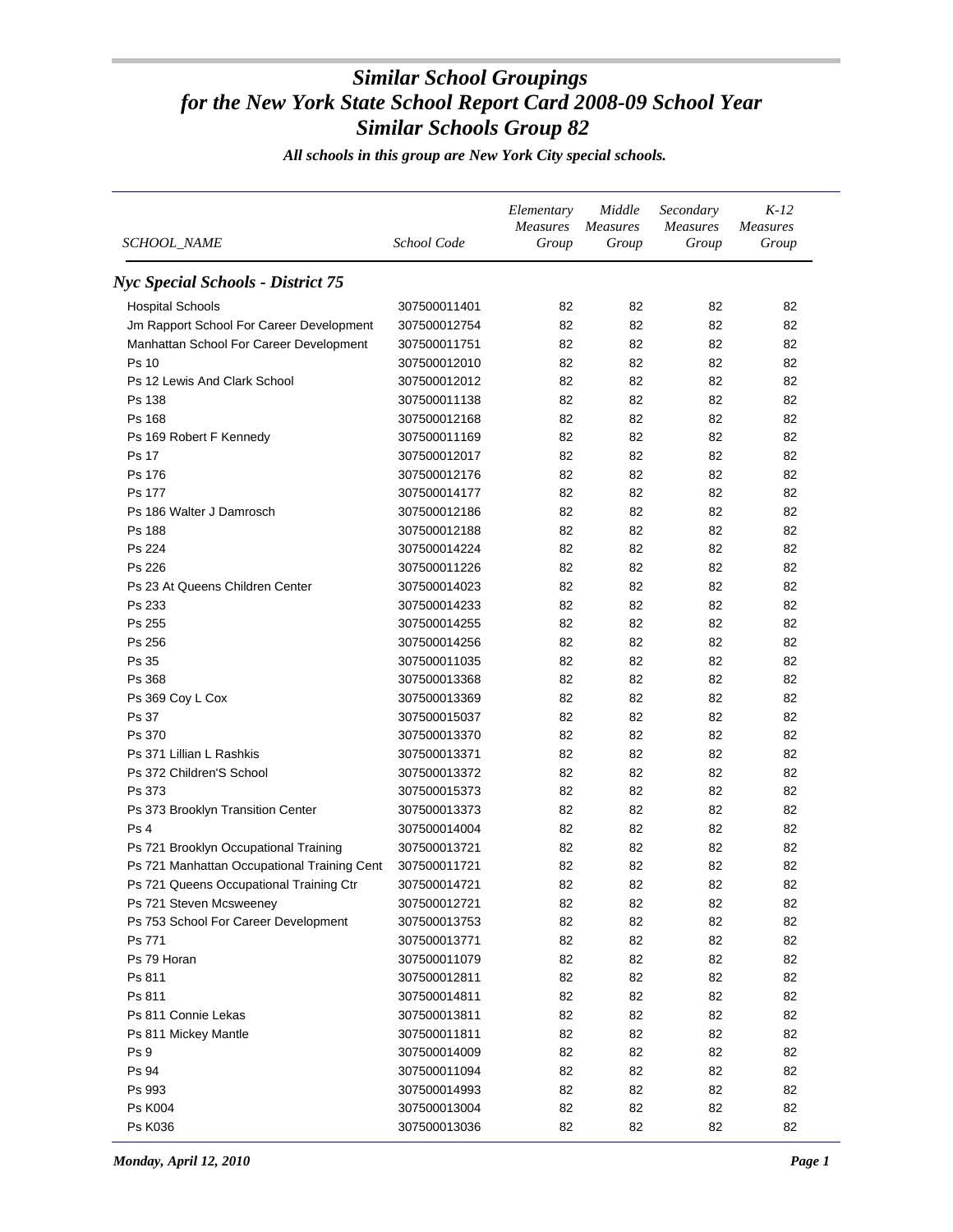*All schools in this group are New York City special schools.*

| SCHOOL NAME                          | School Code  | Elementary<br><b>Measures</b><br>Group | Middle<br><i>Measures</i><br>Group | Secondary<br><i>Measures</i><br>Group | $K-12$<br><i>Measures</i><br>Group |
|--------------------------------------|--------------|----------------------------------------|------------------------------------|---------------------------------------|------------------------------------|
| Ps K053                              | 307500013053 | 82                                     | 82                                 | 82                                    | 82                                 |
| <b>Ps K077</b>                       | 307500013077 | 82                                     | 82                                 | 82                                    | 82                                 |
| <b>Ps K140</b>                       | 307500013140 | 82                                     | 82                                 | 82                                    | 82                                 |
| <b>Ps K141</b>                       | 307500013141 | 82                                     | 82                                 | 82                                    | 82                                 |
| Ps K231                              | 307500013231 | 82                                     | 82                                 | 82                                    | 82                                 |
| Ps K396                              | 307500013396 | 82                                     | 82                                 | 82                                    | 82                                 |
| Ps/Is 25 So Richmond High            | 307500015025 | 82                                     | 82                                 | 82                                    | 82                                 |
| Queens School For Career Development | 307500014752 | 82                                     | 82                                 | 82                                    | 82                                 |
| Robert E Peary School                | 307500014075 | 82                                     | 82                                 | 82                                    | 82                                 |
| School 723                           | 307500012723 | 82                                     | 82                                 | 82                                    | 82                                 |
| The Richard H Hungerford School      | 307500015721 | 82                                     | 82                                 | 82                                    | 82                                 |
| Vida Bogart School For All Children  | 307500012352 | 82                                     | 82                                 | 82                                    | 82                                 |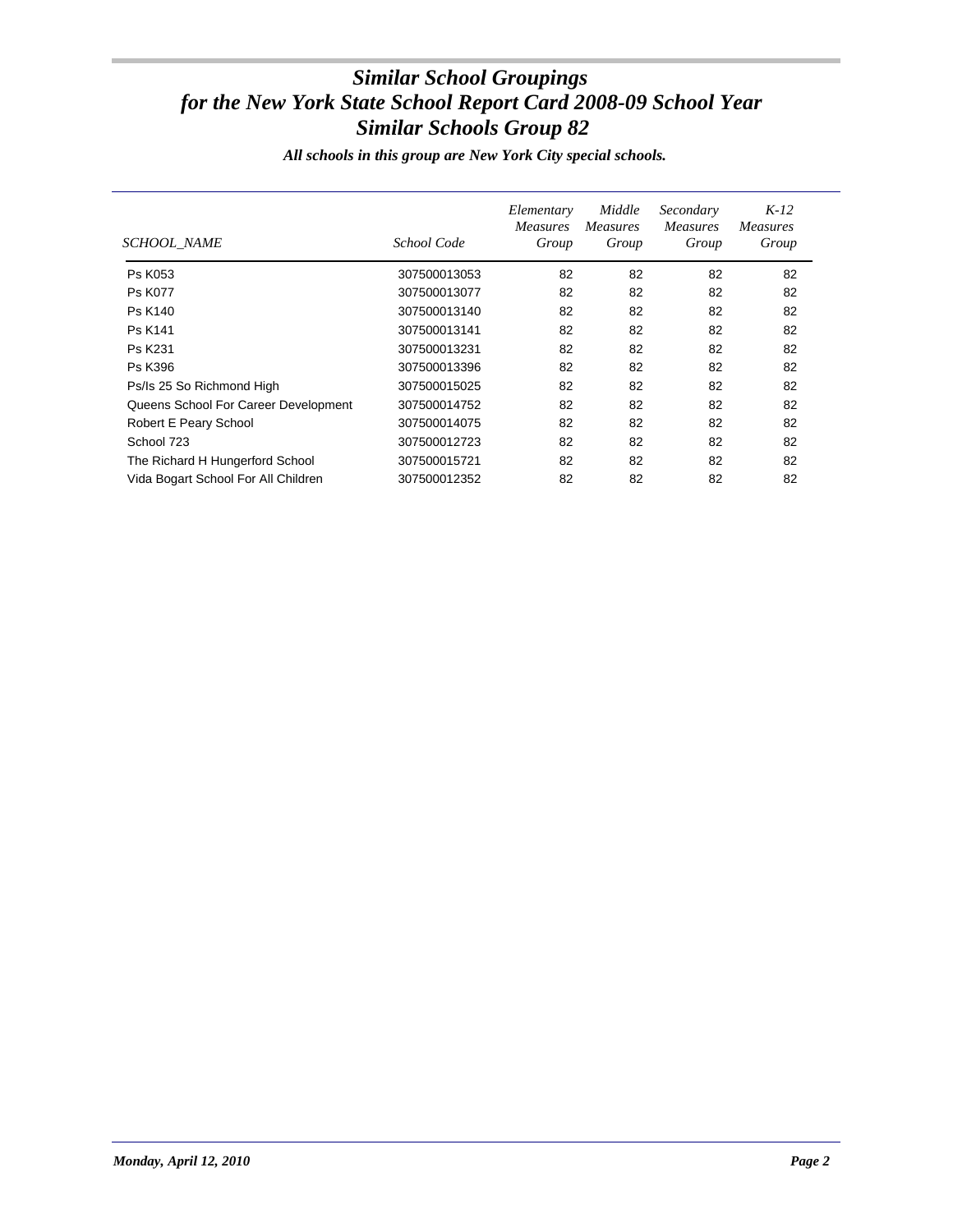*All schools in this group are K-8 schools in New York City.*

| SCHOOL_NAME                                  | School Code  | Elementary<br><b>Measures</b><br>Group | Middle<br><b>Measures</b><br>Group | Secondary<br><b>Measures</b><br>Group | $K-12$<br><b>Measures</b><br>Group |
|----------------------------------------------|--------------|----------------------------------------|------------------------------------|---------------------------------------|------------------------------------|
| <b>New York City Geographic District #1</b>  |              |                                        |                                    |                                       |                                    |
| Ps 140 Nathan Straus                         | 310100010140 | 83                                     | 83                                 | 83                                    | 83                                 |
| Ps 188 The Island School                     | 310100010188 | 83                                     | 83                                 | 83                                    | 83                                 |
| Ps 34 Franklin D Roosevelt                   | 310100010034 | 83                                     | 83                                 | 83                                    | 83                                 |
| <b>New York City Geographic District #3</b>  |              |                                        |                                    |                                       |                                    |
| Ps 149 Sojourner Truth                       | 310300010149 | 83                                     | 83                                 | 83                                    | 83                                 |
| Ps 180 Hugo Newman                           | 310300010180 | 83                                     | 83                                 | 83                                    | 83                                 |
| Ps 241 Family Academy                        | 310300010241 | 83                                     | 83                                 | 83                                    | 83                                 |
| <b>New York City Geographic District #4</b>  |              |                                        |                                    |                                       |                                    |
| James Weldon Johnson School                  | 310400010057 | 83                                     | 83                                 | 83                                    | 83                                 |
| Ps 101 Andrew Draper                         | 310400010101 | 83                                     | 83                                 | 83                                    | 83                                 |
| Ps 108 Assembly Angelo Del Toro School       | 310400010108 | 83                                     | 83                                 | 83                                    | 83                                 |
| Ps 171 Patrick Henry                         | 310400010171 | 83                                     | 83                                 | 83                                    | 83                                 |
| Ps 50 Vito Marcantonio                       | 310400010050 | 83                                     | 83                                 | 83                                    | 83                                 |
| Ps 7 Samuel Stern                            | 310400010007 | 83                                     | 83                                 | 83                                    | 83                                 |
| Ps 96 Joseph Lanzetta                        | 310400010096 | 83                                     | 83                                 | 83                                    | 83                                 |
| New York City Geographic District # $6$      |              |                                        |                                    |                                       |                                    |
| Paula Hedbavny School                        | 310600010278 | 83                                     | 83                                 | 83                                    | 83                                 |
| Ps 18 Park Terrace                           | 310600010018 | 83                                     | 83                                 | 83                                    | 83                                 |
| Ps/Is 210 21st Century Academy               | 310600010210 | 83                                     | 83                                 | 83                                    | 83                                 |
| <b>New York City Geographic District #7</b>  |              |                                        |                                    |                                       |                                    |
| Ps/Ms 29 Melrose                             | 320700010029 | 83                                     | 83                                 | 83                                    | 83                                 |
| Ps/Ms 31 William Lloyd Garrison              | 320700010031 | 83                                     | 83                                 | 83                                    | 83                                 |
| <b>New York City Geographic District #9</b>  |              |                                        |                                    |                                       |                                    |
| Ps/Is 218 Rafael Hernandez Dual Language M   | 320900010218 | 83                                     | 83                                 | 83                                    | 83                                 |
| Ps/Ms 4 Crotona Park West                    | 320900010004 | 83                                     | 83                                 | 83                                    | 83                                 |
| <b>New York City Geographic District #10</b> |              |                                        |                                    |                                       |                                    |
| Ps 15 Institute For Environmental Learning   | 321000010015 | 83                                     | 83                                 | 83                                    | 83                                 |
| Ps 20 George J Werdan lii                    | 321000010020 | 83                                     | 83                                 | 83                                    | 83                                 |
| Ps 279 Capt Manuel Rivera Jr                 | 321000010279 | 83                                     | 83                                 | 83                                    | 83                                 |
| Ps 3 Raul Julia Micro Society                | 321000010003 | 83                                     | 83                                 | 83                                    | 83                                 |
| Ps 315 Lab School                            | 321000010315 | 83                                     | 83                                 | 83                                    | 83                                 |
| Ps 37 Multiple Intelligence                  | 321000010037 | 83                                     | 83                                 | 83                                    | 83                                 |
| <b>New York City Geographic District #12</b> |              |                                        |                                    |                                       |                                    |
| Ps 211                                       | 321200010211 | 83                                     | 83                                 | 83                                    | 83                                 |
| Ps 212                                       | 321200010212 | 83                                     | 83                                 | 83                                    | 83                                 |
| Ps 214                                       | 321200010214 | 83                                     | 83                                 | 83                                    | 83                                 |
| <b>New York City Geographic District #15</b> |              |                                        |                                    |                                       |                                    |
| Agnes Y Humphrey School For Leadership       | 331500010027 | 83                                     | 83                                 | 80                                    | 83                                 |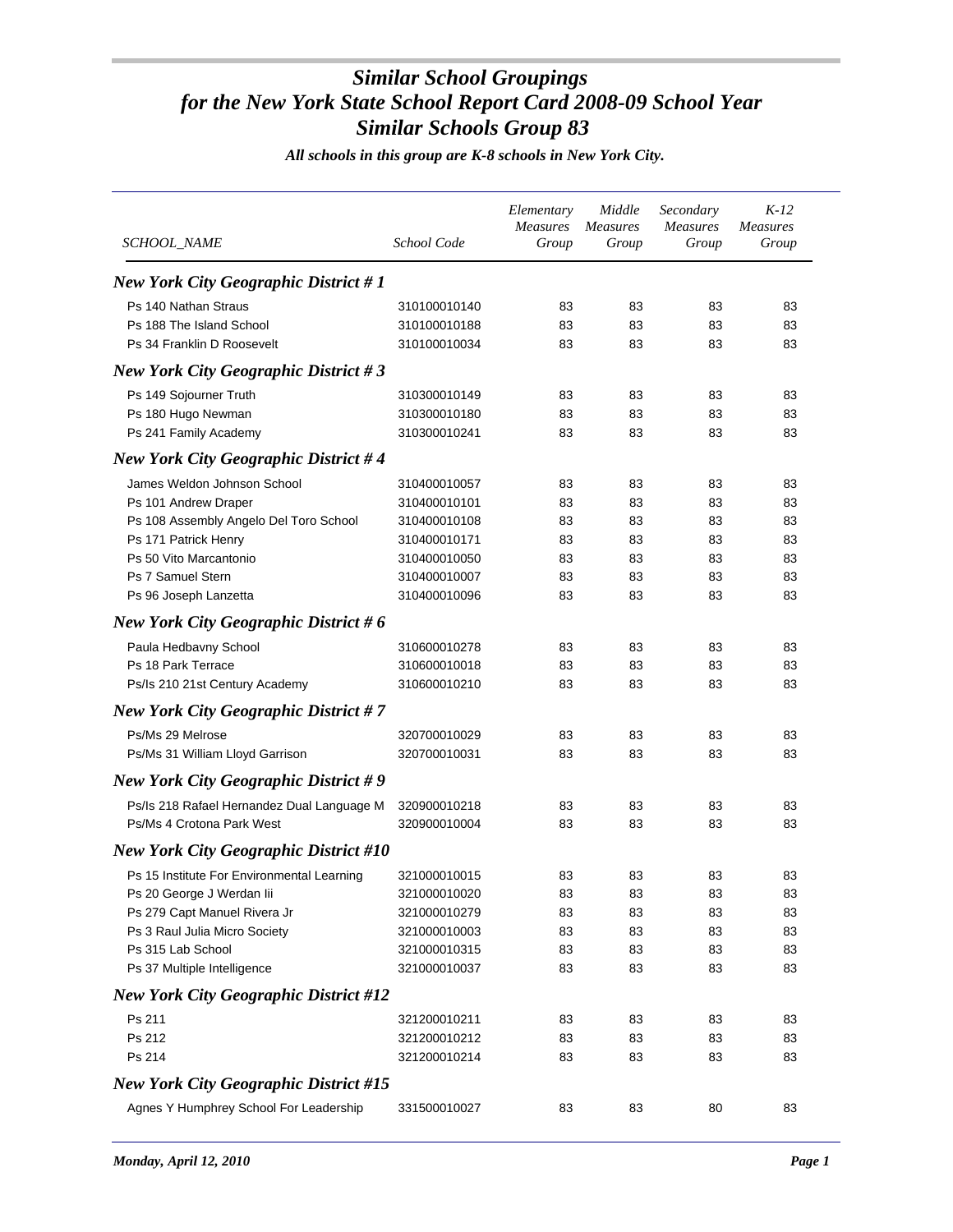| SCHOOL_NAME                                  | School Code  | Elementary<br><b>Measures</b><br>Group | Middle<br><i>Measures</i><br>Group | Secondary<br><b>Measures</b><br>Group | $K-12$<br><i>Measures</i><br>Group |  |
|----------------------------------------------|--------------|----------------------------------------|------------------------------------|---------------------------------------|------------------------------------|--|
| New York City Geographic District #16        |              |                                        |                                    |                                       |                                    |  |
| Ps 308 Clara Cardwell                        | 331600010308 | 83                                     | 83                                 | 83                                    | 83                                 |  |
| <b>New York City Geographic District #17</b> |              |                                        |                                    |                                       |                                    |  |
| Ms K394                                      | 331700010394 | 83                                     | 83                                 | 83                                    | 83                                 |  |
| Ps 138                                       | 331700010138 | 83                                     | 83                                 | 83                                    | 83                                 |  |
| Ps 181                                       | 331700010181 | 83                                     | 83                                 | 83                                    | 83                                 |  |
| Ps 189 Lincoln Terrace                       | 331700010189 | 83                                     | 83                                 | 83                                    | 83                                 |  |
| <b>New York City Geographic District #19</b> |              |                                        |                                    |                                       |                                    |  |
| Ps 174 Dumont                                | 331900010174 | 83                                     | 83                                 | 83                                    | 83                                 |  |
| Ps 202 Ernest S Jenkyns                      | 331900010202 | 83                                     | 83                                 | 83                                    | 83                                 |  |
| Ps 306 Ethan Allen                           | 331900010306 | 83                                     | 83                                 | 83                                    | 83                                 |  |
| Ps 328 Phyllis Wheatley                      | 331900010328 | 83                                     | 83                                 | 83                                    | 83                                 |  |
| Ps 89 Cypress Hills                          | 331900010089 | 83                                     | 83                                 | 83                                    | 83                                 |  |
| Ps/Is 72 Annette P Goldman                   | 331900010072 | 83                                     | 83                                 | 83                                    | 83                                 |  |
| New York City Geographic District #21        |              |                                        |                                    |                                       |                                    |  |
| Ps 288 Shirley Tanyhill                      | 332100010288 | 83                                     | 83                                 | 83                                    | 83                                 |  |
| <b>New York City Geographic District #22</b> |              |                                        |                                    |                                       |                                    |  |
| Ps 109                                       | 332200010109 | 83                                     | 83                                 | 83                                    | 83                                 |  |
| <b>New York City Geographic District #23</b> |              |                                        |                                    |                                       |                                    |  |
| Ps 150 Christopher                           | 332300010150 | 83                                     | 83                                 | 83                                    | 83                                 |  |
| Ps 165 Ida R Posner                          | 332300010165 | 83                                     | 83                                 | 83                                    | 83                                 |  |
| Ps 178 Saint Clair Mckelway                  | 332300010178 | 83                                     | 83                                 | 83                                    | 83                                 |  |
| Ps 184 Newport                               | 332300010184 | 83                                     | 83                                 | 83                                    | 83                                 |  |
| Ps 284 Lew Wallace                           | 332300010284 | 83                                     | 83                                 | 83                                    | 83                                 |  |
| Ps 298 Dr Betty Shabazz                      | 332300010298 | 83                                     | 83                                 | 83                                    | 83                                 |  |
| Ps 327 Dr Rose B English                     | 332300010327 | 83                                     | 83                                 | 83                                    | 83                                 |  |
| Ps 332 Charles H Houston School              | 332300010332 | 83                                     | 83                                 | 83                                    | 83                                 |  |
| Ps 41 Francis White                          | 332300010041 | 83                                     | 83                                 | 83                                    | 83                                 |  |
| Ps 73 Thomas S Boyland                       | 332300010073 | 83                                     | 83                                 | 83                                    | 83                                 |  |
| Ps/Is 137 Rachael Jean Mitchell              | 332300010137 | 83                                     | 83                                 | 83                                    | 83                                 |  |
| Ps/Is 155 Nicholas Herkimer                  | 332300010155 | 83                                     | 83                                 | 83                                    | 83                                 |  |
| Ps/Is 323                                    | 332300010323 | 83                                     | 83                                 | 83                                    | 83                                 |  |
| <b>New York City Geographic District #27</b> |              |                                        |                                    |                                       |                                    |  |
| Ps 105 The Bay School                        | 342700010105 | 83                                     | 83                                 | 83                                    | 83                                 |  |
| Ps 183 Dr Richard R Green                    | 342700010183 | 83                                     | 83                                 | 83                                    | 83                                 |  |
| Ps 225 Seaside                               | 342700010225 | 83                                     | 83                                 | 83                                    | 83                                 |  |
| <b>New York City Geographic District #30</b> |              |                                        |                                    |                                       |                                    |  |
| Ps 111 Jacob Blackwell                       | 343000010111 | 83                                     | 83                                 | 83                                    | 83                                 |  |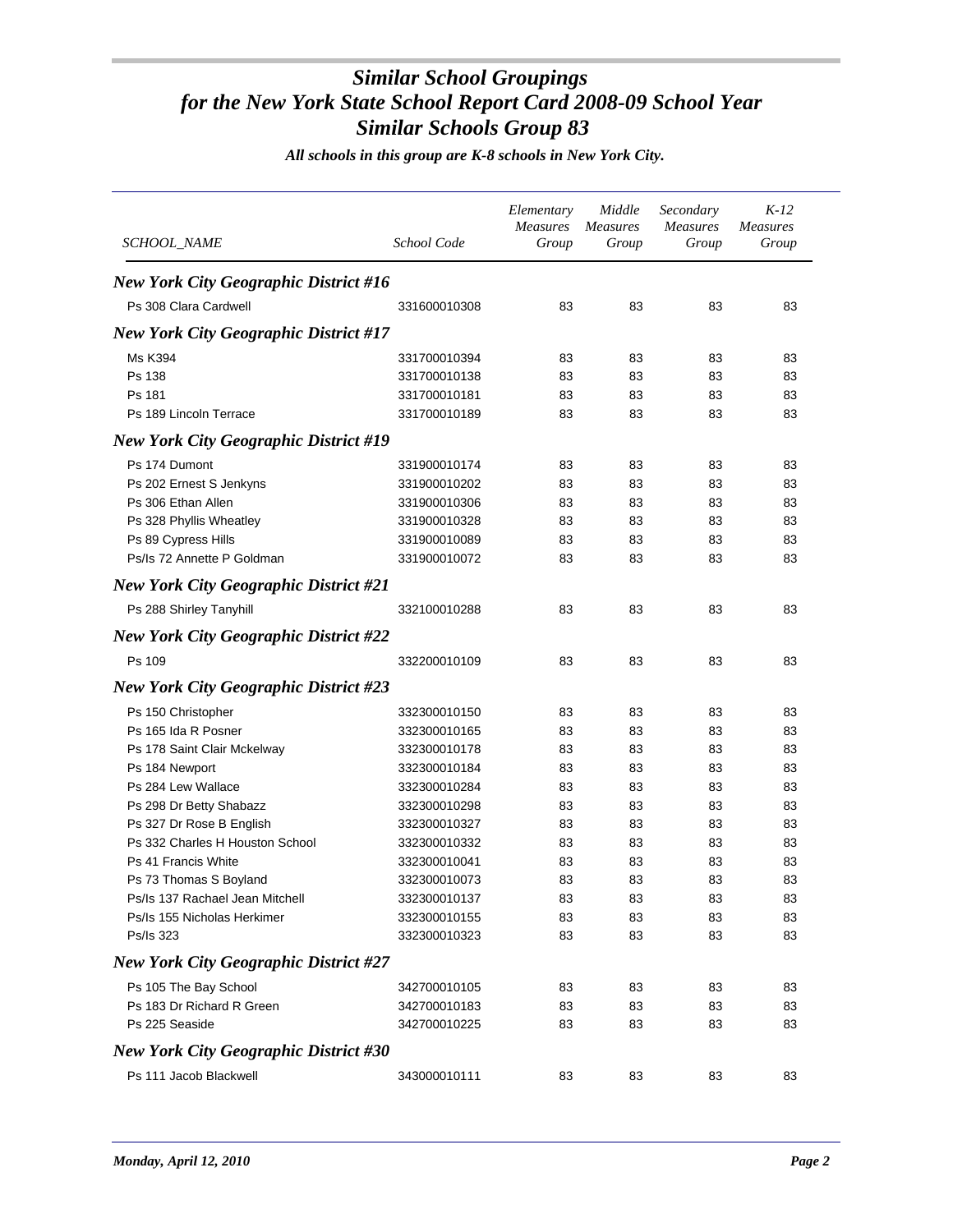| <b>SCHOOL NAME</b>                           | School Code  | Elementary<br><i>Measures</i><br>Group | Middle<br><i>Measures</i><br>Group | Secondary<br><i>Measures</i><br>Group | $K-12$<br><i>Measures</i><br>Group |
|----------------------------------------------|--------------|----------------------------------------|------------------------------------|---------------------------------------|------------------------------------|
| <b>New York City Geographic District #32</b> |              |                                        |                                    |                                       |                                    |
| Ps 377 Alejandina B Degautier                | 333200010377 | 83                                     | 83                                 | 83                                    | 83                                 |
| Ps/Is 384 Frances E Carter                   | 333200010384 | 83                                     | 83                                 | 83                                    | 83                                 |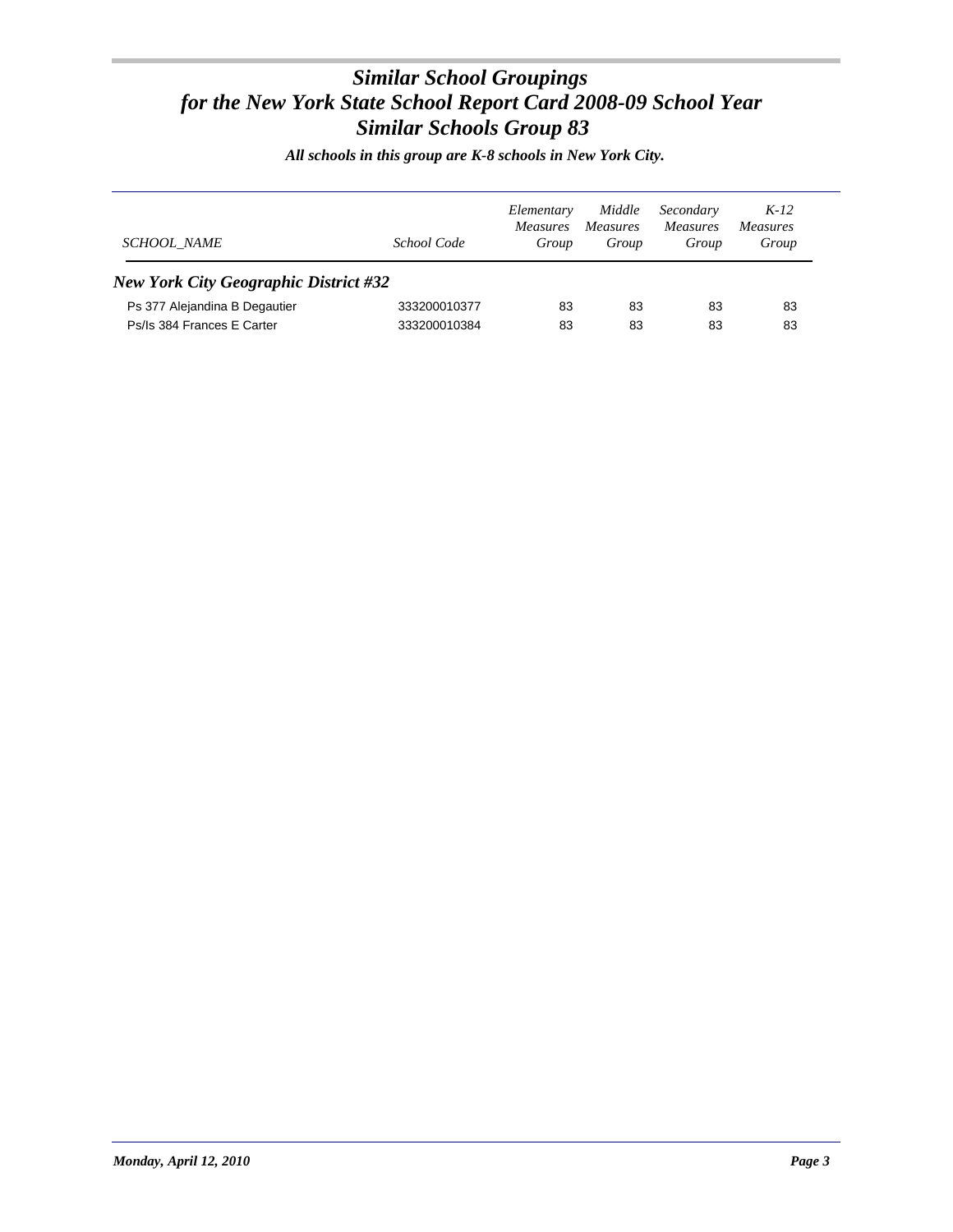| <i>SCHOOL_NAME</i>                           | School Code  | Elementary<br><b>Measures</b><br>Group | Middle<br><i>Measures</i><br>Group | Secondary<br><b>Measures</b><br>Group | $K-12$<br><b>Measures</b><br>Group |
|----------------------------------------------|--------------|----------------------------------------|------------------------------------|---------------------------------------|------------------------------------|
| <b>New York City Geographic District #1</b>  |              |                                        |                                    |                                       |                                    |
| New Explorations Into Science, Tech And Math | 310100011539 | 84                                     | 84                                 | 76                                    | 84                                 |
| Ps 184 Shuang Wen                            | 310100010184 | 84                                     | 84                                 | 84                                    | 84                                 |
| New York City Geographic District #2         |              |                                        |                                    |                                       |                                    |
| Ballet Tech/Nyc Ps For Dance                 | 310200011442 | 84                                     | 84                                 | 84                                    | 84                                 |
| Ella Baker School                            | 310200011225 | 84                                     | 84                                 | 84                                    | 84                                 |
| Ps 111 Adolph S Ochs                         | 310200010111 | 84                                     | 84                                 | 84                                    | 84                                 |
| Ps 126 Jacob August Riis                     | 310200010126 | 84                                     | 84                                 | 84                                    | 84                                 |
| Ps/Is 217 Roosevelt Island                   | 310200010217 | 84                                     | 84                                 | 84                                    | 84                                 |
| <b>New York City Geographic District #3</b>  |              |                                        |                                    |                                       |                                    |
| Anderson School (The)                        | 310300010334 | 84                                     | 84                                 | 84                                    | 84                                 |
| Ps 191 Amsterdam                             | 310300010191 | 84                                     | 84                                 | 84                                    | 84                                 |
| Ps 199 Jesse Isador Straus                   | 310300010199 | 84                                     | 84                                 | 84                                    | 84                                 |
| Ps 333 Manhattan School For Children         | 310300010333 | 84                                     | 84                                 | 84                                    | 84                                 |
| <b>New York City Geographic District #4</b>  |              |                                        |                                    |                                       |                                    |
| <b>Tag Young Scholars</b>                    | 310400010012 | 84                                     | 84                                 | 84                                    | 84                                 |
| <b>New York City Geographic District #6</b>  |              |                                        |                                    |                                       |                                    |
| Amistad Dual Language School                 | 310600010311 | 84                                     | 84                                 | 84                                    | 84                                 |
| Ps 187 Hudson Cliffs                         | 310600010187 | 84                                     | 84                                 | 84                                    | 84                                 |
| <b>New York City Geographic District #8</b>  |              |                                        |                                    |                                       |                                    |
| Ps 71 Rose E Scala                           | 320800010071 | 84                                     | 84                                 | 84                                    | 84                                 |
| <b>New York City Geographic District #10</b> |              |                                        |                                    |                                       |                                    |
| Ps 95 Sheila Mencher                         | 321000010095 | 84                                     | 84                                 | 84                                    | 84                                 |
| Ps/Ms 280 Mosholu Parkway                    | 321000010280 | 84                                     | 84                                 | 84                                    | 84                                 |
| <b>New York City Geographic District #11</b> |              |                                        |                                    |                                       |                                    |
| Ps 175 City Island                           | 321100010175 | 84                                     | 84                                 | 84                                    | 84                                 |
| Ps 19 Judith K Weiss                         | 321100010019 | 84                                     | 84                                 | 84                                    | 84                                 |
| Ps 83 Donald Hertz                           | 321100010083 | 84                                     | 84                                 | 84                                    | 84                                 |
| Ps 89                                        | 321100010089 | 84                                     | 84                                 | 84                                    | 84                                 |
| Ps/Ms 194                                    | 321100010194 | 84                                     | 84                                 | 84                                    | 84                                 |
| <b>New York City Geographic District #17</b> |              |                                        |                                    |                                       |                                    |
| Ps 161 The Crown                             | 331700010161 | 84                                     | 84                                 | 84                                    | 84                                 |
| <b>New York City Geographic District #18</b> |              |                                        |                                    |                                       |                                    |
| Ps 235 Lenox                                 | 331800010235 | 84                                     | 84                                 | 84                                    | 84                                 |
| Ps 66                                        | 331800010066 | 84                                     | 84                                 | 84                                    | 84                                 |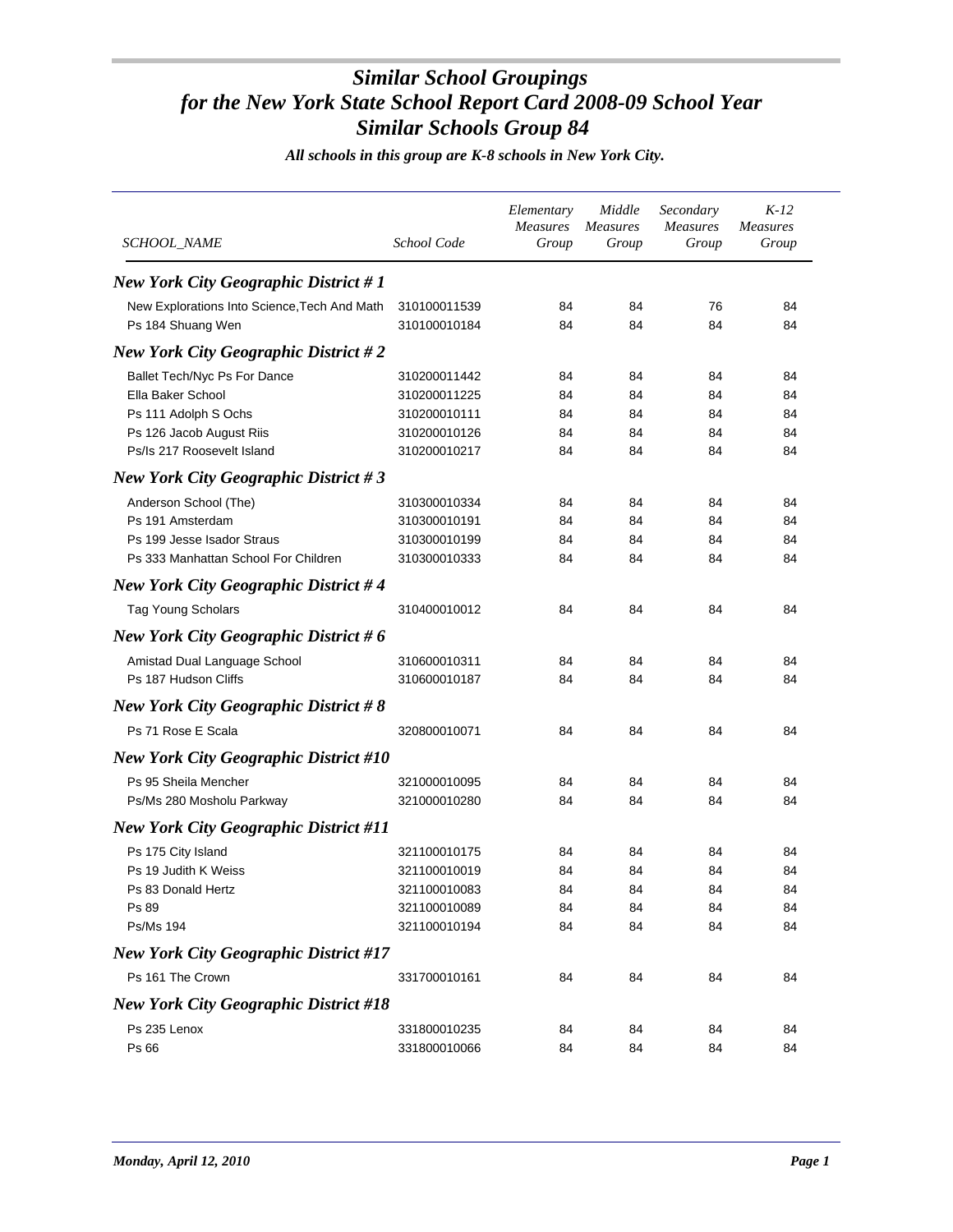| <i>SCHOOL_NAME</i>                           | School Code  | Elementary<br><b>Measures</b><br>Group | Middle<br>Measures<br>Group | Secondary<br><b>Measures</b><br>Group | $K-12$<br><b>Measures</b><br>Group |
|----------------------------------------------|--------------|----------------------------------------|-----------------------------|---------------------------------------|------------------------------------|
| <b>New York City Geographic District #20</b> |              |                                        |                             |                                       |                                    |
| Ps 192 Magnet School For Math And Science I  | 332000010192 | 84                                     | 84                          | 84                                    | 84                                 |
| Ps/Is 104 Fort Hamilton                      | 332000010104 | 84                                     | 84                          | 84                                    | 84                                 |
| The Seeall Academy                           | 332000010180 | 84                                     | 84                          | 84                                    | 84                                 |
| <b>New York City Geographic District #21</b> |              |                                        |                             |                                       |                                    |
| Ps 121 Nelson A Rockefeller                  | 332100010121 | 84                                     | 84                          | 84                                    | 84                                 |
| Ps 209 Margaret Mead                         | 332100010209 | 84                                     | 84                          | 84                                    | 84                                 |
| Ps 225 Eileen E Zaglin                       | 332100010225 | 84                                     | 84                          | 84                                    | 84                                 |
| Ps 226 Alfred De B Mason                     | 332100010226 | 84                                     | 84                          | 84                                    | 84                                 |
| Ps 238 Anne Sullivan                         | 332100010238 | 84                                     | 84                          | 84                                    | 84                                 |
| Ps 95 The Gravesend                          | 332100010095 | 84                                     | 84                          | 84                                    | 84                                 |
| Ps 99 Isaac Asimov                           | 332100010099 | 84                                     | 84                          | 84                                    | 84                                 |
| <b>New York City Geographic District #22</b> |              |                                        |                             |                                       |                                    |
| Ps 206 Joseph F Lamb                         | 332200010206 | 84                                     | 84                          | 84                                    | 84                                 |
| Ps 207 Elizabeth G Leary                     | 332200010207 | 84                                     | 84                          | 84                                    | 84                                 |
| <b>New York City Geographic District #24</b> |              |                                        |                             |                                       |                                    |
| Ps/Is 87 Middle Village                      | 342400010087 | 84                                     | 84                          | 84                                    | 84                                 |
| <b>New York City Geographic District #25</b> |              |                                        |                             |                                       |                                    |
| Ps 164 Queens Valley                         | 342500010164 | 84                                     | 84                          | 84                                    | 84                                 |
| Ps 219 Paul Klapper                          | 342500010219 | 84                                     | 84                          | 84                                    | 84                                 |
| Ps/Ms 200 Pomonok                            | 342500010200 | 84                                     | 84                          | 84                                    | 84                                 |
| Queens College School For Math, Science & T  | 342500011499 | 84                                     | 84                          | 84                                    | 84                                 |
| <b>New York City Geographic District #26</b> |              |                                        |                             |                                       |                                    |
| Ps/Is 178 Holliswood                         | 342600010178 | 84                                     | 84                          | 84                                    | 84                                 |
| Ps/Is 266                                    | 342600010266 | 84                                     | 84                          | 84                                    | 84                                 |
| <b>New York City Geographic District #27</b> |              |                                        |                             |                                       |                                    |
| Ps 124 Osmond A Church                       | 342700010124 | 84                                     | 84                          | 84                                    | 84                                 |
| Ps 207 Rockwood Park                         | 342700010207 | 84                                     | 84                          | 84                                    | 84                                 |
| Ps 232 Lindenwood                            | 342700010232 | 84                                     | 84                          | 84                                    | 84                                 |
| Ps 42 R Vernam                               | 342700010042 | 84                                     | 84                          | 84                                    | 84                                 |
| <b>Ps 43</b>                                 | 342700010043 | 84                                     | 84                          | 84                                    | 84                                 |
| Ps 47 Chris Galas                            | 342700010047 | 84                                     | 84                          | 84                                    | 84                                 |
| Ps/Ms 114 Belle Harbor                       | 342700010114 | 84                                     | 84                          | 84                                    | 84                                 |
| Ps/Ms 146                                    | 342700010146 | 84                                     | 84                          | 84                                    | 84                                 |